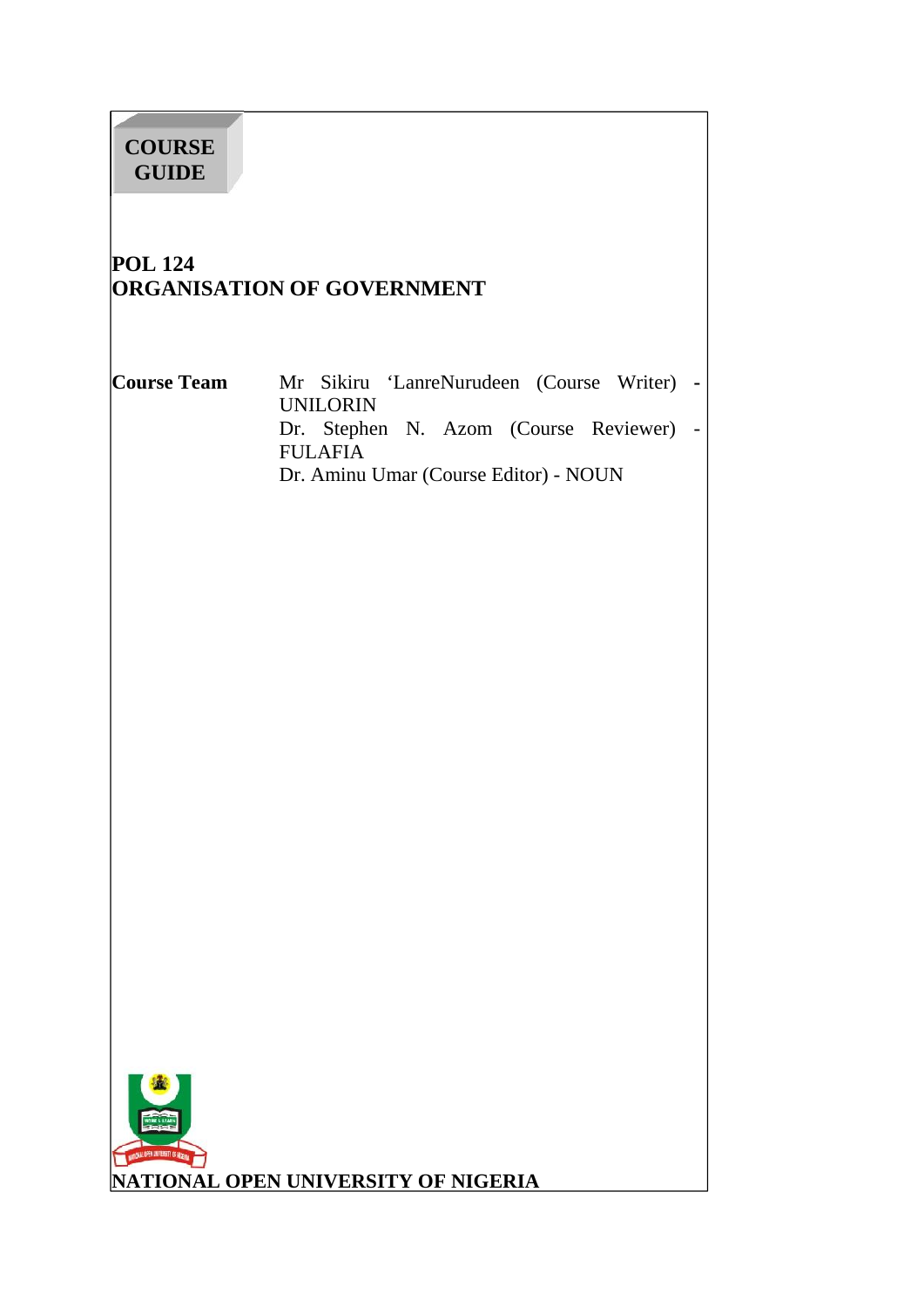© 2019 by NOUN Press National Open University of Nigeria **Headquarters** University Village Plot 91, Cadastral Zone Nnamdi Azikiwe Expressway Jabi, Abuja

Lagos Office 14/16 Ahmadu Bello Way Victoria Island, Lagos

e-mail: centralinfo@nou.edu.ng URL: www.nou.edu.ng

All rights reserved. No part of this book may be reproduced, in any form or by any means, without permission in writing from the publisher.

Printed 2020

ISBN: 978-978-058-006-3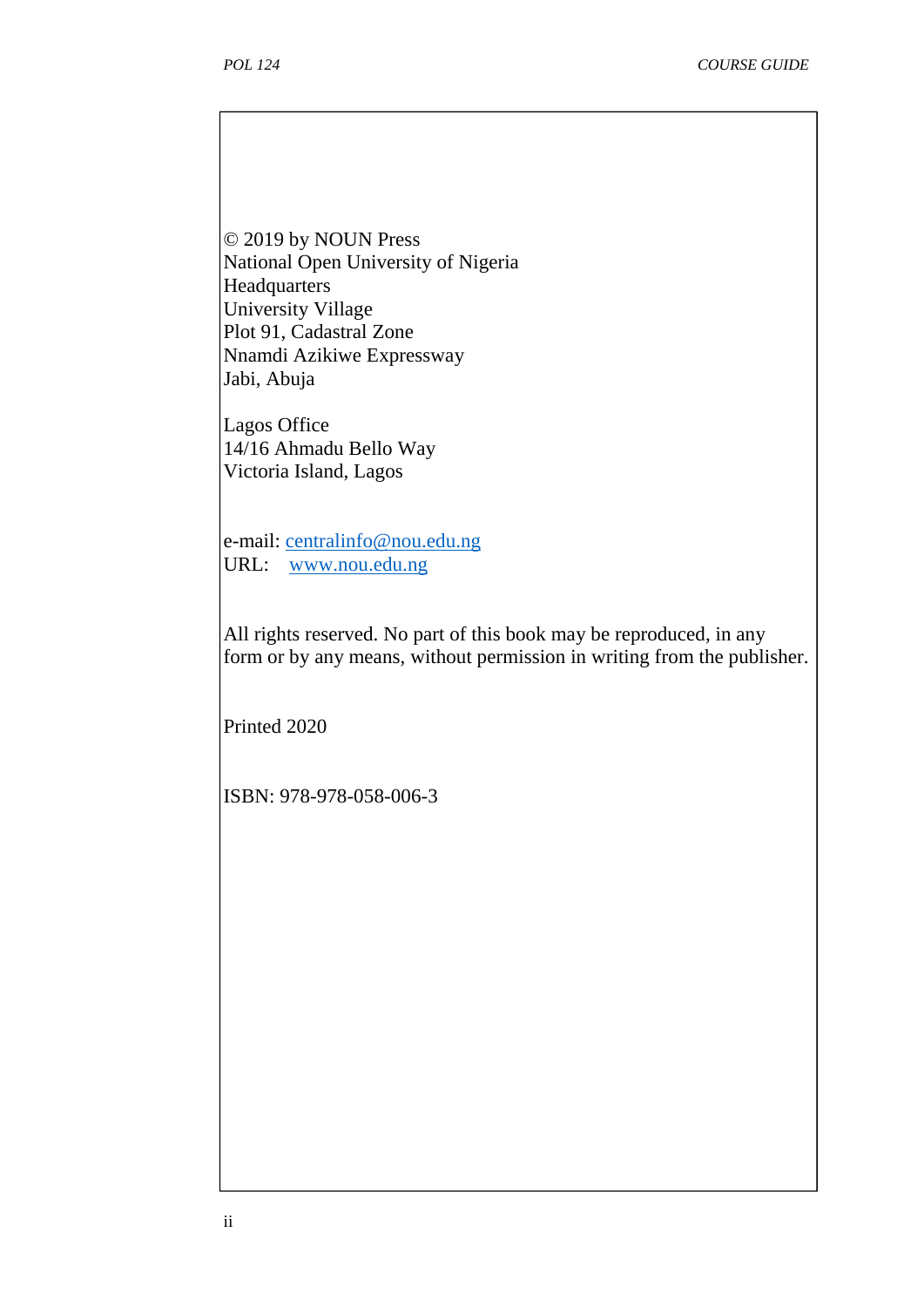# **CONTENTS PAGE**

|                                       | 1V             |  |
|---------------------------------------|----------------|--|
|                                       | iv             |  |
|                                       | 1V             |  |
|                                       | V              |  |
|                                       | V              |  |
|                                       | V <sub>1</sub> |  |
|                                       | vi             |  |
|                                       | vi             |  |
|                                       | V11            |  |
|                                       | V11            |  |
|                                       | vii            |  |
|                                       | 1X             |  |
|                                       | 1X             |  |
| How to Get the Most from This Course? | ix             |  |
|                                       | X1             |  |
|                                       | X1             |  |
|                                       |                |  |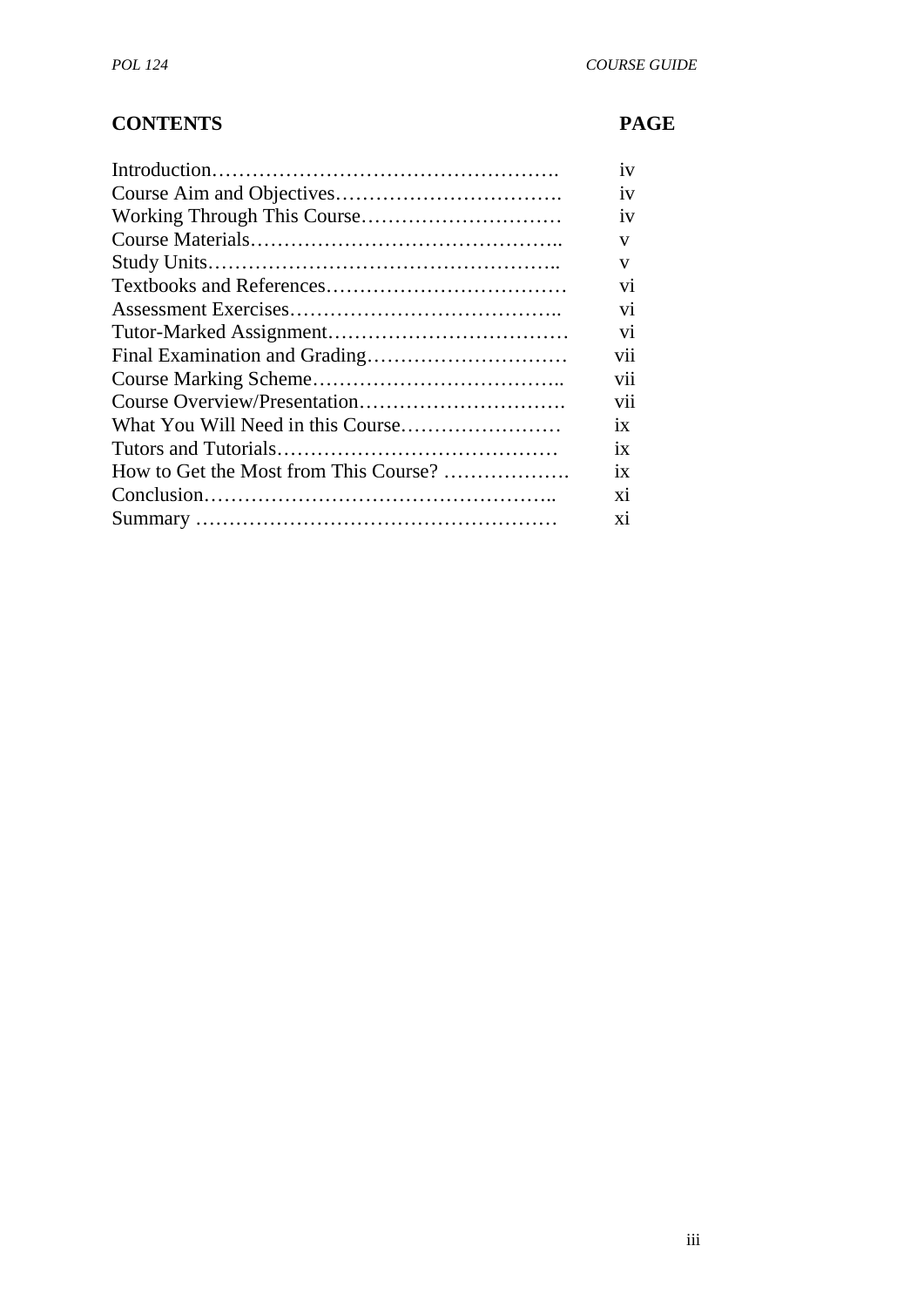#### **INTRODUCTION**

POL 124 Organisation of Government is a one-semester course in the first year of B.sc (Hons.) degree in Political Science. It is a three-unit credit course designed to give you an overview of the nature, scope and functions of government of modern states. This is important given the essential role and place of government as the most important institutions of the state. The course begins with a brief introductory module, which will enable you to have a deeper understanding of the structure and features of government of modern states. Such features include: Meaning and Organs of Government, Operations and Regulation of Government, Types of Political/Administrative Systems, and Instrumentalities of Political Interaction. The study units are structured into modules. Each module is structured into not more than 5 units. A unit guide comprises instructional material. It gives you a brief of the course content, course guidelines and suggestions and steps to take while studying. You can also find self-assessment exercises for your study.

# **COURSE AIM AND OBJECTIVES**

The primary aim of this course is to provide students of Political Science with comprehensive knowledge of the nature and scope of the government of modern states. However, the course-specific objectives include enabling you:

- a. understand the meaning, origin and functions of government
- b. have an in-depth knowledge of the basic structures and organs of government such as the executive, legislature and judiciary, and their functions
- c. be familiar with the levels and systems of government and how they operate.

The specific objectives of each study unit can be found at the beginning and you can make references to them in the course of your study. It is necessary and helpful for you to check at the end of the unit, if your progress is in tandem with the stated objectives and whether you can conveniently answer the self-assessment exercises. The overall objectives of the course will be achieved if you diligently study and complete all the units in this course.

#### **WORKING THROUGH THIS COURSE**

To complete the course, you are required to thoroughly read the study units and other related materials. You will also need to undertake practical exercises for which you need a pen, a note-book, and other materials that will be listed in this guide. The exercises are to facilitate your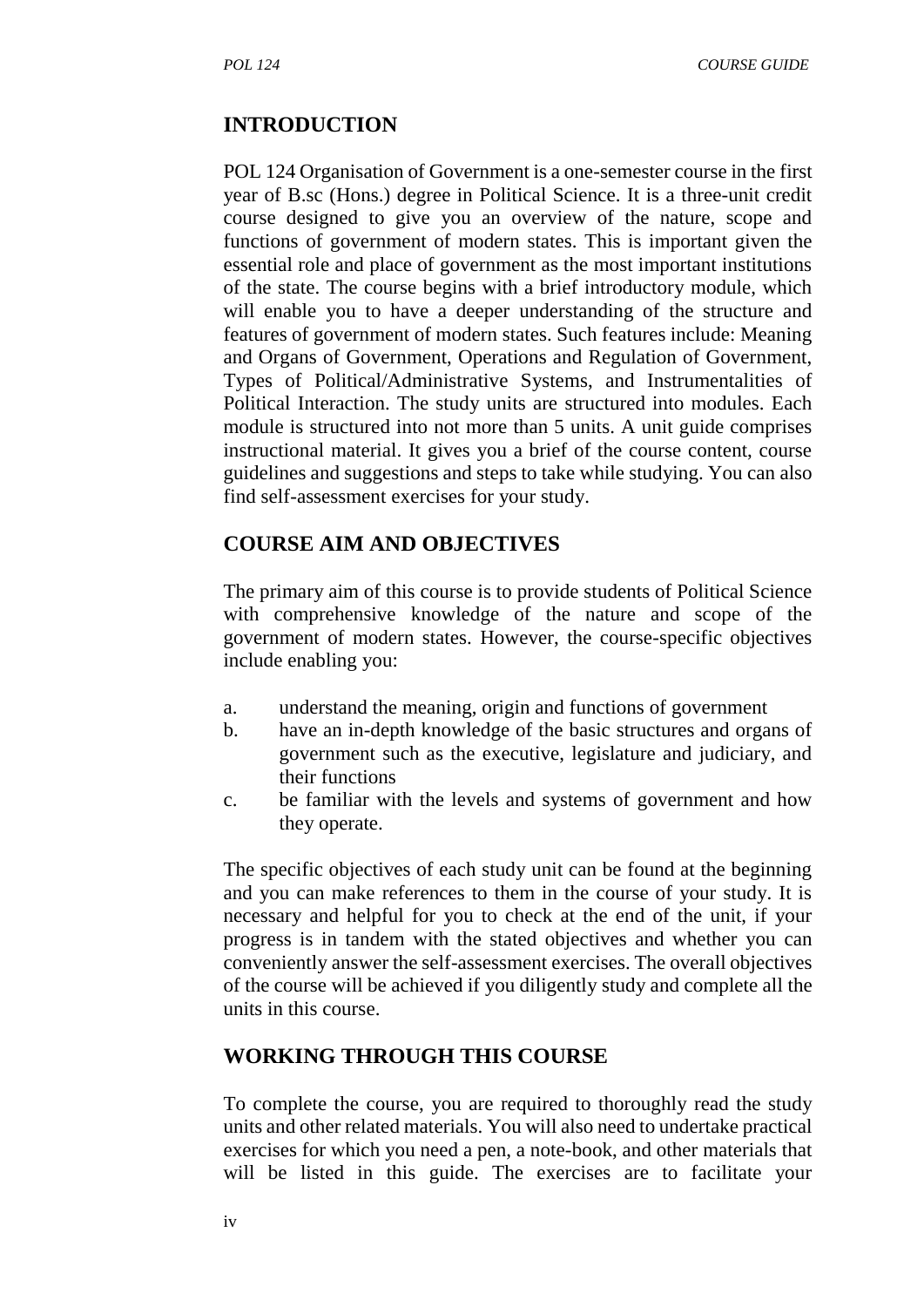understanding of the concepts and issues being presented. At the end of each unit, you will be required to submit a written assignment for assessment purposes.

At the end of the course, you will be expected to write a final examination.

# **COURSE MATERIALS**

In this course, as in all other courses, the major components you will find are as follows:

- 1. Course guide
- 2. Study Units
- 3. Textbooks
- 4. Assignment

# **STUDY UNITS**

There are 22 study units in this course. They are:

## **Module 1 Understanding the Concept of Government**

- Unit 1 Meaning and Functions of Government
- Unit 2 Origin and Necessity of Government
- Unit 3 Forms of Government
- Unit 4 Basis of Classification of Governments

# **Module 2 Organs of Government**

- Unit 1 The Legislature
- Unit 2 Law-Making Process
- Unit 3 Delegated Legislation
- Unit 4 The Executive
- Unit 5 The Judiciary

# **Module 3 Operations and Regulation of Government**

- Unit 1 The Theory of Separation of Powers
- Unit 2 The Doctrine of Checks and Balance
- Unit 3 Rule of Law
- Unit 4 Evaluation of Rule of Law in Nigeria

# **Module 4 Types of Political/Administrative Systems**

- Unit 1 Presidential System of Government
- Unit 2 Parliamentary System of Government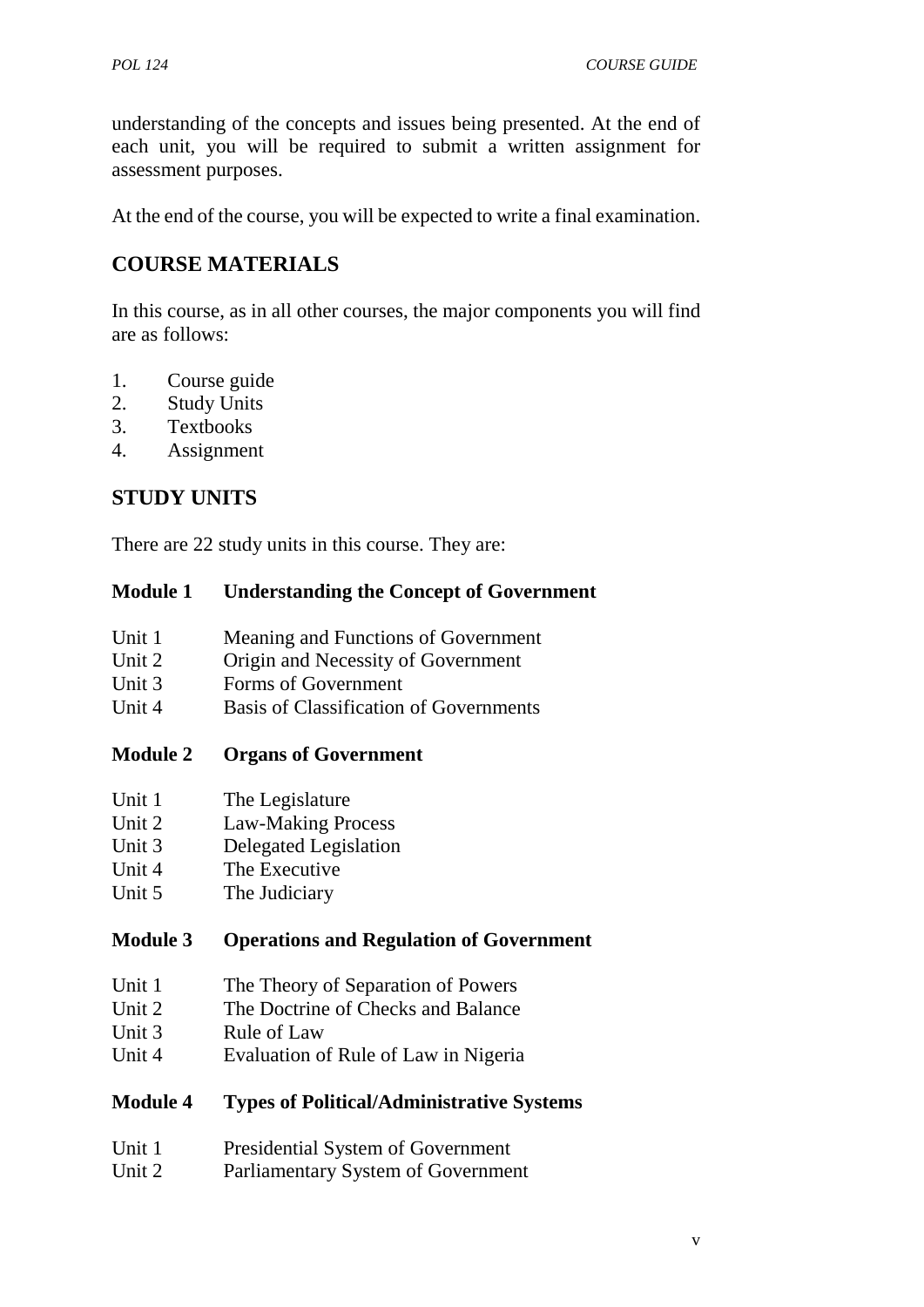- Unit 3 Unitary Administrative System
- Unit 4 Federal Administrative System
- Unit 5 Confederal Administrative System

#### **Module 5 Instrumentalities of Political Interaction**

- Unit 1 Political Parties/Pressure Groups
- Unit 2 Political Parties as Instruments of Political Interaction in Nigeria
- Unit 3 The Political Roles of Pressure Groups in Nigeria
- Unit 4 Elections and Electoral Process in Nigeria

As can be seen, the course starts with the basics and proceeds to a more complex and detailed explanation. All you need to do is to follow strictly the instructions as provided in each unit. In addition, some self assessment exercises have been provided with which you can test your progress with the text and determine if your study is fulfilling the stated objectives. Tutor-marked assignments have equally been provided to aid your study. All these will assist you to have comprehensive knowledge of the organisation of government.

# **TEXTBOOKS AND REFERENCES**

At the end of each unit, a list of relevant materials is provided for your further study to deepen your understanding of the subject matter, even though efforts have been made to furnish you with the most essential information you need to pass this course. As a first-year student, you are advised to cultivate the habit of sourcing and reading as many relevant materials as possible within the time available to you to enhance your understanding of the course content.

#### **ASSESSMENT EXERCISES**

Two types of assessment are involved in the course: the Self-Assessment Exercises (SAEs), and the Tutor-Marked Assessment (TMA) questions. Your answers to the SAEs are not meant to be submitted, but they are also important since they allow you to assess your own understanding of the course content. Tutor-Marked Assignments (TMAs) on the other hand are to be carefully answered and kept in your assignment file for submission and marking. This will count for 30% of your total score in the course.

# **TUTOR-MARKED ASSIGNMENT**

At the end of each unit, you will find tutor-marked assignments. There is an average of two tutor-marked assignments per unit. This will allow you to engage the course as robustly as possible. You need to submit at least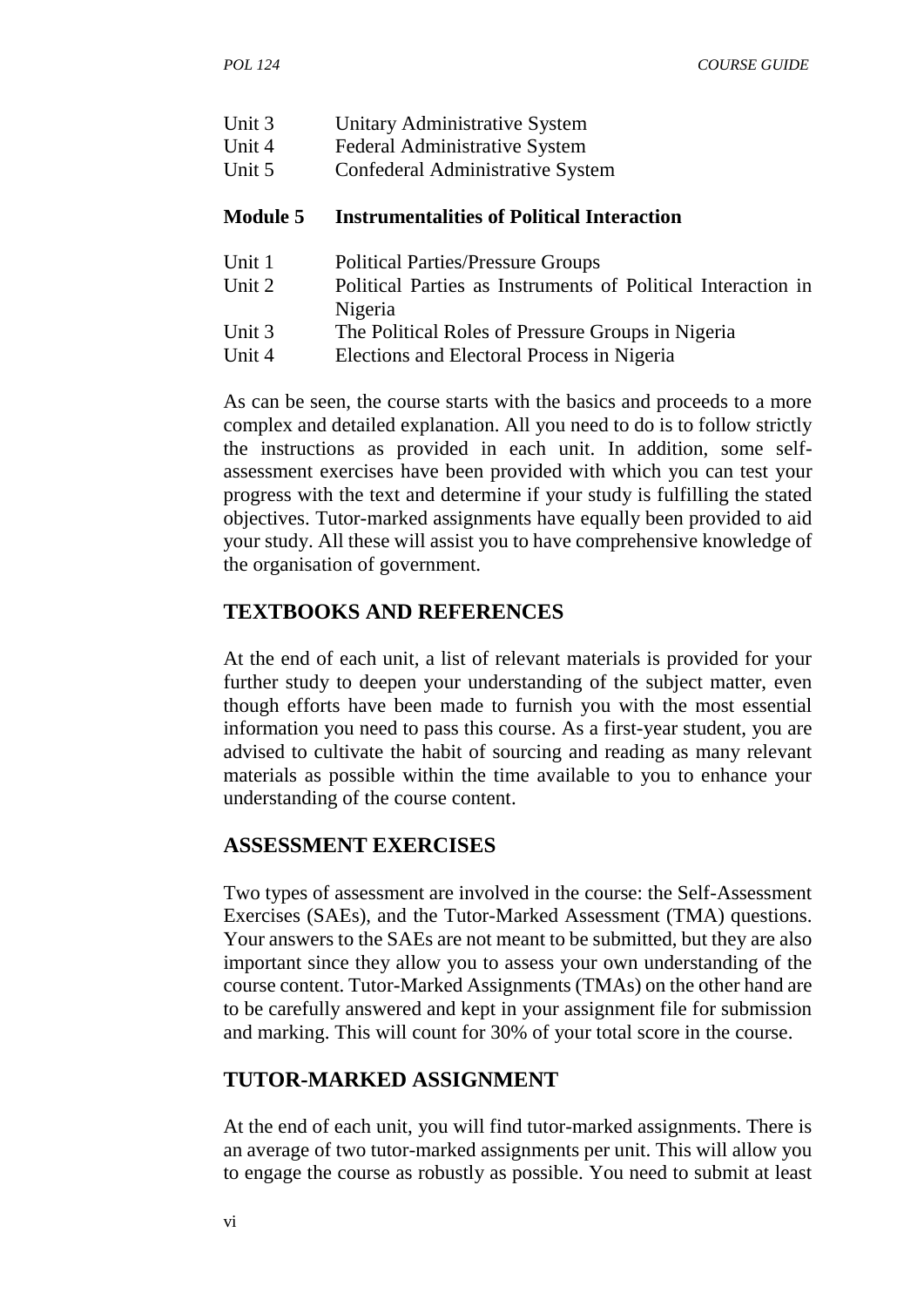four assignments of which the three with the highest marks will be recorded as part of your total course grade. This will account for 10 per cent each, making a total of 30 per cent. When you complete your assignments, send them including your form to your tutor for formal assessment on or before the deadline.

Self-assessment exercises are also provided in each unit. The exercises should help you to evaluate your understanding of the material so far. These are not to be submitted. You will find all answers to these within the units they are intended for.

# **FINAL EXAMINATION AND GRADING**

There will be a final examination at the end of the course. The examination carries a total of 70 per cent of the total course grade. The examination will reflect the contents of what you have learnt and the self assessments and tutor-marked assignments you have previously encountered. You, therefore, need to thoroughly read and revise your course materials in preparation for your final examination.

# **COURSE MARKING SCHEME**

The following table sets out how the actual course marking is broken down.

| <b>ASSESSMENT</b>        | <b>MARKS</b>                                                               |
|--------------------------|----------------------------------------------------------------------------|
|                          | Four assignments (the best four   Four assignments, each marked out        |
|                          | of all the assignments submitted $\vert$ of 10%, but highest scoring three |
| for marking)             | selected, thus totalling 30%                                               |
| <b>Final Examination</b> | 70% of overall course score                                                |
| <b>Total</b>             | 100% of course score                                                       |

# **COURSE OVERVIEW AND PRESENTATION SCHEDULE**

| Units           | <b>Title of work</b>                             | <b>Weeks</b><br><b>Activity</b> | <b>Assignment</b><br>(End-of-<br>Unit) |
|-----------------|--------------------------------------------------|---------------------------------|----------------------------------------|
| Course<br>Guide | <b>Organisation of Government</b>                |                                 |                                        |
| <b>Module 1</b> | <b>Understanding the Concept of Government</b>   |                                 |                                        |
| Unit 1          | and Functions of Week 1<br>Meaning<br>Government |                                 | Assignment                             |
| Unit 2          | of<br>Origin<br>Necessity<br>and<br>Government   | Week 2                          | Assignment                             |
| Unit 3          | Forms of Government                              | Week 3                          | Assignment                             |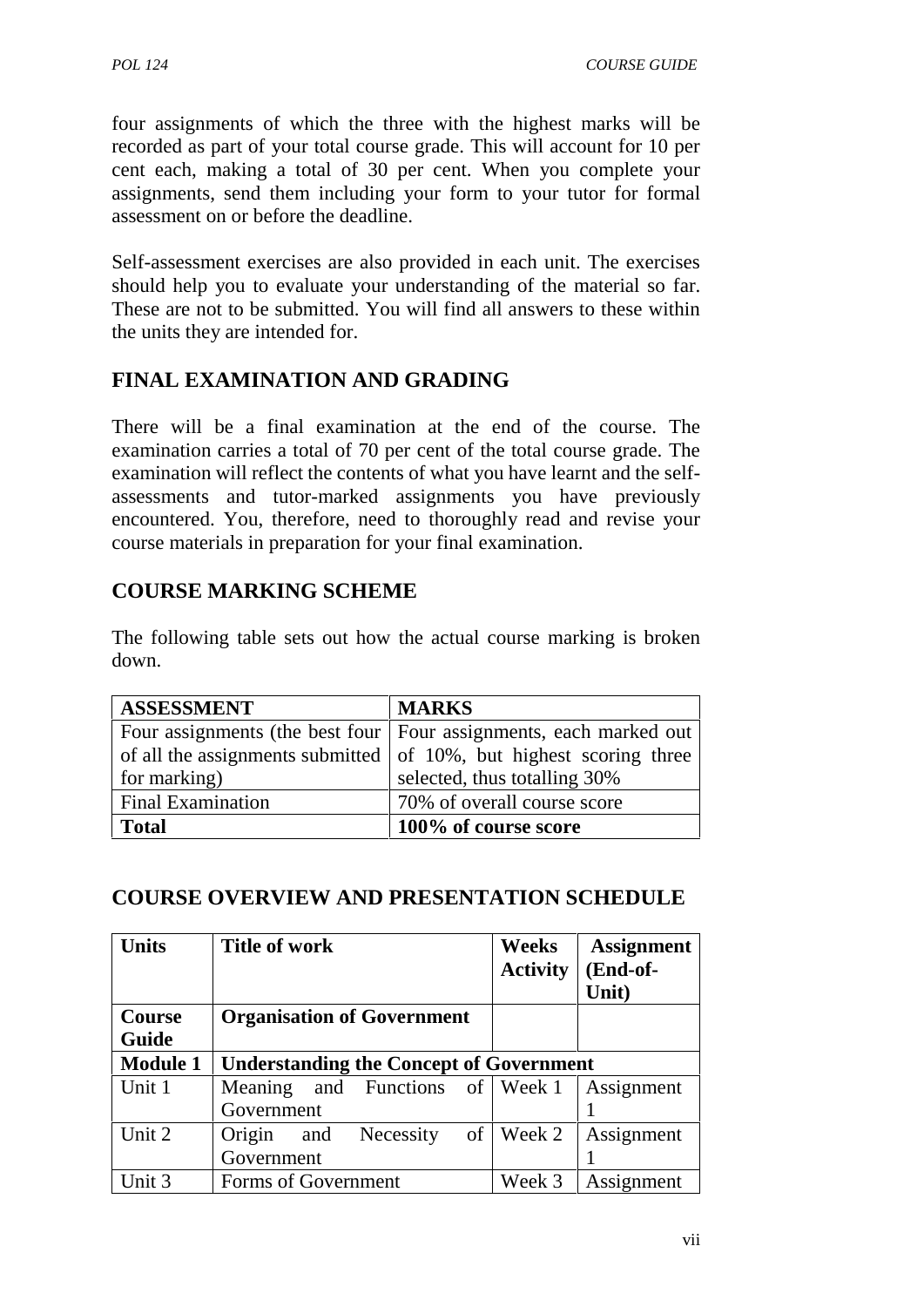|                 |                                                   |            | 1               |
|-----------------|---------------------------------------------------|------------|-----------------|
| Unit 4          | Classification<br>of<br><b>Basis</b><br>of        | Week 4     | Assignment      |
|                 | Governments                                       |            | 1               |
| <b>Module 2</b> | <b>Organs of Government</b>                       |            |                 |
| Unit 1          | The Legislature                                   | Week 6     | Assignment      |
| Unit 2          | <b>Law-Making Process</b>                         | Week 7     | Assignment      |
| Unit 3          | Delegated Legislation                             | Week 8     | Assignment<br>T |
| Unit 4          | The Executive                                     | Week 9     | Assignment      |
| Unit 5          | The Judiciary                                     | Week<br>10 | Assignment<br>1 |
| <b>Module 3</b> | <b>Operations and Regulation of Government</b>    |            |                 |
|                 |                                                   |            |                 |
| Unit 1          | The Concept of Separation of                      | Week       | Assignment      |
|                 | Powers                                            | 11         | 1               |
| Unit 2          | The Doctrine of Checks and                        | Week       | Assignment      |
|                 | <b>Balances</b>                                   | 12         | 1               |
| Unit 3          | Rule of law                                       | Week       | Assignment      |
|                 |                                                   | 13         | 1               |
| Unit 4          | Evaluation of Rule of Law in                      | Week       | Assignment      |
|                 | Nigeria                                           | 14         | 1               |
| <b>Module 4</b> | <b>Types of Political/Administrative Systems</b>  |            |                 |
|                 |                                                   |            |                 |
| Unit 1          | Presidential<br>System<br>of                      | Week       | Assignment      |
|                 | Government                                        | 15         | 1               |
| Unit 2          | Parliamentary<br>System<br>of                     | Week       | Assignment      |
|                 | Government                                        | 16         | 1               |
| Unit 3          | Unitary Administrative System                     | Week       | Assignment      |
|                 |                                                   | 17         | 1               |
| Unit 4          | Federal Administrative System                     | Week       | Assignment      |
|                 |                                                   | 18         | 1               |
| Unit 5          | Confederal<br>Administrative                      | Week       | Assignment      |
|                 | System                                            | 19         |                 |
| <b>Module 5</b> | <b>Instrumentalities of Political Interaction</b> |            |                 |
| Unit 1          | Political<br>Parties/Pressure                     | Week       | Assignment      |
|                 | Groups                                            | 20         | 1               |
| Unit 2          | Political Parties as Instruments                  | Week       | Assignment      |
|                 | Political<br>of<br>Interaction<br>in<br>Nigeria   | 21         | 1               |
|                 |                                                   |            |                 |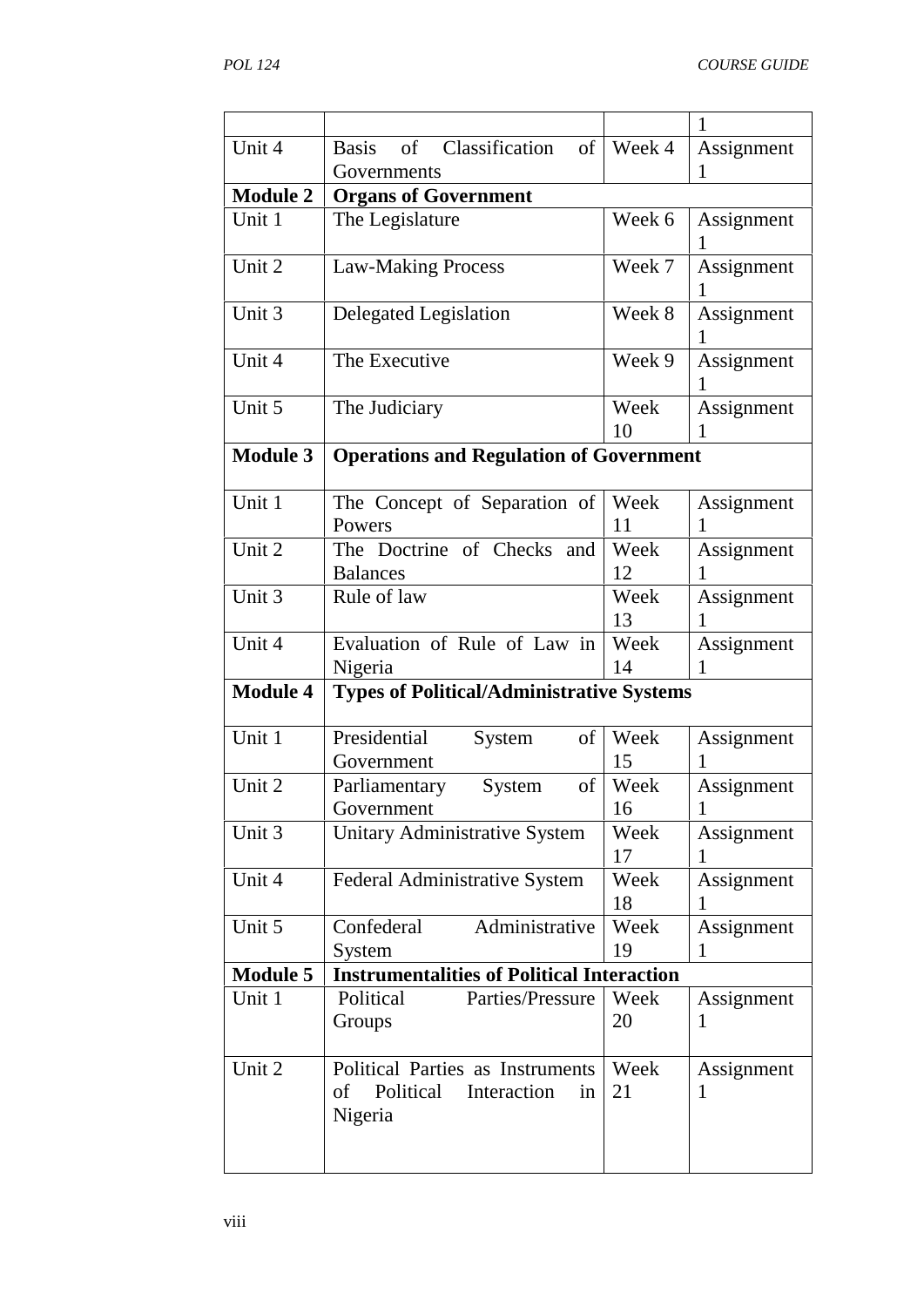| Unit 3 | The Political Roles of Pressure<br>Groups in Nigeria | ∣ Week<br>22 | Assignment |
|--------|------------------------------------------------------|--------------|------------|
| Unit 4 | Elections and Electoral Process<br>in Nigeria        | Week<br>23   | Assignment |

# **WHAT YOU WILL NEED FOR THIS COURSE**

This course provides you with a comprehensive knowledge of the nature and scope of the government of the modern states. It will be helpful if you try to review what you studied earlier. Second, you may need to purchase one or two recommended texts to aid your mastery of the course content. You need quality time in a study friendly environment every week. If you are computer-literate (which ideally you should be), endeavour to visit recommended websites regularly. Also, endeavour to visit reputable physical libraries accessible to you.

# **TUTORS AND TUTORIALS**

No fewer than 15 hours of tutorials are provided in support of the course. You will be notified of the dates and location of these tutorials, together with the name and phone number of your tutor as soon as you are allocated a tutorial group. Your tutor will mark and comment on your assignments, and keep a close watch on your progress. Be sure to send in your tutor marked assignments promptly, and feel free to contact your tutor in case of any difficulty with your self-assessment exercise, tutor-marked assignment or the grading of an assignment. In any case, you are advised to attend the tutorials regularly and punctually. Always take a list of such prepared questions to the tutorials and participate actively in the discussions.

# **HOW TO GET THE MOST FROM THIS COURSE?**

1. There are 22units in this course. You are to spend one week in each unit. In distance learning, the study units replace the university lecture. This is one of the great advantages of distance learning; you can read and work through specially designed study materials at your own pace, and at a time and place that suits you best. Think of it as reading the lecture instead of listening to the lecturer. In the same way, a lecturer might give you some reading to do. The study units tell you when to read and which are your text materials or recommended books. You are provided exercises to do at appropriate points, just as a lecturer might give you in a class exercise.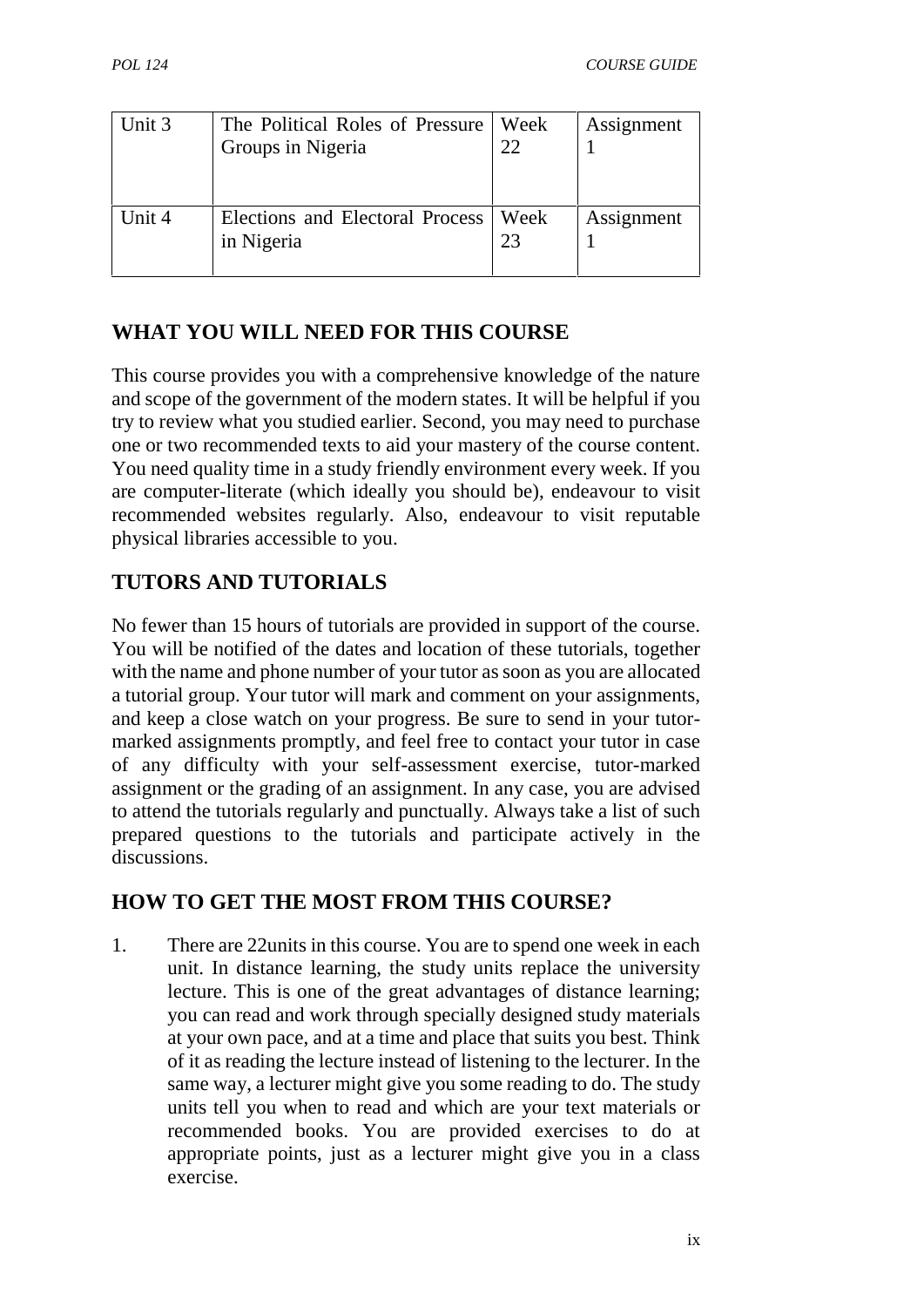- 2. Each of the study units follows a common format. The first item is an introduction to the subject matter of the unit, and how a particular unit is integrated with other units and the course as a whole. Next to this is a set of learning objectives. These objectives let you know what you should be able to do, by the time you have completed the unit. These learning objectives are meant to guide your study. The moment a unit is finished, you must go back and check whether you have achieved the objectives. If this is made a habit, then you will significantly improve your chance of passing the course.
- 3. The main body of the unit guides you through the required reading from other sources. This will usually be either from your reference or from a reading section.
- 4. The following is a practical strategy for working through the course. If you encounter any challenge, telephone your tutor or visit the study centre nearest to you. Remember that your tutor's job is to help you. When you need assistance, do not hesitate to call and ask your tutor to provide it.
- 5. Read this course guide thoroughly. It is your first assignment.
- 6. Organise a study schedule Design a 'Course Overview' to guide you through the course. Note the time you are expected to spend on each unit and how the assignments relate to the units.
- 7. Important information; e.g. details of your tutorials and the date of the first day of the semester is available at the study centre.
- 8. You need to gather all the information into one place, such as your diary or a wall calendar. Whatever method you choose to use, you should decide on and write in your own dates and schedule of work for each unit.
- 9. Once you have created your own study schedule, do everything to stay faithful to it.
- 10. The major reason that students fail is that they get behind in their coursework. If you get into difficulties with your schedule, please let your tutor or course coordinator know before it is too late for help.
- 11. Turn to Unit 1, and read the introduction and the objectives for the unit.
- 12. Assemble the study materials. You will need your references for the unit you are studying at any point in time.
- 13. As you work through the unit, you will know what sources to consult for further information.
- 14. Visit your study centre whenever you need up-to-date information.
- 15. Well before the relevant online TMA due dates, visit your study centre for relevant information and updates. Keep in mind that you will learn a lot by doing the assignment carefully. They have been designed to help you meet the objectives of the course and, therefore, will help you pass the examination.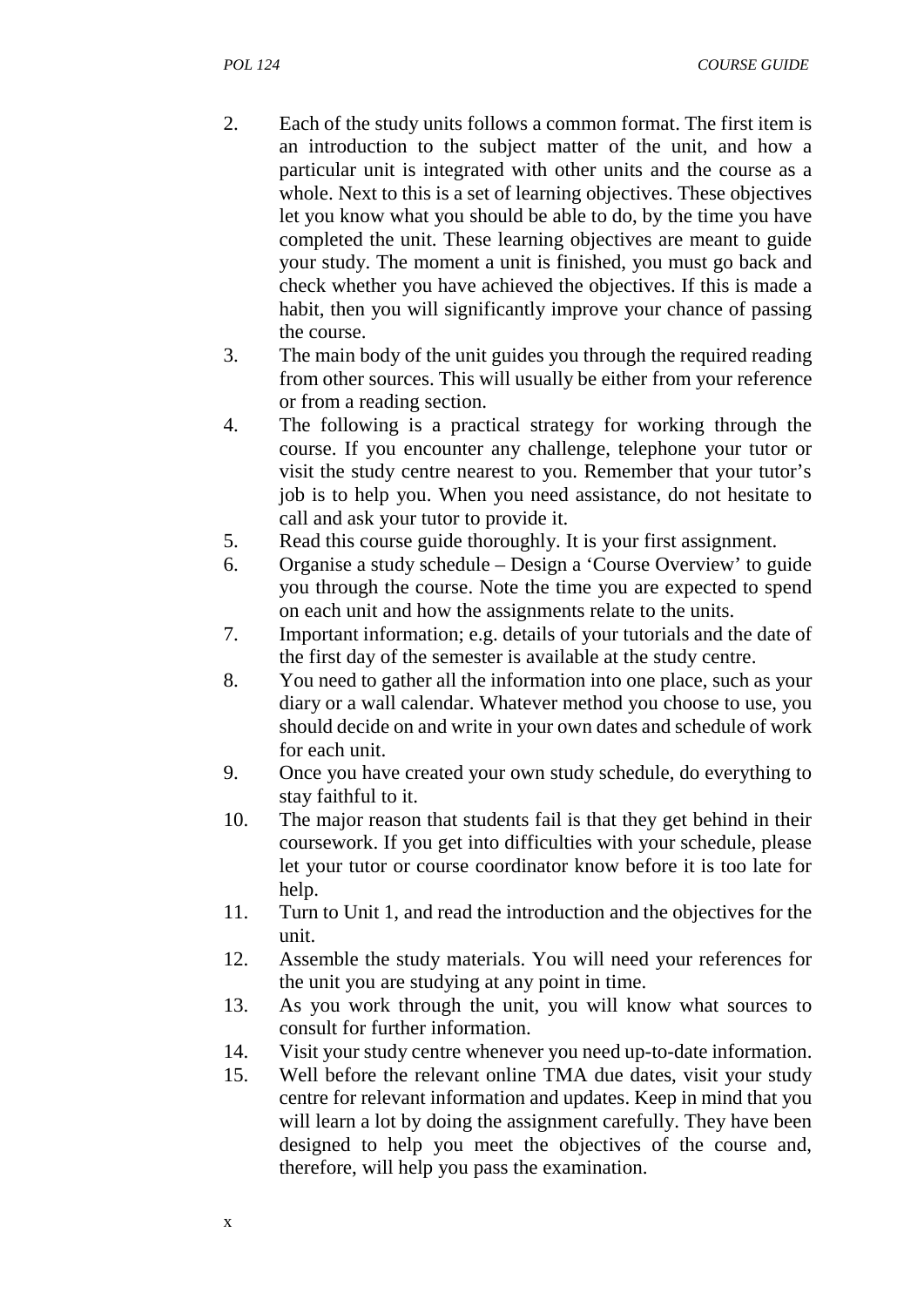- 16. Review the objectives for each study unit to ensure that you have achieved them. If you feel unsure about any of the objectives, review the study materials or consult your tutor. When you are confident that you have achieved a unit's objectives, you can start on the next unit. Proceed unit by unit through the course and try to space your study so that you can keep yourself on schedule.
- 17. After completing the last unit, review the course and prepare yourself for the final examination. Check that you have achieved the unit objectives (listed at the beginning of each unit) and the course objectives (listed in the course guide).

# **CONCLUSION**

This is a theory course but you will get the best out of it if you cultivate the habit of relating it to political issues in domestic and international arenas**.**

# **SUMMARY**

'Organisation of Government' exposes and acquits you to general features, structure, functions and operations of the government of the modern states. All the basic course materials that you need to successfully complete the course are provided. At the end, you will be able to:

- explain the concept of government;
- discuss the organs of government and how they operate;
- have an understanding of types of political/administrative systems
- familiarise with the instrumentalities of political interaction.

#### **List of Acronyms**

| AG             | <b>Action Group</b>                              |
|----------------|--------------------------------------------------|
| <b>APC</b>     | Arewa Peoples 'Congress                          |
| APP            | All People's Party                               |
| <b>APGA</b>    | All Progressive Grand Alliance                   |
| AD             | <b>Alliance for Democracy</b>                    |
| <b>CNC</b>     | <b>Congress of National Consensus</b>            |
| <b>DPN</b>     | Democratic Party of Nigeria                      |
| <b>WWI</b>     | First World War                                  |
| <b>GDM</b>     | <b>Grassroots Democratic Movement</b>            |
| <b>GNPP</b>    | Great Nigeria Peoples' Party                     |
| <b>INEC</b>    | <b>Independent National Electoral Commission</b> |
| <b>LAUTECH</b> | Ladoke Akintola University of Technology         |
| <b>LYM</b>     | <b>Lagos Youth Movement</b>                      |
| <b>MDF</b>     | <b>Mid-West Democratic Front</b>                 |
| <b>NCPN</b>    | National Congress Party of Nigeria               |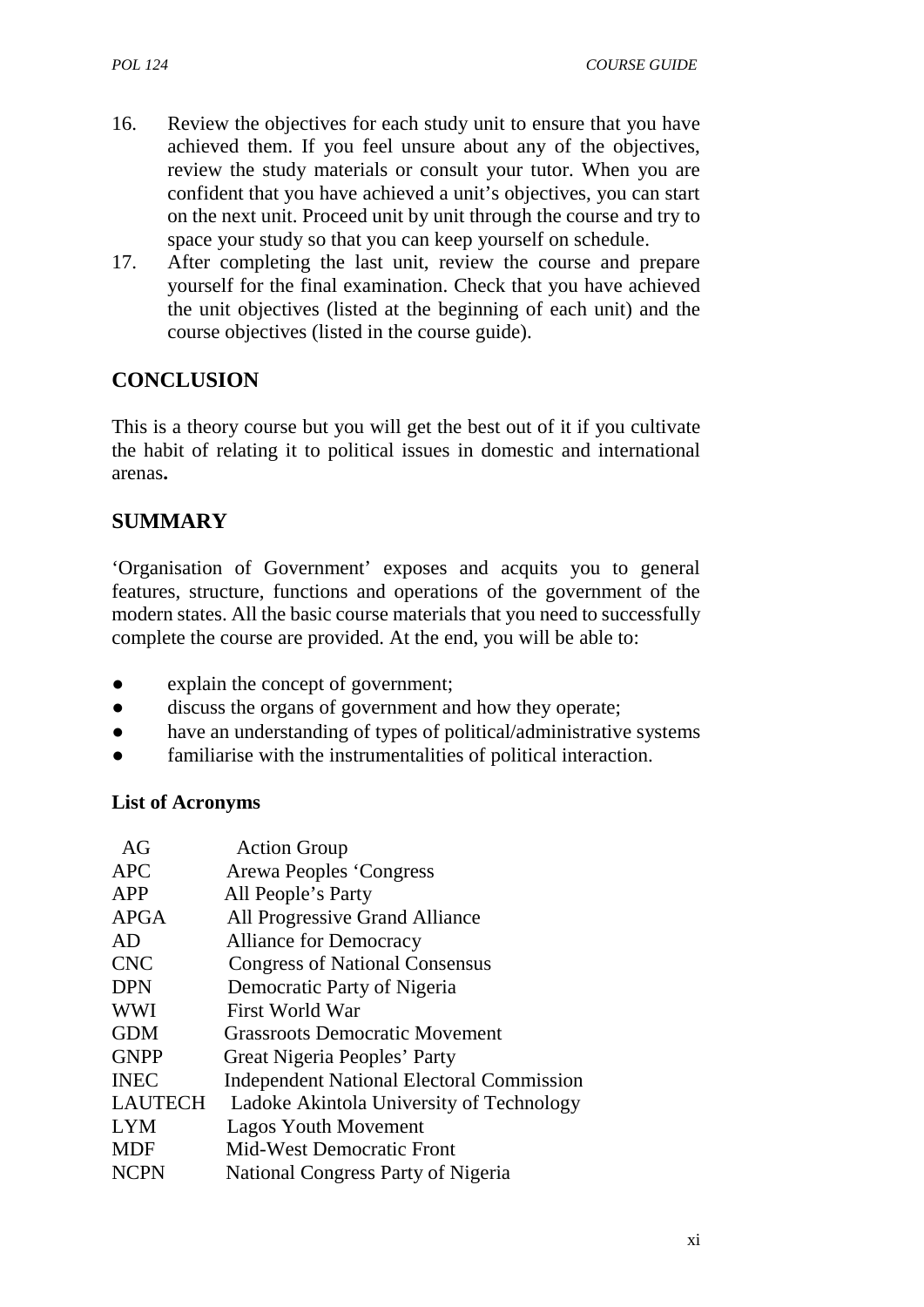| <b>National Conscience Party</b>          |
|-------------------------------------------|
| National Council of Nigeria and Cameroon  |
| <b>National Electoral Commission</b>      |
| National Party of Nigeria                 |
| <b>National Republican Convention</b>     |
| Nigeria Bar Association                   |
| Nigeria Labour Congress                   |
| Nigeria Medical Association               |
| Nigeria National Alliance                 |
| Nigeria Peoples' Party                    |
| Nigerian National Democratic Party (NNDP) |
| Nigerian Union of Journalists (NUJ)       |
| Northern Element Progressive Union (NEPU) |
| Northern People's Congress (NPC           |
| Organisation of African Trade Union       |
| <b>Odua Peoples' Congress</b>             |
| People's Democratic Party                 |
| Peoples Redemption Party                  |
| <b>Social Democratic Party</b>            |
| <b>Structural Adjustment Programme</b>    |
| <b>United Bank Africa</b>                 |
| <b>United Middle Belt Congress</b>        |
| <b>United Nigeria Congress Party</b>      |
| <b>United Progressive Grand Alliance</b>  |
| Unity Party of Nigeria                    |
|                                           |

#### **REFERENCES**

- Agbaje, A. (2004). "The ideology of power sharing: An analysis of content, context and intent." In K. Amuwo *et al* (Eds.) *Federalism and Political Restructuring in Nigeria*. Ibadan: Spectrum Books
- Anifowose**,** R**.** & Enemuo**,** F. (Eds.). (2005). *Elements of politics*. Lagos: Sam Iroanusi Publishers.
- Appadorai, A. (1975). *The Substance of Politics.* Delhi: Oxford University Press.
- Awa, E. (1976). *Issues in Federalism.* Ethiope Publishing House.
- Awolowo, O. (1966). *Thoughts on Nigerian Constitution*. Oxford: Oxford University Press.
- Babalola, A. (2019). "Relevance of Separation of Powers and its Application to Nigeria." Presentation at the NBA Annual Law Week Lecture, at the Afe Babalola Bar Centre, Ado-Ekiti, 5th July.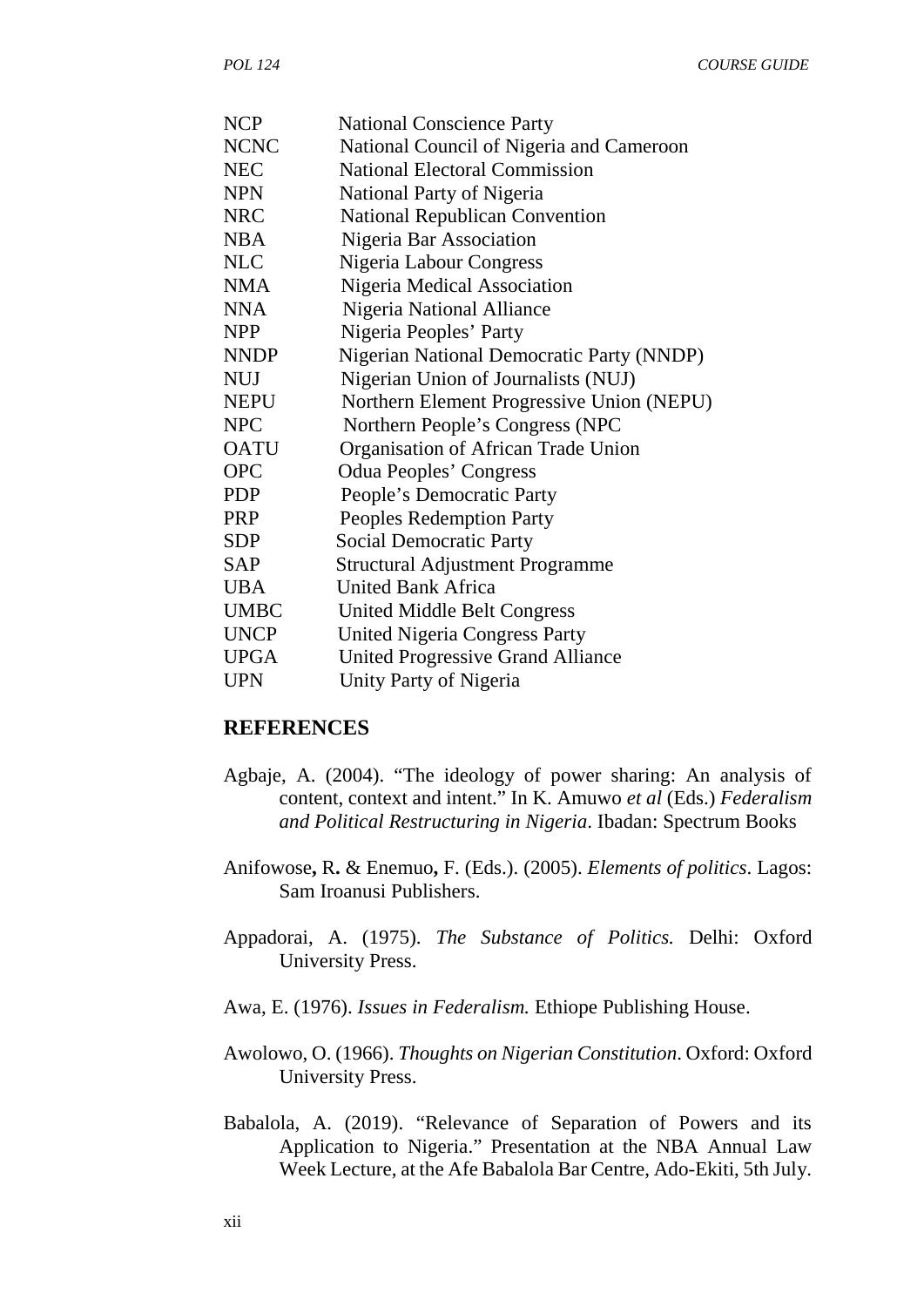- Babalola, D. (2019). *The Political Economy of Federalism in Nigeria.* Palgrave Macmillan, Cham
- Ball, R.A. (1979). *Modern Politics and Government.* England: Macmillan.
- Baradat, L. P. (2000). *Political Ideologies.* New York*:* Stratford Publishing Services.
- Bingham, T. (2011). *The Rule of Law*. Northwood: Allen Lane
- Byrne D.J (2003) *Human Rights: An Introduction.* Delhi: Pearson Education.
- Constitution of the Federal Republic of Nigeria, 1999 (as amended), Lagos, Government Press
- Darcy K. L. (2005). The Iron Law of What Again? Conceptualising Oligarchy Across Organizational Forms*. Sociological Theory, Volume 23, Number 3. Ingenta Connect*
- Dicey, A. V. (1958). *Introduction to the Law of the Constitution*. (10<sup>th</sup> ed.).
- Duignan, B. & Decarlo, C. (Ed.) (2018). *The U.S Constitution and Separation of Powers.* Britannica Educational Publishing.
- Elias, T. O., (1961). *Government and Politics in Africa*. London: Asia Publishing House.
- Farrugia, A. (2018). "The Separation of Powers and its Importance to Democracy." Presentation at the 2018 Commonwealth People's Forum in London, United Kingdom on 17 April 2018, ahead of CHOGM.
- Fisher, L. (2015). *The Law of the Executive Branch: Presidential Power.* Oxford: Oxford University Press.
- Fombad, C. M. (Ed.) (2016). *Separation of Powers in African Constitutionalism*. Oxford: Oxford University.
- Fried, R. C. (1966). *Comparative Political Institutions.* New York: Macmillan.
- Gerald F. (2007). *Reigniting the Labour Movement: Restoring Means to Ends in a Democratic Labour Movement.* Psychology Press.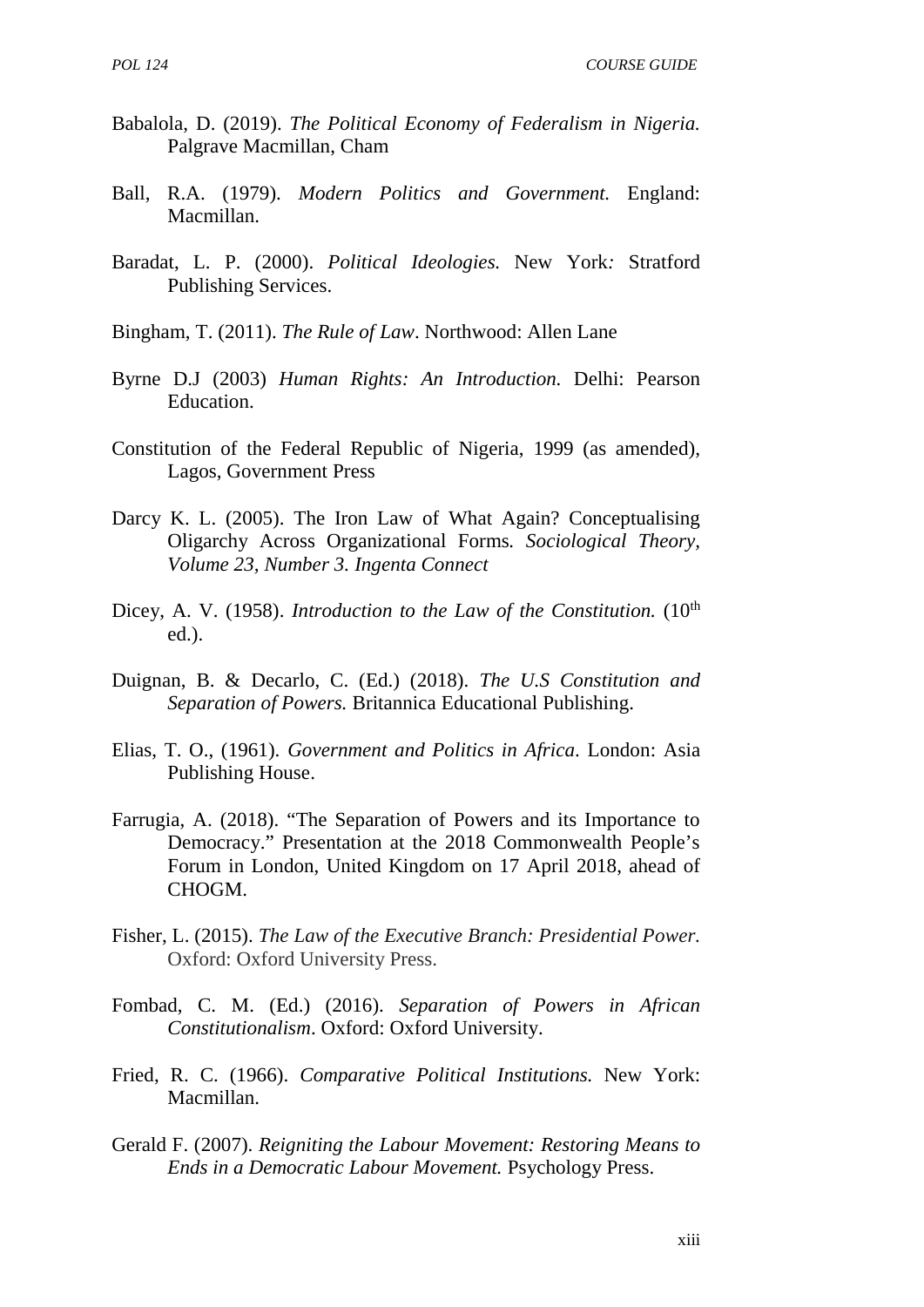*POL 124 COURSE GUIDE*

- Graf, W. D. (1979). *Elections 1979: The Nigerian Citizen's Guide to Parties, Politics, Leaders and Issues.* Lagos: A Daily Times Publication.
- Hamilton, A. (1964). *The Federalist papers.* New York: Washington Square Press
- Ibeanu, O & Kuna, M.J. (Eds) (2016). *Nigerian Federalism: Continuing Quest for Stability and Nation-building*. Ibadan: Safari Books
- Ibeanu, O. (1998). "The Nigeria state and the politics of democratisation." Paper presented at a conference for the book project on Comparative Democratisation in Africa: Nigeria and South Africa. University of Cape Town, South Africa, 31 May-3 June.
- Inman, R. & Rubinfeld, D.L (2020). *Democratic Federalism: The Economics, Politics, and Law of Federal Governance*. New Jersey: Princeton University Press.
- Jinadu, A. (1979). "A note on the theory of federalism." In: B, Akinyemi (Ed.) *Readings on Federalism.* Ibadan: University Press.
- Johari, J.C. (2019). *Foundations of Political Science*. New Delhi: Vishal Publishing Co.
- Johari, J. C. (2012a). *Contemporary Political Theory: New Dimensions, Basic Concepts and Major Trends*. New Delhi: Sterling Publishers
- Johari, J.C. (2012b). *Major Modern Political Systems*. New Delhi: Shoban Lal & Co.
- Johari, J. C. (2009). *Principles of Modern Political Science.* New Delhi: Sterling Publishers.
- John, E. O. (2011)." The rule of Law in Nigeria: Myth or reality?" *Journal of Politics and Law* Vol. 4, No. 1.
- Jordan, R. (1982). *Government and Power in West Africa*. Benin: Ethiope Publishing.
- Kalu, U. C. (2018). *Separation of Powers in Nigeria: An Anatomy of Power Convergences and Divergences*. NAUJILJ 9 (1)
- Laski, H. (1982). *A Grammar of Politics.* London: George Allen and Unwin Publishers.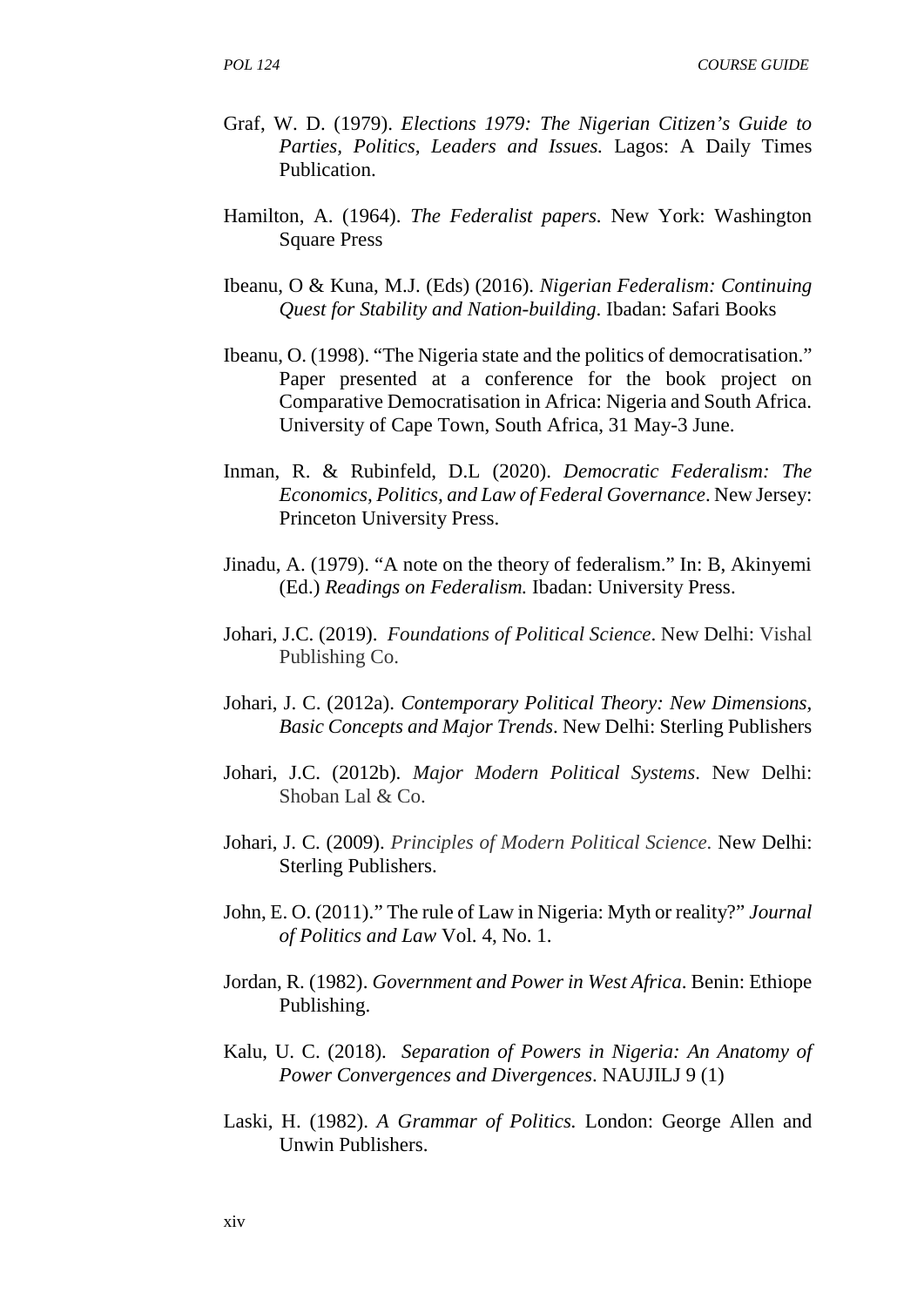- Laski, H. (1967). "Judiciary." In: E. R. A. Seligman (Ed.). *Encyclopedia of the Social Sciences*, Vol.VII.
- Lewellen, T. C. (2003). *Political Anthropology: An Introduction.* (3rd ed.). Praeger Publishers.
- Lowi, T. J. (2002). *American Government: Power and Purpose.* New York: Norton & Muffling.
- Madhavan, M. R. (2017). "Legislature: Composition, qualifications, and disqualifications." In: S. Choudhry, M. Khosla, & P.B. Mehta (Eds.)*. The Oxford Handbook of the Indian constitution*. Oxford: Oxford University Press.
- Mbah, M.C.C (2007). *Foundation of Political Science.* Anambra: Rex Charles & Patrick Limited.
- Nwabueze, B. (2004). *Constitutional Democracy in Africa Vol. 1, 2 & 5,* Spectrum
- Nwogu, M. O. (2010). The Rule of Law in Governance in Nigeria. *Nnamdi Azikiwe University Journal of International Law and Jurisprudence*, Vol. 1
- Obasanjo, O. (1994). *Corruption, Democracy and Human Rights in East and Central Africa*. Ibadan: African Leadership Forum Publication.
- Ojiako, J. (1979). *13 Years of Military Rule.* Lagos: A Daily Times Publication.
- Ojo, A.O. (1973). *Government of Nigeria*. Ilesha: Ilesanmi Press.
- Ojo, A.O. (1973). *Political Science and Government of Nigeria for West African Student.* Ilesha: *Ilesanmi Press & Sons (Nigeria)* Ltd.
- Ojo. J.D (2004). The Executive under the Nigeria Constitution. In: K. Amuwo *et al* (Eds.) *Federalism and Political Restructuring in Nigeria*. Ibadan: Spectrum Books.
- Patrick Olorunmola, A. (2017). "Cost of Politics in Nigeria." Background Paper. Westminster Foundation for Democracy.
- Omololu, F. & Suzanne, F. (2016). "Power relations among institutions of government in Nigeria's presidential system: Issues and contentions." *International Journal of Politics and Good*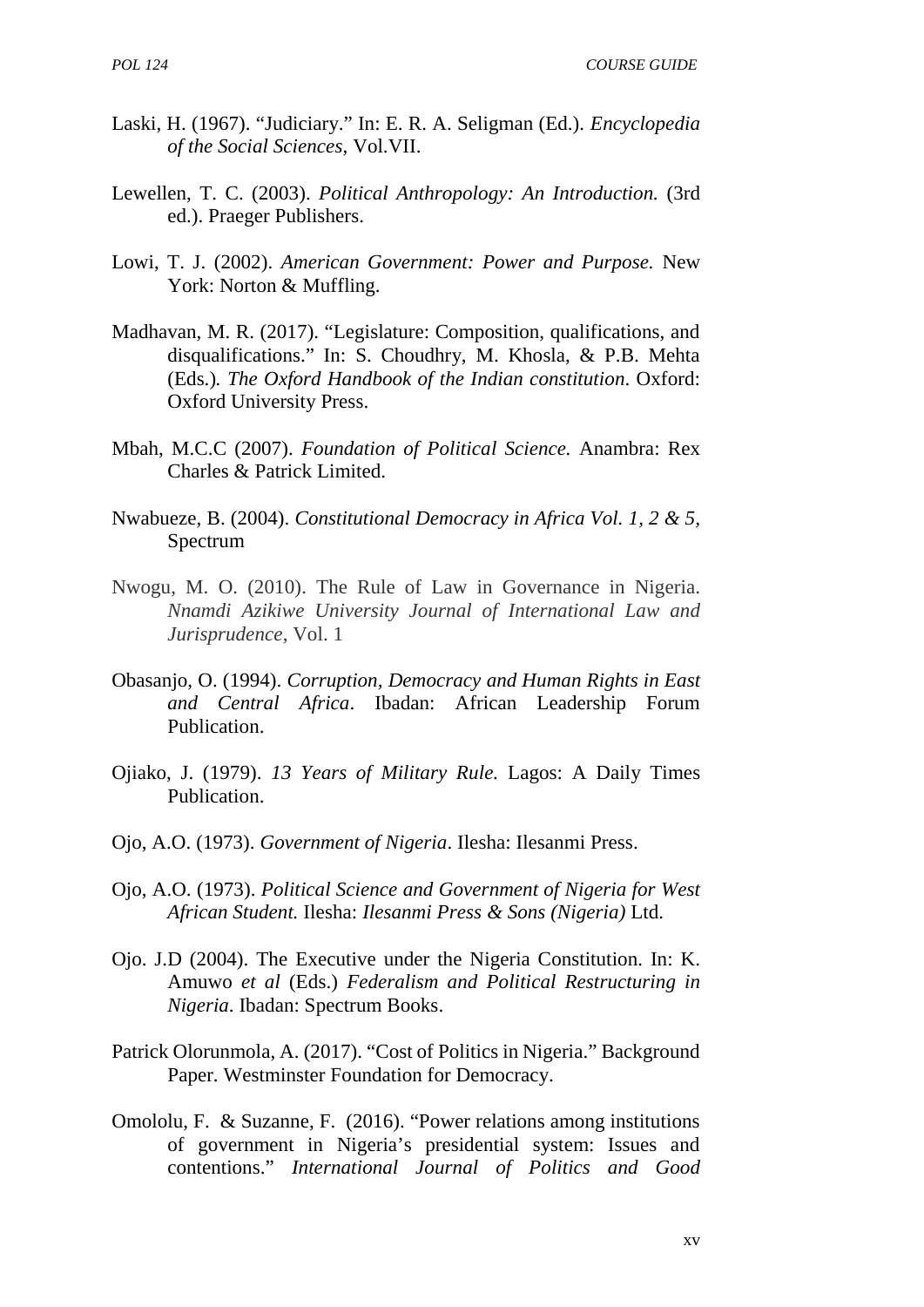*Governance*, Volume VII, No. 7.

- Paul S., P. (1965). *The Samburu: A Study of Gerontocracy in a Nomadic Tribe.* London: Routledge and Kegan Pau.
- Rapheal, D. D. (1976). *Problems of Political Philosophy*. London: Macmillan Press Ltd.
- Rawls, J. (2003). A *Theory of Justice.* Massachusetts: Harvard University Press.
- Ray, S. N. (2006). *Modern Comparative Politics: Approaches, Methods and Issues.* New Delhi: Prentice-Hall of India Private Limited.
- Reader, T. (2017). *Separation of Powers. The Importance of Checks and Balances.* New York: The Rosen Publishers.
- Sagay, I. (2010). "The Status and role of the legislature in a democratic society." *Punch*, 16, 17 and 18 August 2010 pp 85, 60 and 68.
- Sagay, I. E. (1996). "Nigeria: The Travails of Democracy and the Rule of Law." In: A. Ajomo; A.O. Obilade &A. Sambo (Eds.).
- Skowronek, S. (2002). *The Politics Presidents Make-Leadership from John Adams to Bill Clinton.* Massachusetts: Harvard University Press.
- Tamuno, T. (2004). "Nigerian federalism in historical perspective." In: K. Amuwo *et al* (Eds.). *Federalism and Political Restructuring in Nigeria*. Ibadan: Spectrum Books.
- Toma, E. F. (1991). "Congressional Influence and the Supreme Court: The Budget as a Signaling Device." 20 *J. Leg. Studies131.*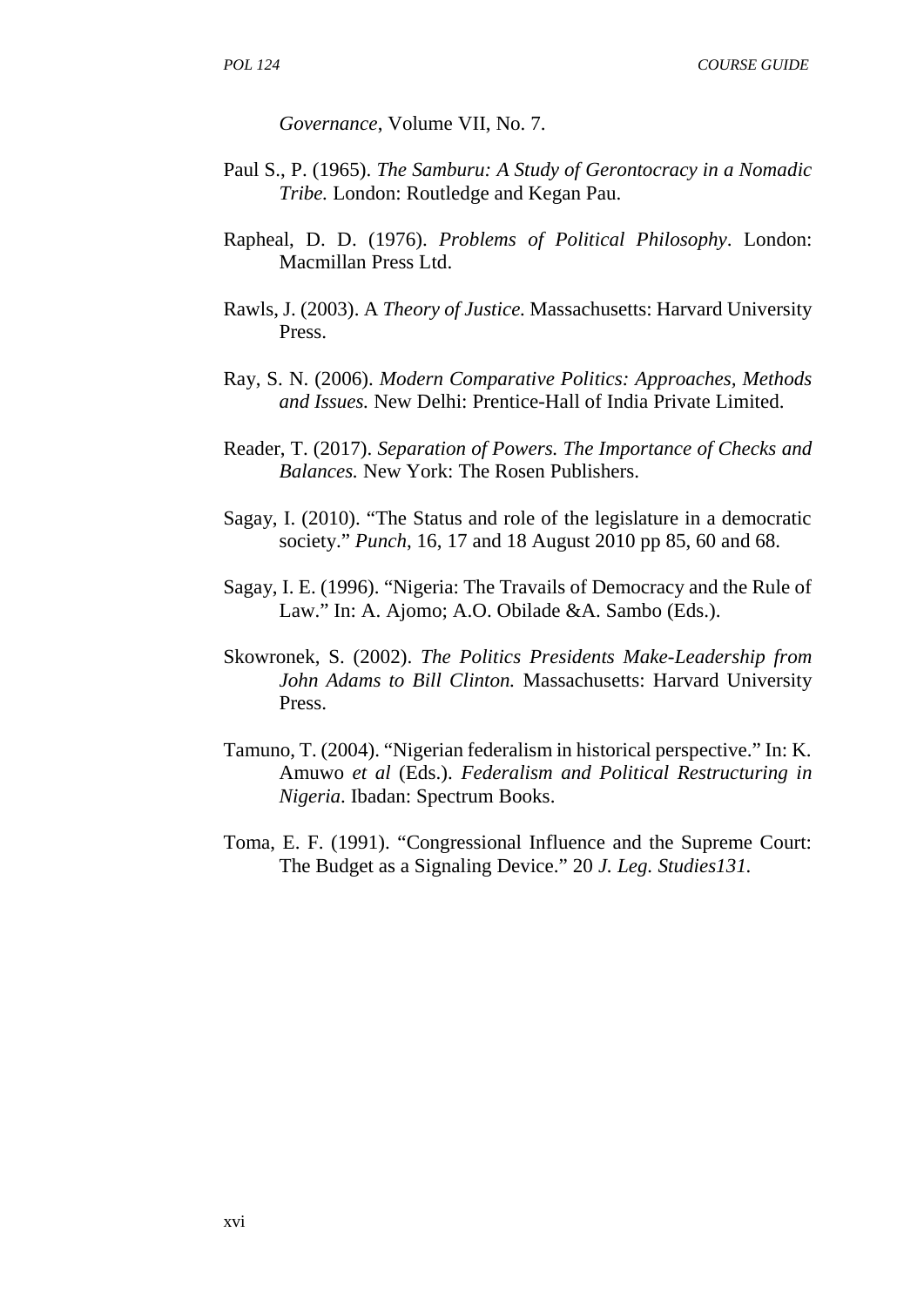# **MAIN COURSE**

| <b>CONTENTS</b> |                                                       | <b>PAGE</b> |
|-----------------|-------------------------------------------------------|-------------|
| <b>Module 1</b> | <b>Understanding the Concept of Government</b>        | 1           |
| Unit 1          | Meaning and Functions of Government                   | 1           |
| Unit 2          | Origin and Necessity of Government                    | 8           |
| Unit 3          |                                                       | 13          |
| Unit 4          | Basis of Classification of Governments                | 23          |
| <b>Module 2</b> |                                                       | 29          |
| Unit 1          |                                                       | 29          |
| Unit 2          |                                                       | 37          |
| Unit 3          |                                                       | 43          |
| Unit 4          |                                                       | 49          |
| Unit 5          |                                                       | 55          |
| <b>Module 3</b> | <b>Operations and Regulation of Government</b>        | 60          |
| Unit 1          |                                                       | 60          |
| Unit 2          | The Doctrine of Checks and Balance                    | 67          |
| Unit 3          |                                                       | 71          |
| Unit 4          | Evaluation of Rule of Law in Nigeria                  | 76          |
| <b>Module 4</b> | <b>Types of Political/Administrative Systems</b>      | 81          |
| Unit 1          |                                                       | 81          |
| Unit 2          | Parliamentary System of Government                    | 89          |
| Unit 3          | Unitary Administrative System                         | 97          |
| Unit 4          |                                                       | 102         |
| Unit 5          | Confederal Administrative System                      | 112         |
| <b>Module 5</b> | <b>Instrumentalities of Political Interaction</b>     | <b>120</b>  |
| Unit 1          |                                                       | 120         |
| Unit 2          | Political Parties as Instruments of Political         |             |
|                 |                                                       | 126         |
| Unit 3          | The Political Roles of Pressure Groups in Nigeria 135 |             |
| Unit 4          | Elections and Electoral Process in Nigeria 142        |             |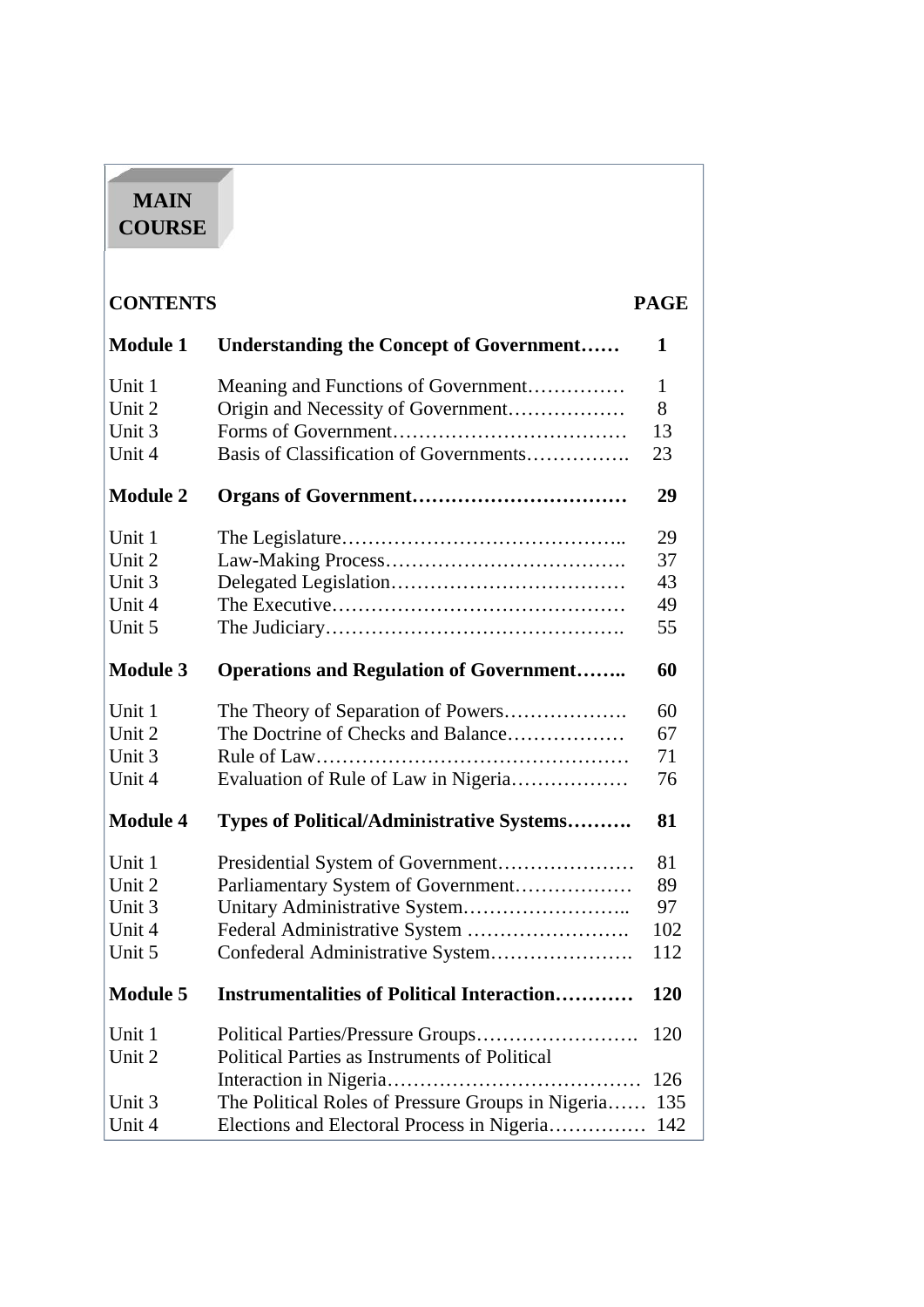# **MODULE 1 UNDERSTANDING THE CONCEPT OF GOVERNMENT**

# **INTRODUCTION**

This module will examine the meaning of Government, which is one the cardinal institutions of the state. Furthermore, the module will explain the origin and necessity of Government as well as the fundamental functions it performs. Finally, various tiers and forms at which Government exists and operates shall be studied to understand the essence of government in the society. This module is made up of five units, the framework upon which we would base our further explanations of the concept of government.

- Unit 1 Meaning and Functions of Government
- Unit 2 Origin and Necessity of Government
- Unit 3 Forms of Government
- Unit 4 Basis of Classification of Governments

# **UNIT 1 MEANING AND FUNCTIONS OF GOVERNMENT**

#### **CONTENTS**

- 1.0 Introduction
- 2.0 Objectives
- 3.0 Main Contents
	- 3.1 Meaning of Government
	- 3.2 Government and State Compared
	- 3.3 Functions of Government
- 4.0 Summary
- 5.0 Conclusion
- 6.0 Tutor-Marked Assignment
- 7.0 References/Further Reading

# **1.0 INTRODUCTION**

The agency through which the purpose and cardinal objectives of a state are achieved is called government. The government whose organisation could be seen either through the territorial structure or by functionality carries out the day-to-day activities of the state. Government is a creation of a state and could be geographically structured at three-tier as the case in Nigeria, thus: federal, states, and local government councils with distinct organ and other functionaries. You will learn more about the meaning, functions, origin, necessity as well as tiers and forms of government this in this unit as we progress.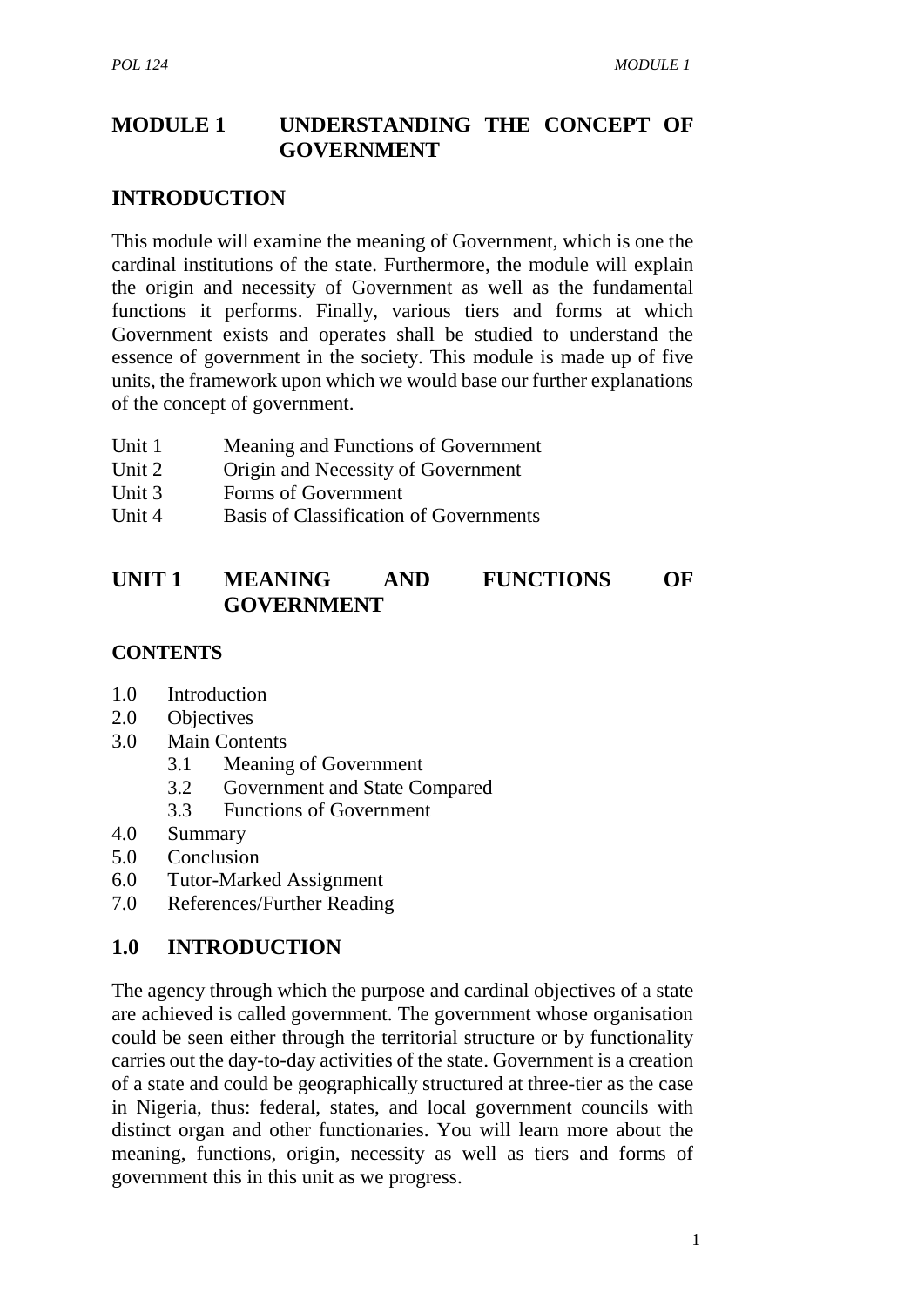# **2.0 OBJECTIVES**

By the end of this unit, you will be able to:

- explain the concept of government
- distinguish between government and the state
- explain the basic functions of government.

# **3.0 MAIN CONTENT**

## **3.1 Meaning of Government**

The Merriam-Webster Dictionary offers three definitions of government:

- (i) 'The group of people who control and make decisions for a country, state, etc.'
- (ii) 'A particular system used for controlling country, state, etc.'
- (iii) 'The process or manner of controlling a country, state, etc.'

Evident from the foregoing is the fact that the government can be defined by the people involved, the system in place, or the process in use. Thus, the government is defined as the vehicle for the governance of society, which is the establishment and enforcement of rules and provisioning of basic services which society requires but which would otherwise not be available or might be in conflict between individuals and the various subdivisions within society (Bealey, 1999). Similar to the foregoing, Black's Law Dictionary posits that institutions of the government regulate the relationships among members of a society and between the society and outsiders and that they have the authority to make decisions for the society to meet goals and maintain order.

The government plays a fundamental role in the economic development process. Market rules and operating procedures are set and enforced by the government. The government plays a role in the economy through the provision of public goods that are collective in nature and through efforts to counter market imperfections such as externalities or poor information. For example, the government provides public infrastructure that services economic activities. It also provides public services to both business and households. Again, the government decides what is best for the individuals and groups and how to utilise available resources to provide the best living standard for the citizenry. Can you imagine living in a society without transportation, water supply, road network and without other social infrastructural facilities? How it would be like if nobody was charged with the responsibility to make sure laws are made and respected or to provide a plan where buildings should go and keep our environment clean and safe? We need the government to take care of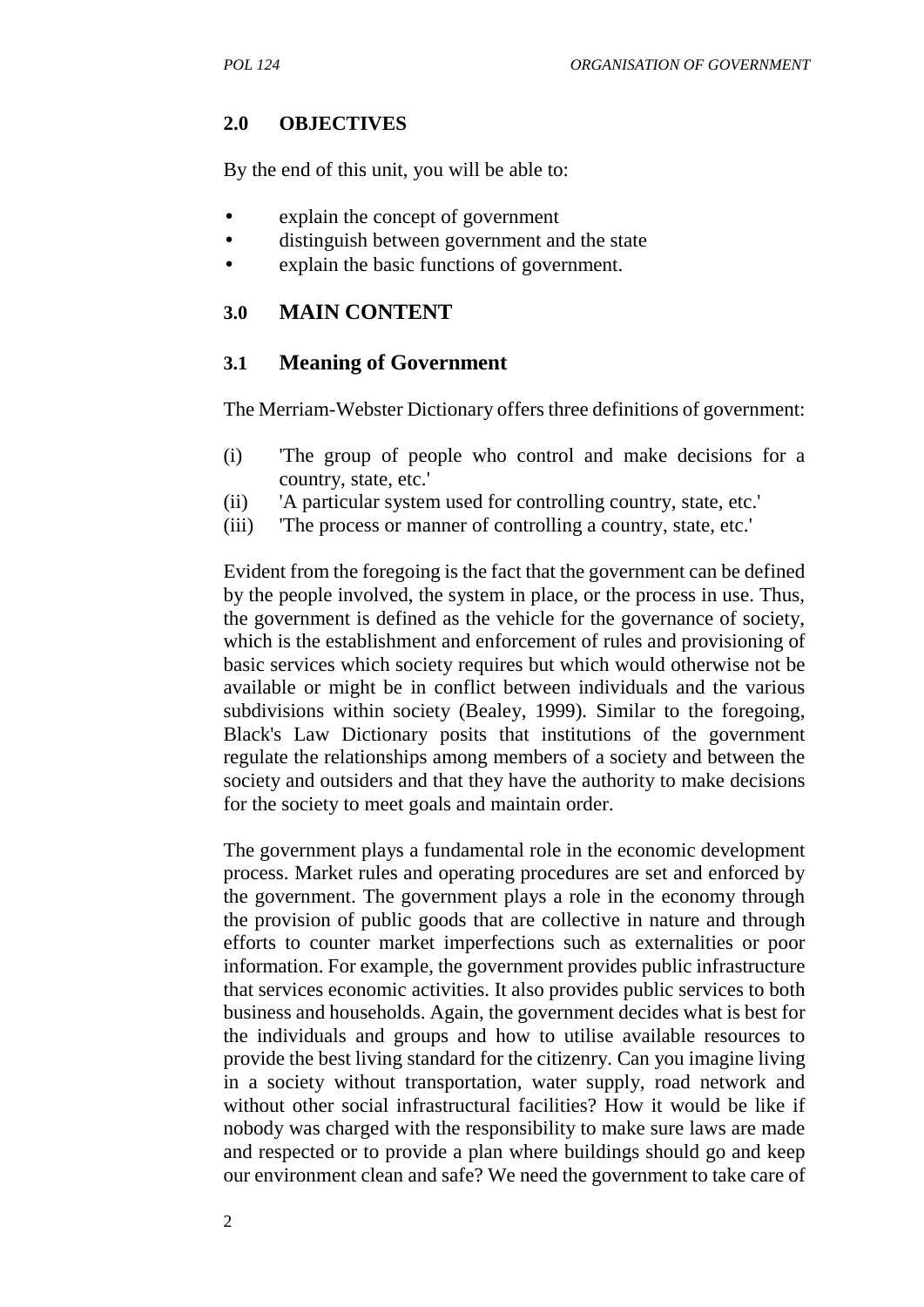many of these things. Government operations are those activities involved in the running of a state to produce value for the citizens. The significant feature of modern (liberal) government is a democracy, and two major attributes of democracy found in most writings on liberal democracy are the principle of rule of law and the theory of separation of powers.

Scholars have argued that the government can be explained and understood along three broad interpretations. These include:

- i) Government as a process of governing
- ii) Government as an institution of the state
- iii) Government as a field of study

#### **Government as a Process of Governing**

As a process of governing, the government refers to how a particular state is being governed. It also means the entire processes, operations and activities that are involved in the governing of a state. In the course of governing a state, the government is divided into different organs and tiers, which include the legislature, judiciary and executive organs, and the federal, state and local governments respectively. The legislative arm is responsible for lawmaking; such laws must not be arbitrary but should be based on a critical assessment of the collection of relevant information. The executive arm performs the activity of implementation of these laws made by the legislature. The executive mobilises all the necessary machinery to ensure the implementation of adequate policies and laws made by the legislature. More often than not, problems arise while implementing government policies; such problems are resolved by the judiciary. The judiciary performs a crucial role in explaining or interpreting the laws properly. It is therefore seen that both the organs and tiers of government are all effectively involved in the effective running of the affairs of a state. Hence, we can posit that government as an art or process of governing refers to the process through which the legislature, executive and judicial organs of government variously carry out their assigned functions and responsibilities at federal, state and local governments.

#### **Government as an Institution of the State**

This refers to the mechanism that guides the control and direction of a state. These are the institutions, Ministries, parastatals and Agencies (MDAs)of state responsible for the administration of the state. The institutions of a state are broadly categorised into formal and informal institutions. The formal institutions are the legislature, executive and judiciary; while the informal institutions comprise of the pressure groups, political parties and trade unions. The government in this context refers to the institution of a State because it is formed and established for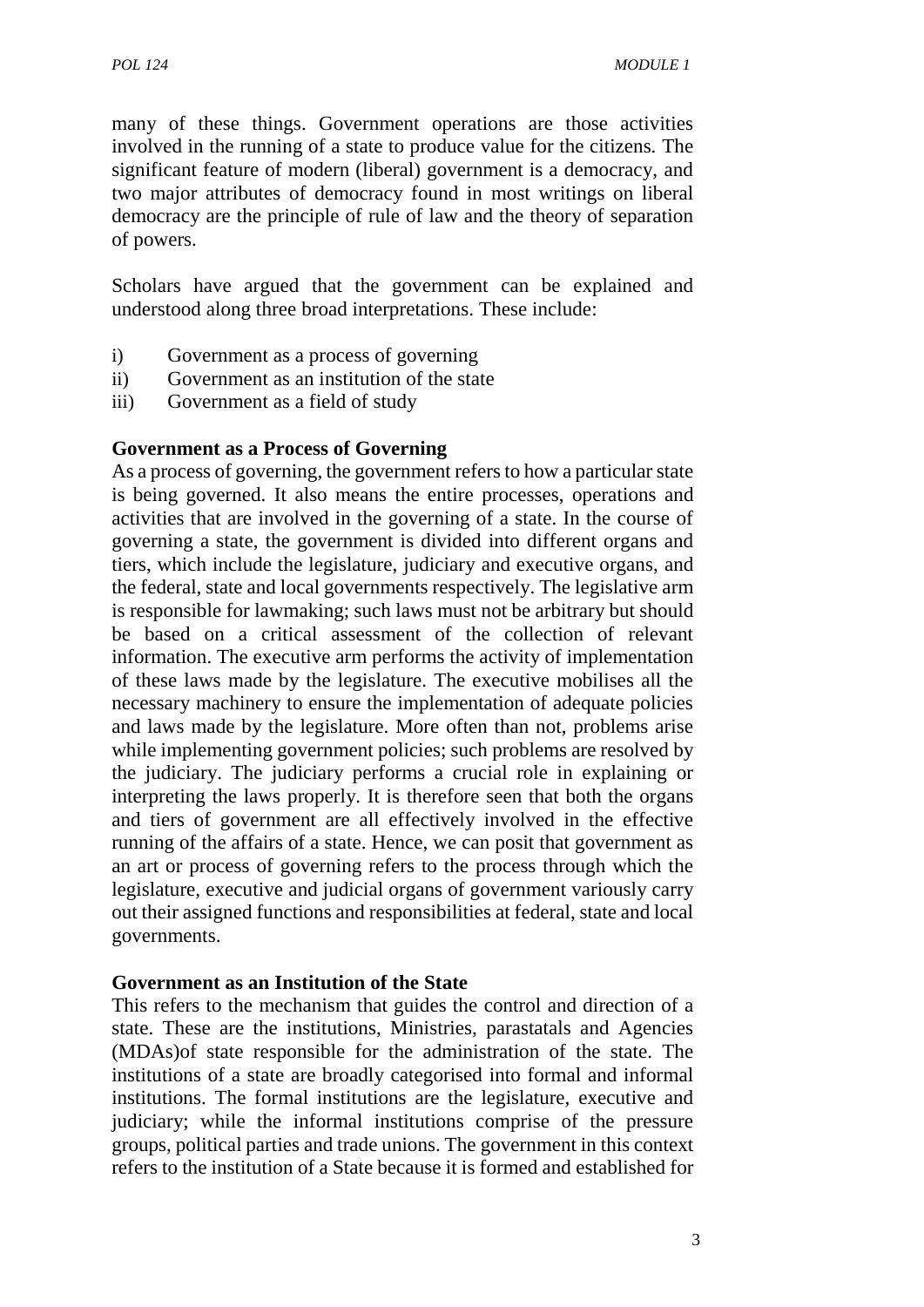the common good of the people who chose to come together and have a common destiny. Government is therefore necessary as an institution of the state because it is through the government that the will of the state, which is an abstract entity, is realised. Government transforms the abstractness of the state into a concrete reality that can be seen and recognised. It is the government as an institution that governs, and this entails regulating individual's relationship and providing for the fundamental human rights of the people as well as the protection of citizens from internal insecurity and external aggression.

#### **Government as a Field of Study**

As a field of study, the government is seen as a branch of human endeavour that studies agencies, institutions and the forces that operate in the state. It is studied as Government in post-primary schools, and Political Science or Politics in higher institutions. Government as an academic field of study also has sub-disciplines or fields such as Political Theory, Political Economy, Comparative Government, International Relations, Public Administration, Public Policy, Local Government Studies, among others. As a field of study, Government imbues an individual with logical reasoning. It prepares citizens for active and meaningful participation in the art of governing. More fundamentally, it not only enlightens citizen of their fundamental human rights and obligations but also creates a deep sense of national consciousness, cohesion and patriotism in them.

## **3.2 State and Government Compared**

A state is a geographical entity made up of people who have or believe they have the followings in common: culture, language, history, tradition, and religion in a fixed territory(boundary). The term state can be used to mean a country. A state is an independent and sovereign entity with a system of law and an organised government, which has certain administrative tasks to be carried out for its proper functioning. The government carries out these administrative tasks. It has the right to exercise power over the territory and the people. The state is the territory in which the government can practice its authority. A state is like an organisation and the government is like the management team. A state has the following characteristics: sovereignty; population; territory and government, which distinguish it from any other union or association.

Government, on the other hand, is a political or the ruling administrative means that serves as the agent or machinery through which the purpose or goals for which the state or country is established are achieved. However, while state exists in perpetuity except in the event of its collapses, governments the world over change through elections or by other means. Another difference is that while government functionaries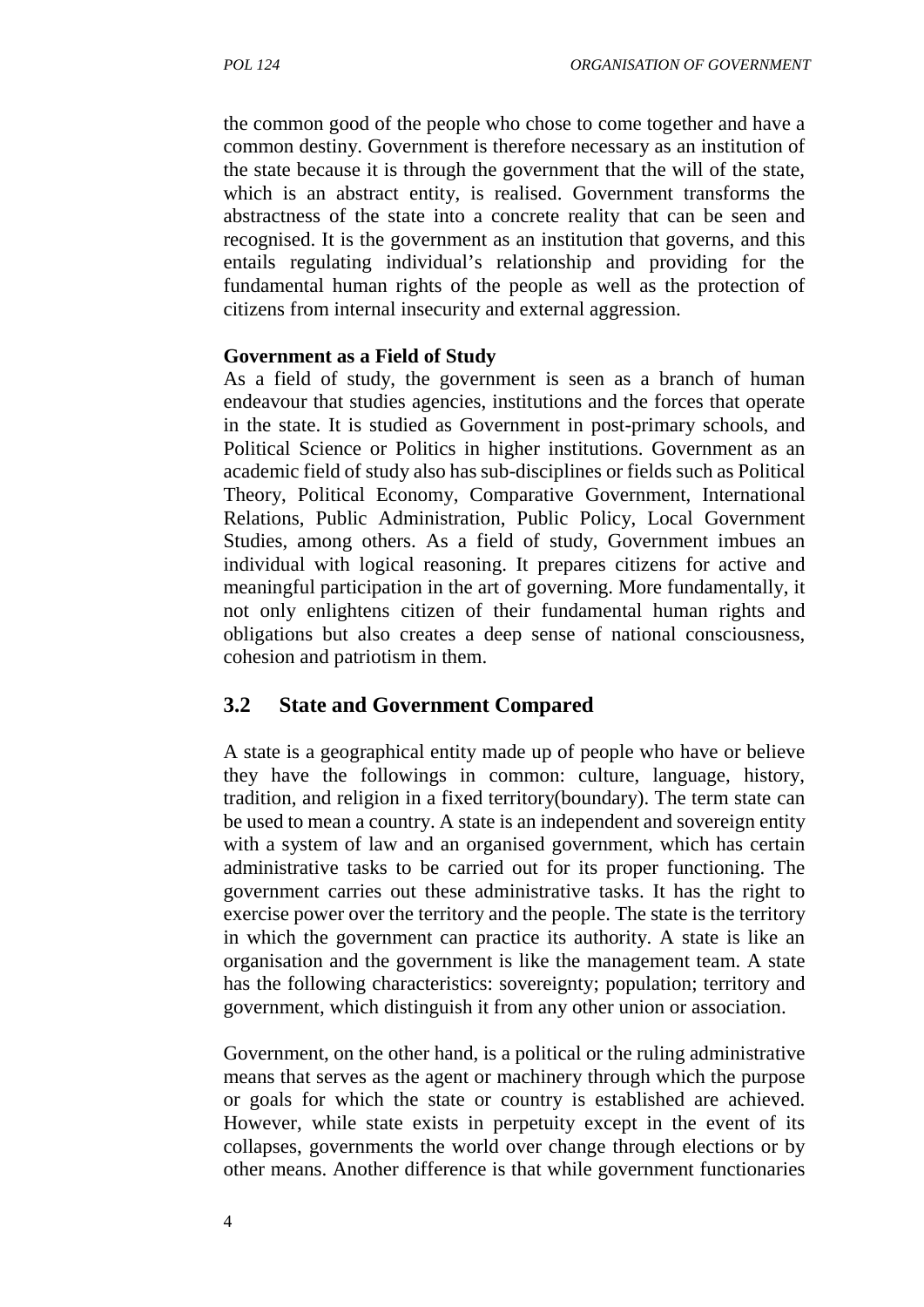are visible, the state exists in a 'spiritual realm', you only hear references made to the state but you cannot see the entity called the state physically even though the day to day activities of the government are done in her name. Below is the summary of important distinctions between the state and government.

- (i) The state has four basic elements or characteristics, viz: population; territory; government and sovereignty. Government is a narrow concept and it is an element or characteristic of the state.
- (ii) The state is regarded as an organic concept, which the government is a part thereof.
- (iii) The state is more or less permanent and continues from time immemorial. But the government is temporary. It changes frequently. A government may come and go, but the State continues. forever.
- (iv) It is a known fact that citizens are members of the state in entirety but not all of them are members of the government. The government consists of only a few selected citizens. The organs of the government consist of only a few elected or selected citizens.
- (v) The state possesses sovereignty. Its authority is absolute and unlimited. Any other institution cannot take its power away. Government possesses no sovereignty, no original authority, but only derivative powers delegated by the state through its constitution. Powers of government are delegated and limited. Government safeguards the sovereignty of the state.
- (vi) The state is an abstract concept whereas government is a concrete one. Nobody sees the state and the state never acts. The government is a physical manifestation and it acts for the state. For instance, while Nigeria is the state, Buhari's administration is the government of the Nigerian state.
- (vii) All states are identical in character and nature. Whether big or small, the characteristics of the State do not change. But governments are of different types and they may vary from state to state. The government may be based on democracy, monarchy, theocracy, or oligarchy. Various political scientists have given different classifications of government.
- (viii) Lastly, the citizens have a right to go against the government and not against the state. The state only acts through the government and the government may make mistakes and may be sanctioned for it but not the state. The state can do no wrong or make mistake, therefore, the citizens only have rights to go against the government and not the state.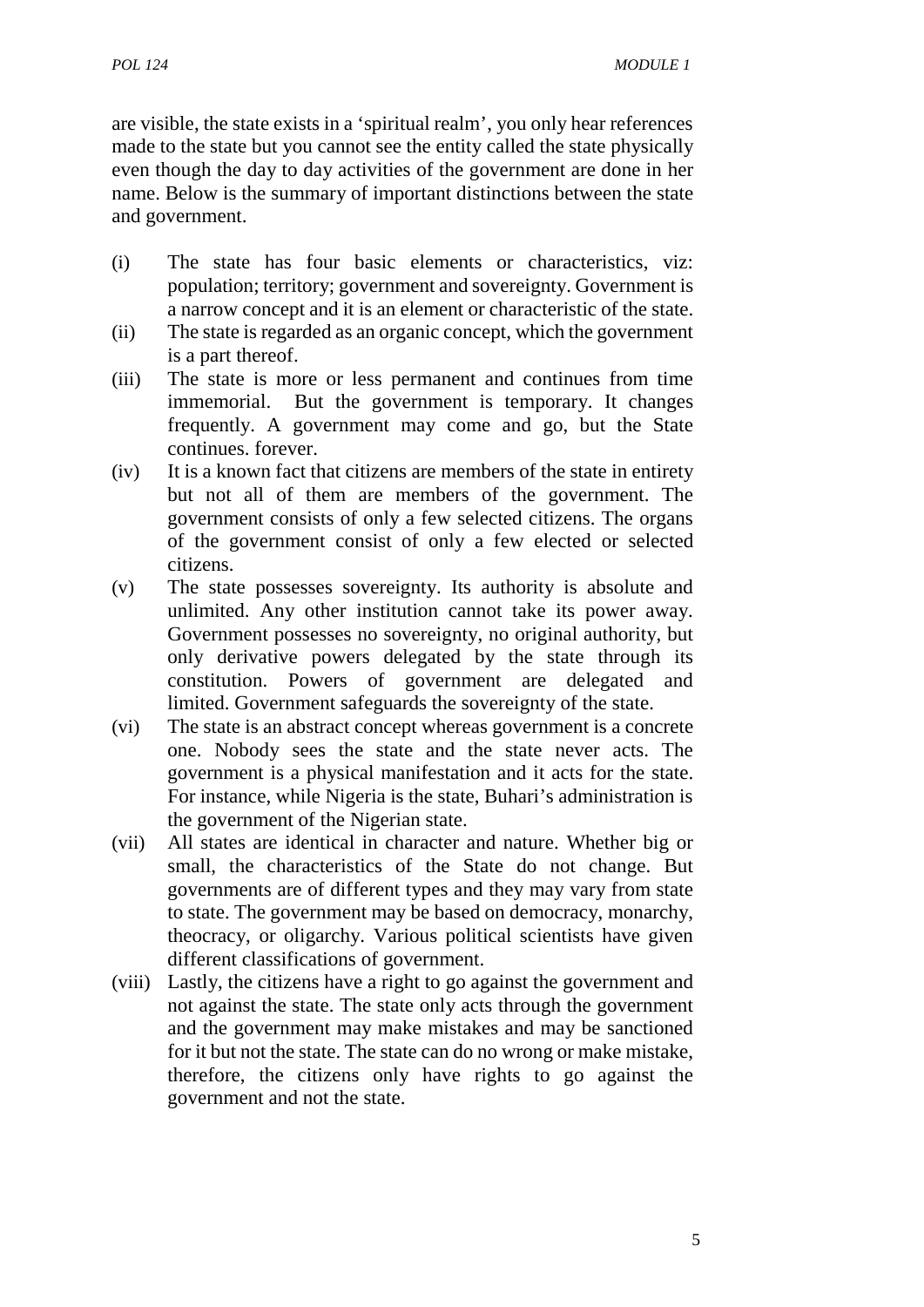#### **3.3 Functions of Government**

Government is a sufficient condition for peaceful and prosperous existence. Thus, functions of government can simply be outline as follows: defence and security functions; regulation of social life; maintenance of unity in society; provision of infrastructures, political, economic and social functions; international relations. To understand the basis for the fore-going functions, it is pertinent to explain the 'state of nature', the hypothetical condition of humanity before the evolution of modern states, and the consequent 'Social Contract', as articulated by Thomas Hobbes. In his book, Leviathan (1651, Ch.13), Hobbes describes man as selfish, pursuing his own interest at the expense of others in a condition he hypothetically explains as "kill whom you can and take away what you can and from this spring all possibilities of internecine warfare." He concludes, "the state of nature is the ill, unhappy and intolerable condition of life. The life of man is solitary, nasty, poor, brutish and short." It is against the background of the above scenario that there is the need for a central authority called "government" to be saddled with the primary responsibility of maintaining law and order in order to ensure peace and tranquillity in the society.

However, because of certain changes in the development of society in modern times – socio-cultural, technological advancements, political changes etc., as well as the type of political system, the functions of government now extend beyond protection and security of lives and properties into broader areas. These include:

- (i) Interpersonal and intergroup relationship. This is necessary to maintain order and stability,
- (ii) Government is expected to mobilize all the human and material resources within and even outside its confiners (territories) for the promotion of the welfare of the citizens.
- (iii) Government is expected not only to mobilise resource; it also should distribute them fairly to its members.
- (iv) All these activities involve greater regulation of the activities and relationships of people.

By and large, in democratic nations, the roles, powers and responsibilities of the government are set out in the constitution of such states.

#### **SELF-ASSESSMENT EXERCISE**

- (i) Identify and explain the concept of government from various perspectives.
- (ii) Distinguish between the State and government.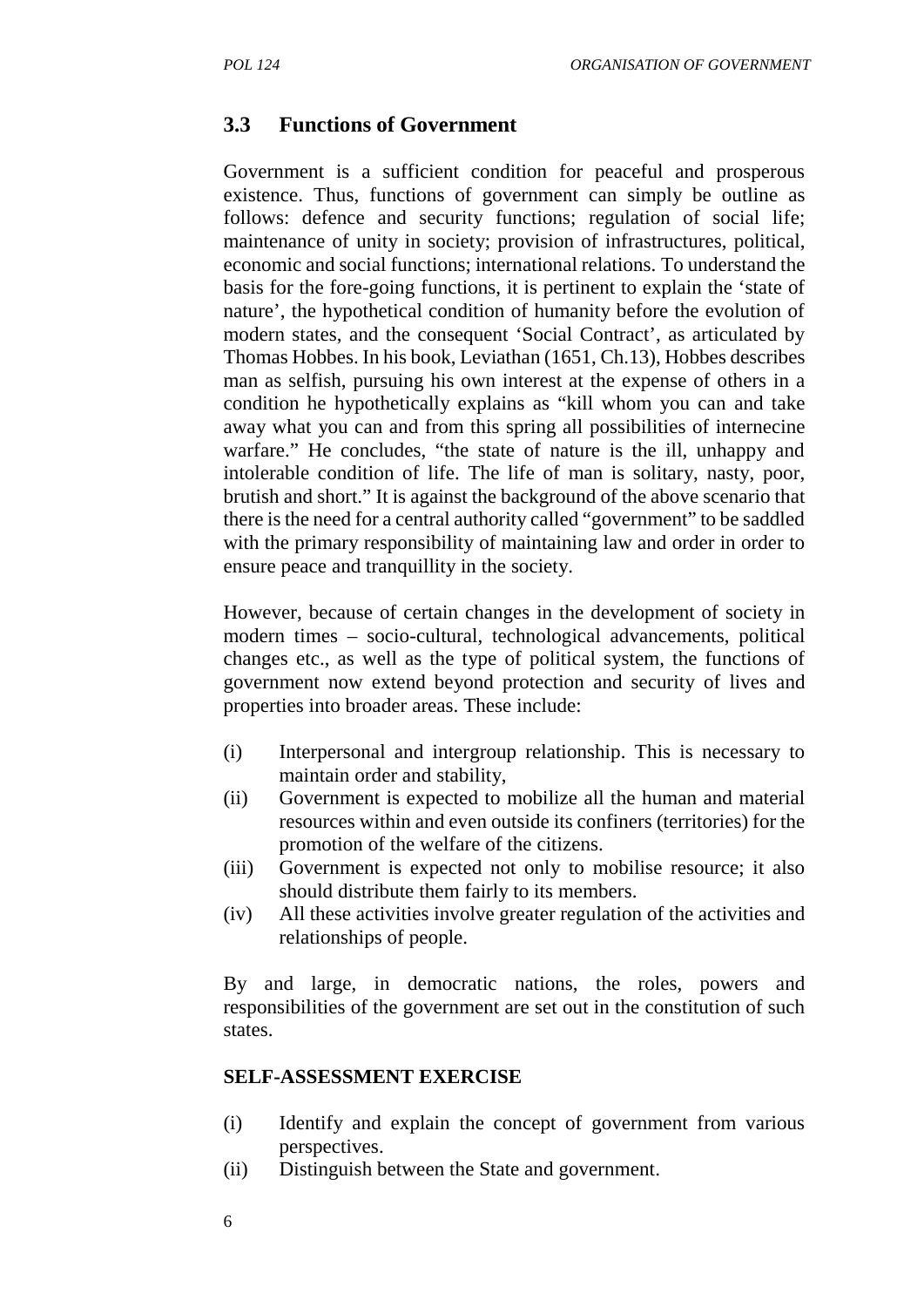# **4.0 SUMMARY**

The state and government are like semen's twins because without a State, there cannot be a government and a government cannot operate except on the authority of the State. The State has set objectives, which can only be accomplished through the machinery of the government that holds power in trust for the people based on the authority of the State.

# **5.0 CONCLUSION**

The evolution theories of State make the need for a government imperative in human society for without government humanity may not live in peace and harmony, which are the important elements for development and growth. The relationship between the State and government is that of a principal and an agent.

# **6.0 TUTOR-MARKED ASSIGNMENT**

- 1. Define government from different perspectives.
- 2. Differentiate between the State and government.
- 3. Mention important duties of the government of the Federal Republic of Nigeria.

# **7.0 REFERENCES/FURTHER READING**

- Bealey, F. (Ed.). (1999). Government. *The Blackwell Dictionary of Political Science: A User's Guide to its Terms*. Wiley-Blackwell. Available at http://books.google.com/books (Date of access)
- Barclay, H. (1990). *People without Government: An Anthropology of Anarchy*. Left Bank Books. ISBN 1871082161.
- Constitution of the Federal Republic of Nigeria. (1999) Lagos: Government Press
- Flint, C.& Taylor, P. (2007). *Political Geography: World Economy, Nation-State, and Locality* (5th ed.). Pearson/Prentice Hall. http://books.google.com/books.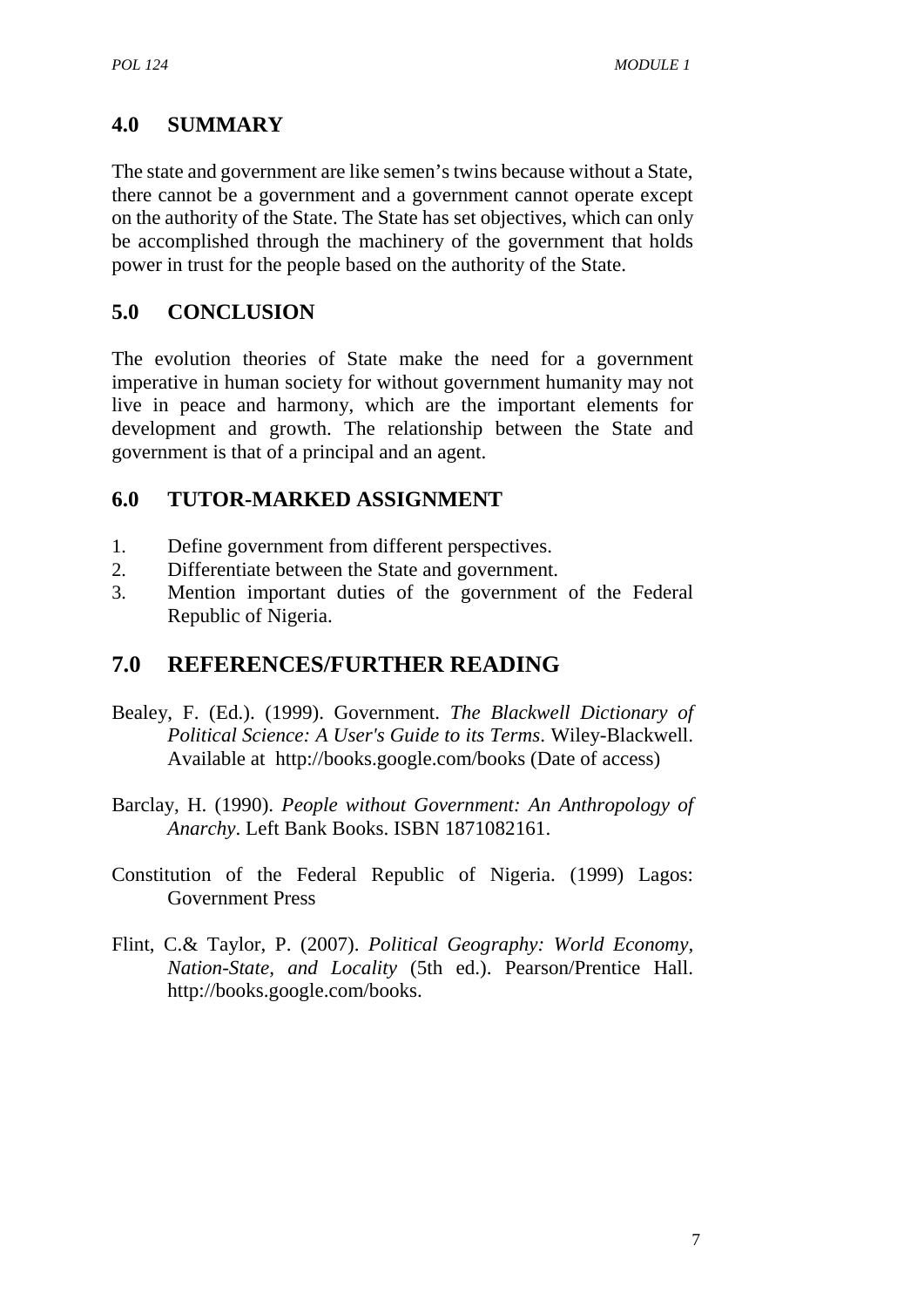## **UNIT 2 ORIGIN AND NECESSITY OF GOVERNMENT**

#### **CONTENTS**

- 1.0 Introduction
- 2.0 Objectives
- 3.0 Main Content
	- 3.1 Major Theories of the Origins of Government
	- 3.2 Necessity of Government
- 4.0 Summary
- 5.0 Conclusion
- 6.0 Tutor-Marked Assignment
- 7.0 References/Further Reading

#### **1.0 INTRODUCTION**

The previous unit examined the meaning of government and how it differs from the concept of the state. It also examined the basic functions performed by the government. In this unit, we shall examine the origin and necessity of government. The major theories of the origins of government include: the evolutionary theory, force theory, divine theory and social contract theory. These theories, in their explanations of the origins of government harp variously on family or clan-bound structure, force, supernatural being and the contract between the government and the governed respectively. Be that as it may, man generally accepts government as a necessary, if not sufficient condition, for peaceful and prosperous existence, and for the interest of all in society.

## **2.0 OBJECTIVES**

By the end of this unit, you will be able to:

- identify and explain the major theories of the origin of government
- discuss the necessity of government.

#### **3.0 MAIN CONTENT**

#### **3.1 Major Theories of the Origin of Government**

#### **Evolutionary Theory**

The evolutionary theory posits that government originates from a family or clan-bound structure. This explains the formation of the world's first political structures. These earliest and very loosely formed governments were the result of a shift from hunter-gatherer societies (otherwise called the wandering band) to more settled agricultural societies. As families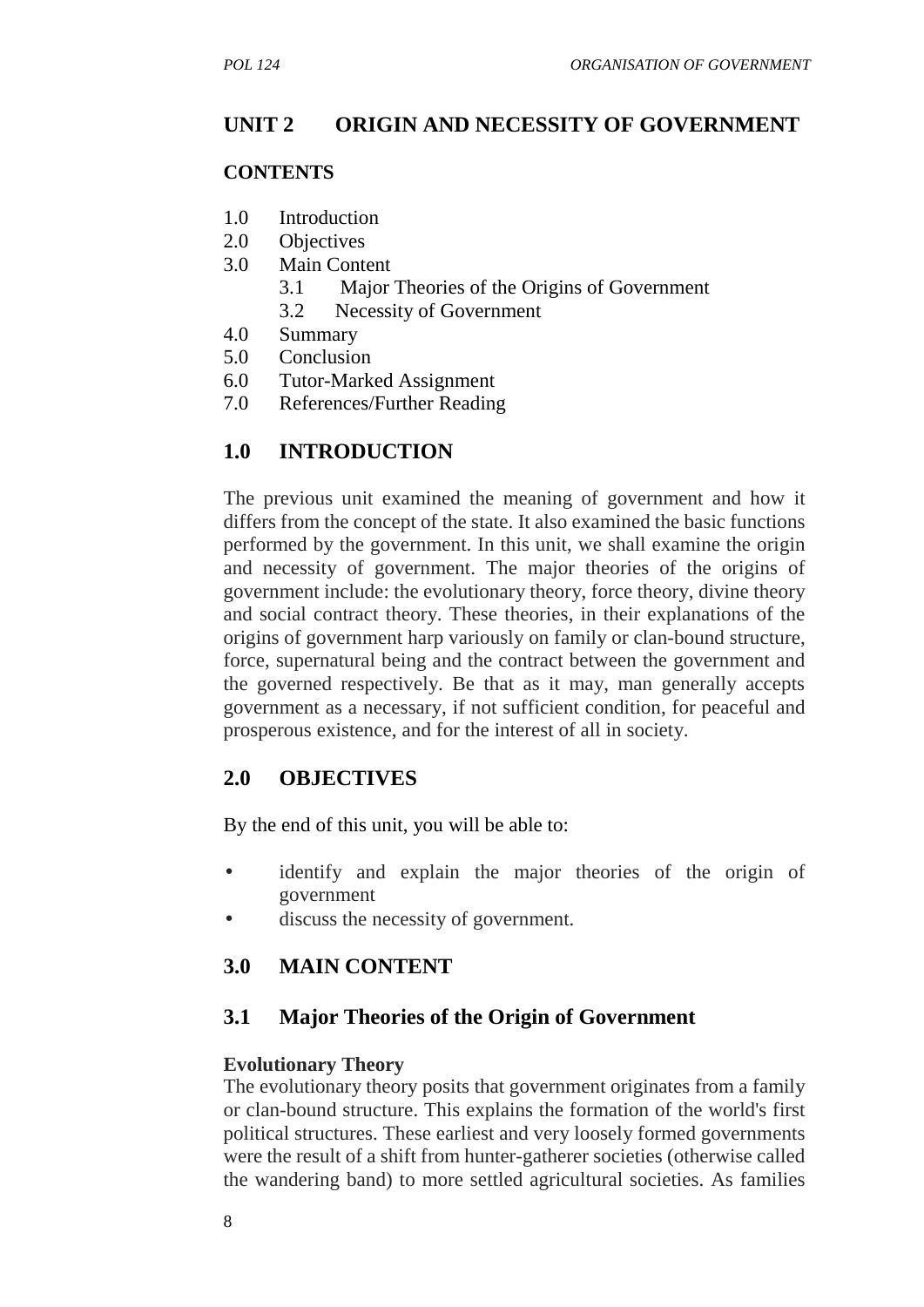joined to form clans and clans joined to form villages, the need for leaders and a central organisational structure developed. These leaders helped determine how to address unfamiliar issues, such as water rights for crop irrigation and the distribution of other resources. They also provided an increased sense of safety and security for the society. In many early societies, these first states developed monarchies, with rule based on membership in a ruling family. In modern times, some governments continue to be led by a succession of members from the same family. For example, in the monarchy of Saudi Arabia, the king has been descended from the 1 Sa d family since 1744.

## **Force Theory**

The force theory espouses the idea that government originates from taking control of the state by force and is often found in a dictatorship a type of government characterised by one-person or one-party authoritarian rule. Historically, this has been achieved in some cases through forcible invasion or occupation when a more dominant people or state takes control of the political system of a less powerful people or state, imposing its governmental system on that group. New governments can also be formed by force during revolutions or coups within a country. A coup is the overthrow of an established government, and the resulting leader or dictator is most often a military figure. An example of the force theory occurred in Cuba in 1959 when revolutionary Fidel Castro and a small force of guerrilla soldiers defeated the national army and took control of the government.

#### **Divine Right Theory**

For the divine right theory, government originates with power vested in an individual by God or gods. Generally, monarchs lead governments of this type. This theory was followed in ancient times, including by the ancient Egyptians and Maya. The idea of divine right experienced a resurgence in western Europe in the 16th to the 18th centuries, when King James I of England, several French monarchs, and other rulers asserted that their authority came directly from God—and thus could not be challenged. Russian czars, such as Peter the Great, believed their autocratic rule was God-given, and they used their power to gain territory, wage war, and impose taxation on their subjects.

#### **Social Contract Theory**

The social contract theory of government was the result of centuries of frustration with the unchecked power of monarchs. Under this theory, the government is a kind of contract in which those in power have responsibilities toward those they govern and the governed respect the power of the governing individuals. There are various versions of the social contract theory, ranging from an emphasis on maintaining a peaceful social order to a focus on using individual free will to determine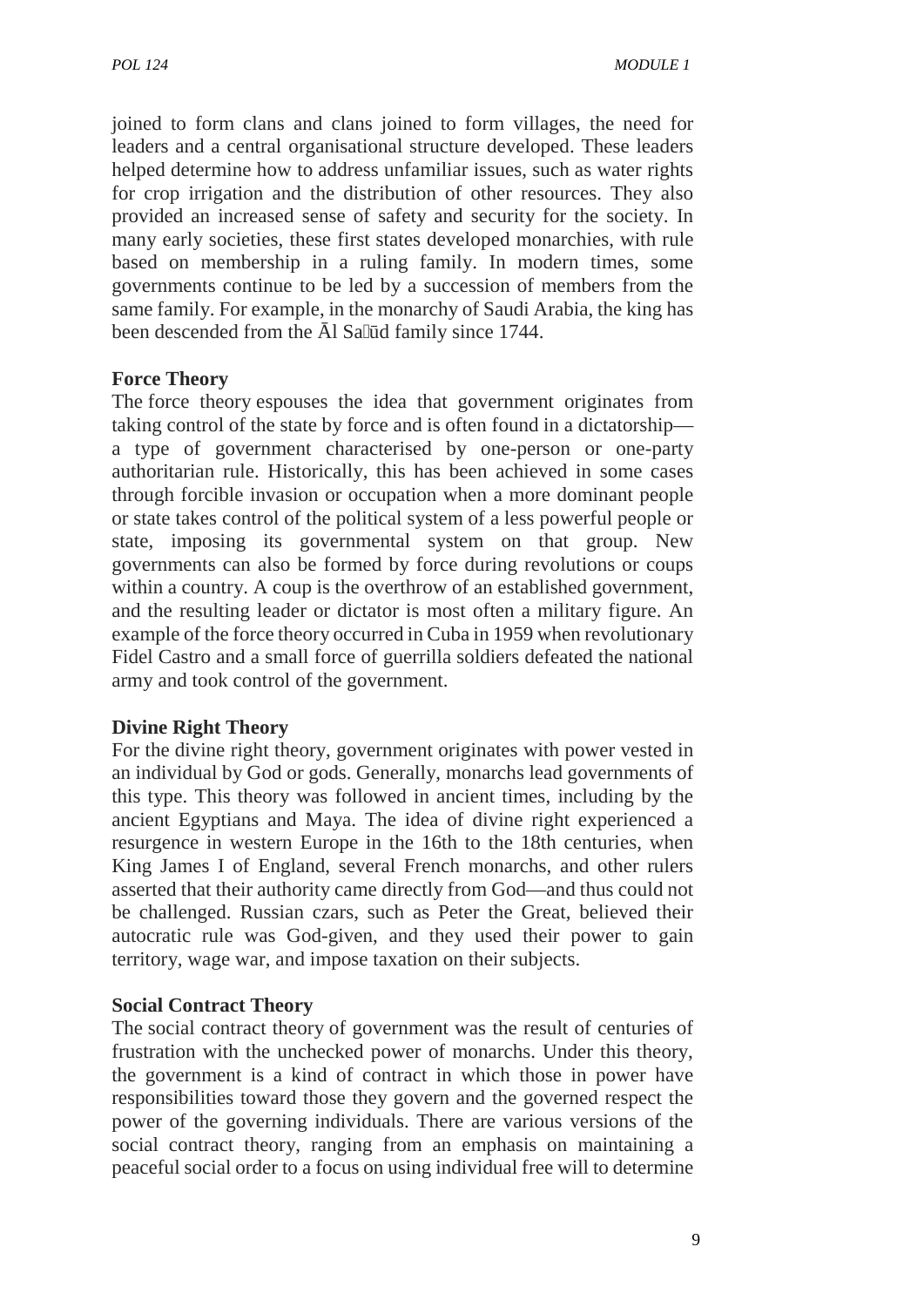what is best for the public good, or that which benefits all people in a society. Although the social contract theory has numerous variations, at its core is the idea that government is an agreement between those who govern and those who are governed. This theory was developed in the 17th and 18th centuries by philosophers such as Thomas Hobbes, John Locke and Jean Jacques Rousseau. The founders of the United States drew heavily on social contract theory in the construction of both the Declaration of Independence and the U.S. Constitution.

# **3.3 Necessity of Government**

The idea of government, its origin and necessity has had both bourgeois and revolutionary approaches. However, bourgeois writings and discourses on government have pre-dominated political science literature in particular and social science literature in general. Thus, political thinkers and writers have varied views on the idea and purpose of government in society. Aristotle expressed the view that government exist for man in society and it exists for the sake of the best life. John Locke maintains that the purpose of the government is the preservation of man's lives, liberties and property. Adam Smith in his *Wealth of Nations* (1976) sees the purpose of government in terms of threefold duties, namely, (i) protection of the society from foreign aggression; (ii) establishment of an exact administration of justice to every member of the society; (iii) establishment of certain public works and certain public institution for the general welfare of the people.

According to Herbert Spencer, the government exists to prevent an individual from infringing the rights of another. Government is, therefore "a joint-stock protection company for mutual assurance". To the utilitarian school, of which Jeremy Bentham and John Stuart Mill the well-known exponents, the primary purpose of government is to ensure the greatest happiness of the greatest number of people. Harold Laski's view which represents the modern view on the purposes of government cannot be said to be fundamentally different from the views the state as an "organization or enabling the mass of men to realise social good on the largest possible scale". Laski sees the primary purpose of the state as the maintenance of citizen's inalienable rights. Again, that government exists to control the levels at which men are to live as men to protect the interests of men as citizens.

From the above, man generally accept government (following the bourgeois logic) as a necessary, if not sufficient condition, for peaceful and prosperous existence, for the interest of all in society. It is in this context that government is defined as the highest institution of every state, an impartial arbiter with a central authority which claims allegiance from all members of the state, capable of imposing its will on all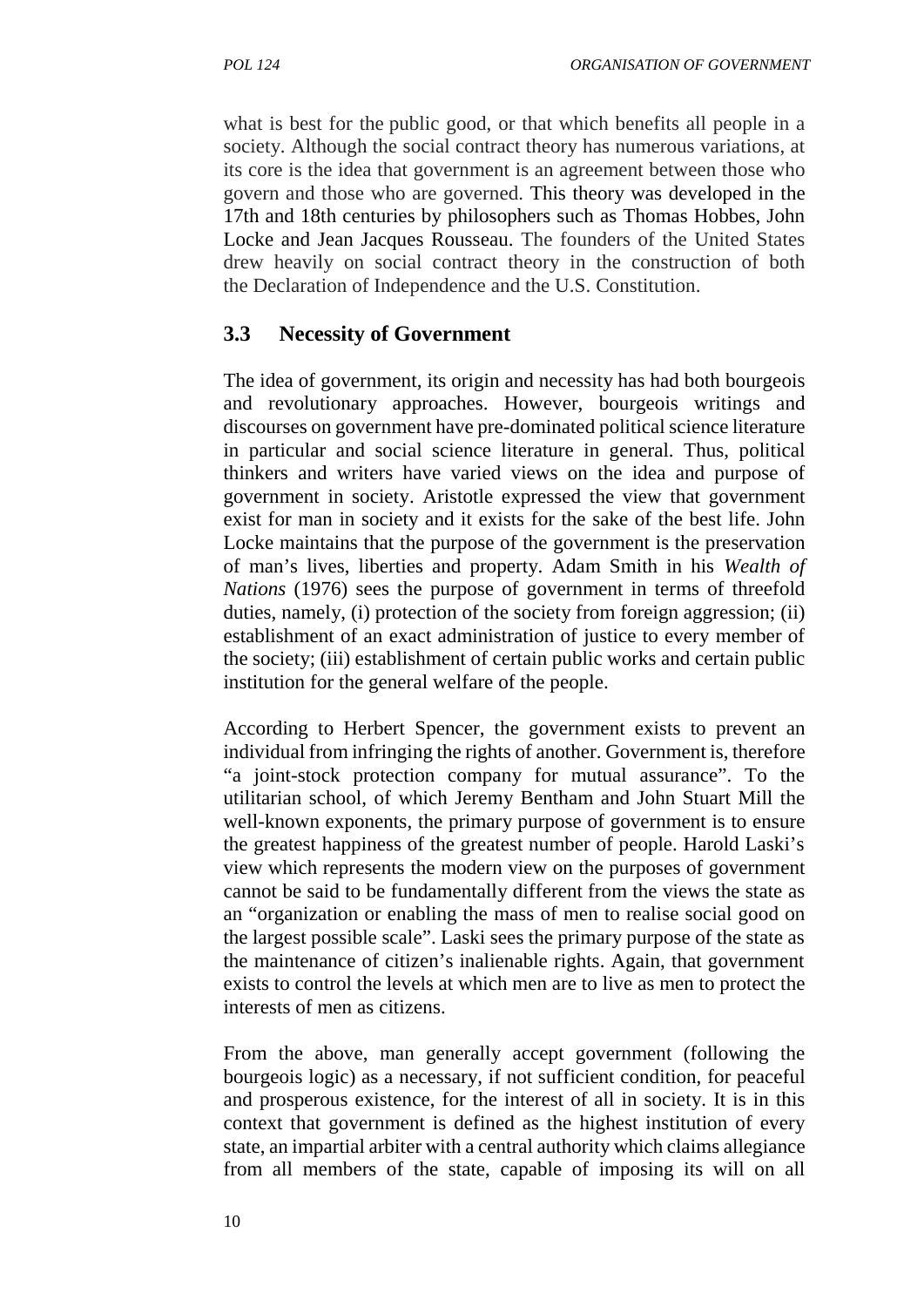members of the state if need be by means of force, and which is ready to protect the lives and properties of all members within its confines.

# **SELF-ASSESSMENT EXERCISE**

Identify and explain the four theories of the origin of government.

# **4.0 CONCLUSION**

The question about the origin of organised government has been discussed for centuries. Although four theories have been accepted as to how the first governments were established, there is no concrete evidence to support any of the proposed theories. Irrespective of its origin, type or form, the government is necessary for peaceful co-existence of all in society.

# **5.0 SUMMARY**

This unit has examined the origin and necessity of government. The major theories of the origins of government include: the evolutionary theory, force theory, divine theory and social contract theory. The evolutionary and force theories, in their explanations of the origins of government, harp on family or clan-bound structure and force. We also saw that divine theory and social contract theory based their explanations on the existence of a supernatural being and the contract between the government and the governed respectively. The unit also noted that man generally accepts government as a necessity for the peaceful and prosperous existence of all in society.

# **6.0 TUTOR-MARKED ASSIGNMENT**

Which of the theories of the origins of government best explain the origin of the Nigerian government and why?

# **7.0 REFERENCES/FURTHER READING**

- Appadorai, A. (1975). *The Substance of Politics.* Delhi: Oxford University Press.
- Bealey, F. (Ed.). (1999). *Government. The Blackwell Dictionary of Political Science: A User's Guide to its Terms*. Wiley-Blackwell. http://books.google.com/books.

Bentham, J. (1776). *A Fragment on Government*. London.

Hobbes, T. (n.d.). *Leviathan*, Ch. xix, 'Everyman Library', Dent.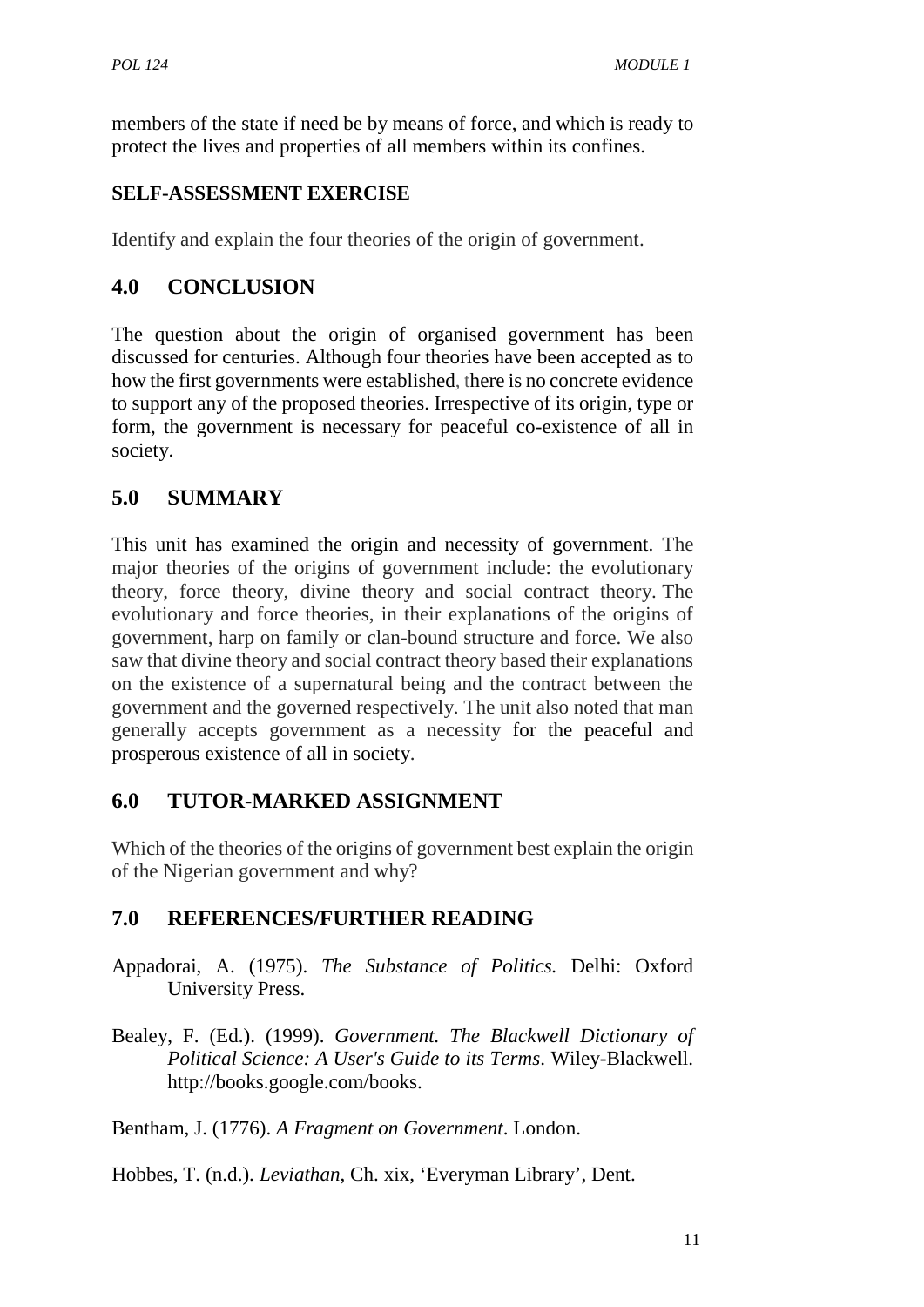- Mill, J. S.. (2015). *Utilitarianism*. https.lldoi.org/10.1017/CBO9781139923927 (Online copy).
- Johari, J. C. (2009). *Principles of Modern Political Science.* New Delhi: Sterling Publishers.
- Laski, H. (1982). *A Grammar of Politics*. London: George Allen and Unwin Publishers.
- Locke, J. (n.d.). Of Civil Government, Ch. x, in Social Contract, 'World's Classics' No. 511, Oxford.
- Rousseau, J. J. (n.d.). *The Social Contract,* Bk. III, Ch. iii to viii, in Social Contract, 'World's Classics' No. 511, Oxford.
- Smith, A (1976). *An Inquiry into the Nature and Causes of the Wealth of Nations.* London: W. Strahan and T. Cadell.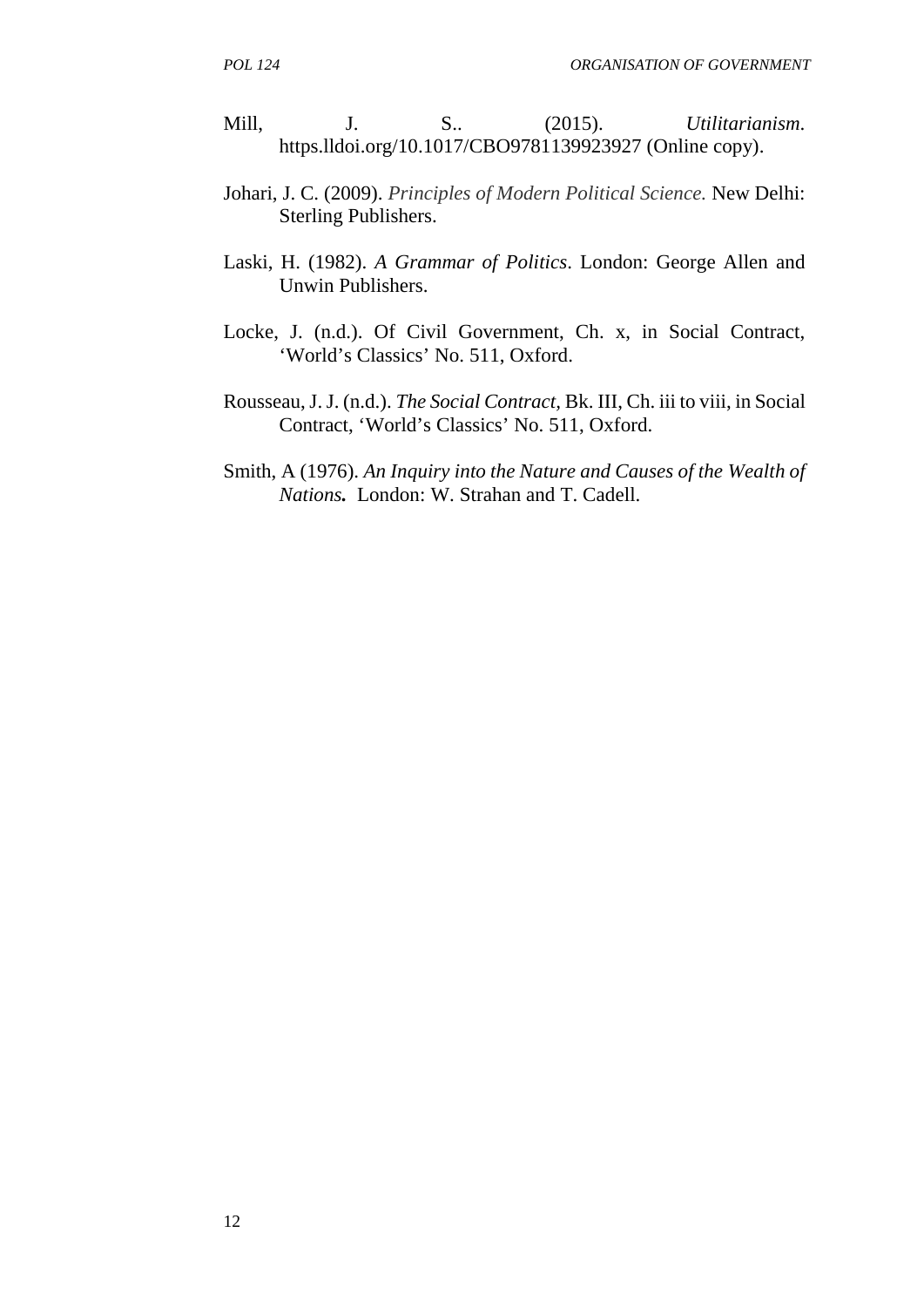# **UNIT 3 FORMS OF GOVERNMENT**

# **CONTENTS**

- 1.0 Introduction
- 2.0 Objectives
- 3.0 Main Content
	- 3.1 Monarchy
	- 3.2 Aristocracy
	- 3.3 Theocracy
	- 3.4 Oligarchy
	- 3.5 Gerontocracy
	- 3.6 Plutocracy
	- 3.7 Dictatorship
	- 3.8 Democracy
- 4.0 Conclusion
- 5.0 Summary
- 6.0 Tutor-Marked Assignment
- 7.0 References/Further Reading

# **1.0 INTRODUCTION**

In any state, the rights and liberties of the citizens, as well as the quality of governance, are affected by the form of government in practice. These forms of government such as aristocracy, monarchy, theocracy, gerontocracy, plutocracy, oligarchy, dictatorship and democracy are variously adopted and adapted by states in the contemporary international system. Therefore, an attempt will be made in this unit to provide the reader with an insight into the aforementioned forms of government.

# **2.0 OBJECTIVES**

By the end of this unit, you will be able to:

- state and explain the different forms of government
- compare and contrast the different forms of government.

# **3.0 MAIN CONTENT**

# **3.1 Monarchy**

This is the oldest type of government in which a King or Queen exercise the ruling powers of the State. In an absolute monarchy, the King or Queen has unlimited powers to rule the country and his/her authority is not subject to any legal limitations and cannot be challenged because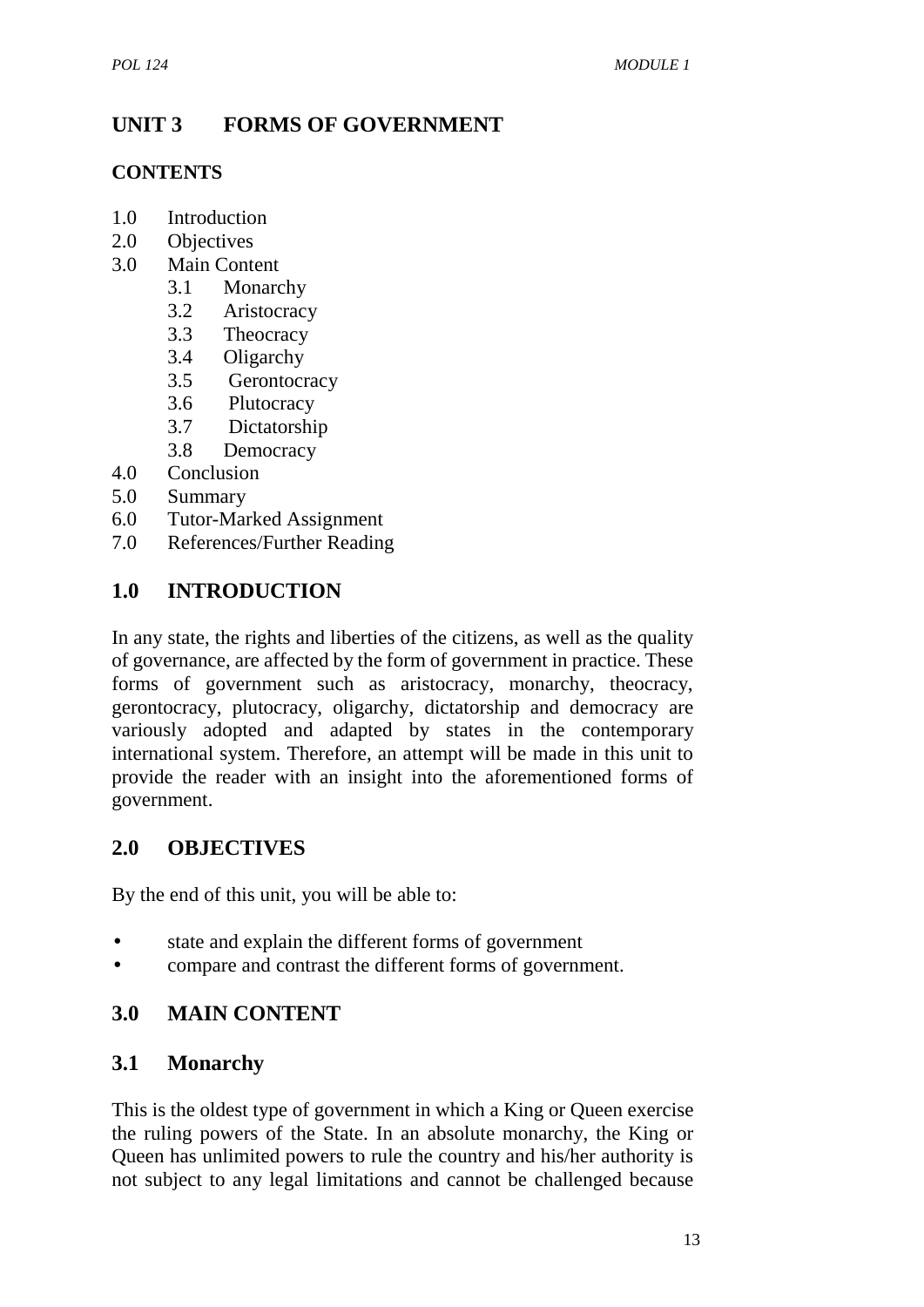he/she is sovereign and it is believed that he/she does no wrong, especially when it is primogenial. Perhaps to emphasise the powerful nature the position of a monarch, King James I of England in his book *The Trew Law of Free Monarchies* (1603) has this to say:

Even if the King is wicked, it means God has sent him as a punishment for people's sins, and it is unlawful to shake off the burden that God has laid upon them. Patience, earnest prayer and amendment of their lives are the only lawful means to move God to relieve them of that heavy curse! (Appadorai, A.,1975, p.230)

However, in a constitutional monarchy, the King or Queen reigns but does not rule. The monarch has his/her powers regulated by the constitution; he/she is a titular Head of State and simply performs ceremonial functions while a Prime Minister who is appointed amongst the elected Parliament, exercises effective powers of the State as the head of government. This is the practice in B ritain and most Commonwealth Nations. It was practised in Nigeria's First Republic (1960 - 1966).

## **Merits**

- As the oldest form of government, monarchy is seen as the most stable since the succession is by hereditary and once the successor attains the position, he/she cannot be removed from office by impeachment or a vote of no confidence. The system thus provides for less rancour and animosity in the decision-making process since the final say belongs to the monarch who is supreme.
- The policy formulation and implementation are easier and quicker under a monarchy than in any other systems of government. Hence, the state is saved from the trouble of time-wasting on debates and lengthy discussions on public issues.
- With the longevity of the position of a monarch, there is consistency and continuity on both domestic and foreign policies that make for sustainable development*.*

#### **Demerits**

- Monarchical system of government is undemocratic in nature and in practice. The process of ascension to the office is not through popular elections or any democratic norms other than by 'divine right' as the only qualification, which cannot be challenged by anybody. Under this system, there are no citizens but subjects of the monarch who has no right to any freedom except as granted by the monarch.
- Monarchs usually become despots and tyrants because the system does not accommodate the doctrine of checks and balances. This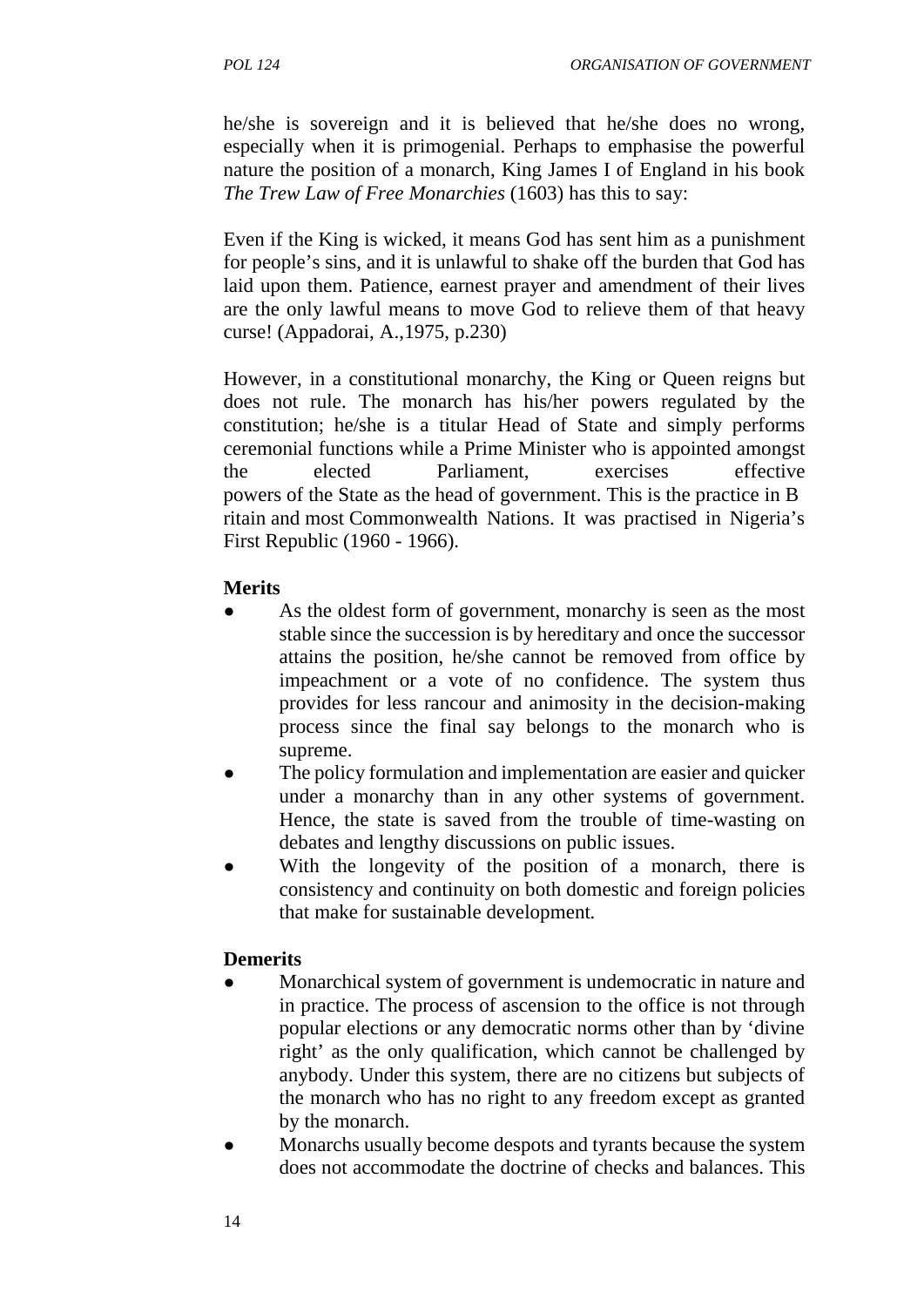explains why King Charles I of England was beheaded in a revolution led by Oliver Cromwell in1625.

Absolute monarchy is associated with inefficiency, corruption, nepotism, and high-handedness.

# **3.2 Aristocracy**

This is a form of government in which a few wealthy, gifted or the noble rule. Rousseau literally describes aristocracy as 'government by the best citizens' (Appadorai, 1975 p.134). In an aristocratic government, a few persons distinguished by their superiority, ability and merit exercises of power. The followings are some of the distinctions of aristocracy:

- Circumstances of birth (aristocratic family)
- Culture and education (aristocracy of intellectuals)
- Military prowess or talent
- Property or wealth (aristocracy of landowners)
- Charismatic potentialities
- Religious position

#### **Merits**

- Aristocratic government is conservative, which is an element necessary for political stability and socio-economic development. Aristocracy is averse to irrational political experimentation but rather advance slowly but steadily.
- Aristocrats are moderates for the sake of their security as they are always aware that the citizens are greater in number, therefore, excessive use of power may lead to insurgence and instability in the polity.
- Finally, aristocracy gives premium to merit and quality because political power is given to people who deserve it because they are chosen few by virtue of their blood, wisdom, wealth, physical strength and skill.

# **Demerits**

- Aristocratic governments degenerate quickly into oligarchy and dictatorship.
- It is anti-democracy because it does not allow for mass participation by the people in the decision-making process of their affairs.
- The ruling class often treats the lower class in the society with disdain because the system is anti-democratic.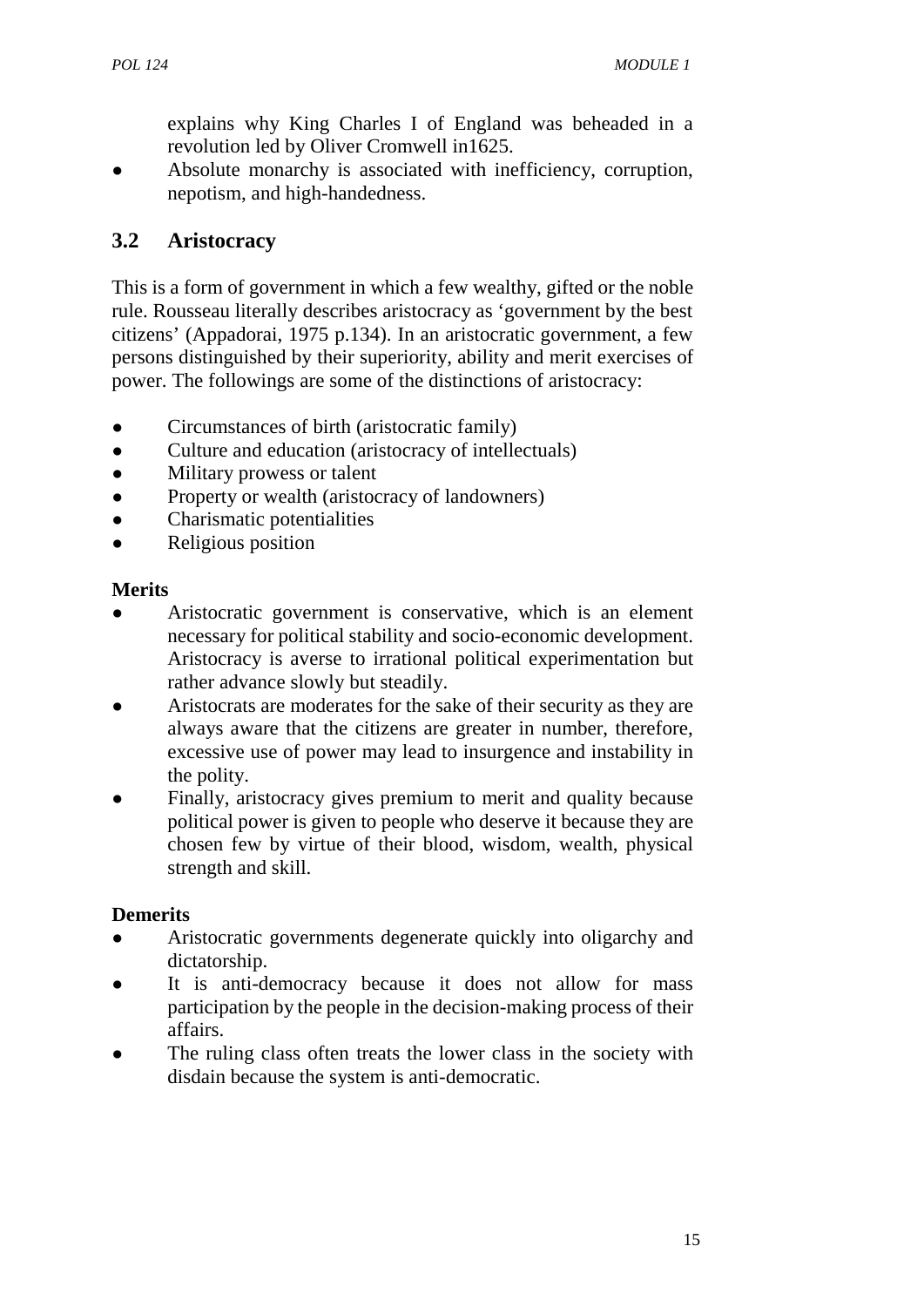## **3.3 Theocracy**

This is a form of government in which a religious or spiritual leader is the Head of State or Head of Government or both combined. According to Merriam-Webster online dictionary, 'it is a system in which a state is understood as governed by immediate divine guidance especially a state ruled by clergy, or by officials who are regarded as divinely guided.'

A theocracy has the administrative hierarchy of the government, which is identical with the administrative hierarchy of the religion, or it may have two 'arms,' but with the state administrative hierarchy subordinate to the religious hierarchy. This system of government is clearly different from other secular forms of government that have a state religion or are merely influenced by theological or moral concepts. An example of a Theocratic government is that of the Vatican City in Rome where the Pope is both the Head of State and Head of government. The system has similar characteristic with monarchy except that the source of authority of a theocrat is not by hereditary successions like that of the King or Queen. Another example of theocracy was Iran under Ayatollah Khomeini.

# **3.4 Oligarchy**

This is a form of government in which power structure effectively rests with a small number of people, distinguished by such attributes as royalty, wealth, family ties, corporate and military control, among others. Throughout history, most oligarchies have been tyrannical, relying on public servitude to exist, although others have been relatively benign. Aristotle pioneered the use of the term as a synonym for rule by the rich, for which the exact term is plutocracy, but oligarchy is not always a rule by wealth, as oligarchs can simply be a privileged group, and do not have to be connected by bloodlines as in a monarchy. Some city-states from ancient Greece were oligarchies.

#### **Iron Law of Oligarchy**

The iron law of oligarchy is a political theory, first developed by the German Sociologist, Robert Michels in his book, *Political Parties* (1911). Michels posited that all forms of organization, regardless of how democratic or autocratic they may be at the start, will eventually develop into oligarchies. Following are the reasons for this process:

- The indispensability of leadership.
- The tendency of all groups, including the organisation leadership, to defend their interests.
- The passivity of the led individuals, more often than not taking the form of actual gratitude towards the leaders.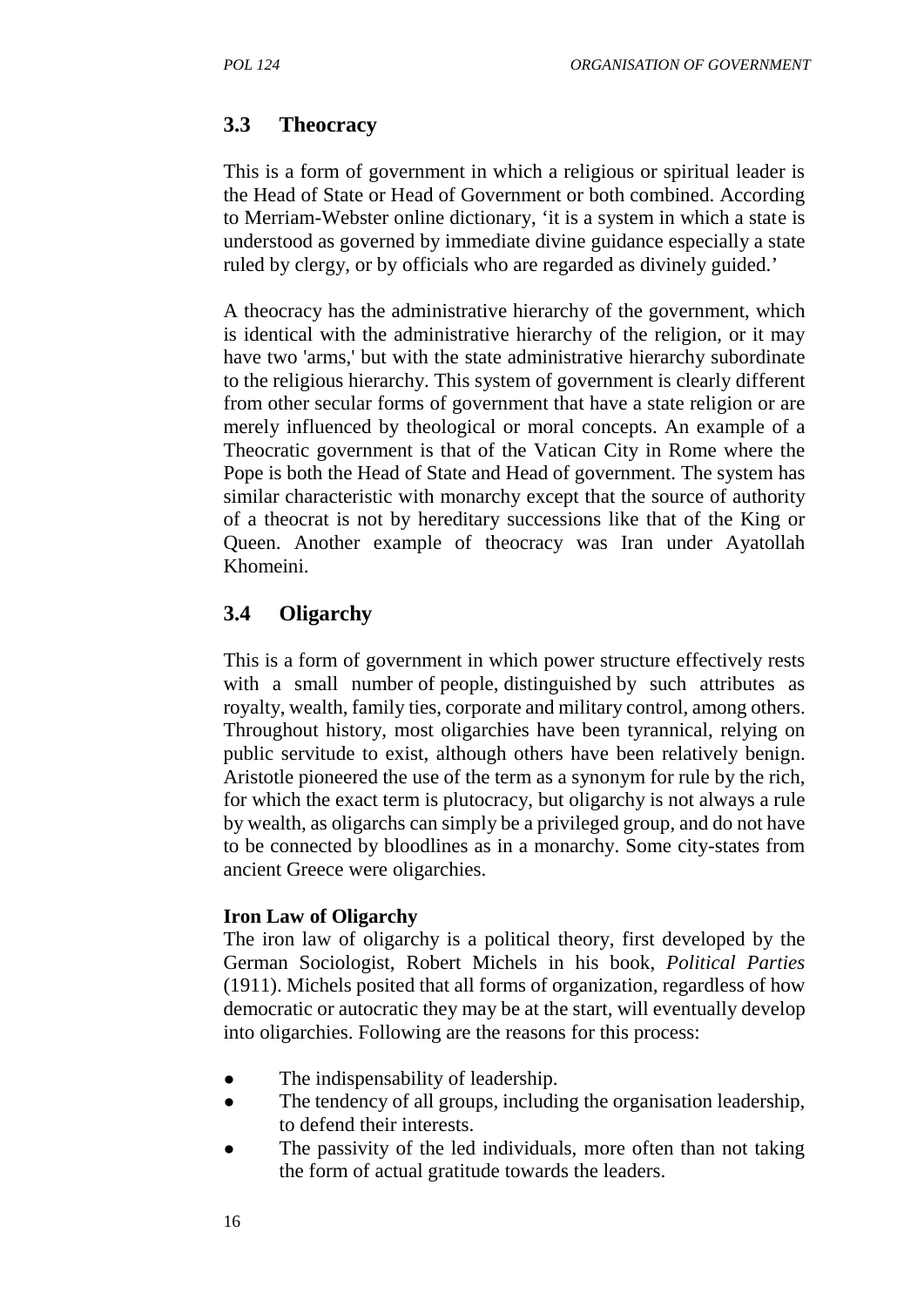He concluded that formal organisation of bureaucracies inevitably leads to oligarchy, under which organisations originally idealistic and democratic eventually become dominated by a small, self-serving clique who pervert the positions of power and responsibility. This can occur in large organisations because it becomes physically impossible for everyone to get together every time a decision has to be made. According to Mitchel, 'who says organization, says oligarchy' (Michels 1911, p. 401). Imagine the trouble and rowdiness it would create, bringing all the ordinary shareholders of a reputable commercial bank e.g. United Bank Africa (UBA), or a bottling company (Coca-Cola) etc. together for the day-to-day running of the company. Therefore, a small group is given the responsibility of making such decisions.

# **3.5 Gerontocracy**

This is a form of government in which a polity is ruled by leaders who are regarded as senior citizens because they are significantly older than most of the adult population. Often the political structure is such that political power within the ruling class accumulates with age. Those holding the most powerful positions may not be occupying formal leadership positions, but they often dominate those who are. An example of this was the pre-colonial Ibadan confederacy where the position of the leader was (and still is) never open for contest. Such a system of government is also common in communist states where the length of one's service to the party is held to be the main criteria for leadership. The greatest advantage of the form of government is that it provides for stability, which is seen as its strength and could be better for countries that teach principles that do not vary over time. However, gerontocracy may not provide effective administration to cope with rapid changes that characterise modern states because of antiquated ideas and decreased faculties associated with old age.

# **3.6 Plutocracy**

Plutocracy is a system of government in which the wealthy in the society have a great influence on the political process. The wealthy minority exerts influence over the political arena via many methods. Most western democracies permit a partisan organisation to raise funds for politicians, and political parties frequently accept significant donations from various individuals either directly or through corporations or advocacy groups. These donations may be part of a patronage system, in which major contributors and fund-raisers are rewarded with high-ranking government appointments. In some instances, extremely wealthy individuals have financed their own political campaigns. Many corporations and business interest groups pay lobbyists to maintain constant contact with elected officials and press them for favourable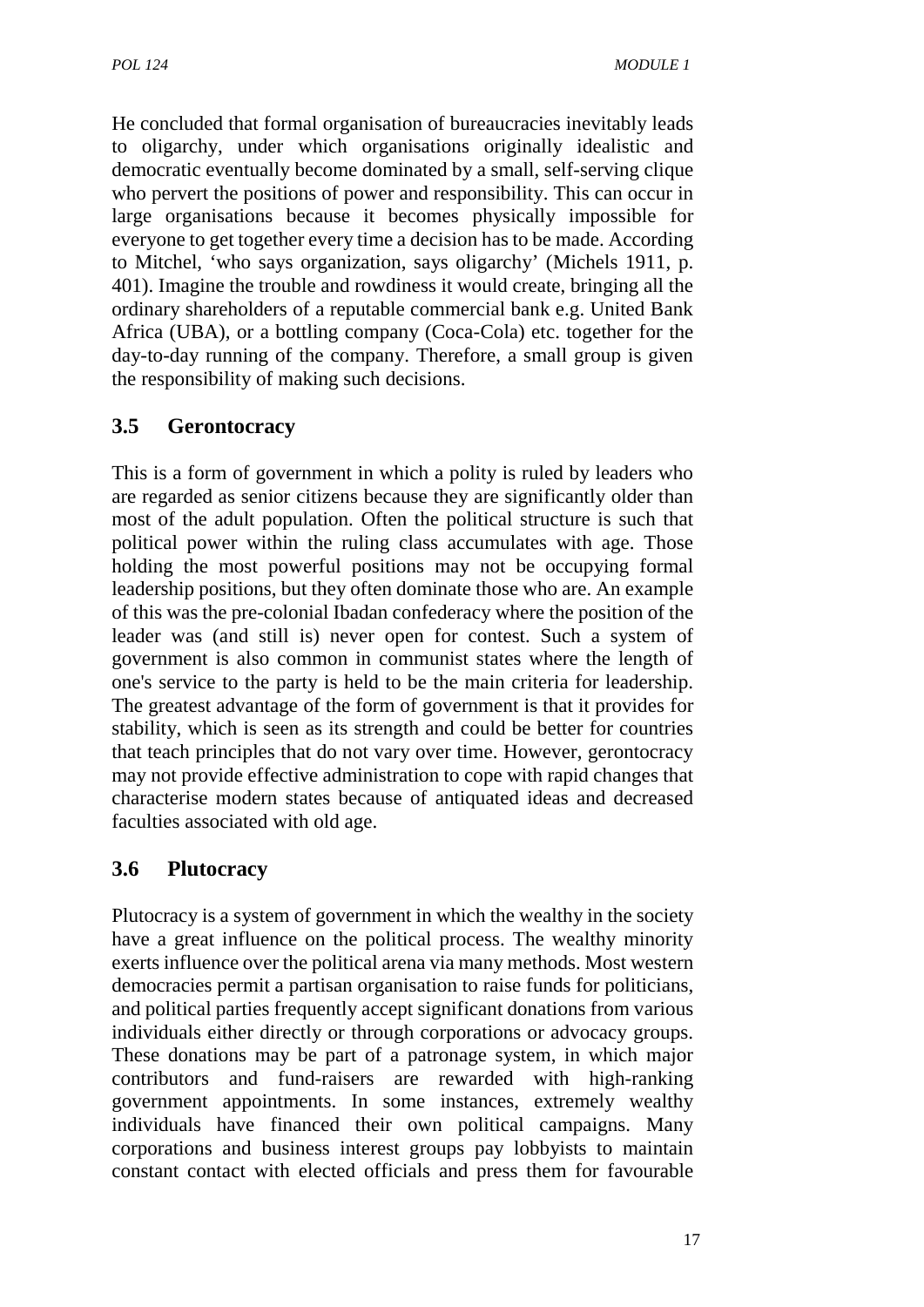legislation. Owners of mass media outlets, and the advertisement buyers, which financially support them, can shape public perception of political issues by controlling the information available to the population and how it is presented.

# **3.7 Dictatorship**

Dictatorship is a form of government where one person or political party has the power to do whatever they want. The ruler is called a dictator. In a dictatorship, the individual's rights are, generally speaking, suppressed. In this form of government, the power rests entirely on the person or group of people and can be obtained by force or by inheritance. This system of government became popular shortly after the First World War (WWI) when its manifestation became noticeable in Turkey under Kamal Ataturk and in Russia under Joseph Stalin, among others. An extreme form of dictatorship is called fascism, which is a far-right, authoritarian ultra-nationalism, characterized by dictatorial power, forcible suppression of opposition, and strong regimentation of society and of the economy. Fascism came to prominence in early 20th-century in Italy under Benito Mussolini, in Germany under Adolf Hitler, and in Spain under General Francisco. A dictator is usually not elected or appointed by the people but emerges in a particular circumstance, and once he gets to office, he sits tight until he dies in office or he is forced to step down. A dictator has enormous power and he brooks no opposition to his authority. He gives an ideological colouration to the character of his autocratic position. Dictatorship is anti-democracy as the powers of the government are not regulated by the constitution; therefore, the government is not accountable to the people. Three different types of dictatorship are autocracy, authoritarian oligarchy, and absolute democracy. Late General Sani Abacha of Nigeria and Field Marshall Dada Idi Amin of Uganda are good examples of modern dictators in Africa.

# **3.8 Democracy**

Democracy has generally and simplistically defined as the government of the people, for the people and by the people; implying a situation in government where the will of the majority in the society prevails. The concept has its origin far back to the development of Greek city-state where all members of the society often gathered together to take decisions of issues affecting the society by physical presence. From its very origins in the Greek city-state, it has therefore had a single, simple connotation: "popular power actualised through political structures that are based on mass participation and popular participation, and undergirded by such cardinal norms as liberty, equality and unity" (Ibeanu, 1998, p. 1). For our purpose, democracy may be defined as a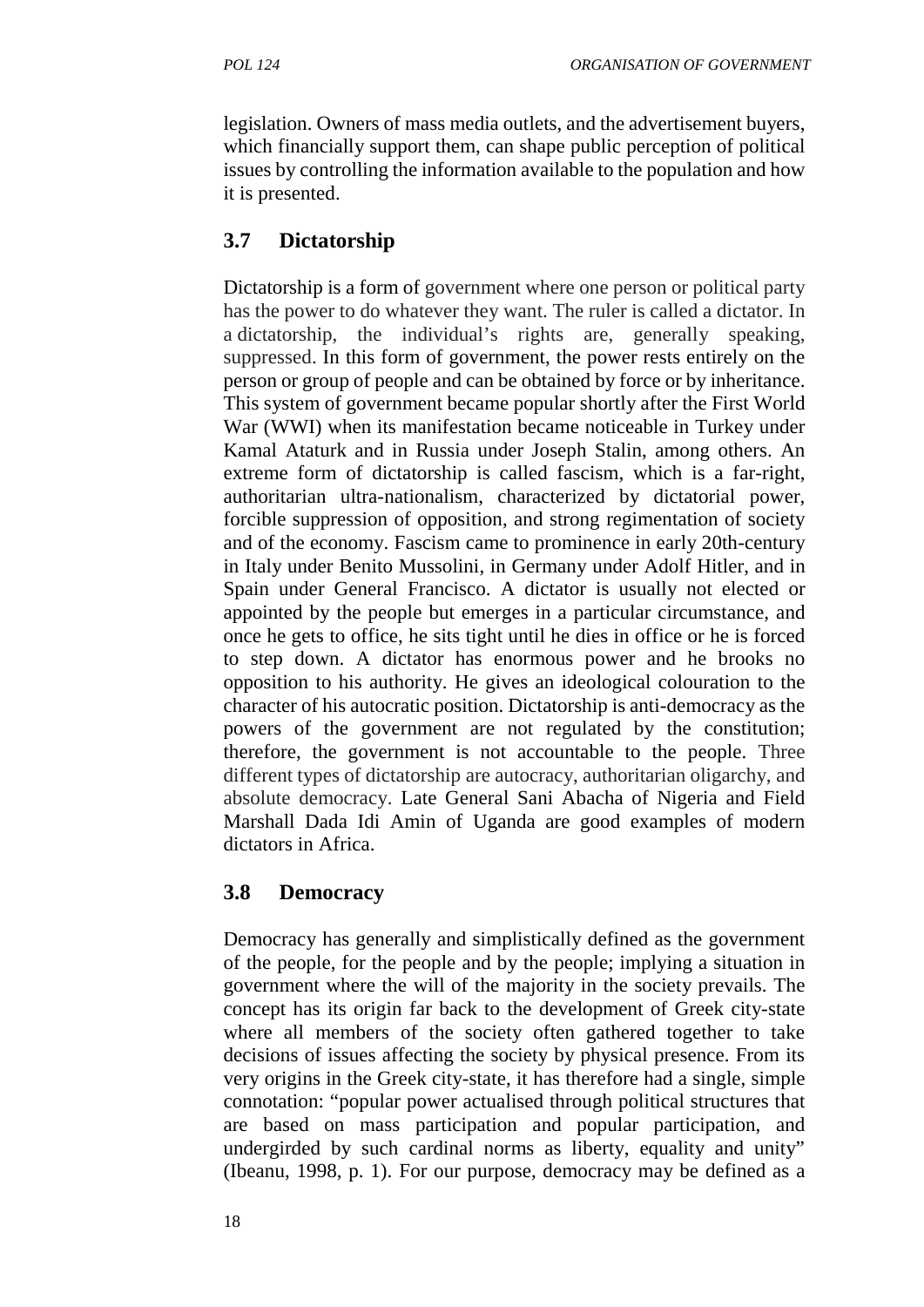form of government where the society acquires and enjoys all attributes of a democratic form of rule manifested in an increase in the quantity and quality of people's right and freedom, particularly the right to participate in taking decisions that govern their lives.

The practise of democracy has changed with the development of society, especially with the evolution of modern state and civil society. Consequently, two kinds of democracy can be identified – direct and indirect democracy. Direct democracy, belonging to the ancient Greek period, is where the decisions relating to government policies, laws and other issues, are taken by the people, while the indirect democracy, which belongs to the modern state system, is when the people choose their representatives to take decisions relating to government policies, laws and other issues on their behalf.

Like other concepts in political science, Liberal or Western view on the nature, form and dimensions of democracy has predominated social science literature. The result is that the liberal view of democracy or more specifically liberal democracy was (and is) the general view of democracy. However, one could still talk of institutionalisation of democracy outside multpartism. This is true because the existence of so many parties within a particular society does not correspond or mean the existence of democracy in the society. Consequently, democracy as a form of government may be classified into two broad categories in modern times: western liberal or capitalist democracy and socialist democracy. Examples of capitalist democracies include USA, Britain, France, Germany, Japan, Nigeria, South Africa etc., while socialist democracies include; former Soviet Union (Russia), China, Cuba, Tanzania, former Yugoslavia, Czechoslovakia etc.

#### **Conditions for Effective Operation of Democracy**

For any society to be regarded as democratic, the following elements must not only feature in the settings but must be cultivated by the people:

## **Regular and Periodic Multi-Party Elections base on Equality of Electors**

Free, fair and credible elections conducted periodically, say, every three or four years in which all adults of voting age not only participate to elect their leaders, but also have freedom of choice in doing so, and the result of such election should reflect the wishes of the people.

# **An Independent Judiciary**

The courts must not only be free from the control of the executive or any other arm of government but the judicial officers must be above board in the dispensation of justice.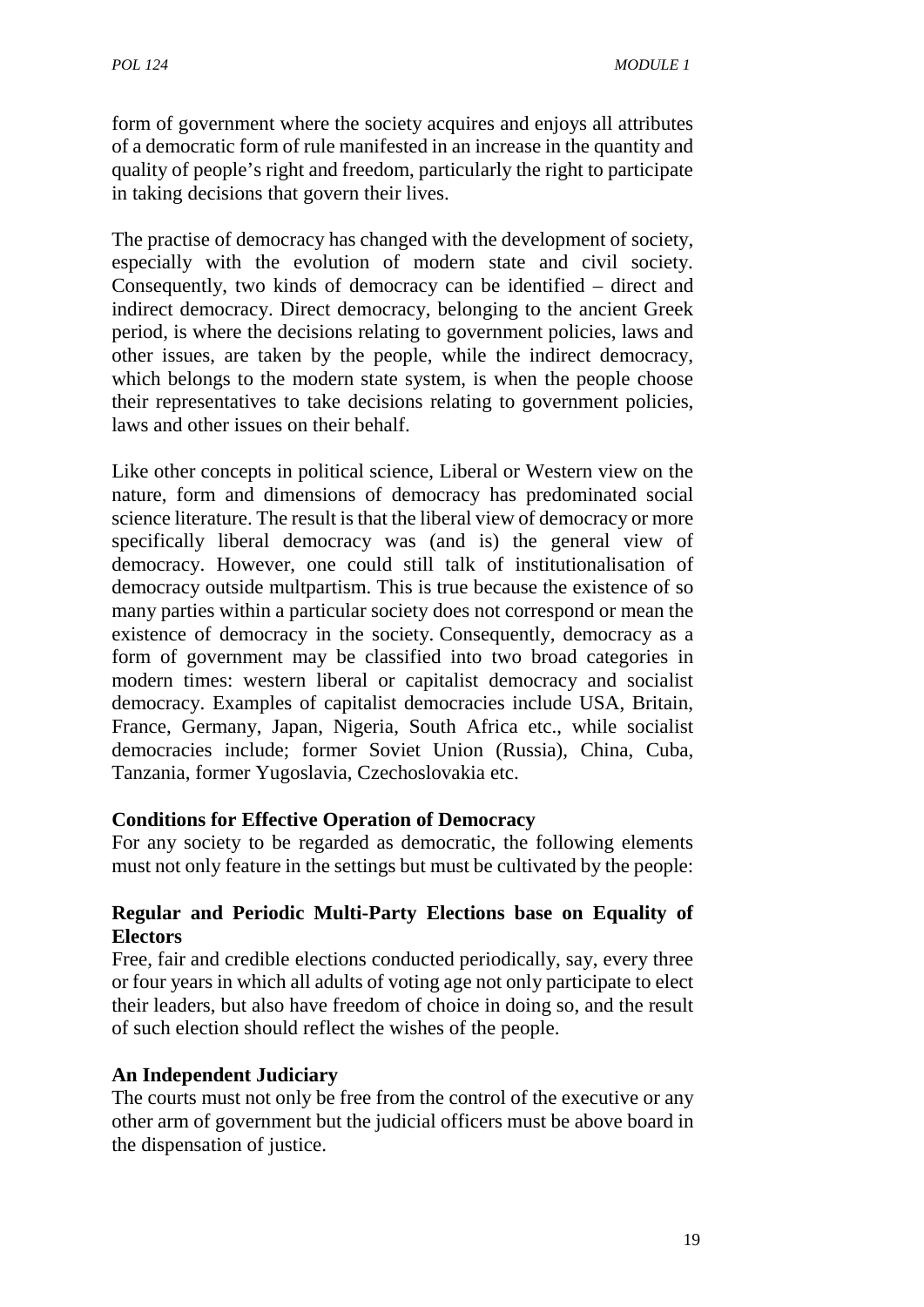# **A Free Press**

The press and mass media should be free to disseminate information to the public without fear of being arrested or molested by the authority. The media practitioners should be free to have access to information to inform the members of the public about government policies and also give the government a feedback on the feelings and aspirations of the people.

### **A Virile Civil Society**

A virile civil society composed of independent association and groups capable of putting those who exercise political power under check is required for the effective operation of democracy.

### **Merits of Democracy**

- It allows the people to choose their leaders and to them change periodically, through the ballot box.
- Democracy gives the people a sense of belonging and satisfaction because they know that the power to elect and remove their leaders belongs to them. Even if the leadership and the governance are bad, they would rather exercise patience until the election period to effect a change.
- Democracy is unique because ideally it recognises and respects the fundamental human rights of the citizens, and as well as the decision of courts on any issue.

## **Demerits of Democracy**

- It breeds mediocrity because, in democratic contests, it is not always the 'best' among the candidates that win either the primary or general elections to represent the people.
- Another drawback of democracy is the attendant high cost of governance. It requires a huge amount of national income to maintain the national and state assemblies and the executives with the retinue of personal assistants. Enormous wealth is needed for elections and electioneering campaigns periodically, which could have been avoided under a non-democratic government.
- Democracy is also criticised because it encourages the slow progress of development. If leadership changes hands too often through elections, the tendency is that the new leadership may abandon the on-going policies and programmes to start afresh to impress the electorates. It also takes a lot of time and resources to make a decision in a democracy because issues are to be well articulated and widely debated before taking a popular decision.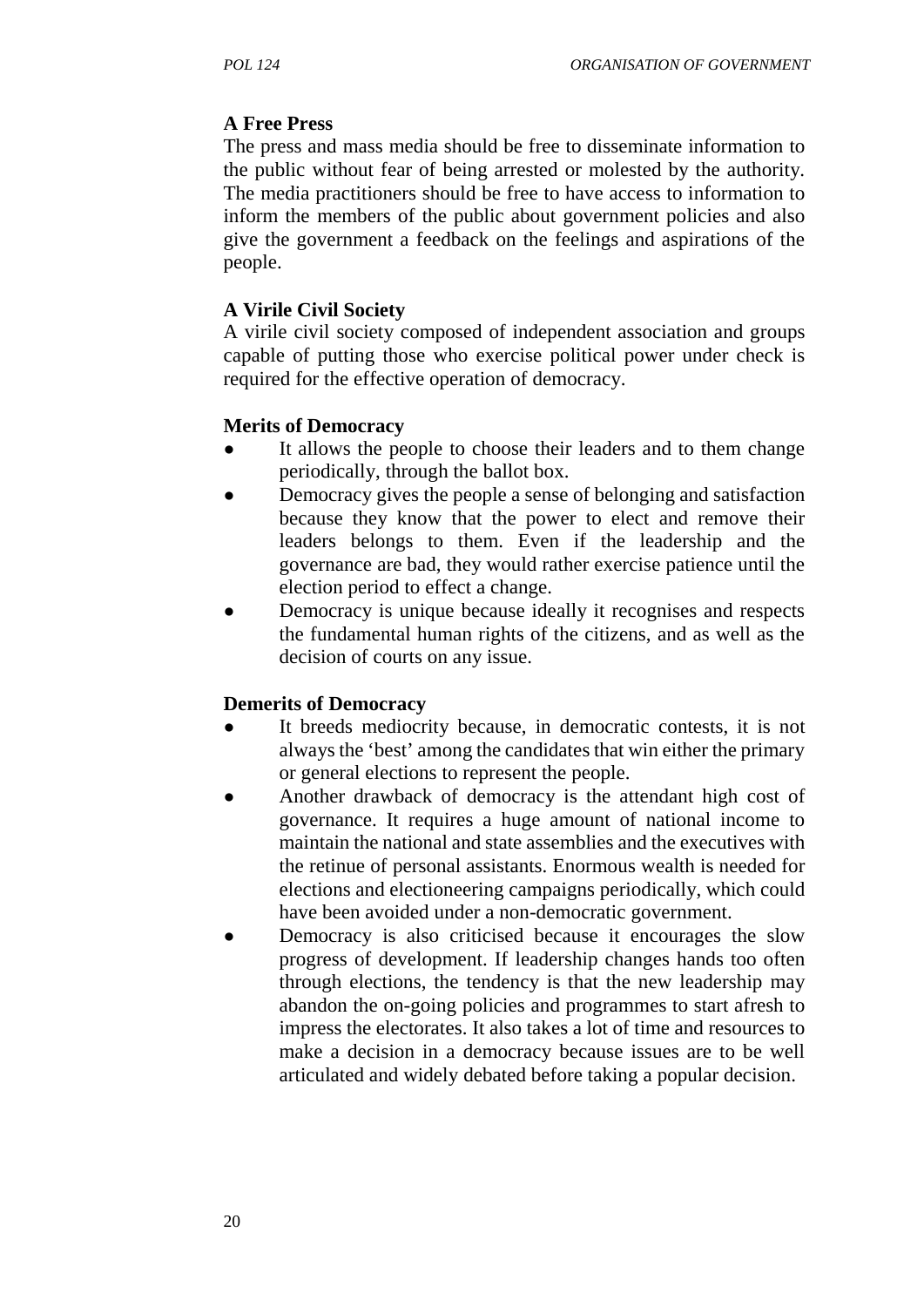### **SELF-ASSESSMENT EXERCISE**

- (i) Examine the merits and demerits of monarchy as a form of government.
- (ii) Discuss gerontocracy as a form of government, explaining its advantages and disadvantages.
- (iii) Explain this statement fully "who says organization says oligarchy."
- (iv) Identify and explain the attributes of a dictatorial government.
- (v) Critically assess democracy as a popular form of government.

# **4.0 CONCLUSION**

There are no fewer than eight forms of government in the contemporary international system. These forms of government, depending on the prevailing power structure, affect the rights and liberties of the citizens, as well as the quality of governance. At present, democracy, especially liberal democracy, appears to enjoy popular appeal because of the emphasis it places on liberty and freedom that the people enjoy under it. The fact that the government and the governed are conscious of the 'Social Contract' that is binding on both sides, makes the system to be more preferable to any other forms of government.

# **5.0 SUMMARY**

Discussions in this unit have centred on forms of government adopted and adapted by states in the contemporary international system. Monarchy **is** the type of government in which a King or Queen rules. Aristocracy is one in which a few wealthy, gifted or the noble rule. In a theocracy, a religious or spiritual leader is either the head of state or head of government. Oligarchy is one in which power structure rests with a small number of people distinguished by royalty, wealth, family ties, among others; in gerontocracy**,** leaders who are regarded as senior citizens' rules. Plutocracy is a system of government in which the wealthy in the society holds sway. Dictatorship is one in where one person or political party has unlimited powers to do whatever it wants. Democracy refers to a government where the will of the majority in the society prevails.

## **6.0 TUTOR-MARKED ASSIGNMENT**

- 1. Identify and explain the attributes and types of dictatorship.
- 2. Compare democracy with monarchy and recommend one for your country.
- 3. Describe the conditions necessary for the practice of democracy.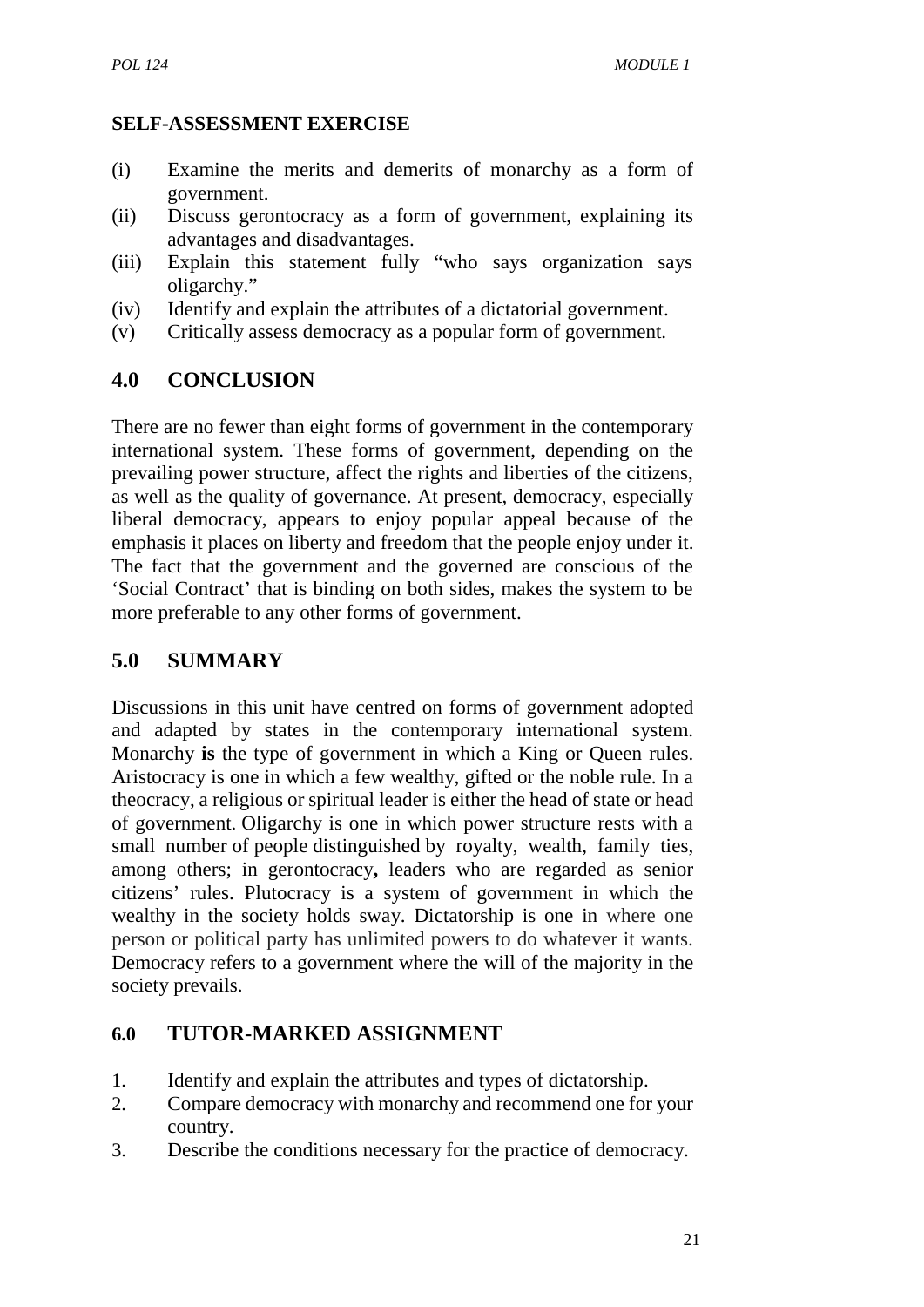#### **7.0 REFERENCES/FURTHER READING**

- Appadorai, A. (1975). *The Substance of Politics.* Delhi: Oxford University Press.
- Darcy K. L. (2005). "The Iron Law of what again? Conceptualising oligarchy across organizational forms*." Sociological Theory, Volume 23, Number 3. Ingenta Connect*
- Frank W. E. (2006). Max Weber's Home Page. "A site for undergraduates" at Rogers State University.
- Gerald F. (2007). *Reigniting the Labour Movement: Restoring Means to Ends in a Democratic Labour Movement.* Psychology Press.
- Ibeanu, O. (1998). "The Nigeria state and the politics of democratisation." A Paper presented at a conference for the book project on Comparative Democratisation in Africa: Nigeria and South Africa. University of Cape Town, South Africa, 31 May-3 June.
- Johari, J.C. (2019). *Foundations of Political Science*. New Delhi: Vishal Publishing Co.
- Johari, J. C. (2012). *Contemporary Political Theory: New Dimensions, Basic Concepts and Major Trends*. New Delhi: Sterling Publishers
- Johari, J. C. (2009). *Principles of Modern Political Science.* New Delhi: Sterling Publishers.
- Michels, R. (1911). *Political Parties: A Sociological Study of the Oligarchical Tendencies of Modern Democracy.*
- Paul S., P. (1965). *The Samburu: A Study of Gerontocracy in a Nomadic Tribe.* London: Routledge and Kegan Paul.
- Tolbert, S. P. (2010). *Robert Michels and the Iron Law of Oligarchy*. Cornell University.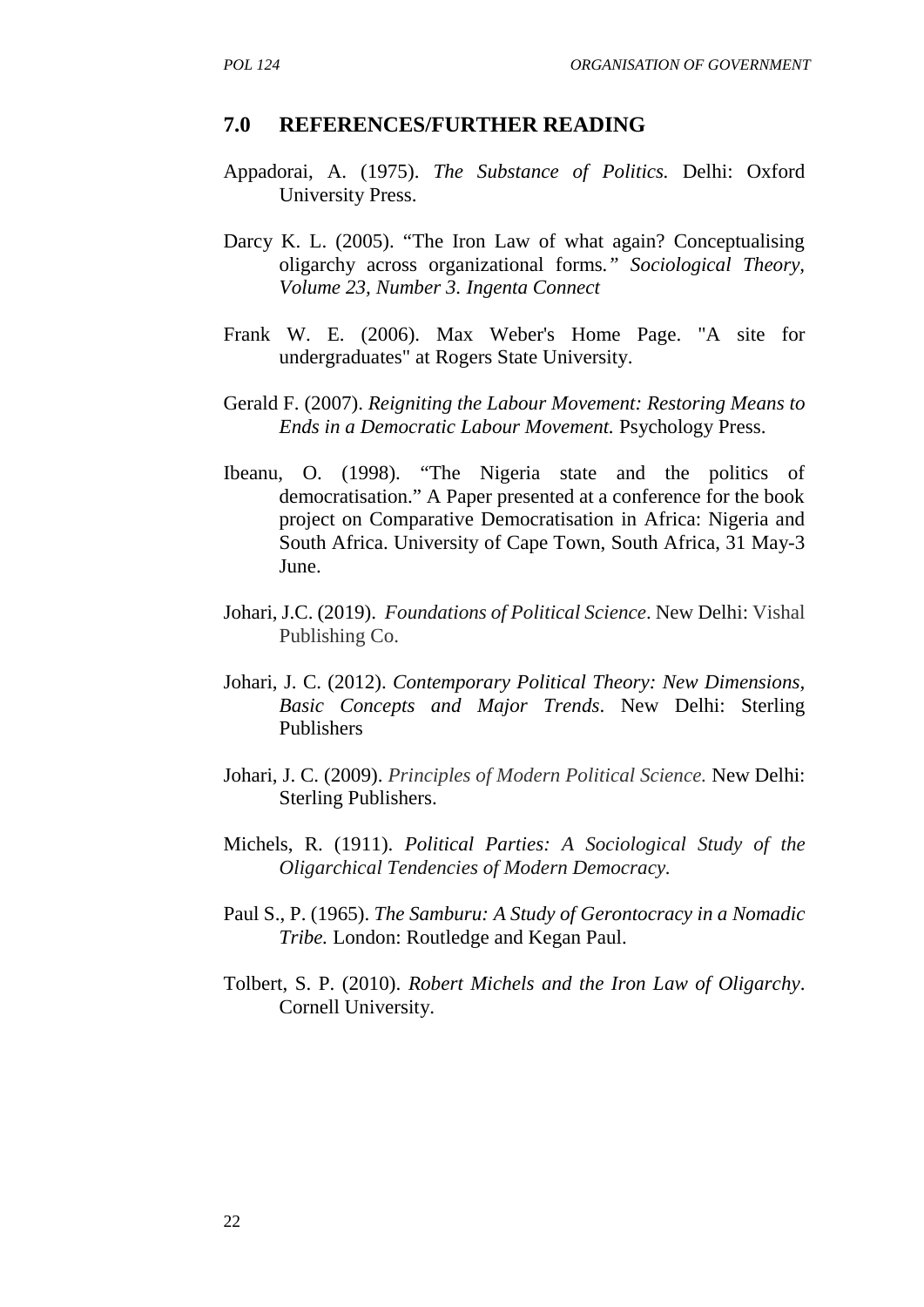# **UNIT 4 BASIS FOR CLASSIFICATIONS OF GOVERNMENT**

### **CONTENTS**

- 1.0 Introduction
- 2.0 Objectives
- 3.0 Main Content
	- 3.1 Classification of Governments by Political Philosophers
	- 3.2 Factors that Determine Types of Government
	- 3.3 Institutional Differentiation of Government
- 4.0 Conclusion
- 5.0 Summary
- 6.0 Tutor-Marked Assignment
- 7.0 References/Further Reading

# **1.0 INTRODUCTION**

When a term is used to describe a State or her agent (government) in comparison with others, it simply refers to certain features and characteristics they either have in common or differences. It is a terminology used by the political scientist concerning certain selected items from tradition, customs, institutions and the system of laws guiding the administrative system of a society or organisation. A government reflects one of the institutional forms depending on the specific functions the government and the governed play in the system. This unit examines the classification of governments by political philosophers and factors that determine the types of government. It also x-rays institutional differentiation of government.

# **2.0 OBJECTIVES**

By the end of this unit, you will be able to:

- explain various classifications of government
- discuss different types of government
- differentiate between different governments.

# **3.0 MAIN CONTENT**

## **3.1 Classification of Governments by Political Philosophers**

### **Aristotle**

In ancient time, Aristotle classified government based on two principles viz: the number of persons in whose hands the authority of the state is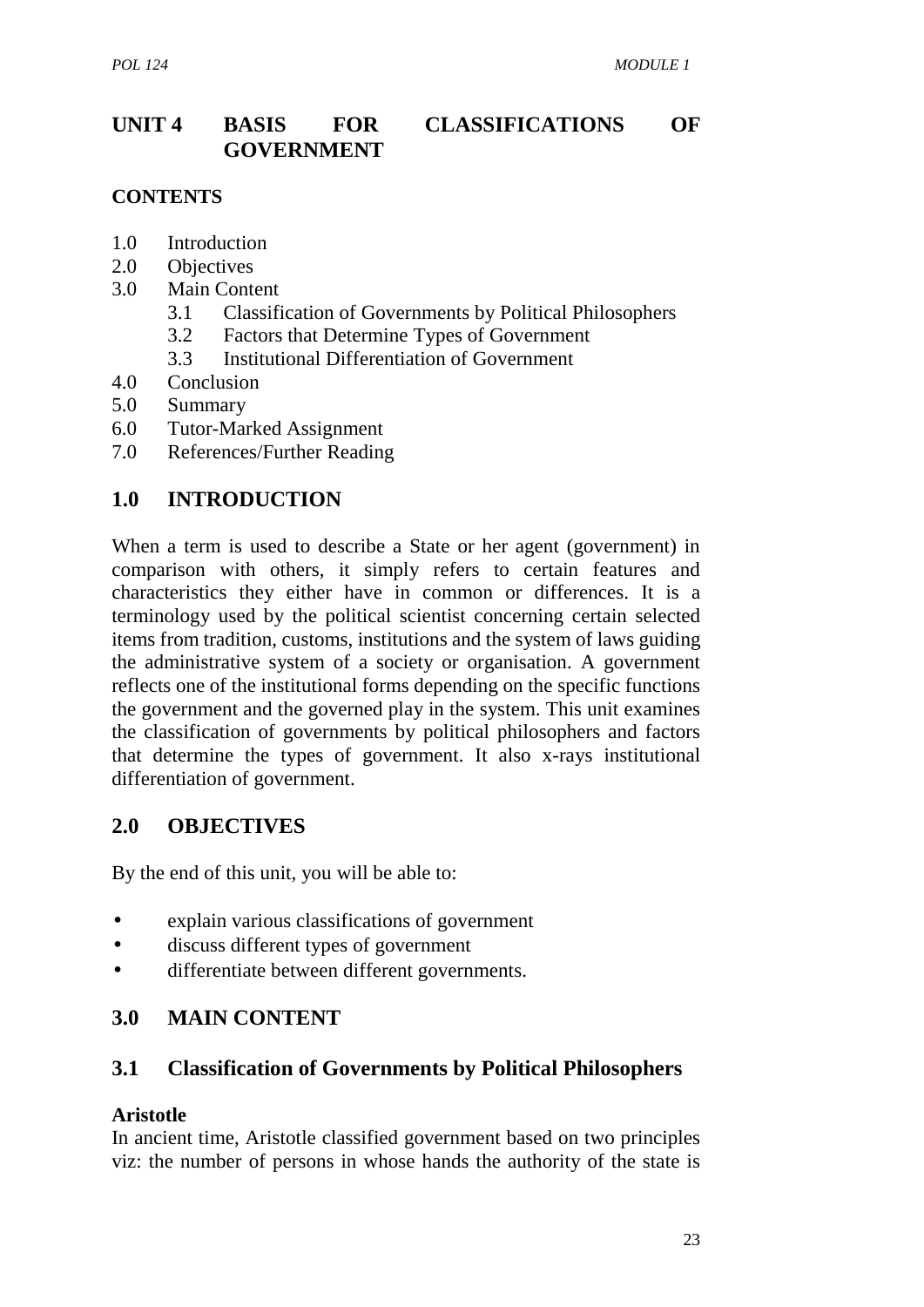vested and the purpose of the state. He postulates that the government is of two types – normal and the perverted forms of government. He further explains the former as one when the ultimate aim of the government is the welfare of the people while the perverted form is one where the government machinery are used in promoting personal or group interest of the functionaries or a select few in the society. The real purpose of Aristotle's classification is to justify the excellence of a particular form of rule – mixed government - called 'polity'. As regards the number of persons holding power, he says that the ruling power may reside in the hands of one, a few, or many persons while the nature of the exercise of their authority may be either good or bad. He makes use of the grounds of quality and quantity of the ruling persons that eventually enables him to justify 'polity' as the best form of an attainable or a practicable government (Johari, 2009, 2019).

#### **Thomas Hobbes**

Hobbes was aware of other forms of government such as tyranny, oligarchy and anarchy but he refused to consider them like other forms of government. According to him, those who were discontented under monarchy called it tyranny; those who were displeased with aristocracy called it oligarchy; and those who nursed some grudges against democracy called it anarchy (see Leviathan, p. 96-7).

#### **John Locke**

John Locke substantially follows Hobbes in his classification, with some differences of detail, he says, 'according as the power of making laws is placed, such is the form of the commonwealth'. If the majority, in whom the whole power of the community is placed at the dawn of civil society, retains the legislative power in their own hands and executes those laws by officers of their own appointing, the form of the government is a perfect democracy. If they put the power of making laws into the hands of a few select men and their heirs or successors, then it is an oligarchy but if into the hands of one man, then, it is a monarchy either hereditary or elective.

#### **Baron de Montesquieu**

Montesquieu, a French political philosopher, held that states are of three types, the republican, the monarchic and the despotic. If all or part of the people has the sovereign power, the state is a republic, a democratic or an aristocratic one. A monarchy is the rule of a single person according to law; a despotism, the rule of a single person arbitrarily. Montesquieu indicates the various principles animating the various forms of government, the sustaining and driving powers behind them. In a democracy, the citizens' principle of a republic takes the shape of the love of country and desire for equality. That the members of a ruling class will be moderate towards the people, maintain equality among themselves and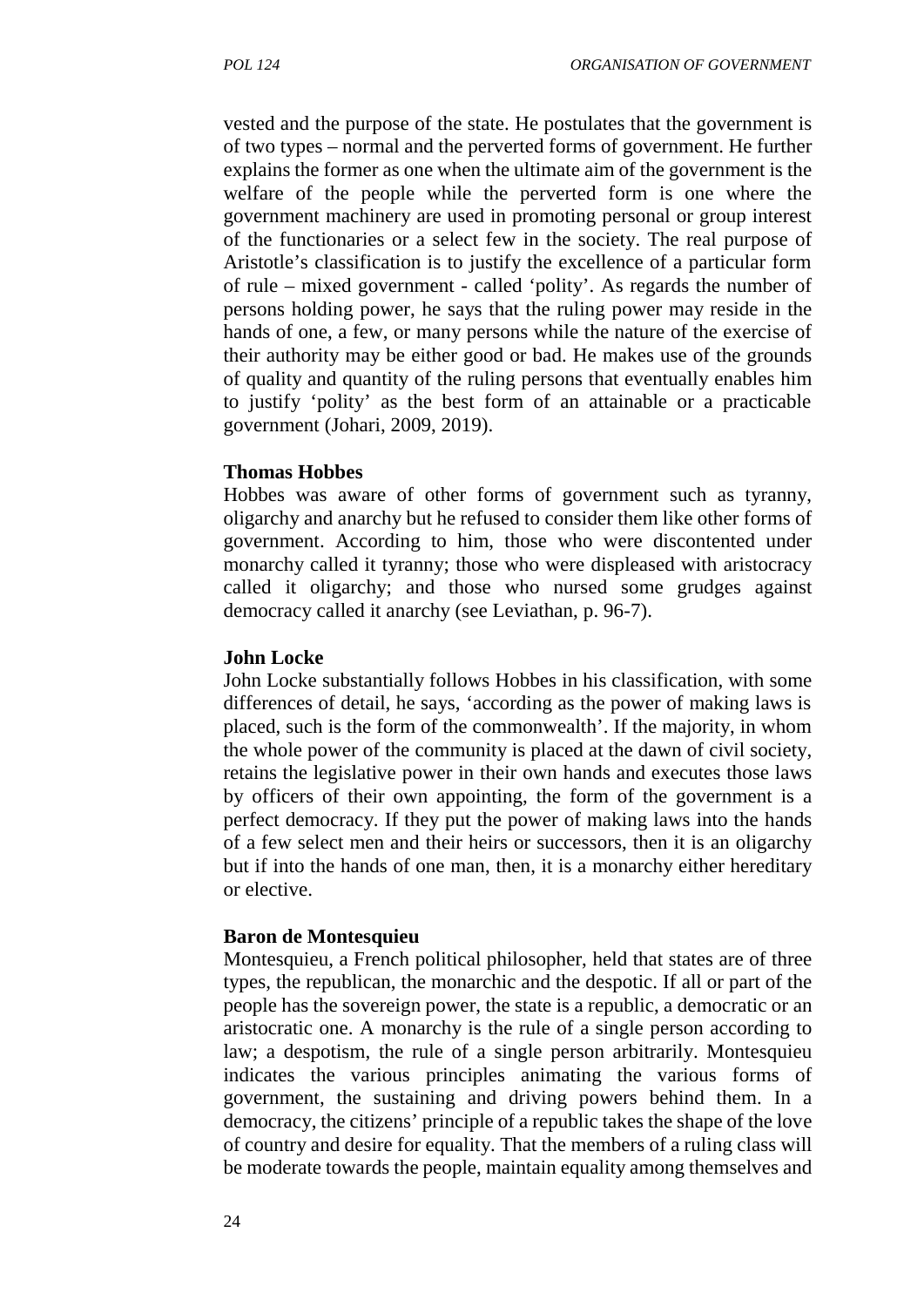enforce the laws against persons of rank - this is the virtue of an aristocracy. The mainspring of the monarchy is honour: the confidence or conceit of the individual and of the governing classes concerning their own special importance, confidence that spurs men to accomplish things quite as much as virtue itself. Despotism requires neither virtue nor honour, but fear that suppresses both courage and ambition among subjects. States or governments could be classified according to the type of political system in the country, concerning who exercises the effective or nominal political powers.

# **3.2 Factors that Determine Types of Government**

Political scientists have created numerous typologies for classifying political systems and forms of government. Nonetheless, there is no consensus on one best or the ideal method because the one chosen depends on the aspect of politics that interests the people most (Leeds, 1981). Some of the factors are as follow:

## **(i) Modernity**

Countries of the world differ from one another in terms of per capita income, level of education, technological development, industrialisation, urbanisation and availability of infrastructural facilities. However, such factors tend to be highly inter-correlated because a country lacking in one respect is most likely to be less developed in other respects.

## **(ii) Location of Authority**

Under a federal system, for instance, the powers for making important decisions are shared between the central, the component units and local authorities and in most cases, such is explained by the constitution. In a unitary system, the right to make decisions on all political matters rests with the national government while the component units exist at the mercy of the central authority.

### **(iii) Integration**

This refers to the extent to which the state's apparatus is linked with the activities of individuals and groups in society. In some cases, the exercise of state powers is total while in some other climes, it is liberal or egalitarian. At one end of the spectrum is anarchism or belief in limited or no government, which is utopian but on the other edge is a laissez-faire rule in which the government limits itself to limited obligatory functions that are considered necessary for the survival of the state. The next stage involves the 'mixed economy' where the government undertakes extensive political and economic functions under the influence of state socialism. At the far end of the spectrum is totalitarianism.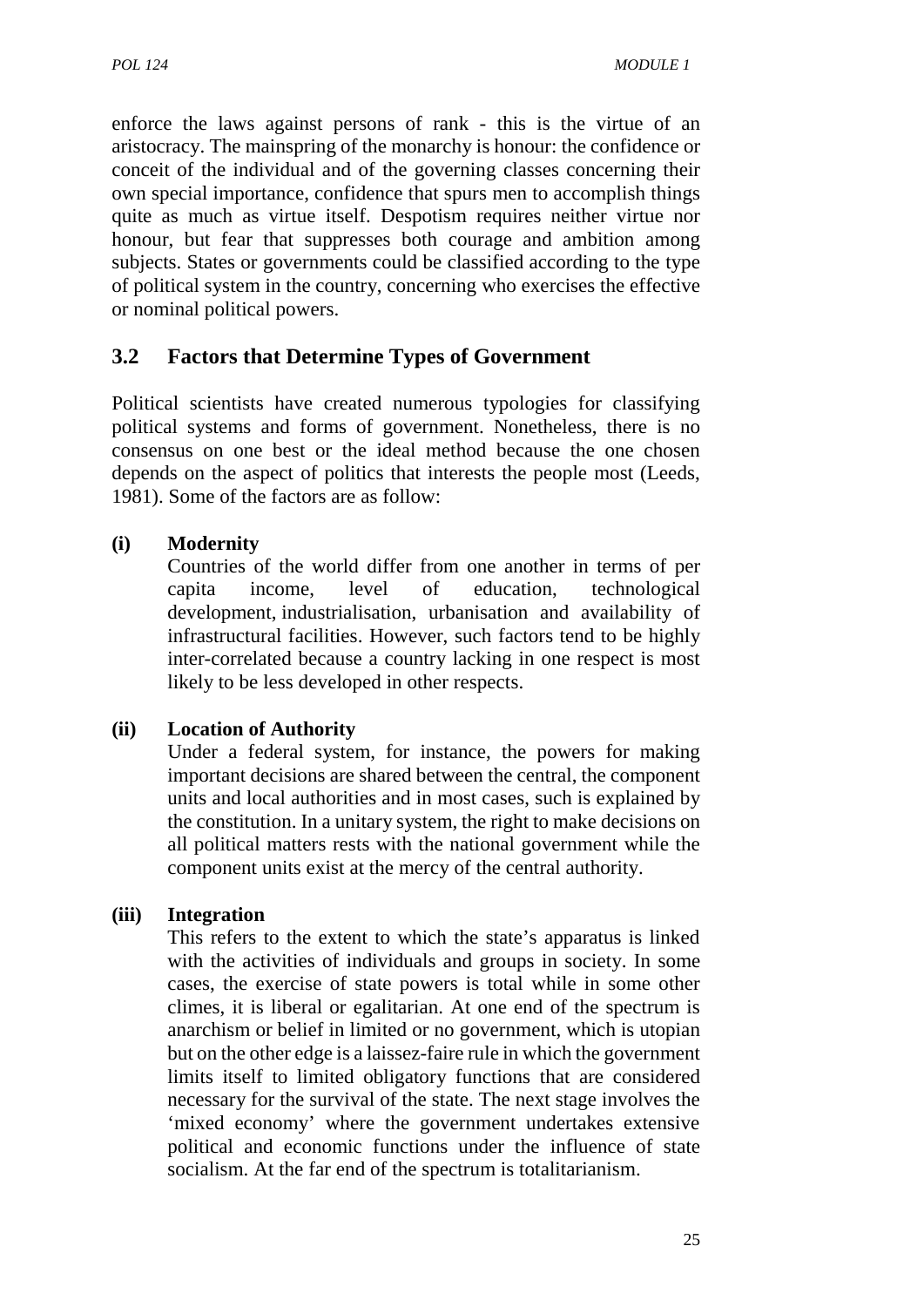#### **3.3 Institutional Differentiation of Government**

Ordinarily, it appears easy to identify a form of government through institutions. For example, many people would infer that the United States of America is a federal republic while the defunct Soviet Union was a totalitarian state. However, defining a form of government is especially problematic when trying to identify those elements that are peculiar to that form. There is a world of difference between the ability to identify a form of government and identifying the necessary characteristics of that form of government. For example, in trying to identify the essential characteristics of a democracy, one might say "elections", "party system", "judicial independence", etc. However, it may be noted that the authorities in both the former Soviet Union of the United States of America lay claims to some of these elements because citizens voted for candidates to public offices in their respective states. The problem with such a comparison is that most people are not likely to accept it because it does not conform to their sense of reality. Since most people are not going to accept an evaluation that makes the former Soviet Union as democratic as the United States, the usefulness of the concept is undermined. Therefore, in Political Science, it has long been a goal to create a typology or nomenclature of polities, as typologies of political systems are not obvious, especially in the comparative politics and international relations (Lewellen, 2003). One approach is to elaborate on the nature of the characteristics found within each regime. In the example of the United States and the Soviet Union, both did conduct elections, and yet one important difference between these two regimes is that the USSR had a single-party system, with all other parties being outlawed. In contrast, the United States effectively has a bipartisan system with political parties being regulated, but not forbidden.

In addition, most Westminster democracies such as the United Kingdom or countries in the Commonwealth of Nations usually have at least three major parties. A system generally seen as a representative democracy (for instance Canada, India and the United States) may also include measures providing for a degree of direct democracy in the form of referenda and for deliberative democracy in the form of the extensive processes required for a constitutional amendment. Another complication is that a huge number of political systems originate as socio-economic movements and are then carried into governments by specific parties naming themselves after those movements. Experience with those movements in power, and the strong ties they may have to particular forms of government, can cause them to be considered as forms of government in themselves.

#### **SELF-ASSESSMENT EXERCISE**

Critically examine various views of classification of government.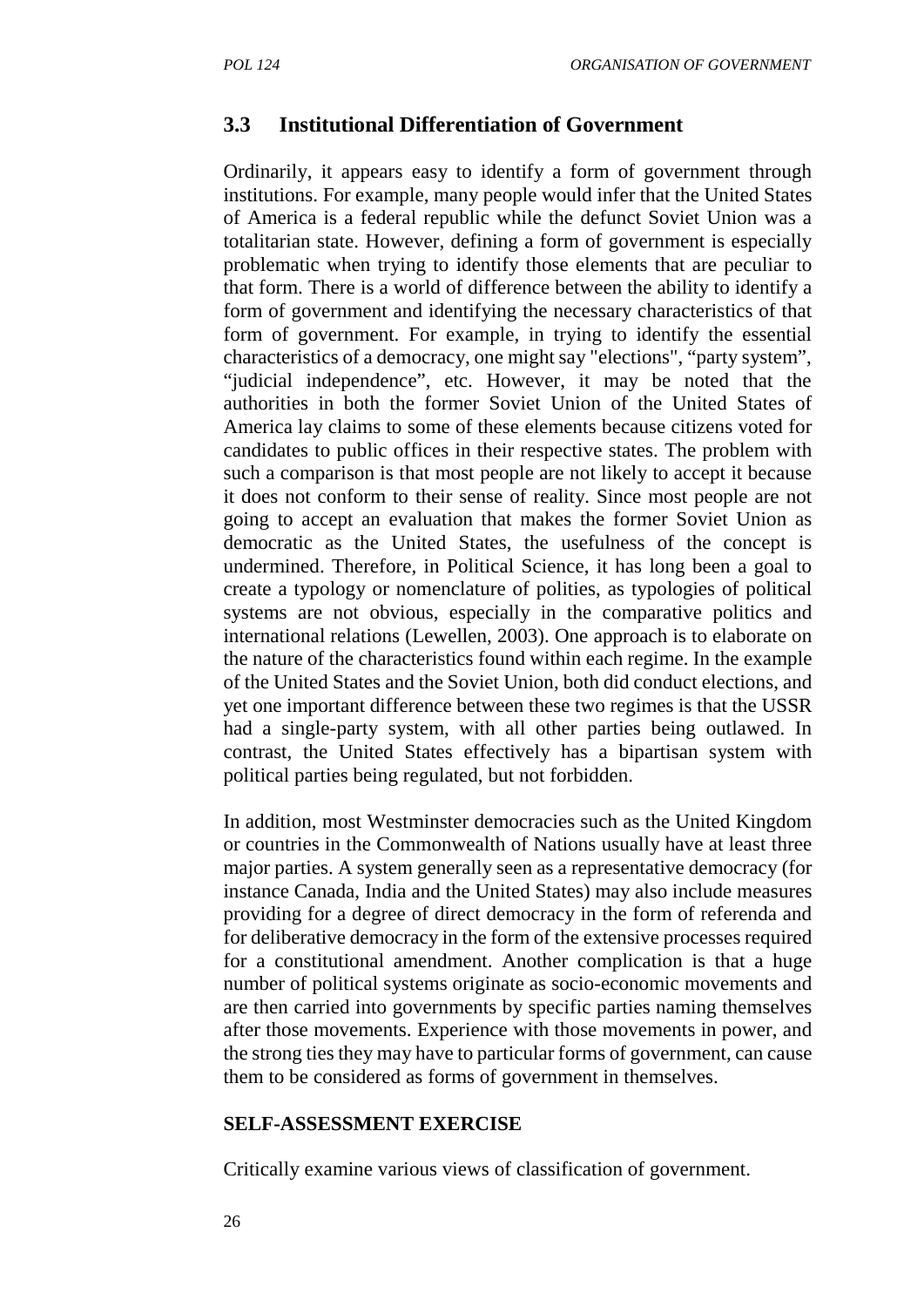# **4.0 CONCLUSION**

A political system is a system of politics and government that could be compared to the legal system, economic system, cultural system, and other social systems but it is different from them in some respects. A political system could be defined on a spectrum from left, e.g. communism and to the right, e.g. capitalism. However, this is a very simplified view of a much more complex system of categories involving the views about who should have authority, how religious questions should be handled and what the government's control should be on its people and economy.

# **5.0 SUMMARY**

Our discussions in this unit have focused on the basis for classifying governments. From the study of the present and past governments in a society, we can explain, through an inductive process, principles regarding the organization of government, its structure and workings in different states or societies, especially after careful study of differences and similarities between them. Some scholars prefer the term 'classification of the forms of government' on the ground that the 'form of States' is the same as the form of government. We noted however that states differ not only in their forms of government but in their stated goals (e.g. totalitarian vs. democratic States) and their very nature (e.g. unitary vs. federal States).

## **6.0 TUTOR-MARKED ASSIGNMENT**

- 1. Critically examine various views of classification of government.
- 2. Examine the factors determining typologies of government.

## **7.0 REFERENCES/FURTHER READING**

Appadorai, A., (1975). *The Substance of Politics*. Delhi: Oxford University Press.

Aristotle, Politics, Bk. IV, 'Everyman Library', Dent.

Hobbes, T. (n.d.). Leviathan, Ch. xix, 'Everyman Library', Dent.

- Johari, J.C. (2019). *Foundations of Political Science*. New Delhi: Vishal Publishing Co.
- Johari, J. C. (2012). *Contemporary Political Theory: New Dimensions, Basic Concepts and Major Trends*. New Delhi: Sterling Publishers.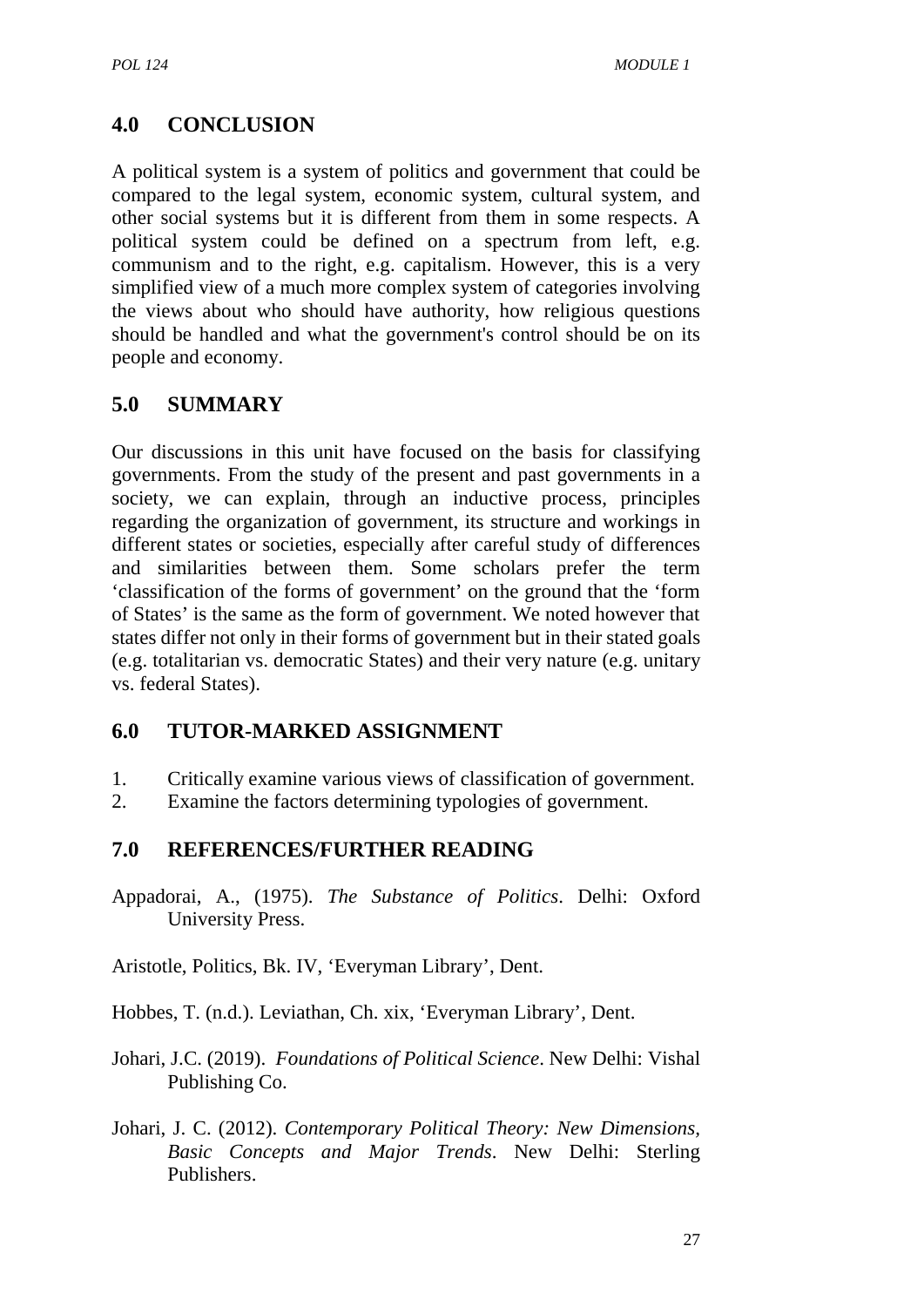- Johari, J. C. (2009). *Principles of Modern Political Science.* New Delhi: Sterling Publishers.
- Locke, J. (n.d.). Of Civil Government, Ch. x, in Social Contract, 'World's Classics' No. 511, Oxford.
- Lewellen, T. C. (2003). *Political Anthropology: An Introduction* (3rd ed.). Praeger Publishers.
- Rousseau, J. J. (n.d.). *The Social Contract*, Bk. III, Ch. iii to viii, in Social Contract, 'World's Classics' No. 511, Oxford.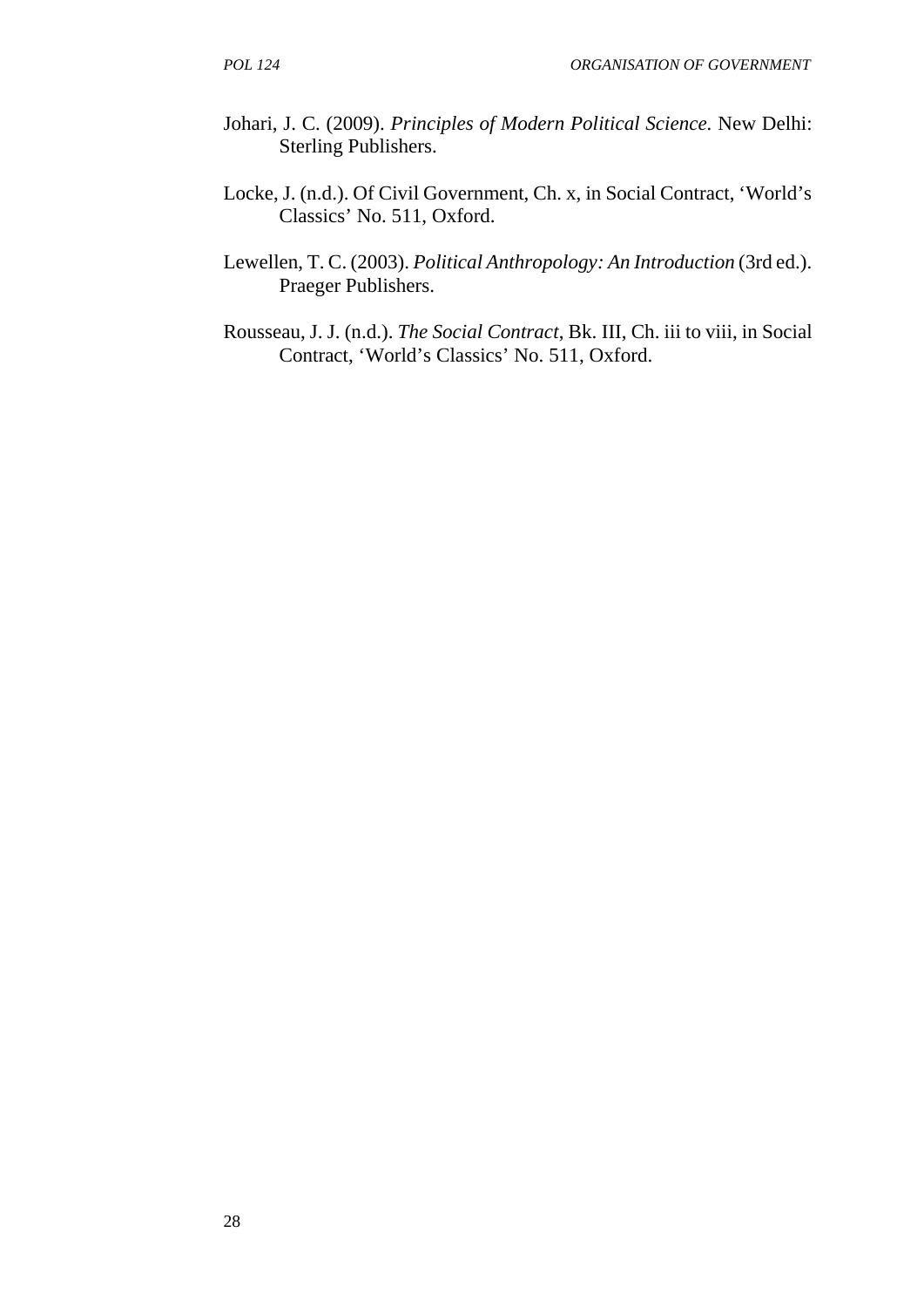# **MODULE 2 ORGANS OF GOVERNMENT**

# **INTRODUCTION**

Government is one of the cardinal institutions of the state. There is no state without a government, which provides the basic needs of the people. Modern governments operate on three pillars called organs (or branches or arms), which work concurrently and separately to achieve the purpose of government. This module, which is sub-divided into five units, will examine the basic features and functions of the three organs of government.

- Unit 1 The Legislature
- Unit 2 Law-Making Process
- Unit 3 Delegated Legislation
- Unit 4 The Executive
- Unit 5 The Judiciary

# **UNIT 1 THE LEGISLATURE**

## **CONTENTS**

- 1.0 Introduction
- 2.0 Objectives
- 3.0 Main Content
	- 3.1 Origin of the Legislature
	- 3.2 Types of the Legislature
	- 3.3 Functions of the Legislature
	- 3.4 Importance of the Legislature
- 4.0 Conclusion
- 5.0 Summary
- 6.0 Tutor-Marked Assignment
- 7.0 References/Further Reading

## **1.0 INTRODUCTION**

The legislature is perhaps the most important organ of government in the sense that no society can exist without law. It is also believed that an elected legislature is a major distinguishing feature between a democratic and a military government since all forms of government do lawmaking. This unit examines the place and role of the legislature as a major institution of government. It also discusses the different types of legislature and the reasons why some countries prefer one to the other.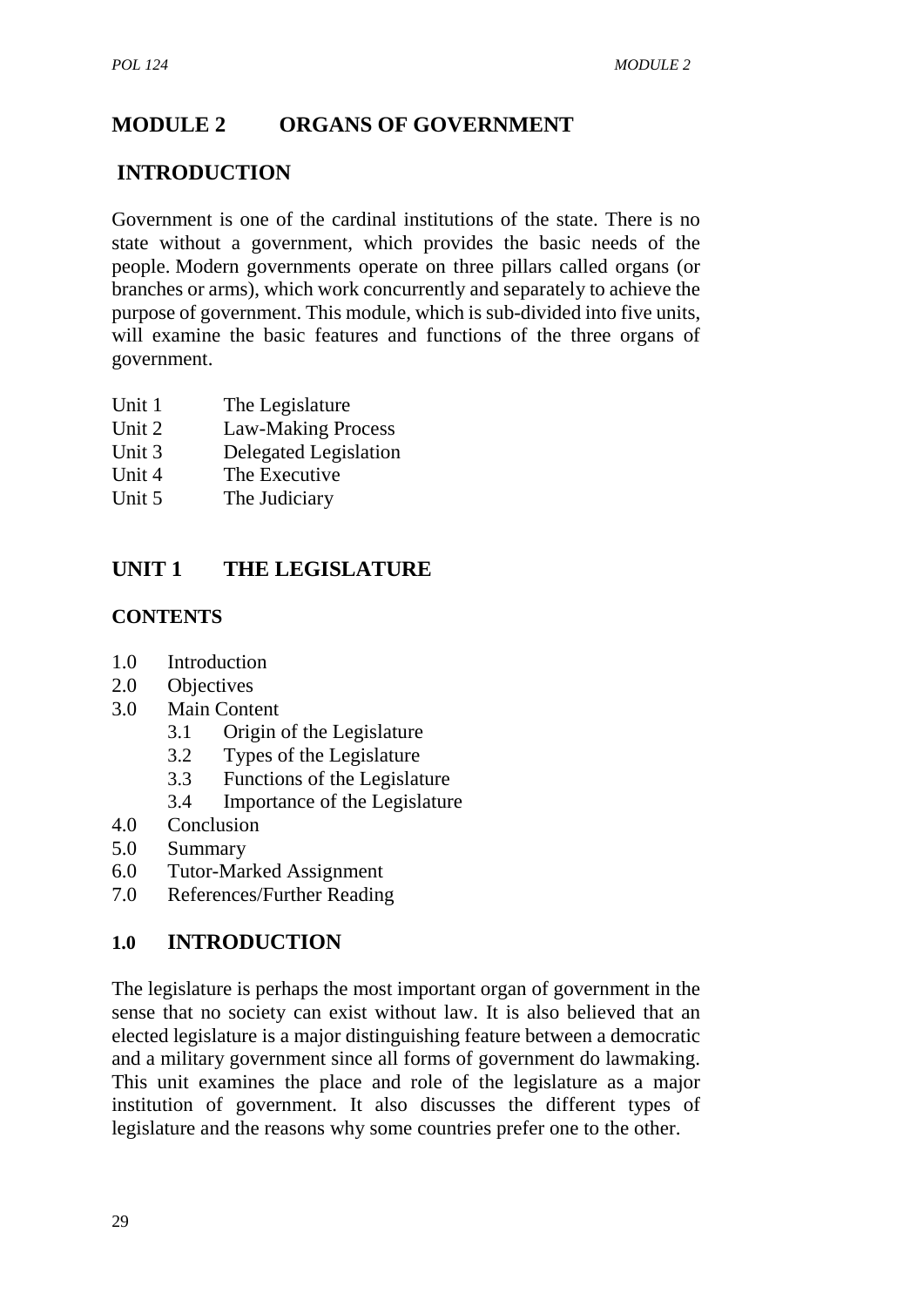## **2.0 OBJECTIVES**

By the end of this unit, you will be able to:

- discuss the origin and development of the legislative arm of government
- examine the functions of the legislature in the process of governance
- explain the reasons why countries operate different legislative structures.

# **3.0 MAIN CONTENT**

# **3.1 Origin of the Legislature**

As the earliest organ of government, the history of the legislature can be traced to the classical days of the Greece and the Roman Empire. Both countries had legislative bodies. Indeed, the idea of the senate as the upper house had its origin in Rome. The Roman's Senate was exclusively composed of the leading aristocrats in the country and thus, members were proudly referred to as the "Fathers of Rome". The term senate has since struck and many have copied it into their constitutional framework, as the upper house. The equivalent of the senate in the British system is the House of Lords, which is the oldest second chamber in the modern world, and the largest.

To capture the interest of the vast majority of the citizenry, Rome also created the popular assemblies. This is the precursor of the modern-day representative legislature, which has increasingly assumed more prominence since it conforms to the democratic principle of popular sovereignty or the mandate theory of representation. The struggle between the then pliant or rubber-stamp parliament and the absolute monarchy, popularly known as the Puritan "Revolt" which later culminated in what is today known in Britain as the concept of parliamentary supremacy is a major event in the evolution of today's legislature. It was meant to underscore the fact that the legislature should occupy a pre-eminent position in its relationship with the executive. Since then, other countries have accepted the legislative institution as the bedrock of democracy.

# **3.2 Types of the Legislature**

There are two types of the legislature: the unicameral and the bicameral legislatures.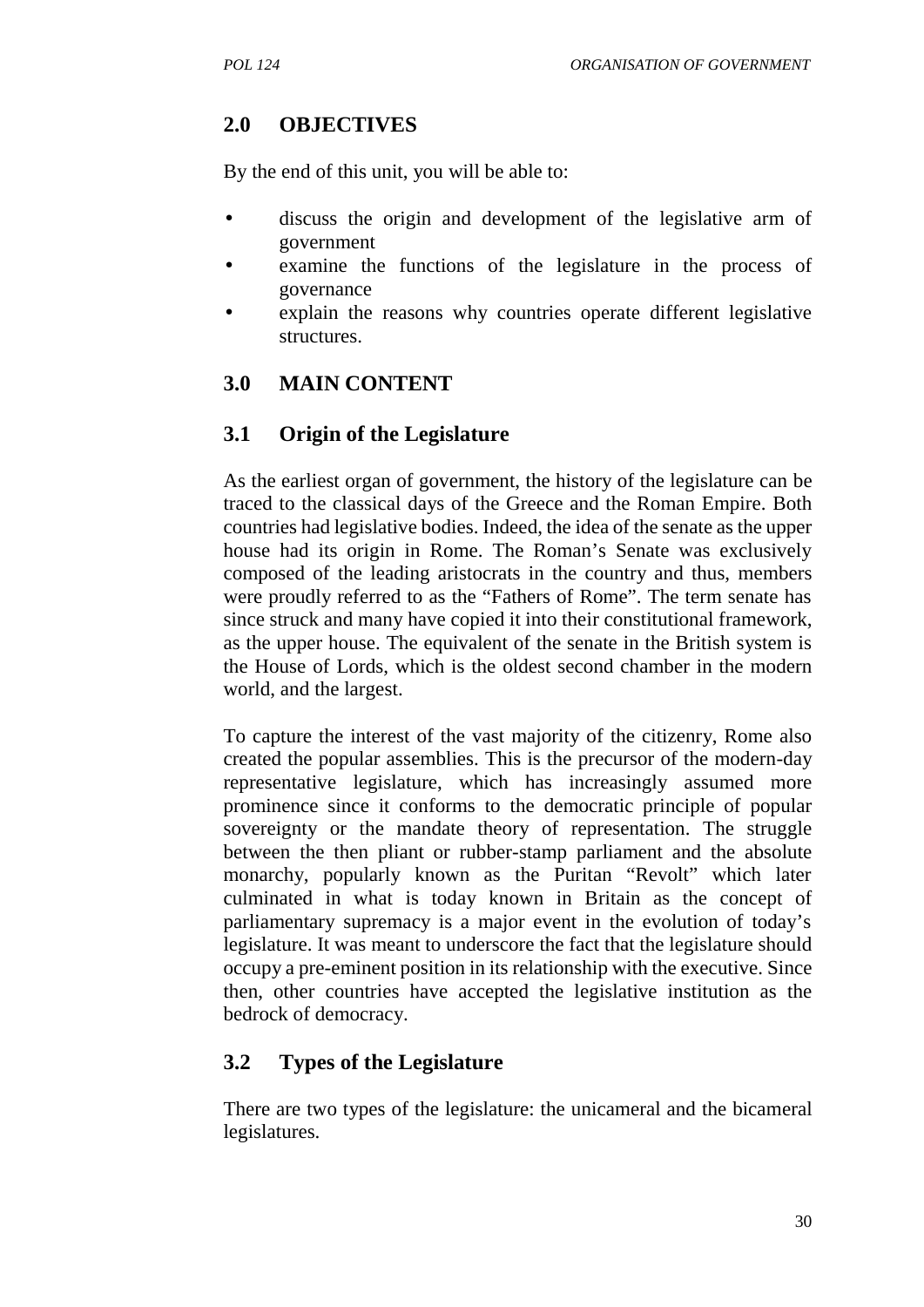## **Unicameral Legislature**

A unicameral legislature refers to a legislature which consists of one chamber or house. Countries with unicameral governments include Armenia, Bulgaria, Turkey, Sweden, among others. Unicameral systems became more popular during the 20th century and some countries, including Greece, New Zealand, and Peru, switched from a bicameral to a unicameral system.

## **Merits of Unicameral Legislature**

- A Unicameral legislature is less expensive to run. The salaries and allowances that would have been paid to the members of the second chamber can be easily spent on other facilities and infrastructures.
- The passage of bill can also be done without delays that are associated with another round of scrutiny in the second chamber. This has the advantage of making government business easier, less cumbersome as well as making the response of the government to challenges quicker, especially in situations of emergency.
- In a unicameral legislature, the state is spared of the internal rivalry and conflict that are associated with a bicameral structure where the two houses often disagree on supremacy claims. This was witnessed in Nigeria when the Joint Committee of the Senate and House of Representatives on Constitutional Amendments openly disagreed over which of the two houses would produce the chairman.

## **Demerits of Unicameral Legislature**

- It is possible in a unicameral legislature for hasty laws to be passed since the opportunity of a second look by the other chamber is not available.
- Since the second chamber is usually composed of mature, seasoned and distinguished citizens in a country, a country operating a unicameral legislature is denied the benefit of wisdom, experience and partisan detachment that are usually associated with people who had previously served the country in many capacities in the past, and who see service at the upper chamber as a unique recognition of their abilities and a call to higher national service.
- A unicameral structure is not suitable for large and heterogeneous federal states like the United States of America and Nigeria, where the second chamber is usually designed to allay the fears of the minorities and promote their interests.

### **Bicameral Legislature**

A bicameral legislature is a reference to a government with two legislative houses or chambers. Countries with the bicameral legislature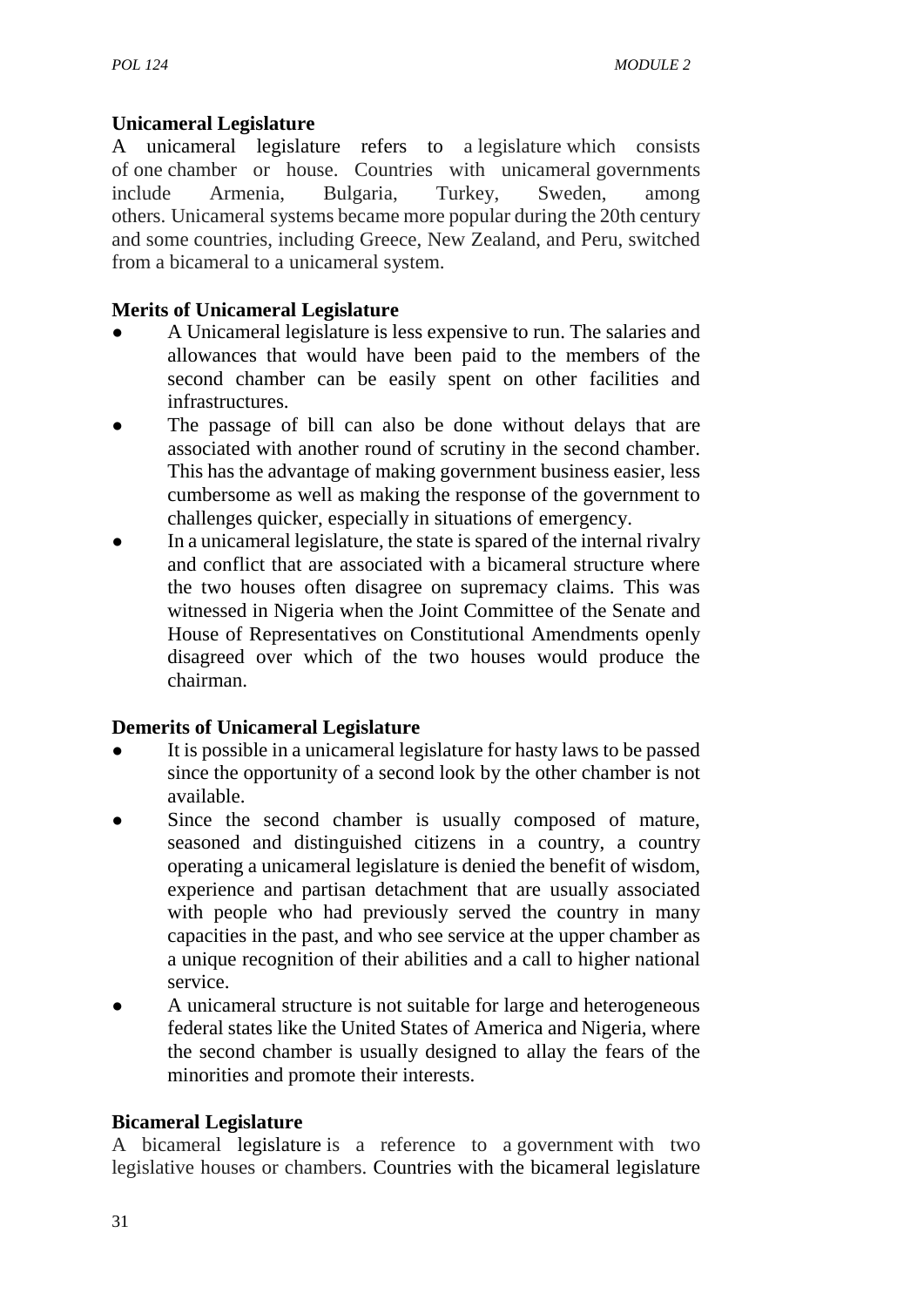are: the United States (U.S.), Britain, Nigeria etc. In Nigeria, the two legislative houses are: the Senate and the House of Representatives. The Senate consists of 107 senators elected based on three Senators to represent each of the country's thirty-six states and one senator to represent Abuja, the Federal Capital Territory. There are also 360 members in the nation's House of Representatives elected based on population, like its equivalent in the U.S.A. The equal representation in the U.S. and Nigerian Senate seeks to balance bigness and smallness, majority rule and majority rules, centripetal and centrifugal forces that are typical of most federal systems. The two legislative houses of the British Parliament are the Upper House (the House of Lords), which has about 900 members, and Lower House (the House of Commons), which is composed of 650 elected members.

## **Merits of a Bicameral Legislature**

- The bicameral legislature has the advantage of wider representation, including those of minorities and special interests. It enables the countries operating it to cope with, and manage the pull of centrifugal forces.
- The second chamber can also help in checking hasty legislation since bills emanating from the first chamber can always go to the second for fresh considerations.
- Bicameralism can also guard against the potential despotism of a single chamber. A second chamber, therefore, serves as a guarantee of liberty and safeguard against legislative tyranny of a single house.

### **Demerits of Bicameral Legislature**

- A two-chamber legislature is very expensive to operate. Financial outlay.
- The second chamber is a duplication of effort, and a waste of material, financial and human resources.
- The establishment of two legislative houses can also create conditions for avoidable conflict between the two chambers. This conflict usually emanates during the passage of bills, and which under the law must involve the two houses.
- It is also possible in countries where membership of the second chamber is not by election for the executive to convert it to an avenue for political patronage. This was the case in Nigeria in the First Republic.

# **3.3 Functions of the Legislature**

Basically, the legislature performs the following functions: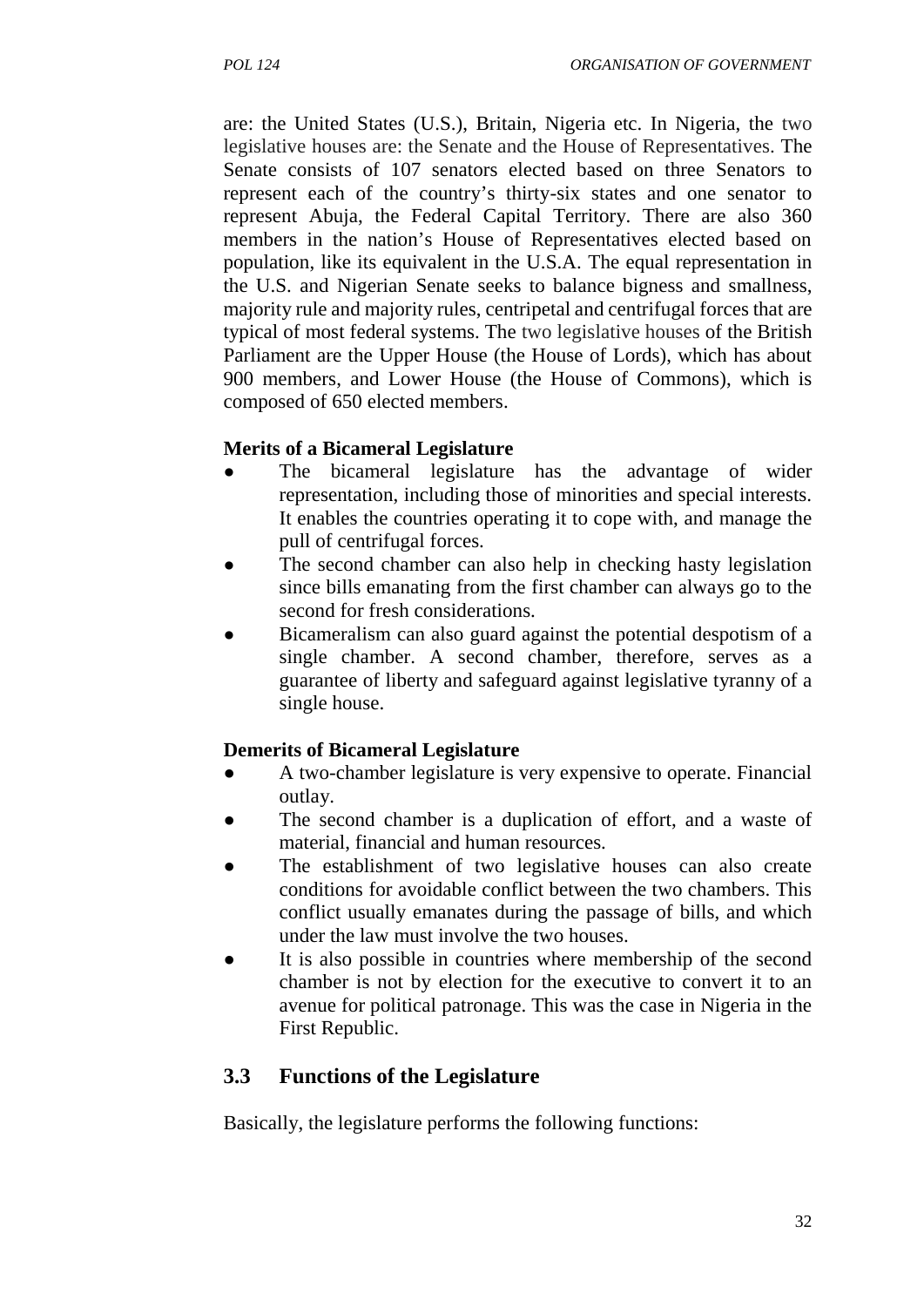### **Law-Making**

The primary function of the legislature is to make laws for the good and well-being of the people as well as for the order and security of the state. Such laws are made in accordance with the state's constitution and in line with the standing laws and procedure that the assembly has stipulated.

### **Representative Function**

Legislature as a body composed of elected representatives of the people. Individual members of the legislature in a democracy are elected to represent their constituencies. They are thus expected to visit and consult their constituencies regularly to feel their pulse for better representation.

### **Deliberative Function**

Essentially, the legislature is an arena for keen deliberations; and for this reason, it has been correctly described as a deliberative body. It deliberates on a wide range of issues bordering on welfare, economy, security, among others.

### **Approval of Annual Budgets**

In most countries, the legislature is always known to possess what is called the power of the purse. This implies that the executive cannot legally make any spending without the approval of the legislature. For this reason, the law requires the executive to lay before the legislature its annual spending proposals and its sectoral break down for consideration, vetting and possible approval. It is through this power that the legislature, on behalf of the electorate, can hold the government and its officials accountable either for misuse of public funds.

### **Confirmation of Nominations made by the Executive**

Under the constitution, the executive can only make nominations to major government positions as ministers, judges and ambassadors. Until these nominees are screened and confirmed by the legislature they remain only designates into positions. They can be deemed to have been validly appointed only after the approval of the legislature.

### **Oversight Functions**

It is also the responsibility of the legislature (usually through a standing committee) to conduct investigations into the activities of government ministries, departments and agencies to overseeing, monitor and if need be, scrutinize the accounts and documents of government agencies in relation to the enabling legislation. A standing committee can also organize public hearings or summon government officials to clarify certain issues or defend decisions already made, or proposals under consideration by the agency concerned.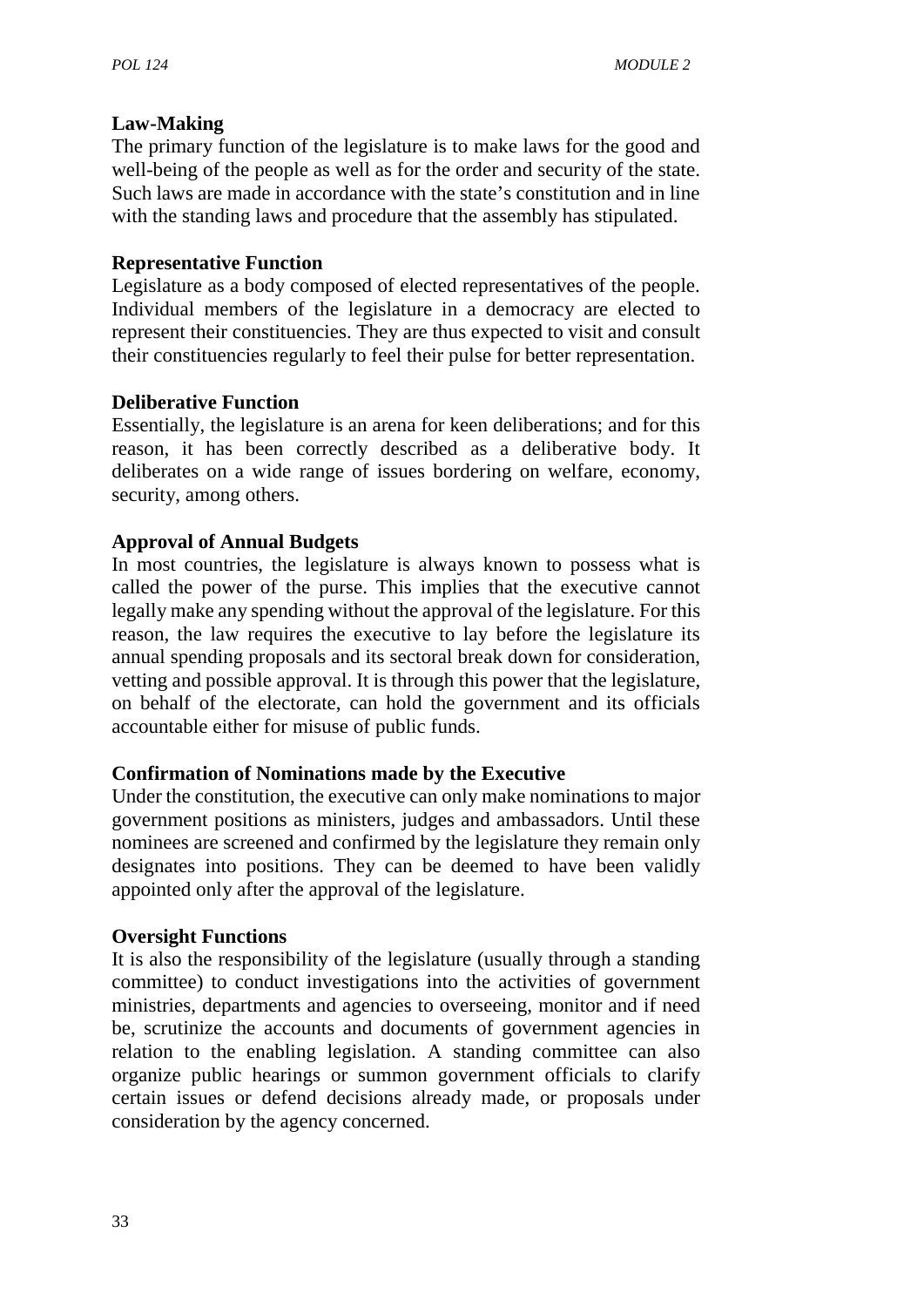#### **Impeachment of the Executive**

The legislature also reserves the power to invoke the extreme step of censoring and impeaching the President or vice-president in a presidential system or forcing the resignation of a Prime Minister and the government he presides over if the parliament passes a vote of no confidence on it. In the United States, President Richard Nixon resigned from office on August 9, 1974, to escape his impeachment the process, which had already commenced in the congress. At the state level, the House of Assembly can also remove a Governor or Deputy Governor from office.

#### **Ratification of Treaties/Agreements**

The constitution of most countries stipulates that for a treaty or agreement between one country and another to have a full force of the law, and have a binding effect on the peoples of both countries, it must be ratified by the legislature.

#### **Constitutional Amendments**

Another important function of the legislature is the power to amend the nation's constitution. It may modify sections of the constitution or replace it in its entirety. In a federal system, this power is shared between the inclusive government and the government of the component states. Under the Nigerian constitution, a bill for the amendment of the constitution must receive the support of two-thirds of members of both houses of the National assembly as well as 24 out of the 36 of the states in the country. Without meeting these stringent requirements, the bill cannot receive presidential assent.

### **3.4 Importance of the Legislature**

From what we have discussed so far, it is obvious that the legislature is a very important organ of government. Indeed, in any reference to democratic governance, whether parliamentary or presidential, the organ that captures the mind of many citizens as a symbol of democracy is the legislature. The Legislative assembly is the place where the public sees democracy in action, in form of debates and consideration of motions and passage of resolutions and bills. Indeed, the closest politician to the voter is the representative of his constituency in the legislature, like the councillor in a local government council.

#### **SELF ASSESSMENT EXERCISE**

- (i) Identify and explain the functions of the legislature.
- (ii) Explain the two types of legislature citing their basic characteristics.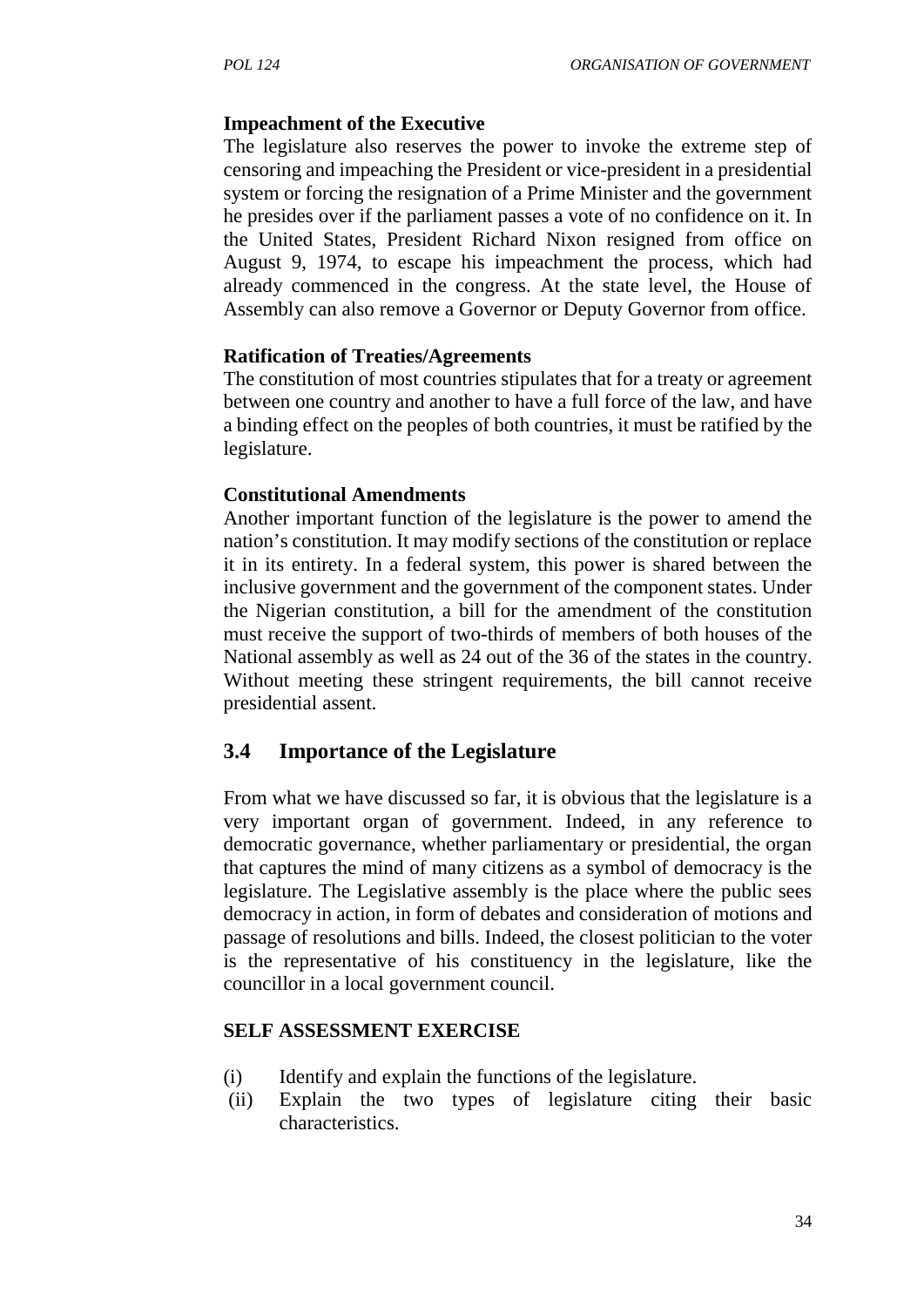# **4.0 CONCLUSION**

The legislature is an important organ of government. In fact, it is the distinctive mark of both democracy and a state's sovereignty. However, over time in many countries, and for different reasons, the legislature is losing ground to the executive. This problem is more acute in emerging democracies where the legislators are still struggling to win their independence from the over-bearing influence of the executives*.*

# **5.0 SUMMARY**

This unit has succinctly examined the origin, types, functions and importance of the legislature. We saw that the history of the legislature is traceable to the classical days of the Greece and Roman Empire and that there are two types of the legislature: the unicameral and the bicameral legislatures, with peculiar attributes. The unit has equally identified law making, representation and oversight functions, among others as the basic functions of the legislature. It is the performance of these functions that distinguish the legislature as the symbol of democracy.

# **6.0 TUTOR-MARKED ASSIGNMENT**

- 1. Explain the major functions of the legislative arm of government.
- 2. Mention some advantages and disadvantages of a unicameral legislature.
- 3. List conditions that can make a country adopt a bicameral legislature.

# **7.0 REFERENCES/FURTHER READING**

- Appadorai, A. (2004). *The substance of Politics.* London: Oxford University Press.
- Böckenförde, M. (2011). *A Practical Guide to Constitution Building: The Design of the Legislature.* Stockholm: International Institute for Democracy and Electoral Assistance (International IDEA).
- Gauba, O.P (2003). *An Introduction to Political Theory*. New Delhi: Macmillan.
- Johari, J.C. (2019). *Foundations of Political Science*. New Delhi: Vishal Publishing Co.
- Johari, J. C. (2012). *Contemporary Political Theory: New Dimensions, Basic Concepts and Major Trends*. New Delhi: Sterling Publishers.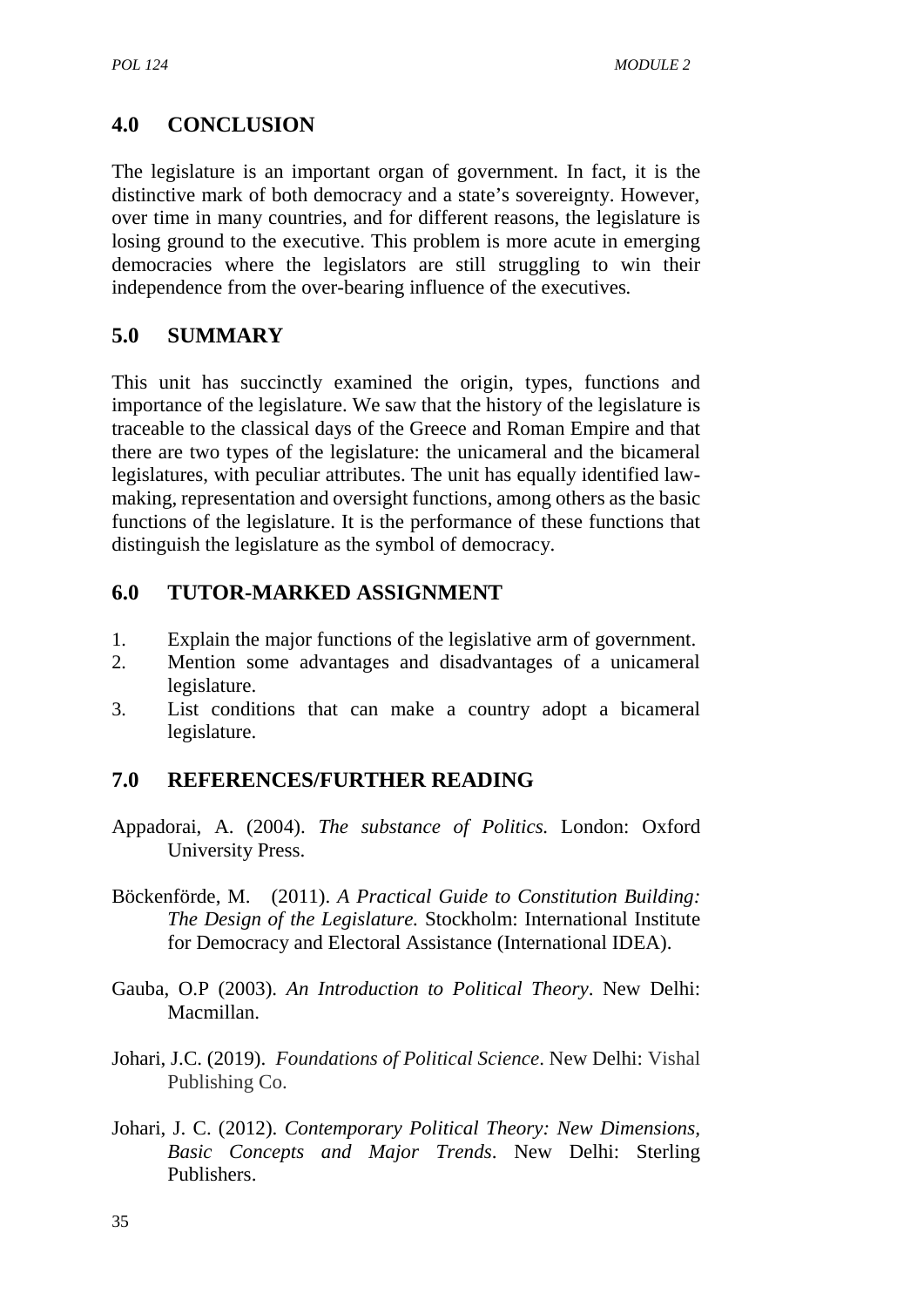- Johari, J. C. (2009). *Principles of Modern Political Science.* New Delhi: Sterling Publishers.
- Mbah, M.C.C (2007). *Foundation of Political Science.* Anambra: Rex Charles and Patrick Limited.
- Madhavan, M.R. (2017). "Legislature: Composition, qualifications, and disqualifications." In: S. Choudhry, M. Khosla, & P.B. Mehta (Eds.).*The Oxford Handbook of the Indian Constitution*. Oxford: Oxford University Press.
- Nwabueze, B. (2004) *Constitutional Democracy in Africa Vol. 1, 2and 5,* Spectrum Books Ibadan.
- Okoosi-Simbine, A. T. (2010). "Understanding the Role and Challenges of the Legislature in the Fourth Republic: The case of Oyo State House of Assembly." *Nigeria Journal of Legislative Affairs,* Vol. 3 No. 1and 2.
- Sagay, I. (2010). "The Status and Role of the Legislature in a Democratic Society." *Punch*, 16, 17 and 18 August 2010 pp 85, 60 and 68.
- The Constitution of the Federal Republic of Nigeria, (1999). A Publication of the Federal Government of Nigeria.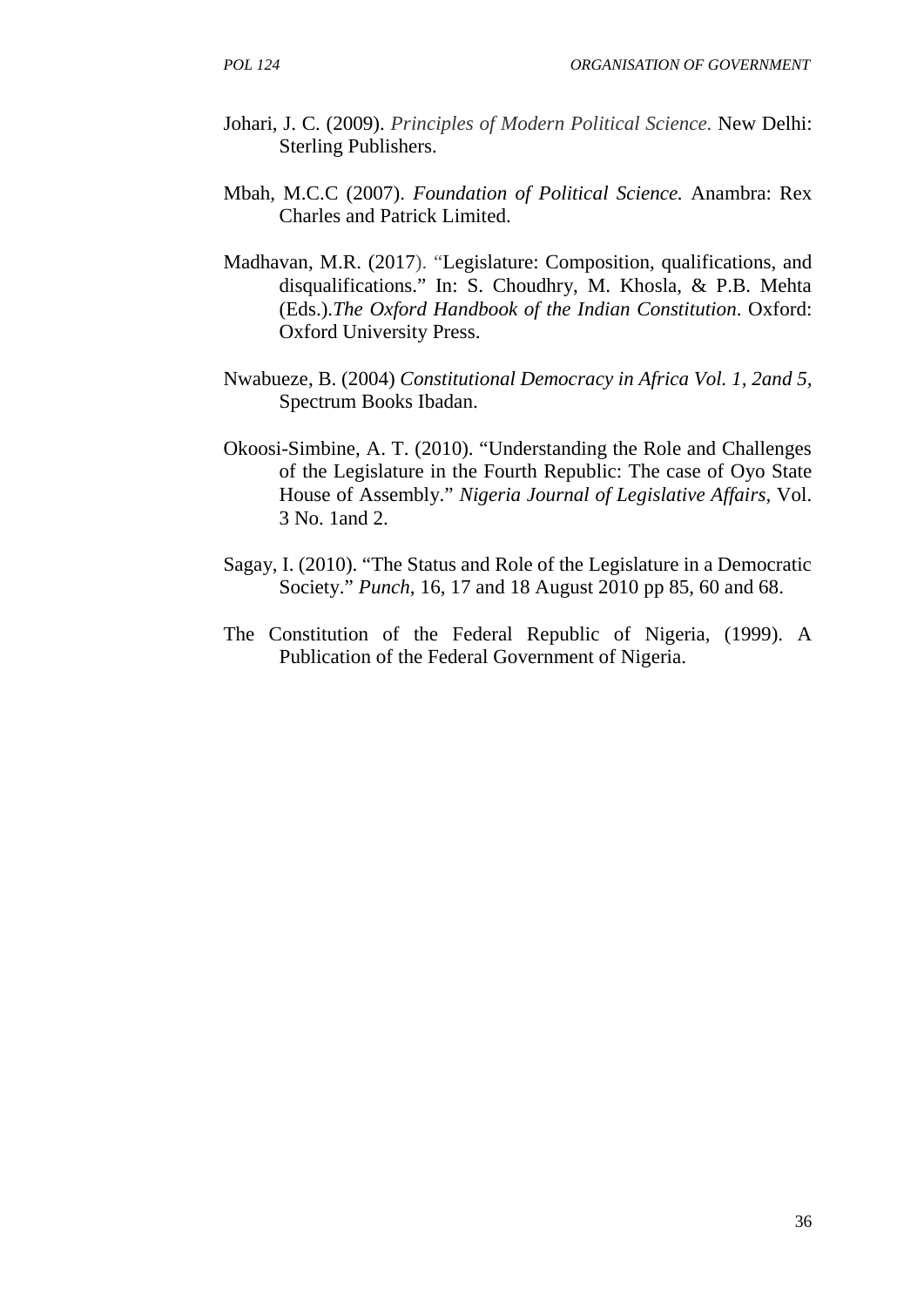# **UNIT 2 THE LAW-MAKING PROCESS**

### **CONTENTS**

- 1.0 Introduction
- 2.0 Objectives
- 3.0 Main Content
	- 3.1 The Stages Involved in Lawmaking in a Parliament
	- 3.2 Lawmaking at the Local Government Level
	- 3.3 Lawmaking under a Military Rule
- 4.0 Conclusion
- 5.0 Summary
- 6.0 Tutor-Marked Assignment
- 7.0 References/Further Reading

## **1.0 INTRODUCTION**

Law, as the overt expression of the general will of the society, is significant for the peace, order and good governance of any society. But laws must be made first before they can be enforced, or their principles form the basis of interpretation. Law-making is cumbersome and procedural. Thus, law-making is the most important function of the legislature since its success or failure is measured by the numbers and types of bills it passed, motions it moved and resolutions it adopted. To be effective, every legislative assembly should have established procedure for the orderly conduct of its proceedings. The procedures are usually derived from the standing rules/Orders, and rulings by the presiding officer and guided by the relevant constitutional provisions. This unit, therefore, examines the law-making procedure usually followed by the parliament or legislature of any country.

## **2.0 OBJECTIVES**

By the end of this unit, you will be able to:

- explain the major stages of lawmaking in a parliament
- identify the law-making process at the local government level
- differentiate the law-making process between an elected parliament and a military government.

## **3.0 MAIN CONTENT**

## **3.1 The Process of Law-Making in a Parliament**

A bill normally passes through many stages before it becomes an act or law. In most cases, modifications are made in the original bill during its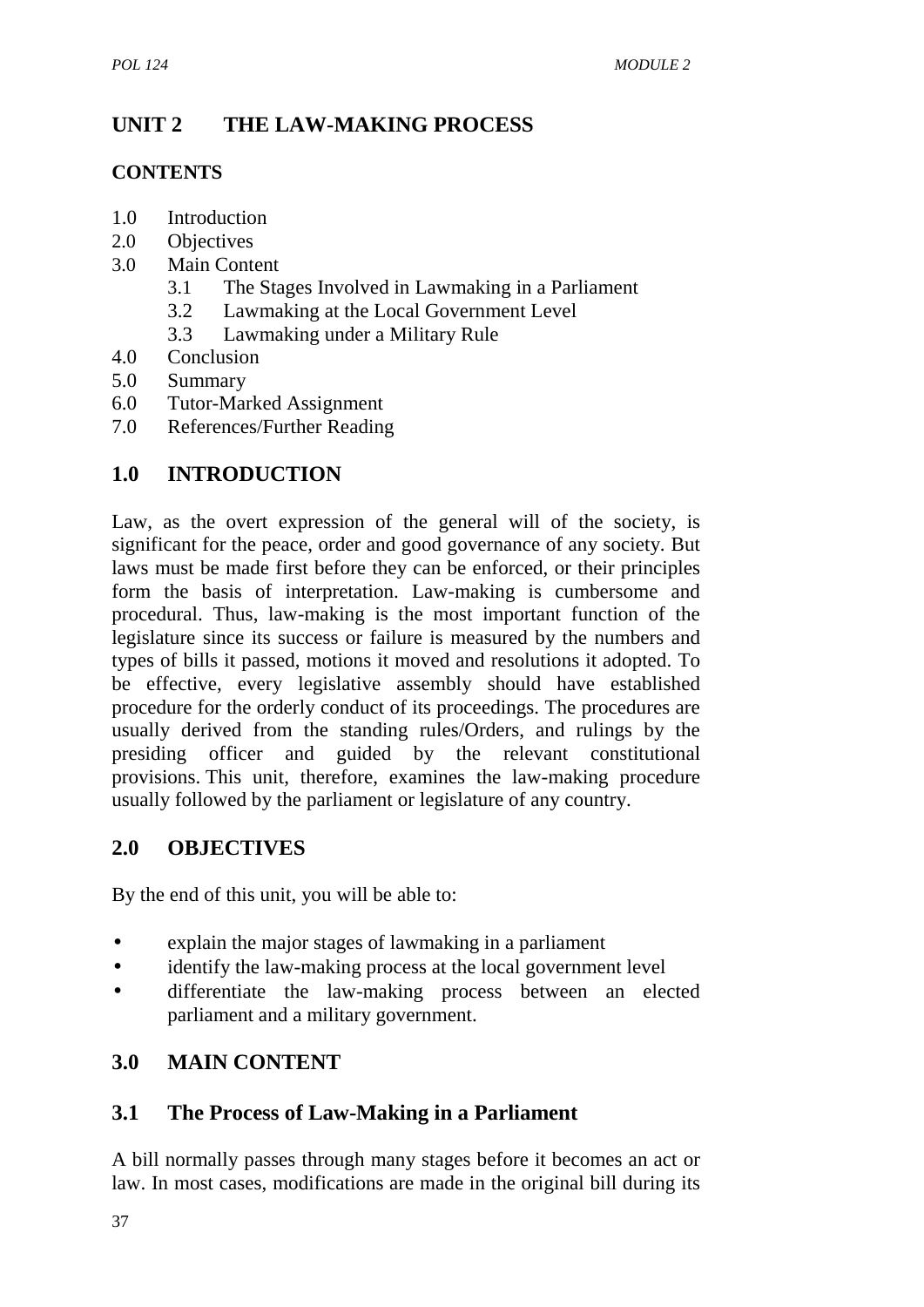consideration by the legislature before it becomes law. The process involved in law-making in a democratic system of government includes the stages stated below:

#### **First Reading**

A printed copy of the proposed bill is presented to the House through the clerk. The Clerk reads the short-title of the bill to let lawmakers know it was received. This stage involves the introduction of the bill with a title and no discussion on it. The order of business for the day will give the name of the Minister responsible for the bill. Members are also given copies of the document to enable them to begin private or party discussion on it. The Rules and Business Committee will then fix a convenient date for the second reading. Usually, members are given sufficient time to fully study and digest the bill before the appointed date when a detailed consideration of the bill is carried out. It is important to stress that the first reading is a mere formality for notification since no discussion of bill is done.

#### **Second Reading**

At this point, a full parliamentary debate on the content of the bill is allowed. The sponsor of the bill will introduce and explain the bill. He will then move a motion that the bill is read the second time. This must be duly seconded. Members are then allowed to robustly debate the bill at plenary, that is the entire membership of a Legislative House. This is a critical stage when a bill may survive, be killed or amended. After a thorough debate of the bill has been done, the presiding officer, either the President of the Senate in the Upper House or the Speaker of the House of Representatives will call for a vote on whether the bill should be read. If it succeeds, that is if the majority of the members supports the bill, it is then read for the second time and referred to a committee of the House responsible for the subject matter of the bill for further consideration. The Rules Committee will then refer the bill to the Committee for further consideration.

#### **Committee Stage**

Committee stage is the next after the second reading. There are two types of committees in most parliaments i.e. a standing committee and a committee of the whole house. Bills of technical or specialised nature are referred to the standing committee. Usually, there are committees constituted to handle technical subjects like aviation, education, foreign affairs etc. and members are often assigned into committees where they have specialities, which they can bring to bear on deliberations at the committee stage. There are other situations when the committee of the whole house will sit to consider a bill of special significance. To indicate that the house is at the committee of the whole stage, the mace, which is the symbol of authority of the house, is lowered or placed under the table.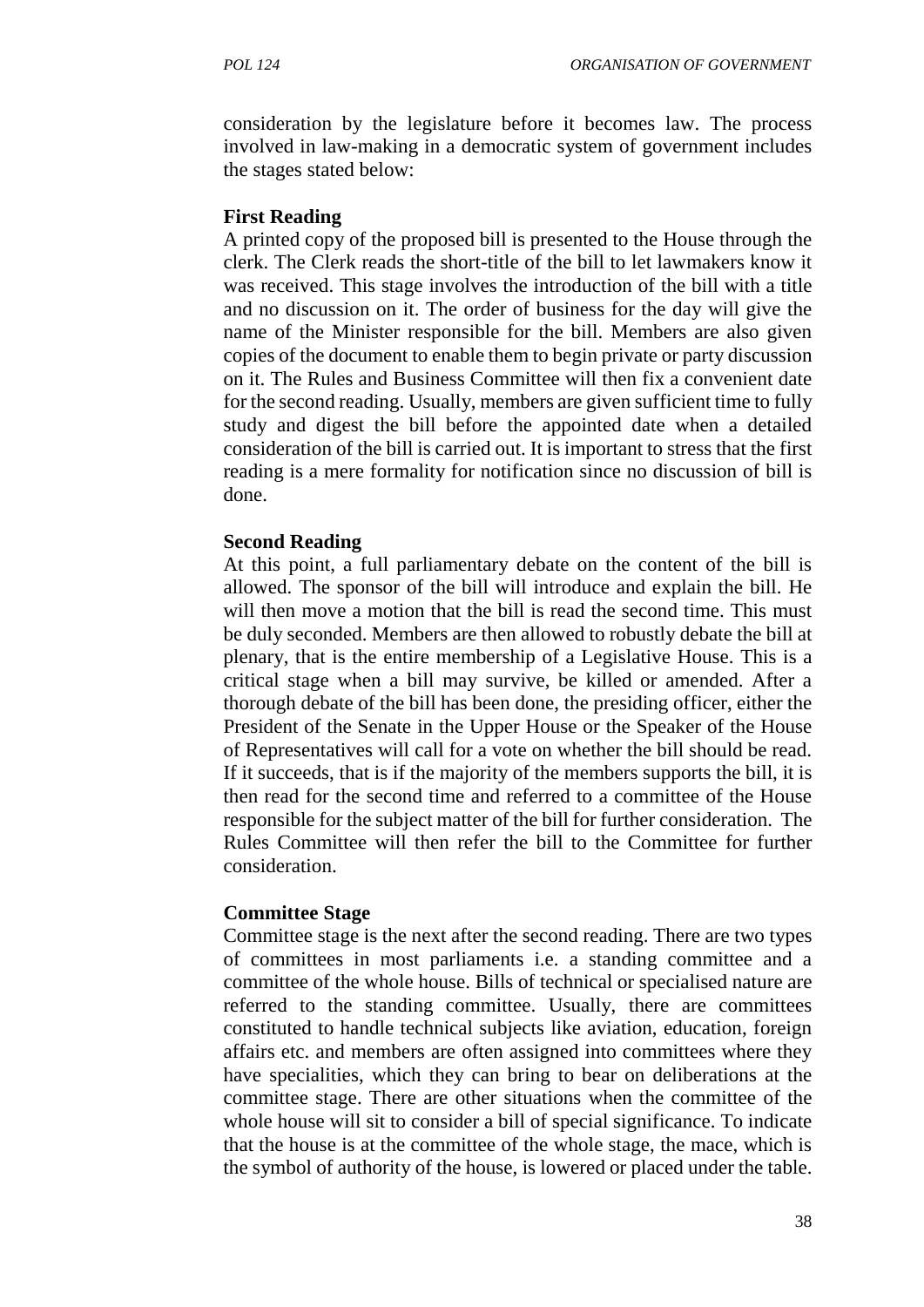At this stage, members of the house are also free to speak more than once, since enforcement of the standing rules, which guide deliberations at plenary are relaxed. It should be noted that the bulk of work on a bill is done at this stage when it is considered clause by clause. The bill is given special attention at this stage. The job of the Committee in the law-making process is to examine the bill in detail, hold a public hearing, receive and consider memoranda from the public and propose amendments, if and where necessary.

### **Report Stage**

The Standing Committee then report back to the House the outcome of its deliberations. The bill, as amended at the committee stage, will be circulated to all members and then thoroughly debated upon by the House. If necessary, there may be further modifications of the committee's recommendation. A motion will be raised for the adoption of the bill and thereafter it is ready for third reading.

### **Third Reading**

The third reading is a formality because it is minor changes in the wording that is allowed, and the substance (bill) cannot be amended again. Any amendment is usually of a formal nature. After the third reading, a copy of the bill endorsed by the Speaker is forwarded to the Second House. If the bill is passed without amendments, the originating house is accordingly informed, but if amendments are proposed, the bill together with such amendments are sent back to the First House.

### **Joint Session**

A Joint Session of the two houses will be convened to debate and reconcile the differences if any, between the two legislative houses in a bicameral legislature such as the United States of America or Nigeria. The harmonised version is then re-presented to the chambers for their respective adoption before the bill is sent to the President in Nigeria and USA or the Queen in the United Kingdom for assent.

### **Presidential Assent or Veto**

If both houses accept the report, a clean copy, signed by the clerks of the two houses and endorsed by the Speaker of the House of Representatives and the President of the Senate, is submitted to the President for his assent. In Nigeria, after passing of the bill by both houses, the Assembly Clerk sends it to the President for assent within 30 days. If the President withholds assent at the expiration of the 30 days, the bill, on the support of a two-thirds majority of the members of the two houses automatically becomes law. In Britain, the Queen of England does not have the power to deny assent to bills already passed by the two houses of parliament.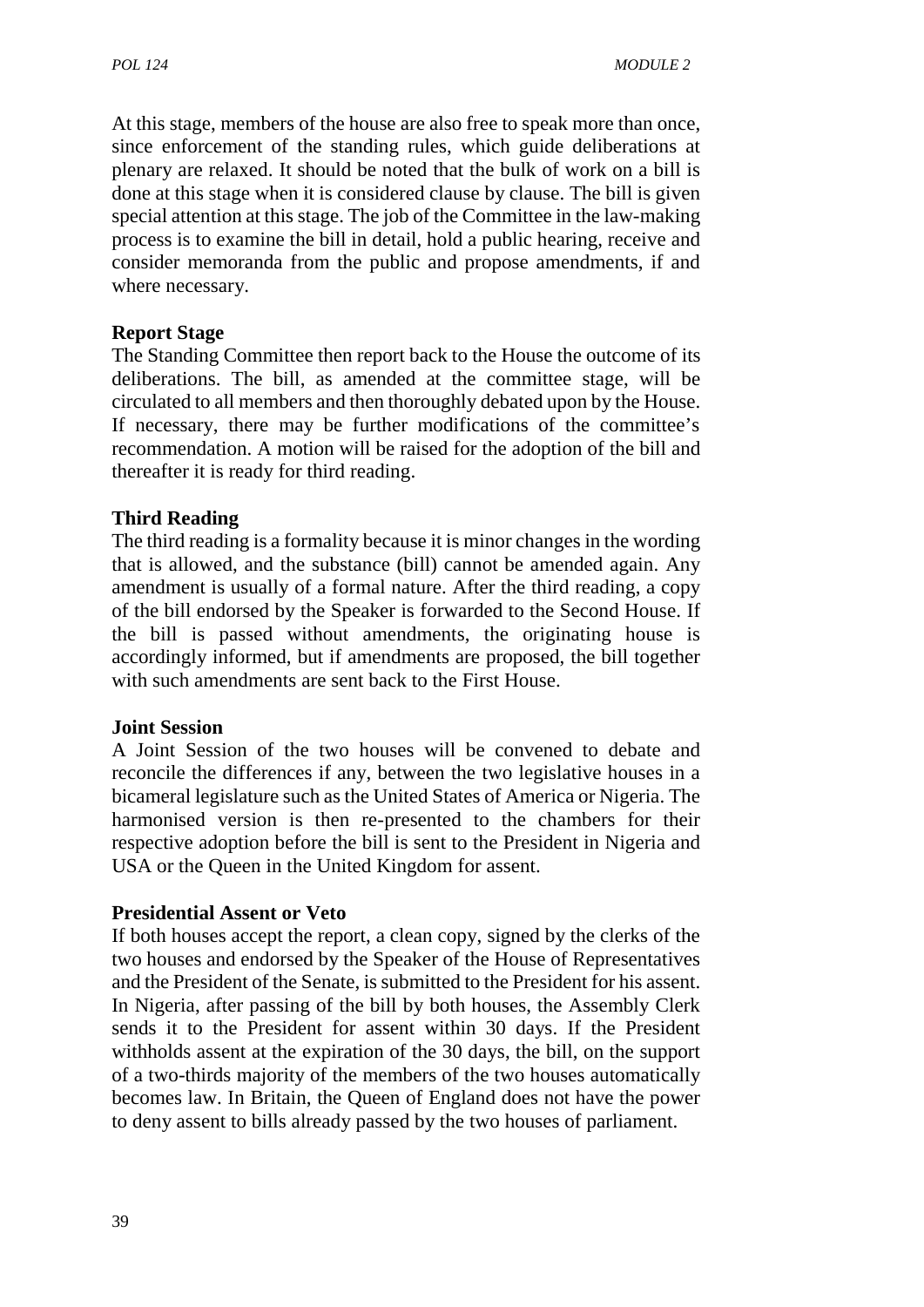### **3.2 Law-Making at the Local Government Level**

In Nigeria, the local government constitutes the third-tier level of government and usually described as the closest to the grassroots. The local government performs numerous functions and they are specified in the fourth schedule of the 1999 constitution, as amended. To discharge their functions effectively, the local government councils are expected to make bye-laws. There are three types of draft bye-laws viz: Executive draft bye-law; Member draft bye-law and Private bye-law.

#### **Executive Draft Bye-Law**

This is a draft bye-law proposed by the Chairman of the Local Government and forwarded the Legislative arm for consideration and if passed becomes an executive bye-law.

#### **Member Draft By-Law**

Member Draft Bye-Law is a draft bye-law initiated by member or group of Members of the Council as legislative proposals of the Members.

#### **Private Draft Bye-Law**

A Private Draft bye-law is a draft bye-law other than the ones mentioned above. It could be sponsored by pressure groups like the labour unions, teachers or private individuals, but introduced in council by a member or group of members. With the adoption of the presidential system of government at that level, the law-making process at the local government level in Nigeria is similar to what obtains at both the federal and state levels, except minor differences and emphasis that are introduced at the local level to take account of its specific needs and challenges. First, after a draft bye-law has been introduced into a local government council, any member who wishes to introduce a substantive motion on it shall give notice of such motion by sending a copy of the provisions proposed to be embodied on the bye-law to the clerk in advance. The clerk shall cause them to be published for at least 45 days calling for representations from the public. A copy of the draft bye-law shall be pasted on the Council's Notice Board at the Local Government Headquarters and at the Local Government Area Offices and District Offices.

### **3.3 Law-Making under a Military Rule**

The presence of the legislature is one of the major features that distinguish a democratic government from other forms of governance (including the military rule). The legislature in a democratic society exists as an independent institution with its unique system, life and process. Unfortunately, this is not so in a military regime where there is a centralised system of administration based on the unified command structure of the military such as the Supreme Military Council, the Armed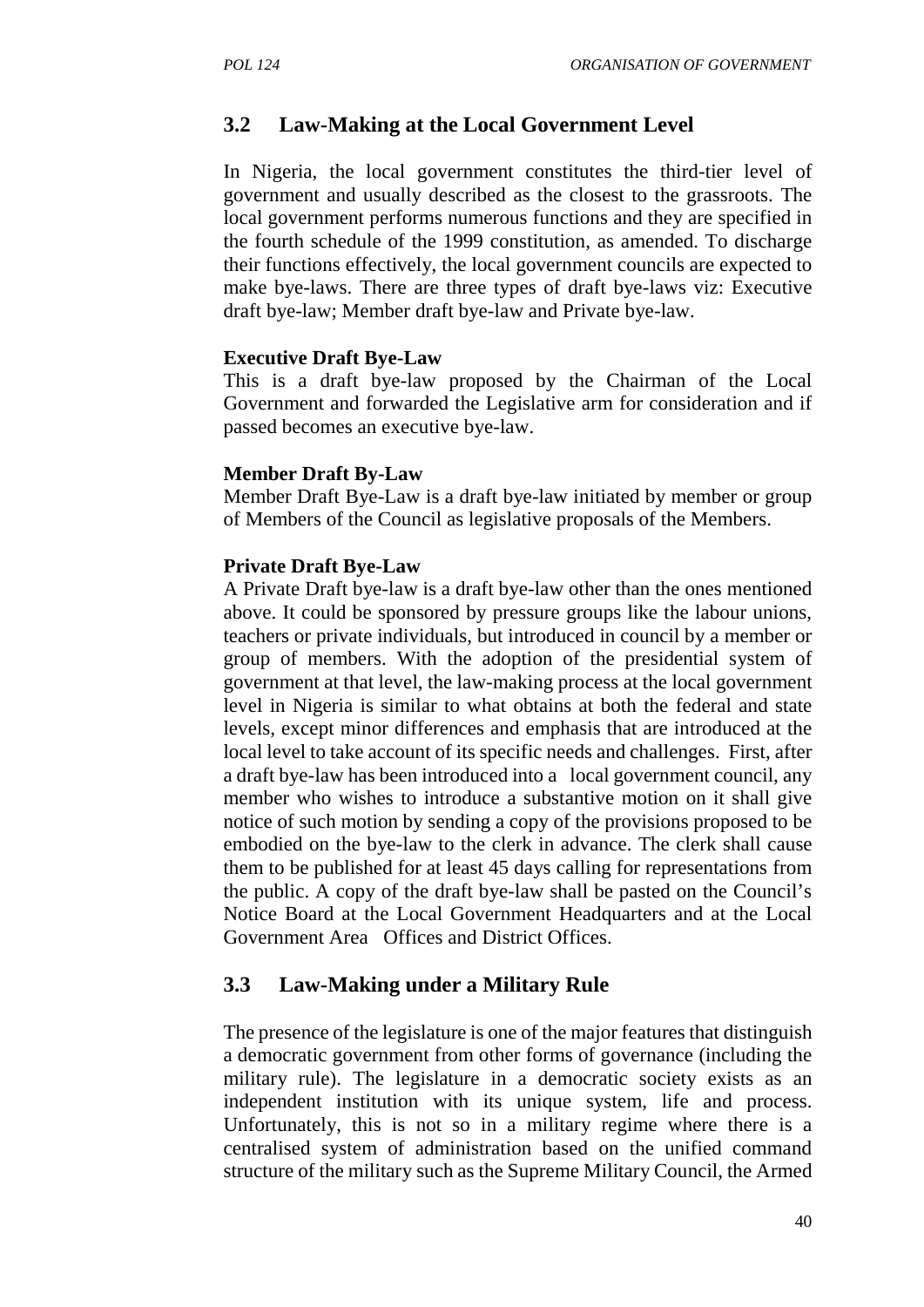Forces Ruling Council, and the Provisional Ruling Council under General Gowon, General Babangida and General Abacha in Nigeria respectively, which had unlimited powers to make laws, which were called decrees at the federal level, and edicts at the state level. In addition, the military government usually suspend the constitution in part, or in whole, oust the jurisdiction of the courts to entertain certain cases and make laws to have a retroactive effect or to abridge the fundamental human rights of the citizens. All these are possible because military rule is an aberration. In a democratic society, the existence and active involvement of political parties, organs of government and pressure groups allow for more diversified participation and inputs into the law-making process. The realisation that the day of reckoning will certainly come when elected representatives will be required to render an account of their stewardship usually make government officials take the opinion of their constituents and the larger public opinion into account in deciding the type and quality of laws they make.

# **SELF-ASSESSMENT EXERCISE**

Explain the three major stages of the law-making process in Nigeria.

# **4.0 CONCLUSION**

Law is useful to any society because it is said to embody the societal reason and value as well as its general ends or purpose. Law in any given society is the expression of the push and pull of social forces in that society, and we cannot explain its substance or its operation without regard to those forces. The role of the legislators is, no doubt, crucial in moulding the law and its essence, strictly in accordance with the nation's **Constitution** 

# **5.0 SUMMARY**

Our discussions in this unit have focused on law-making which is the core function of the legislature. The unit noted that a bill normally passes through seven stages before it becomes an Act or Law. These stages are crucial because failure to comply with them will render the law a nullity, no matter its intrinsic merit. The procedure is common to all the tiers of government in a democracy, contrary to military regimes, where the whims of the ruler constitute the law.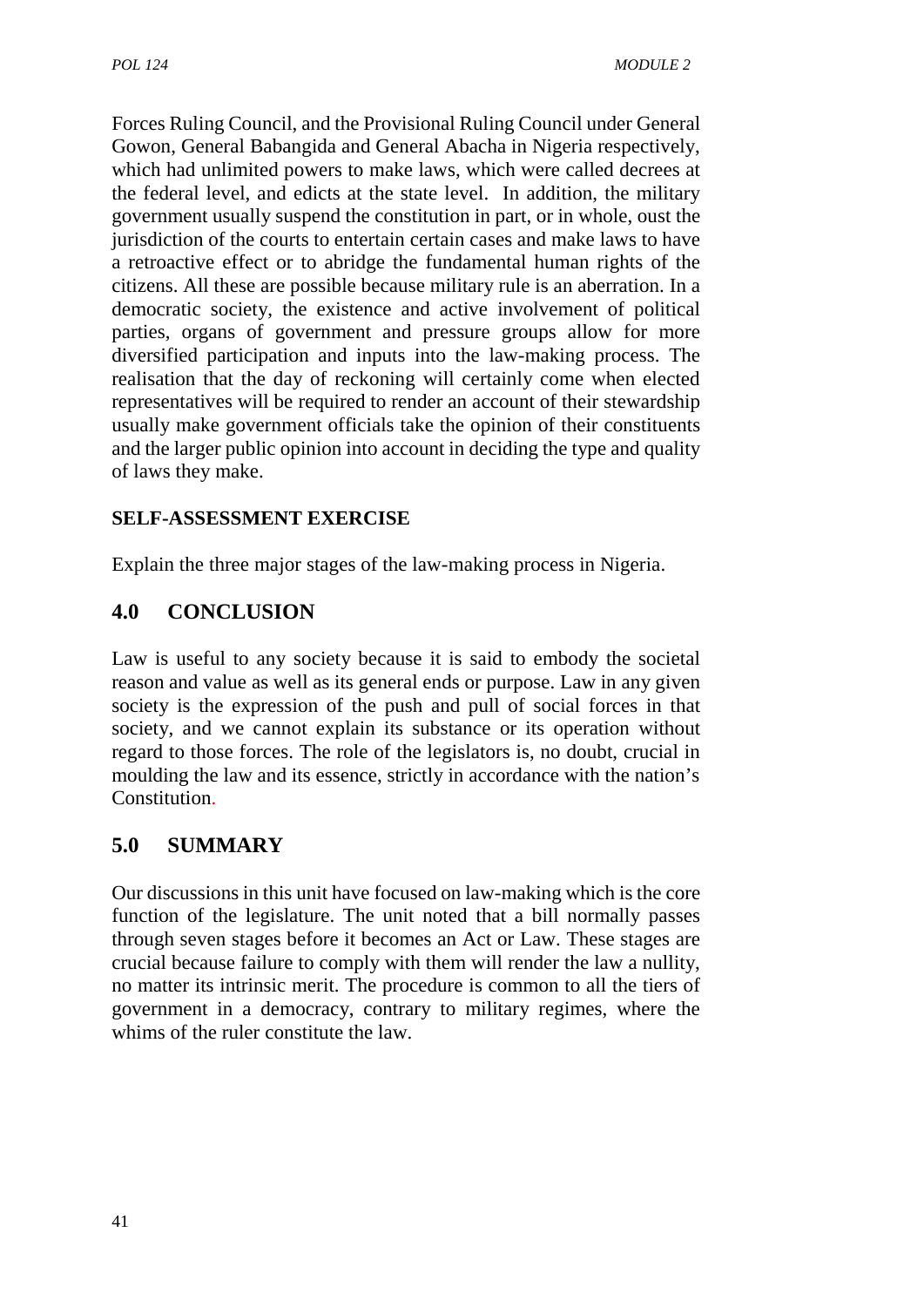# **6.0 TUTOR-MARKED ASSIGNMENT**

- 1. Evaluate the significance of the structure of the legislature in the law-making process.
- 2. Explain how the law-making process under a military regime could lead to dictatorship.

# **7.0 REFERENCES/FURTHER READING**

- Appadorai, A. (2004). *The substance of Politics.* London: Oxford University Press.
- Böckenförde, M. (2011). *A Practical Guide To Constitution Building: The Design of the Legislature.* Stockholm: International Institute for Democracy and Electoral Assistance (International IDEA).
- Laski, H. (1982). *A Grammar of Politics*. London: George Allen and Unwin Publishers.
- Madhavan, M.R. (2017). "Legislature: Composition, Qualifications, and Disqualifications." In: S. Choudhry, M. Khosla, & P.B. Mehta (Eds.). *The Oxford Handbook of the Indian Constitution*. Oxford: Oxford University Press.
- Mbah, M.C.C. (2007). *Foundation of Political Science.* Anambra: Rex Charles and Patrick limited.
- Nwabueze, B. (2004). *Constitutional Democracy in Africa Vol. 1, 2and 5,* Ibadan: Spectrum Books.
- The Constitution of the Federal Republic of Nigeria. (1999). A Publication of the Federal Government of Nigeria.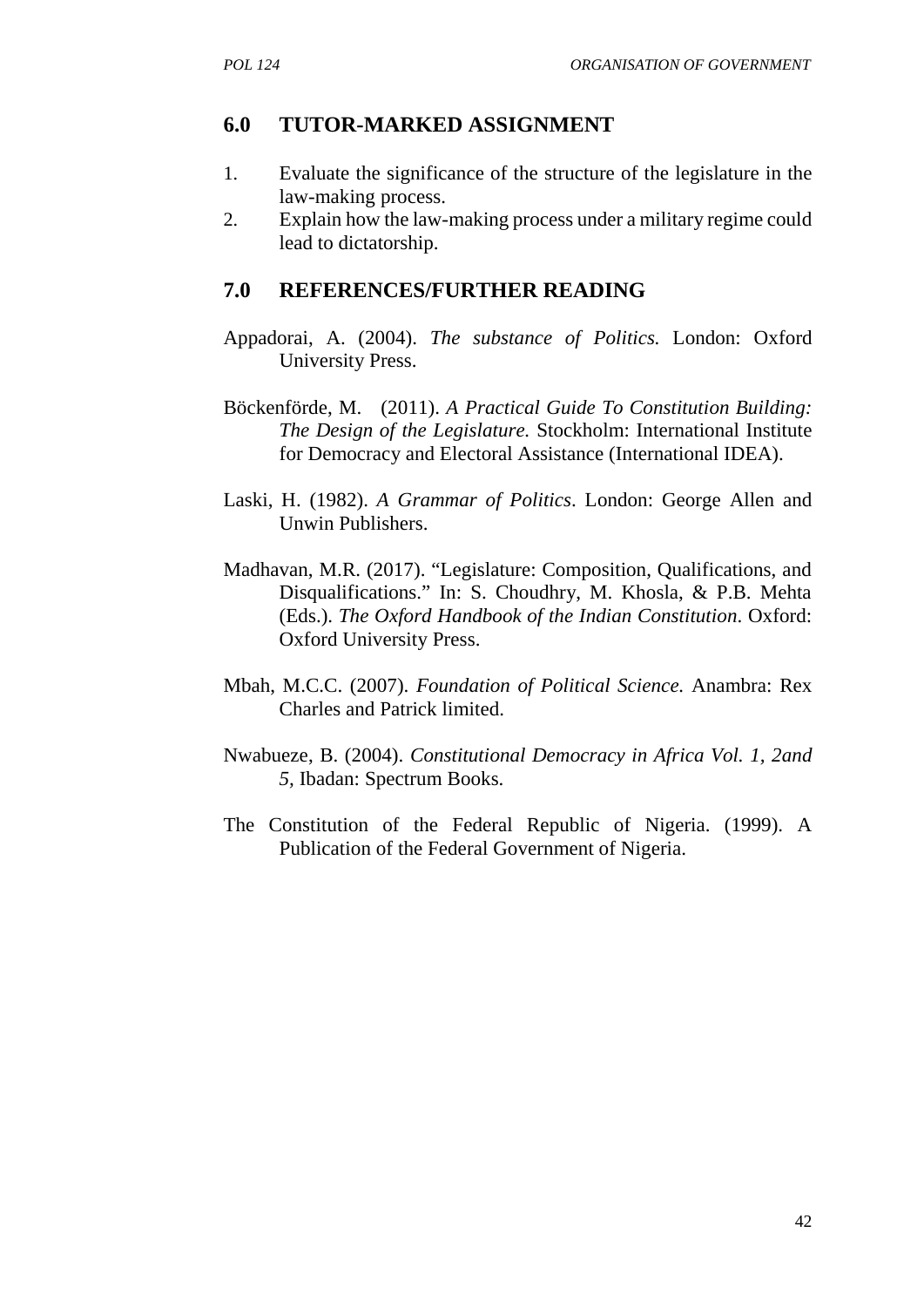# **UNIT 3 DELEGATED LEGISLATION**

## **CONTENTS**

- 1.0 Introduction
- 2.0 Objectives
- 3.0 Main Content
	- 3.1 The Concept of Delegated Legislation
	- 3.2 Types of Delegated legislation
	- 3.3 Arguments for and against Delegated Legislation
	- 3.4 Control of Delegated Legislation
- 4.0 Conclusion
- 5.0 Summary
- 6.0 Tutor-Marked Assignment
- 7.0 References/Further Reading

# **1.0 INTRODUCTION**

Ideally, lawmaking is the exclusive responsibility of the legislature. However, due to several reasons, this function may be performed by other organs of government, particularly the executive. This process, which is borne out of expediency or necessity, is known as delegated legislation. In this Unit, the concept will be exhaustively discussed and explanations provided why it has become imperative in modern government.

# **2.0 OBJECTIVES**

By the end of this unit, you will be able to:

- define the concept and types of delegated legislation
- explain the reasons for the transfer of power to make laws to another organ of government
- argue for and against the practice of delegated legislation
- understand how to safeguard against the abuse of delegated legislative powers

# **3.0 MAIN CONTENT**

# **3.1 The Concept of Delegated Legislation**

Delegated legislation is a system whereby Acts of Parliament delegate legislative powers to government Ministries, Departments and Agencies (MDAs), Local Government Authorities (LGAs) and public corporations. The legislative function is expected to be performed by the legislature in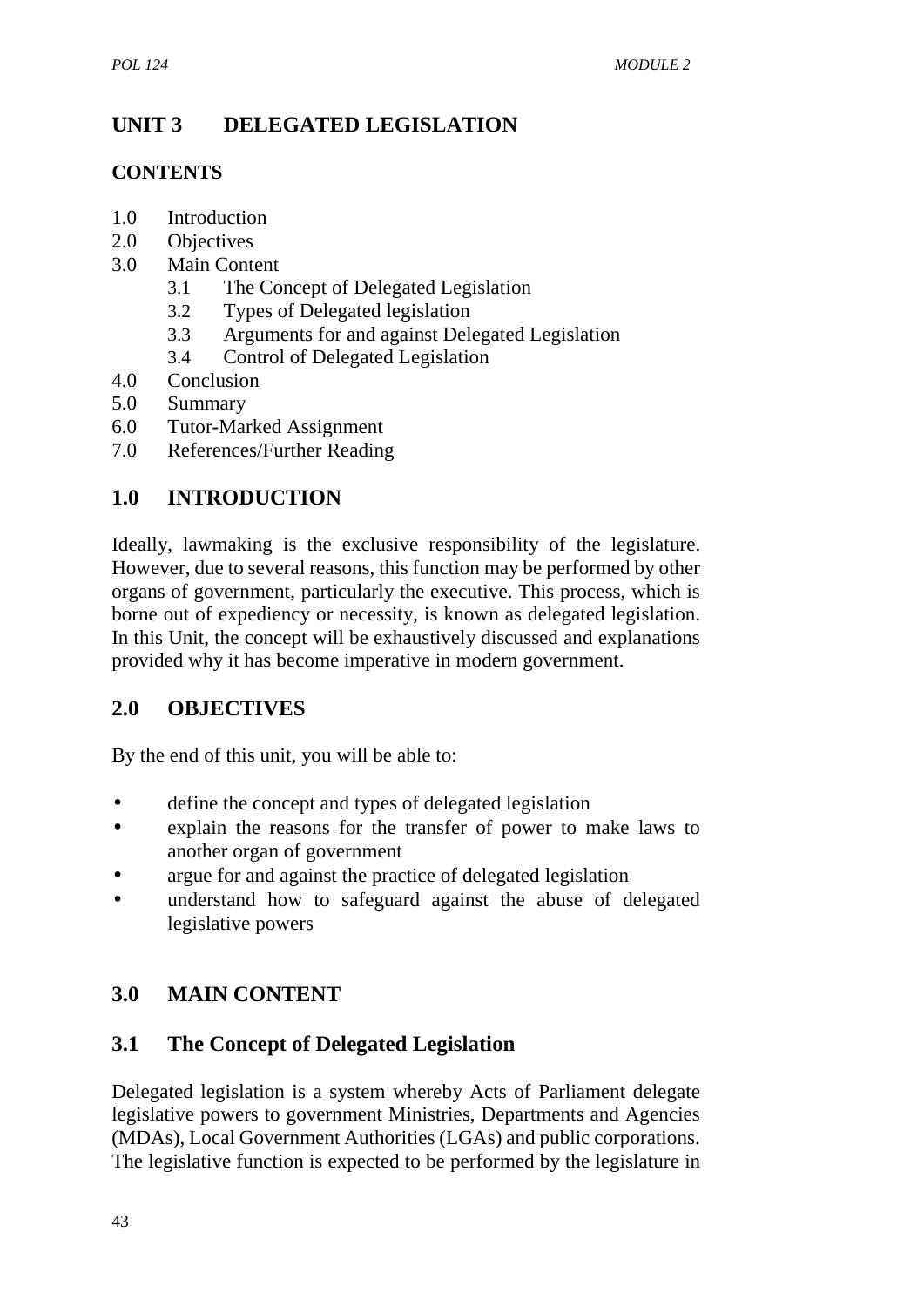line with the stipulations of the constitution. But, the custom of delegating the legislative function to other bodies or institutions other than the parliament has, for many reasons become imperative. Thus, delegated legislation are laws made by bodies other than the legislature and they include bye-laws and regulations made by ministers, commissioners, etc. They form part of Nigeria legislation.

The Acts of Parliament in most countries usually lay down general guidelines to guide ministers and other bodies' authority to make rules, orders, and regulations. In other words, the right to legislate in detailed matters, within the limits prescribed by the law has been given by Acts to other bodies such as companies and local government. Similarly, powers of issuing detailed orders, rules and regulations are given to government departments and to the public corporations.

Aside from Britain where it originated, delegated legislation is now a common feature in every modern system of government. This is because the volume of legislation required nowadays is so great that parliament finds it impossible to do all the detailed work involved in lawmaking. Therefore, Parliament finds it more convenient to lay down the general or broad principles of laws and allowing technical and administrative details to be carried out by extra- legislative bodies. Thus, delegated legislation can be described as a system whereby non-legislative bodies are authorised by Acts of Parliament to make rules, orders, and regulations (which are laws) as directed by such Acts and having legal backing. These rules, orders, and regulations made by the executive are referred to as 'Statutory Instruments' to distinguish them from Acts of Parliament.

## **3.2 Types of Delegated Legislation**

Delegated legislation has taken various forms in the modern system of government. We shall examine three broad categories of delegated legislation, as practised in the United Kingdom.

#### **Order-in-Council**

These are the orders made by the Privy Council. The Sovereign-the Queen- usually presides over the Privy Council, or in her absence, the Lord President of the Council. The Privy Council includes all Cabinet ministers as confidential advisers of the Crown. It meets as the situation arises to carry out formal acts of state such as the admission of a minister into office; and particularly to transact business like the issuing of proclamations and the submission of Order-in-Council to the Queen, after whose assent the Order is confirmed by the signature of the Clerk of the Privy Council.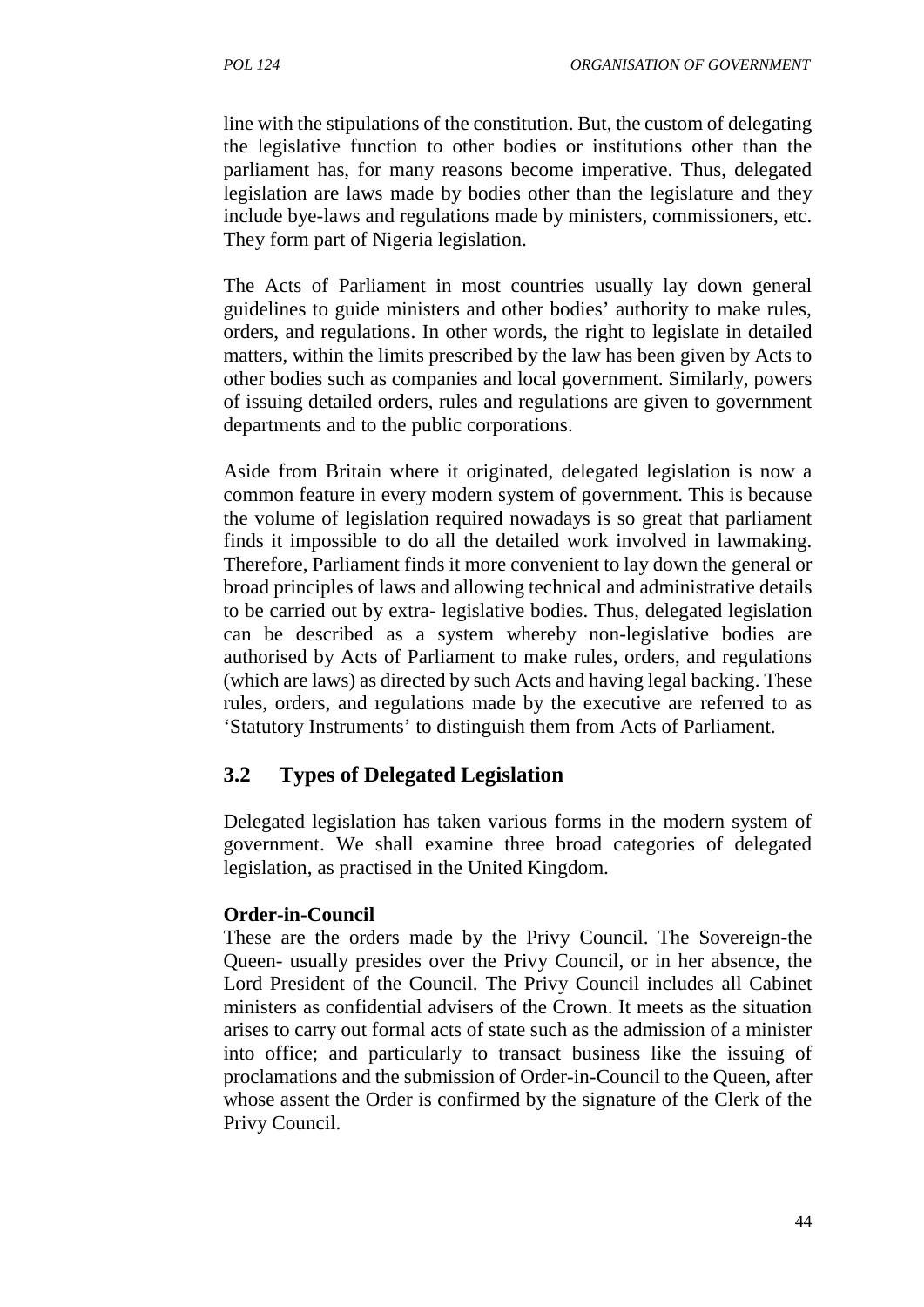### **Statutory Instruments (by Ministers)**

These are the orders, rules and regulations emanating from ministers. These statutory instruments came into use by the Statutory Instruments Act 1946, and they are of three types:

### **Provisional Orders**

These are the Orders conferred mostly upon government departments. When a minister is authorised to make a provisional order the normal procedure is for the prompters to apply to the appropriate government department concerned. The minister as the head of the government department shall consider any objection to the application, which may be made by any person affected. The person concerned shall cause a local inquiry to be held, of which notice shall be given in such a manner as the Minister may direct and at which all persons interested shall be permitted to attend and make objections. After the inquiry, if the minister is satisfied that there is a genuine reason for the cause to be laid before the parliament, the order is then scheduled to a Provisional Orders Confirmation Bill which is then introduced to the Parliament by the appropriate minister as a Public Bill. The order will not take effect until it has been confirmed by the Parliament.

### **Statutory Instruments (Departmental Orders)**

These are rules, orders and regulations issued by government departments under statutory powers. In Great Britain, for example, these types of statutory instruments are usually made in accordance with the Statutory Instrument Act of 1946. This Act provides that all delegate legislation should be known as Statutory Instruments.

### **Special Orders**

These are orders usually presented or laid in draft before the House of Lords in Britain and where an affirmative resolution is required before the Orders or any part of it can become effective. Such 'Special Orders' are now included in Statutory Instruments Act 1946 in Britain, but it should be noted that its definition here is expansive since it embraces what was formerly known as rules regulations and orders. Before 'Special Order' could be issued a notice of the proposal must be made, objections if any considered, and if the objections are not withdrawn, a local inquiry is instituted.

### **Statutory Orders (Special Procedure)**

These are orders made through special parliamentary procedure. The parliament is empowered to entertain petitions against these orders but it can also amend or annul or permit such orders to take effect.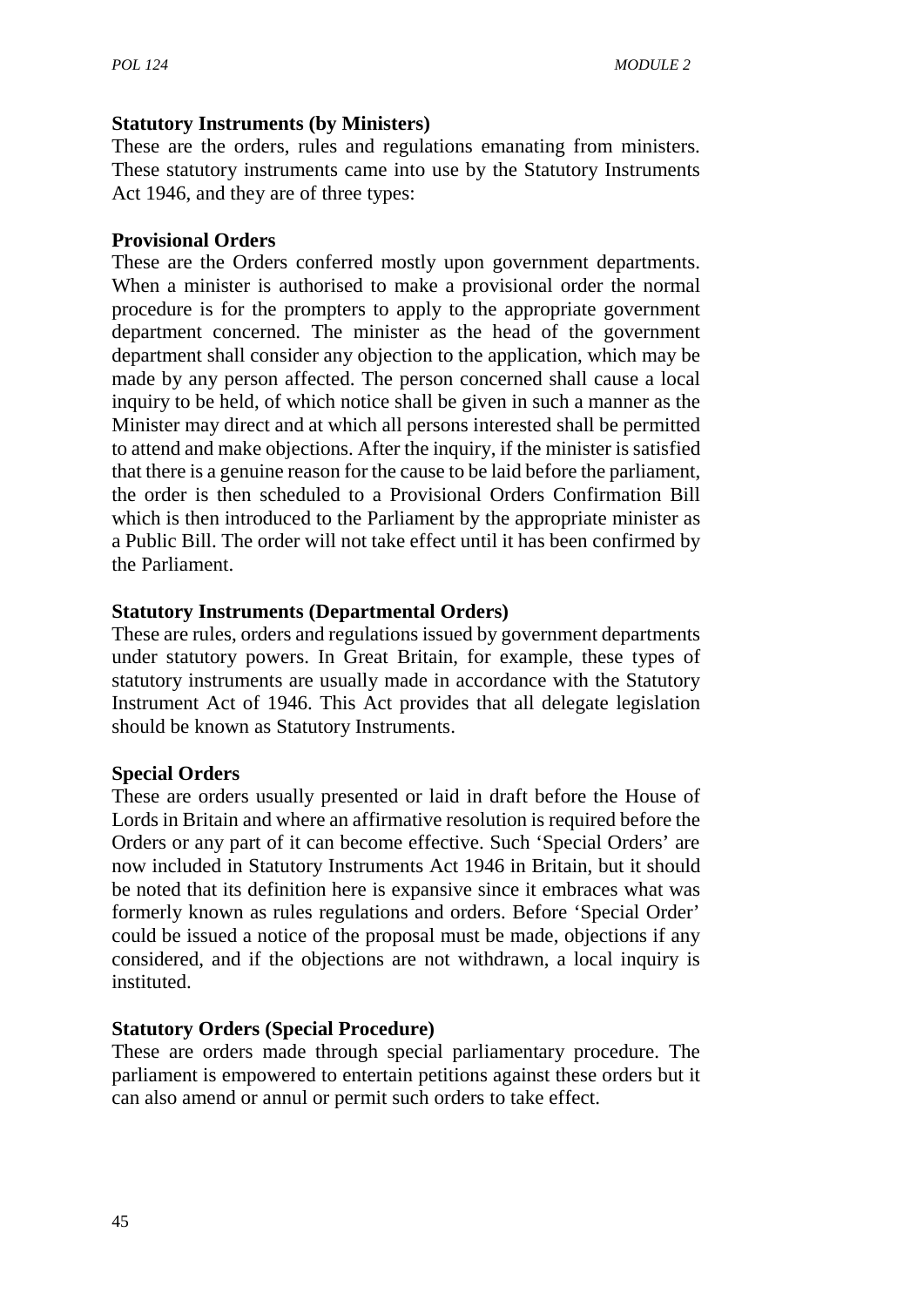# **3.3 Arguments for and against Delegated Legislation**

### **Arguments for Delegated Legislation**

- Parliament finds it impossible to do all detailed work involved in lawmaking. Therefore, it is more convenient to lay down the guidelines that allow technical and administrative details to be carried out by extra- legislative bodies.
- Delegated legislation is valuable because it does not only make bills easy to draft but also it makes an act of parliament more flexible and capable of being adapted to changing condition or circumstances without necessarily making regular recourse to parliament when the need for prompt action arises. Without the practice of delegated legislation, matters of urgency would have been delayed until such a time that the Act of Parliament would have been amended, or a new one enacted.
- The method of delegated legislation can also be considered as unavoidable because of the great deal and scale of legislations, which are necessary in modern states. It is, therefore, more advantageous for the parliament to devote itself to the consideration of essential of principles of legislation rather than involving itself in the detail of parliamentary legislation that could be better handled by functionaries of the executive, especially the professional cadre in the civil service.

## **Arguments against Delegated Legislation**

- Although in theory, the laws guiding delegated power require parliament to exercise some forms of control over the rules, orders and regulations made by the executive, the practice violates the essential principles of the rule of law the separation of powers- in the sense that the citizens are not subject only to the laws made by the regularly constituted legislature but also to the dictates and discretion of the executive. The rule of law actually implies that laws are made by a body of representatives chosen by the people and not to lie at the whims and caprice of the executive arm.
- Delegated legislation has also been viewed with inherent dangers of promoting executive tyranny because of a situation whereby the executive combines law-making functions with its primary responsibility of implementation of policies. It was this fear, which made Montesquieu in his theory of separations of powers to warn about the consequences of combining different powers of government in a single person or body of persons.

# **3.4 Control of Delegated Legislation**

Although the practice of delegated legislation has its advantages, some steps are usually put in place by most governments to guide against its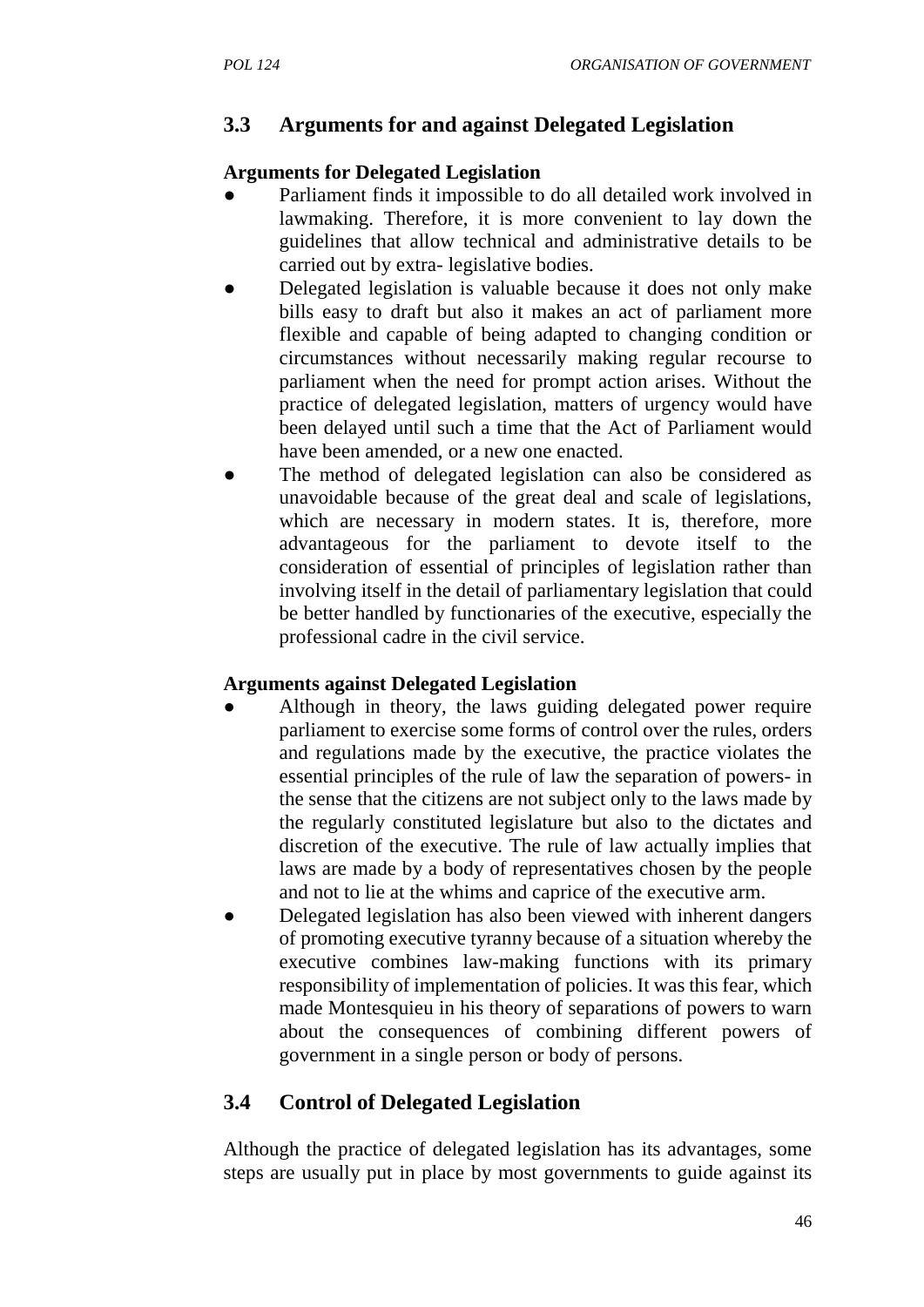possible abuse. First, the legislature can control delegated legislation in several ways, though the executive may circumvent or abuse them. Second, the judicial can control delegated legislation. Based on the theory of separation of powers, the function of the judicial arm of government is to interpret and apply the law to individual cases bought before it. Nevertheless, the judges possess power over delegated legislation. The specific power of the judiciary over delegated legislation is the power to determine whether any particular delegated legislation has the force of power. In other words, judges are expected to determine whether such subordinate legislation has been made in accordance with the Parent Act that delegates such power. If such legislation has been legally made, its validity cannot be questioned in the law courts. But if on the other hand, it breaches the Parent Act the court has the power to declare such rule, order or regulation null and void, i.e. it is beyond the powers of the Executive to make, and therefore illegal.

# **SELF-ASSESSMENT EXERCISE**

Explain the meaning and relevance of delegated legislation in the modern system of governance.

# **4.0 CONCLUSION**

Although lawmaking is constitutionally assigned, and usually carried out by the legislature; delegated legislation has become an accepted practice in most countries due to the volume of work before the legislature as well as the technical nature of some legislations. While the arguments for this practice appears convincing, the challenge is how to ensure that what has been accepted as an expedient is not used as a ploy to take away from the elected representatives of the people the critical business of lawmaking.

# **5.0 SUMMARY**

In this unit, our discussions have focused on delegated legislation. The practice of delegating legislative powers to government ministries, departments, local government authorities and public corporations has become imperative at present. Delegated legislation makes law-making more detailed, flexible and capable of being adapted to changing condition or circumstances, even though it has inherent dangers of promoting executive tyranny. As a result, steps are usually put in place by most governments to guide against its possible abuse.

# **6.0 TUTOR-MARKED ASSIGNMENT**

- 1. Articulate reasons for the practice of delegated legislation.
- 2. Critically assess different types of delegated legislation with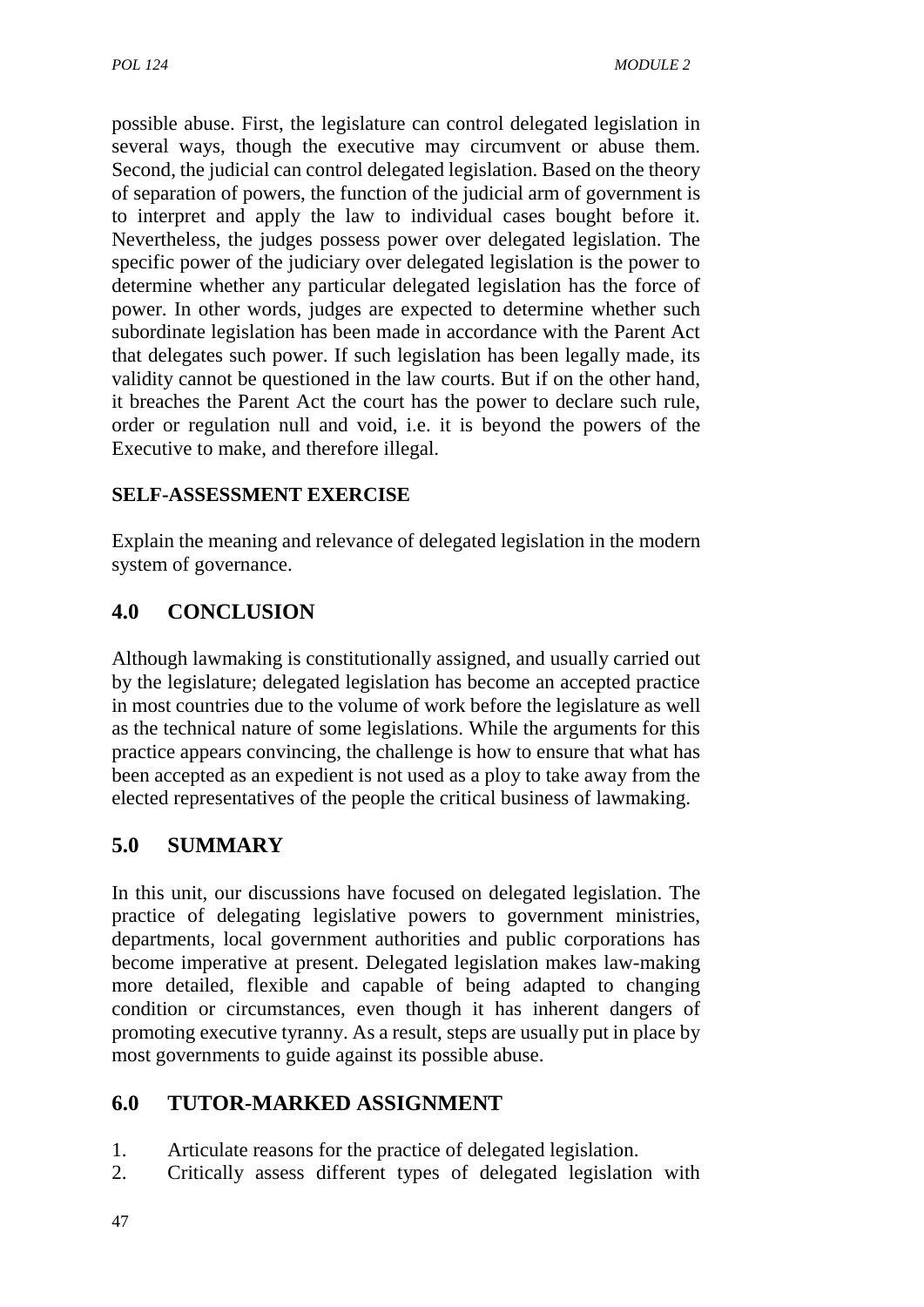explanation.

3. Explain how the practice of delegated legislation rob the Legislature of its primary responsibilities.

# **7.0 REFERENCES/FURTHER READING**

- Appadorai, A. (2004). *The substance of Politics.* Oxford: University Press, London
- Johari, J. C. (2012). *Contemporary Political Theory: New Dimensions, Basic Concepts and Major Trends*. New Delhi: Sterling Publishers.
- Johari, J. C. (2009). *Principles of Modern Political Science.* New Delhi: Sterling Publishers.
- Jordan, R. (1982). *Government and Power in West Africa*. Benin City: Ethiope Publishing.
- Laski, H. (1982). *A Grammar of Politics*. London: George Allen and Unwin Publishers.
- Mbah, M.C.C. (2007). *Foundation of Political Science*. Anambra: Rex Charles & Patrick Limited.
- Pe ari, M. (2016). An Old Absolutist Amending Clause as the 'New' Instrument of Delegated Legislation. *The Theory and Practice of Legislation*, VOL. 4, NO. 1.
- Yohannes, A & G/Michael, D. (2012). The Nature and Definition of Delegated Legislation**.** *https://www.abyssinialaw.com/about us/item/309-the-nature-and-definition-of-delegated-legislation.*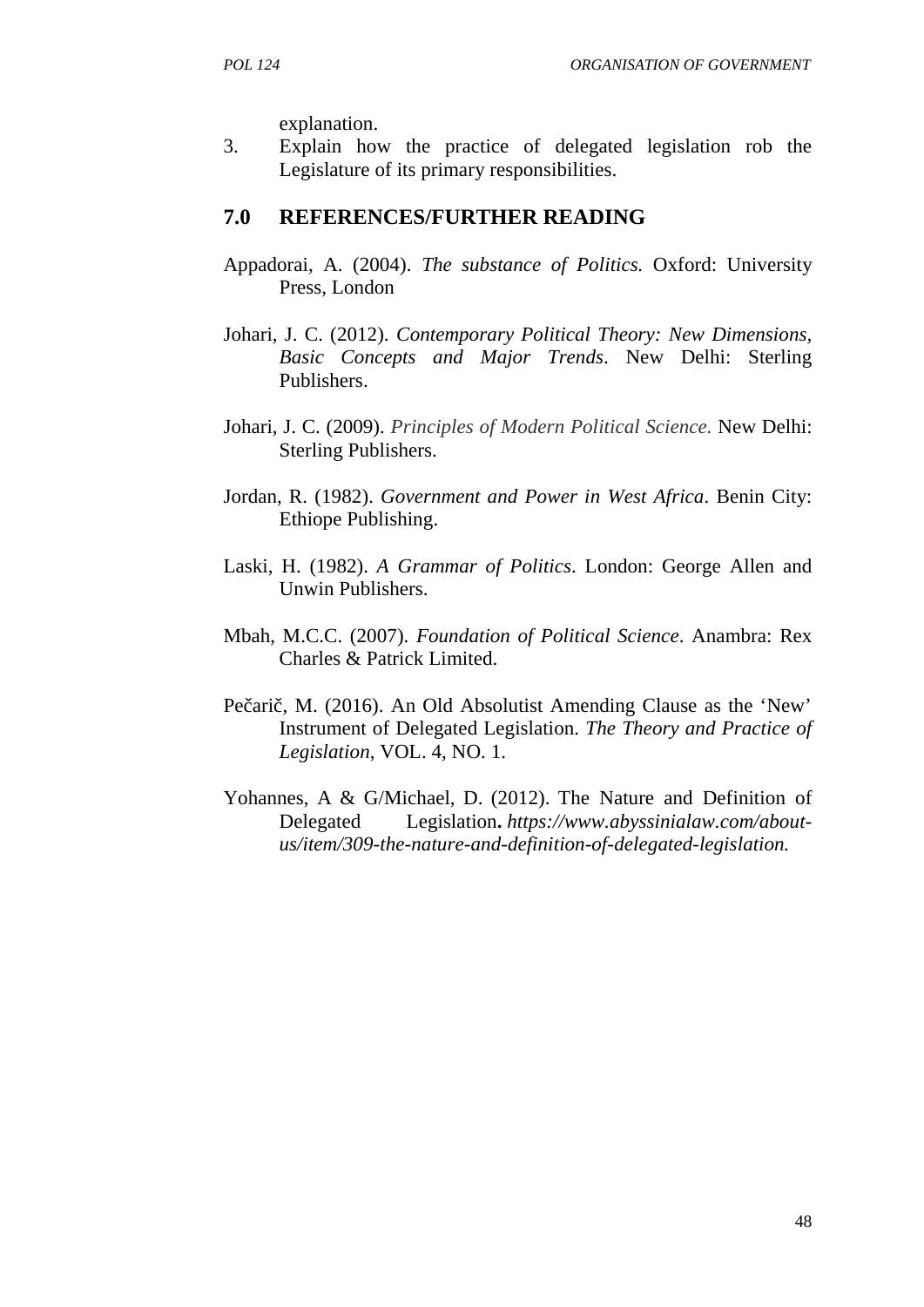# **UNIT 4 THE EXECUTIVE**

### **CONTENTS**

- 1.0 Introduction
- 2.0 Objectives
- 3.0 Main Content
	- 3.1 Meaning and Composition of the Executive Organ
	- 3.2 Structure of the Executive Organ
	- 3.3 Types of the Executive Organ
	- 3.4 Functions of the Executive Organ
- 4.0 Summary
- 5.0 Conclusion
- 6.0 Tutor-Marked Assignment
- 7.0 References/Further Reading

# **1.0 INTRODUCTION**

This unit will examine the executive, which is the organ of government responsible for the implementation of public policies and decisions. Involved in this analysis is a description of the meaning and composition of the executive organ. The unit will also examine the structure, types and functions of the executive as one of the essential organs of government.

# **2.0 OBJECTIVES**

By the end of this unit, you will be able to:

- explain the meaning of the executive, as an organ of government
- discuss the composition and types of executive organ of government
- mention the basic functions of the executive organ of government.

# **3.0 MAIN CONTENT**

## **3.1 Meaning and Composition of the Executive Organ**

The executive is the organ of government responsible for the governance of a state. It enforces the law as written by the legislature and interpreted by the judiciary. It also formulates and implements public policies in the best interests of its citizens; maintains law and order; promotes social services; and initiates legislation, among others. It encompasses all agencies and officials of the government that get involved in the day-to-day running of the business of government.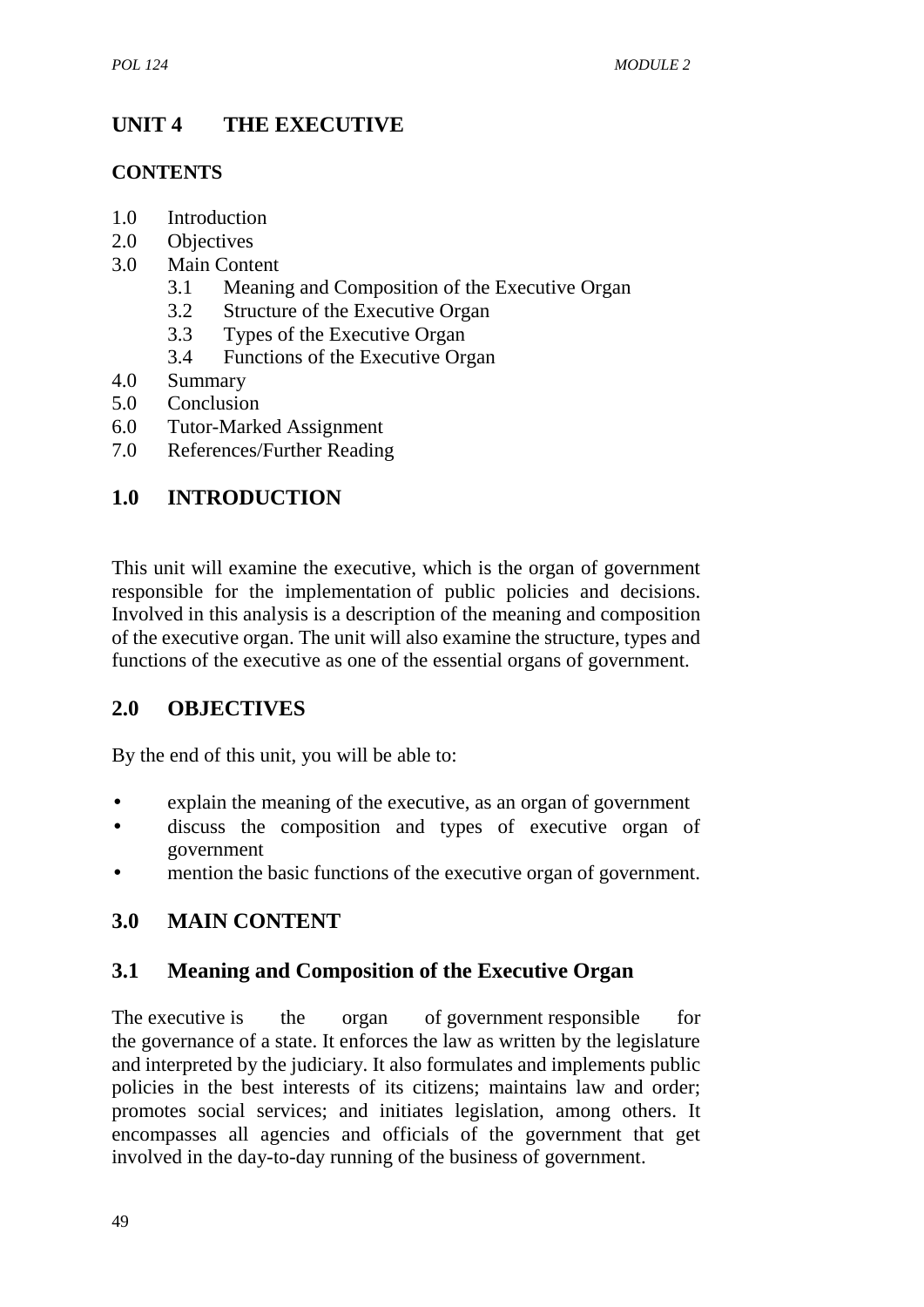The executive is often described as the most powerful, not necessarily the most important organ of government. For this reason, those who occupy executive positions may be tempted to be authoritarian, or at times, predatory simply because they control and deploy state funds and coercive forces. In many countries, the head and members of the executive arm of government are increasingly assuming importance. In the first place, the head of the executive at all level is often regarded as the head, symbol and personification of government.

The executive is composed of the followings: The president/head of state or head of government; vice president; ministers; civil servants; police and the armed forces. in Nigeria where there are three levels of government, the chief executive at the level of state and local government, is the governor (assisted by commissioners) and the council chairman (assisted by supervisory councillors) respectively. In a democracy, the head of the executive is elected by popular votes and they, in turn, appoint the ministers, the commissioners or the supervisory councillors, as the case may be, with the approval of the legislature.

## **3.2 Structure of the Executive Organ**

The executive branch of government is broadly divided into two: the members of the cabinet and other political office holders who hold temporary or tenure appointments, and career civil or public servants who hold permanent and pensionable positions. While the former is in charge of initiating government policies, or deciding the direction of the government of the day, the latter concern themselves with the implementation of such approved policies. In the parlance of public administration, while the political head is the master of policy, the administrators are the instruments of policy. Therefore, the executive arm can only function effectively if there are cooperation and mutual understanding between its two segments.

## **3.3 Types of the Executive Organ**

#### **Nominal and Real Executives**

In a nominal executive, the monarch or the head of the state has nominal powers; the powers are exercised by his ministers, as in England, Sweden, Norway, Belgium and Holland, among others. In these countries, for the executive, the constitution assigns many powers to the president and he exercises these powers. There are real executives in Nigeria and the United States of America.

#### **Single and Plural Executives**

In a single executive, all executive powers are vested in one individual, e.g., the President of Nigeria exercises all executive powers. In a plural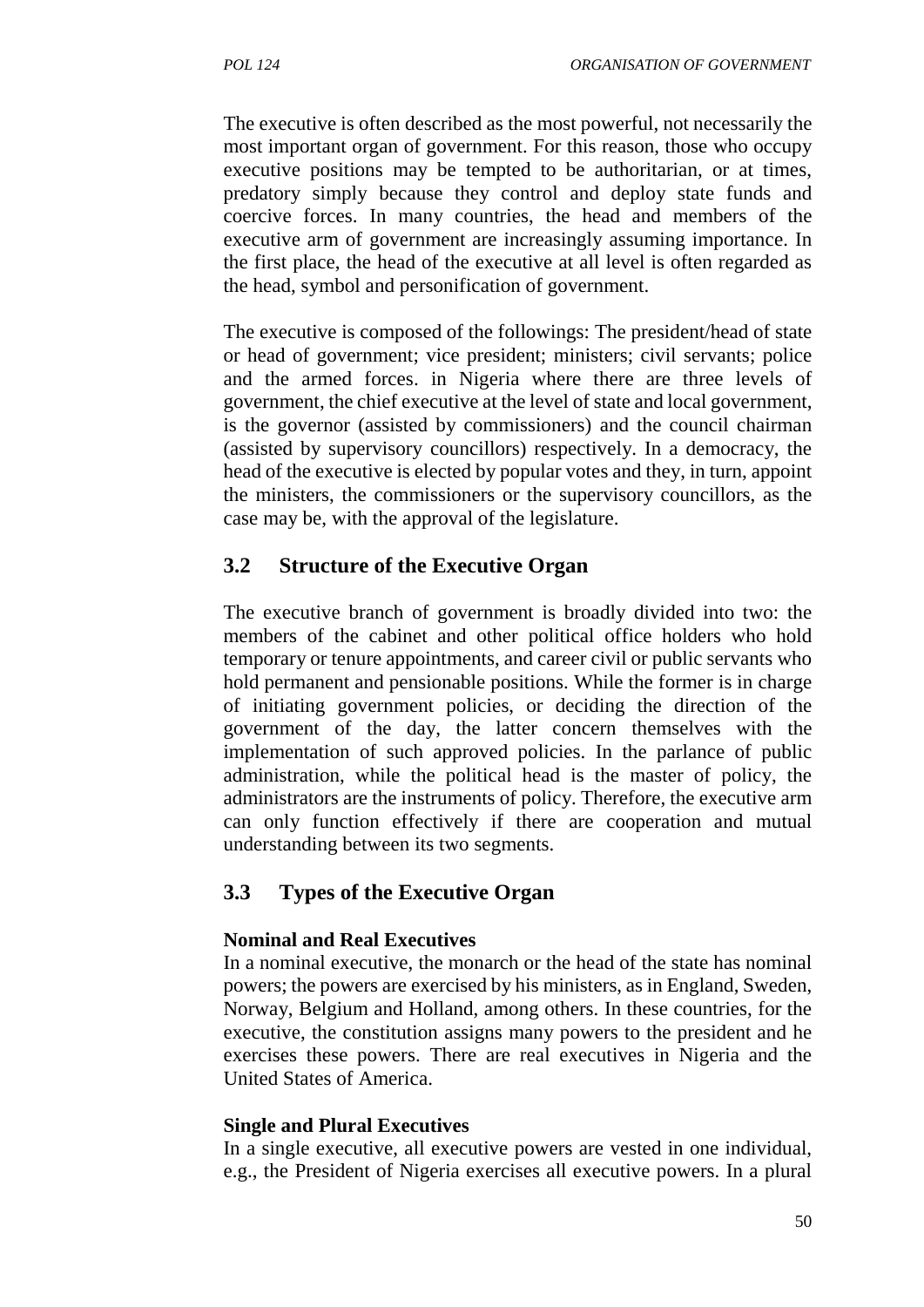executive, the executive powers are in the hands of more than one individual. In Switzerland, for instance, the executive powers are vested in the Council of seven members. The Chairman of this Council has no additional powers. Thus, all seven members are equally responsible for the administration in that country.

### **Parliamentary and Presidential Executives**

In a parliamentary executive, the Cabinet is responsible to the legislature. This system functions in England, Belgium and Holland, among others. In a presidential executive, the President has real executive powers and is not responsible to the Parliament. He is elected for a fixed term and can only be removed through impeachment. Presidential executive operates in the United States of America, Nigeria, Brazil, among others. However, in between these two models, there is a French executive model, which can be called a quasi-parliamentary or quasi- presidential. In the French model of executive, the President is the real executive but the prime minister and the cabinet are under his control and, at the same time, they are accountable to the Parliament. So, the French model imbibes some features of both parliamentary and presidential executives.

### **Hereditary and Elective Executives**

When a king or queen is the Head of the State and when after his or her death, his son or daughter or, in a case where he or she is issueless, some of his or her near relative occupies the throne, the system is referred to a hereditary executive. This type of executive functions in England, Belgium, Holland, etc. On the contrary, in countries where the Head of State is elected either by the people or by their representatives, the system is referred to as elective executive. We find this system in Nigeria, the United States of America, Austria, Egypt, etc.

## **3.4 Functions of the Executive Organ**

The functions of the executive are not the same everywhere. The functions of the executive depending on the form of the government*.* In a democracy*,* the functions of the executive devolve primarily in the office of the president in a presidential system, or the office of the prime minister in a parliamentary system. In Nigeria, for example, apart from expressly stating the functions of the President who is the chief executive of the country, and his vice, the 1999 Constitution did not elaborate on the functions of the executive as an organ of government. The President is to, among other functions determine the general direction of domestic and foreign policies of the government of the federation and co-ordinate the activities of the vice president, ministers and the agencies of government in the discharge of their executive responsibilities. From this brief explanation, we can distil the functions of the executive arm of government to include: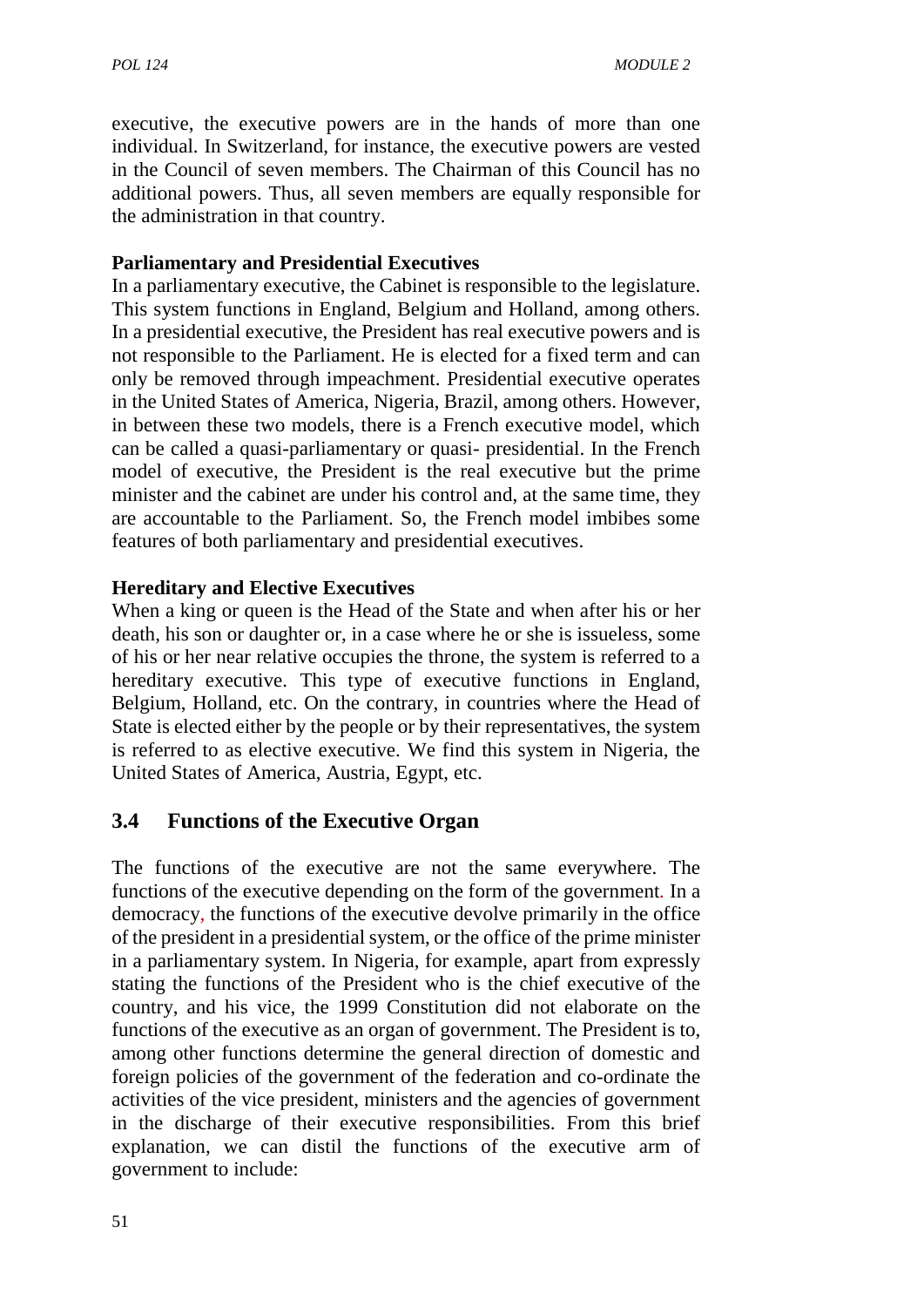#### **Policy Making and Implementation**

The primary function of the executive is to formulate and decide the policy direction for the state. In a democratic system, such policies are usually derived from the manifesto presented to the citizens during the elections and upon which the power was voted into office. While in office, it is the responsibility of the party in government to translate this blueprint into concrete policies and programmes of the government of the day.

#### **Administrative Functions**

In every country, the Head of the State and the Council of Ministers are responsible for law enforcement and the maintenance of law and order. The Head of the State, on the recommendation of the Council of Ministers, makes many important political appointments. The administrators are generally recruited based on competitive examinations. They are promoted, demoted and dismissed under the Civil Service Rules.

#### **Legislative Functions**

Although lawmaking is the responsibility of the legislature, in every state, the executive play important role in law-making. The executive prepares bills for this purpose and introduces them in the legislature. In parliamentary government, the leader of the majority party becomes the Prime Minister. He influences both the organs of the government i.e., Legislature and Executive.

#### **Foreign Relations**

The executive establishes political relations with foreign countries. Our government has established political or commercial relations with almost all big countries. The President appoints diplomatic representatives in other countries and receives those of foreign countries*.*

#### **SELF-ASSESSMENT EXERCISE**

Examine the composition, types and functions of the Executive.

#### **4.0 CONCLUSION**

Although popular sovereignty which primarily inheres in the elected representatives of the people who sit in the legislative council, the executive organ of government in many countries today has become the most powerful organ of government, largely because it implements policies, and controls the power of the purse and sword. Hence, as the process and activities of government become much more complex and sophisticated, those who control the executive arm have devised numerous ways by which they circumvent legislative scrutiny or even subvert its oversight functions.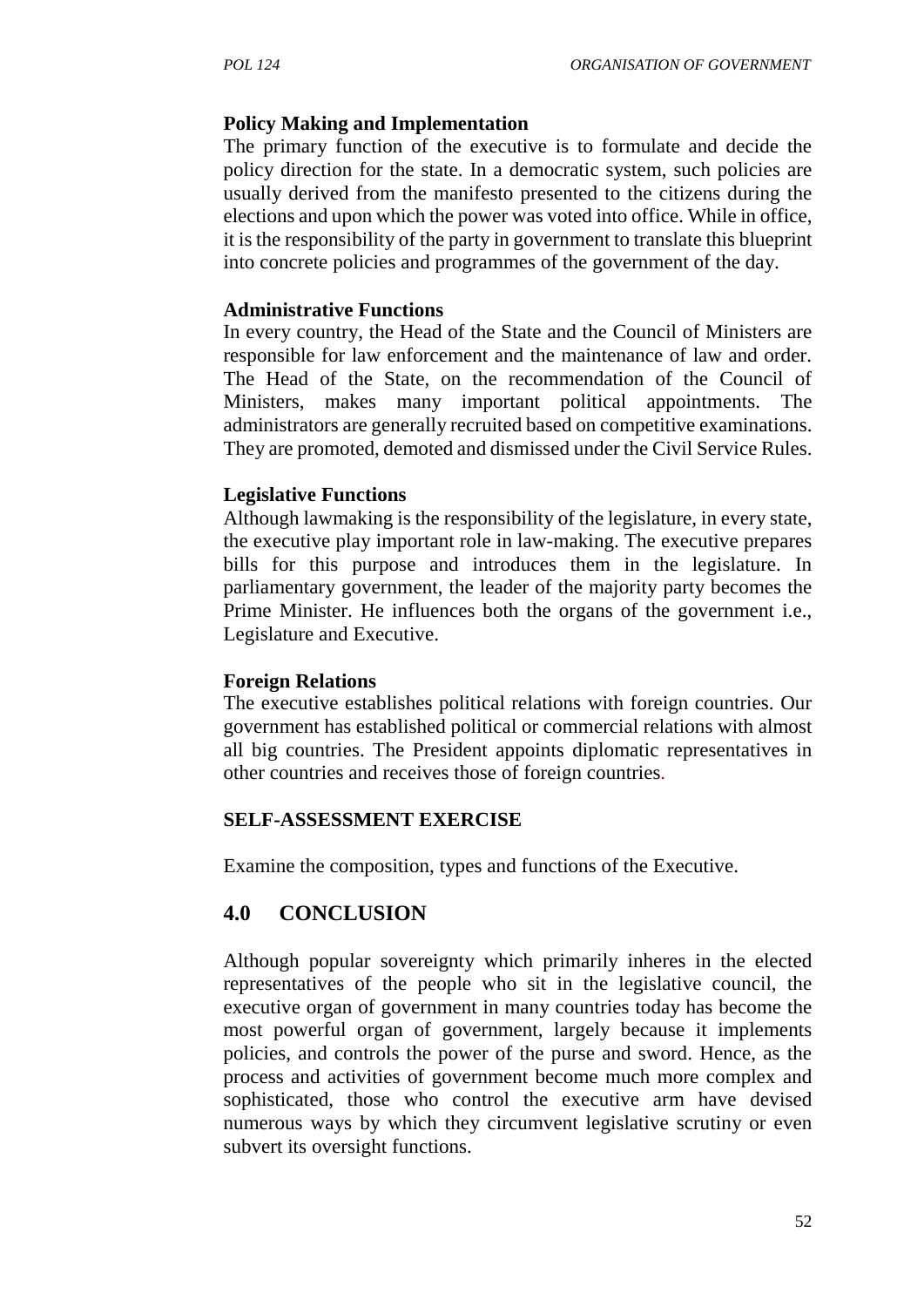# **5.0 SUMMARY**

In this Unit, we have primarily examined the structure, types and functions of the executive organ of government. The unit also noted that though the function of the executive is primarily the implementation of government policies and programmes, it has become increasingly involved in certain activities that were previously the exclusive preserve of the two other organs. This intrusion by the executive has become imperative for the organic working of government, and prompt response to situations that could not be readily or immediately foreseen.

# **6.0 TUTOR MARKED ASSIGNMENT**

- 1. Mention major functions of the Executive organ of government.
- 2. Explain why the executive arm is increasingly becoming more important than the legislature.
- 3. Explain various types of the Executive organ of government.

## **7.0 REFERENCES/FURTHER READING**

- Appadorai, A. (2004). *The substance of Politics*. London: Oxford University Press.
- Böckenförde, M. Hedling, N. & Wahiu, W. (Ed.). (2011). *A Practical Guide to Constitution Building.* Stockholm: International Institute for Democracy and Electoral Assistance, Editors.
- Fisher, L. (2015). *The Law of the Executive Branch: Presidential Power.* Oxford: Oxford University Press.
- Gauba, O. P. (2003). *An Introduction to Political Theory*. New Delhi: Macmillan.
- Johari, J. C. (2019). *Foundations of Political Science*. New Delhi: Vishal Publishing Co.
- Johari, J. C. (2012). *Contemporary Political Theory: New Dimensions, Basic Concepts and Major Trends*. New Delhi: Sterling Publishers.
- Johari, J. C. (2009). *Principles of Modern Political Science.* New Delhi: Sterling Publishers.
- Kifordu, H.A. (2013). *Nigerian Political Systems since Political Independence: Changes and Trajectories.* http://www.unieuro.edu.br/sitenovo/revistas/downloads/hegemon ia\_09\_05 .pdf.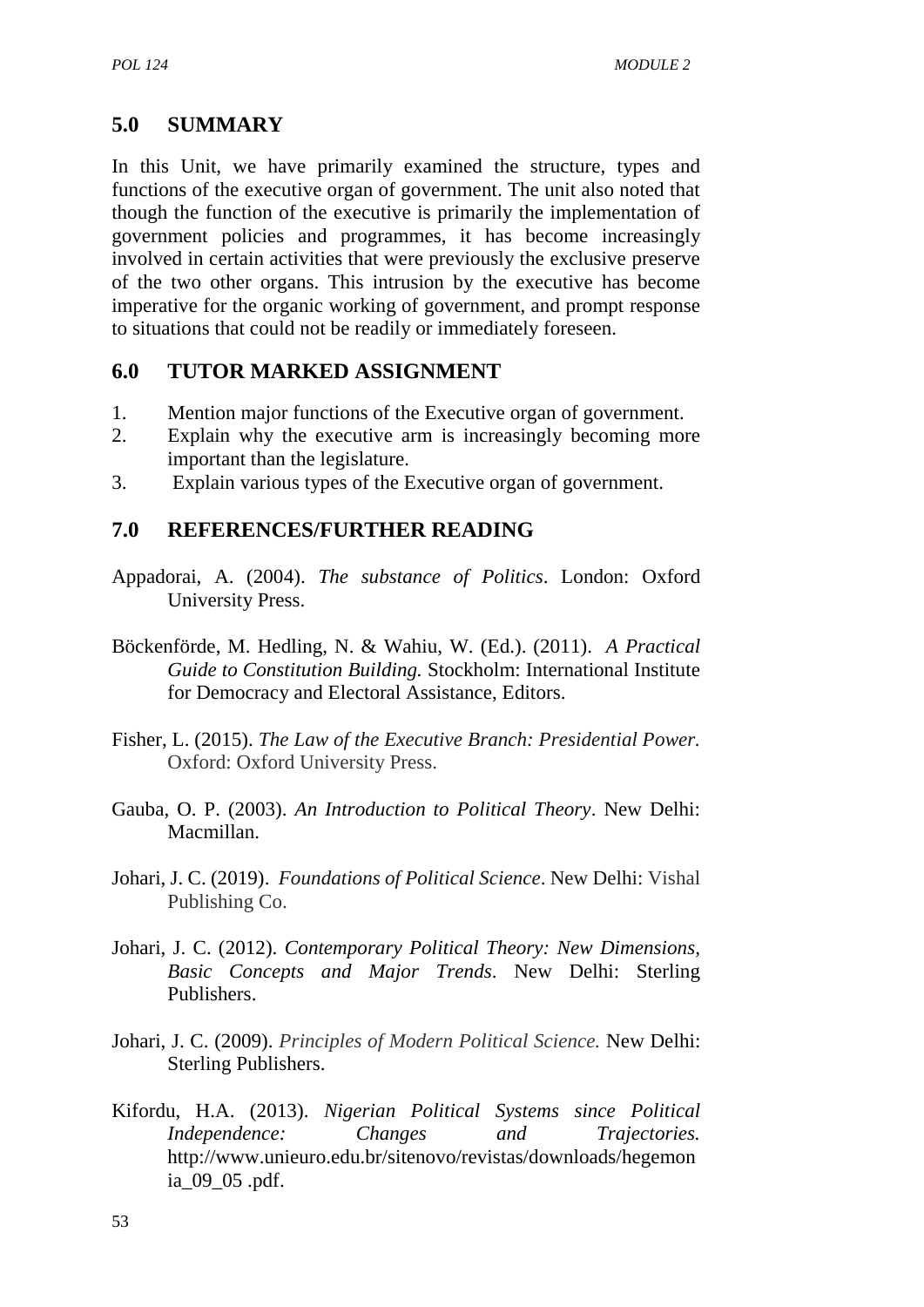- Laski, H. (1982). *A Grammar of Politics.* London: George Allen and Unwin Publishers.
- Mbah, M.C.C. (2007). *Foundation of Political Science.* Anambra: Rex Charles & Patrick Limited.
- Ojo. J.D. (2004). "The executive under the Nigeria Constitution." In: Kunle Amuwo *et al.* (Eds.) *Federalism and Political Restructuring in Nigeria*. Ibadan: Spectrum Books.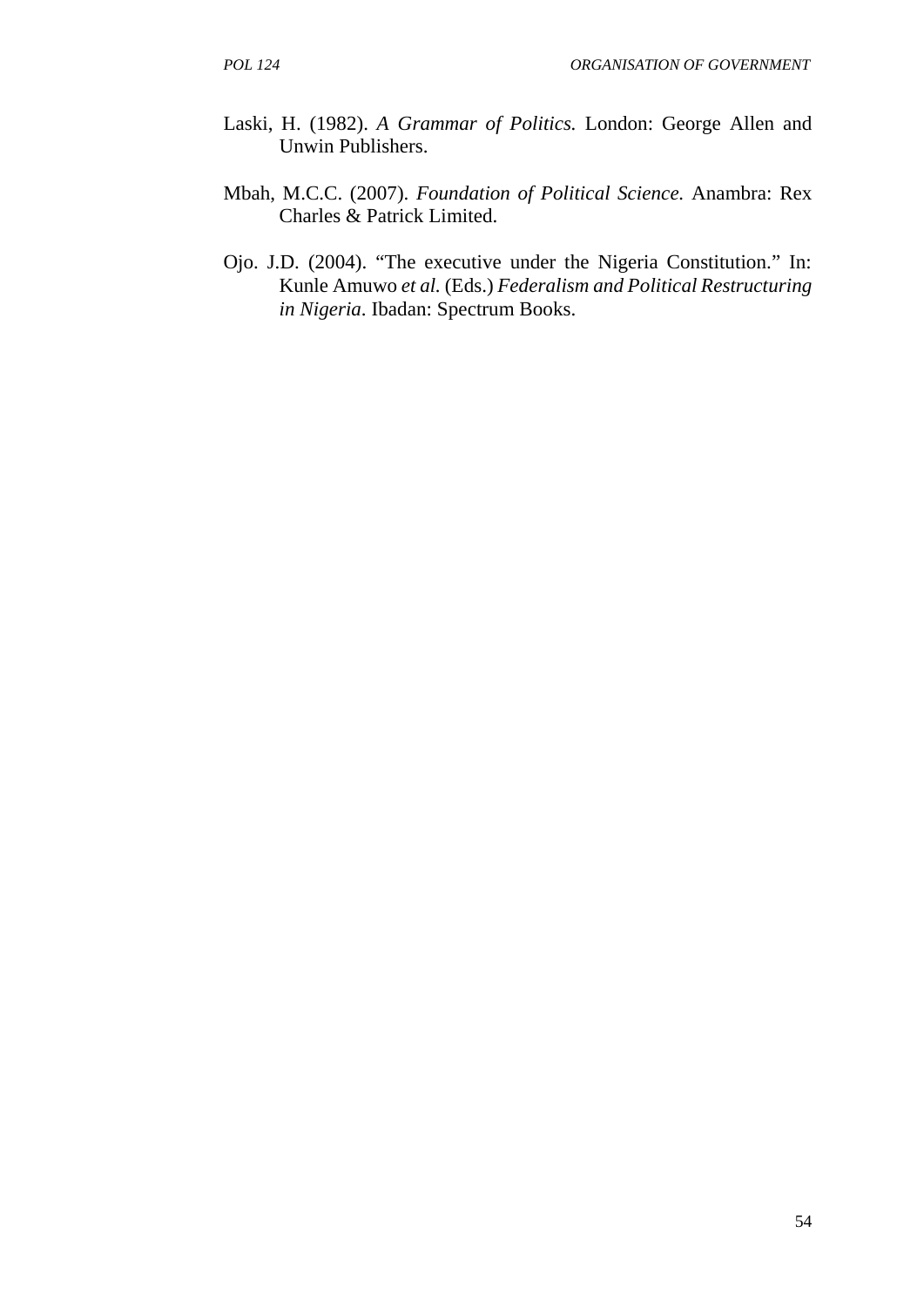# **UNIT 5 THE JUDICIARY**

## **CONTENTS**

- 1**.**0 Introduction
- 2.0 Objectives
- 3.0 Main Content
	- 3.1 Meaning of the Judiciary
	- 3.2 Hierarchy of Courts
	- 3.3 Functions of Judiciary
	- 3.4 Judicial Independence
- 4.0 Summary
- 5.0 Conclusion
- 6.0 Tutor-Marked Assignment
- 7.0 References/Further Reading

# **1.0 INTRODUCTION**

The previous unit examined the structure and types of the executive organ of government. It also highlighted the basic functions of the executive. In this unit, we shall examine the functions of the judiciary, as an important organ of the government, entrusted with the responsibility of interpreting the laws made by the Legislature and implemented by the executive. However, for the judiciary to effectively discharge its basic functions of interpreting the laws and promoting justice, equity and fair-play, both the court and judges must be free from the influence of the government and powerful individuals.

## **2.0 OBJECTIVES**

By the end of this unit, you will be able to:

- examine the meaning and functions of the Judiciary as an organ of government
- discuss the hierarchy of courts in Nigeria
- explain the concept and ingredients of the independence of the Judiciary.

# **3.0 MAIN CONTENT**

## **3.1 Meaning of the Judiciary**

The Black's Law Dictionary defines judiciary as the branch of government responsible for interpreting the laws and administering justice. The foregoing definitions highlight certain essential attributes of the judiciary to include: Judges, courts of law and administration of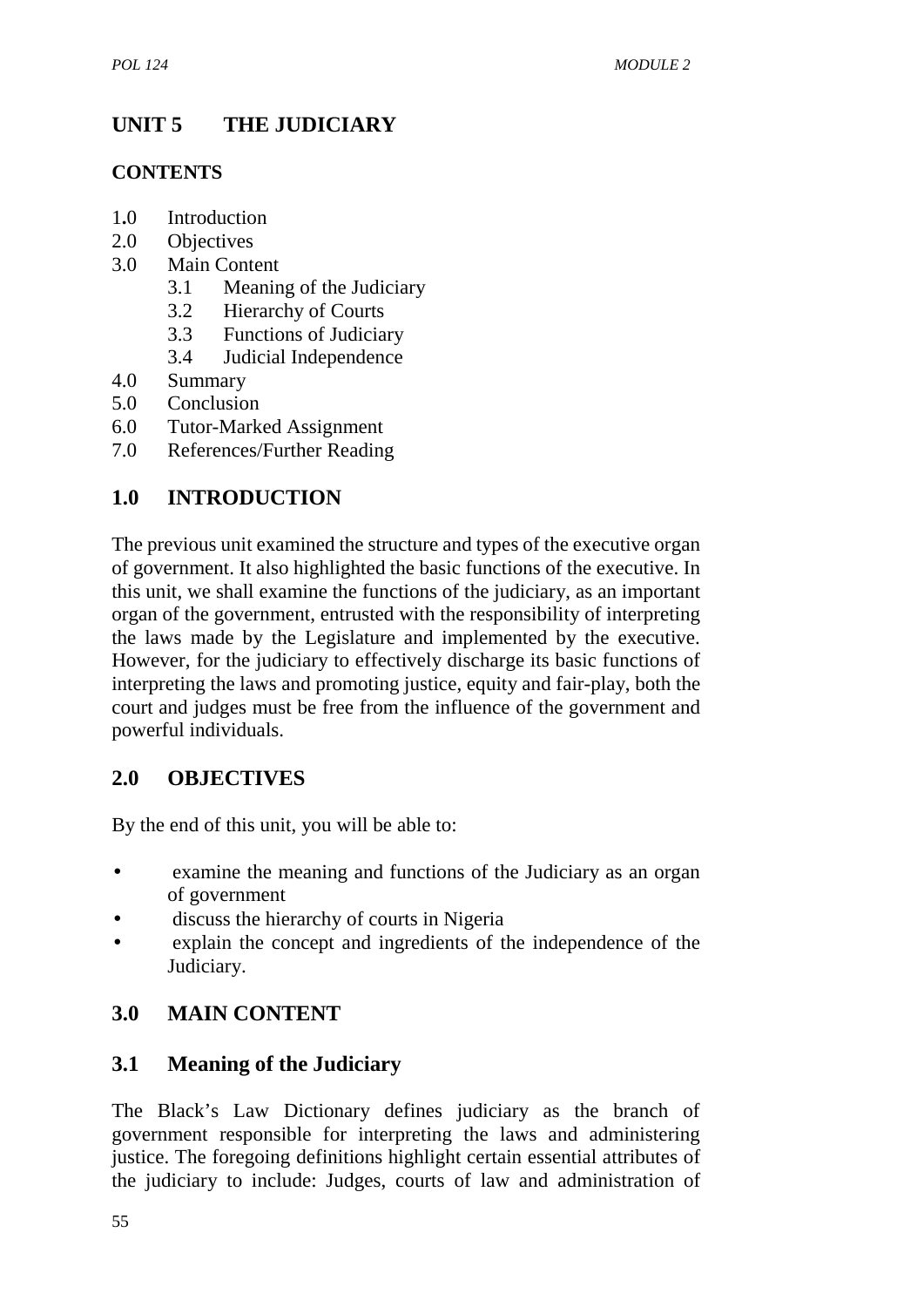justice. Therefore, the judiciary is the arm of government that is vested with the judicial power - the power to construe and apply the law. Functionally, the judiciary is a mechanism for the resolution of disputes and balancing of conflict of interests. By judiciary, we mean the court system of a country. The law-making power of the judiciary through the interpretation of the law and the principle of stare decisis is also note worthy (Johari, 2009, 2019). In sum, the judiciary by the nature of powers vested in courts by the constitution stands between the government and the citizens. It is the last hope of the common man, the hope of the hopeless, the defender of the defenceless and upholder of the rule of law.

#### **3.2 The Hierarchy of Courts in Nigeria**

In Nigeria, a settled hierarchy of courts exists. Section 6 of the Constitution of the Federal Republic of Nigeria 1999 (as amended) provides for the Nigerian judicial system as follows:

- (i) The Supreme Court (the highest court in Nigeria).
- (ii) The Court of Appeal, having as at present 17 Divisions in some states of the Federation.
- (iii) Below the Court of Appeal are the following courts of co-ordinate jurisdiction: Federal High Court; High Court of the Federal Capital Territory, Abuja; National Industrial Court, Customary Court of Appeal and Sharia Court of Appeal of the Federal Capital Territory, Abuja; High Court of a State; Customary Court of Appeal and Sharia Court of Appeal of a State.
- (iv) Below these courts are the Magistrates' Courts and District Courts.
- (v) The lowest courts are Customary and Area Courts. All the courts listed above are the regular courts.

There are also special courts like Courts-martial, Tribunals of Inquiry, Rent Tribunals, Coroners' Courts, Juvenile Courts, etc. whose jurisdiction, rules, and operation are specially regulated by the laws establishing them.

#### **3.3 Functions of the Judiciary**

Important functions of the judiciary are contained in its definition i.e. justice administration and dispensation - is a minimum requirement of any government in maintaining law and order, peace and tranquillity in the society. However, depending on the political system, the followings could be itemised as the functions of the judiciary:

#### **Adjudication**

The judiciary adjudicates on disputes between states, between the state and individuals, between individuals and corporations or corporate entities, among others.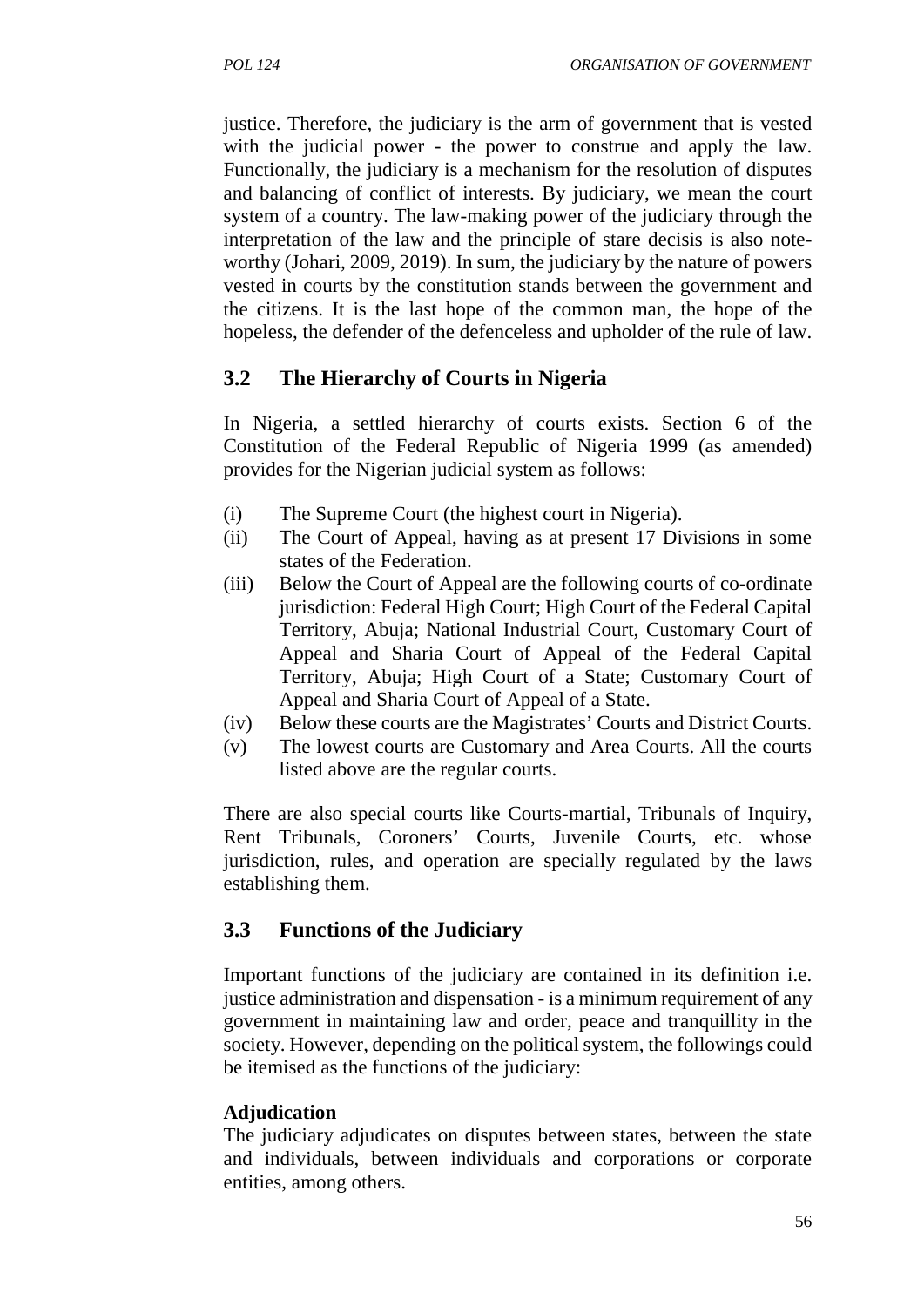## **Interpretation of the Constitution**

The judiciary is constituted as the ultimate interpreter of the constitution and to it is assigned to the delicate task of determining what is the extent and scope of the power conferred on each branch of government, what the limits on the exercise of such power under the constitution are and the determination of the question whether any action of any branch transgresses such limits. Precisely, the judiciary acts as the custodian of the constitution and the democratic process.

#### **Judicial Review**

Judiciary acts as checks on both executive and legislative arms of government in their actions/inactions of government or laws that are not consistent with the constitution to be declared as null and void. For instance, President Olusegun Obasanjo signed into law a bill, which extended the tenure of elected local government councils, by one year, with retroactive effect. But the Supreme Court later annulled the Electoral Act with the effect that local councils were dissolved after the expiration of the statutory three-year tenure, as contained in the electoral Decree promulgated by the military, under which councils' elections were conducted in 1999.

# **3.4 Judicial Independence**

The independence of the judiciary means that the court and judges must be free from the influence of both the government and individuals in the discharge of their functions if justice is to be obtained. However, in a state where judicial decisions are subject to the dictates of either the executive or legislative arms of government or both, there can hardly be justice. Under this condition, it becomes difficult if not impossible for the citizens and non-citizens of the state to obtain justice. Therefore, only courts**,** which are not tied to the whims and caprices of the executive; courts that are free from legislative pressure, political pressure, and even mob pressure can guarantee judicial independence. Judicial independence, deducing from the preceding explanation, is when the judiciary is separated from the other arms of government and immune from partisanship or undue pressure from external bodies to impartially and expeditiously discharge, without fear or favour, its constitutional responsibilities. To achieve this, the following conditions should prevail in the polity:

#### **Security of Job**

A secured and fixed tenure is very important for judges to make their appointment secured and free from unnecessary manipulation or intimidation by the Executive. In Nigeria, a judge retires on the attainment of 65 years of age and their appointment is made on a permanent basis after meeting certain requirements.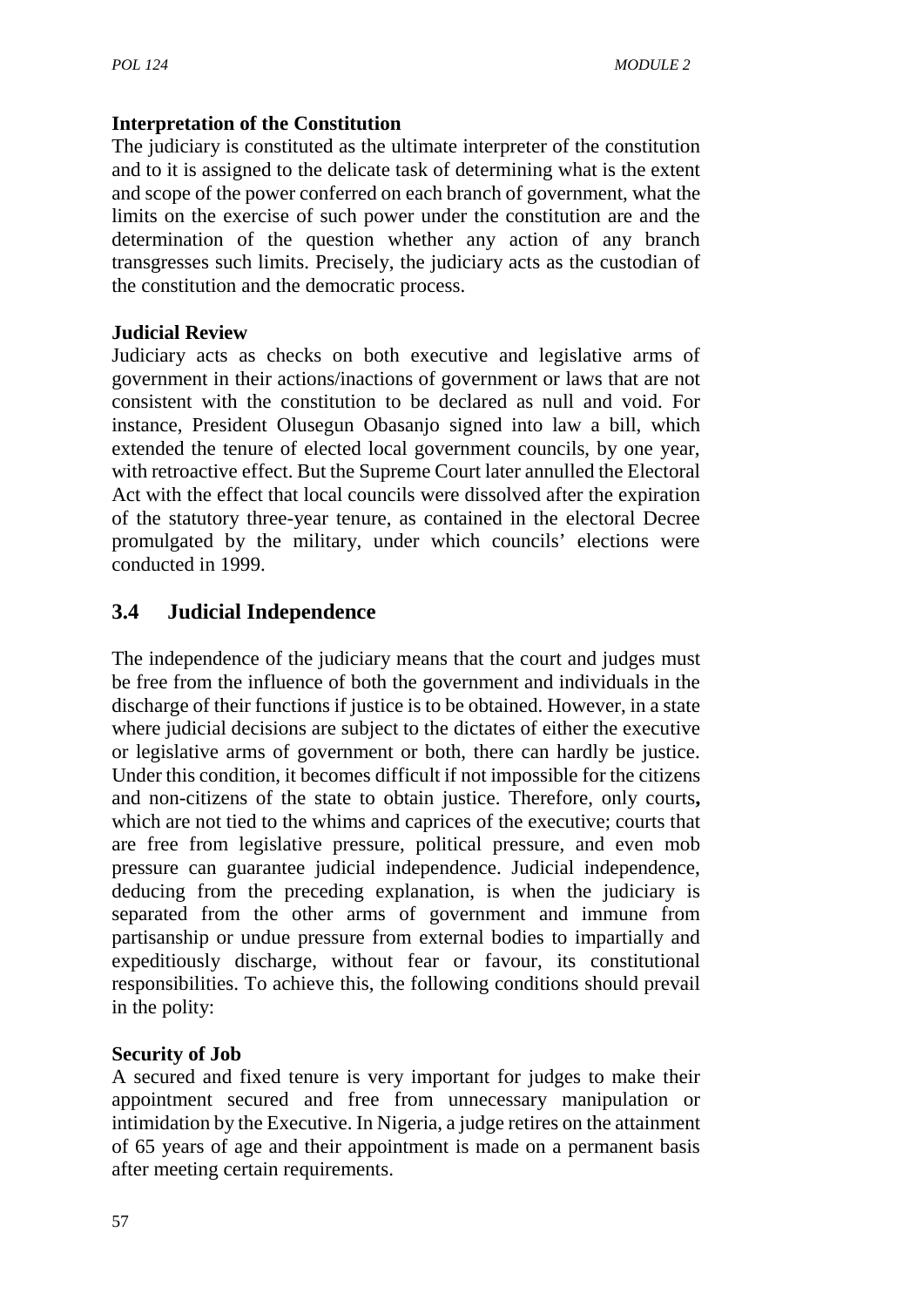## **Mode of Appointment**

In some countries, judges are elected but this might make them liable to political pressures whimsicalities. But, in Nigeria and some other countries in the world, judicial officers are appointed by the president/governors on the recommendation of major stakeholders in the judiciary - National Judicial Council, and subject to ratification by the legislature.

#### **Better Salaries/Emoluments**

To ensure the independence of the judiciary, judges should be paid better salaries and allowances. This is not only to attract brilliant lawyers to the bench but also to distract them away from corruption and unethical practices. In addition to this, salaries of the judiciary are to be charged on the first line i.e. consolidated fund, which no other arm of government could selfishly manipulate.

#### **SELF-ASSESSMENT EXERCISE**

Discuss the relevance of the court hierarchy to the judiciary in the performance of its functions in Nigeria.

# **4.0 CONCLUSION**

The performance of justice administration and dispensation has rendered the judiciary an important organ in the organisation of government. The courts of law have become the instruments through which the judiciary discharges its functions. But for the judiciary to acquit itself creditably, the political environment within which it operates must be readily supportive, by providing the needed administrative and legal frameworks, as well as the requisite resources, without which the judiciary will suffer a deficit in both performance and credibility.

# **5.0 SUMMARY**

This unit has examined the judiciary as a vital organ of government. We have in addition explained its role as an essential component in the organisation of government, as well as the basic functions it variously performs. The basic functions of the judiciary are justice administration and dispensation, which are the minimum requirements of any government in maintaining law and order, peace and security in the society. Nonetheless, for the judiciary to perform its functions fairly and impartially, it must retain its independence from the other organs of government, although it is impossible to fully have it in absolute terms.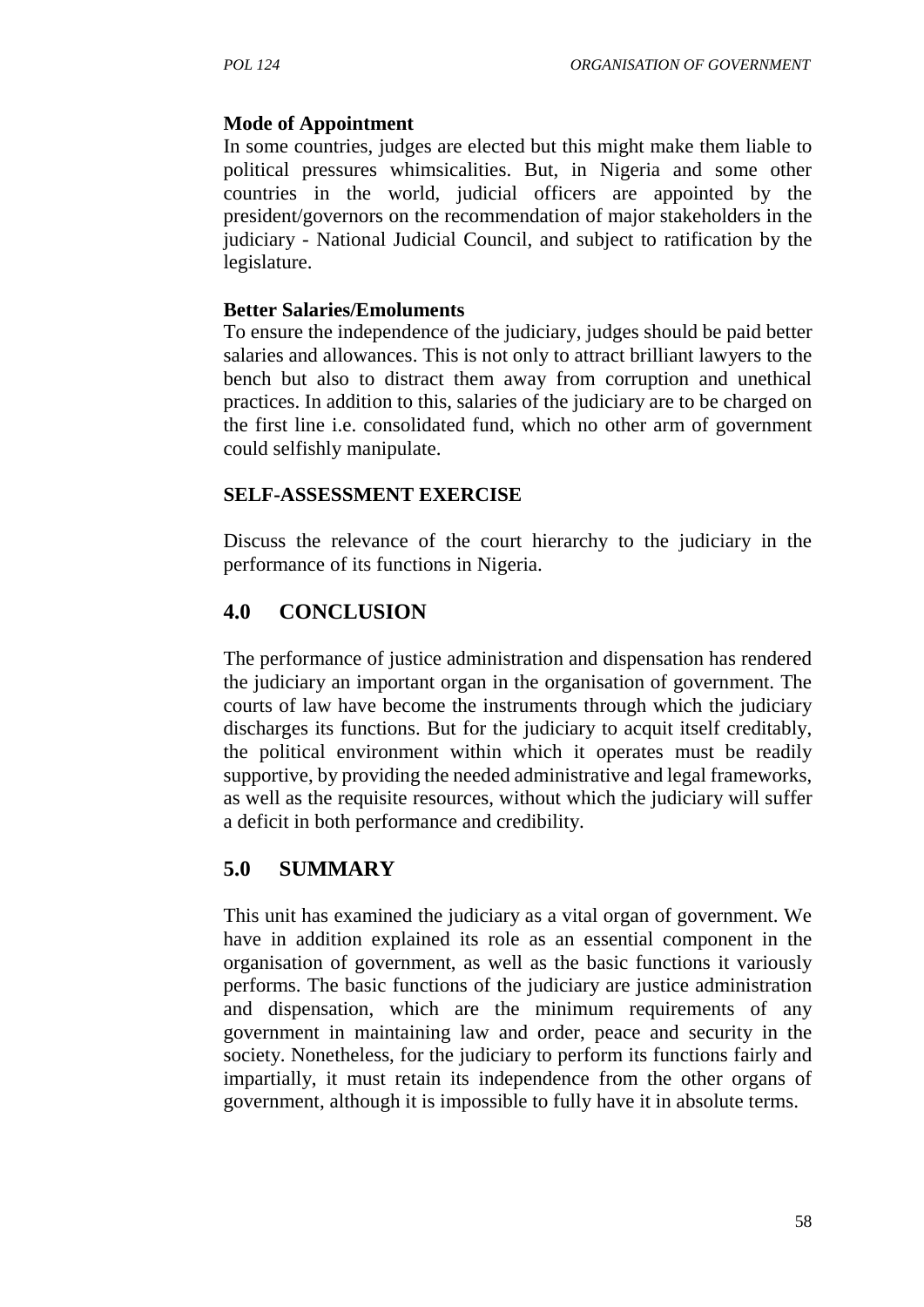#### **6.0 TUTOR-MARKED ASSIGNMENT**

Explain the basic functions of the judiciary.

#### **7.0 REFERENCES/FURTHER READING**

- Constitution of the Federal Republic of Nigeria. (1999). Lagos: Government Printers, Federal Ministry of Information.
- Domingo, P. (2000). "Judicial independence: The politics of the Supreme Court in Mexico, 32 J." *Latin American Studies*705.
- Elias, T. O. (1961). *Government and Politics in Africa*. London: Asia Publishing House.
- Erika Moreno, Brian F. Crisp, & Matthew Shugart (Eds). (2003). "The accountability deficit in Latin America." *Democratic Accountability in Latin America* (Scott Mainwaring & Christopher Welna.
- Gauba, O.P (2003). *An Introduction to Political Theory*. New Delhi: Macmillan.
- Johari, J.C. (2019). *Foundations of Political Science*. New Delhi: Vishal Publishing Co.
- Johari, J. C. (2012). *Contemporary Political Theory: New Dimensions, Basic Concepts and Major Trends*. New Delhi: Sterling Publishers.
- Johari, J.C. (2012). *Major Modern Political Systems*. New Delhi: Shoban Lal & Co.
- Johari, J. C. (2009). *Principles of Modern Political Science.* New Delhi: Sterling Publishers.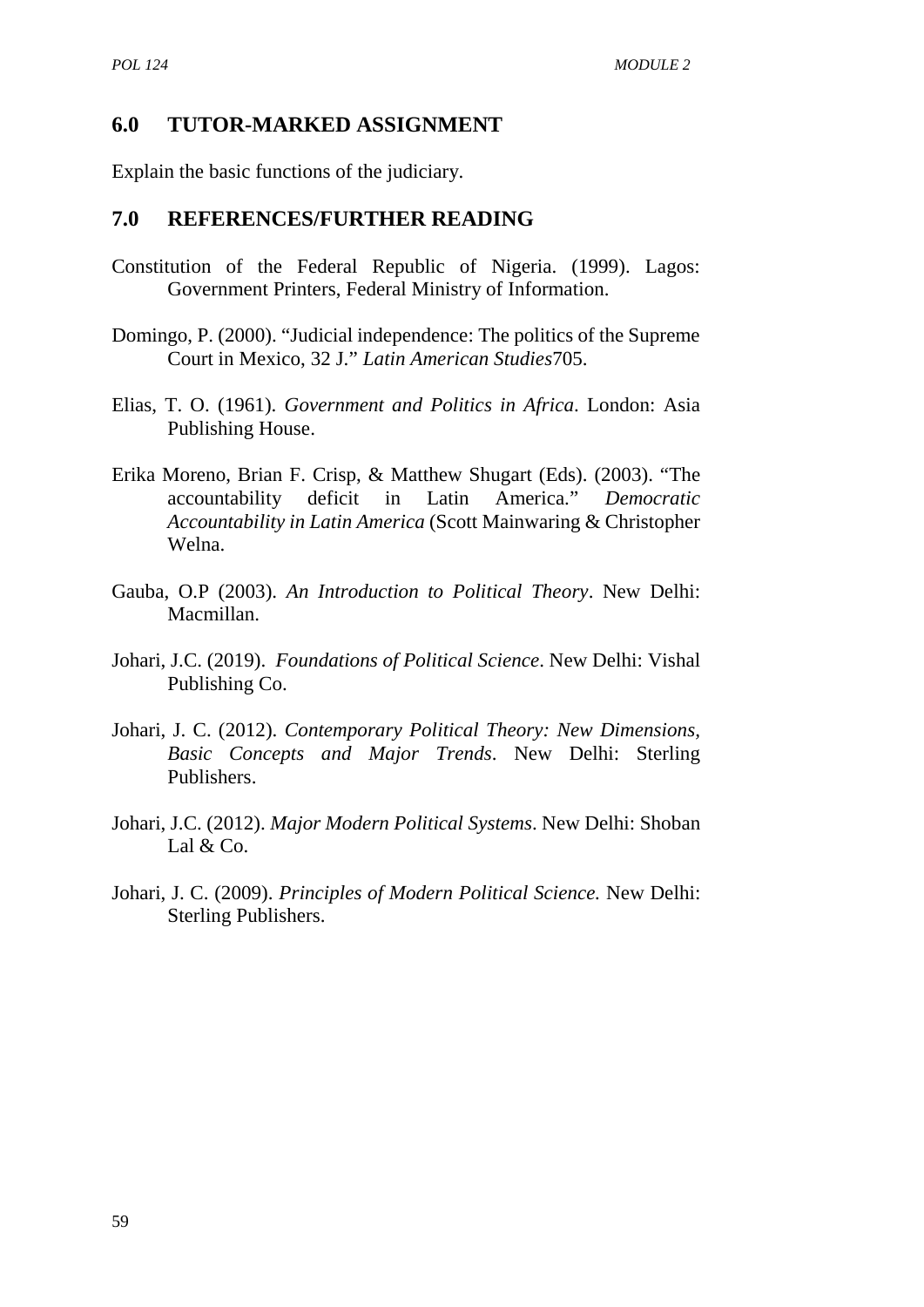# **MODULE 3 OPERATIONS AND REGULATIONS OF GOVERNMENT**

#### **INTRODUCTION**

Modern governments operate on tripod pillars called organs. These organs, namely: the legislature, executive and judiciary, form the fulcrum through which government carries out its operations. All constitutional democracies are based on some form of division of powers and responsibilities among these distinct organs. The division is to limit any organ from exercising the core functions of another. The intent is to forestall the concentration of governmental powers on one organ and to provide for checks and balances. This module, which is sub-divided into four units, will succinctly attempt to X-ray the operations and regulations of modern government.

- Unit 1 The Theory of Separation of Powers
- Unit 2 The Doctrine of Checks and Balance
- Unit 3 Rule of Law: Meaning, Application and Limitations
- Unit 4 Evaluation of Rule of Law in Nigeria

#### **UNIT 1 THE THEORY OF SEPARATION OF POWERS**

#### **CONTENTS**

- 1.0 Introduction
- 2.0 Objectives
- 3.0 Main Content
	- 3.1 Meaning of Separation of Powers
	- 3.2 Origin of Separation of Powers
	- 3.3 Merits and Demerits of Separation of Powers
	- 3.4 Applications of Separation of Powers
- 4.0 Summary
- 5.0 Conclusion
- 6.0 Tutor-Marked Assignment
- 7.0 References/Further Reading

## **1.0 INTRODUCTION**

Separation of powers and responsibilities is an important principle in the organisation of modern government. In this Unit, we shall examine the principle behind the theory of separation of powers, its objectives and applications in selected countries, as well as its merits and demerits. Whereas separation of powers and responsibilities is key to the workings of modern government, no democratic system, in practice,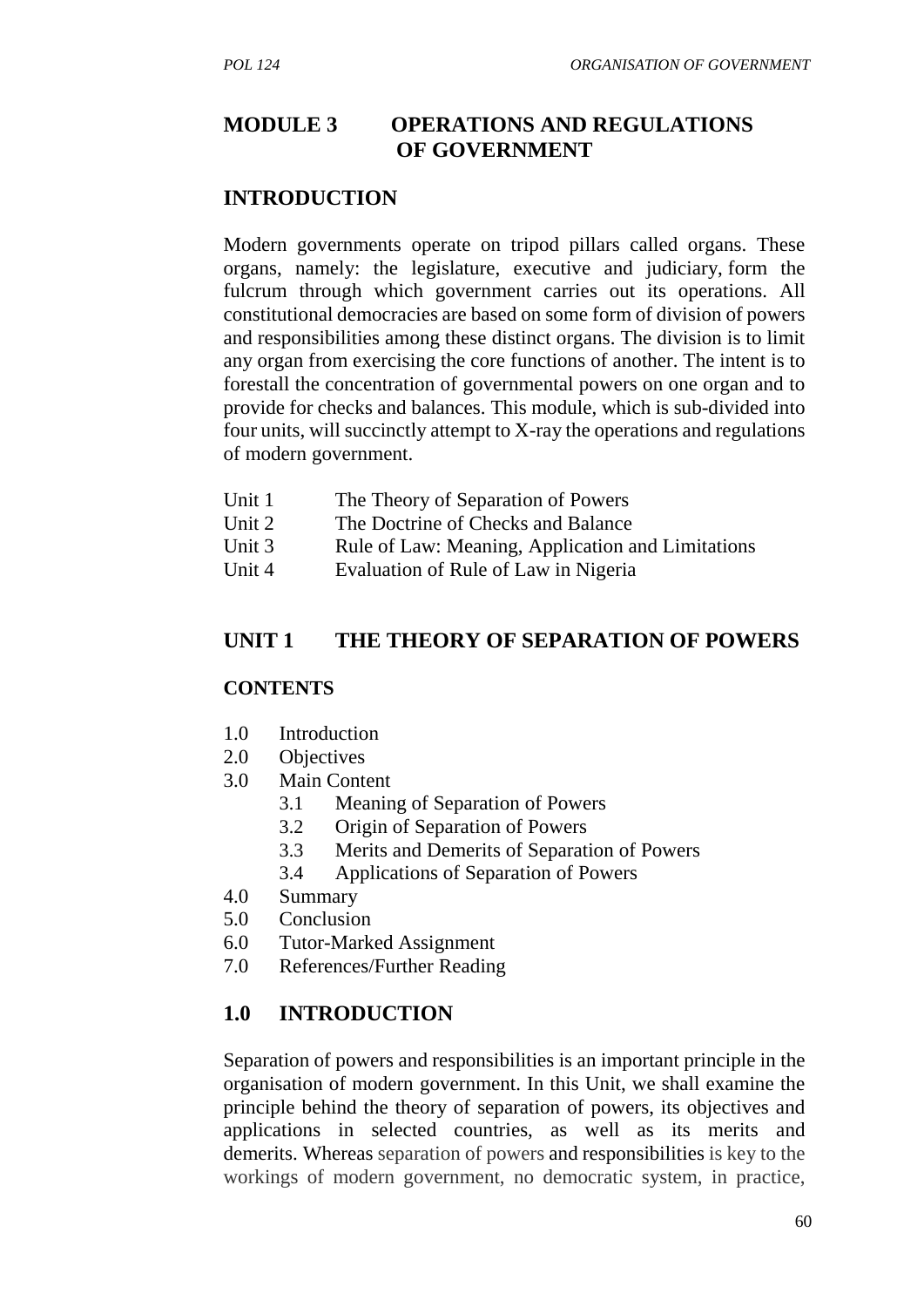exists with an absolute separation of powers or an absolute lack of it. Governmental powers and responsibilities essentially overlap because they are too complex and interrelated to be neatly compartmentalized.

## **2.0 OBJECTIVES**

By the end of this unit, you will be able to:

- define the theory of separation of power and explain its objectives
- discuss the limitations of the theory of separation of power when applied to the organisation of modern government
- examine why some countries operate separation of powers while others prefer a fusion of powers.

## **3.0 MAIN CONTENT**

#### **3.1 Meaning of Separation of Powers**

Separation of powers is the division of government responsibilities into distinct organs to limit any of the organs from usurping and exercising the core functions of another organ. The purpose is to prevent the concentration of power and provide for checks and balances. The theory simply enjoys that the same body or person should not be in control of more than one arm of government. Power must not only be separated but must also be exercised by different persons or body of persons. According to a French political jurist – Baron de Montesquieu (1748), the concentration of the legislative, executive and judicial functions in the same person or body of persons would be dangerous and would cause authoritarianism and despotism. Hence, the need to separate these powers to provide a system of checks and balances to ensure that no one power became two strong and thus absorb the functions of the other (Babalola, 2019; Farrugia, 2018; Reader, 2017).

However, while the separation of powers is fundamental to the operational effectiveness of the modern government, there is no democratic system where the separation of powers is absolute or completely absent. In practice, governmental powers and responsibilities, rather than neat compartmentalisation, intentionally overlap. As a result, there is an inherent measure of competition and conflict among the organs of government. The doctrine of separation of powers is more pronounced in a presidential democracy than in a parliamentary democracy, where there is 'fusion of powers'.

The practice of using power to check power, which is known as 'checks and balances, is not necessarily, a violation of the theory of separation of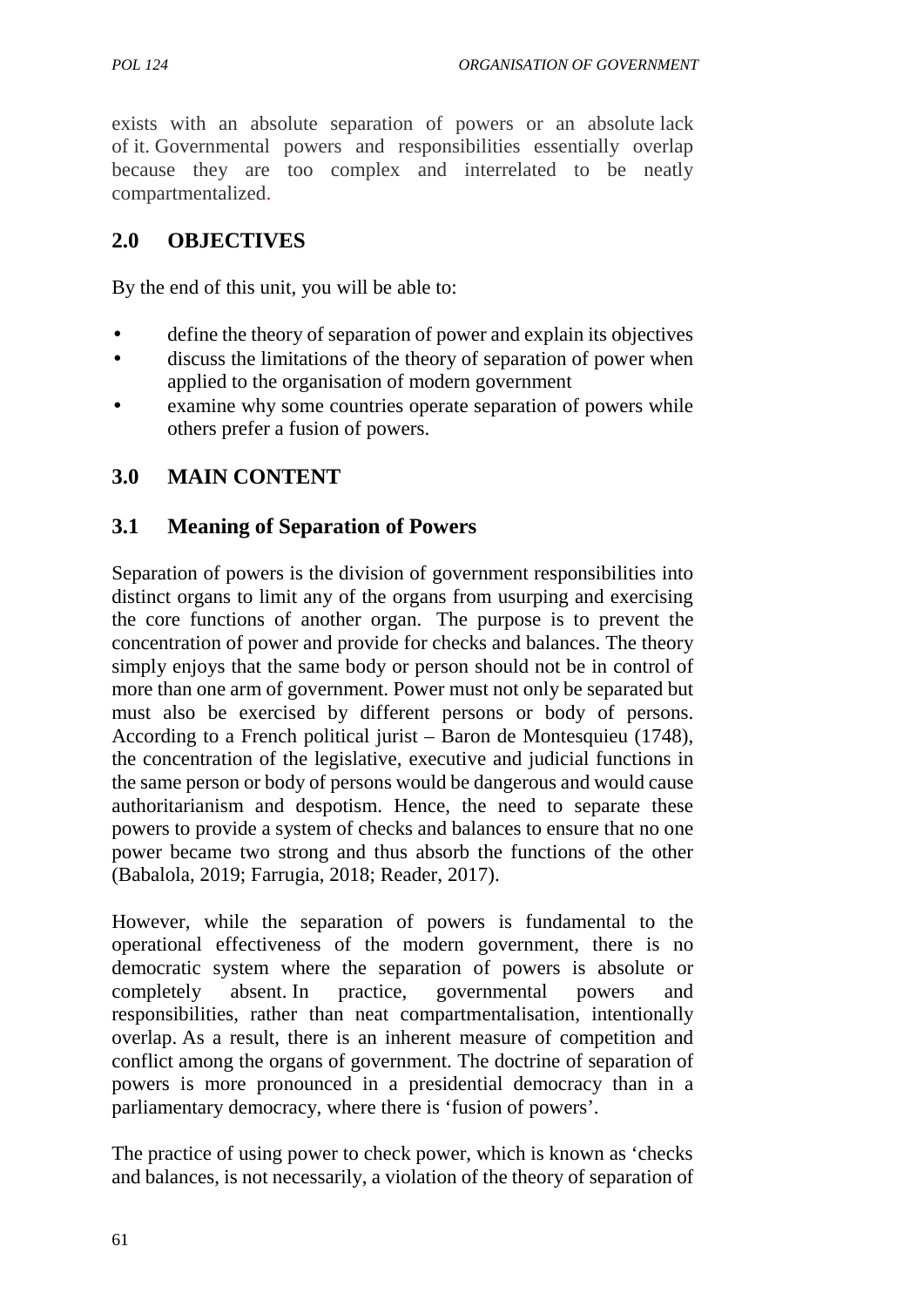powers; it merely seeks to promote some interrelationships among the organs to check abuse of government powers. For example, the laws made by the legislature are interpreted by the judiciary and could be declared void if found not to be consistent with the provisions of the extant laws. The executive also initiates laws and presents budgets for the approval of the Legislature; otherwise, such budgets could not be spent by the Executive. In the same vein, laws made by the Legislature cannot become operative until it was given assent by the president. The president can, however, withhold his assent which amounts to an exercise of veto power. The Legislature can similarly decide to upturn the veto of the president by the use of two-thirds majority. The executive makes the appointment of senior judicial officers but it has to be ratified by the Legislature to take effect.

## **3.2 Origin of Separation of Powers**

The doctrine of separation of powers is associated with earlier political philosophers. It first originated in ancient Greece and became widespread in the Roman Republic as part of the initial Constitution of the Roman Republic. The Aristotle (384-322 BC) in his book "The Politics" stated that: "There are three elements in each constitution in respect of which every serious lawgiver must look for what is advantageous to it…. The three are, first, the deliberative, which discusses everything of common importance; second, the official; and third the judicial element." At the time of Edward, I reign (1272-1307), however, the separation of powers emerged in England, with the appearance of Parliament, the Council of King and the courts.

The doctrine of separation of powers, however, received its finest formulation by a French political thinker and jurist, Montesquieu who coined the term "trias politica" or "separation of powers". His book, "*Esprit des lois*" "The Spirit of the Laws" published in 1748, is considered one of the great works in the history of political theory and jurisprudence, and it inspired the Declaration of the Rights of Man and the Constitution of the United States (Ojo, 1973).

## **3.3 Merits and Demerits of Separation of Powers**

#### **Demerits**

The theory of separation of powers has been instituted to fulfil certain objectives. These objectives can be regarded as its advantages. They include the following:

#### **Prevention of Tyranny**

It reduces the abuse of power because power is not concentrated in one arm of government but rather separated among the three arms. By so doing, the tendency of having an arbitrary rule is very low.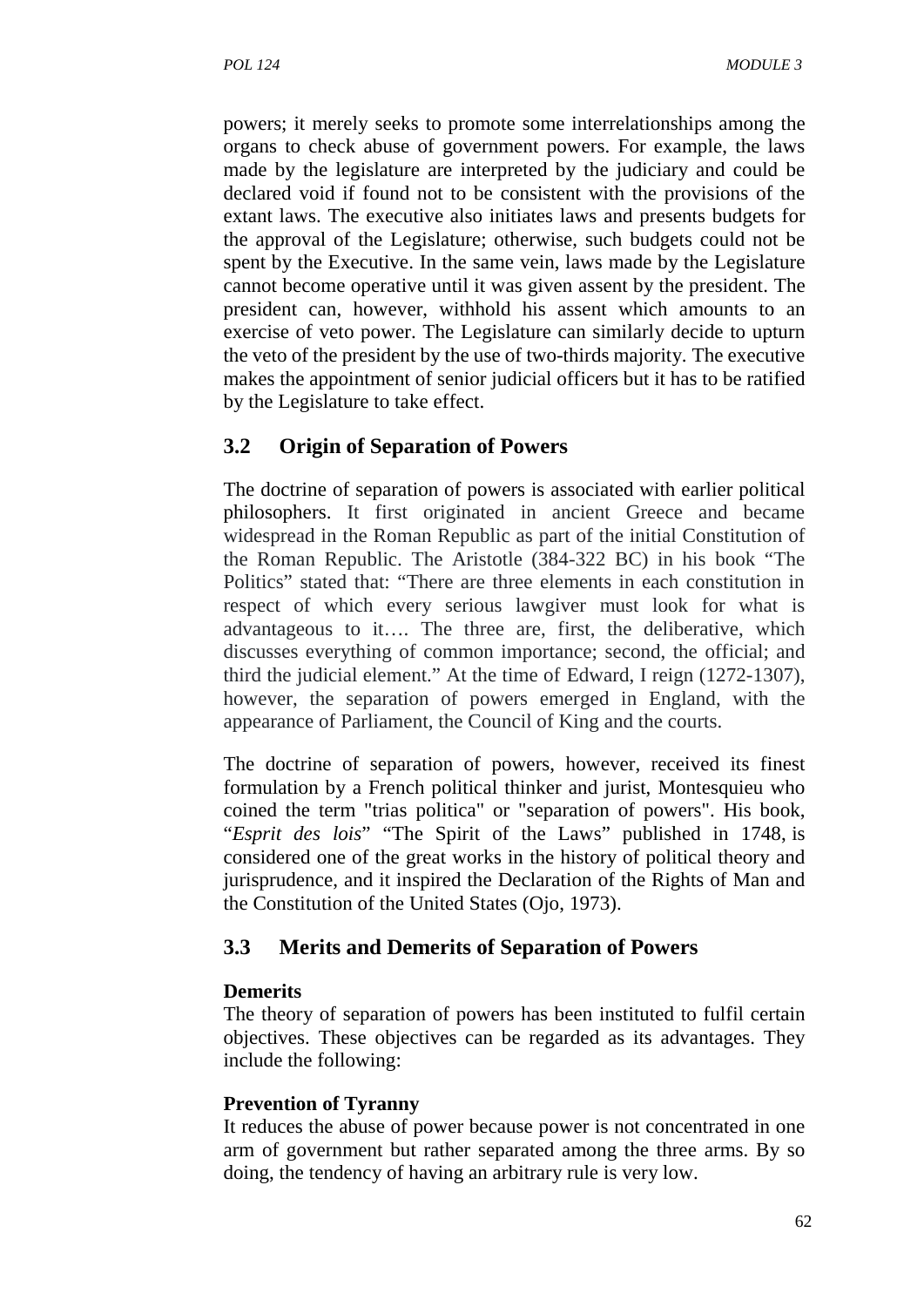#### **Specialisation and Efficiency**

The theory of separation of powers, which is the political application of the economic theory of division of labour, makes for specialization and efficiency in governance. By concentrating on the same job in a routinelike manner, the maxim 'practice makes perfect' becomes the order of the day. For instance, by concentrating on law-making, the legislators will gain expertise in it while the executive also becomes more adept in the task of policy formulation and its execution. Similarly, the judiciary acquires better erudition and distinction in its duty of interpretation of the law and settlement of disputes.

#### **Preservation of Liberty**

The theory of separation of power also guarantees the rights and liberty of the citizens. If the powers of the three organs of government are placed under one authority there is the likelihood that tyranny and arbitrariness may ensue. According to Lord Acton, "Power intoxicates and absolute, power intoxicates absolutely".

#### **Safeguards Independence of Each Organ**

Separation of powers also ensures the independence of each of the organs of government in the functions and also recognises that the function assigned to each organ by the constitution requires distinct specialities. For example, a judge must possess the qualities of impartiality and detachment combined with brilliance and erudition for him to succeed. A legislator must not only be able to connect with his constituents, he must also possess the power of communication. Similarly, a chief executive must have the capacity to rank his priorities among many competing issues within the policy agenda. Given the different qualities that are required by those that will occupy these different positions, it is most unlikely that these attributes can be found in one person. Therefore, it is only through the separation of powers that individuals with these different but complementary attributes can be assembled to discharge the three functions of government.

#### **Demerits of Separation of Powers**

The theory of separation of powers has the following demerits:

- (i) A rigid separation of powers may produce negative consequences because it can make it difficult for the legislature and executive, in particular, to cooperate. In the event of lack of cooperation between the lawmakers and those who enforce these laws the machinery of government may be at best, be impeded, or at worse, grind to a halt.
- (ii) The theory of separation of powers as propounded by Montesquieu has been criticised for being too idealistic and mechanistic, and therefore not realistic. The reason is that given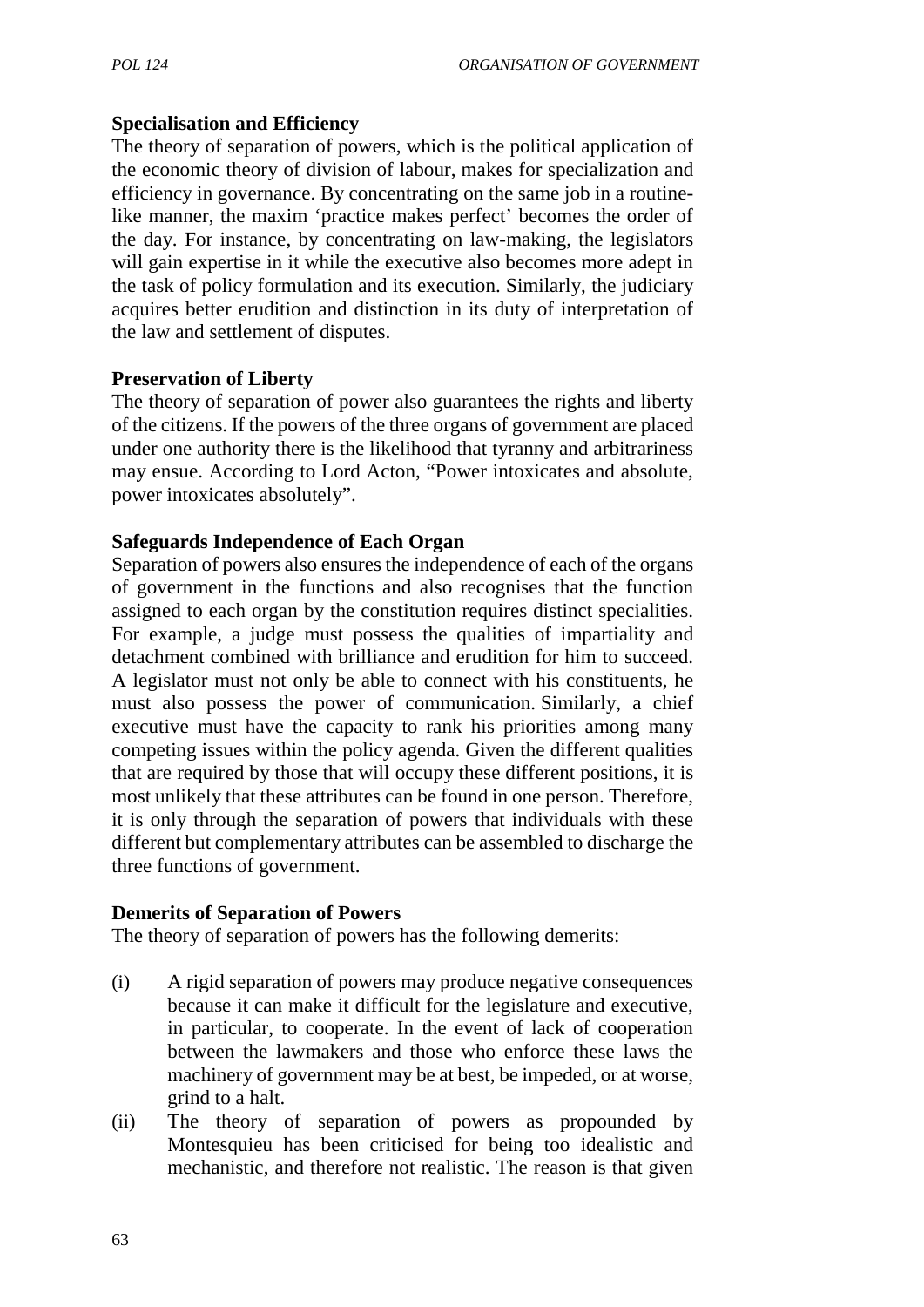the nature and process of government, it is impossible to keep the three organs of government in separate watertight compartments.

- (iii) Although the idea of checks and balances is meant to introduce some level of flexibility, the mechanism of separation of powers can produce the unintended consequences of preventing government functionaries from taking quick decisions.
- (iv) Critics of separation of powers argue that complete separation of powers and functions is impossible in reality. They argue that it is not possible to define the area of concern of each organ in such a manner that each is independent and supreme in its area without the other having a role to play. For instance, the process of law making is incomplete until the executive gives its assent.

#### **3.4 Applications of Separation of Powers**

#### **Separation of Powers in the United States of America**

The principle of separation of powers is clearly incorporated in the constitution of the United States. The American constitution was consciously and elaborately made an essay in the separation of powers and is today "the most important polity in the world which operates upon the principle (Finer, 1949). The constitution of the United States divides the Congress into two bodies: the Senate and the House of Representatives; and the two legislative chambers are primarily and exclusively vested with the law-making powers. The executive powers also solely lie with the executive arm, while the judicial functions are handled by independent courts. Through the mechanism of checks and balances, the needed flexibility is introduced into the operations of separation of powers in the United States (Duignan & Decarlo, 2018).

#### **The fusion of Powers in Britain**

The British constitution does not provide for the principle of separation of powers. Rather what obtains in Britain is what is popularly known as a fusion of powers. This is manifested in different ways. First, the members of the legislature and the executive are brought into their different offices through the same election. Put differently, the Prime Minister, who is the head of the executive and his ministers who with him forms the cabinet must have been elected into the parliament before they can qualify to serve in the executive arm. Second, the parliament in Britain comprises the House of Commons, House of Lords, and the Queen, and interestingly the monarch is the head of state in Britain, which makes him or her ceremonial head of the executive. Third, the Lord Chancellor is not only the head of the House of Lords, the upper house in Britain, he is also the minister of justice, and the head of the Privy Council, the equivalent of U.S.' Supreme Court. The examples cited above imply that strictly speaking, there is no separation of powers in the operations of the British government.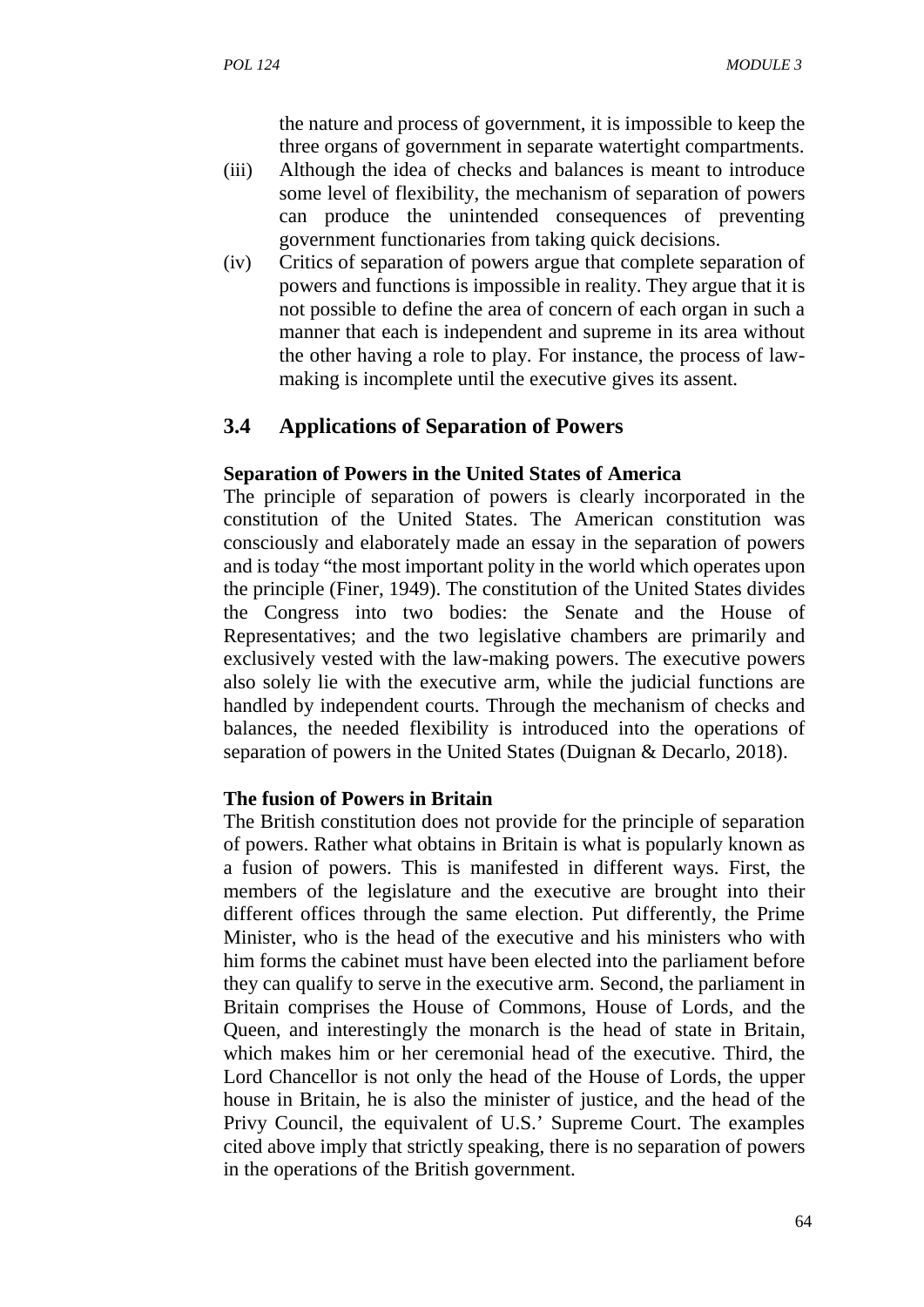## **SELF-ASSESSMENT EXERCISE**

Distinguish between the idea of the fusion of power in Britain and the separation of powers in the United States.

## **4.0 CONCLUSION**

The principle behind the idea of separation of power is unassailable since it can help safeguard the liberty of the citizens by preventing accumulation and possible abuse of power. However, in reality, it is impossible to have an absolute separation of powers and responsibilities among organs of government. This is why the practice of checks and balances, which we will discuss in the next unit, has become inevitable. In actual practice, the three organs of government function by cooperation.

## **5.0 SUMMARY**

In this Unit, we have discussed the doctrine of separation of powers, highlighting its origin, merits and demerits. The unit also posited that the doctrine of separation of powers is more pronounced in a presidential democracy than in a parliamentary democracy, where there is 'fusion of powers.

## **6.0 TUTOR-MARKED ASSIGNMENT**

- 1. Discuss the merits and demerits of separation of powers.
- 2. Explain the nature and pattern of separation of powers under the American presidential system of government.
- 3. Justify the adoption of fusion of powers under the British parliamentary system of government.

# **7.0 REFERENCES/FURTHER READING**

- Babalola, A. (2019). "Relevance of separation of powers and its application to Nigeria." Presentation at the NBA Annual Law Week Lecture, at the Afe Babalola Bar Centre, Ado-Ekiti, 5th July.
- Calabresi, S.G., Berghausen, M.E. & Albertson, S. (2012). "The rise and fall of the separation of powers." *Northwestern University Law Review*, Vol. 106, No. 2
- Carolan, E. (2009). *The New Separation of Powers. A Theory for the Modern State.* Oxford. Oxford University Press.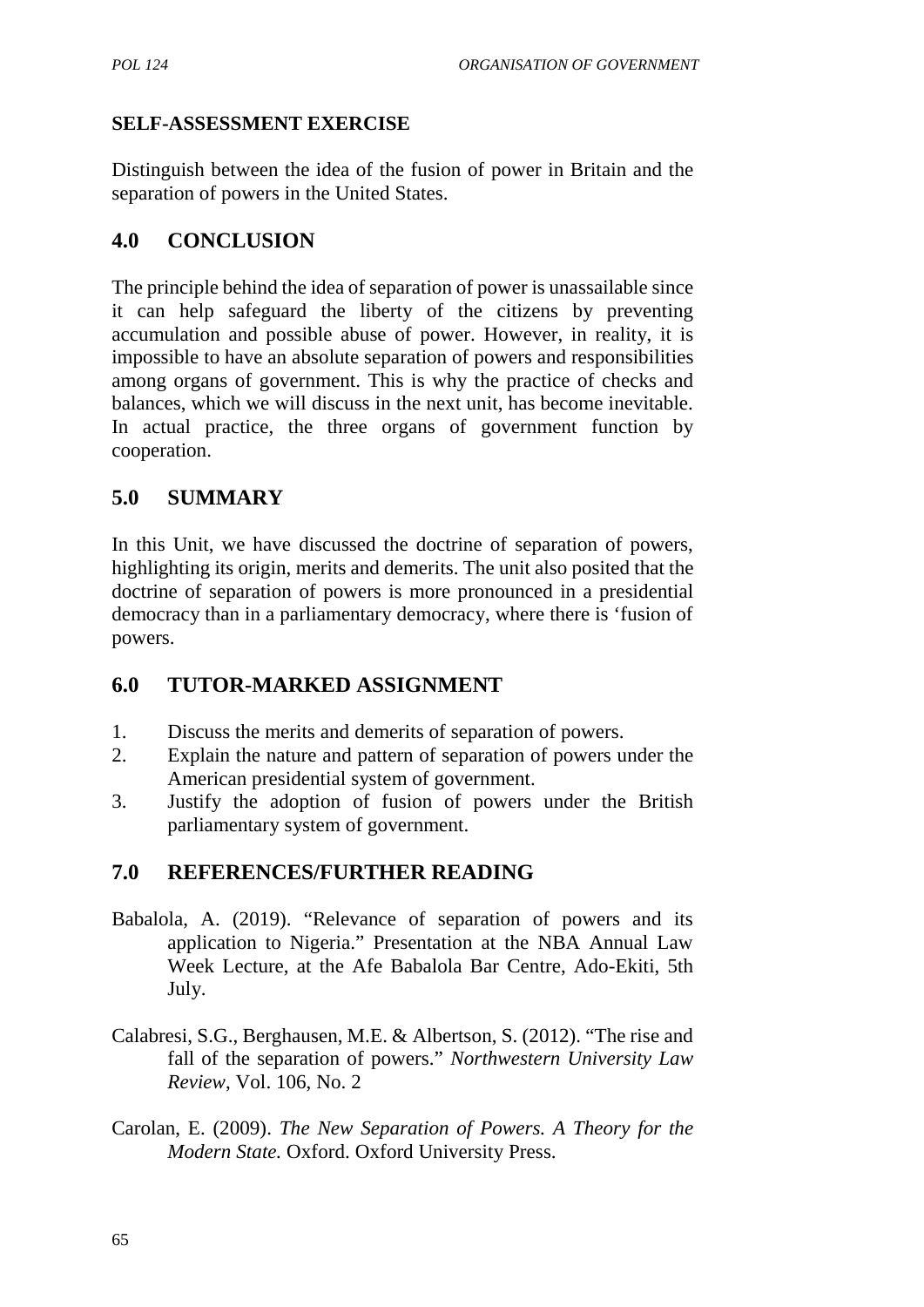- Duignan, B. & Decarlo, C. (Ed.). (2018). *The U.S Constitution and Separation of Powers*. Britannica Educational Publishing.
- Farrugia, A. (2018). "The Separation of Powers and its Importance to Democracy." Presentation at the 2018 Commonwealth People's Forum in London, the United Kingdom on 17 April 2018, ahead of CHOGM.
- Fombad, C. M. (Ed.). (2016). *Separation of Powers in African Constitutionalism*. Oxford: Oxford University Press.
- Kalu, U.C. (2018). "Separation of Powers in Nigeria: An Anatomy of Power Convergences and Divergences." NAUJILJ 9 (1)
- Ojo, A.O (1973). *Political Science and Government of Nigeria for West African Student.* Ilesha: Ilesanmi press.
- Ojo, J. D. (1999). "The Executive under the Nigerian Constitution." In: K. Amuwo *et al* (Eds) *Federalism and Restructuring in Nigeria*.
- Reader, T. (2017*). Separation of Powers. The Importance of Checks and Balances.* New York: The Rosen Publishers.
- Regan, K. O. (2005). "Checks and Balances: Reflections on the Development of the Doctrine of Separation of Powers under the South African Constitution." F W De Klerk Memorial Lecture.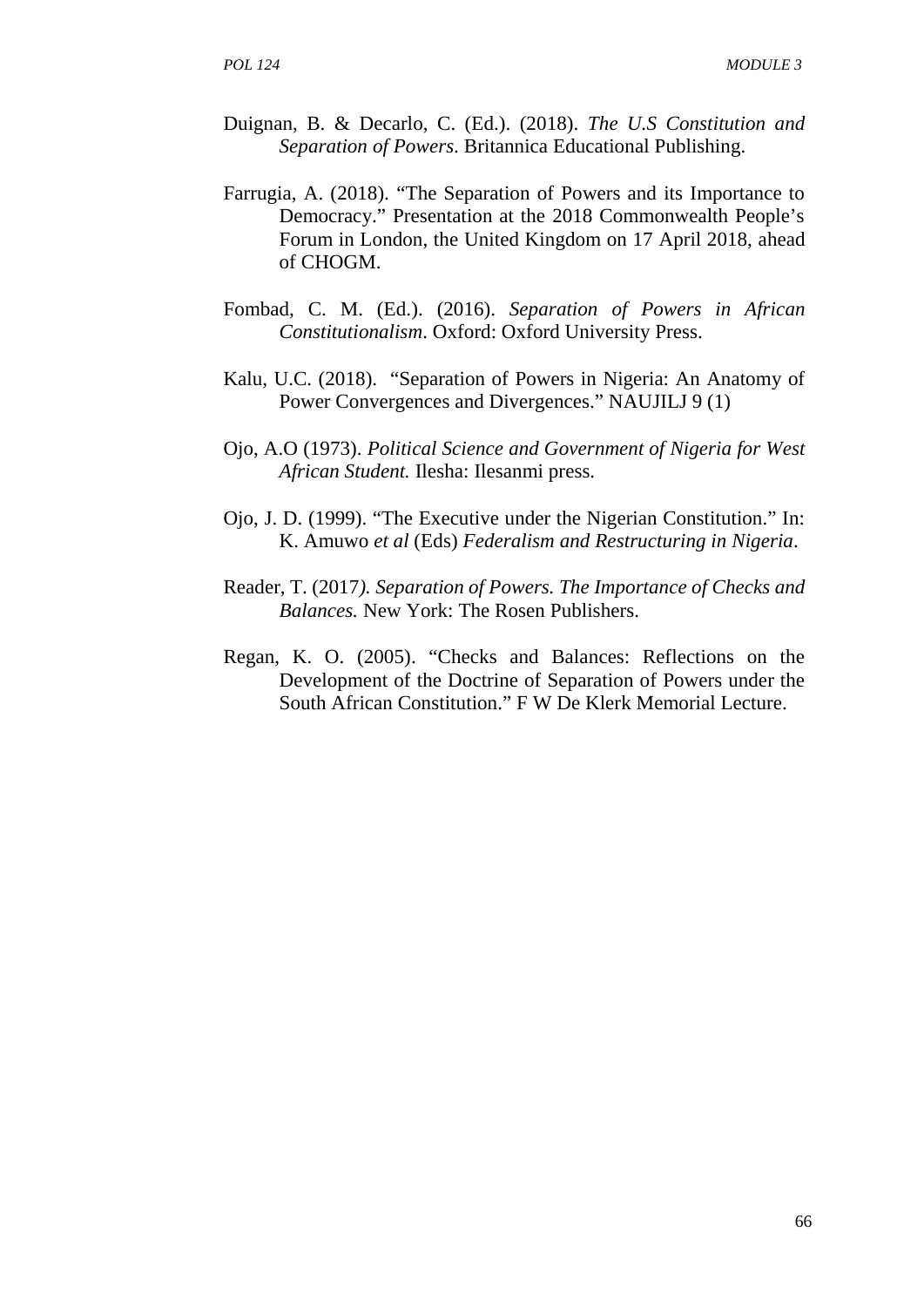# **UNIT 2 THE DOCTRINE OF CHECKS AND BALANCES**

#### **CONTENTS**

- 1.0 Introduction
- 2.0 Objectives
- 3.0 Main Content
	- 3.1 Meaning of Checks and Balances
	- 3.2 Application of Checks and Balances
	- 3.3 The Relevance of Checks and Balances
- 4.0 Summary
- 5.0 Conclusion
- 6.0 Tutor-Marked Assignment
- 7.0 References/Further Reading

## **1.0 INTRODUCTION**

The three arms of government appear to be in different compartments in line with the theory of the separation of powers but there is an interrelationship between them to check excesses, abuse of powers or dictatorship, which is inimical to the survival of democracy. The doctrine of checks and balances is therefore to ensure that the process of governance is devoid of the gridlock that would have occurred if the theory of separation of powers is strictly followed. This unit examines the doctrine of checks and balances, its relevance and applications in the governance of modern states.

## **2.0 OBJECTIVES**

By the end of this unit, you will be able to:

- examine the meaning of checks and balances
- explain its relevance to the organisation and operation of modern government.
- discuss its application, especially in countries practising the presidential system of government.

## **3.0 MAIN CONTENT**

## **3.1 Meaning of Checks and Balances**

The doctrine of checks and balances is associated with the separation of powers because it deals with the process whereby the organs of government control the affairs and activities of one another to ensure that government functions are properly performed. It is only when the powers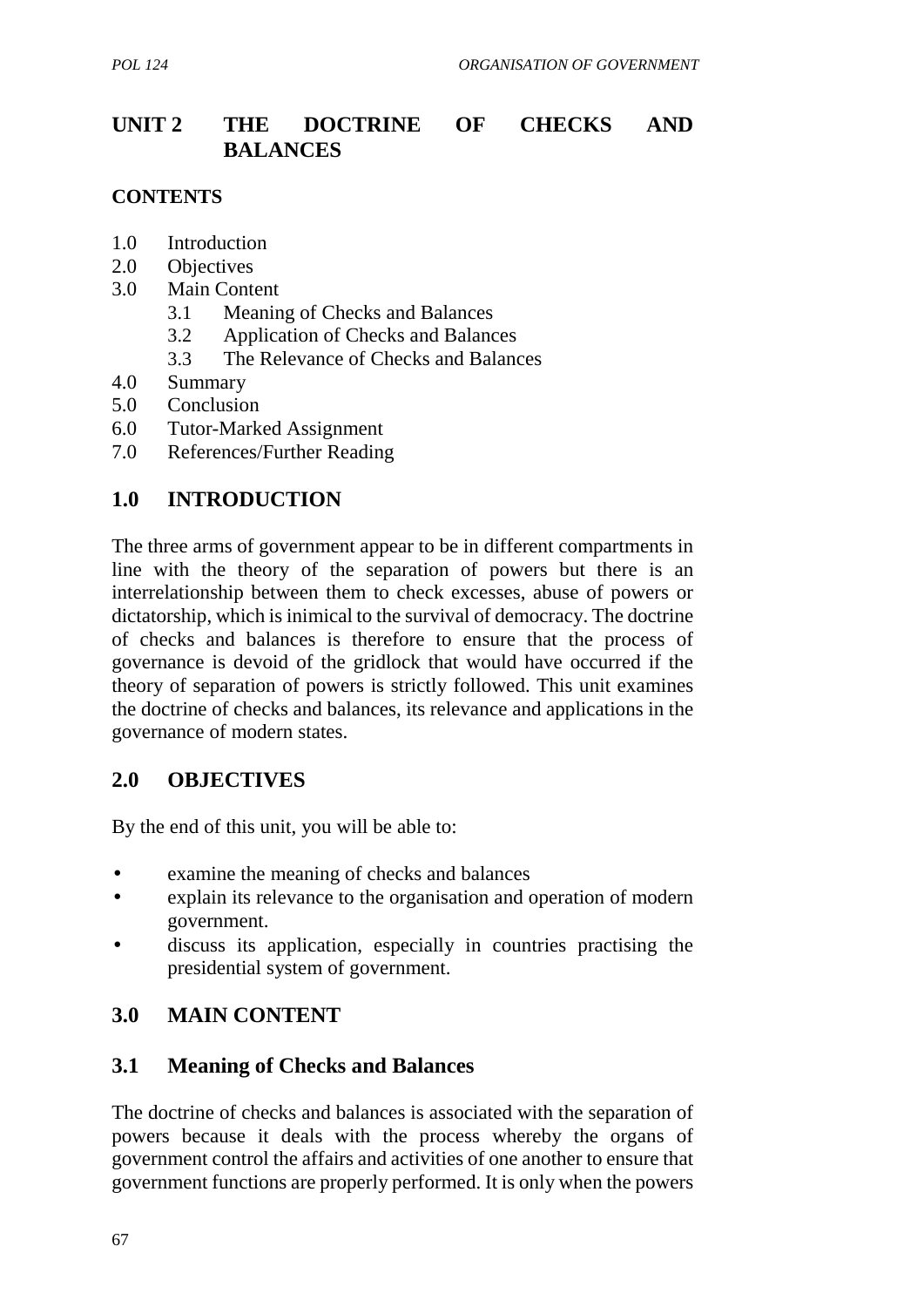of each organ of government are separated from the powers of others that one can check and correct the mistakes made by the other organs. The doctrine of checks and balances recognizes that for the effective operation of government, powers must not only coordinate, they must also overlap. Thus, the legislature looks into the activities of both executive and judiciary. The executive looks into the activities of both legislature and judiciary while the judiciary looks into the activities of the legislature and the executive. The American system of government presents a perfect example of the separation of powers. The 1787 American constitution specifically provides for the principle of division of power and checks and balances. American is widely known as a model of the presidential system because it is the first country in the world to practice it.

## **3.2 Application of Checks and Balances**

The doctrine of Checks and Balance is a mechanism through which each branch of government can participate in and influence the activities of the other branches. In the United States of America and Nigeria, which are perfect models of the presidential system, division of powers and checks and balances, the Legislature at the National level is bicameral and Unicameral at the sub-national or state level. Lawmaking is the primary function of the members of the legislature who are elected directly by the electorate. The executive functions are vested in the president who is equally elected by the people. The Supreme Court exercises judicial powers together with other courts. This indicates that the powers of the three organs of government are clearly delineated and separated. Checks and balances ensure that the president can only appoint ministers, judges, ambassadors with the approval of the Senate, even though these appointees are answerable to him in the discharge of their functions. The president also presents annual budgets to the legislature for approval; this serves as checks by the legislature on the executive. The president and his cabinet members are neither members of the Legislature nor are they members of the judiciary.

The Legislature has no power to remove the president except through the process of impeachment, while the president cannot dissolve the congress. The bills passed into laws by the legislature can also not become laws until the executive gives them assent. The judiciary checks the legislature by interpreting its laws. The judiciary checks the executive policies by declaring its actions unconstitutional to the point of inconsistency. The control, which the executive has over the judiciary, is that the executive nominates the judges to the various courts (Duignan  $\&$ Decarlo,2018; Fombad, 2016).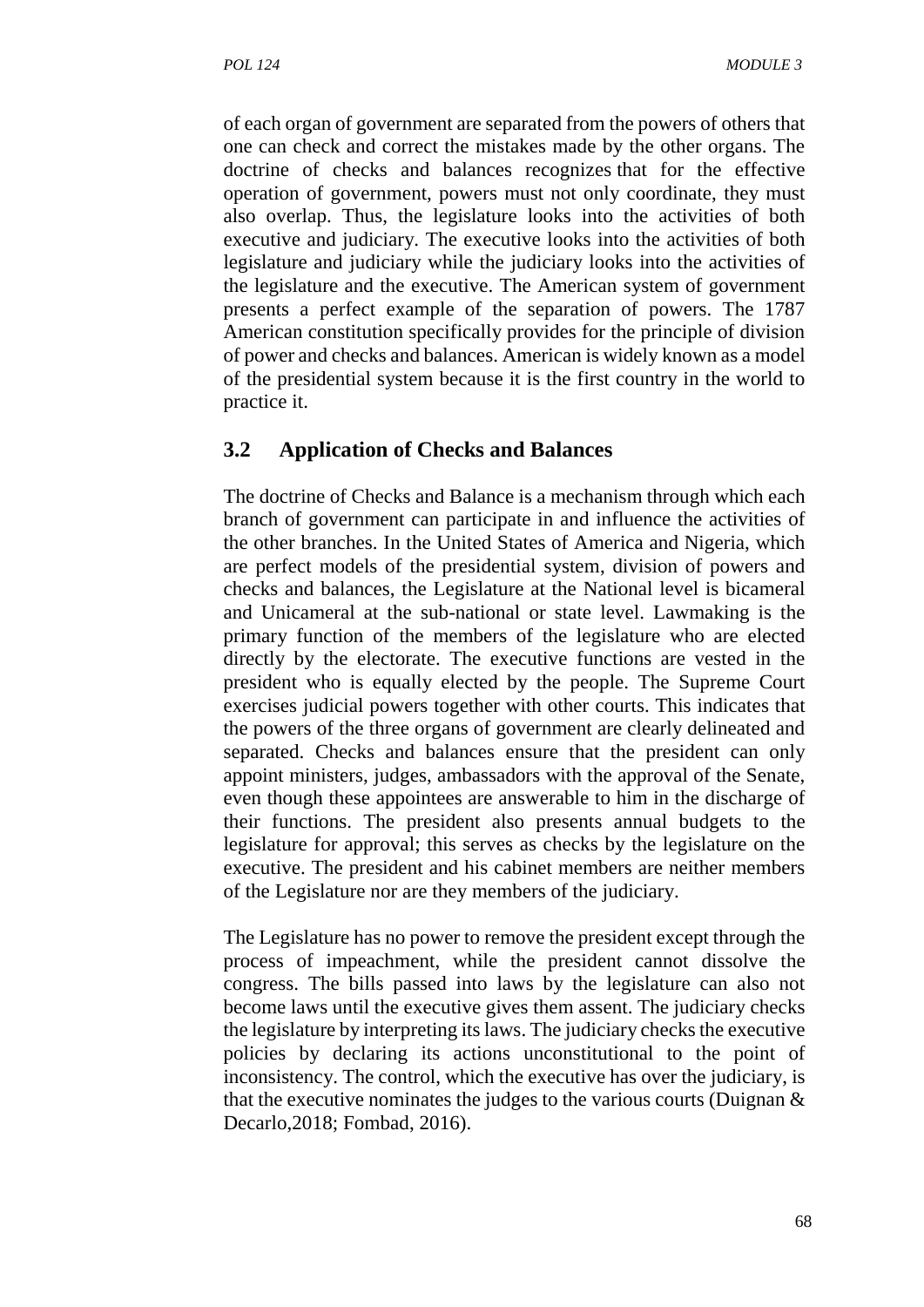# **3.3 The Relevance of Checks and Balances**

The relevance of checks and balances are as follows:

#### **Accountability**

It makes accountability possible because powers are **s**eparated and it becomes easy to assess the performance of any organ of government. Through this mechanism, the three organs of government are accountable to one another and to the people.

#### **Rule of Law**

Through checks and balances and separation of powers, the rule of law is encouraged. The principle is introduced to encourage the government of law and not the government of men. That is, to ensure that those who govern, do so according to the laid down rules and regulations, and not based on their whims and caprices. The constitution stipulates the various functions of the organs of government and how they are controlled. Due to the existence of checks and balances, the principle of the rule of law is strictly observed because everybody, both the government and the governed, are equal before the law, and no one must infringe on each other's right.

#### **Good Governance**

Mindful of the fact that there is a form of peer mechanism, government officials are careful with their activities so as not to be checked, and possibly embarrassed. For instance, the legislature would be meticulous in its law-making function to avoid incurring the wrath of both the executive and the judiciary. As a result, laws made by the legislature are bound to be good since it would not want a situation of it becoming a laughing stock in the eyes of the executive or the judiciary if its laws are regularly vetoed by the former or constantly annulled by the latter. The same thing applies to the executive and the judiciary. By so-doing, good governance is guaranteed

## **SELF-ASSESSMENT EXERCISE**

Explain the extent to which the idea of checks and balances could reduce the rigidity of the theory of separation of power.

# **4.0 CONCLUSION**

Organs of government control the affairs and activities of one another to ensure that government functions are properly performed. The operations of checks and balances in countries like the United States and Nigeria are meant to ensure a good and accountable government. This is not to say that the mechanism does not have its inherent complications,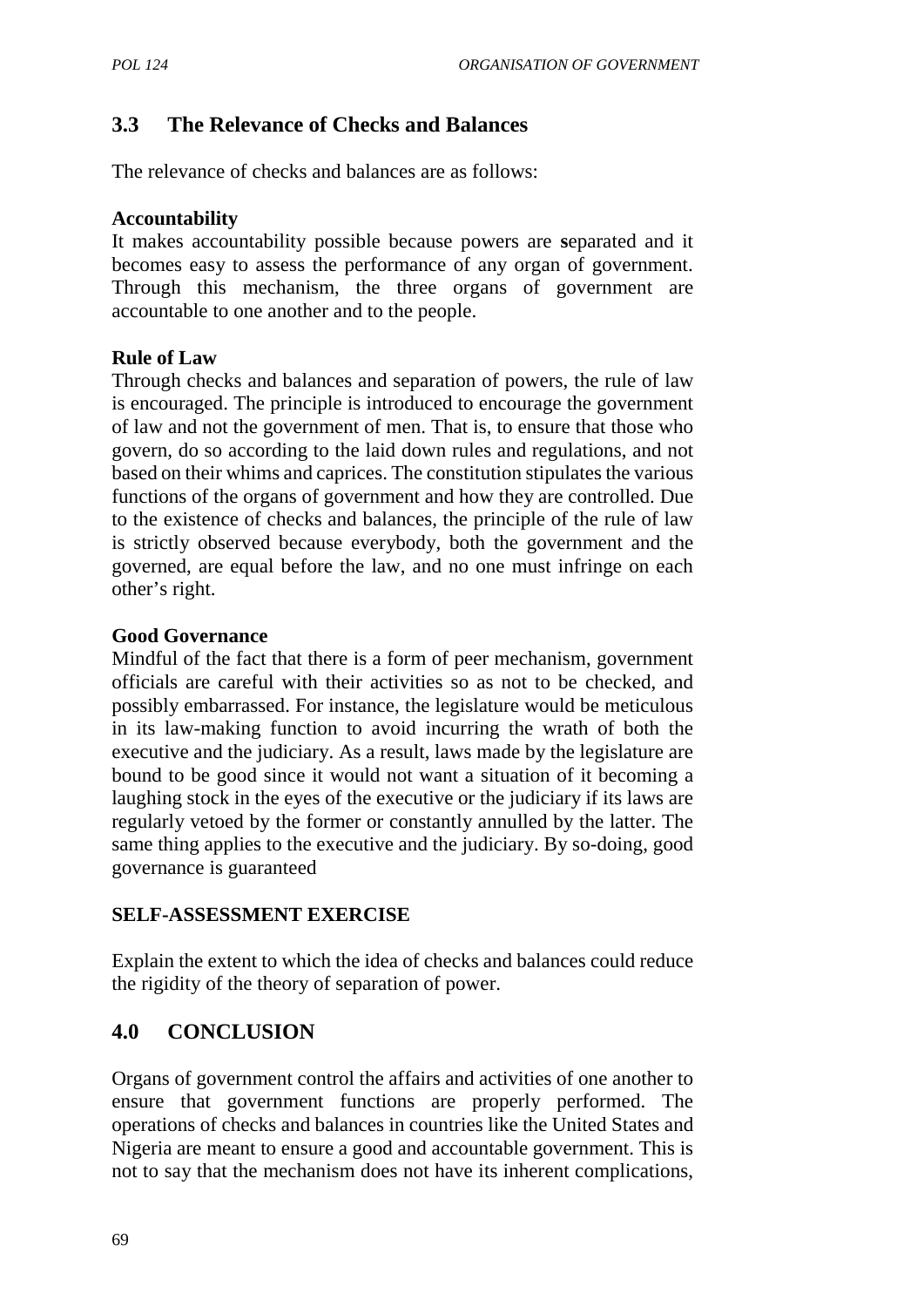such as creating delays, power tussles, among others. Yet it remains a very important means of putting breaks, where necessary, on legislative rashness, executive recklessness and judicial arrogance.

## **5.0 SUMMARY**

Our discussions in this unit have centred on the doctrine of checks and balances which is imperative in the operation and governance of modern states to promote accountability and good governance. The United States of America and Nigeria, among others, are perfect models of division of powers and checks and balances.

#### **6.0 TUTOR-MARKED ASSIGNMENT**

- 1. Explain the application of checks and balances under the American/Nigerian presidential system of government.
- 2. Describe how the doctrine of checks and balances constitutes a corollary to the theory of Separation of Powers.

## **7.0 REFERENCES/FURTHER READING**

- Duignan, B. & Decarlo, C. (Ed.). (2018). *The U.S Constitution and Separation of Powers.* Britannica Educational Publishing.
- Fombad, C. M. (Ed.). (2016). *Separation of Powers in African Constitutionalism*. Oxford: Oxford University Press.
- Kowalski, K. (2012). *Checks and Balances: A Look at the Power Of Government*. Minneapolis: Lerner Publications.
- Ojo, A.O. (1973). *Political Science and Government of Nigeria for West African Student.* Ilesha: Ilesanmi press.
- Ojo, J. D. (1999). "The Executive under the Nigerian Constitution." In: K. Amuwo *et al.* (Eds) *Federalism and Restructuring in Nigeria*.
- Reader, T. (2017). Separation of Powers. *The Importance of Checks and Balances.* New York: The Rosen Publishers
- Regan, K. O. (2005)." Checks and Balances Reflections on the Development of the Doctrine of Separation of Powers under the South African Constitution." F W De Klerk Memorial Lecture.

The 1999 Constitution of Federal Republic of Nigeria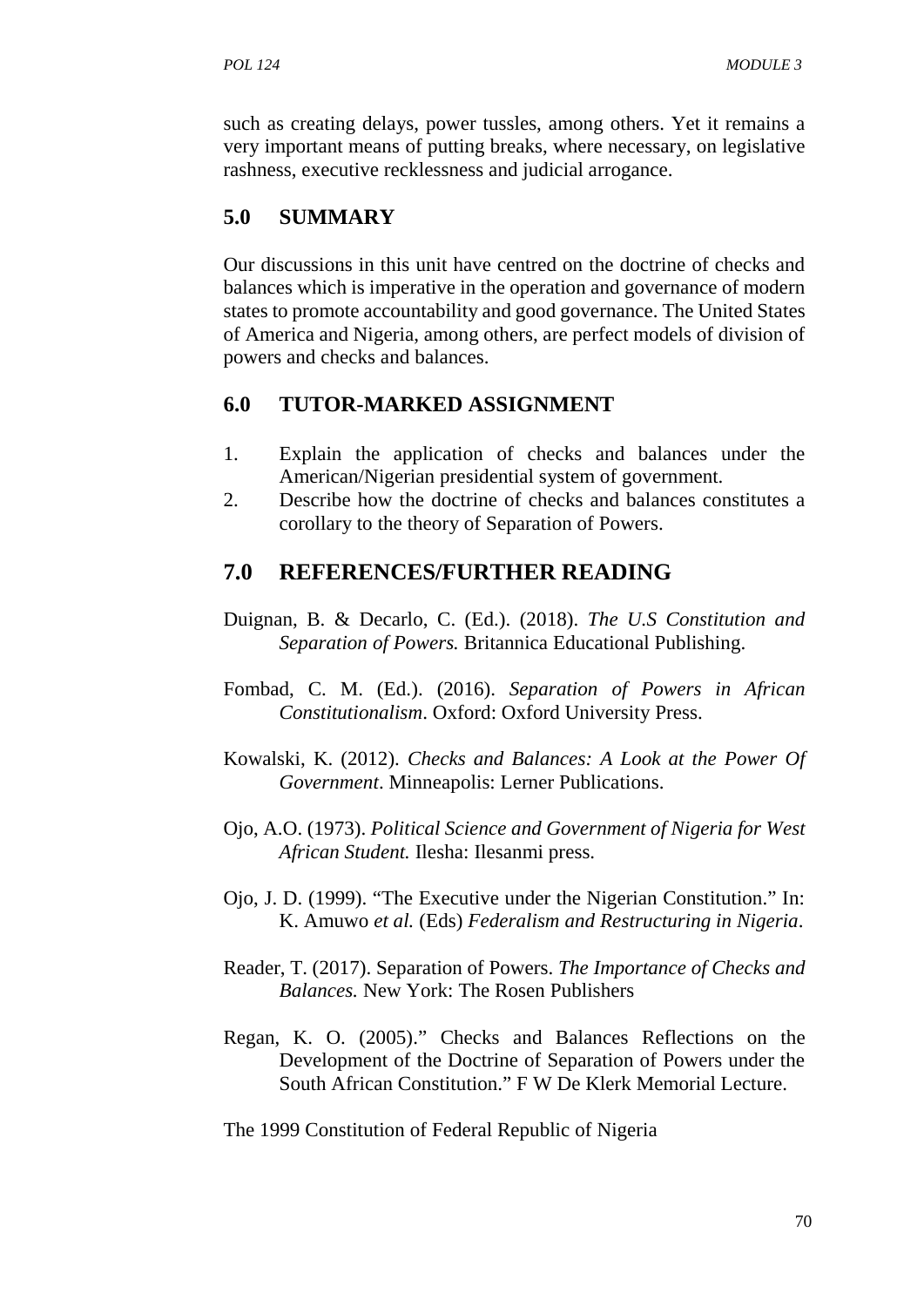# **UNIT 3 THE RULE OF LAW**

## **CONTENTS**

- 1.0 Introduction
- 2.0 Objectives
- 3.0 Main Content
	- 3.1 Concept of Rule of Law
	- 3.2 Rule of law and Democracy
	- 3.3 Limitations of Rule of Law
- 4.0 Summary
- 5.0 Conclusion
- 6.0 Tutor-Marked Assignment
- 7.0 References/Further Reading

## **1.0 INTRODUCTION**

The concept of the rule of law has become a popular mantra in the lexicon of political science and government. It is used to distinguish a government that is guided by laws from one that is dictated by the whims and caprices of the leaders. This unit examines the concept of rule of law, its principles and limitations. The unit in addition examines the observance of rule of law in democratic and military or dictatorial governments.

# **2.0 OBJECTIVES**

By the end of this unit, you will be able to:

- examine the concept of rule of law and its principles
- discuss the limitations to the concept of rule of law in practice
- explain the application of rule of law between a democracy.

# **3.0 MAIN CONTENT**

## **3.1 The Concept of Rule of Law**

The rule of law, also called supremacy of law, is a general legal maxim according to which decisions should be made by applying known principles of laws, without the intervention of discretion in their application. The intent is to guard against tyranny and arbitrary governance (Rawls, 2003). Generally speaking, the law is a body of rules prescribed by the state subject to sanctions or consequences. The predominant view is that the concept of "rule of law" *per se* says nothing about the "justness" of the laws themselves, but simply how the legal system operates. As a consequence of this, a very undemocratic nation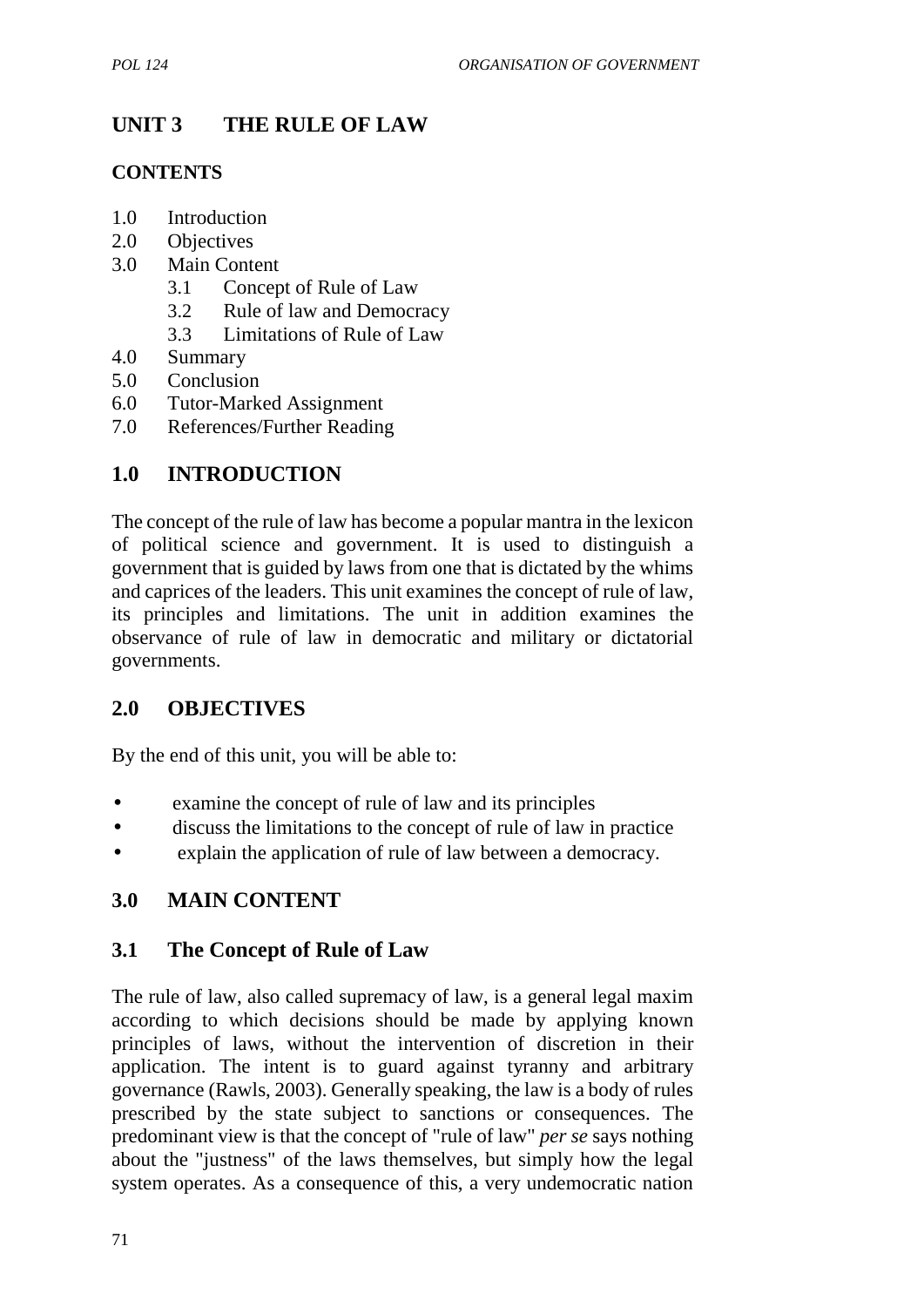or one without respect for human rights can exist with a rule of law - a situation which may be occurring in several modern dictatorships.

The classical definition of the concept of rule of law was given by A.V. Dicey (1958). In his conception, the rule of law means: "the absolute supremacy of regular law as opposed to the influence of arbitrary power, and exclude the existence of arbitrariness or prerogative or even of wide discretionary authority on the part of the government". This definition means that the rule of law is a principle that seeks to curb government powers by insisting that governance should be in accordance with the laws of the land and not according to the arbitrary rule of officeholders. It also implies that no man can be punished except for a proven breach of law. The other major element of the rule of law is the equality of all classes of people before the law as administered by the ordinary courts.

At present, the concept of rule of law has been expanded beyond the classic formulation provided by Dicey. The doctrine is now recognised to include:

- i. The supremacy of the law including judicial authority over all persons and authority in a state.
- ii. The supremacy of the constitution.
- iii. The independence of the judiciary.
- iv. The right to personal liberty.
- v. Observance of democratic practices including the conduct of regular, free and
- vi. Fair elections as a basis for assuming political power (Anifowose & Enemuo, 2005, pp.151- 152).

In short, the rule of law stipulates that government is instituted and limited to its power according to the extant laws, and should be devoted to the preservation of the liberties of individual citizens, all of whom are deemed to be equal before the law. By guaranteeing civil rights, the rule of law also creates the basic conditions in which individuals can pursue their own personal development as they choose. The fundamental human rights of the citizens are defined and enforced by the law of the land. One of the main purposes of the rule of law is to ensure that the civil liberties of the citizens are safeguarded from the arbitrary interference of those in authority.

#### **3.2 Rule of Law and Democracy**

The rule of law is better realized under democracy than a dictatorship (Alonge, 2005). Democratic governance is based on the will of the people and in the form of governance best suited to allow all people to live in dignity and freedom. Democracy requires a "rule of law"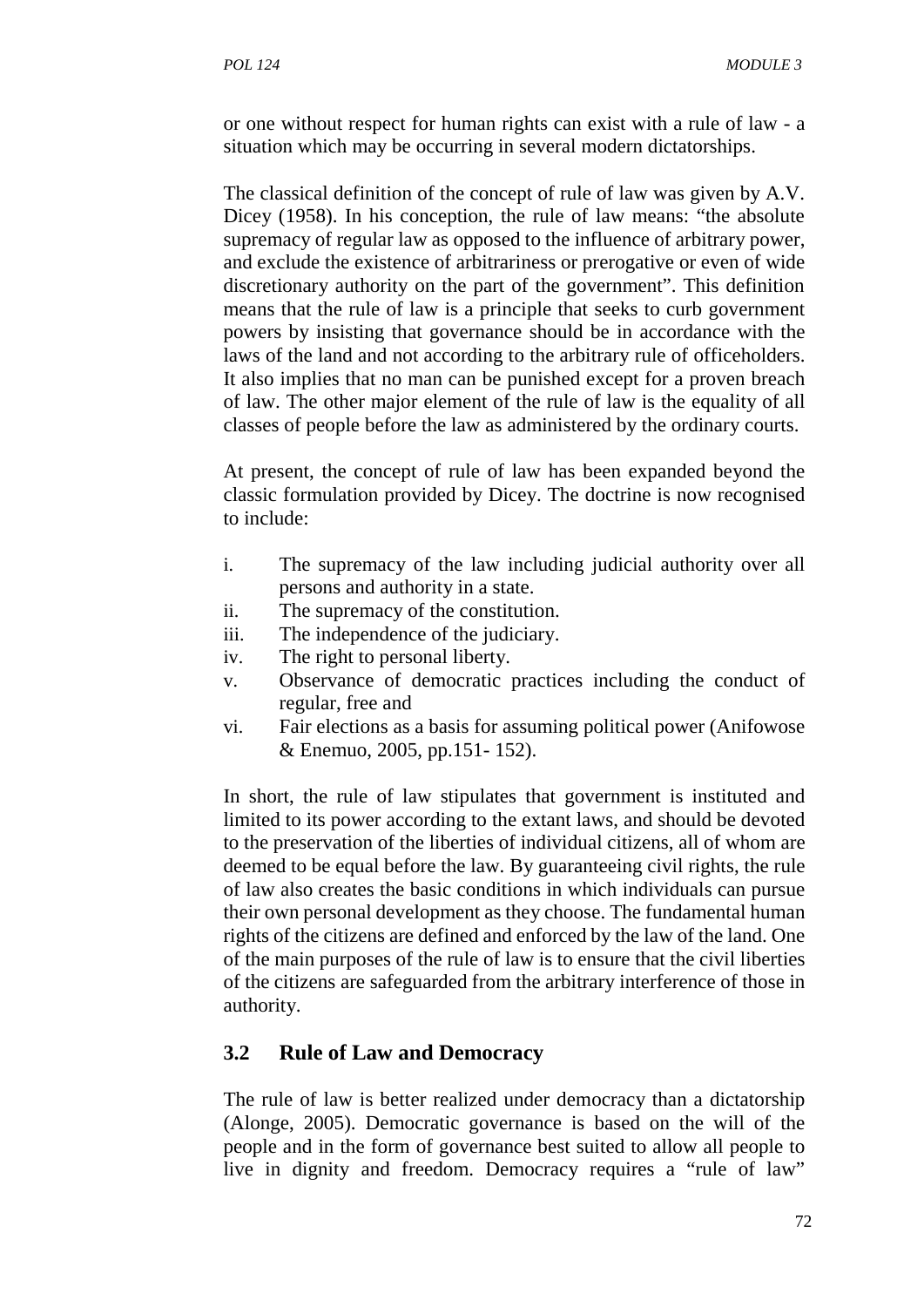framework to govern the interaction and co-existence of all citizens. The doctrine of rule of law is intimately bound with the practice of democracy. As Sagay (1996, p.13) rightly observed, 'there can be no democracy without the rule of law and vice versa'. The rule of law may be a necessary condition for democracy but it is not a sufficient condition. For much of human history, rulers and laws were synonymous  $=$  the law was simply the will of the ruler. A first step away from such tyranny was the notion of rule by law, including the notion that even a ruler is under the law and should rule by virtue of legal means.

Although no society or government system is problem-free, rule of law protects fundamental political, social, and economic rights of the citizens.

The basic thrust of the three branches of government is the search for justice through the law. Justice is the end, the *terminus adquem* towards which all the laws passed by the legislator, all the executive function of government, and the administration of law in our courts, naturally end. It is to be emphasized that any power given to the judiciary is not for the gratification of the judge but rather to enable him more effectively administer justice, to enable him to protect innocent citizens from power and its abuse by the various concentrations of power. Protection from power is thus the necessary roles of the courts and the citizens' last line of defence in their unequal combat with power. The independence of the judiciary is thus the citizens' bulwark against oppression, their charter of liberties and a force for stability, peace and progress in the society.

## **3.3 Limitations of Rule of Law**

Although in a democracy, all men are equal before the law, in reality; these precepts are usually observed in the breach. In totalitarian states, there is no pretence about rule of law, because, in those states, the law and the courts are regarded as instruments of state policy. In other words, the law exists to foster and advance the interests of the strong to the detriment of the weak. Thus, violation of laws or denial of rights for political ends is an attribute of both developed and emerging democracies. The only difference is that while the abuse and violations are gross in the emerging democracies, in the developed democracies, there are subtle ways to dress up or mitigate these denials, where they cannot be avoided.

The principle of equality before the law therefore has some limitations. The modern state maintains vast paraphernalia for the prosecution of alleged offenders, there is no such organisation for their adequate defence. Worse still, the Legal Aid Council of Nigeria that is supposed to come to the assistance of the poor does not enjoy the required support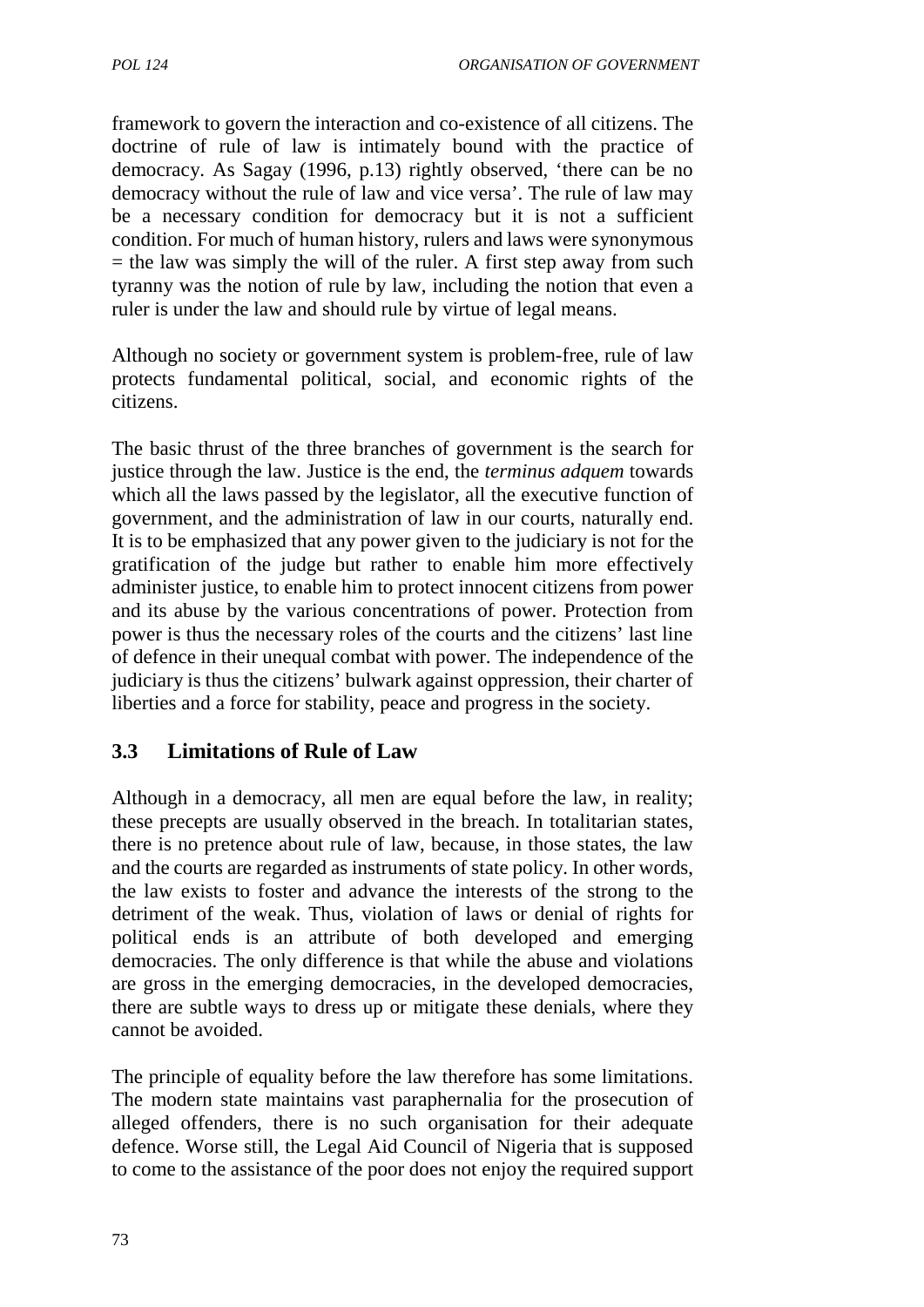from the government to enable it to discharge its functions effectively. More fundamentally, the enjoyment of human rights such as rights to life, freedoms of expression, among others is not absolute. They can be denied, suspended or abridged if the need arises. For instance:

#### **Right to Life**

The government can deny or deprive a citizen right to life under the following conditions: For the defence of any person from unlawful violence or for the defence of property to effect an arrest or to prevent the escape of a person lawfully detained and to suppress a riot.

#### **SELF-ASSESSMENT EXERCISE**

Define the concept and principles of rule of law.

## **4.0 CONCLUSION**

Organs of government control the affairs and activities of one another to ensure that government functions are properly performed. The operations of checks and balances are meant to ensure accountability and good governance. This is not to say that the mechanism does not have inherent limitations, such as creating delays, power tussles, among others. Nonetheless, it remains a very important means of checkmating abuses, arbitrariness, rashness, arrogance and recklessness associated with the legislative, executive and judicial organs of government.

## **5.0 SUMMARY**

In this unit, we have seen that applying the principles of laws, without the intervention of discretion, is a necessary precondition to guard against tyranny and arbitrary governance. We also noted that though in a democracy, the rule of law is required to govern the interaction and co existence of all citizens, particularly the preservation of their inalienable rights, the enjoyment of such rights is not absolute. They can be denied, suspended or abridged by the government on certain conditions.

# **6.0 TUTOR MARKED ASSIGNMENT**

- 1. Outline the relationship between the concept of democracy and the principles inherent in rule of law.
- 2. Explain the limitations to the concept of rule of law in practice.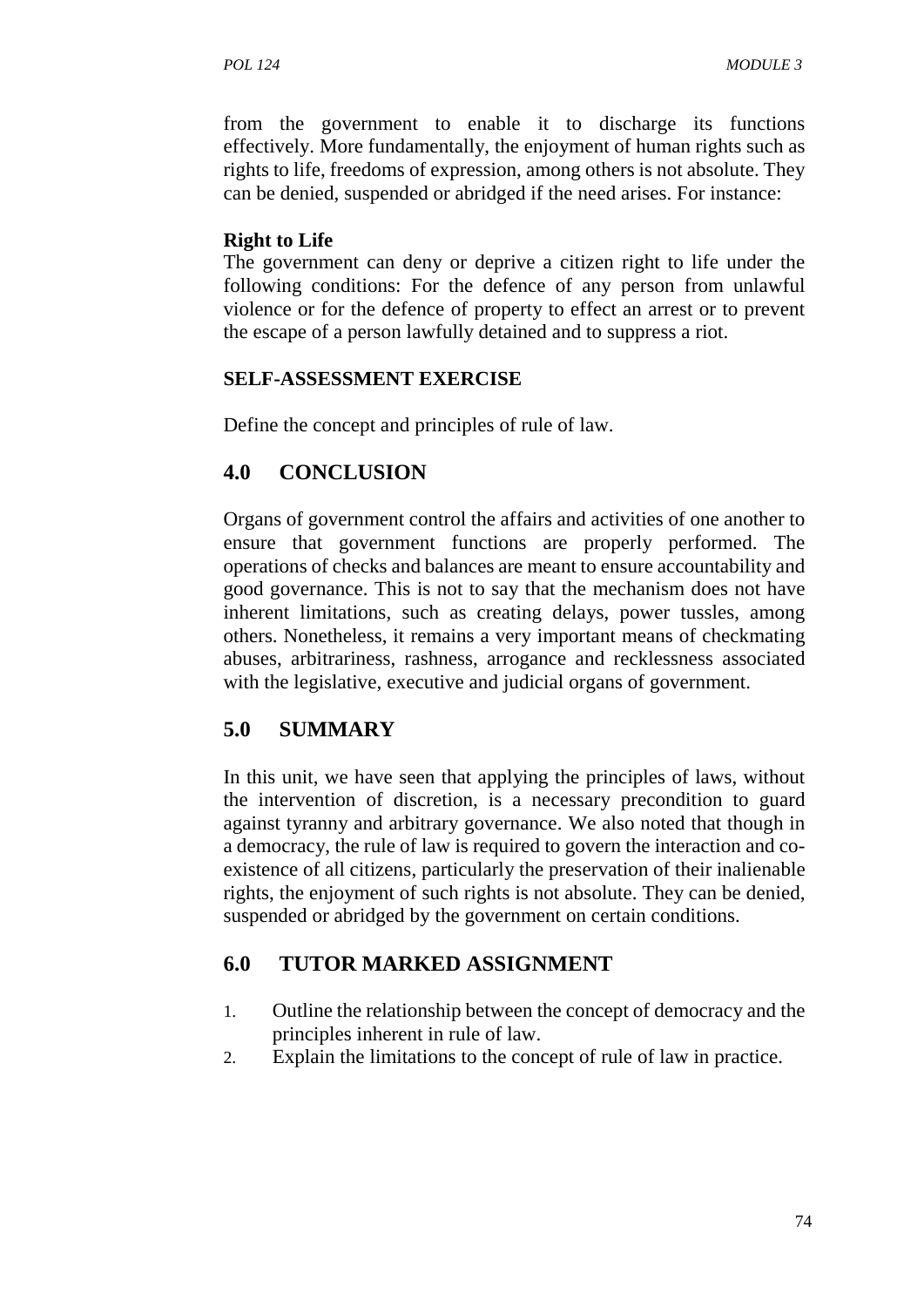#### **7.0 REFERENCES/FURTHER READING**

Bingham, T. (2011). *The Rule of Law*. Northwood: Allen Lane.

- Anifowose**,** R**.** & Enemuo**,**F. (Eds.). (2005). *Elements of Politics*. Lagos: Sam Iroanusi Publishers.
- Dicey, A. V. (1958). *Introduction to the Law of the Constitution*. (10<sup>th</sup> ed.).
- Hammerstrom, D. (2002). "The rule of law versus democracy." *By What Authority,* vol. 5.
- Nwabueze, B. (2004). *Constitutional Democracy in Africa Vol. 1, 2 & 5,* Ibadan: Spectrum.

Rawls, J. (2003). A *Theory of Justice.* Harvard University Press.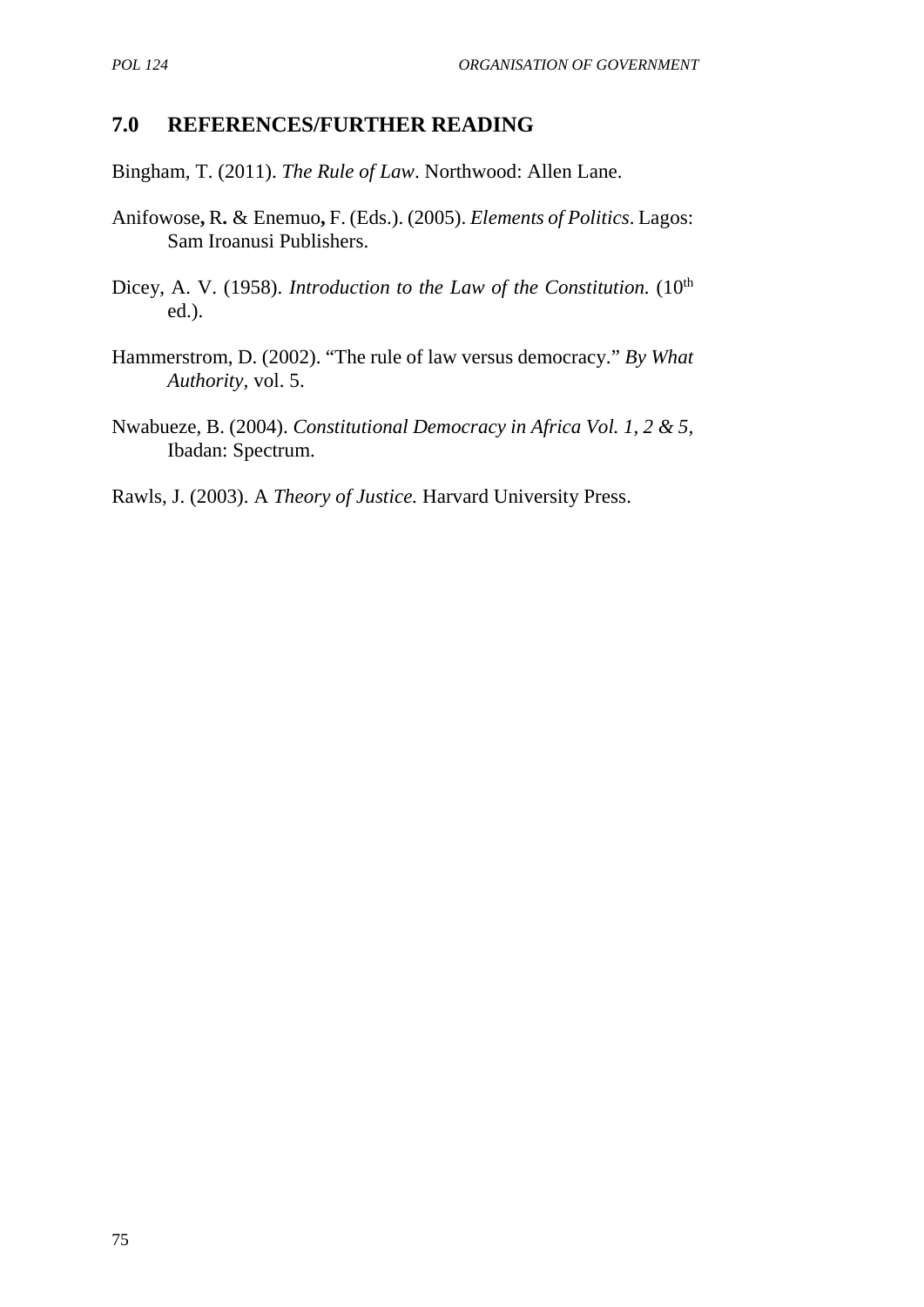#### **UNIT 4 EVALUATION OF RULE OF LAW IN NIGERIA**

#### **CONTENTS**

- 1.0 Introduction
- 2.0 Objectives
- 3.0 Main Content
	- 3.1 Rule of law under Military Administrations in Nigeria
	- 3.2 Rule of Law under Democratic Governments in Nigeria
- 4.0 Summary
- 5.0 Conclusion
- 6.0 Tutor-Marked Assignment
- 7.0 References/Further Reading

## **1.0 INTRODUCTION**

After our discussions on the concept and principles of the rule of law, it is imperative to carry out its evaluation. This will enable us to know the extent to which the activities of the Nigerian government are keeping with the basic principles of the rule of law. This unit will therefore focus on some pertinent issues evident in contemporary Nigeria such as: the electoral process and democratization, human rights and good governance.

## **2.0 OBJECTIVES**

By the end of this unit, you will be able to:

- discuss the application of the concept of rule of law in Nigeria
- explain how rule of law can be employed to promote democracy and good governance
- appreciate that without a free press, a vigilant citizenry and an independent judiciary, government alone cannot guarantee strict adherence to rule of law.

## **3.0 MAIN CONTENT**

## **3.1 Rule of Law under Military Administrations in Nigeria**

The antecedents of military governments in Nigeria, despite all pretences, reveal non-adherence to the principle of rule of law. Indeed, by definition, a military regime is equated to a dictatorship and is always regarded as an aberration. Therefore, for almost three decades in Nigeria, the military relegated the rule of law to the background. For example, the Buhari military regime promulgated Decree No.2 under which many Nigerians were detained without trial. The same government enacted Decree No. 4,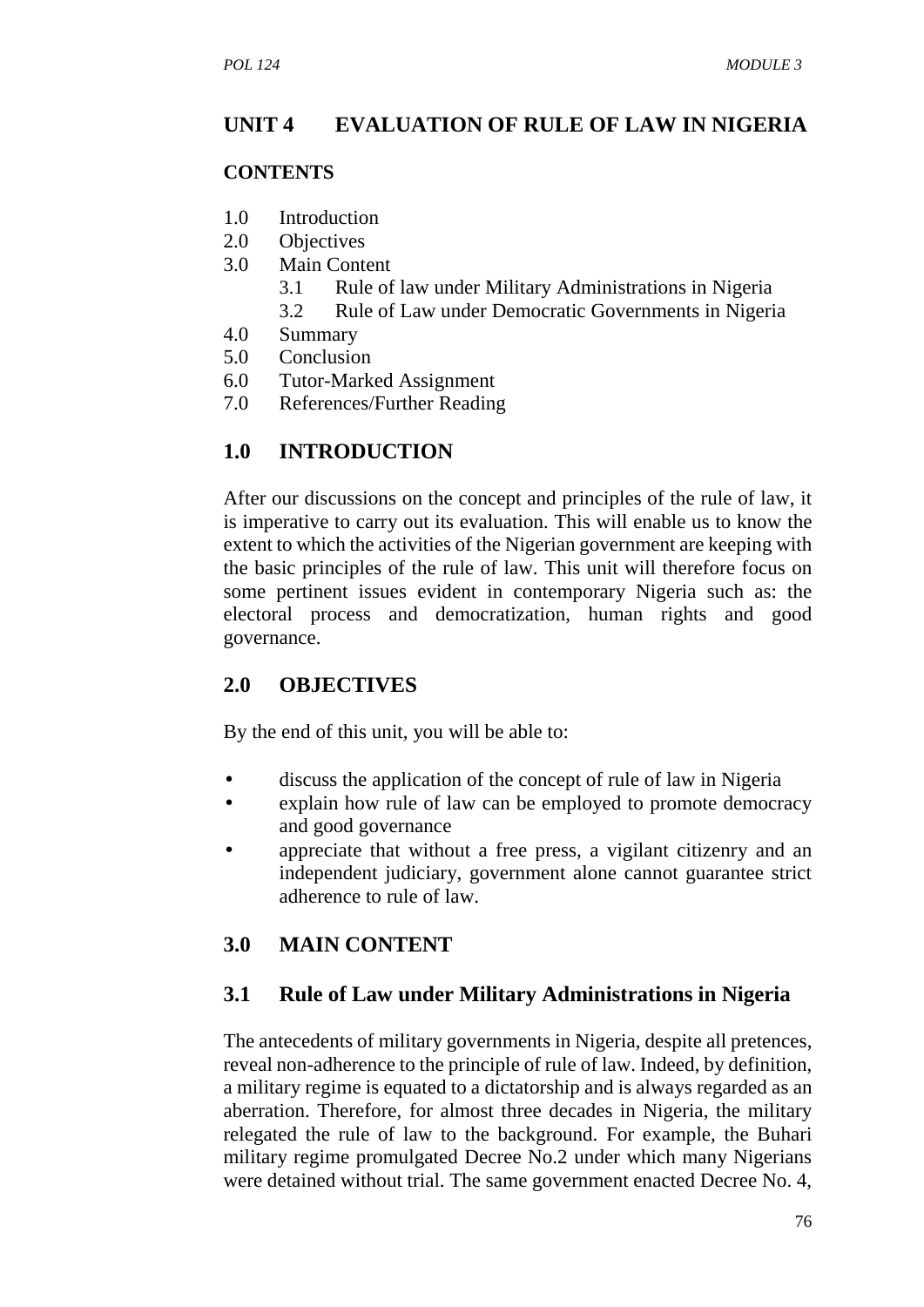which criminalized free speech and opinion directed against those in authority. Two journalists of the *Guardian Newspaper*, Nduka Irabor and Tunde Thompson were jailed by the Buhari regime for contravening the Decree number 4. Three cocaine pushers were also publicly executed by the Buhari regime, under a decree that was applied retroactively, contrary to practice within a society/state governed by rule of law.

Although the succeeding government of Ibrahim Babangida revoked Decree number 4, it, however, retained the more obnoxious Decree No. 2, under which his predecessor, Buhari, and his deputy, Tunde Idiagbon were clamped into detention. To placate the political class, Babangida released several politicians jailed by Buhari in a gesture meant to promote a new image for the military as a responsive government, but not as a country within the ambit of the rule of law. Under the pretext of what was called "guided democracy", the government of Babangida experimented with all sorts of political contrivances. He severally extended his tenure in office, which ended in the annulment of June 12, 1993, presidential election.

The government of Abacha was more notorious in its disregard of the principles of rule of law and respect for human rights. During his era, political activists were either summarily executed (eg, Ken Saro-Wiwa) or forced into exile because the political environment was not made conducive for an open and contested terrain which democracy demanded. The government of Abdulsalam was too short to merit any significant analysis except that in 1999, his administration re-enacted the Obasanjo's record of 1979 when it midwife another successful transition programme, which was concluded within a comparatively shorter period of ten months. His military dis-engagement brought Obasanjo into power again as a democratically elected President.

# **3.2 Rule of Law under Democratic Governments in Nigeria**

In the First Republic in Nigeria, there were several political crises, which put the observance of rule of law to test. A prominent case was the declaration of a state of public emergency in the then western region of the country in 1962. This was over a fracas, which broke out on the floor of the House of Assembly of the region. A legal suit was then instituted by the Action Group, which sought for the declaration that the action taken by the federal government as illegal and unconstitutional, and for its reversal. In its ruling, the Supreme Court refused to rule on the legality or otherwise of the action, but merely affirmed that there was a proper resolution passed by the Parliament. When the Privy Council in London in an appeal brought before it later declared the action null and void, the Balewa-led Federal Government promptly ended the jurisdiction of the Privy Council from entertaining cases that emanated from Nigeria.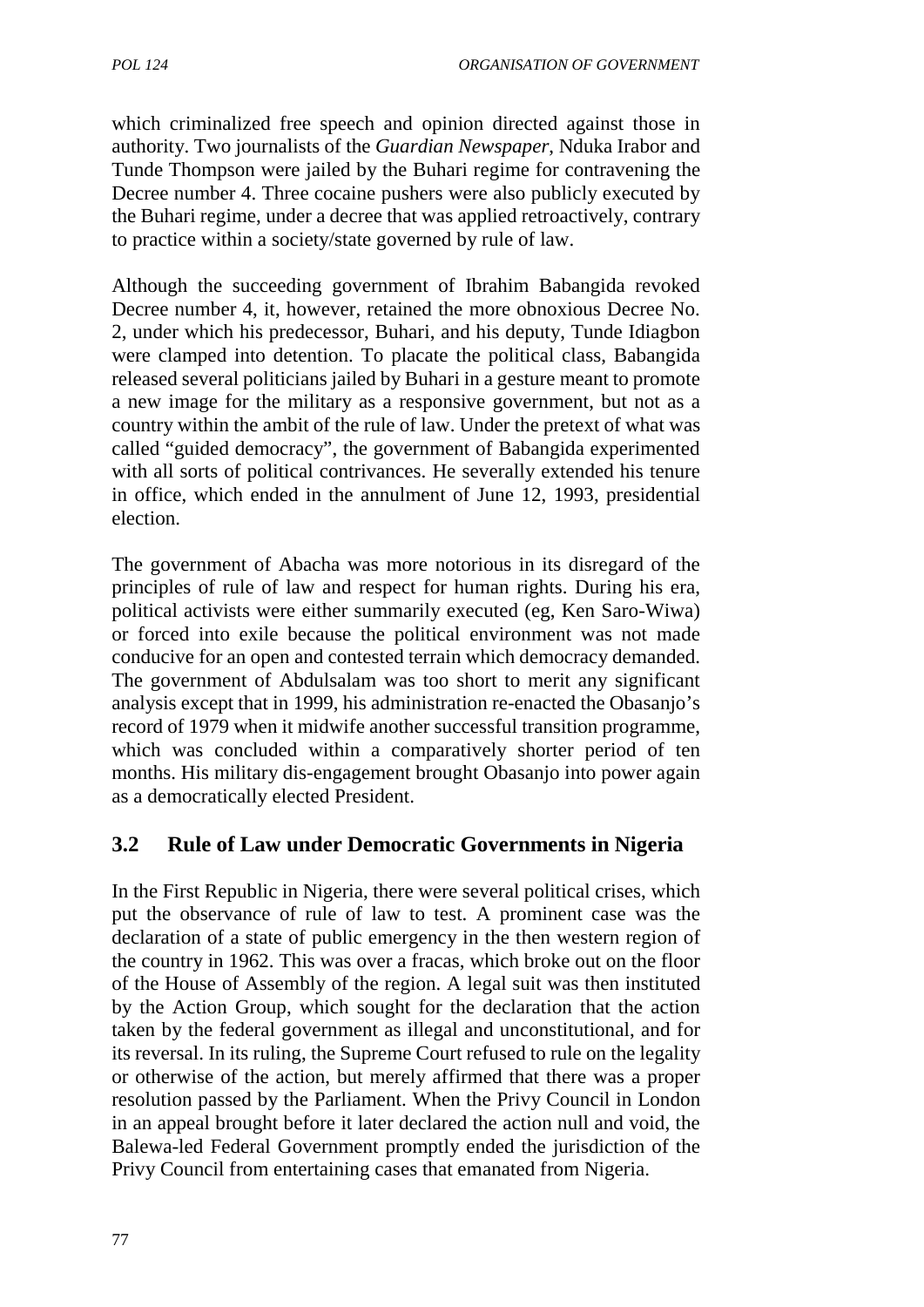Another case in which the observance of the rule was put to the question was over the creation of Mid-western state from the then Western region in 1963. The crux of the debate was on whether the action was right when it was done without the concurrence of the state from which the new region was to be carved out. Many insinuated that the action was politically motivated to whittle down the influence of Chief Obafemi Awolowo and his party, the Action Group, in the minority areas of the Western region. This view sounds plausible, especially when the same Federal Government refused to accede to state creation exercise in the then Northern region which was the biggest in both size and population in the country, and in which agitations for more regions/states were most rife.

During the administration of President Shehu Shagari between 1979 and 1983, there were also test cases for the rule of law. A major one was the deportation of Alhaji Shugaba Abdul Rhaman, the then minority leader of the old Borno State House of Assembly on the order of the then Minister of Internal Affairs, Alhaji Maitama Yusuf. Like that of the two cases cited in the First Republic partisan political motives were also insinuated, given the objective of the ruling party in the country then being to silence the voices of opposition as then symbolised in the personality of Alhaji Shugaba. However, a Supreme Court judge later quashed the deportation order. Similarly, a Revenue Allocation Act already signed into law by President Shehu Shagari was annulled by the Supreme Court in a case brought against the Federal Government by the then Bendel State government on the ground that proper procedures were not followed by the National Assembly in the enactment of the Act.

The democratic government of President Olusegun Obasanjo elevated constitutional abuses and executive indiscretions into a virtue. The list is endless. For example, in Odi, Rivers state a whole community was razed down by the Nigerian military acting on the president's fiat. Secondly, in flagrant disobedience of the Supreme Court's judgment, Obasanjo refused to release the statutory allocations meant for the local governments in Lagos. Under Obasanjo, the country also witnessed unresolved murder cases; prominent among which are those of Chief Bola Ige, Chief Dekibo, Engineer Funsho Williams, among others. President Obasanjo also sought to elongate the tenure of elected local government councils from three to four years, which was aborted midstream. This, he did by rushing to assent a bill which emanated from a joint sitting of the National Assembly, without recourse to the two houses which appointed the body. The move was however invalidated by a Supreme Court judgment. Obasanjo also severally violated appropriation laws by either exceeding or spending on unauthorised projects, in acts of questionable constitutional breaches, which led to the several moves by the National Assembly to impeach him in 2002. In sum, the democratic government of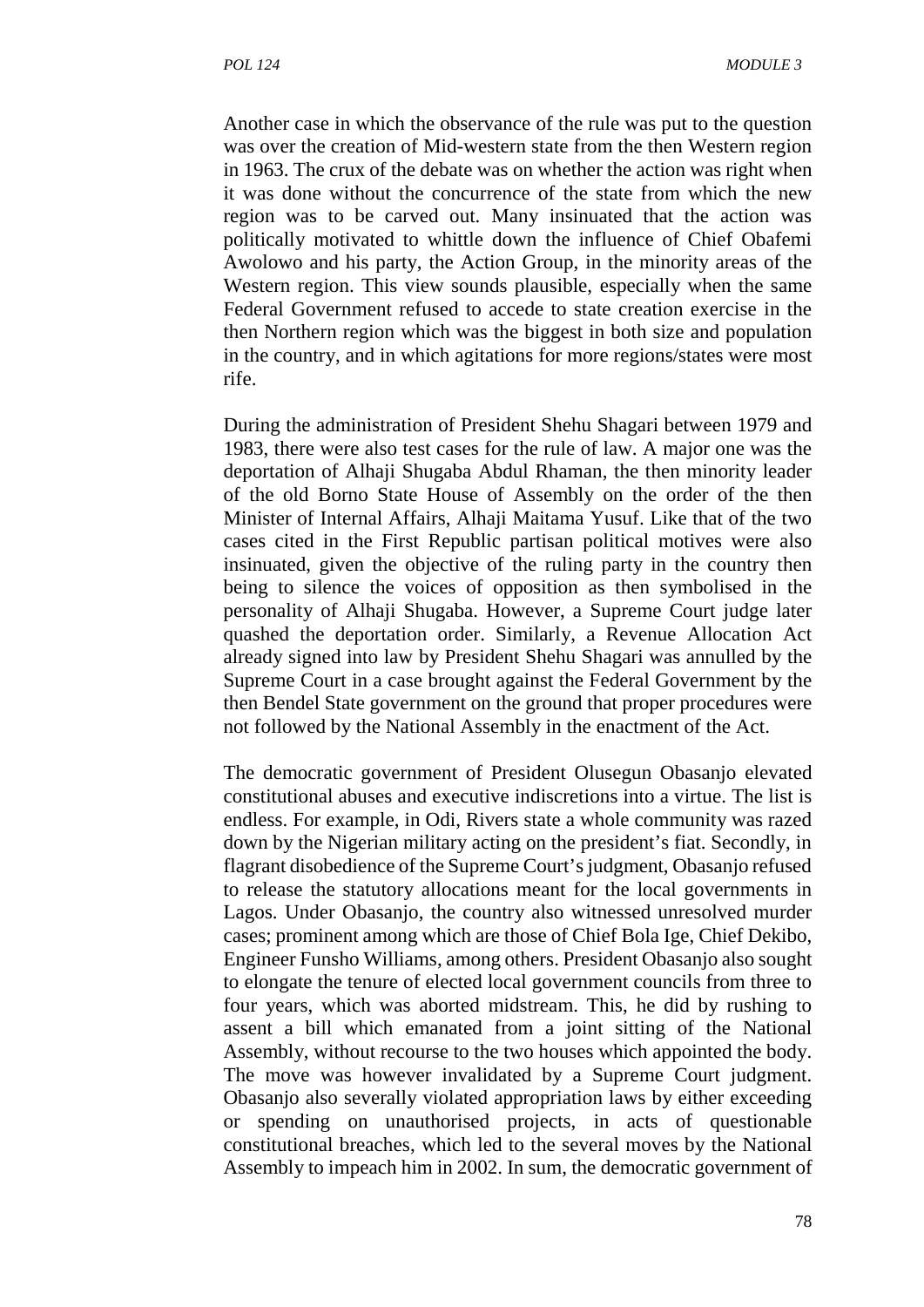president operated outside the framework of rule of law in the reign of arbitrariness and impunity under his watch in Aso Rock. The scenario has virtually remained unchanged till date.

Therefore, what has become evident is that the phrase rule of law has become a mantra that is being selectively used in the country to suit particular situations or circumstances depending on what is at stake or the matrix of political interests.

#### **SELF-ASSESSMENT EXERCISE**

Examine why military decrees are superior to a constitution under the military regime.

## **4.0 CONCLUSION**

Democratic governance is based on the consent of the people. It is therefore the form of governance that best guarantees people's dignity and freedom. Democracy and rule of law *are sine qua non* to good governance worldwide. Democracy requires a "rule of law" framework to thrive and to deliver its dividends to the citizens. It is only those governments that guarantee human rights, a major component of the rule of law, which can create the basic conditions in which individuals can pursue their own personal development as they choose.

# **5.0 SUMMARY**

This unit has appraised the observance of rule of law during military and civilian administrations in Nigeria. The rule of law was observed in the breach by both military and civilian administrations. The concept, no doubt, has become a mantra that is selectively used to suit particular situations or circumstances, depending on what is at stake or the matrix of political interests.

# **6.0 TUTOR-MARKED ASSIGNMENT**

- 1. Justify the saying that the operation of rule of law in any country is not without some limitations.
- 2. Examine how the concept of rule of law could guard against the violation of human rights.
- 3. Discuss how a democratic government could enhance respect for the principles of rule of law.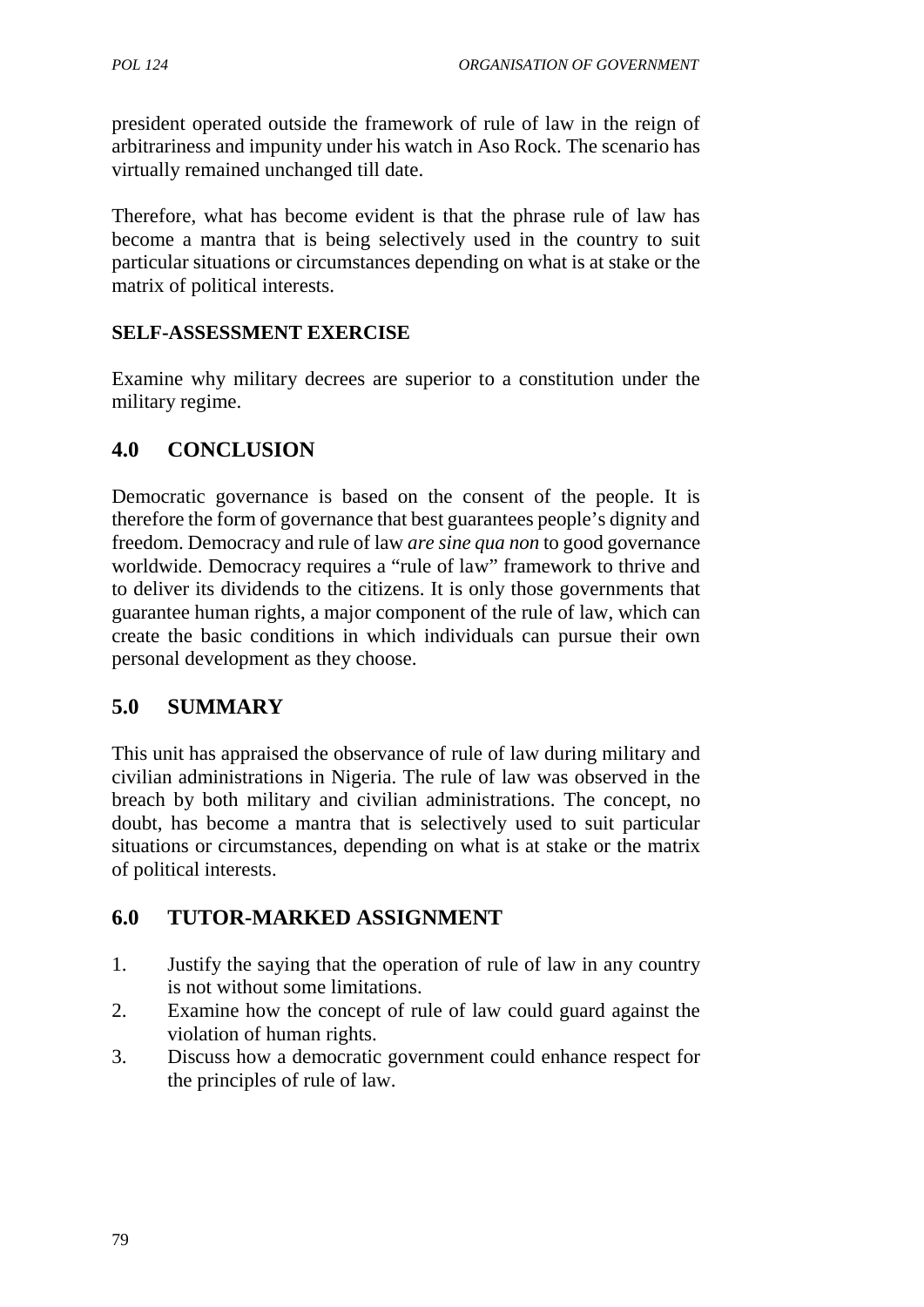#### **7.0 REFERENCES/FURTHER READING**

- John, E. O. (2011). "The rule of Law in Nigeria: Myth or reality?" *Journal of Politics and Law* Vol. 4, No. 1.
- Nwabueze, B. (2004). *Constitutional Democracy in Africa Vol. 1, 2 & 5,* Ibadan: Spectrum.
- Nwogu, M. O. (2010). "The rule of law in governance in Nigeria." *Nnamdi Azikiwe University Journal of International Law and Jurisprudence*, Vol. 1.
- Sagay, I. E. (1996). "Nigeria: The Travails of Democracy and the Rule of Law." In: A.Ajomo, A. O. Obilade & A. Sambo (Eds.)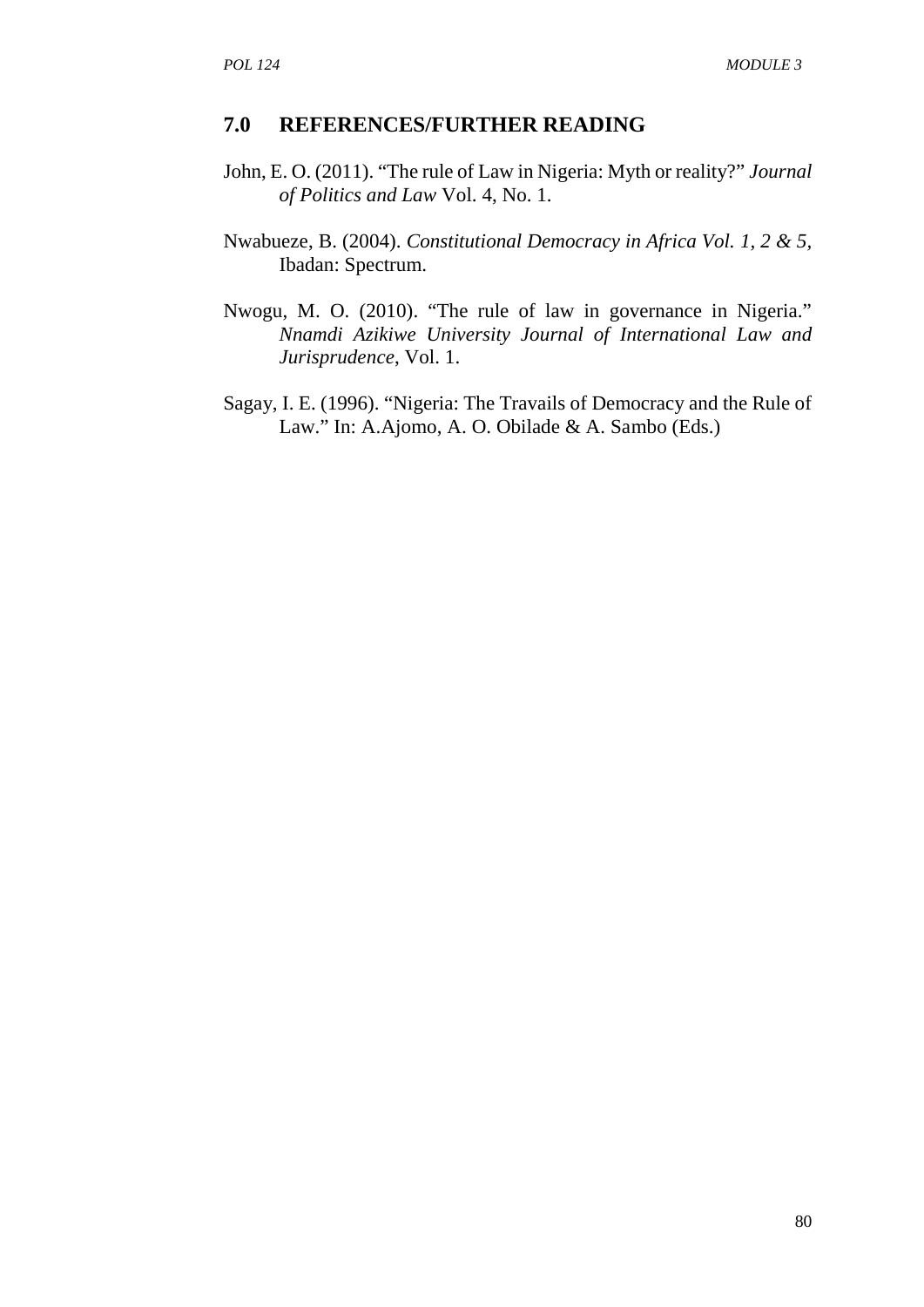# **MODULE 4 TYPES OF POLITICAL/ADMINISTRATIVE SYSTEMS**

#### **INTRODUCTION**

The structure of governments is of crucial importance for their overall functioning. Aside from the structure, the geographic distribution of power also plays a crucial role in the effective function of a government. In every system of government, the power to govern is located in one or more places geographically. There are, of course, a variety of constitutional structures of national government throughout the world. This module, which is sub-divided into five units, will examine the meaning and basic features of the five structures of the national government.

| Unit 1 | Presidential System of Government   |
|--------|-------------------------------------|
| Unit 2 | Parliamentary System of Government  |
| Unit 3 | Unitary System of Government        |
| Unit 4 | <b>Federal System of Government</b> |
| Unit 5 | Confederal System of Government     |

## **UNIT 1 PRESIDENTIAL SYSTEM OF GOVERNMENT**

#### **CONTENTS**

- 1.0 Introduction
- 2.0 Objectives
- 3.0 Main Content
	- 3.1 The Meaning of Presidential System of Government
	- 3.2 Features of a Presidential System of Government
	- 3.3 Merits and Demerits of Presidential System of Government
	- 3.4 Application of the Presidential System of Government
- 4.0 Summary
- 5.0 Conclusion
- 6.0 Tutor-Marked Assignment
- 7.0 References/Further Reading

## **1.0 INTRODUCTION**

The presidential system government is a model of political and administrative governance in operation in many countries, developed and developing, in which both the executive and ceremonial powers are exercised by a single person who is also addressed as the Commander in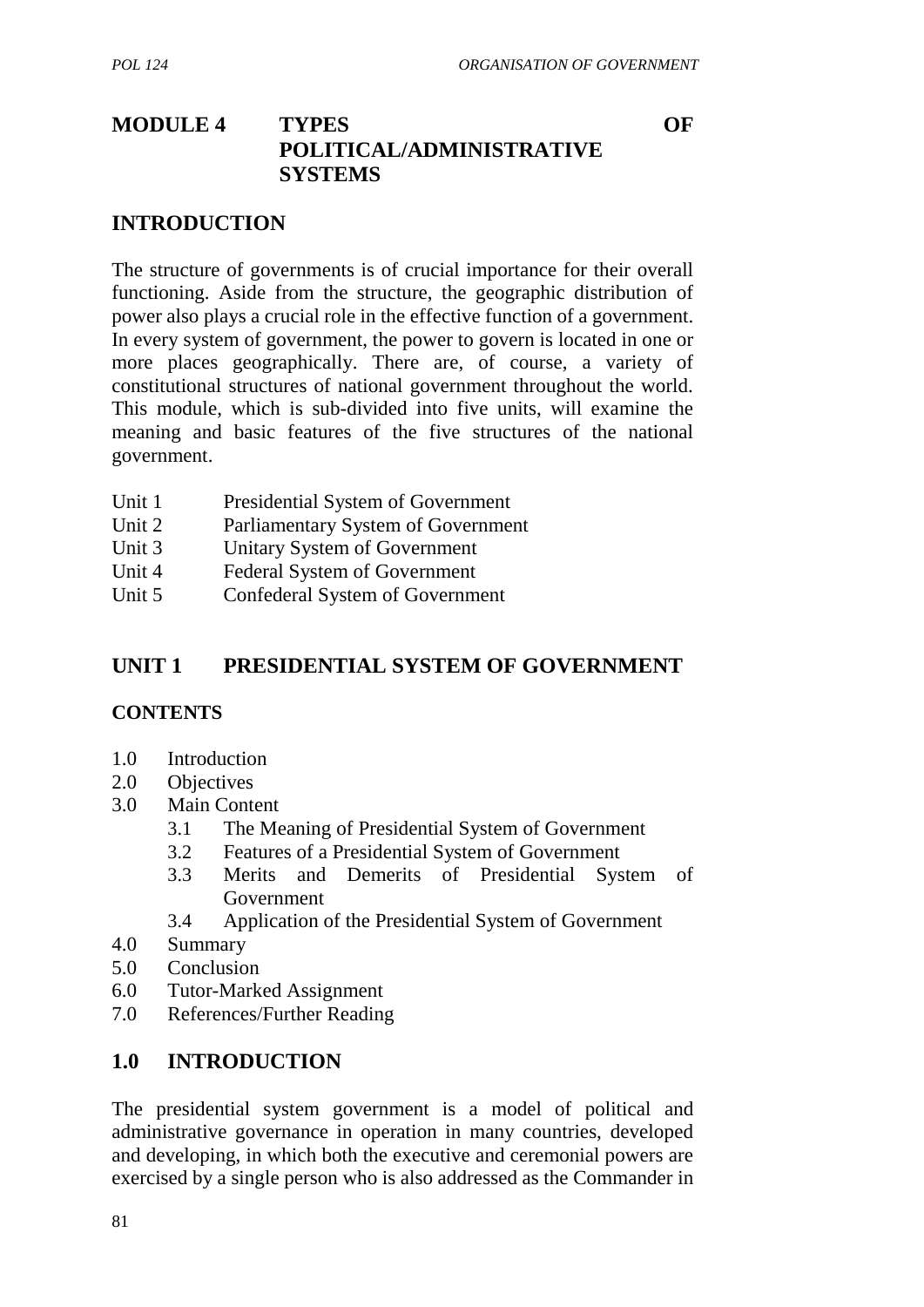Chief of the armed forces. This unit takes a look at this system of government by first defining it and identifying its major characteristics. It also examines its merits and demerits as well as its practice in specific countries such as the United States and Nigeria.

# **2.0 OBJECTIVES**

By the end of this unit, you will be able to:

- discuss the meaning and basic features of the presidential system of government.
- identify the benefits as well as the danger that can accrue to a country where the system of government is in practice
- explain the practical application of the presidential system of government.

# **3.0 MAIN CONTENT**

# **3.1 The Meaning of Presidential System of Government**

The institution of a single man and non-parliamentary executive chiefly characterises the presidential system of government. The same person who holds the title of the head of state is also head of government. The real political or executive power is combined with the ceremonial powers and are both exercised by a single man who is also addressed as the Commander-in-Chief of the armed forces. The executive headed by him is the government and it is headed by the president who is also the head of the executive. The president is normally elected directly through popular votes or, indirectly via the collegiate system, otherwise known as the Electoral College and he is directly accountable to the electorate. The election to the office of the president is independent of the election to the legislature. The whole country constitutes a single constituency to the president.

On assumption of office, the president is seen as the symbol of national unity and chief administrator for the nation. Agarwal *et al* (1994) define the presidential system as that type of government in which the three organs of government, that is the legislature, the executive and the judiciary are separated and co-ordinate in power, each of them acting independently within its own sphere. The President does not share his power with any other person, unlike the Prime Minister who is first among equals in a parliamentary system. The holder of the office of president is often called executive president because he is solely responsible for the implementation of legislative decisions. He is the chief security officer of the whole country, and in the exercise of this power, he sees to the maintenance of law and order in the country. He is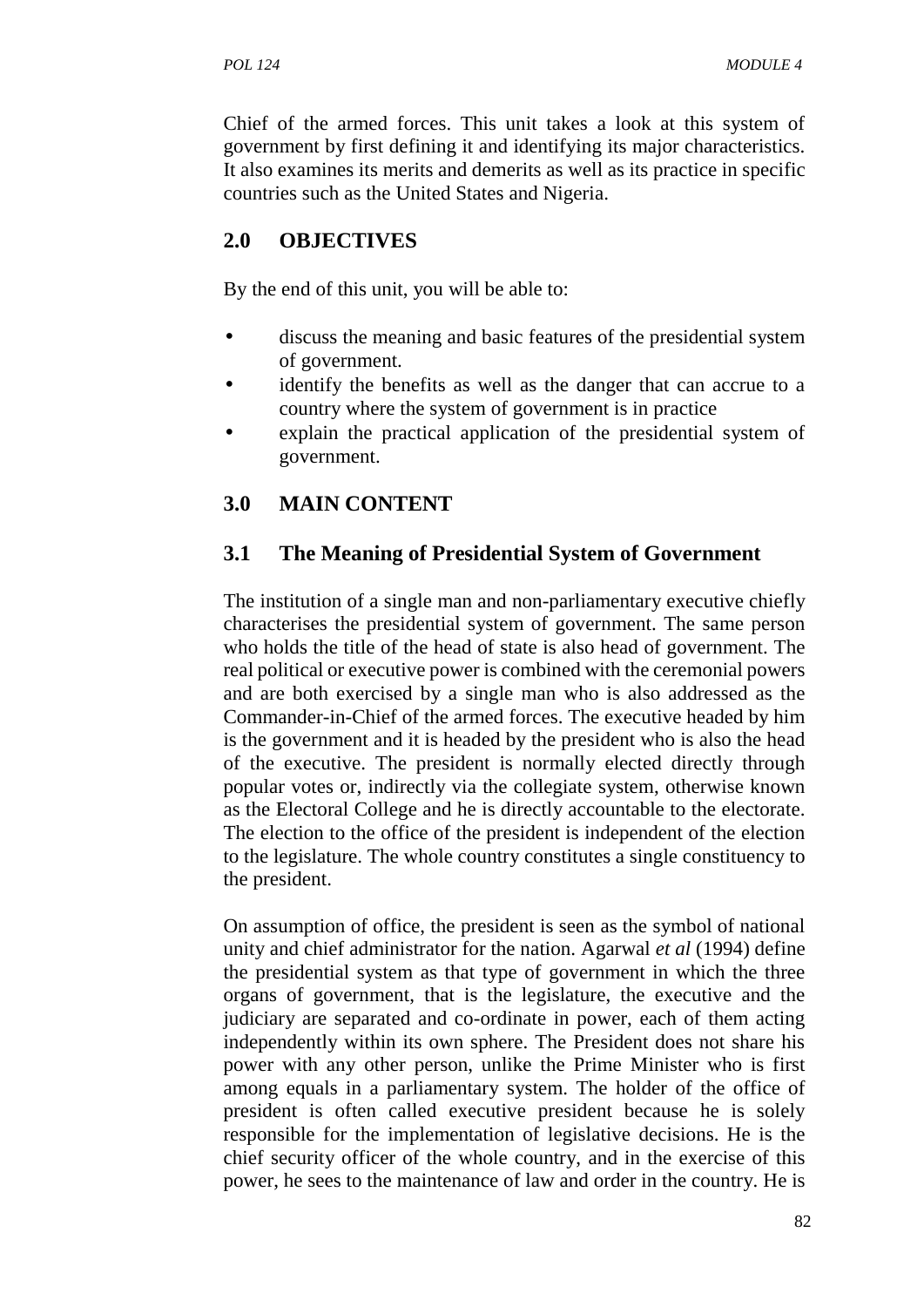also the commander-in-chief of the armed forces, which confers on the occupant of that office the power to declare war to defend the independence, sovereignty and territorial integrity of his country. Examples of countries in the world that practice this system of government are U.S.A, Spain, France, and Nigeria. The tenure office of the president is fixed; he stays in office for a specific tenure and he can be re-elected for a second term. The number of years a president stays in office depends on the constitution of the country concerned. In Nigeria, the fixed tenure for any president is four years (Omololu and Suzanne, 2016).

#### **3.2 Features of Presidential System of Government**

- i) **Combination of Two Offices in One:** The combination of the office of the head of state and head of government makes for quick and prompt decisions, especially on rare occasions when delays or vacillations may be dangerous for the corporate existence of a nation. To facilitate this, the American presidential system, for instance, allows the president the power to issue executive orders without recourse to the congress, while the Nigerian system also permits a president to take steps in exceptional circumstances, before seeking the approval of the National Assembly.
- ii) **Presidential Discretion in Appointments:** The President also has a free hand in appointing his ministers and other government appointees. Ministers can be chosen from outside the president's party. This is due to the insulation of the president from party politics under the presidential system of government.
- iii) **A Single Countrywide Constituency:** The whole country constitutes a single constituency for the president in a presidential system of government and he is elected for a fixed term of four years, and separately from members of the parliament.
- iv) **Separation of Powers and Checks and Balances:** The presidential system of government is anchored on the twin mechanisms of separation of power and checks and balances. This is not the case in the parliamentary system where there is a fusion of power among the three organs of government.
- v) **Fixed Tenure of Office:** The President under the presidential system has a fixed tenure in office, usually a four-year period before another election is due when he can seek for re-election for another term in office. In Nigeria and the United States, no president can serve in office for more than two terms.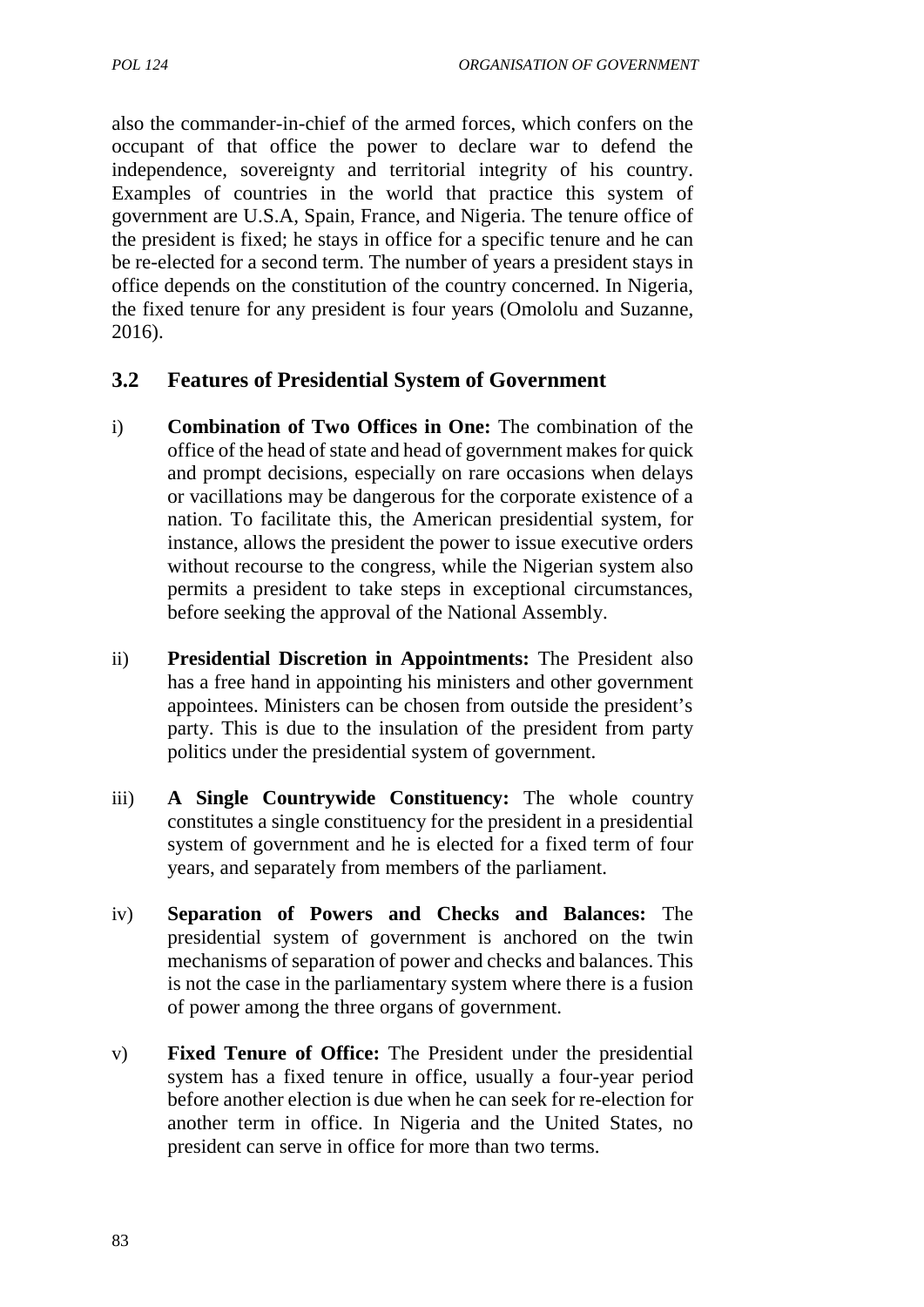vi) **Veto Power:** In the presidential system of government, the president is constitutionally empowered to refuse to assent any bill passed by the legislature that he considers to be against the public interest, but it isn't a feature in the parliamentary system of government.

#### vii) **Primacy is accorded to the Constitution**

The constitution is the supreme law in the presidential system. This is unlike most parliamentary system where supremacy lies with the parliament.

#### **3.3 Merits and Demerits of Presidential System of Government**

#### **Merits**

#### **i) Promptness in Decision-making**

The presidential system of government makes for decisive actions because the president knows that 'the buck stops on his desk', a phrase popularised by the late Harry Truman when he decided to use nuclear weapons against two Japanese cities to bring about a decisive end to World War II. In America and Nigeria, the constitution did not even make it mandatory for the president to call a meeting of the executive council before he can take action on any issue. The president is at liberty to either consult his ministers or any of them or refuse to seek their opinion in taking decisions. This promptness in decision-making therefore makes the response of the government to issues quick and decisive, especially in situations where any delay in taking action may be dangerous.

#### **ii) Presidential Discretion in Appointments**

In the presidential system of government, the president uses his discretion to appoint his ministers and other government appointees. Ministers could be chosen from outside the president's party. This confers a high degree of latitude on the president to select the best materials from any part of the country. Since the buck stops at his desk, the president can easily replace or fire any of his appointees because they are directly responsible to him.

#### **iii) A Single Countrywide Constituency**

The fact that the electorate popularly elects the president makes the whole country a single constituency for him, and as such, the party does not have an overbearing control over him, beyond offering him advice at party caucuses. He, rather than his party or his appointees, bear responsibilities for his actions and inactions.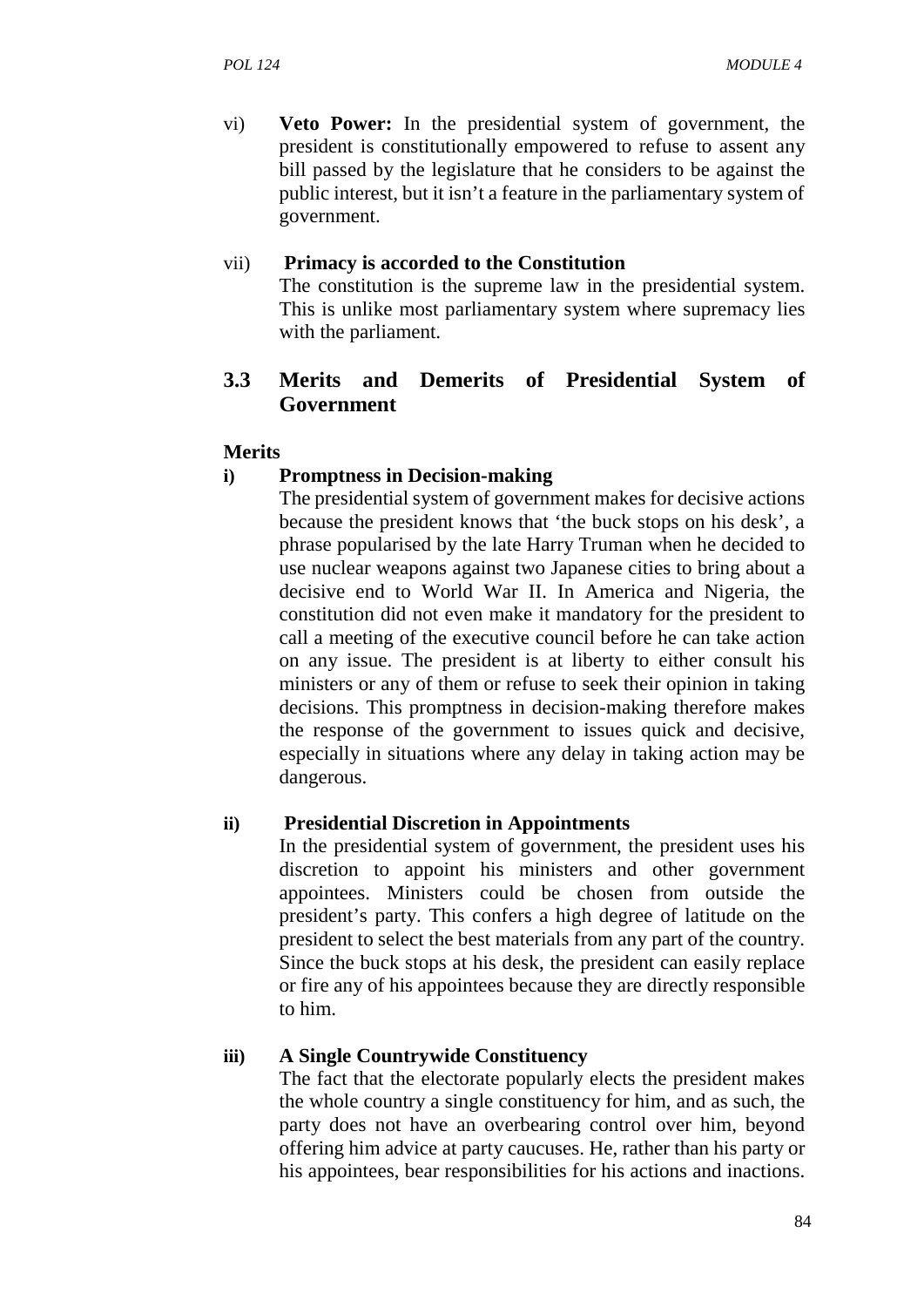This constitutes a consistent source of pressure on him to perform since he cannot shift blame to any other person.

#### **iv) Separation of Powers and Checks and Balances**

The mechanism of separation of power enhances the effective performance of each organ of government in its functions, while checks and balances also ensure that a dictatorial president can be brought under constitutional checks. The combination of the two devises will obviously improve the performance of government.

#### **v) Fixed Tenure of Office**

The fixed tenure in the office enjoyed by the president under the presidential system makes for the stability of the government and the continuity of policies. A stable government allows for both medium- and long-term planning, rather than the instability that characterises a parliamentary system of government. A new general election can be called in a parliamentary system any time a vote of no confidence is passed on the government

#### **vi) Individual Ministerial Responsibility**

Ministers take responsibilities for their actions individually not collectively. Thus, unlike the parliamentary system which allows a non-performing minister to shelter under the concept of collective responsibility, the presidential system makes it easier for an ineffective minister to be identified and singled out for blame or even dismissal. His dismissal will not affect other ministers or even, in the extreme make a government collapse.

#### **Demerits**

- i) **Prone to Dictatorship:** The presidential system is prone to dictatorship or abuse of office, which is dangerous to the democratic process. This is a result of enormous power that is constitutionally allotted to the office of the president. Presidentialism focuses too much on the personality of the president and his capacity, and when the individual is undermined the office is undermined and the system may even be threatened. The disposition of the president to be autocratic can also be attributed to the cumbersome process that is required before a sitting president can be impeached.
- ii) **Friction among Government Organs:** Separation of powers can cause delays in the execution of government policies and programmes, especially in situations where executive-legislative relations are not properly managed. In less matured democracies of the developing world, this problem is more acute when different political parties are in control of the executive and the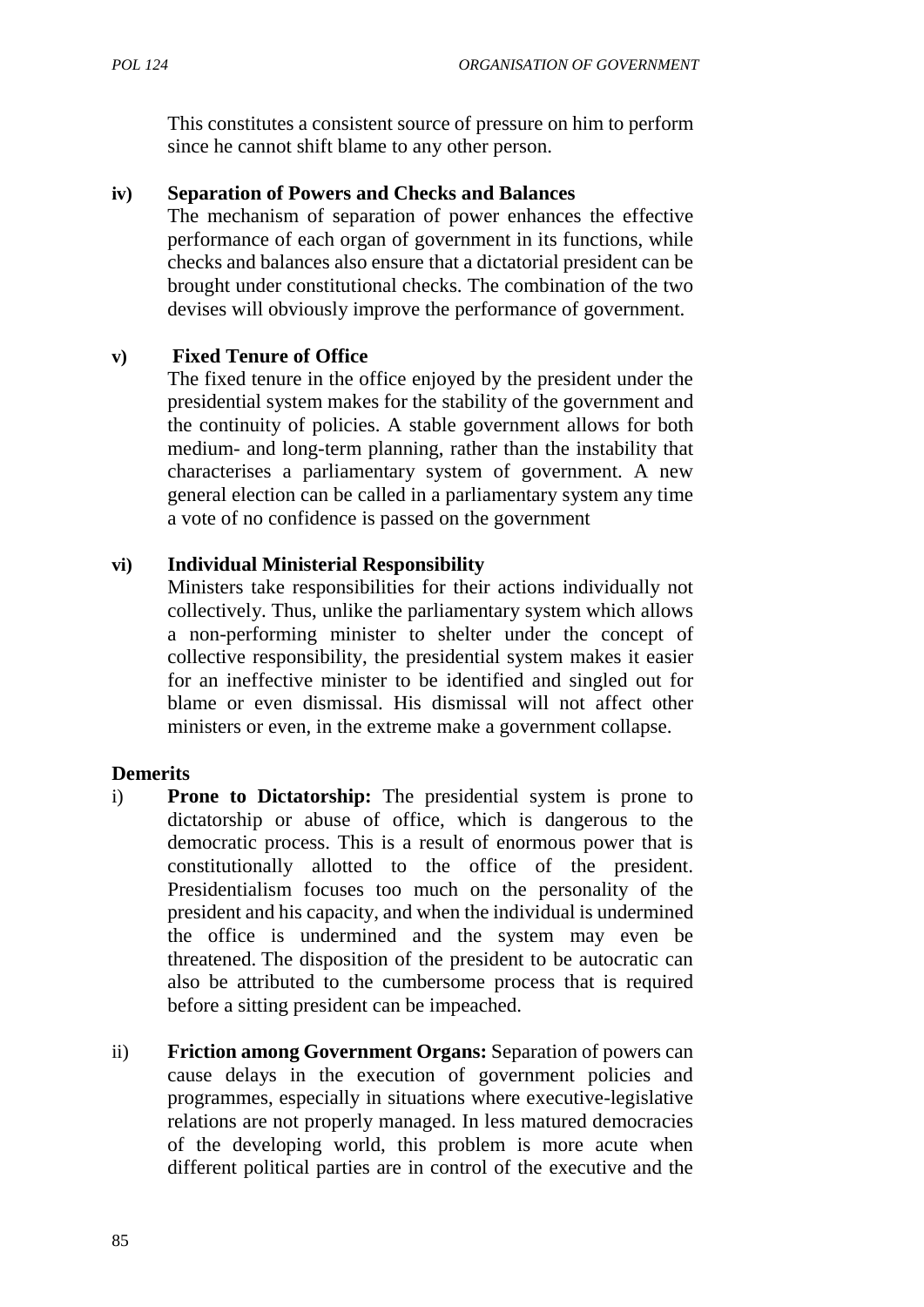legislature. A watertight separation of power often inhibits the smooth running of government, especially if an attempt by one organ to moderate the activities of the other through the mechanism of checks and balances is being resisted

- iii) **Expensive to Operate:** Another demerit of the presidential system is that it is very expensive to run. In the presidential system, elected members of the legislature are required to resign before they can be appointed as ministers, unlike in the parliamentary system which selected cabinet members from the elected members of the parliament. This arrangement is economically more efficient than the presidential system.
- iv) **Absence of Party Discipline:** Unlike the parliamentary system where party discipline is very strong and which fuses the cabinet and the parliament into one like a 'Siamese twin' which must swim and sink together, this is not the case in a presidential model.

#### **3.4 Application of the Presidential System of Government**

The Presidential system of government is an operation in many countries. The countries include the United States, a country that is unarguably the model for that system of government. Indeed Nigeria, with minor modifications, adopted the American type of presidential system of government in 1979.The United States' constitution under Article II provided for the establishment of the office of a strong president. As pointed out by Alexander Hamilton, a popular delegate to the 1787 Constitutional Convention, Article II was aimed towards "energy in the Executive". The constitution did so to overcome the natural stalemate that was built into the bicameral legislature as well as into the separation of powers among the three organs of government.

The President of the United States exercises executive powers as the head of state; head of government and commander-in-chief of the armed forces. The arrangement almost equally applies to Nigeria. One major difference is that the vice president in the United States is also the president of the senate, a position he occupies by the fact of his being the incumbent vice president. He seldom attends the sittings of the upper house except on the rare occasion when he is expected to use his casting vote to break a tie in voting in the senate. In Nigerian, the president of the senate is first and foremost an elected member of the senate before he is elected from among his colleagues as the presiding officer of the senate.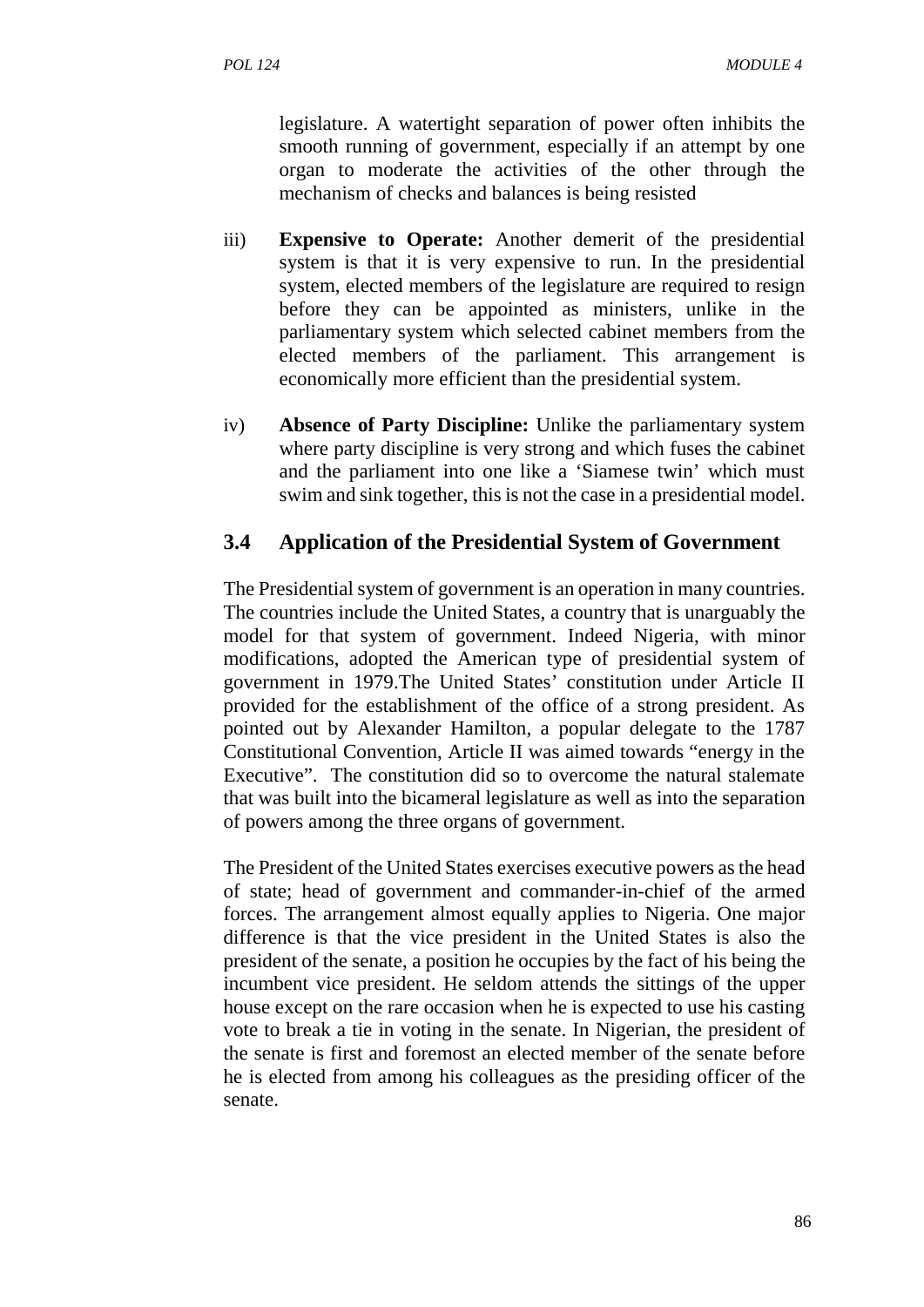#### **SELF-ASSESSMENT EXERCISE**

- (i) List factors responsible for the success of the presidential system.
- (ii) Enumerate some advantages and drawbacks of the presidential system of government.

## **4.0 CONCLUSION**

The American experience of over two hundred years has shown that the presidential system of government can be a success story. It is unique because political and administrative powers are divided among the executive, legislative and judicial organs. Despite its many advantages, however, it is claimed by the opponents of the model that the presidential system of government is too expensive to maintain, especially by less developed countries and that it cannot readily guarantee a responsive, or provide a responsible government.

## **5.0 SUMMARY**

In this unit, we began with the treatment of the presidential system of government by defining it and stating its basic features. We also discussed the merits and the demerits of the presidential system of government, citing the United States and Nigeria as case studies to illustrate the practice.

## **6.0 TUTOR-MARKED ASSIGNMENT**

- 1. Identify the specific features of the presidential system that could lead to dictatorship.
- 2. Explain how the doctrine of checks and balances guides the operations of the presidential system from the excesses of an overbearing president.

## **7.0 REFERENCES/FURTHER READING**

- Appadorai, A. (2004). *The Substance of Politics.* Oxford: Oxford University Press.
- Baradat, L. P. (2000). *Political Ideologies.* New York: Stratford Publishing Services.
- Lowi, T. J. *et al* (2002). *American Government: Power and Purpose*. New York: Norton & Muffling Co.
- Omololu, F. & Suzanne, F. (2016). "Power relations among institutions of government in Nigeria's presidential system: Issues and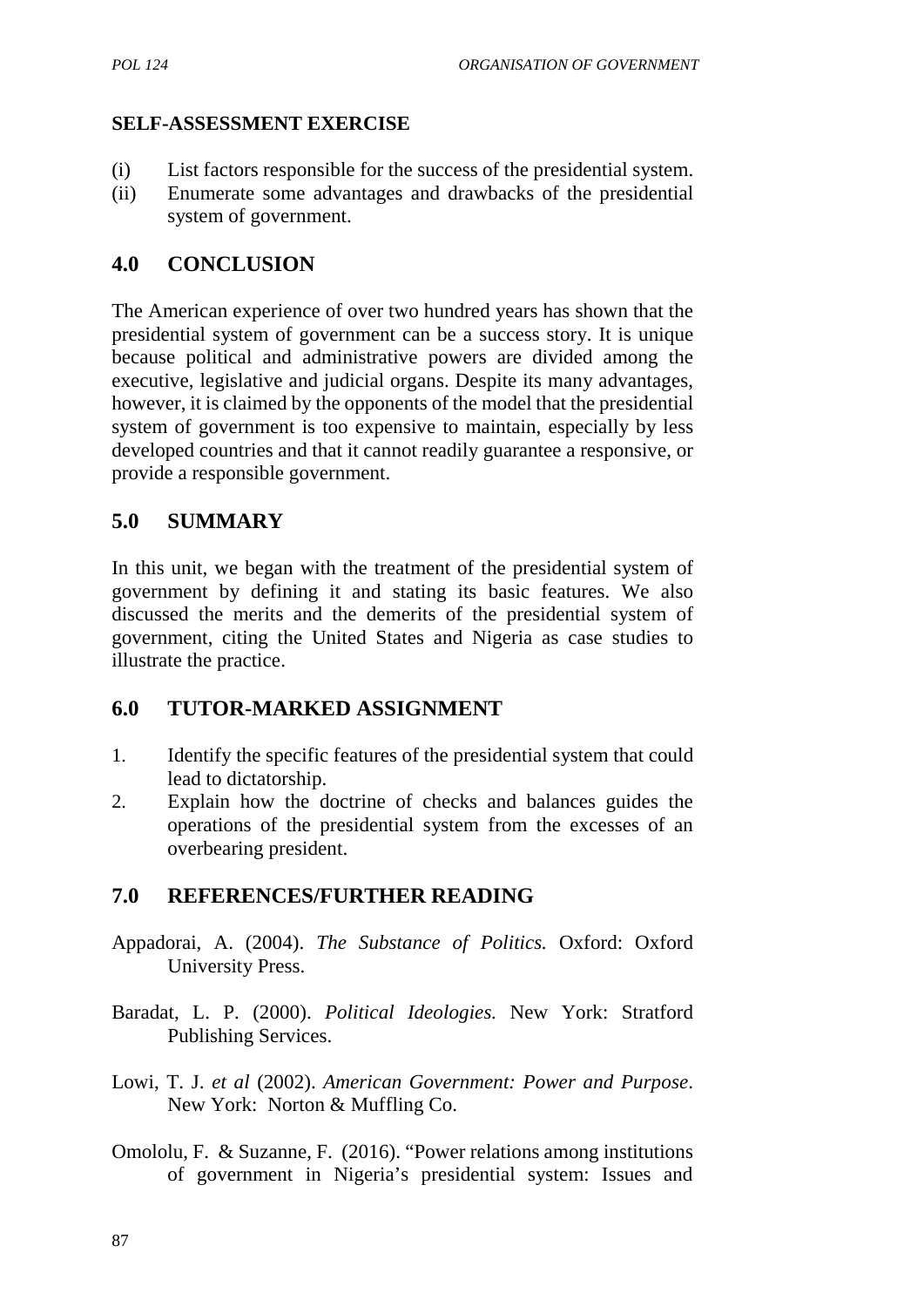contentions." *International Journal of Politics and Good Governance*, Volume VII, No. 7.

- Ray, S. N. (2006). *Modern Comparative Politics: Approaches, Methods and Issues.* New Delhi: Prentice-Hall.
- Skowronek, S. (2002). *The Politics Presidents Make-Leadership from John Adams to Bill Clinton.* Massachusetts: Harvard University Press.
- Verma, G. L. (2010). *Parliamentary versus Presidential System of Government.* New Delhi: Atlantic Publishers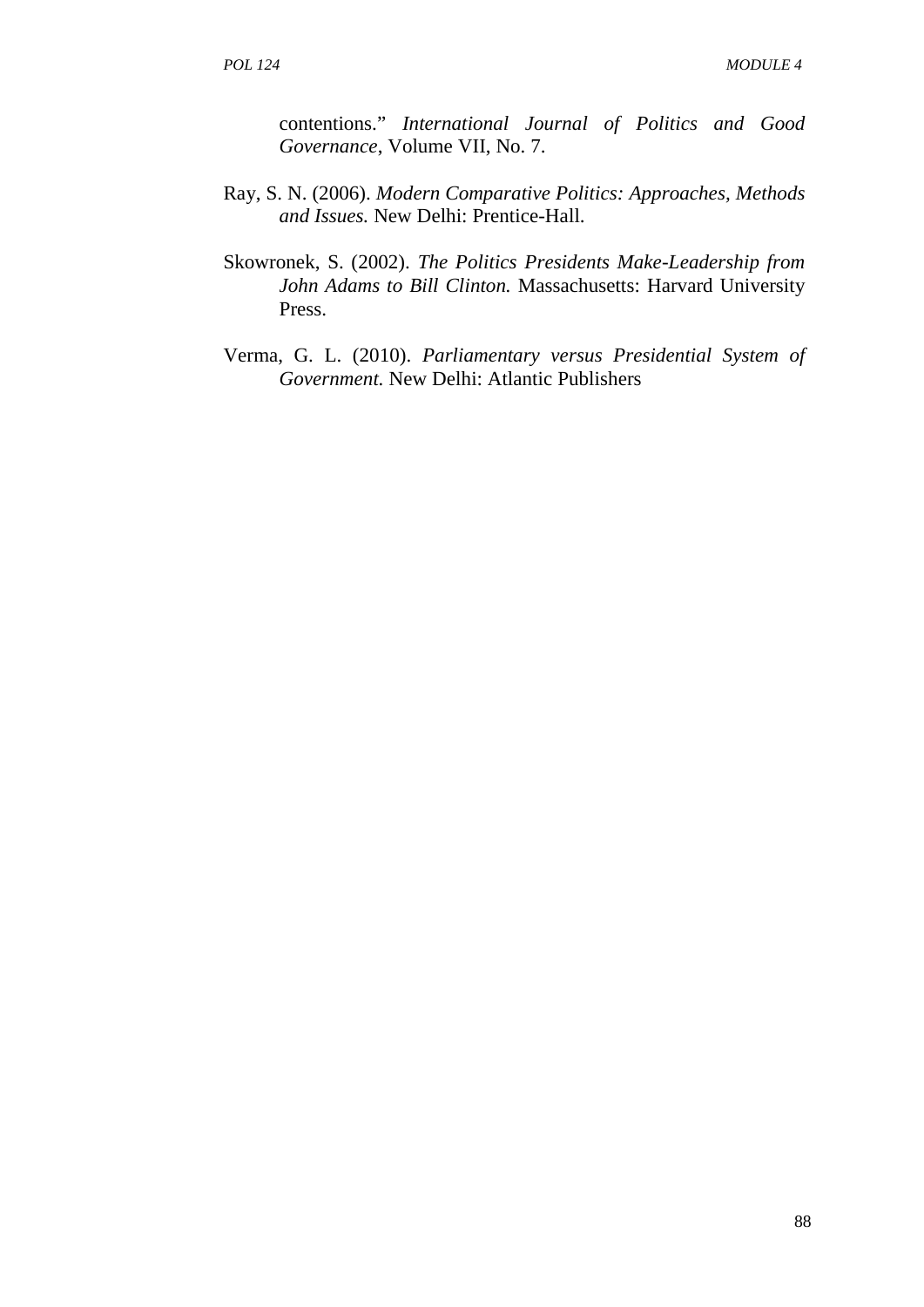## **UNIT 2 THE PARLIAMENTARY SYSTEM OF GOVERNMENT**

## **CONTENTS**

- 1.0 Introduction
- 2.0 Objectives
- 3.0 Main Content
	- 3.1 The Meaning of the Parliamentary System of Government
	- 3.2 Features of a Parliamentary System of Government
	- 3.3 Applications of the Parliamentary System of Government
	- 3.4 Merits and Demerits of the Parliamentary System of Government
- 4.0 Summary
- 5.0 Conclusion
- 6.0 Tutor-Marked Assignment
- 7.0 References/Further Reading

## **1.0 INTRODUCTION**

The previous unit examined the meaning and features of the presidential system of government. It also elucidated its merits and demerits. In this unit, our discussions shall focus on the parliamentary system of government. We shall clearly highlight its major characteristics, including its merits and demerits, as well as the dual nature of its executive and the balancing role it is meant to serve.

## **2.0 OBJECTIVES**

By the end of this unit, you will be able to:

- discuss the basic features of the parliamentary system of government
- examine the advantages and the disadvantages of the parliamentary system of government
- use Britain as one model to demonstrate the success of the parliamentary system of government.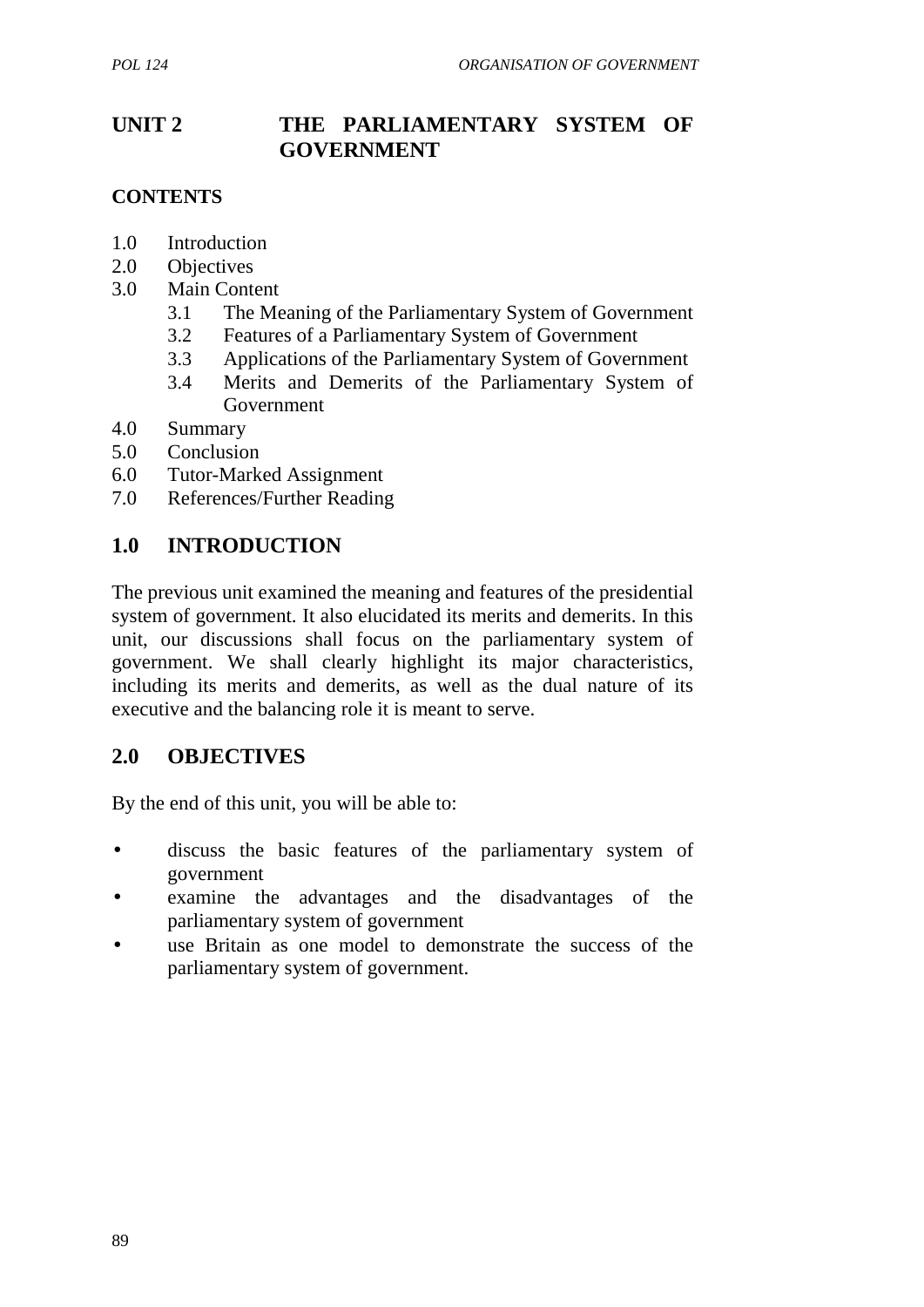#### **3.0 MAIN CONTENT**

#### **3.1 The Meaning of the Parliamentary System of Government**

The parliamentary system of government is a system of democratic governance of a country, wherein the executive branch is derived from the legislative body, i.e. the Parliament. Here, the executive is divided into two parts, the Head of the State, i.e. President, who is only the nominal executive and the Head of the Government, i.e. Prime Minister, who is the real executive, performs the real and executive functions.

In a parliamentary system, the political party that wins the maximum number of seats during federal elections, in the Parliament, forms the government. The party elects a member, as a leader, who is appointed as the prime minister by the president. After the appointment of the prime minister, the cabinet is formed by him, whose members should be out of the parliament. the executive body, i.e. the cabinet is accountable to the legislative body, i.e. parliament. In Britain, a good example of a country operating the parliamentary system of government, the prime minister, who is the head of government, performs the substantive executive functions. The prime minister is usually appointed by the head of state from the party that controls majority seats in the legislature. The head of state, like the Queen in Great Britain, performs ceremonial duties like welcoming foreign dignitaries, presiding over important national functions or ceremonies, signing bills into law in the parliament and addressing the parliament at the beginning and the end of parliamentary life. Nigeria practised the parliamentary system of government in the First Republic (1960-1966)

#### **Collective Responsibility**

In the parliamentary system of government, members of the government are collectively responsible for the successes/failures of the government and all ministers, not just departmental ministers concerned, must collectively share moral responsibility for its policies. Implicit in this is the notion that all ministers are bound to support government decisions before the public, parliament and the party, and at the very least, must refrain from openly criticising government policy. This doctrine also implies that a minister who dislikes a particular government policy must reconcile his differences or resign from the government. Sometimes resignation comes immediately, as Mr Christopher Mayhow did when he resigned over defence policy in 1966. Alternatively, the ministers may remain for a time in the cabinet hoping to convert its views as with Mr Frank Cousins who was known to be hostile to the prices and incomes policy of the then Labour government long before he eventually resigned in1966.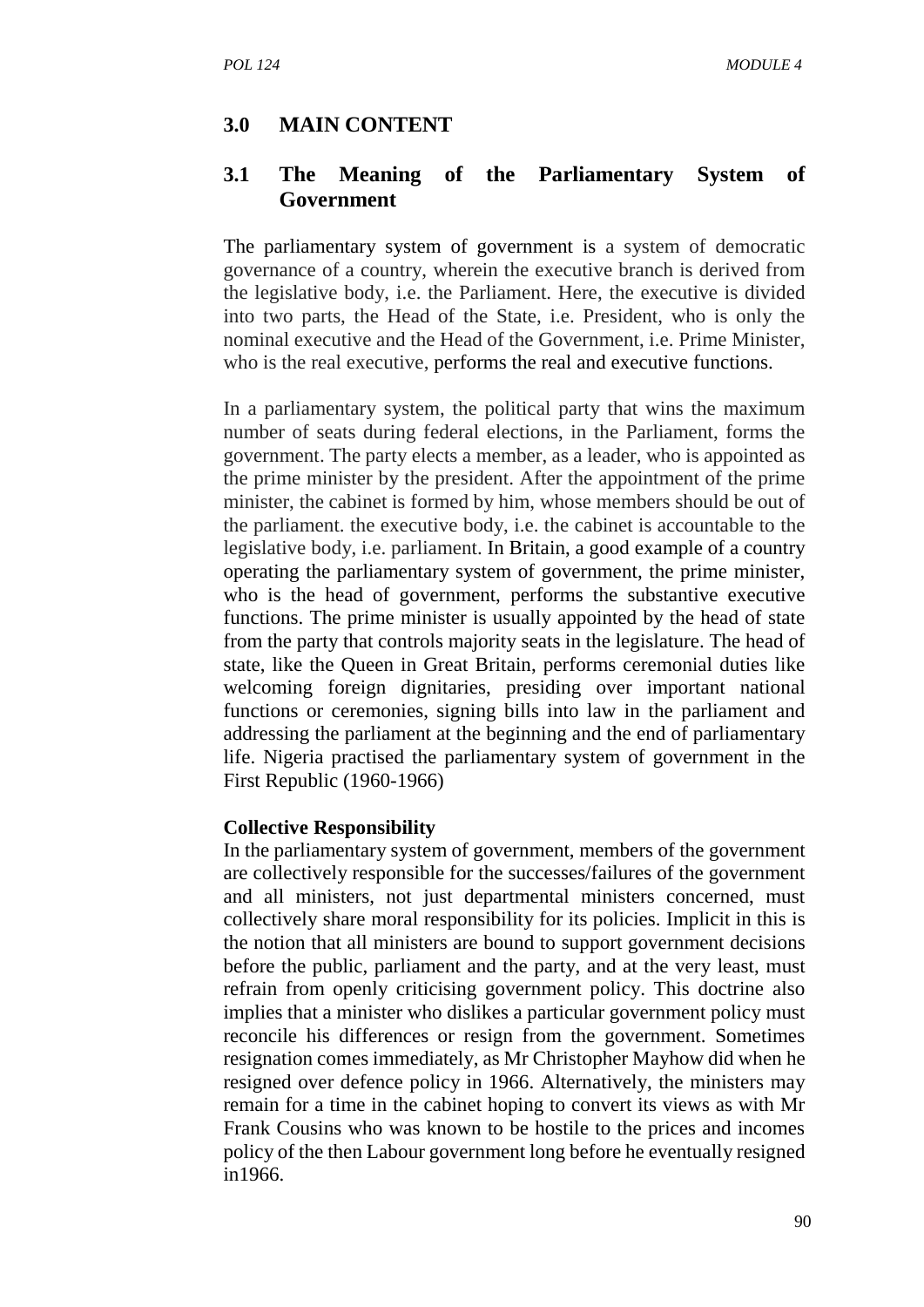A similar lack of cabinet solidarity on a fundamental issue was revealed in 1974 when both Michael Foot (Secretary of State for Employment) and Eric Heffer (Minister of State for Industry) openly disagreed with the Labour Government's decision to supply arms to the then new anti- Communist regime in Chile. The maintenance of a united government front is an essential prerequisite for the preservation of party discipline in the Commons and to the answering of opposition and public criticism of government policy. In this respect collective responsibility also serves as a means of suppressing differences of opinion within the government itself. The doctrine applies to all ministers, from senior cabinet ministers to junior ministers.

## **3.2 Features of Parliamentary System of Government**

The major features of the parliamentary system of government, which markedly differ from the features of the presidential system discussed in the preceding unit, include:

#### **i) Dual Executive**

In the cabinet system of government, the head to state is different from the head of government; the Queen performs the ceremonial functions while the Prime Minister performs the executive functions (as it operates in Great Britain).

#### **ii) Fusion of Powers**

The theory of separation of power is not strictly observed in the cabinet system of government since there is no separation of powers between the executive and legislature, the cabinet members are also members of the legislature; they both take part in drafting bills (The minister in Britain is also a member of the legislature which makes it possible for him to combine an executive and legislature functions). In the cabinet system of government, the executive depends on the legislature for its existence since there is a fusion of power.

#### **iii) Tenure not Guaranteed**

In the cabinet system of government, the head of government, prime minister will lose his position while the government he heads will resign when a vote of no confidence is passed against him in parliament. This implies that the prime minister can only remain in office for as long as his party still control the majority of seats in parliament.

#### **iv) Power of Attainment**

Another difference between these two systems of government is the power of attainment, which can throw up an elected member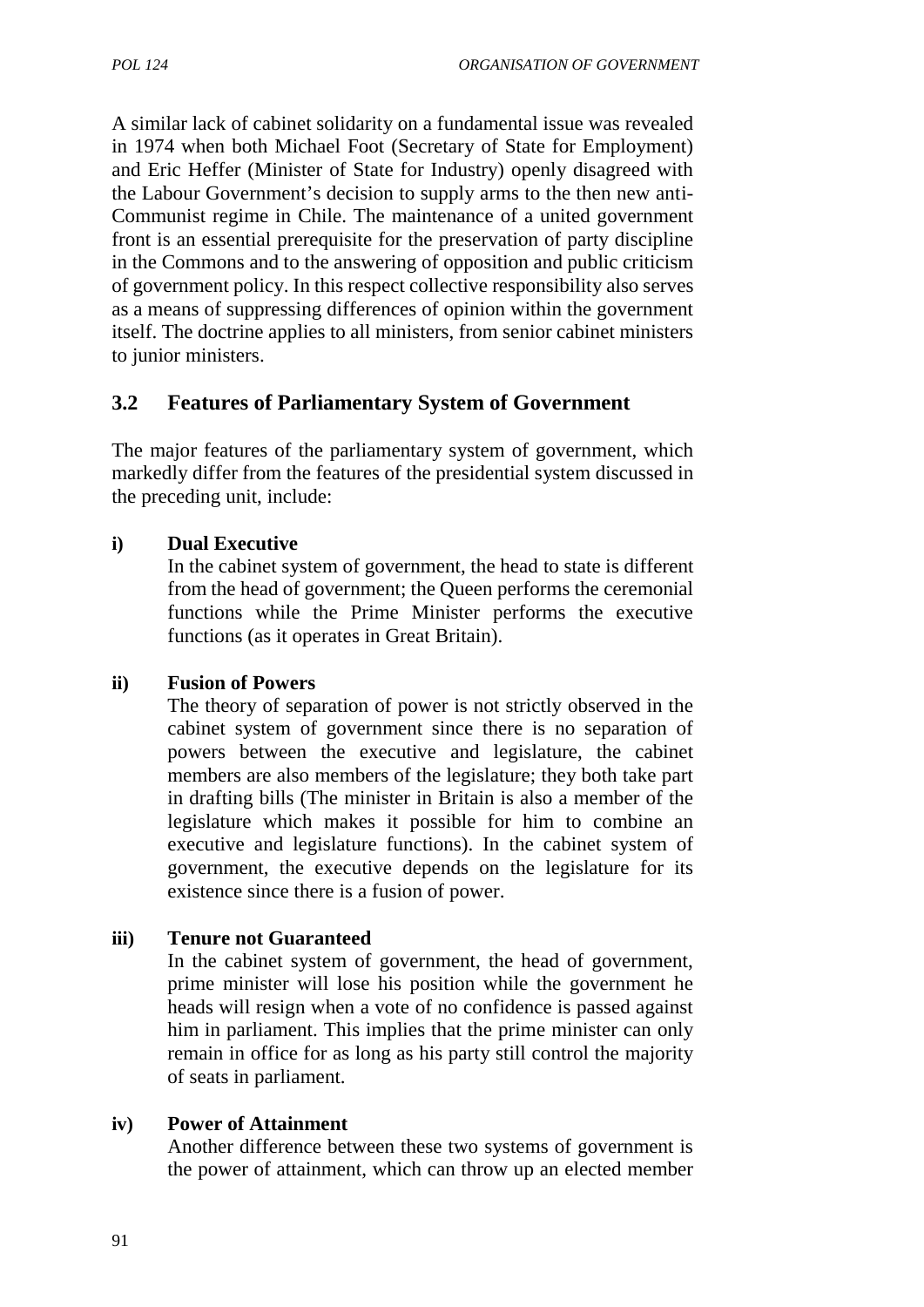of the legislature into the position of a prime minister, on the strength of his ability to command the loyalty of his former colleagues. In Britain, the then Prime Minister, Mr David Cameron was initially an elected member of House of Commons on the ticket of the Conservative Party before he rose to become the British Prime Minister. His party then led a coalition government with the Liberal Democratic Party while the Labour Party was the official opposition party.

### **v) Official Opposition**

In the parliamentary system of government, the opposition party is officially recognised, i.e. the party that is strongly recognized with the majority seats in the legislature forms the government while the other party constitutes the opposition. The leader of the opposition party forms the shadow cabinet and is ever ready to form a new government on the collapse of the ruling party.

### **vi) Parliamentary Supremacy**

The parliamentary system of government is characterised by parliamentary supremacy. The constitution is not supreme, rather the primacy lies with the legislature, or the parliament as it is called in Britain. The legislature can re-write or edit the written parts of the constitution and also dissolve the cabinet at any time. In Great Britain, the Queen can dissolve the parliament when advised to do so by the prime minister.

#### ,,,,,,

### **vii) Party Discipline**

In the parliamentary system of government, there is the existence of party discipline (adherence to party ideals and proposal) if the party discipline is weak the party in power would find it difficult to maintain a majority in the legislature and so some of its policies may be defeated. It is also essential that ministers must come from the same party with the prime minister in the cabinet.

# **3.3 Applications of the Parliamentary System of Government**

Britain is one country in the world that is foremost in its adoption and practice of the parliamentary system of government. In Britain, there is a separation between the head of state (the Queen) and the head of government (the prime minister). Under this system which is also referred to as a cabinet government, the parliament is the supreme legislative body in Britain. The parliamentary system after centuries of its operation in Britain has remained, to a reasonable extent, a success story.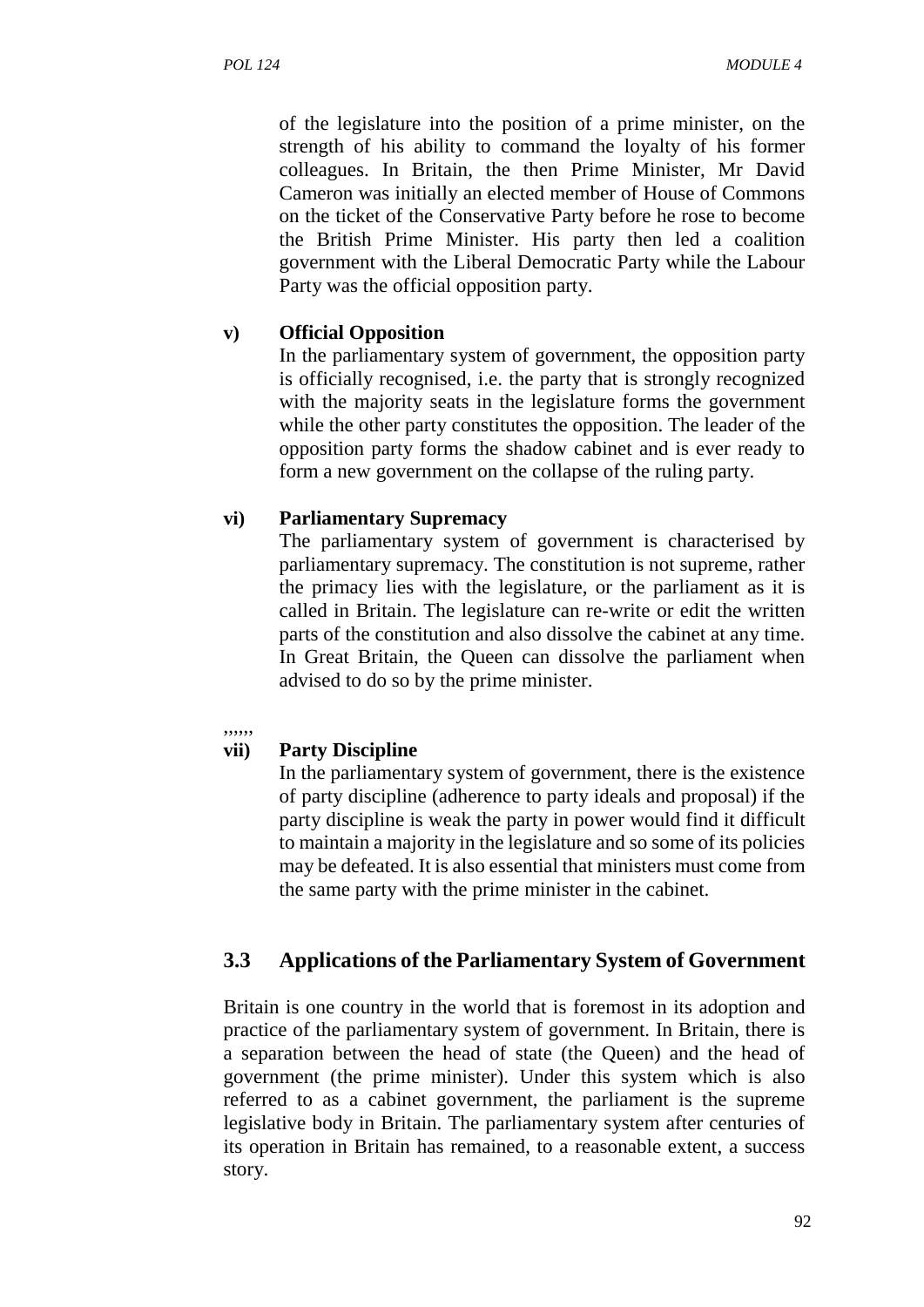Nigeria operated the parliamentary system of government in the First Republic, and like Britain, its Parliament was bicameral (the Senate and House of Representatives). But unlike the British model, Nigeria had a written constitution. Before Nigeria became a republic in 1963, the head of state was designated a Governor-General, then a titular head just like the Queen he represented. But after 1963 when Nigeria became a republic the post of head of state was renamed the President. The title of Prime Minister for the head of government was retained in 1963, as it was in 1960 when Nigeria became independent. Nigeria, however, discarded the parliamentary system in 1979 after the return to democratic government, because the ills and consequent failure of the First Republic were partly blamed on the parliamentary system of government.

# **3.4 Merits and Demerits of the Parliamentary System of Government**

### **Merits**

- i) The parliamentary system of government curbs autocracy and dictatorship in government. It is very difficult for the system to breed or produce dictators since the government is always conscious of the fact that if it does, it will incur the wrath of members of parliament which may lead to the passing of a vote of no confidence on it. The notion of party discipline which requires that both the government in power and members of parliament follow the laid down policies and programmes of the party as contained in its manifestoes usually ensure that neither the government nor the parliament crosses the line.
- ii) The parliamentary system promotes dedication and efficiency in government. The ministers at party caucus must have thoroughly discussed proposals/bills before bringing them to the parliament for consideration. This ensures quick approval of policies and enacted of laws since members of the cabinet also sit in parliament where they see to their passage. In addition, to avoid criticisms and the possibility of a vote of no confidence in his government, the prime minister is always conscious of putting in the best. This is done through regular check on the activities of his ministers. The efficiency of ministers is further open to closer scrutiny during Question Time.
- iii) There is a lot of merit in the concept of collective responsibility which requires all members of the cabinet to be united in all its decisions. This makes the cabinet as a body to be careful about its conduct in office because it may have far-reaching implications on the stability and survival of the government. The parliamentary system is equally responsive to public opinion. This is because the cabinet is not responsible to the Prime Minister who appoints them but to the parliament.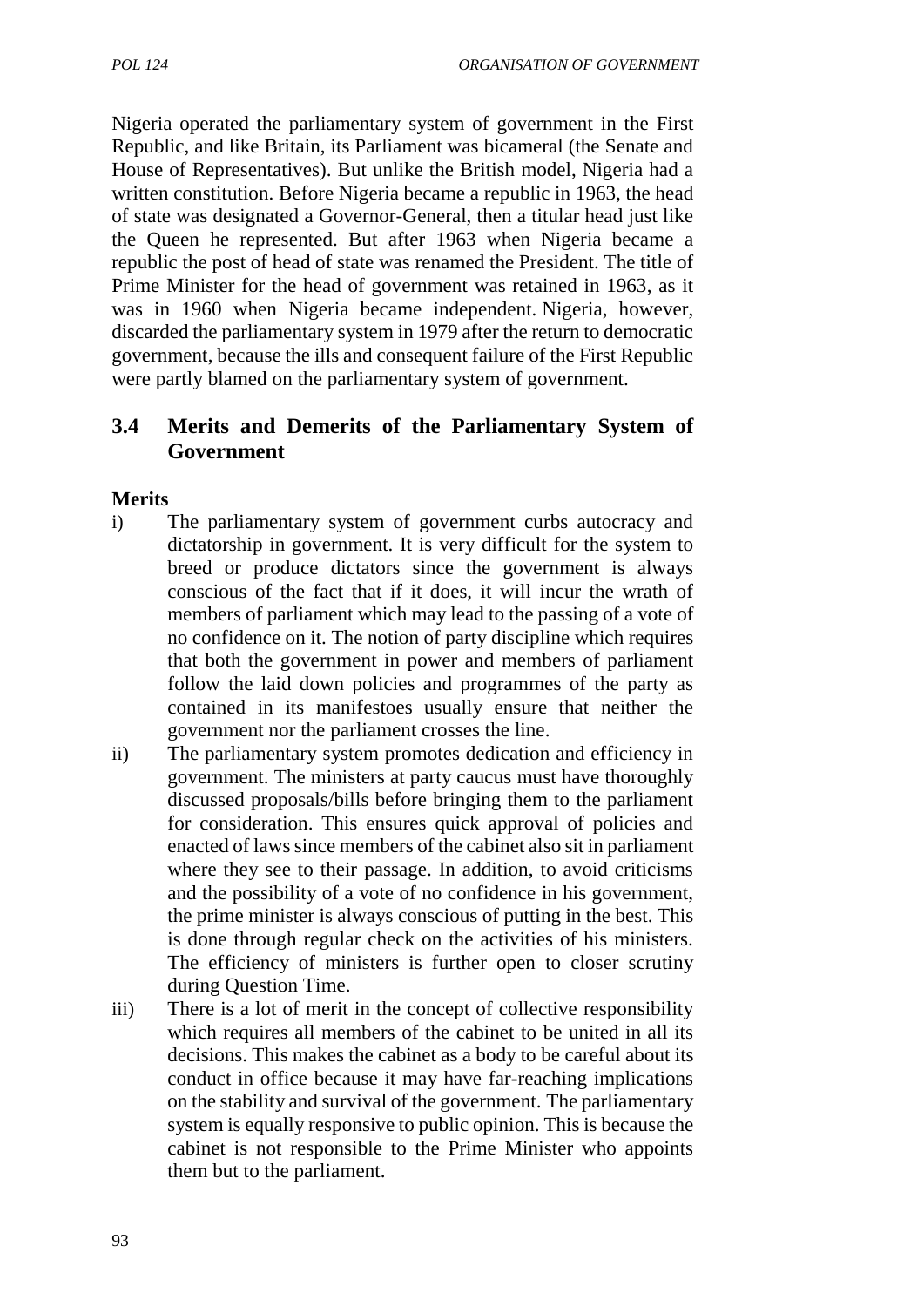- iv) The presence of an officially recognised opposition party in a parliamentary system of government makes the ruling party or the governing coalition to be conscious of its responsibilities to the electorate. For this reason, the government is always alert to alternative views that may be canvassed by the opposition to know where to improve its performance. The role of the opposition party, therefore, is not only to constructively criticize the government as an effective watchdog but also to see itself as the government in waiting or as an alternative government, that is ready to take over the government should the situation arises.
- v) The fusion of power which ensures that cabinet members are also parliamentarians promotes mutual understanding between the legislative and the executive branches of government. The fact that members of the executive also sit in the legislature as lawmakers ensure that the process of decision making is faster. It does not require further elaboration to know that consensus on major issues can be easily reached since the cabinet usually operates as a committee of the parliament.
- vi) The parliamentary system is less expensive to run because ministers are chosen from elected members of parliament. This is not the case under the presidential system of government where ministers are chosen from outside the parliament. Thus, the additional money that will be required to hire more hands outside the legislature is saved in a parliamentary system of government.
- vii) Despite changes of government at regular intervals, the non partisan but largely ceremonial and symbolic role of the monarch or head of state in a parliamentary system contributes to continuity and sustenance of state institutions. For example, in Britain, because the Queen has been in office since 1953, she has remained the anchor of stability of the British institutions and values, despite changes in governments in the country in the past 53 years now.

#### **Demerits**

- i) The best people may not be in government since the Prime Minister is restricted to appoint ministers into his cabinet from members of his party. This is not the case in the presidential system of government where even the non-card-carrying party members are appointed to serve in the cabinet and other key positions in government.
- ii) Parliamentary system violates the principle of separation of powers and the expectations that liberty of the citizens and rule of law will be guaranteed. A major disadvantage of fusion of powers is that it may lead to a needless bottleneck in the relationships among the organs of government and complexity in the administration of government.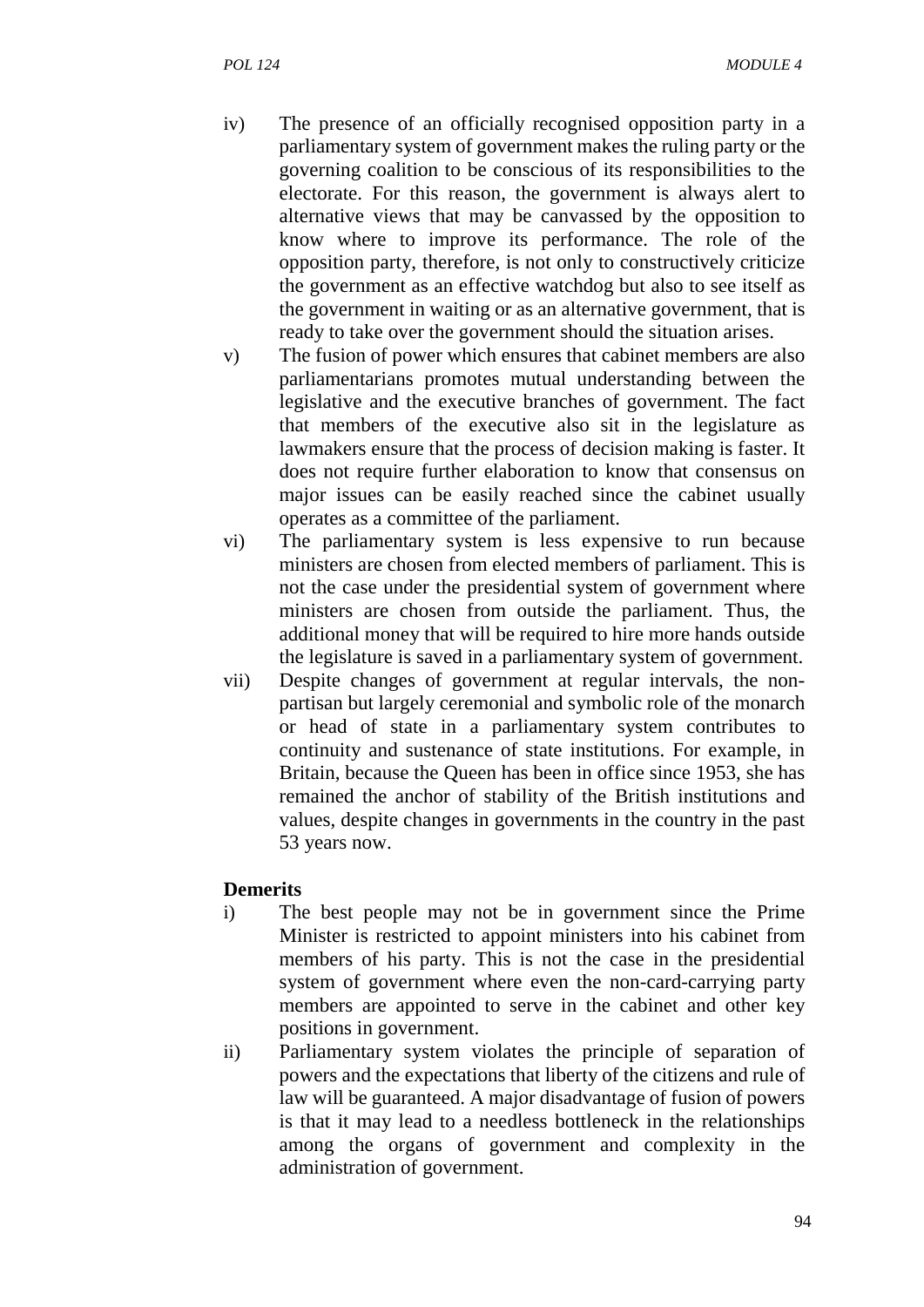- 
- iii) There is also the danger of personality clash or conflict of interest between the head of state and head of government in a parliamentary system of government. This type of conflict of interest manifested in the First Republic in Nigeria when Dr Azikiwe, then President and Alhaji Tafawa Balewa, then Prime Minister disagreed over the conduct and outcome of the December 30, 1964, federal elections. In September2010, the Somalia Prime Minister, Omar Abdirashid Ali Sharmarke resigned from office due to personal disagreement between him and president Sheik Sharif Ahmed. Thus, Nigeria opted for the presidential system of government in 1979 partly to avoid a possible repeat of the constitutional crisis, which enveloped the country in the aftermath of the disagreement between the two leaders.
- iv) Another demerit of the parliamentary system of government is that it can also throw up a person who is not countrywide popular or known as a Prime Minister. Unlike the presidential system, which requires the president to have a countrywide appeal before he can be elected, the requirements for the office of a Prime Minister are less stringent. Any elected member of House of Commons from a single-member constituency who is believed to have the majority support of other members can become the leader of the government in Britain. This was exploited in Nigeria during the First Republic when the leaders of the Northern People's Congress did not bother to campaign in the other regions because they were confident that votes from the Northern region alone were sufficient to earn them the prestigious post of Prime Minister.

### **SELF-ASSESSMENT EXERCISE**

- (i) Analyse the major characteristics of the parliamentary system of government
- (ii) Examine the relevance of collective responsibility as practised in the parliamentary system of government

# **4.0 CONCLUSION**

The parliamentary system of government is one of the democratic ways of organising a government. Its practice in Britain has been so successful that countries outside the Commonwealth of Nations are craving to adopt it. Indeed, Canada, despite its proximity to the United States and its readiness to always collaborate with the latter in other areas continues to retain its parliamentary system while its leaders regard it as near sacrosanct. Although the parliamentary system is not without its drawbacks, when compared with the presidential model, on balance, it is seen by some as a preferable system of government.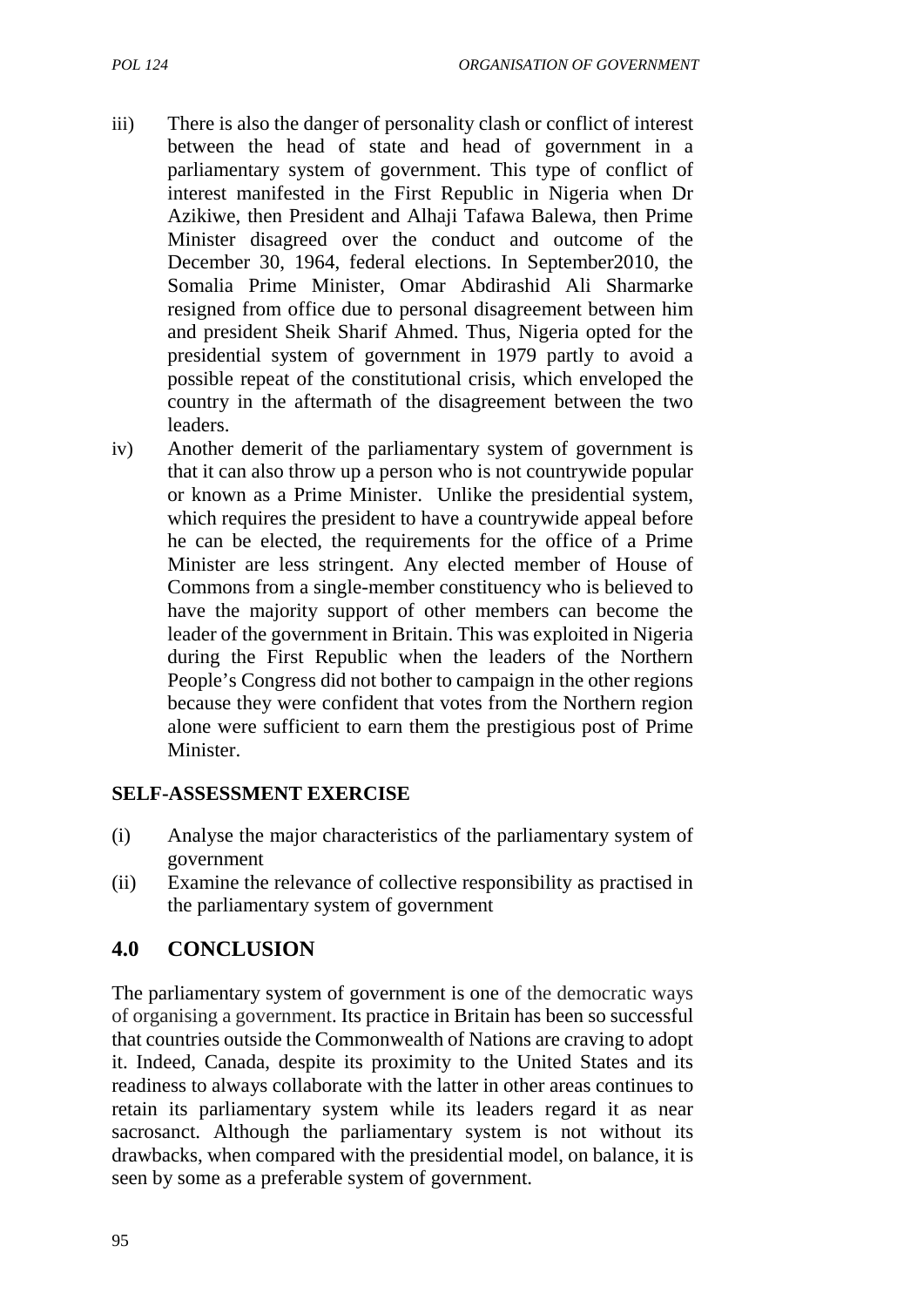# **5.0 SUMMARY**

Our discussions in this Unit have focused on the meaning and features of the parliamentary system of government. We noted that the parliament is the hub of the parliamentary system while the cabinet is its caucus, where the operators of the system regularly meet to shape public policies. We also identified the merits and demerits of this system of government and cited the example of Britain as one country in which the culture of Westminster parliamentary system is fully developed and thriving.

### **6.0 TUTOR-MARKED ASSIGNMENT**

- 1. Identify the factors that account for the success of the parliamentary system of government.
- 2. Explain the extent to which the parliamentary system of government provides for a more accountable and responsive government.
- 3. Compare and contrast the role of the Prime Minister and the President in a parliamentary system of government.

# **7.0 REFERENCES/FURTHER READING**

- Appadoral, A. (2004). *The Substance of Politics.* London: Oxford University Press.
- Baradat, L. P. (2000). *Political Ideologies*. New York: Stratford Publishing Services.
- Mbah, M.C.C. (2007). *Foundation of Political Science*. Anambra: Rex Charles and Patrick Limited.
- Rathgeber, B. (2014). *Irresponsible Government: The Decline of Parliamentary Democracy in Canada*. Toronto: Dundurn Press.
- Verma, G. L. (2010). *Parliamentary versus Presidential System of Government.* New Delhi: Atlantic Publishers.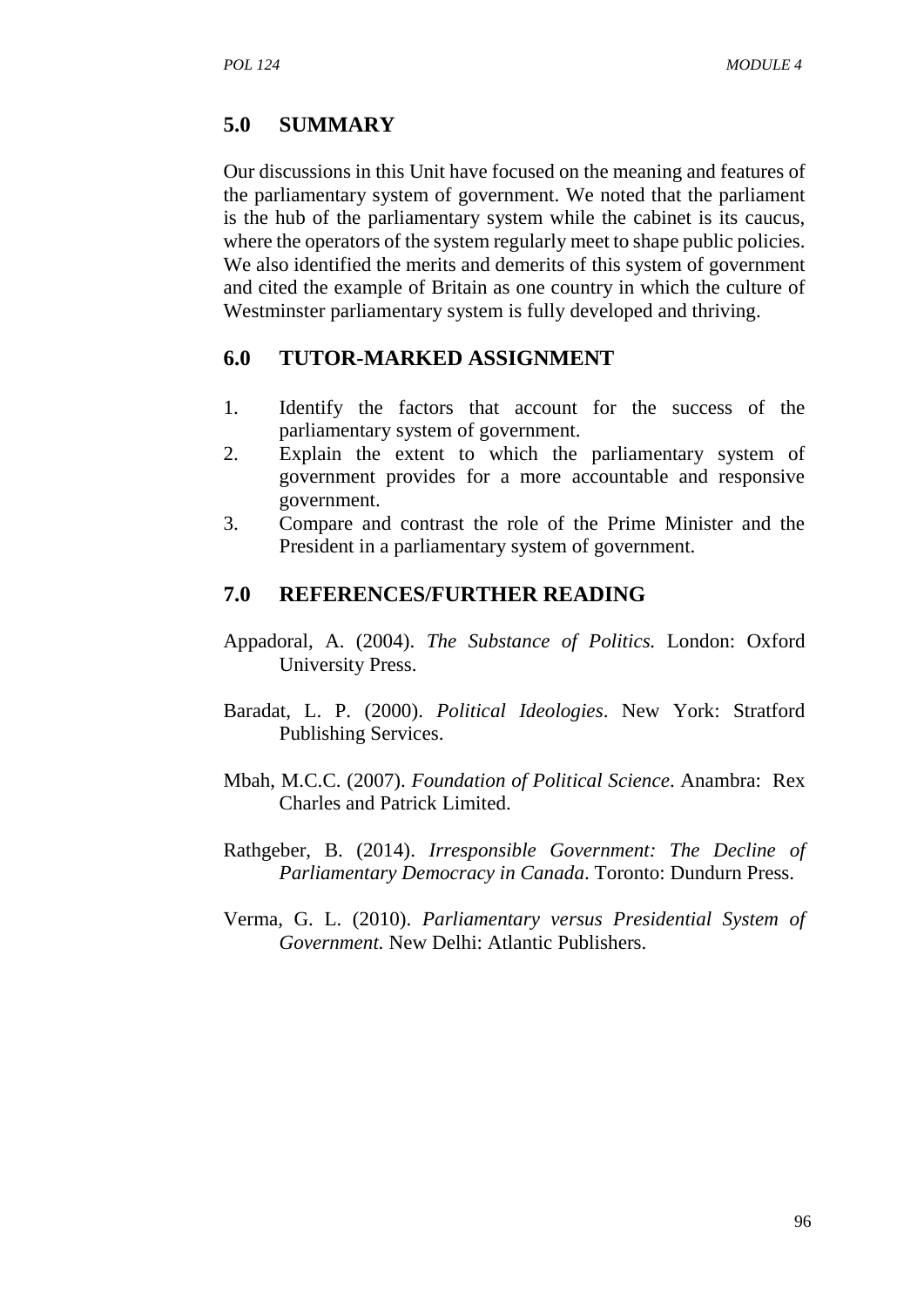# **UNIT 3 UNITARY SYSTEM OF GOVERNMENT**

### **CONTENTS**

- 1.0 Introduction
- 2.0 Objectives
- 3.0 Main Content
	- 3.1 Meaning of Unitary System of Government
	- 3.2 Characteristics of a Unitary System of Government
	- 3.3 Applications of the Unitary System of Government
	- 3.4 Merits and Demerits of a Unitary System of Government
- 4.0 Summary
- 5.0 Conclusion
- 6.0 Tutor-Marked Assignment
- 7.0 References/Further Reading

# **1.0 INTRODUCTION**

No modern state can be effectively governed from a single location only. The distribution of powers between or among different levels of government is, therefore, an important aspect of the constitutional arrangement at present. All states have at least two levels of government: central and local. Several countries also contain a third level of government, which is responsible for the interests of more or less large regions. This unit will examine the meaning, characteristics and the merits and demerits of a unitary system of government. It will also use examples of some countries in the world to illustrate the application of unitarism.

# **2.0 OBJECTIVES**

By the end of this unit, you will be able to:

- define the unitary system of government, in addition to knowing its major features
- use the examples of countries practising unitary government to have a deeper understanding of this form of government
- explain the benefits as well as the weaknesses that are inherent in the practice of a unitary form of government.

# **3.0 MAIN CONTENT**

# **3.1 Meaning of Unitary System of Government**

A government is regarded as unitary when the national or central government is supreme over other levels of government that might exist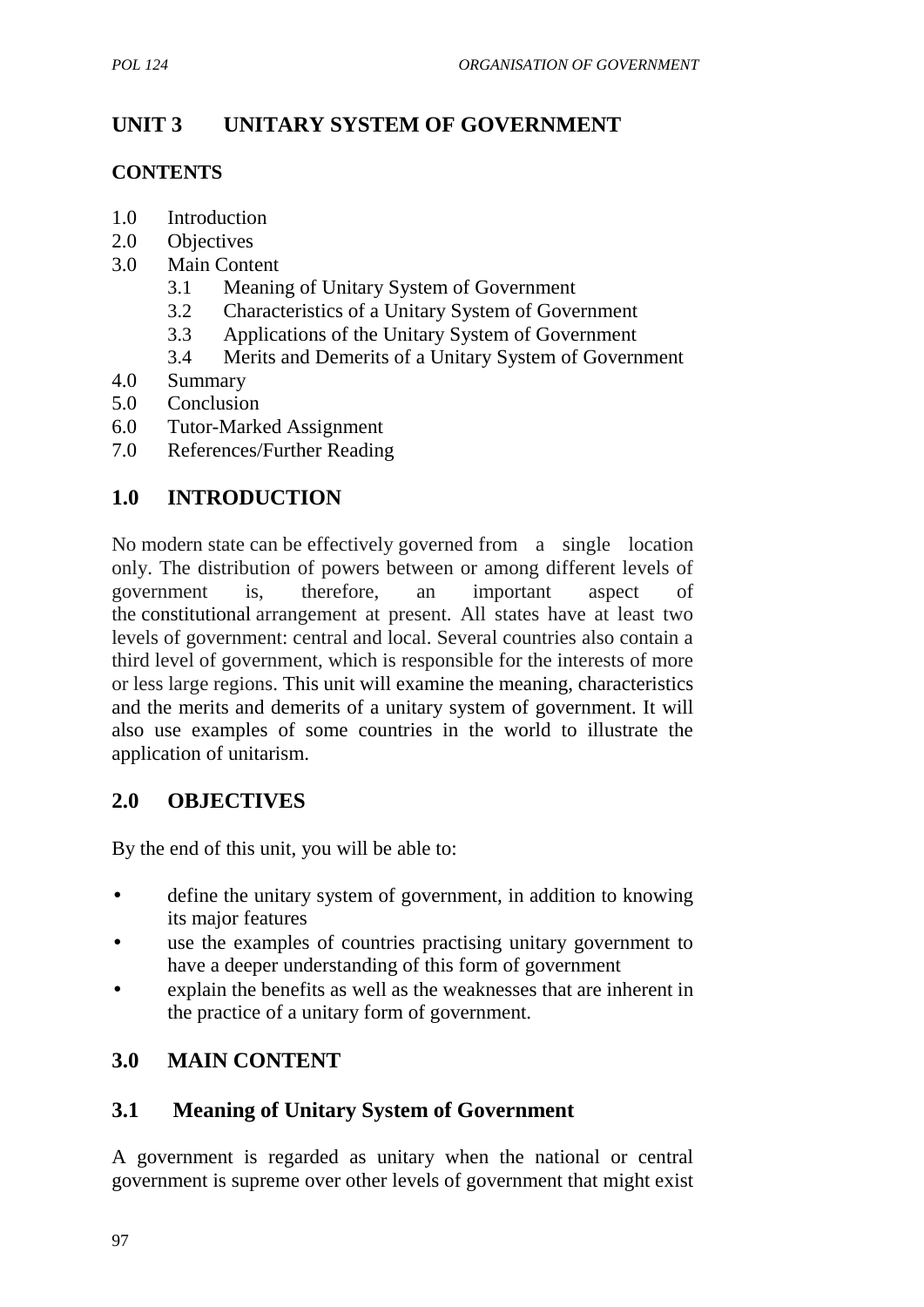in a given state. Other levels of government referred to in the above definition are the local governments or units. The central government enjoys almost complete control over their smaller local government entities. In a unitary system, almost all power and responsibility is vested in the central government. Local governments may only exercise power through the central government. The central government has full legal right to over-rule such Local governments. They are not only created by the centre, they owe their existence to the centre and are subordinate to the national government. The principle that governs a unitary constitution is Unitarianism. The word 'Unitarianism' means the concentration of political power in the hands of one visible sovereign power; be it that of a parliament or a legitimate dictator. In short, a unitary constitution means that sovereignty is exercised from one source rather than from many sources. It is a unit centre of power, meaning that power emanates from one source only.

We must note that the terms unitarism and federalism are contradictory and mutually exclusive. To put it differently, while there are different types of unitary or federal constitution, we cannot, strictly speaking, have a constitution which is, at the same time, unitary and federal, The phrase quasi-federal or quasi unitary is a hybrid, which merely seeks to derive the best from both ends, and is therefore unrealistic. Though a full discussion of the federal form of government in the next unit, it will be of benefit to you here if we enrich this discourse by introducing what the late Chief Awolowo once popularised and described as the linguistic principles. Although the first and fourth of these four principles are particularly relevant to our discussion on the unitary form of government, it will be more illuminating to mention the other two:

- i) If a country is unilingual and uni-national, the constitution must be unitary.
- ii) If a country is unilingual or bilingual or multilingual, and also consists of communities which, over years, have developed divergent nationalities, the constitution must be federal, and the constituent states must be organized on the dual basis of language and nationality.
- iii) If a country is bilingual or multilingual, the constitution must be federal and the constituent states must be organized on a linguistic basis.
- iv) Any experiment with a unitary constitution in a bilingual or multilingual or multinational country is bound to fail, in the long run.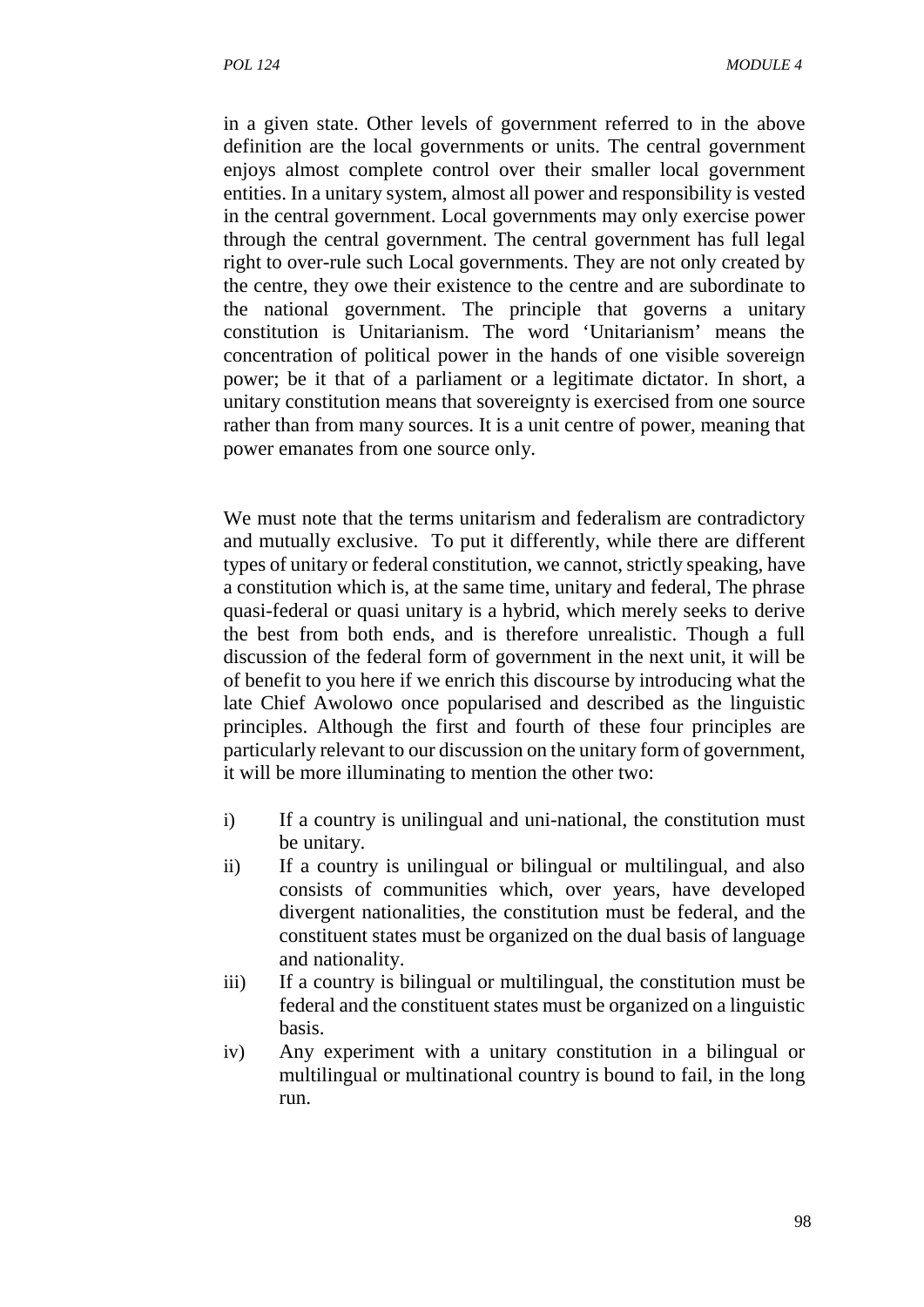# **3.2 Characteristics of a Unitary System of Government**

The following are the major characteristics or features of a unitary system of government:

- i) There is only one centre of power from which authority flows to subordinate levels that are created by the centre.
- ii) The central government not only has the power to dissolve the subordinate levels it has created; it can equally modify or reduce the powers given to them.
- iii) The subordinate levels are created as agents of the centre to administer the local areas on behalf of the centre and to also convey the wishes of the people in the local areas to the centre where the real power lies.
- iv) A unitary government may either operate a unicameral or bicameral legislature. For example, Ghana and Britain are unitary states, with the former operating a unicameral while the latter a bicameral legislature.

# **3.3 Applications of Unitary System of Government**

Britain operates a unitary system of government. Under this arrangement, all governmental powers are concentrated at the central level. Any local level of government that exists are created and allocated powers by the central government. This is unlike the United States and Nigeria where the states as federating units derive their powers from the constitution, and are equal, exercising co-ordinate authority with the federal government in those powers allotted to them**.**

# **3.4 Merits and Demerits of Unitary System of Government**

### **Merits**

- i) Since the logic and mechanism of a unitary government avoids the division of a country into autonomous regions or states, it can help to preserve and promote national unity. Unlike a federal system that promotes regionalism and tribalism, which further engender dual citizenship and double allegiance, one supreme central government under a unitary framework will put an end to all these divisive and centrifugal forces.
- ii) In the unitary system, there is the absence of duplication of centre powers as it is in the federal states. Since decisions on all important issues are made at the centre, it reduces the cost of governance.
- iii) The concentration of power rather than its dispersion ensures a strong government. This is because there is minimal diversity in a unitary state. In a unitary system of government due to much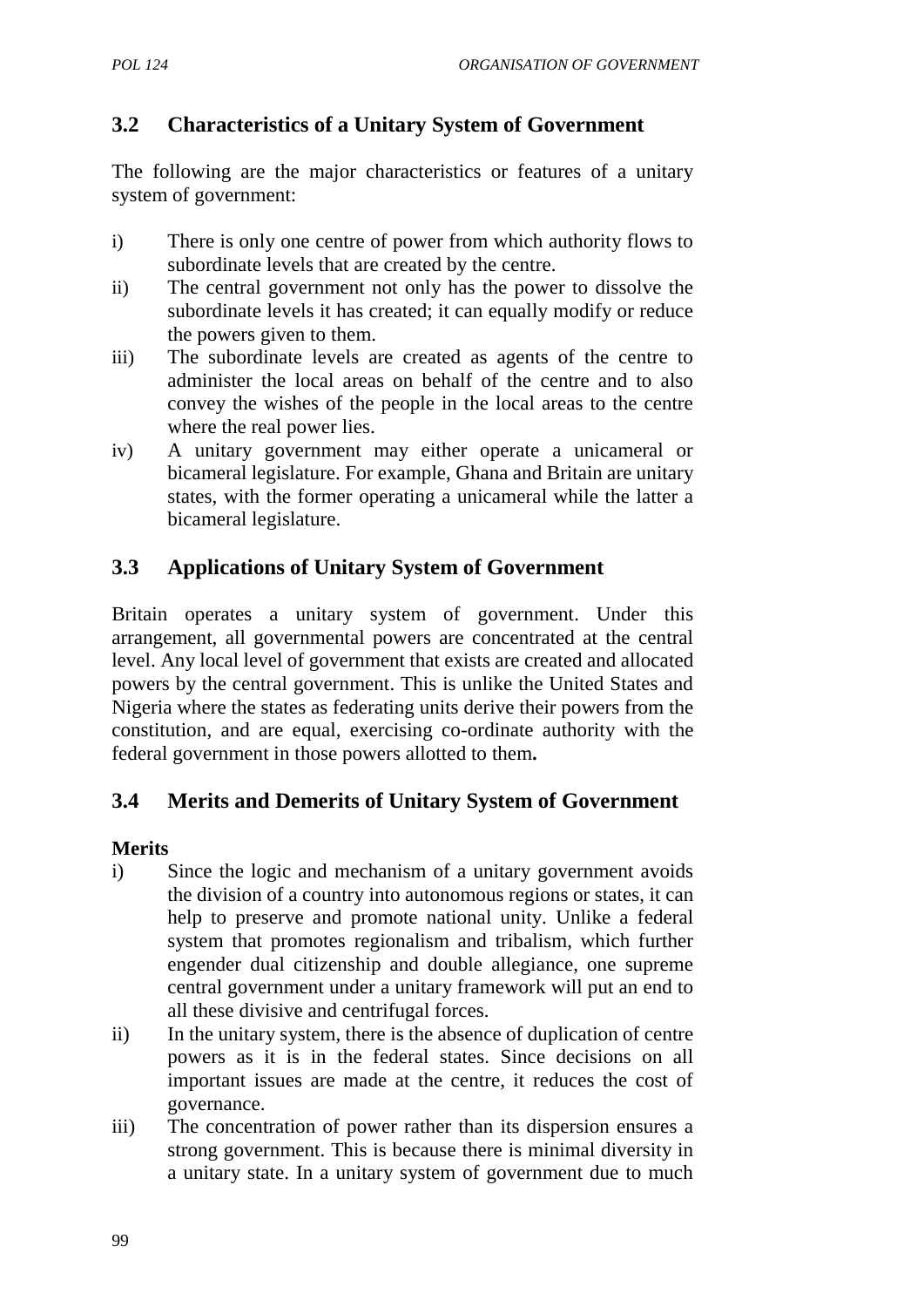identical culture, economic and social composition of the people in the state, there is usually the absence of friction, tension or rancour, that often characterise the federal system in the struggle for "unity in diversity."

- iv) The principle ensures that even development is realised in a state that operates a unitary system of government.
- v) There is uniformity of laws and administration in a unitary state. This ensures that there is no overlapping or conflict of jurisdiction throughout the state. This makes the allegiance of the citizens remain undivided. Unlike in the federal system of government where citizens owe allegiance both to the centre and the region to which they belong, such a situation that can breed separatist tendencies is avoided in a unitary state.

### **Demerits**

- i) In a unitary system of government, power is highly centralised and concentrated in one sovereign. This can lead to totalitarianism, oligarchy or even autocracy in the running of the affairs of the state. The unitary system as a result of the point mentioned above often makes it difficult for the masses to take an active part in civic affairs of their state.
- ii) There is also no local initiative in a unitary system of government. This is because the little or residual power delegated to the local authorities can be taken away from them at the whims and caprices of the centre. In France, for example, 'the Minister of Interior presses the button and the prefects, the subprefects, the Mayors and the Deputy Mayors do the rest.'
- iii) The central government is not always aware of local problems since it is not closer to the grassroots.
- iv) The unitary system can also easily collapse. A single central authority may easily collapse under stress from within and without. Multiplication of centres of power serves as a safeguard against such a danger.

# **SELF-ASSESSMENT EXERCISE**

- i) List the main features of a unitary system of government.
- ii) Explain why the unitary system of government is a better option for small and homogenous states.
- iii) Enumerate the demerits of the unitary system of government.

# **4.0 CONCLUSION**

Unitary system of administration is popular among states. Its major attraction is the simplicity of its structure and organisation. It is also not open to contestation that may arise due to disagreement over the sharing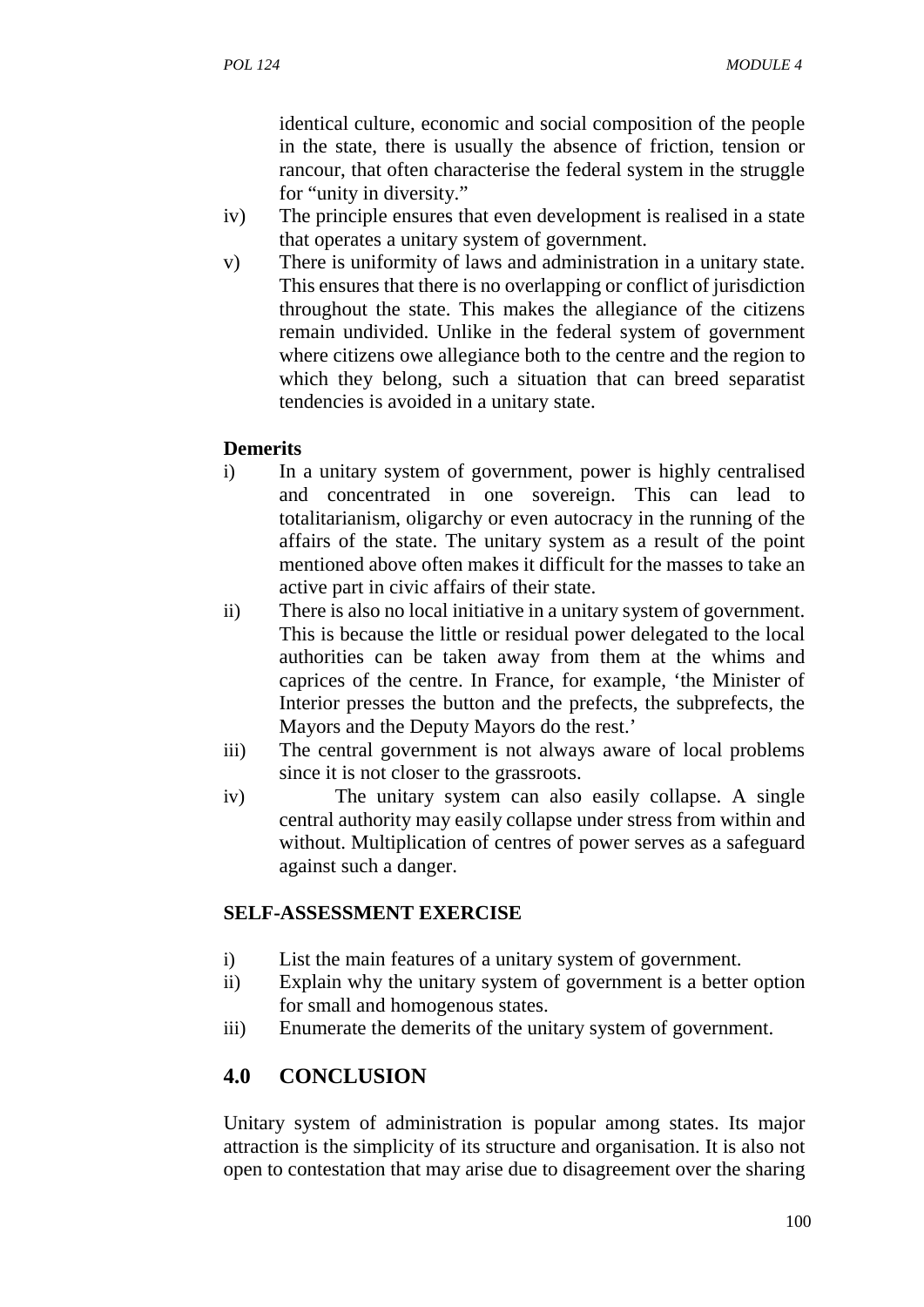of powers because it provides for one level of authority thereby removing the danger of dual allegiance. Nonetheless, a unitary system of government does not apply to the circumstances of every state.

# **5.0 SUMMARY**

In this unit, we began with the examination of a unitary form of administrative system, by giving its definition, meaning and characteristics. We also observed that a unitary system is most suitable for smaller states with fewer diversities of population, and for this reason, it enjoys wider acceptance in today's world of mini, or even in certain cases, miniature states. Lastly, we discussed the advantages and disadvantages of a unitary system of government.

# **6.0 TUTOR-MARKED ASSIGNMENT**

- 1. Explain the major features of a unitary system of government.
- 2. Analyse the major factors that encourage a country to adopt a unitary system of government.

# **7.0 REFERENCES/FURTHER READING**

- Awolowo, O. (1966). *Thoughts on the Nigerian constitution*. Oxford University Press.
- Ball, R.A. (1979). *Modern Politics and Government*. England: Macmillan Publishers.
- Mbah, C. C. (2007). *Foundations of Political Science*. Anambra: Rex Charles and Patrick Limited.
- Ojo, A.O. (1973). Political *Science and Government of Nigeria for West African Student.* Ilesha: Ilesanmi Press.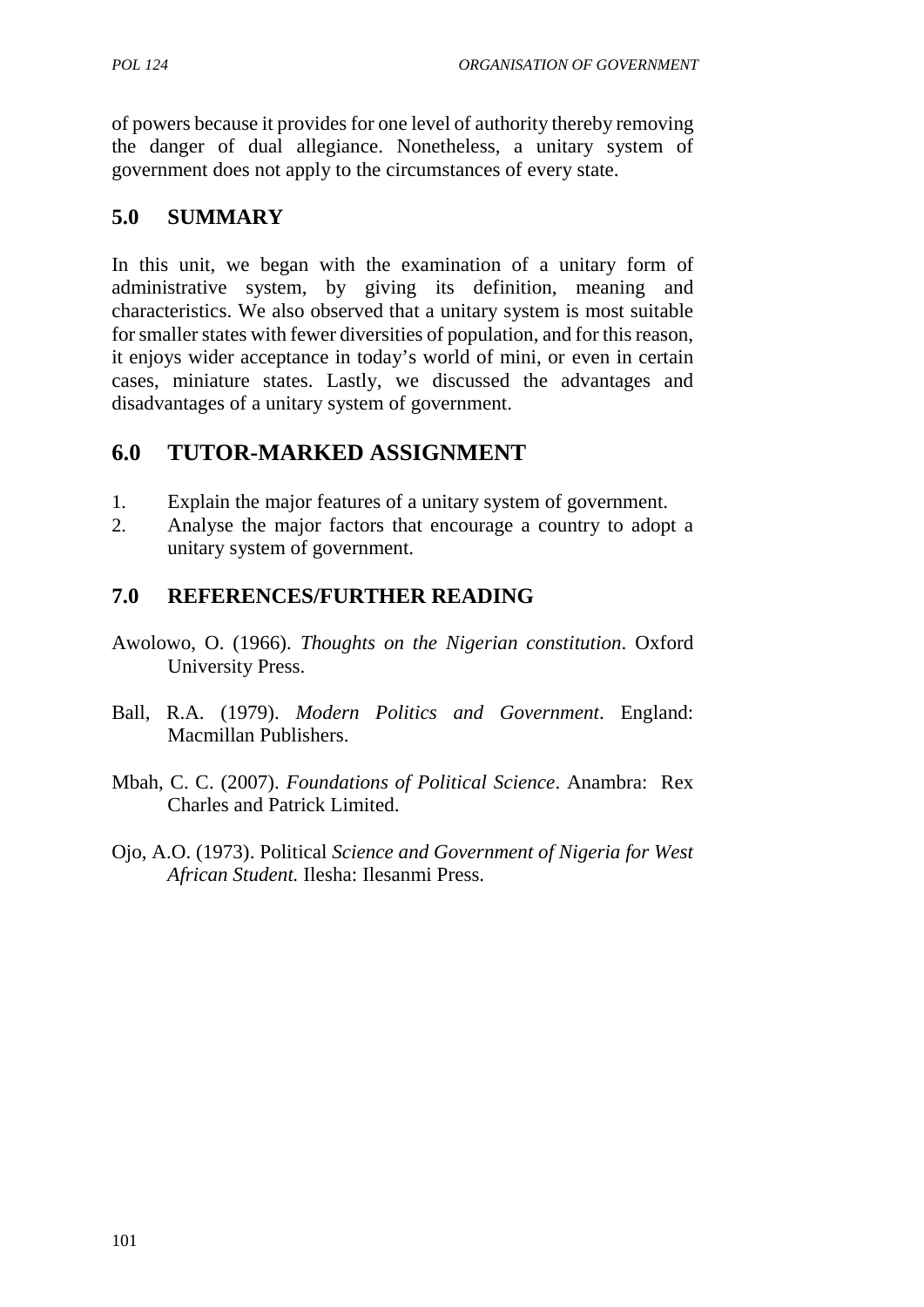### **UNIT 4 FEDERAL ADMINISTRATIVE SYSTEM**

#### **CONTENTS**

- 1.0 Introduction
- 2.0 Objectives
- 3.0 Main Content
	- 3.1 Meaning of Federalism
	- 3.2 Factors that Influence the Choice of Federalism
	- 3.3 Merits and Demerits of Federalism
	- 3.4 Tiers of Government in Nigeria's Federal Structure
- 4.0 Summary
- 5.0 Conclusion
- 6.0 Tutor-Marked Assignment
- 7.0 References/Further Reading

### **1.0 INTRODUCTION**

Federalism is a very complex political system that requires tolerance, compromise and accommodation from its operators before it can succeed. This unit takes a closer look at the federal system by first defining it and stating its features. The unit also examines the factors that can predispose a country in the direction of federalism as a system of government, as well as the different types of federal systems that are being practised across the world. The unit finally discusses the merits and demerits of the federal system of government.

#### **2.0 OBJECTIVES**

By the end of this unit, you will be able to:

- explain the meaning and features of federalism
- discuss conditions necessary for a federal structure in a state.
- identify forms of federal systems and reasons for different variants in different countries.

### **3.0 MAIN CONTENT**

#### **3.1 Meaning of Federalism**

Federalism is a type of political system in which the powers of government are divided between self-governing parts and the national or central government. Each of these parts operates within its own jurisdiction or sphere as defined or specified in the constitution. Put differently, in a federation, the distribution of powers between the inclusive government and the federating units are guaranteed by the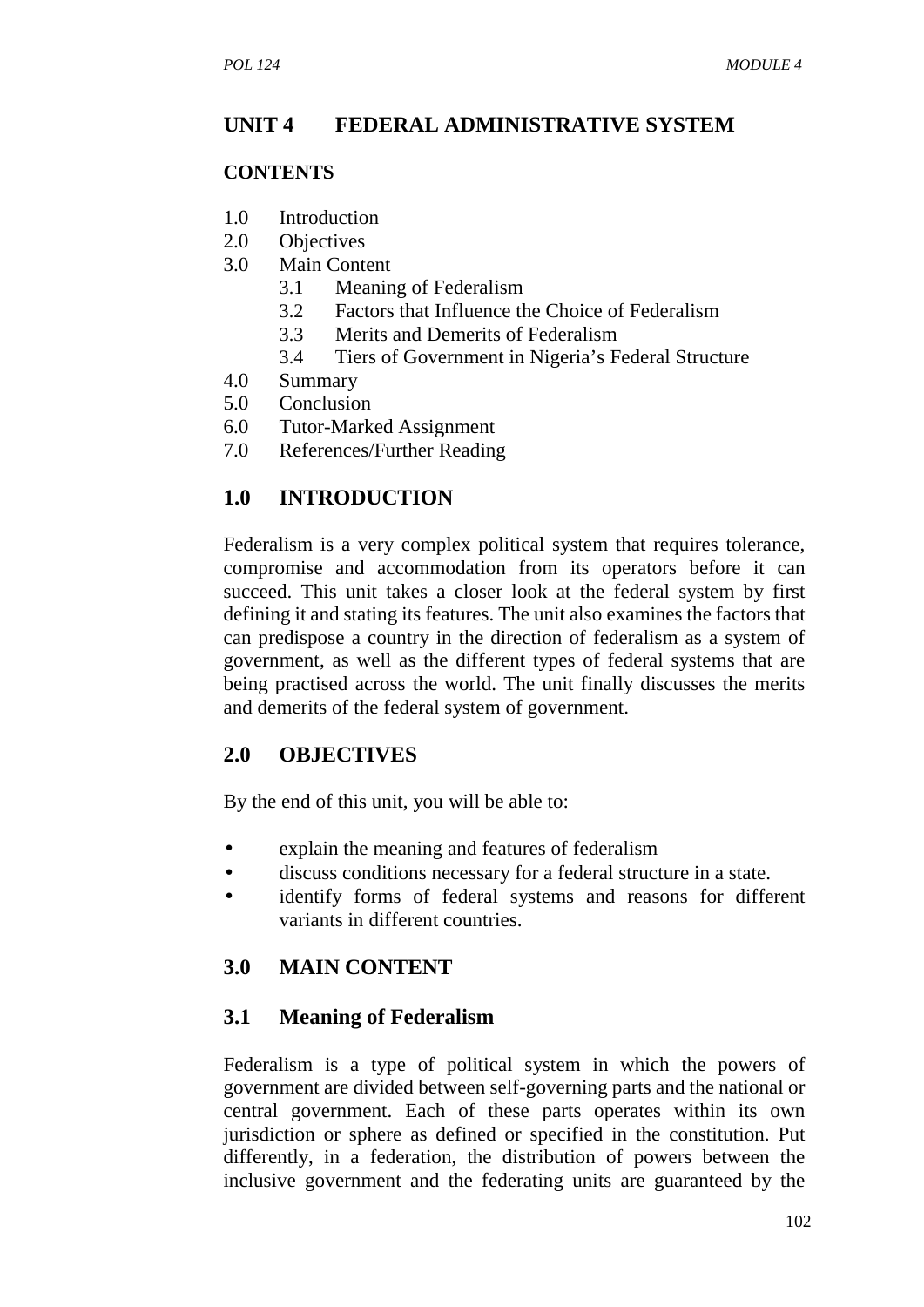constitution of the country. Kenneth Wheare (1963), a foremost authority on federalism defined it as a constitutional arrangement in which "neither the central nor regional governments are subordinate to each other, but rather the two levels of government are coordinate and equal." Wheare also set out conditions that can make a federal constitution/system succeed. According to him, the component units must be fairly equal in size and population so as to prevent one unit from dominating the other or a combination of two or more units, from dominating the entire federation.

Furthermore, in a federal system, the constituent units have some rights of existence which empower them to perform certain functions which are guaranteed by a constitution. This means in effect that the powers being exercised by these component states are distributed along what is known in America as reserved or shared powers, or in Nigeria as Exclusive, Concurrent and Residual powers. Indeed, in most federations, the constituent units often predated the central government. The United States of America (the oldest federation), Canada, Russia, and the Peoples Republic of China, India, Pakistan and Nigeria are good examples of federations. From the above examples of federal states, we must note that a federation is either a union of autonomous states that have come together to become a larger political entity as in USA (Aggregative federation) or a federation where a large country is broken into smaller units, as it is the case in Nigeria (Dis-aggregative federation) (Ayoade,1980).

We should also note that in a federation, two governments control the same group of people but with each level handling different political matters. The allocation of responsibilities to the component parts by the constitution and respect of their competence in those areas is vital to the survival of federations. The reason for this is that most federations are often the result of a political compromise by which reluctant member states were induced to come together in a larger union with a promise that their desire for autonomy in certain areas will be respected. This was the case with the United States when the original 13 states, after the collapse of the Confederal structure saw in a federal arrangement a more realistic structure that could make them cooperate in a union, without the federating units losing their autonomy to handle matters that were of local concern, or specific to them.

Federalism can also be viewed either as a process or condition and that is why federations operate in a variety of different political contexts and are associated with a variety of different political outcomes. In other words, there is no distinctively federal pattern of relations between the national and regional level of government. This further implies that no two federations are structured alike since the nature of communities that come together to form a nation differ (Inman& Rubinfeld, 2020).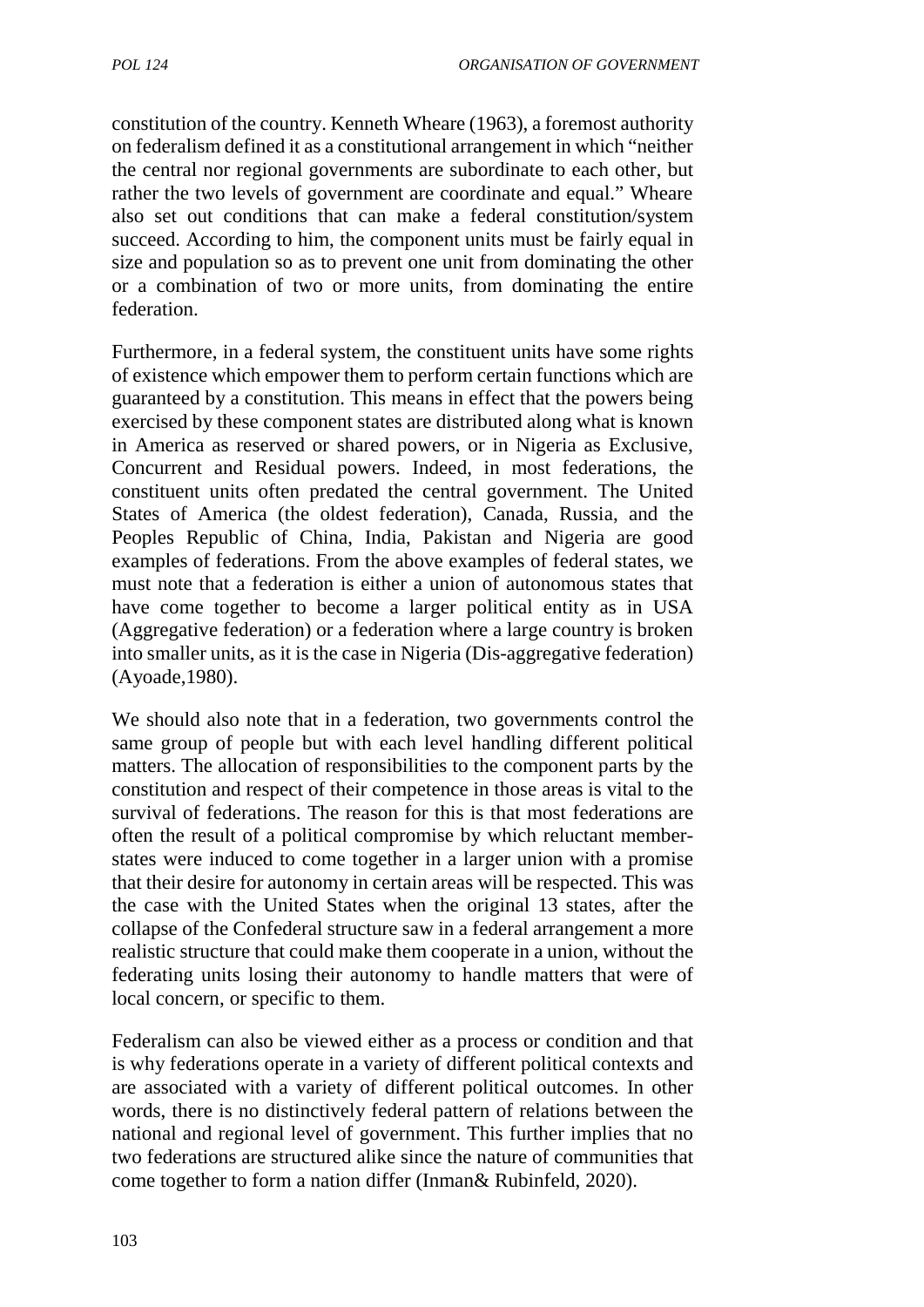# **3.2 Factors that Influence the Choice of Federalism**

The following factors influence the choice of federalism:

### **i) Historical Factor**

The most fundamental reason why states decide to federate is historical. This reflects the fact of common association and similarity of political institutions that had existed between the federating units that made formerly independent states to agree at a point in their history to form a common union. This was the case with the United States of America after its war of independence with Britain in 1776 and the failure of the Articles of Confederation. It is similar with the Nigerian Federation after the historical factor of the amalgamation of the Northern and Southern protectorates in 1914, British colonial rule, as well as the adoption of common political institutions by the North and South during this period, eventually led to the adoption of the federal system in1954.

# **ii) Geographical Contiguity**

The nearness of states to one another in the geographical term is usually a major factor that can induce them to form a federation. It is inconceivable to have states widely separated by land or sea forming a federation. It can be plausibly argued that one of the reasons why Nigeria adopted a federal structure is because the various ethnic groups in the country are geographically contiguous. The fact of this proximity among the different nationalities in Nigeria, a similar feature of other federal states such as the United States, the old Soviet Union and the present Russian Federation, makes communication a major step in deciding to form a federation. On the other hand, the absence of this factor largely accounted for the disintegration in 1971 of the union between West and East Pakistan to form Pakistan after the Partition of India by the British in 1947.

### **iii) Ethnic and Cultural Diversities**

Some states may decide to federate in recognition of the fact that their peoples are so diverse in culture, language and interests and for this reason, the unitary option may provide a ready answer for such social heterogeneity. For example, the Nigerian and Indian Unions recognised that federalism is the most effective way of allaying the fears of these groups against one another in order to forge unity in diversity. Unity in diversity is achieved in federations because peoples with different cultural backgrounds are allowed to develop along the lines that interest them.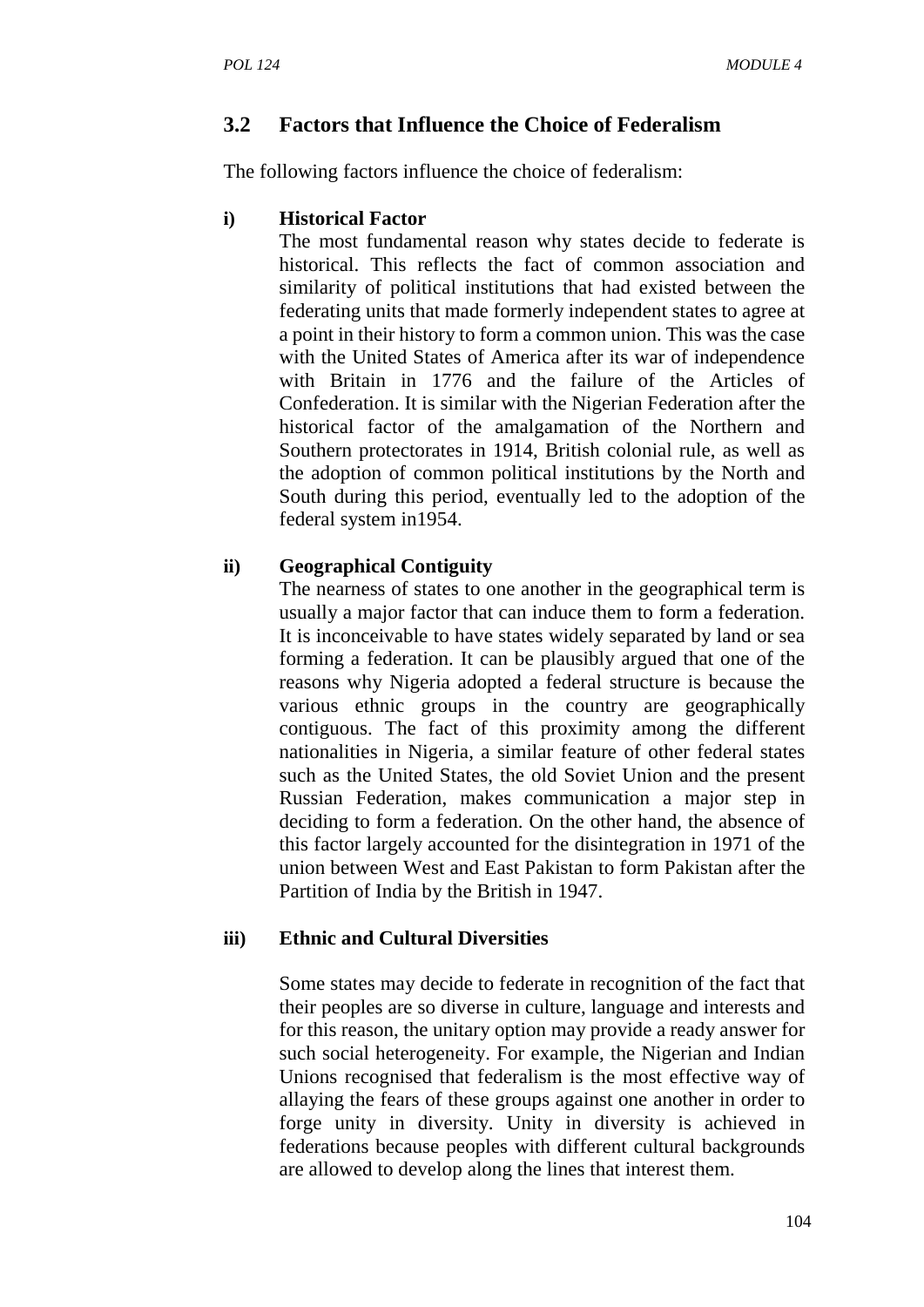### **iv) Economic and Administrative Advantages**

The need to create a large internal market and to pool human and material resources together can lead to the formation of the union of states. This factor, which is similar to what economists call the drive for large economies of scale, has made the United States of America today to become a continental-size country. The present over 9 million sq kilometre territory of USA came about due to accretion in size, or what federalists call aggregation. Indeed Louisiana, now a state in the USA was purchased from France in 1803 while President Andrew Jackson forcefully acquired East Florida from Spain. The notion 'the bigger the better' syndrome also fits into the economic calculations of the former colonial masters in working out the amalgamation policy for the north and south of Nigeria, which assisted them to utilise the available few British administrators most economically and efficiently. Nigeria with a territory of 923,766 square km. and a population (as at 2010) of about 150 million has huge economic potentials and offers tremendous opportunities, all consequent to its large market.

### **V. Fear of Domination**

Insecurity and fear of domination by external power or possible rebellion by a disaffected element (s) within a country can also encourage the formation of a federation. According to Awa (1976), in the Nigerian case, it was lack of trust among the ethnic groups that led to the forging of the Nigerian federation, a political arrangement they saw as a more effective device that can safeguard and guarantee their separate local autonomy and independence.

# **3.4 Merits and Demerits of Federalism**

### **Merits a Federal System**

- i) A Federal system encourages unity in diversity and is a very potent instrument for national integration in plural societies. One major advantage of the federal arrangement is that it ensures unity under conditions of diversity. In a federation, diversity like ethnic differences, religion, language, economic structure, education, social welfare, etc. usually exists among the component units. Federal arrangements, therefore, are attempts at bridging these gaps or divide in order to bring about political and social unity without destroying the identity of the federating units. Thus, the federating units can retain their separate peculiar identities and are not completely submerged in it.
- ii) Federalism is an ideal system of government for countries like the United States, China, Russia, India and Nigeria with a huge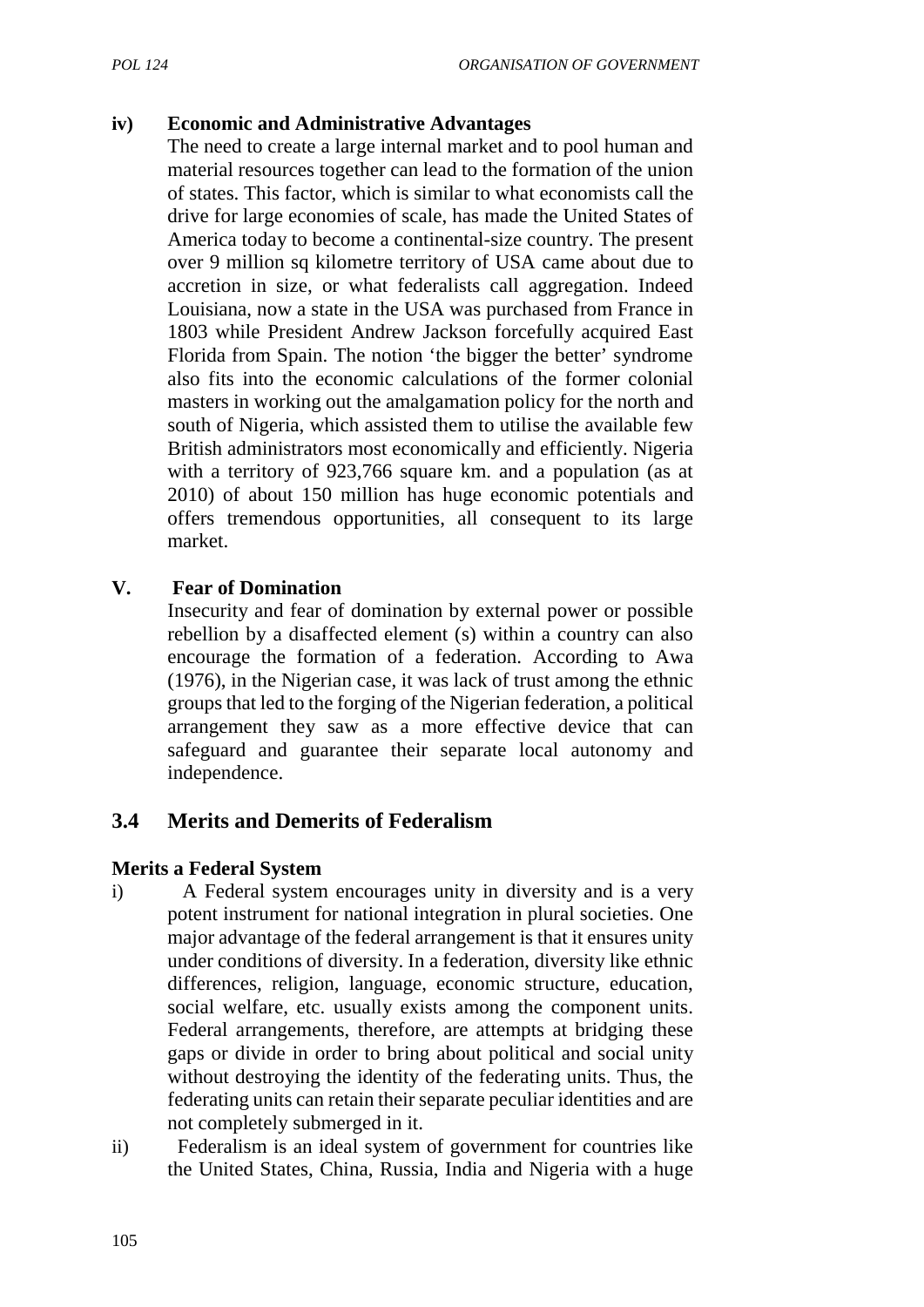population and territorial size. It is not an accident that Russia, the largest country in the world with a territory of over 17 million square kilometres, covering eleven time zones and China with over 1.3 billion population, the highest in the world are federal states.

- iii) Another merit of adopting a federal system of government is that it promotes economic advantages by facilitating greater economies of scale. This is because of a big home market for the purchase of raw materials and the sale of manufactured goods as well as in the easy mobility of labour. Federalism also encourages the possibility that what is available in one part can be of benefits to the other parts of the country. In Nigeria today the non-oil producing parts of the country can equally gain from the petroleum deposits that are in abundance in the Niger Delta area. Similarly, the land-locked inter-land of the country can also benefit from access to the sea via the Lagos ports without the additional burden of paying customs duty. This is in addition to the benefit of sharing from the proceeds of the value-added tax. Furthermore, subjects of common interests are administered by the centre with the result that the individual states do not have to border with the administrative structures to support such matters.
- iv) Federalism prevents the dangers inherent in a despotic central government which absorb the powers of the other units in the federation since the division of powers is constitutionally guaranteed. More so, in a federal system, the powers of each level of government are clearly defined and delineated in a written constitution. This helps to curb the centre from exceeding its authority or become autocratic.
- v) Federalism facilitates the establishment of democratic institutions and wider political participation by the citizens. In other words, more people are able to take part in the government of the federation either at the state, region or at the local or grass root levels of governance. This encourages the development of local talents, which are nurtured to become national leaders in future.
- vi) A Federal system of government leads to efficient administration because the allocation and dispersal of powers to the various tiers of government help to reduce the workload at the disposal of the inclusive government, without at the same time overloading the federating units. By preventing administrative overstretch. federalism is thus a deterrent against an unwieldy and complicated administrative structure which may lead to inertia and possible collapse of government apparatus.
- vii) In a federal system, local affairs are well looked after by the government. This is made possible by the fact that local matters are assigned to the government at the grass root. Within a federal arrangement, local people can attend to matters like chieftaincy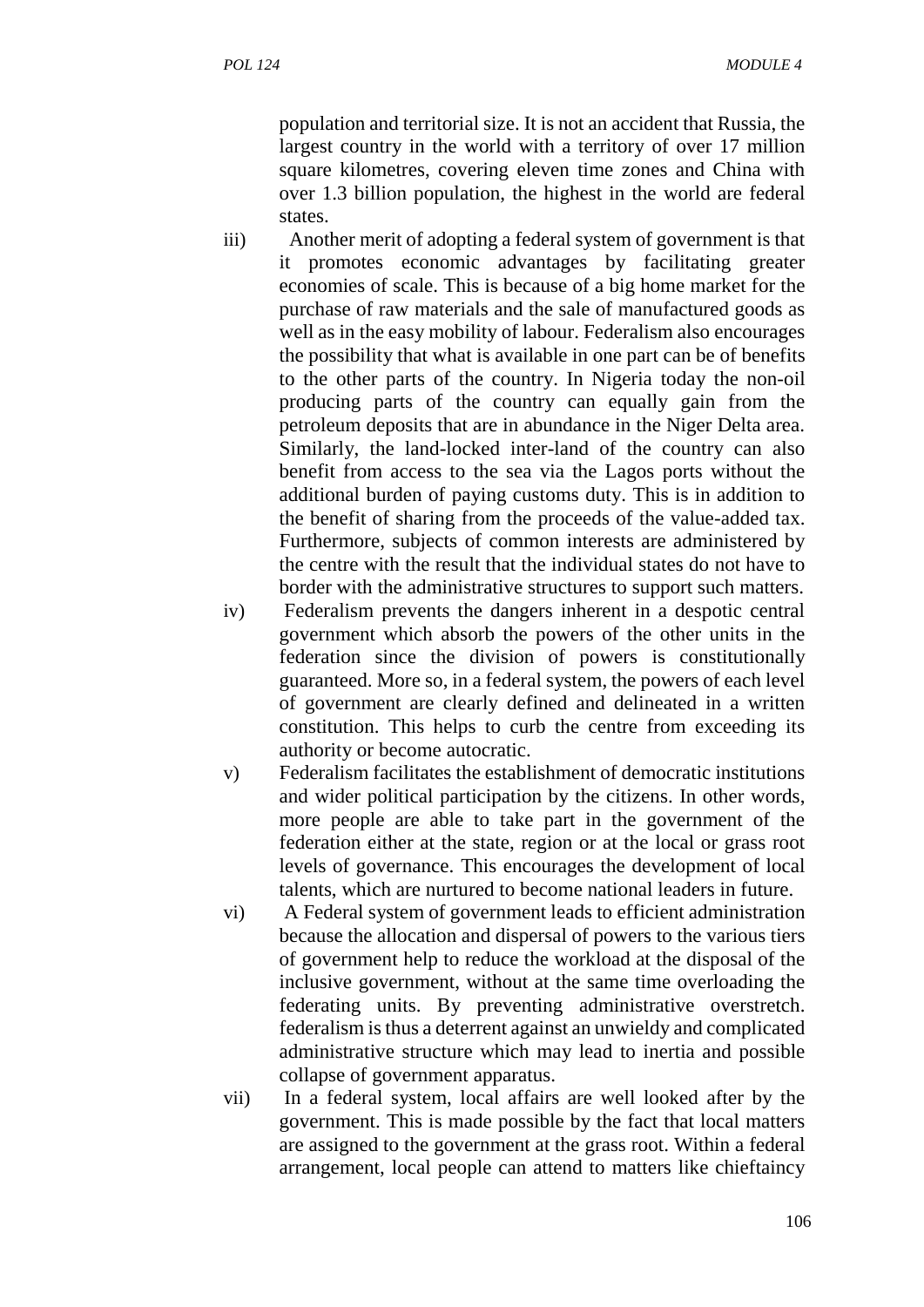and other traditional and customary issues which are peculiar to them. For example, Sec. 7 of the 1999 constitution of the Federal Republic of Nigeria assigned a wide range of local affairs to each local government council in the fourth schedule.

- viii) A federal system of government encourages healthy rivalry among the component units, which in turn breeds varied social and economic developments. The Nigerian federation of the first republic is a good example of this point, because during this period, with a good and high level of leadership, the various regional government were competing among themselves in the provision of infrastructures and welfare facilities to their people. This brought about the development of the regional level of governance.
- ix) A federal system promotes international prestige for countries that practice it. The components parts of a federation or the smaller federating units if left to exist alone as autonomous states could hardly command international prestige. Though federating units lose their individual sovereignty by coming together under one central government, they nevertheless, stand to gain by becoming part of a larger federation. The strength of Nigeria in Africa today, and countries like India, Pakistan in Asia, and perhaps in the world, lies partly in their huge sizes, which came about due to their federal structure. Indeed, the United States, China and the former Soviet Union have been variously described as a continental-size country, a colossus and, a behemoth in the world, respectively, as a result of huge accretion in their sizes, consequent to their federal structure.

### **Demerits of a Federal System**

- i) The first demerit of a federal system is that it involves high cost in running the administrative structures (i.e. government ministries departments and agencies) that are duplicated or multiplied at all levels. This duplication is typical of countries like the United States with 50 states and Nigeria with 36 states at present. Indeed, most of these structures are replicated in all the 774 local government areas in the country, with the consequent increase in recurrent spending to service these needs.
- ii) The diversity of groups in a federation along ethnic, language and religious lines, if not well managed, may create problems for a federal system. While the United States has succeeded in forging one nation out of many, Nigeria is yet to come to term with her diversity. The salience of ethnic solidarity groups and militias such as the Odua Peoples' Congress (OPC), Arewa Peoples 'Congress (APC) and Egbesu and Bakassi Boys in Nigeria are indicative that the country's federal system is still being threatened by these divisive and disruptive centrifugal forces.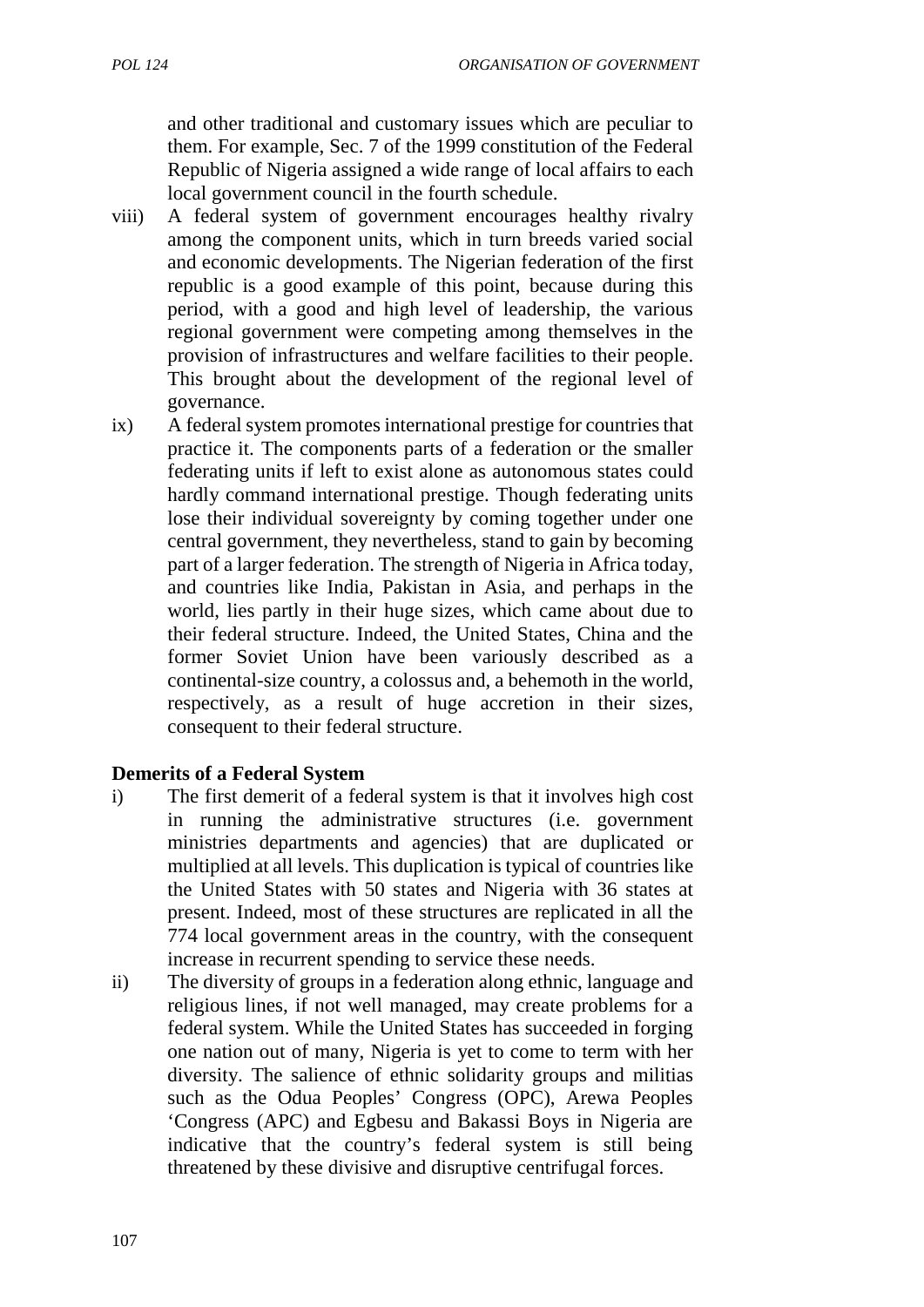- iii) By the nature and dynamics of a federal system, it is also blamed for not being able to take quick decisions. The need to strike a workable balance and compromise among the different groups that usually inhabit a federation may impair the capacity of the state to take quick decisions or respond promptly to issues that demand urgent attention of the government. This problem is further worsened by the bicameral structure of the legislature in most federal states where the concurrence of both chambers is normally the requirement before major legislation can be passed. Added to this is the often-rigid nature of the constitution of most federal states in which the advantage of flexibility is lost.
- iv) A federal system may also engender the uneven development of its component parts. This may come about due to differences in resource endowments, or access to it; inequality in educational opportunities. Because of this, states have no alternative than to pursue different socio-economic policies and programmes which may further intensify the differences among them. The designation of certain states as viable or oil-rich states, or educational advantaged and others as less endowed or disadvantaged in a federal setting like Nigeria is to underscore the unevenness in the development pattern among them. It is not even unusual to have indigenes of states with surplus skilled manpower to work in other states as contract staff, thereby exacerbating the problem of indigenes-settlers dichotomy.
- v) Despite the provision for division of powers among the different levels of government, there are cases where conflict of jurisdiction may also hamper harmonious relationships, particularly between the central government and the state, on one hand, or between one state and the other, on the other hand. A case in point in Nigeria, in the first instance, was the conflict of jurisdiction between the federal government and Lagos State government over the creation of additional local government by the latter. The other instance was the strain in inter-government relations between the governments of Oyo and Osun states over the ownership of Ladoke Akintola University of Technology (LAUTECH).
- vi) The federal arrangement also faces the possible danger of secessions because of some in-built mechanisms to guarantee the autonomy of the states. At times, some of these provisions may be interpreted by overzealous leaders to pursue the agenda of self determination. This was the experience of Nigeria during the civil war (1967-70) and between the North and South Sudan.
- vii) In the final analysis, federalism is a delicate arrangement that requires mutual tolerance. This is why the role of the judiciary or the court is vital in a federal system to ensure that no level encroaches on the other, and if it happens the judiciary comes in as an arbiter.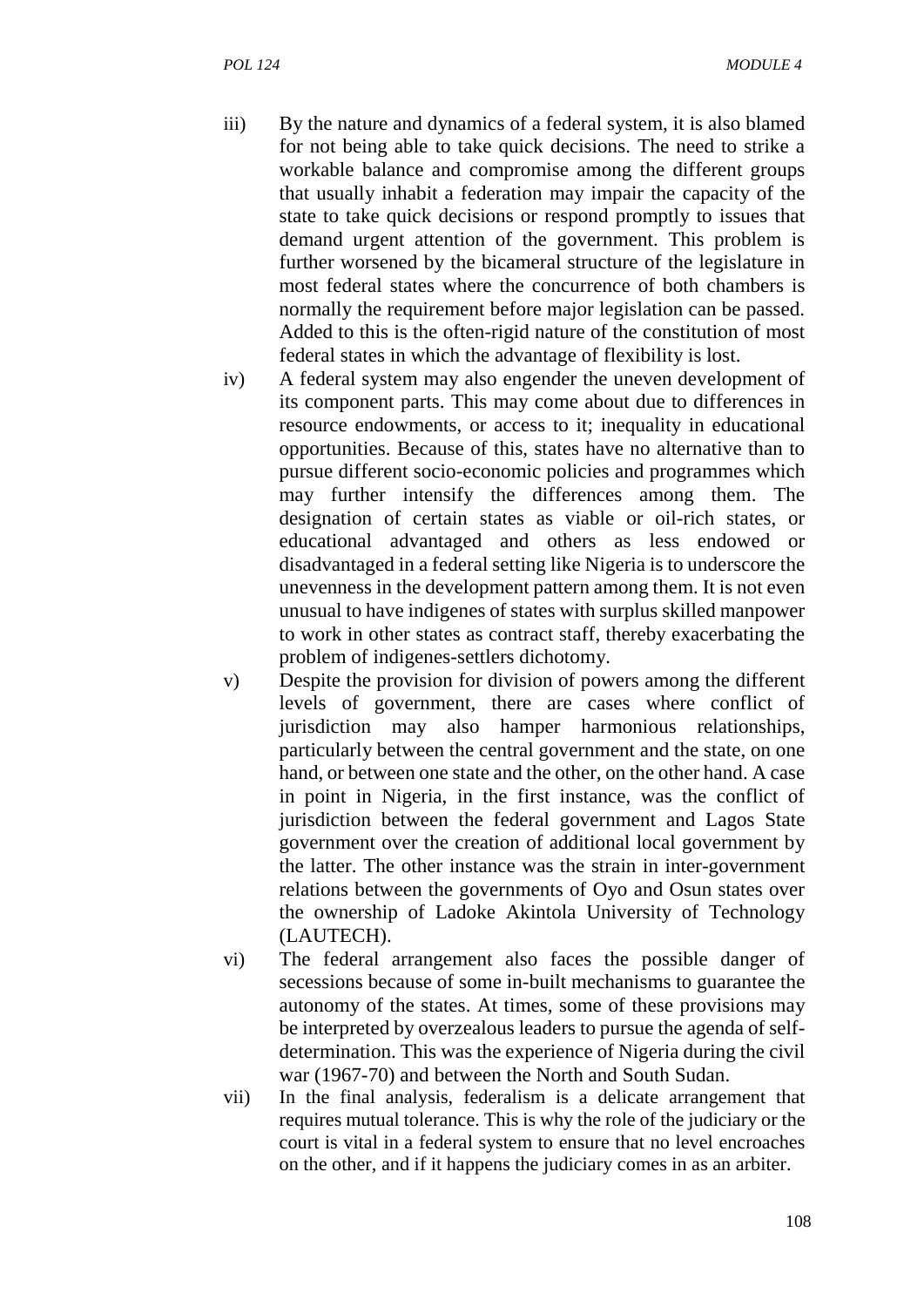# **3.5 Tiers of Government in Nigeria's Federal Structure**

Nigeria is a federation with three tiers of government. These include: the federal, state and local governments. The Federal Government has powers over matters that affect the whole country, while the powers of state and local government are limited to the boundaries of their respective states and local government areas respectively. The three tiers of government derive their powers from the constitution which spells out their functions also. They also have legislative powers and areas of control as stipulated by the constitution. Although the three tiers of government have distinct roles to play as entities and areas of administrative control, they complement one another in many respects. This ensures improvement in performance and accountability. In the Nigerian federation, therefore, every citizen lives under these three triers of governments i.e. federal, state and local.

The most powerful tier is the federal government which consists of three organs, namely legislative, executive, and judicial. The legislative branch is represented by the bicameral National Assembly, executive power is held by the president, and judicial arm is the Supreme Court of Nigeria. A state government is the middle tier of government in Nigeria's federal structure. There are 36 states in Nigeria, as well as 36 state governments. As for the Federal Capital Territory, it has a ministry instead of a government. Like the federal government, state governments have legislative, executive and judiciary branches. The legislative branch is the unicameral state house of assembly, the executive arm is the Governor who is the head of the state executive council, and the judiciary power is held by the state's high court and chief justice. State governments are responsible for everything that is not the federal government's responsibility, even though sometimes both of these tiers are involved.

The local government is the lowest tier of government in Nigeria's federal structure. It became the third tier from 1976. In 1979, it was included in the constitution and ipso facto granted a constitutional status There are 774 local government areas (LGAs) in Nigeria. They all vary in character and size. Every LGA is further divided into wards. Local governments are responsible for small local matters, such as public health, waste disposal and so on. When it comes to larger projects, the local governments work with their state government to achieve results. This tier of government is meant to bring power closer to the people. Unfortunately, in Nigeria, local governments struggle from the lack of autonomy from the state governments, as well as from the lack of funds (Babalola, 2019; Ibeanu & Kuna, 2016).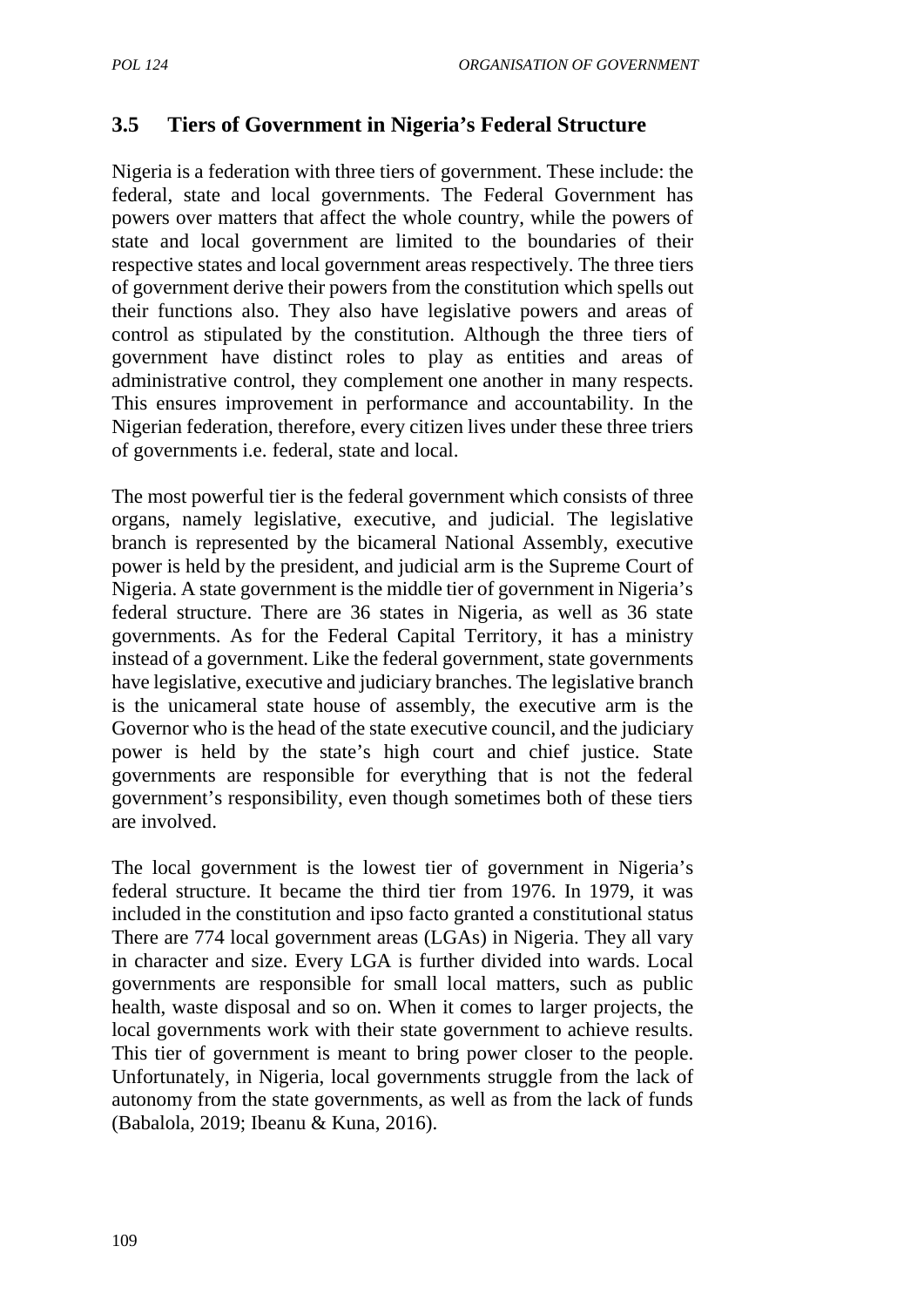The Nigerian Constitution, for instance, evolved three categories of power and functions to be exercised by the three tiers of government, viz:

- (i) The exclusive legislative list
- (ii) The concurrent legislative list
- (iii) The residual powers.

The exclusive legislative list is assigned to the federal government. While the concurrent list contained matters on which both the federal and state governments can legislate. the constitution goes further to set out ways of resolving conflicts that may arise in the process of exercising such functions and powers. On the other hand, residual powers are those not included in either the exclusive or concurrent lists. Local governments are empowered to make laws on residual powers.

### **SELF-ASSESSMENT EXERCISE**

- i) Identify and discuss the major features of any federal state
- ii) Discuss the merits and demerits of the federal system of government.

# **4.0 CONCLUSION**

The federal solution to the problem of diversity has become a popular response among nations since 1787 when states with similar challenges like the United States followed the lead of the American founding fathers to surmount their own problems. It is not that a federal system offers remedies to the ills that normally face heterogeneous and complex societies, but from the experience of those countries that have adopted the model, it has proven to be a more successful system. Federalism is equally flexible in adapting to the specific needs of each society and more effective in managing the challenges thrown up by groups' diversity in a country.

# **5.0 SUMMARY**

In this unit, we have examined federalism as an administrative system and observed that it is more suitable to govern large and heterogeneous societies. Citing relevant examples from different countries in the world we identified the factors that can make a state opt for the federal system of administration, and noted that there are different types of federal systems around the world. We also stated that the federal system which offers many advantages is equally characterised by some inherent weaknesses, which can make its management both complex and challenging.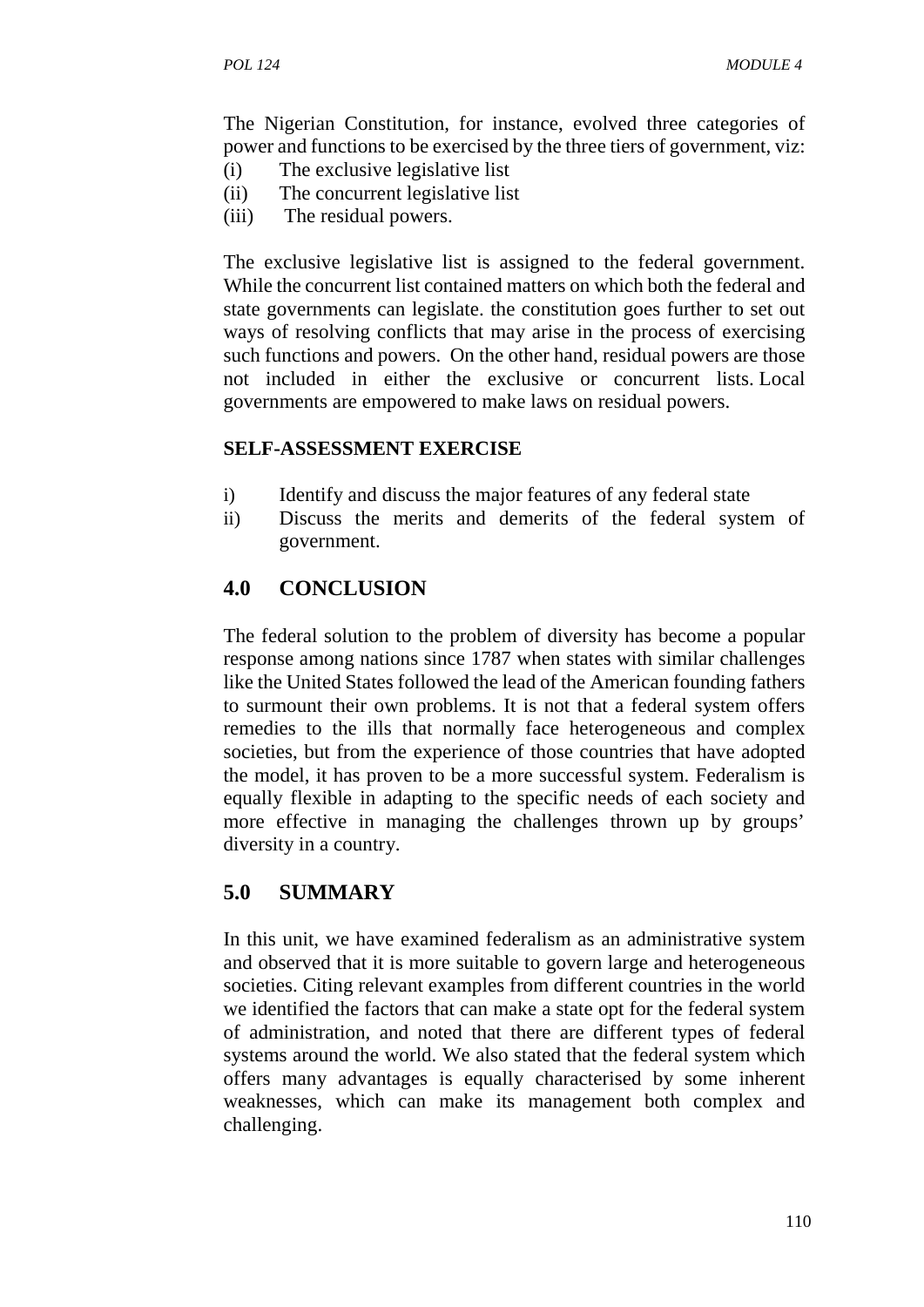# **6.0 TUTOR-MARKED ASSIGNMENT**

- 1. Explain the factors that influence the choice of federalism.
- 2. Discuss the major differences between federal and unitary systems of government.
- 3. Discuss the powers and functions of the three tiers of government in Nigeria.

### **7.0 REFERENCES/FURTHER READING**

- Awa, E. (1976). *Issues in Federalism.* Ethiope Publishing House,
- Awolowo O. (1966). Thoughts on Nigerian Constitution, Oxford University Press.
- Babalola, D. (2019). *The political economy of federalism in Nigeria.* Palgrave Macmillan, Cham.
- Ibeanu, O & Kuna, M. J. (Eds). (2016). *Nigerian federalism: Continuing Quest for Stability and Nation-building*. Ibadan: Safari Books.
- Inman, R. & Rubinfeld, D. L. (2020). *Democratic Federalism: The Economics, Politics, and Law of Federal Governance*. New Jersey: Princeton University Press.
- Jinadu, A. (1979). "A Note on the theory of federalism." In: B. Akinyemi (Ed.) *Readings on Federalism.* Ibadan: Ibadan University Press.
- Tamuno, T. (2004). "Nigerian Federalism in Historical Perspective." In: K. Amuwo *et al* (Ed.) *Federalism and Political Restructuring in Nigeria*. Ibadan: Spectrum Books.
- The Constitution of the Federal Republic of Nigeria. (1999). Wheare, K. (1963). *Federal Government*. London: Oxford University Press.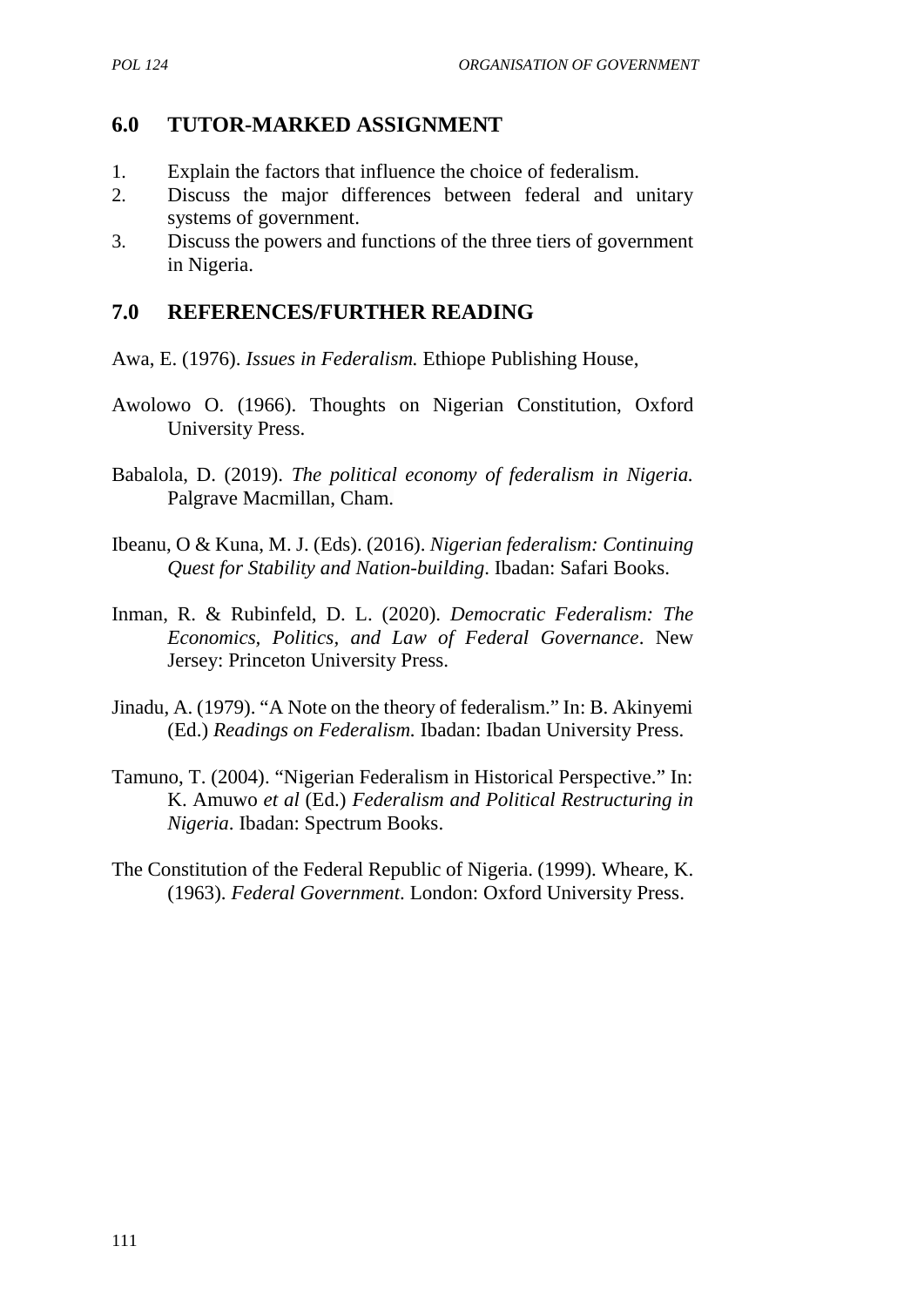# **UNIT 5 CONFEDERAL ADMINISTRATIVE SYSTEM**

#### **CONTENTS**

- 1.0 Introduction
- 2.0 Objectives
- 3.0 Main Content
	- 3.1 Meaning of Confederation
	- 3.2 Features of Confederation
	- 3.3 Merits and Demerits of Confederation
	- 3.4 Selected Case Studies of Attempts at Confederation
- 4.0 Summary
- 5.0 Conclusion
- 6.0 Tutor-Marked Assignment
- 7.0 References/Further Reading

### **1.0 INTRODUCTION**

In the preceding units, we saw that power distribution is a sine qua non for the effective operation of modern states. Power is usually distributed among different parts and levels of the state. The amount of power held by the central government determines the system of government a state has. In this unit, we will consider the meaning and characteristics of confederation as another form of political or administrative system. We will also discuss the factors that may encourage a country to take the path of confederation, including its advantages and disadvantages. We will then wrap up the discussion with case studies of some states that have either tried the confederal option or where the model has been suggested or contemplated, at one time or the other.

### **2.0 OBJECTIVES**

By the end of this, you should be able to:

- discuss the meaning of confederation as an administrative system
- explain its major features as well as the reasons why confederation is suitable for the administration of certain states
- examine why the attempts by some countries to adopt confederation failed.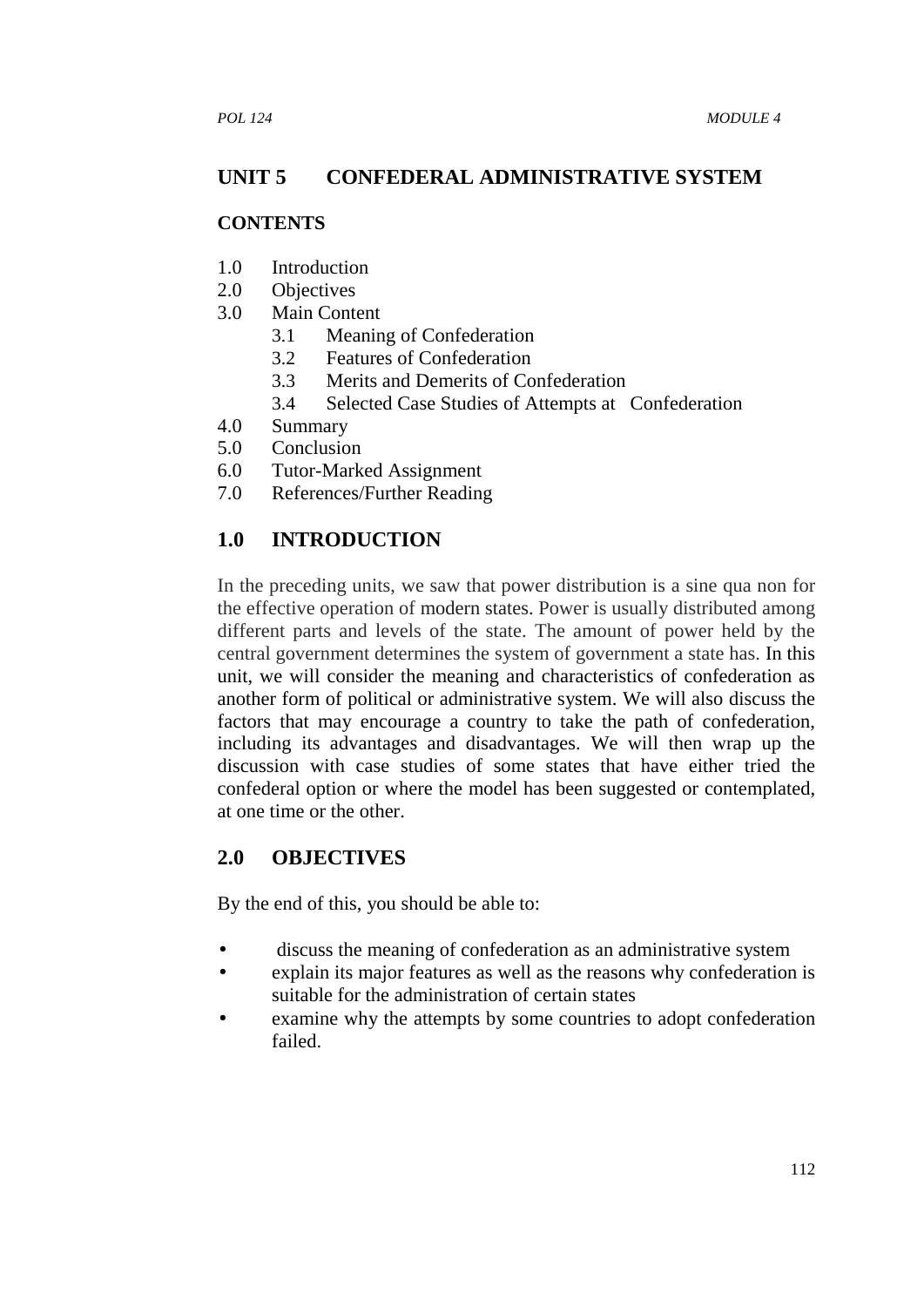# **3.0 MAIN CONTENT**

### **3.1 Meaning of Confederation**

A confederation has been defined as an administrative cum constitutional arrangement in which two or more sovereign and independent states agree to come together to have a central but weak government. Put differently, the term confederation applies to the union of states, which is less binding in its character than a federation. A confederation is a union of states with a commonly recognised authority in certain matters affecting the whole, and in respect of external relations. Confederation is a league or union of many sovereign states for a common purpose. In principle, the states in a confederal structure would not lose their separate identities but would retain the right of secession. In practice, though this right might be difficult to exercise and the constituent units of a confederation might appear to be little different from those of any other federal states. But confederation differs essentially from a federation in that it is a league of sovereign states, unlike the latter (federation) where the component states give up their sovereignty in favour of the new state, or even where the centre can create more states, as it has been from the example of the Nigerian federation.

In a confederation, power resides more with the component states rather than the centre. In other words, there is a weak centre and strong component parts. The United States adopted a confederal structure in the early years of her independence. But the structure was later rejected by the conferees at the Philadelphia Constitutional Convention on the ground that it was "weak at the centre and strong at the circumference". Other examples of confederal states apart from the failed United States' experience include the United Netherlands in 1579, the German constitutions of 1815 to 1867 and 1867 to 1871(before and after the unification of Prussia with other German states).

#### **3.2 Features of Confederation**

#### **i) Right to Secede**

In a confederation, the component units have the right to secede from the arrangement. This is not the case in a federation where any attempt by any or a combination of the federating states to secede is met with resistance. This was the case in the United States between 1861 and 1865 when the attempt by 13 southern states was militarily resisted by Abraham Lincoln. A similar case occurred in Nigeria when Yakubu Gowon, then Nigeria's Military Head of State forced the then Eastern Region of the country back into the federation.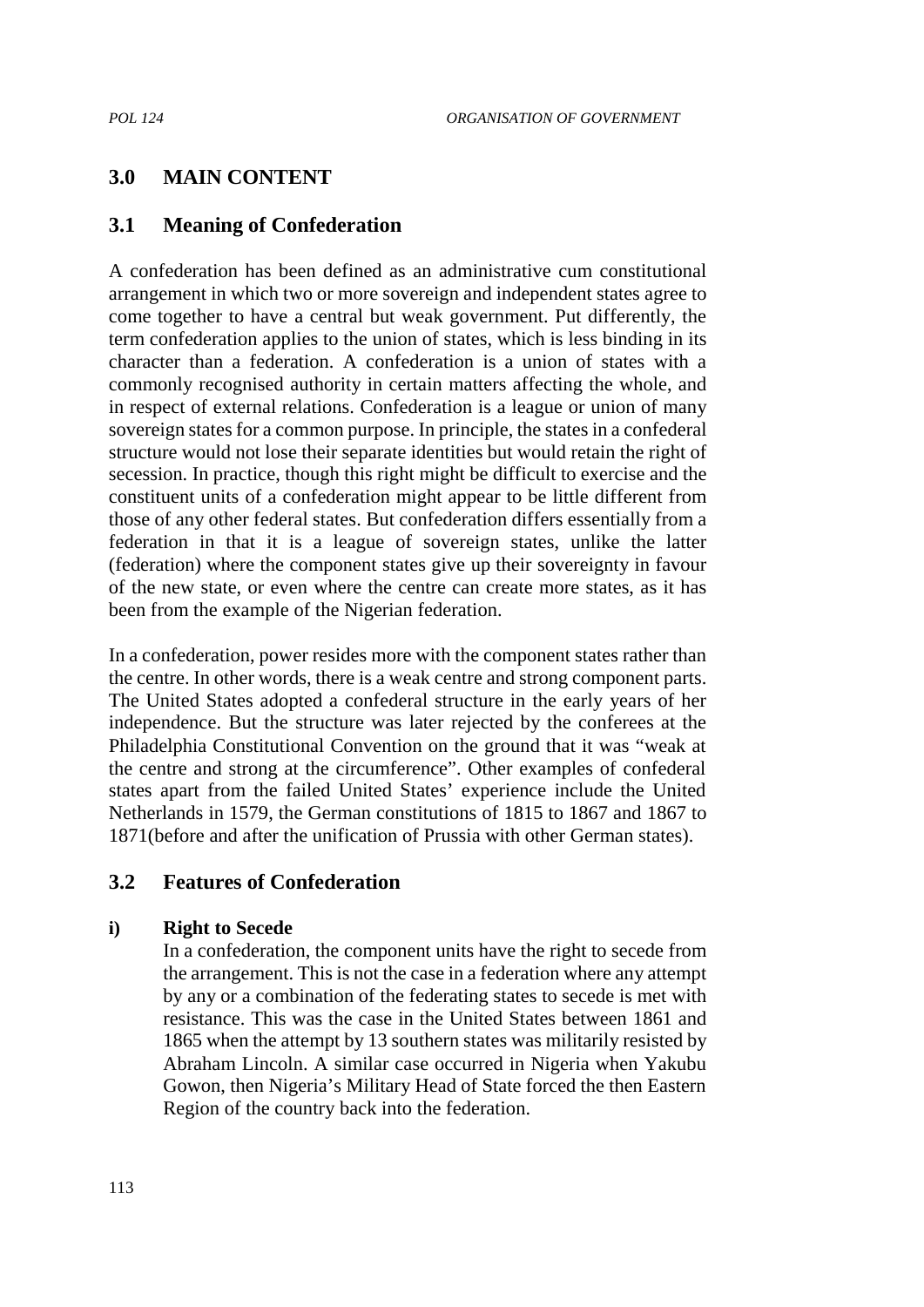#### **ii) The autonomy of the Federating States**

Another feature of a confederation is that the states within the confederal structure would not lose their separate identities through the political arrangement but will still retain their distinct separate independence. In other words, the component units are autonomous in all spheres of influence except in defence, external relations, currency and a few other subjects conceded to the central authority.

#### **iii) Supremacy lies with the confederates**

The supreme power belongs to the co-ordinate states. Therefore, the coordinate States dominate the central government as the constitution is usually not rigid since most confederations are run based on agreements reached by the states.

#### **iv) Weak Central Authority**

The central authority is usually weak in a confederation while the units are stronger and more powerful. The experience of countries like the United States, Senegal and Gambia under a confederation, and Nigeria where the model was also suggested, will be used to illustrate this point in the subsequent units.

### **3.3 Merits and Demerits of Confederation**

#### **Merits**

- i) Confederation protects countries that shelter under the arrangement from foreign invasion. Weak states can enjoy better defence militarily against foreign powers or aggression from neighbouring States. This consideration was uppermost in the mind of Dauda Jawara of the Gambia in the early 1980s when he forged a confederal arrangement with Senegal, then known as Sene- Gambia. But the confederation did not last long.
- ii) Confederation has economic utility. The case of the Hanseatic League which was established in Europe during the Middle Ages to promote greater commercial interactions among the states concerned is a good example.
- iii) In large countries, it saves minority nationalities from domination by majority ethnic groups since each state in a confederation is sovereign. This was the major reason why the former Eastern region of Nigeria then under Col. Emeka Odumegu-Ojukwu spoke in favour of confederation at the Aburi meeting in Ghana. His preference was predicated on the belief that confederation would give the Igbo nation more freedom to manoeuvre in a country where they felt threatened.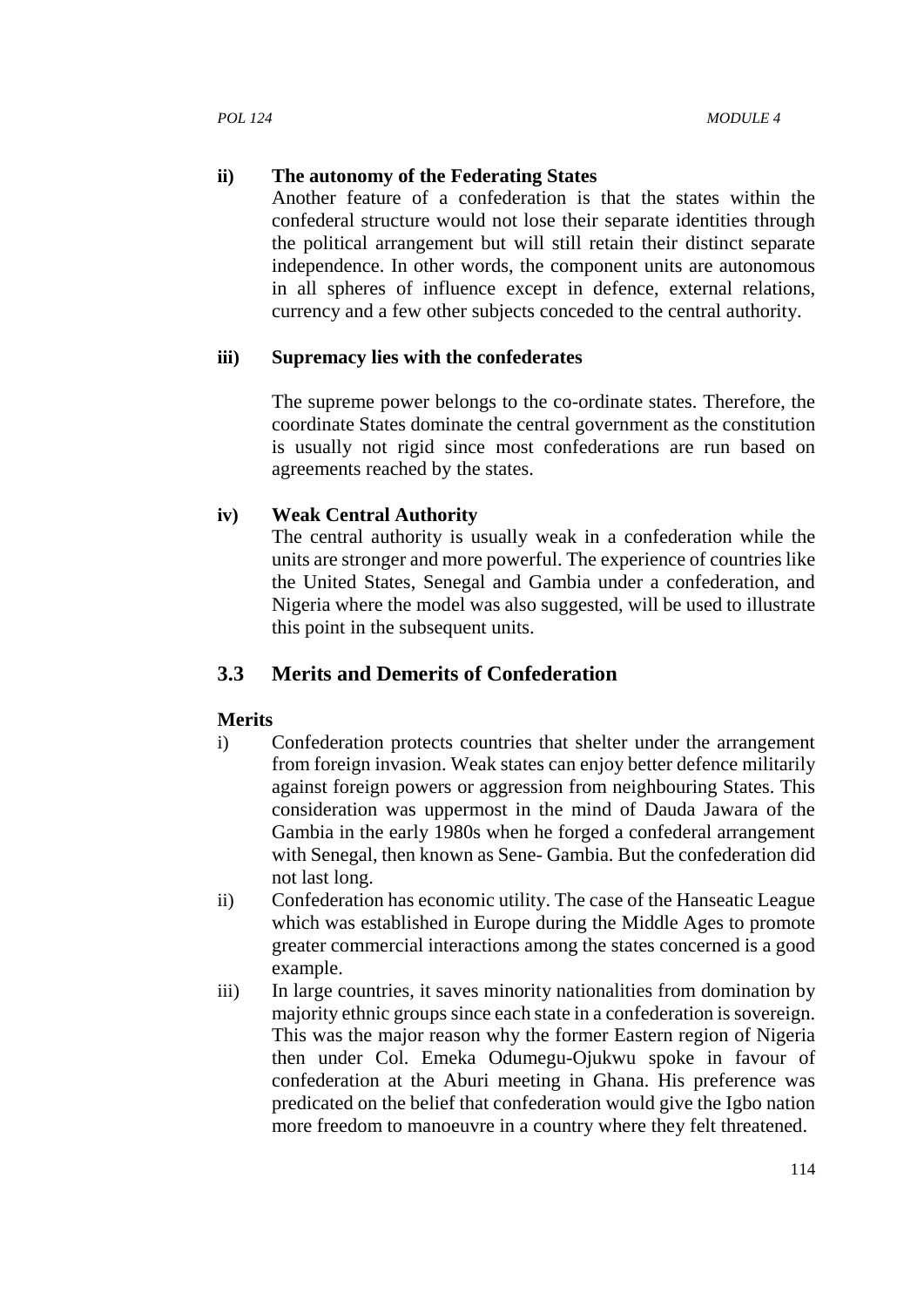#### **Demerits**

- i) Confederation is a very loose and fragile system of government. This is because each state that makes up the confederation is autonomous with its governmental machinery. This gives the liberty to any member state to pull out any time it so desires.
- ii) Confederation has been criticised for serving as a breeding ground of intrigues and centres of rivalries. This is because, as Argawal (1994) pointed out, a strong and powerful member state often establishes its hegemony over others and exploits them to further its own ends. This was true of Prussia before the unification of Germany. Prussia then, the biggest and most powerful of German states exploited others that were weak and unviable.
- iii) The relationship between the central and confederal government is not usually well defined. This has often led to disagreement between member states of the confederacy.
- iv) Despite its theoretical attraction to leaders of a few states, in reality, a confederation has often proven a difficult and cumbersome political system to manage. This is why it has not endured for long in the few countries where it was practised. Indeed, the experience has shown that confederation has either failed in a few states that practised it, while the authorities in other states like Nigeria, where suggestions were made in that direction spurned it. General Gowon flatly rejected confederation as an option for Nigeriain1967.

### **3.4 Selected Case Studies of Attempts at Confederation**

#### **United States' Articles of Confederation**

After it had recorded victory in the War of Independence with Britain the United States began self-government with the adoption of the Articles of Confederation by the Congress on 15th November 1777. The Articles were actually written between 1776 and 1777 and was not actually ratified by all the 13 states until 1781. The Articles of Confederation established the Congress as the only central political institution for what was then called 'Association of States', but the congress was limited in its power since it lacked any binding or enforcement powers in its relations with the states. The Articles did not even make any provision for the office of the president or an executive organ of any hue. It would appear that Americans opted for a confederation because of the bitter experience they had with Britain. a country they believed was suffocating under the weight of an overbearing central government.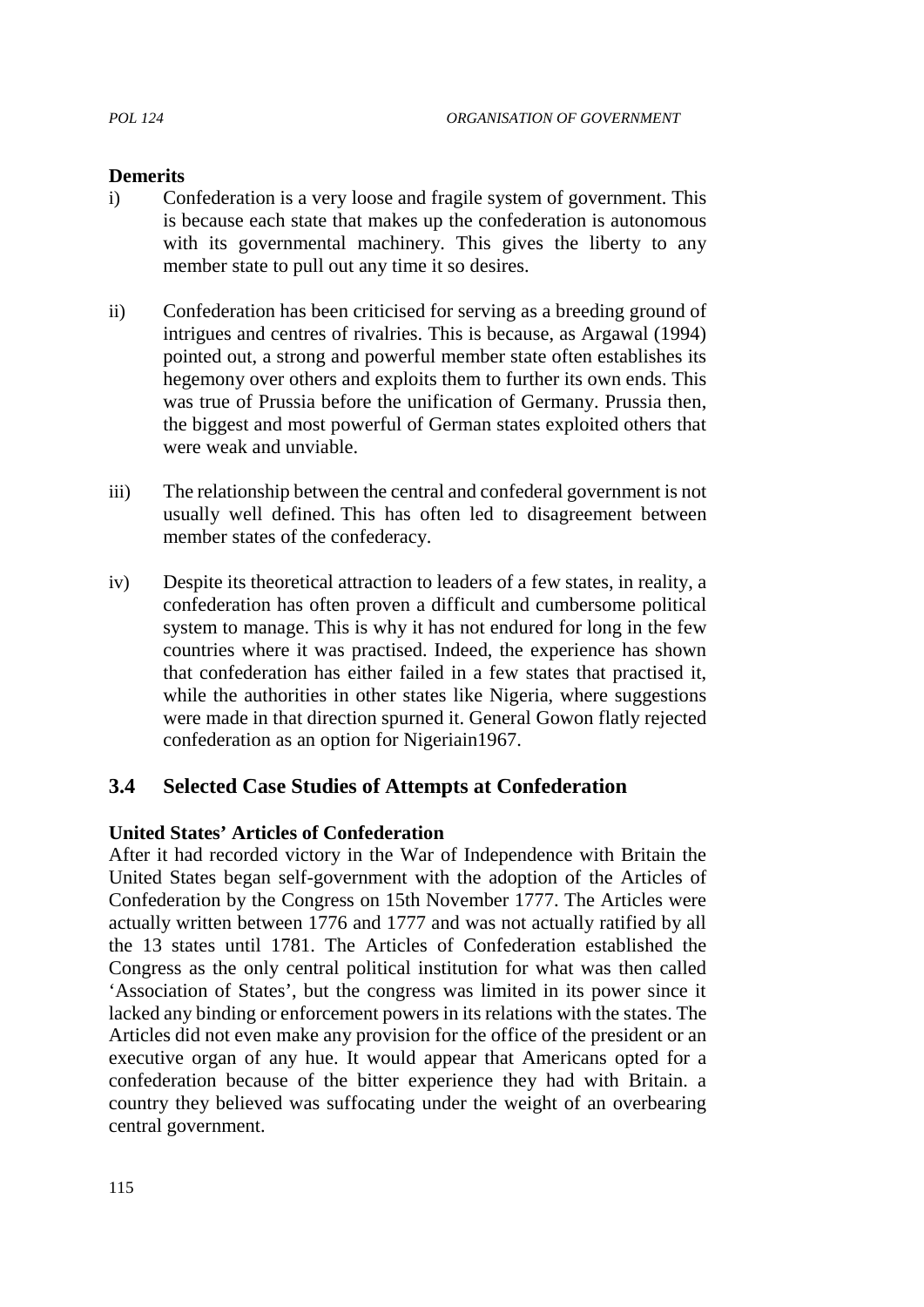In theory, the Articles of Confederation gave the Congress the powers to conduct foreign policy, appoint military officers and declare war, borrow money from the states, without the power to tax and regulate postal services. But in reality, the Articles of Confederation did not give the Congress the power to enforce its requests to the states for money or troops. The first sign of trouble with the U.S. Confederal structure after the American War of Independence was that Congress could not pay back the states the debts it had accumulated to prosecute the war campaigns. Quite unfortunate for the new American nation the ineffectiveness of the congress continued in the face of growing assertions by the 13 that were insisting on their rights to take independent decisions and actions.

By the end of1786, the Articles of confederation in the United States eventually collapsed due to the failure and incapacity of Congress to keep the states together. Despite its failure, the confederal framework gave the then newly independent American nation an unforgettable instructional experience in peaceful, self-government after the turbulence of the war period. The American experience with confederation and especially its operation in the country for about close to twelve years revealed major lessons about the inherent weaknesses in confederation. These were taken into account by the American founding fathers when they met at the Philadelphia Constitutional Convention in 1787 and decided in favour of federalism as the most suitable model of political administration for their country.

#### **Suggestions for Confederation in Nigeria**

The former British colonial power seemed to have settled the controversy over the appropriate constitutional structure for Nigeria when it introduced the federal system of government for the country in 1954. However, when the collapse of parliamentary democracy in the First Republic was partly blamed on excessive regionalism in the country, there was a renewed call that Nigerians should take a second look at the issue of appropriate administrative structure for the country. This was the major reason why Maj. Gen J.T.U. Aguiyi Ironsi promulgated the unification decree in 1966 which abolished the then four regions in the country and replaced them with group of provinces. His action effectively transformed Nigeria from a federal to a unitary state. But what Ironsi thought would provide a solution to the developing constitutional crisis in the country further fueled it, and degenerated into a worse political stalemate, which later engulfed the whole nation in a civil war. Before the outbreak of the war, attempts were made from within and outside the country to find a more acceptable model of government for the country. The views among prominent leaders who spoke under the auspices of the 'leaders of thought' or consultative assemblies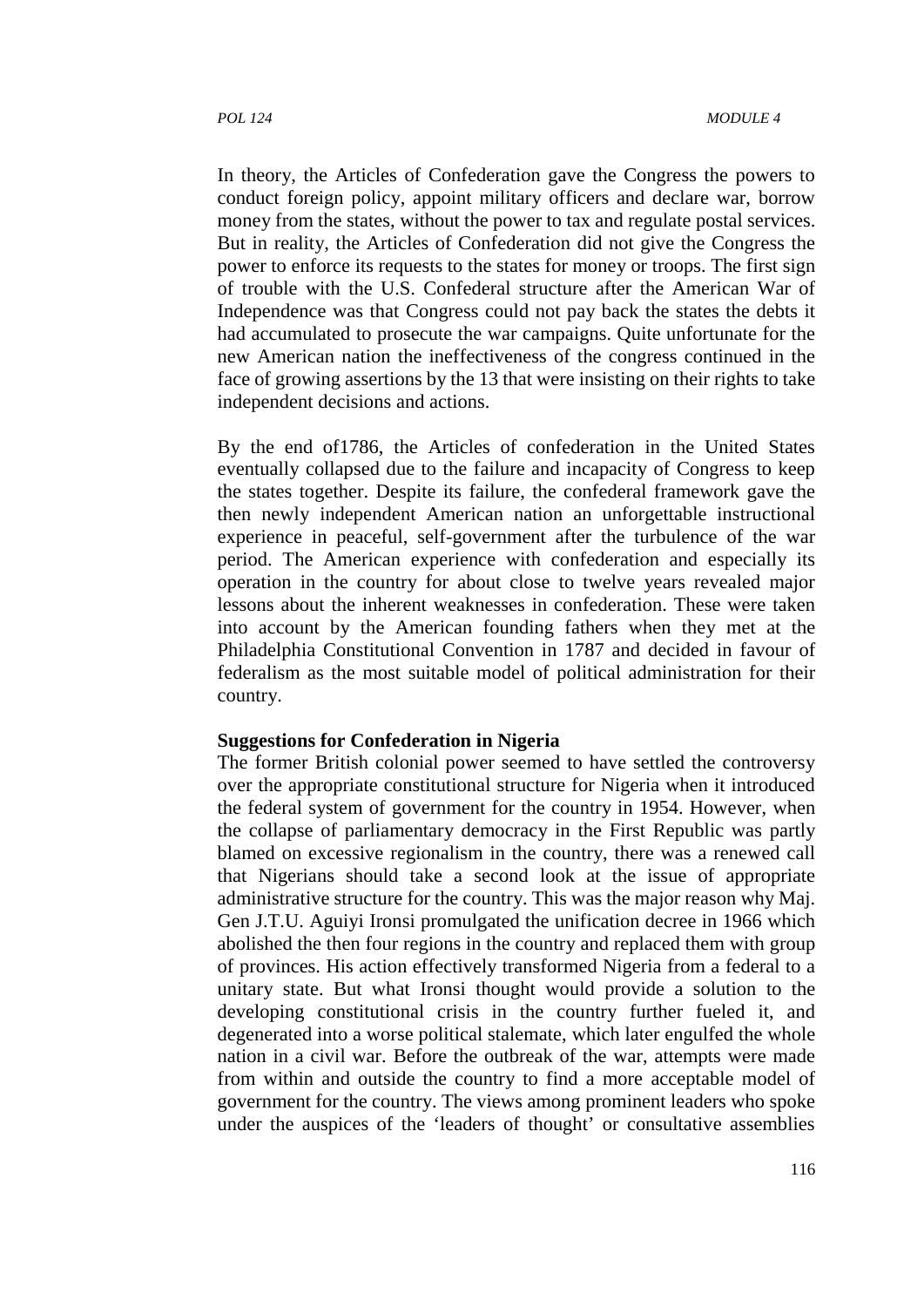ranged from the outright dissolution of the country, a strong federal structure to a confederation.

The main thrust of the disagreement between Gowon and Ojukwu on the correct interpretation of the Aburi Accord, the outcome of a meeting of Nigeria's Supreme Military Council, called at the instance of General Ankara, the then Ghanaian Military Head of State, was on whether the meeting agreed to a federal or a confederal structure for Nigeria. Indeed, the Nigerian civil war which lasted for thirty months was fought largely to determine whether or not the country would remain a federation with a twelve-state structure as Col. Gowon wanted, or would be organised along the old regional, but under a new confederal arrangement, as advocated by Col Ojukwu, then military governor of Eastern State.

Since the end of the civil war in 1970, political leaders in Nigeria, military and civilian alike, seem to be more favourably disposed to the country remaining a federal state. The only sticky point where opinions differ is on the nature and character of the Nigerian federal system. The desire to return the country to what has been variously described as 'true federalism', 'fiscal federalism' or 'resource control' appears to be more popular than the isolated calls that Nigeria should try or experiment with the confederal idea, or the strident agitations for self-determination by some social movements within the minority ethnic groups in the country. Understandably, the long decades of military rule in the country can easily be identified and blamed for the centralized character of Nigeria's federal structure. Yet, there is optimism that the democratic system which is now being consolidated offers the best opportunity for the political leadership in Nigeria to restructure the country's federal system to a more acceptable form.

#### **Senegambia Confederation**

Sir Dauda Jawara, then president of the Gambia was in Britain in late 1981 attending the wedding ceremony of Prince Charles, heir to the British throne to Diana, Princess of Wales, when the soldiers struck in Banjul, the country's seat of power in an attempt to topple his government. With the help of Senegalese troops, the military insurrection was put down. The urge for personal interest of self-preservation for himself, and his government, and the larger interest of defence for his country forced Jawara to forge a confederation tie between the smaller Gambia and relatively bigger Senegal. Thus, the agreement of what became known as Senegambia Confederation was reached in November 1981, and it came into force three months later in1982.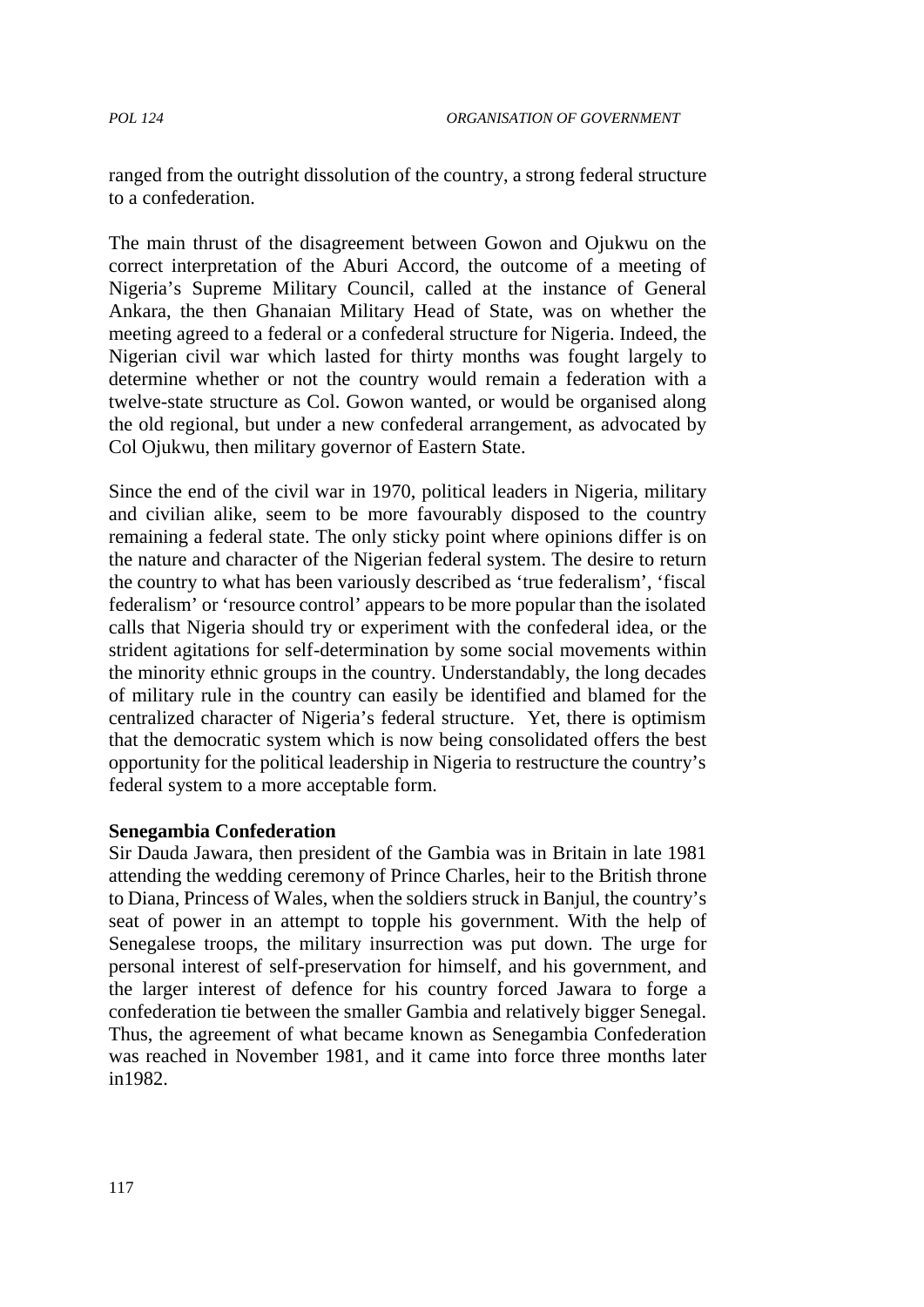Under the terms of the confederation agreement each country was to retain its independence, but they were required to take central steps towards a union with the objectives of integrating their military and security forces; form an economic and monetary bloc; co-ordinate their foreign policies and communications and establish confederal institutions. Implementation of the confederal agreements began in July 1982 when a Senegambia executive and legislature were established. But before long Senegal began to dominate the major political institutions, since it controlled the confederal presidency, in addition to having two-thirds representation in the joint parliament. The growing concern in the Gambia about its marginalization, coupled with the domineering position of Senegal in the confederation, led to cracks which eventually led to the dissolution of the Senegambia confederation in1989.

This form of disagreement is not uncommon in most attempts to form a union among former sovereign states, including those who styled their own as a federation of states. A similar fate befell the Ghana-Guinea-Mali Union in the early sixties, the East African Federation that was formed between Tanzania, Uganda and Kenya in the seventies, as well as the United Arab Republic, a union of Egypt, Libya and Sudan. Other factors that usually work against former sovereign states coming together include the divisive impact of their colonial background, ideological differences among the leaders and states and neo-colonial intrigues.

#### **SELF-ASSESSMENT EXERCISE**

- i) Explain the essential features of a confederal Constitution.
- ii) Explain the main features distinguishing a federation from a confederation.

### **4.0 CONCLUSION**

In spite of many instances of its failure to become an enduring form of political administration in those states that have experimented it, in any discourse of models of government, the confederal form of government is and will continue to be mentioned. It still holds attraction among leaders of states who are willing to come together but are still suspicious of the prospects of a stronger bond in future. In this type of situation, confederation seems to have more appeal since its constitution usually gives room for a peaceful breakup or outright secession.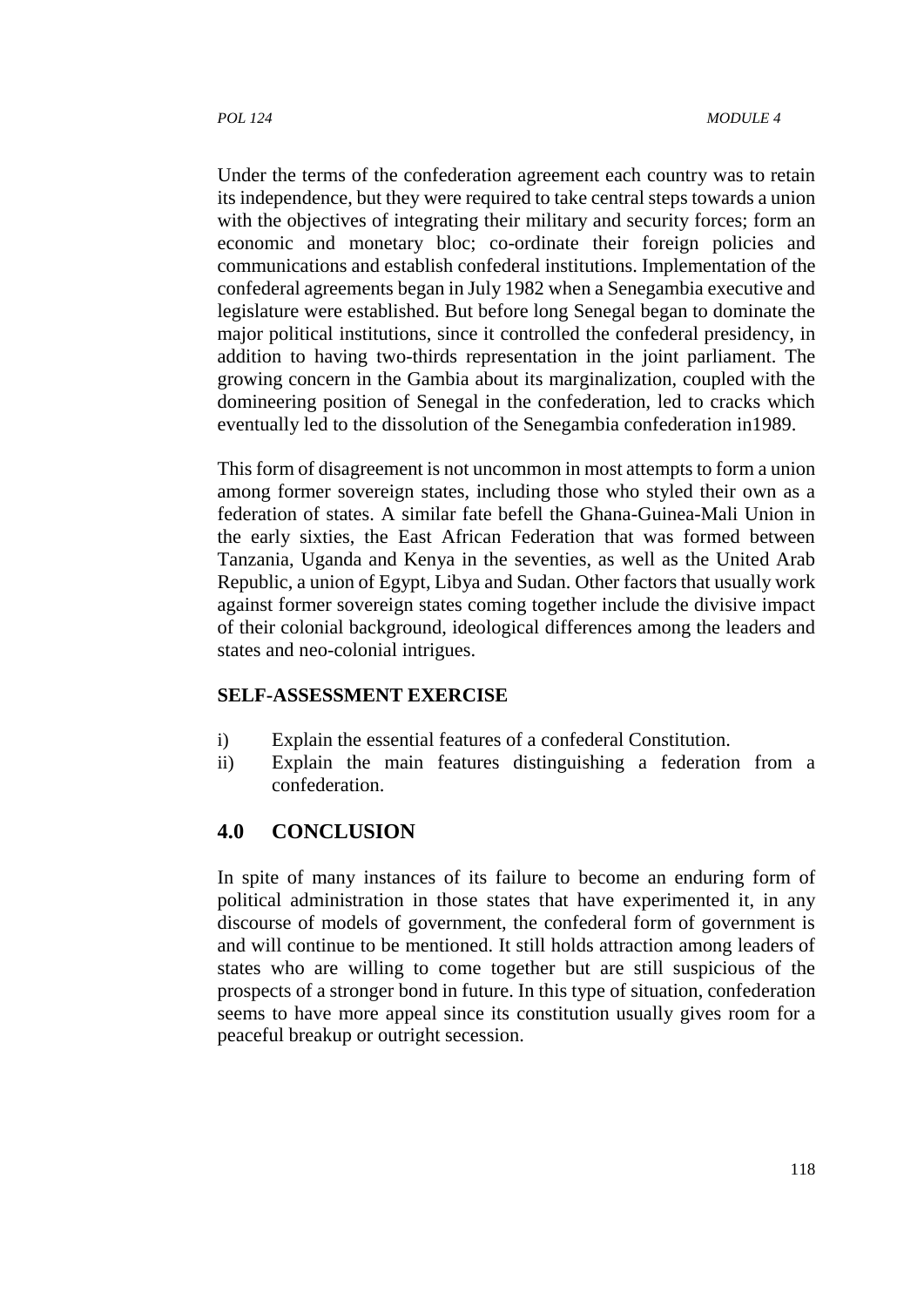### **5.0 SUMMARY**

In this unit, we have examined the confederal form of political administration, its major features and the factors that can make a country adopt the confederal political structure. After examining its major advantages and disadvantages, we finally noted that history has painfully recorded that confederation has not particularly been a popular or successful model of political administration in the few countries that we used in this unit as case studies.

### **6.0 TUTOR-MARKED ASSIGNMENT**

- 1. Identify the major characteristics of a confederation
- 2. Examine the factors that can make a country prefer a confederation as a constitutional arrangement.
- 3. Explain citing appropriate examples of the reasons responsible for the consistent failures of confederal states.

# **7.0 REFERENCES/FURTHER READING**

- Agbaje, A. (2004). "The ideology of power-sharing: An analysis of content, context and intent." In: K. Amuwo *et al*(Eds.). *Federalism and Political Restructuring in Nigeria*. Ibadan: Spectrum.
- Baradat, L. P. (2000). *Political Ideologies: Their Origins and Impact.* Stratford Publishing Services.
- Graf, W. D. (1979). *Elections 1979:* "The Nigerian Citizen's Guide to Parties*,* Politics, Leaders and Issues" Daily *Times*. Lagos.
- Ojiako, J. (1979). *13 Years of Military Rule.* A *Daily Times* Publication, Lagos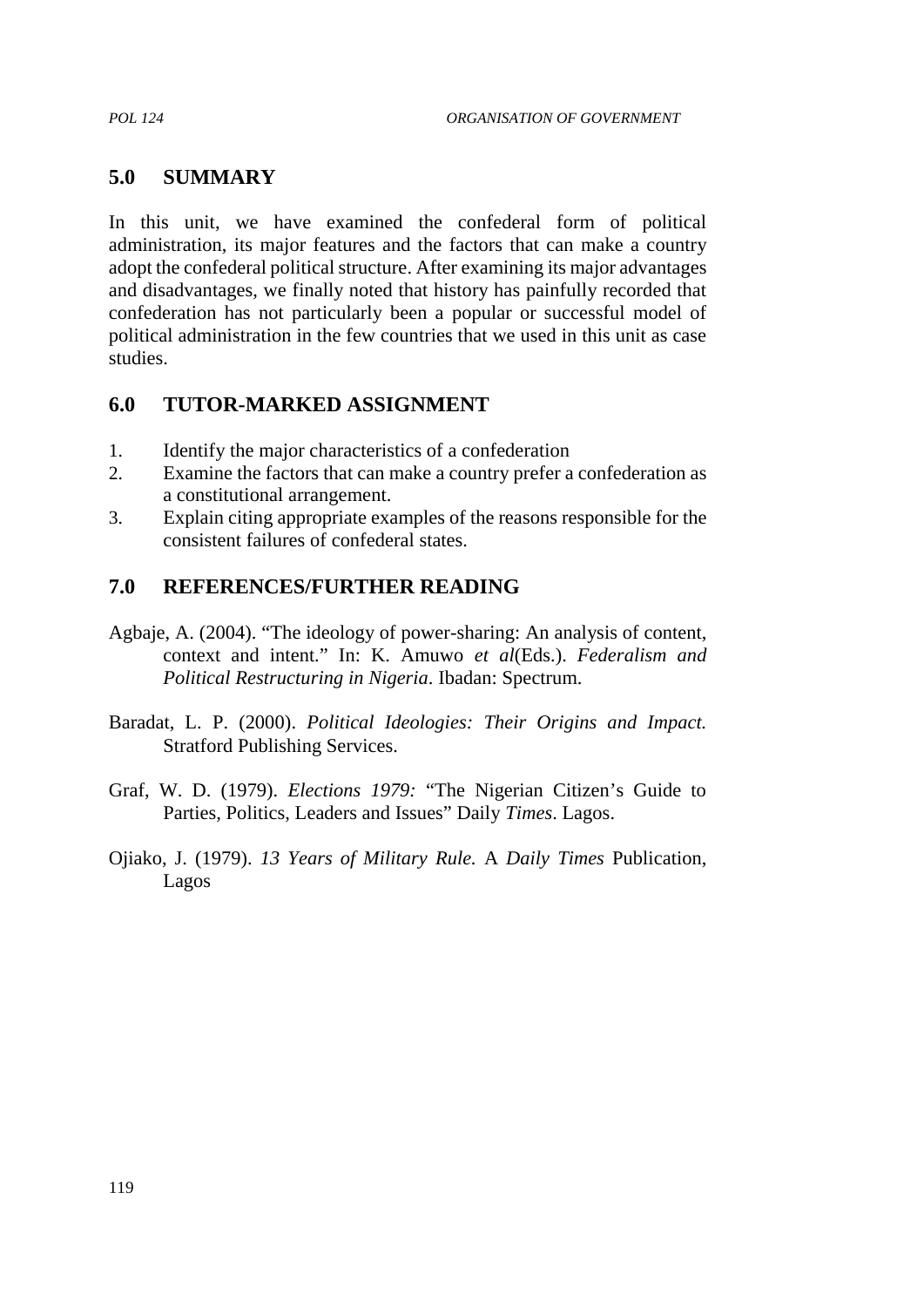# **MODULE 5 INSTRUMENTALITIES OF POLITICAL INTERACTION**

### **INTRODUCTION**

In any political system, whether democratic or not, people develop and express their opinions on a wide range of issues. They also try to take part in and shape the decisions that affect their lives. An increase in citizen participation is therefore a hallmark of political development. This module, which is sub-divided into four units, will examine the instrumentalities of political interaction.

- Unit 1 Political Parties/Pressure Groups
- Unit 2 Political Parties as Instruments of Political Interaction in Nigeria
- Unit 3 The Political Roles of Pressure Groups in Nigeria
- Unit 4 Elections and Electoral Process in Nigeria

### **UNIT 1 POLITICAL PARTIES/PRESSURE GROUPS**

#### **CONTENTS**

- 1.0 Introduction
- 2.0 Objectives
- 3.0 Main Content
	- 3.1 Meaning, Types and Functions of Political Parties
	- 3.2 Meaning, Types and Functions of Pressure Group
- 4.0 Summary
- 5.0 Conclusion
- 6.0 Tutor-Marked Assignment
- 7.0 References/Further Reading

### **1.0 INTRODUCTION**

Political parties and pressure groups are very important in the contemporary state system because they give meaning to the democratic process as important institutional components of liberal democracy. Thus, this unit will examine the meaning and types of political parties and pressure groups. Involved in this analysis is the explanation of the primary functions of political parties and pressure groups as instruments of political interaction and participation.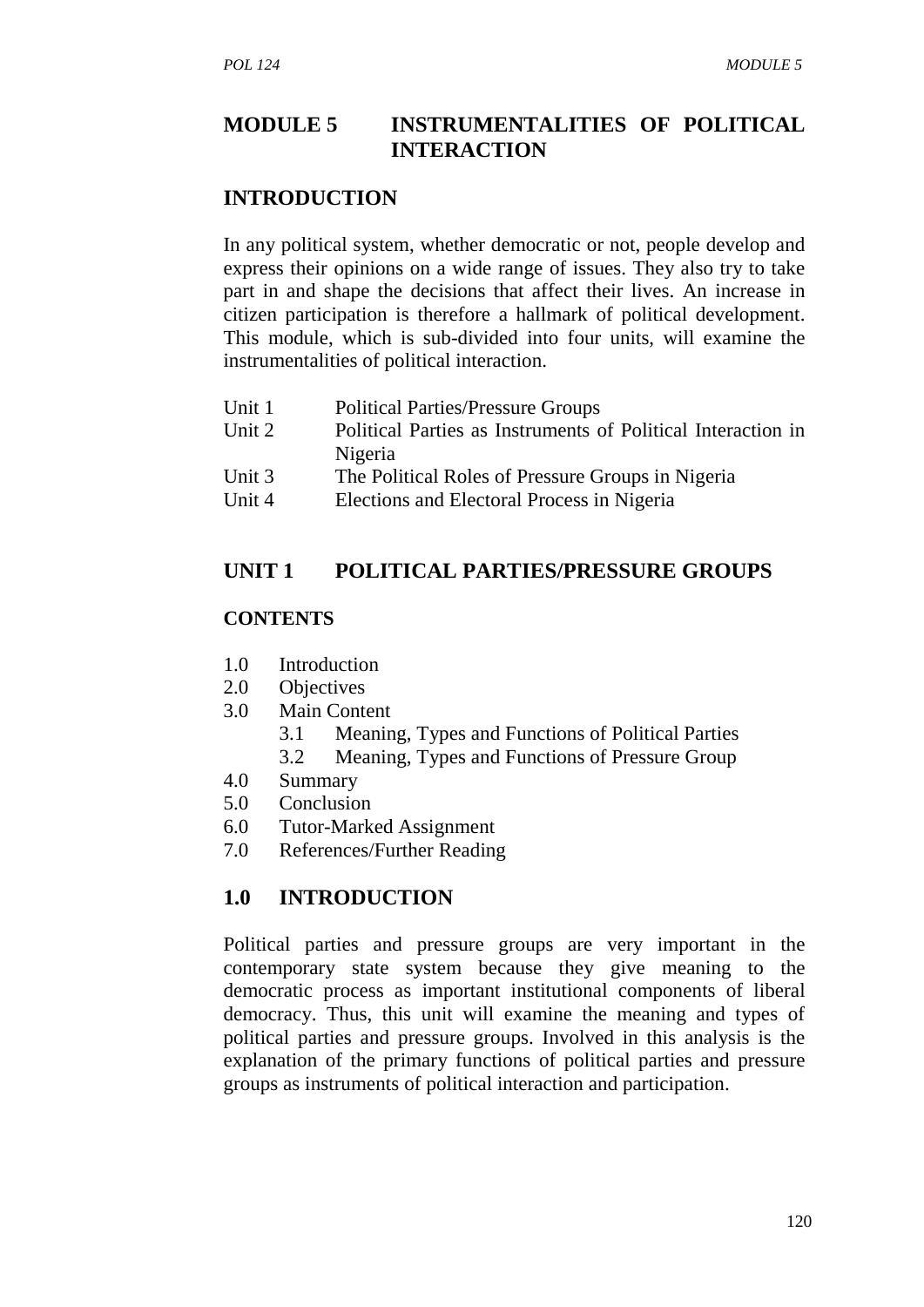# **2.0 OBJECTIVES**

By the end of this, you should be able to:

- discuss the meaning and types of political parties in any democratic system.
- discuss the meaning and types of pressure groups.
- compare and contrast the functions of political parties and pressure groups.
- outline the strategies used by pressure groups actualise its objectives

# **3.0 MAIN CONTENT**

# **3.1 Meaning, Types and Functions of Political Parties**

### **Meaning of a Political Party**

A political party is an organised group of people with at least roughly similar political aims and opinions, that seeks to influence public policy by getting its candidates elected to public office. The purpose of the political party is to get candidates elected to public office. In a sustainable and well-functioning democracy, political parties are deeply and durably rooted in specific substructures of society. To this end, they can link the governmental institutions to the elements of the civil society in a free and fair society and are regarded as necessary for the effective functioning of a democratic political system. The presence of the political party is a healthy situation for a democratic society since it allows people to make a more evolved and effective decision. In a broader perspective, a political party is a means through which the people can speak to the government and have a say in the process of governance (Singh, 2014).

### **Types of Party System**

There are three types of party systems:

- i) One-Party System
- ii) Two-Party System
- iii) Multi-Party System

### **One-Party System**

In a one-party system, there is no competition in this system. Here, the lone party nominates the candidates and the voters have only two choices, that is, either not to vote at all or to write 'yes' or 'no' against the name of the candidates nominated by the party. Such a political system was prominent in authoritarian regimes and communist countries such as North Korea and Cuba. Before the collapse of communism, this system was also prevalent in USSR.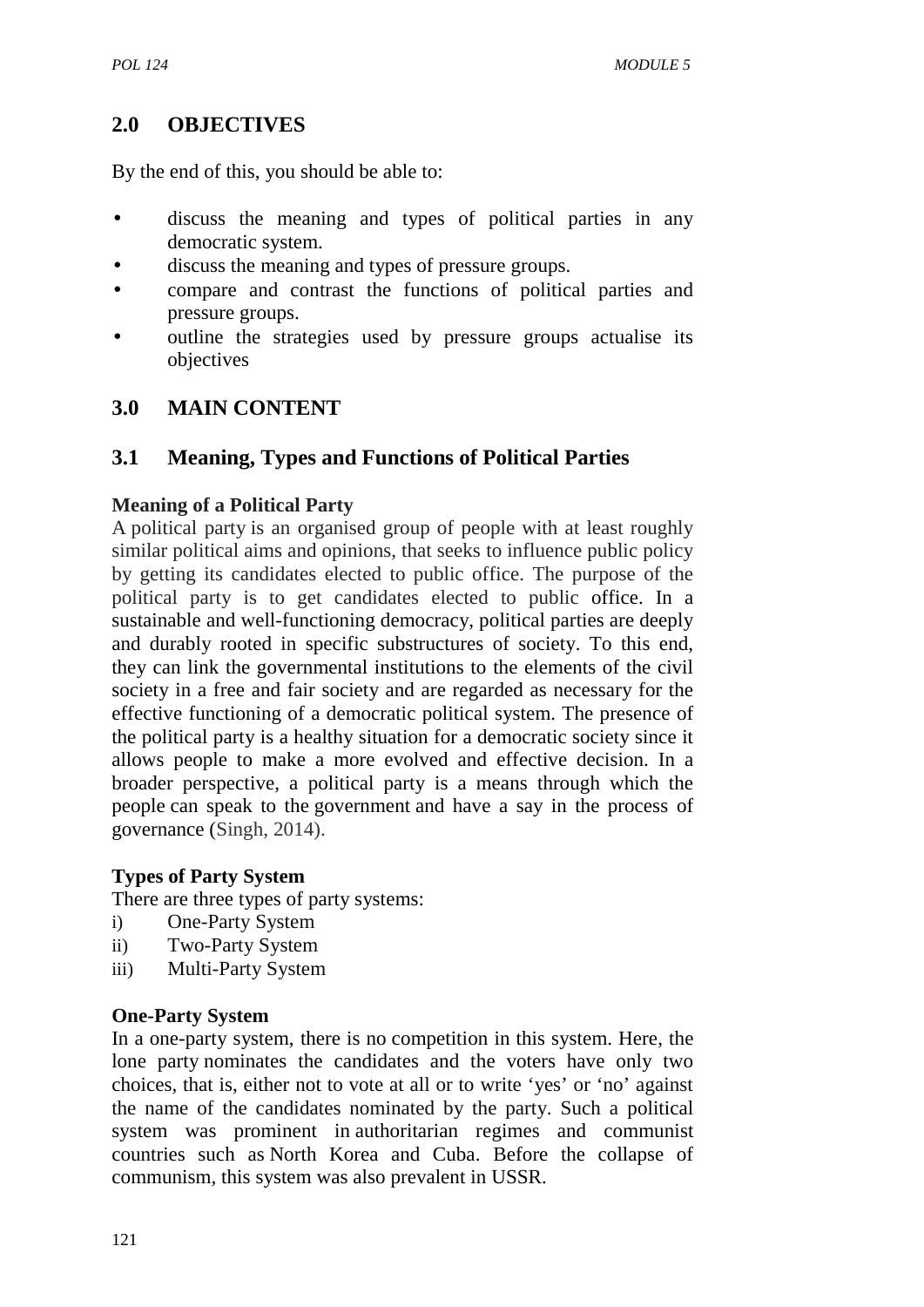### **Two-Party System**

In a two-party system, the power alternate between two major dominant parties. So, for winning the elections, the winner will have to get the maximum number of votes. So, the smaller parties tend to merge with the bigger parties or they drop out of elections. Such a system prevails in Canada and Great Britain, in which two parties are holding the maximum numbers of seats. Nigeria experimented a two-party system in the botched Third Republic when the military regime of General Ibrahim Babangida created two political parties: The Social Democratic Party (SDP) and the National Republican Convention (NRC).

### **Multi-Party System**

The most common type is the multi-party system. In such a system, there are three or more parties which can gain control of the government separately or in a coalition. If no party achieves a clear majority of the legislative seats, then several parties join forces and form a coalition government. Countries like India and Nigeria follow a multi-party system. Some people are of the view that a multi-party system often leads to political instability in a country.

### **Functions of Political Parties**

In a democratic society, political parties perform the following key roles, among others:

- (i) Soliciting and articulating public policy priorities and civic needs and problems as identified by members and supporters
- (ii) Recruiting and training candidates for public office;
- (iii) Socialising and educating voters and citizens in the functioning of the political and electoral system and the general political values
- (iv) Balancing opposing demands and converting into general policies
- (v) Channelling public opinion from citizens to government

It is noteworthy; however, that though political parties fulfil many vital roles and perform several functions in a democratic society, recruiting candidates for public office is one of the most important functions that political parties perform. An important goal of political parties is to gain control of the government and to do this, parties must work to recruit candidates for all elected offices.

# **3.2 Meaning, Types and Functions of Pressure Group**

#### **Meaning of Pressure Groups**

Pressure groups are informal political institutions which seek to influence decision-making. They neither stand for elective positions nor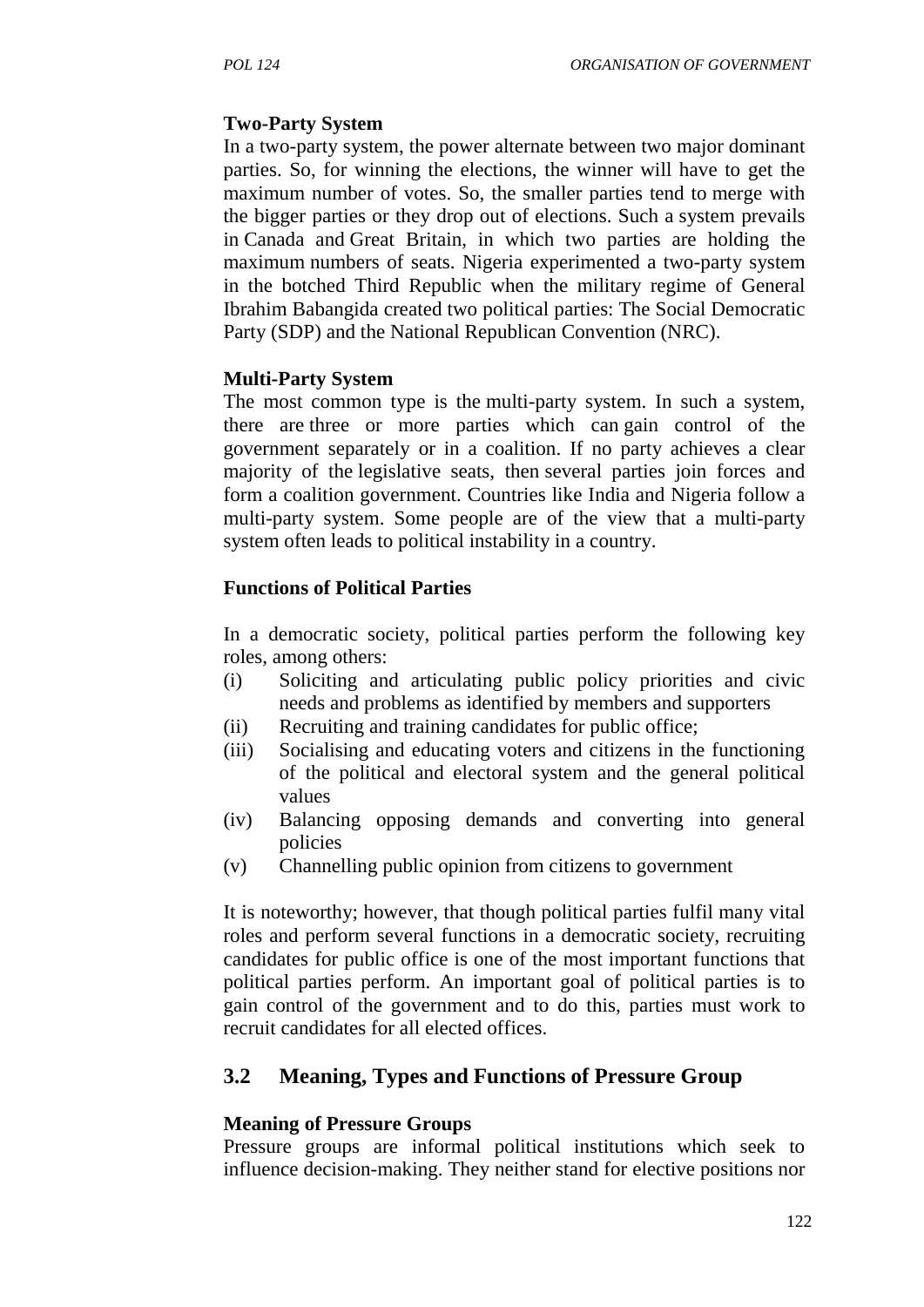aim to capture political to form a government. They differ from parties because they are not entirely political even though they are organisations which are to a certain degree concerned with politics. Put differently, although they share some characteristics with political parties, pressure groups are not aiming to exercise political power directly. They are agencies of representation and participation as well as mechanisms for the expression of interest and opinion(Singh, 2014). They facilitate popular involvement in politics. Some of the active pressure groups in Nigeria include: the Academic Staff Union of Universities (ASUU), Nigeria Labour Congress (NLC), Nigeria Bar Association (NBA), Nigerian Union of Journalists (NUJ) among others.

### **Types of Pressure Groups**

There are two types of pressure groups:

- (i) Sectional Pressure Groups
- (ii) Promotional Pressure Groups

Sectional lobby groups include self-interest groups such as trade unions; business and farming associations; churches; ethnic associations; pensioner groups; and returned service personnel. On the other hand, promotional lobby groups promote particular causes, beliefs or values such as: conservation; women's issues; Aboriginal; civil; or moral rights.

### **Functions of Pressure Groups**

Pressure groups are groups of like-minded people who seek to influence the government on a particular issue. The primary functions of pressure groups include:

- i) Pressure groups try to make the government more attentive to the needs of the people. This is because as groups with many members sometimes nationally spread, they command more respect than individuals who may be fighting for similar causes.
- ii) Pressure groups provide specialised and expert information to the government on their interests and explain government policies to their members and the general public. Thus, they are an important link between the government and the people.
- iii) They help to educate their members and the whole society on their fundamental human and political rights, and some government policies.
- iv) The political education and consciousness of citizens are promoted through the activities of pressure groups.
- v) They promote the economic stability of the country through their useful advice to the government on economic policies. An example is the Nigerian Association of Chambers of Commerce, Industry, Mines and Agriculture (NACCIMA).
- vi) They promote certain general welfare services.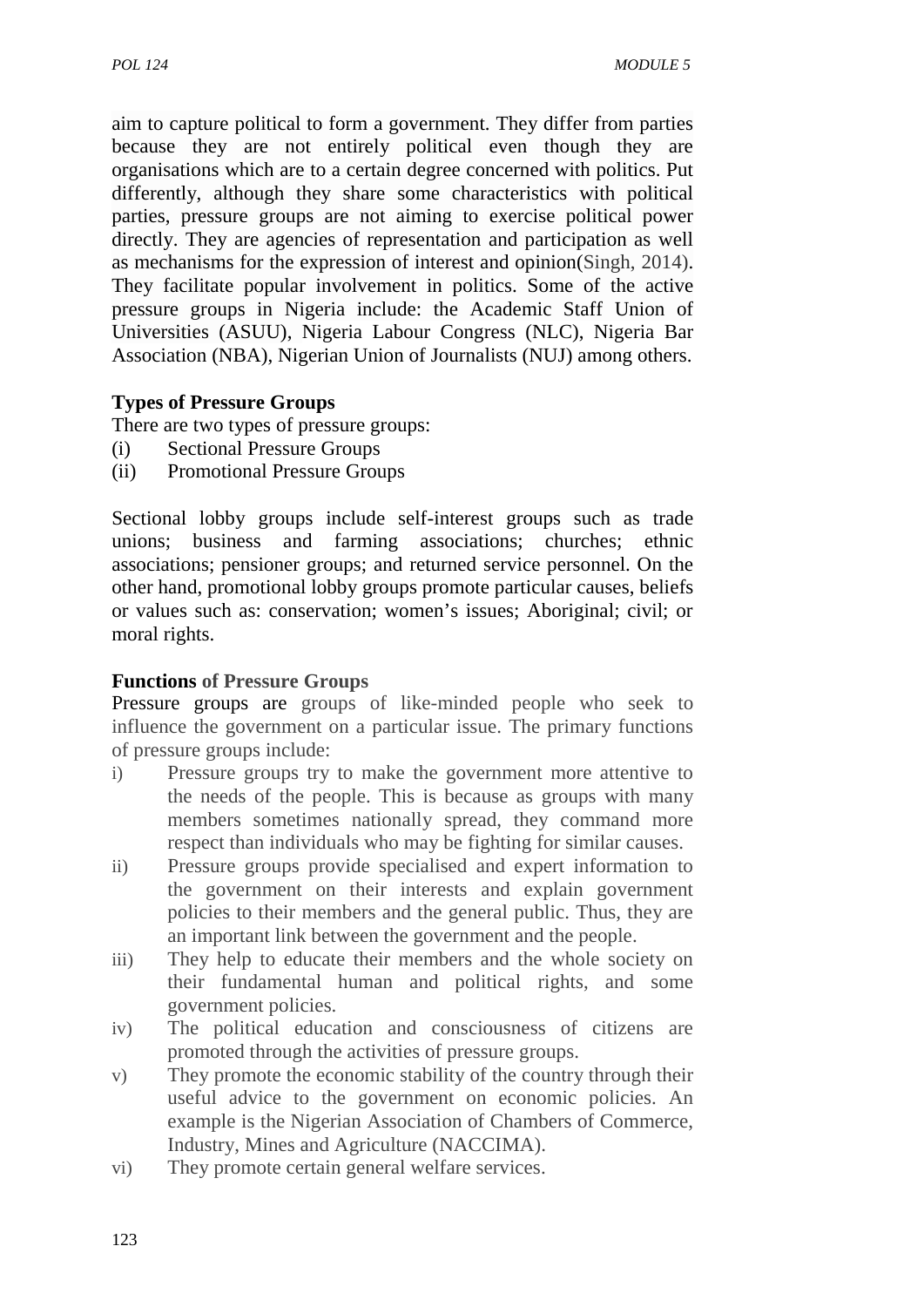vii) They promote and protect the interest of their members. For example, the Academic Staff Union of Universities (ASUU) got a special salary scale approved for its members.

### **Importance of Pressure Groups**

Active and well-oriented pressure groups are an asset in a democratic society because they influence government policy in the right circumstances. In an ideal political setting, pressure groups are important for the following reason:

- i) They promote discussion and debate and mobilise public opinion on key issues
- ii) They perform a role in educating citizens about specific issues
- iii) Pressure groups can enhance democratic participation, pluralism and diversity
- iv) They provide an important access point for those seeking redress of grievance
- v) They represent minorities who cannot represent themselves
- vi) Pressure groups are an important and valuable source of specialist information/ expertise for an overloaded legislature and civil service
- vii) They act as a check and balance to the power of executive government

### **Strategies Used by Pressure Groups to achieve their Objectives**

Pressure groups may use a variety of methods to pursue their requirements. These include:

- (i) Lobbying state members and the Parliament via petitions, letters and deputations.
- (ii) Consulting with ministers or senior public servants.
- (iii) Hiring professional lobbyists.
- (iv) Taking legal action through injunctions or appeals to higher courts.
- (v) Campaigning for, or opposing, certain candidates at elections.
- (vi) Demonstrating outside Parliament and government offices or marching in the streets.
- (vii) Using the industrial muscle of strikes for political purposes.

# **SELF-ASSESSMENT EXERCISE**

Discuss the meaning and functions of political parties.

# **4.0 CONCLUSION**

Political parties and pressure groups are two principal pillars of any democratic system. They provide an opportunity for citizens to make political decisions either by influencing government policies or voting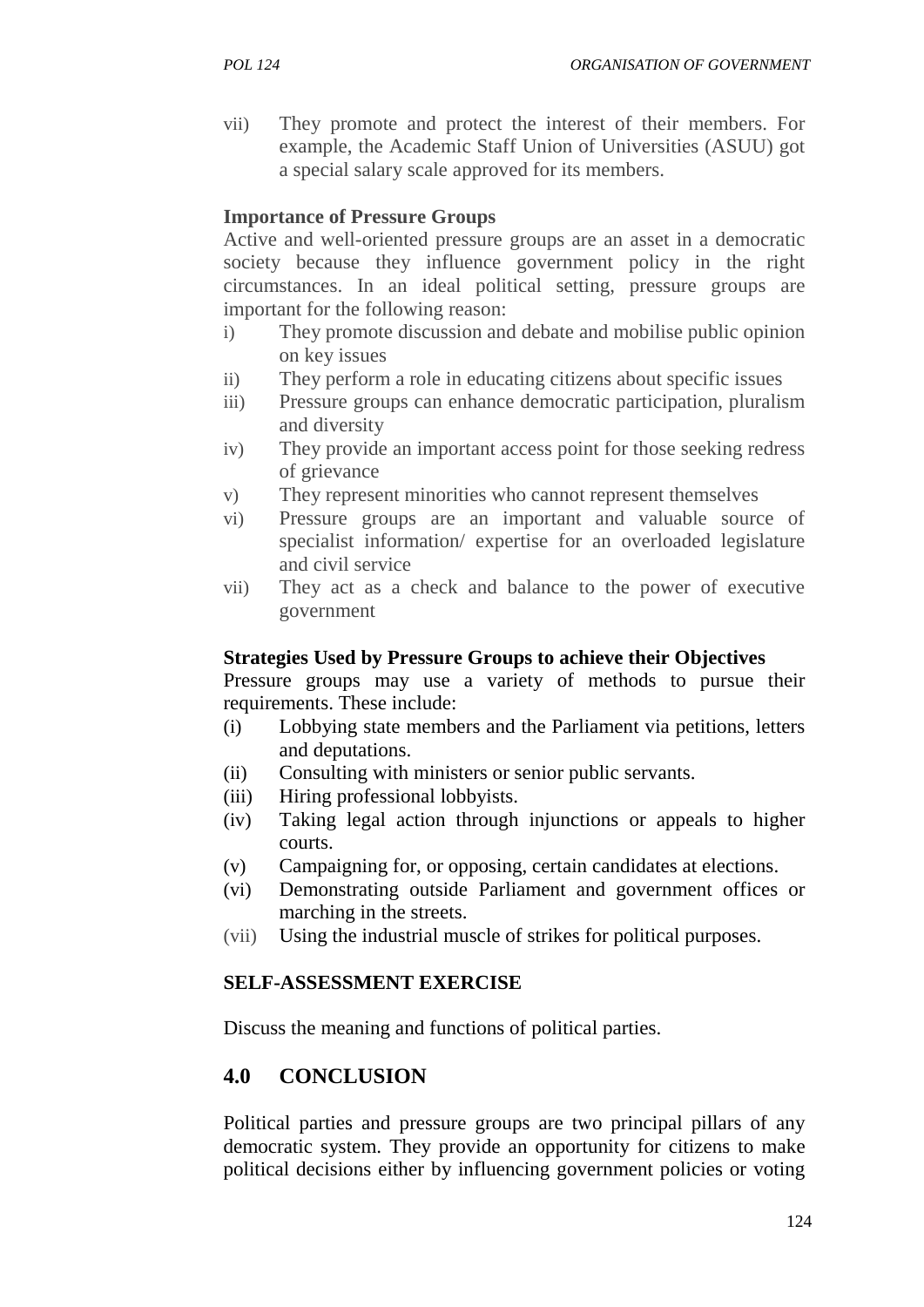for the competing candidates in elections. By so doing, they not only serve as intermediaries between the government and civil society but also offer citizens a choice in governance. All these are central to the wider consolidation of democracy.

# **5.0 SUMMARY**

In this unit, we have examined the meaning, types and functions of political parties as instruments of political interaction. The unit also examined the meaning, types and functions of pressure groups. Involved this analysis is the functions of pressure groups and strategies they deploy in achieving their objectives.

# **6.0 TUTOR-MARKED ASSIGNMENT**

- 1. Compare and contrast the functions of political parties and pressure groups.
- 2. Outline the strategies used by pressure groups in Nigeria to achieve their objectives.

# **7.0 REFERENCES/FURTHER READING**

- Appadoral, A. (2004). *The Substance of Politics*. Oxford: Oxford University Press.
- Dare, L.O. (1988). *Political Parties in Nigeria Federalism: The Past, the Present and the Future.* Lagos, Nigeria.
- Harris, H. (1992). *Foundation of Political Science*. London: Hutchinson and co. Publishers.
- Laski, H. (1982). *A Grammar of Politics.* George Allen and Unwin, Publishers.
- Singh, R.A. (2014). *Political Parties, Pressure Groups and Social Movement.* New Delhi*:* K.K. Publications.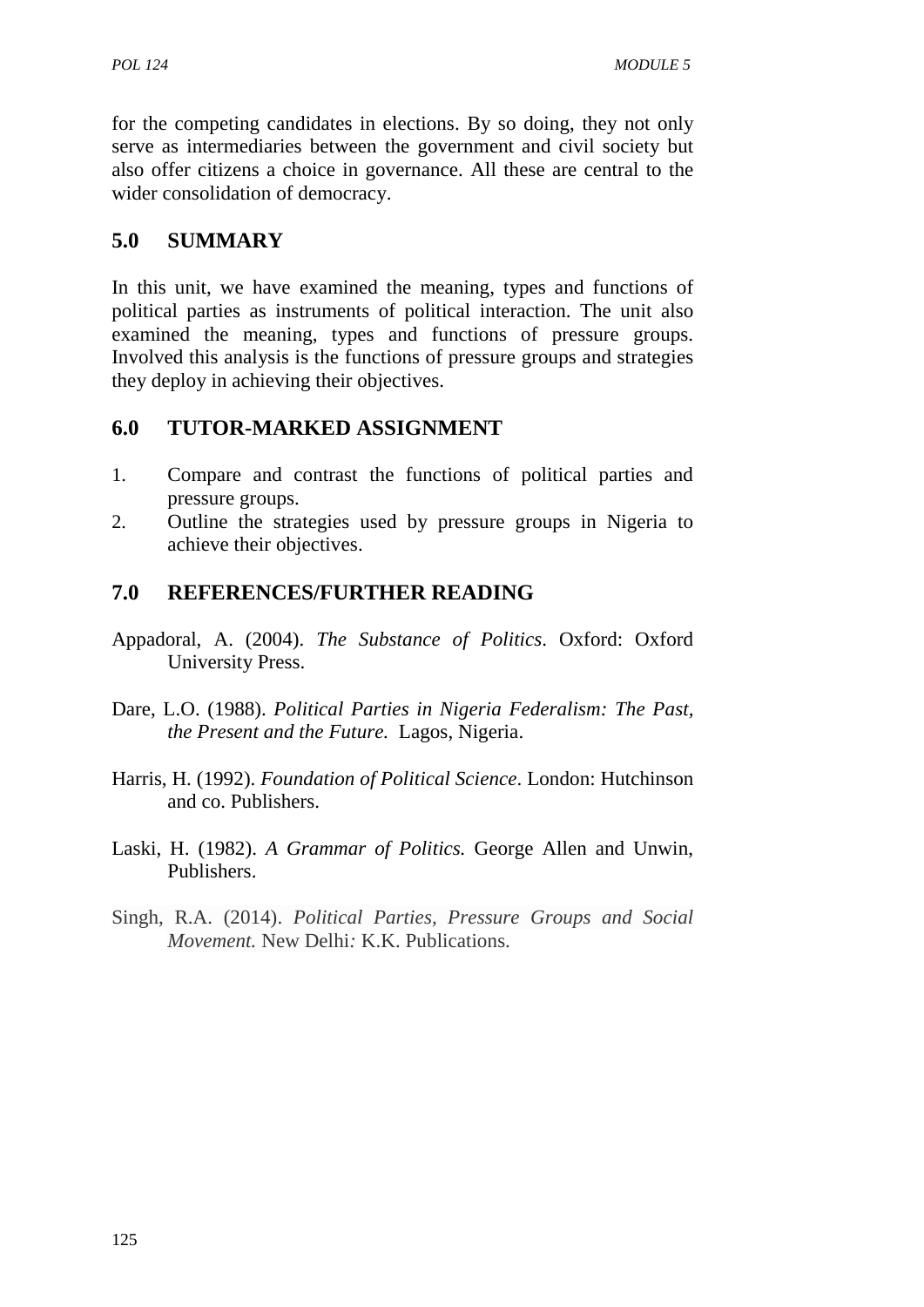# **UNIT 2 POLITICAL PARTIES AS INSTRUMENTS OF POLITICAL INTERACTION IN NIGERIA**

### **CONTENTS**

- 1.0 Introduction
- 2.0 Objectives
- 3.0 Main Contents
	- 3.1 Political Parties in the Colonial Era
	- 3.2 Political Parties in the First Republic
	- 3.2 Political Parties in the Second Republic
	- 3.3 Political Parties in the Botched Third Republic
	- 3.5 Political Parties in the Fourth Republic
- 4.0 Summary
- 5.0 Conclusion
- 6.0 Tutor-Marked Assignment
- 7.0 References/Further Reading

# **1.0 INTRODUCTION**

Elections guarantee political participation and competition. They also provide an opportunity for citizens to make a political decision by voting for the competing candidates fielded by various political parties. This implies that election which is one of the critical anchors of democracy requires the existence of political parties. In Nigeria, political parties offer citizens a choice in governance, and while in opposition they can hold governments accountable All these are central to the wider consolidation of democracy. This unit examines the roles of political parties as instruments of political interaction in Nigeria. It traces the history and activities of political parties from the colonial era through the First Republic up to the Fourth Republic.

# **2.0 OBJECTIVES**

By the end of this unit, you will be able to:

- narrate the history and evolution of political parties in Nigeria
- **discuss how political parties** transformed in structure and organisation from one republic to another
- explain the state and operations of Political Parties in Nigeria today.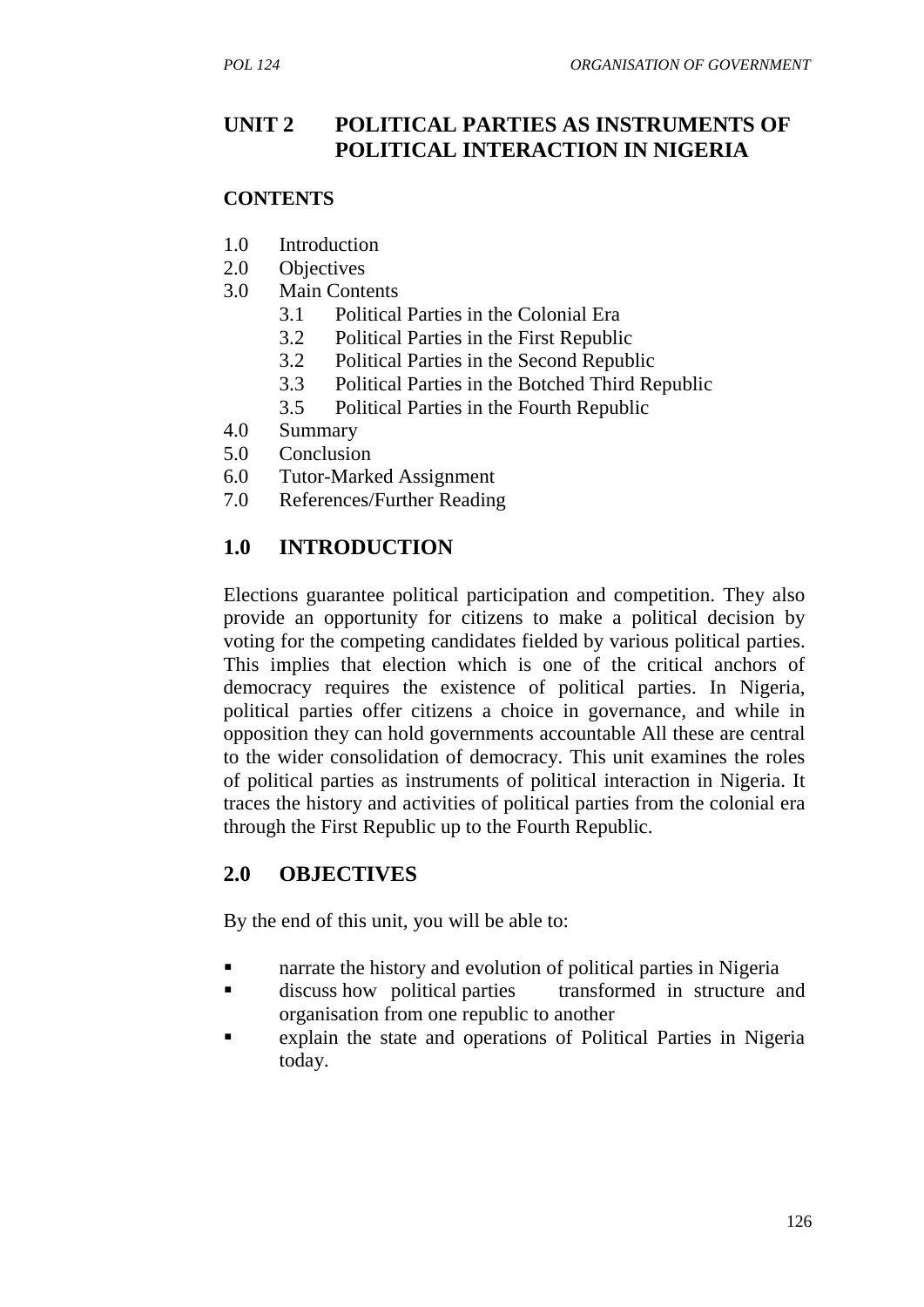# **3.0 MAIN CONTENT**

# **3.1 Political Parties in the Colonial Era**

The 1914 amalgamation of the Northern and Southern protectorates of Nigeria marked the beginning of a stupendous effort in socio-political engineering. That is the creation of a modern state out of a collection of several independent nation-states and nationalities. If this is added to the diversities in religion, culture, tradition, language and geography, one would have a better understanding of the character of political parties in the period preceding Nigeria's independence later assumed.

Political parties in the colonial era in Nigeria had its origin in the Clifford constitution of 1922, which introduced the elective principle. The constitution encouraged the creation of political parties so that Nigerians would be able to secure the available seats in the Legislative Council. The elective principle therefore represents, the first step in Nigeria's electoral journey and Herbert Macaulay followed up with the Nigerian National Democratic Party (NNDP) which contested and won all three seats allocated to Lagos in the 1992 Legislative Councils elections, one could say that the experiment was off to a good and promising start. The stated aims of the NNDP includes the attainment of municipal status and local self-government for Lagos, the provision of facilities for higher education in Nigeria, the introduction of compulsory education at the primary school level, the encouragement of non- discriminatory, private economic enterprise, and the Africanisation of the civil service (Sklar, 1983).

The Lagos Youth Movement (LYM) was also formed in 1934. The movement was formed by graduates of Nigeria's premier institution, King's College, Lagos. The founding members were Ernest Ikoli, H. O. Davies and Samuel Akinsaya. The objectives of the LYM were limited and provincial in nature and included making demands about improving the living conditions under the colonial environment. In 1936 LYM transformed into the Nigerian Youth Movement (NYM) which was a bigger, pan Nigeria political organization. The membership of the NYM was strengthened in 1937 with the return of Dr Nnamdi Azikiwe to Nigeria from Ghana. The movement immediately opened branches in several cities in the country and followed up with the publication of its *Youth Charter and Constitution* in1938.

However, ethnic parochialism was introduced into the movement during an election held to fill the seat vacated by Dr Kofo Abayomi who was appointed into the Executive council. Ernest Ikoli who was then the President of NYM wanted to replace Kofo Abayomi in the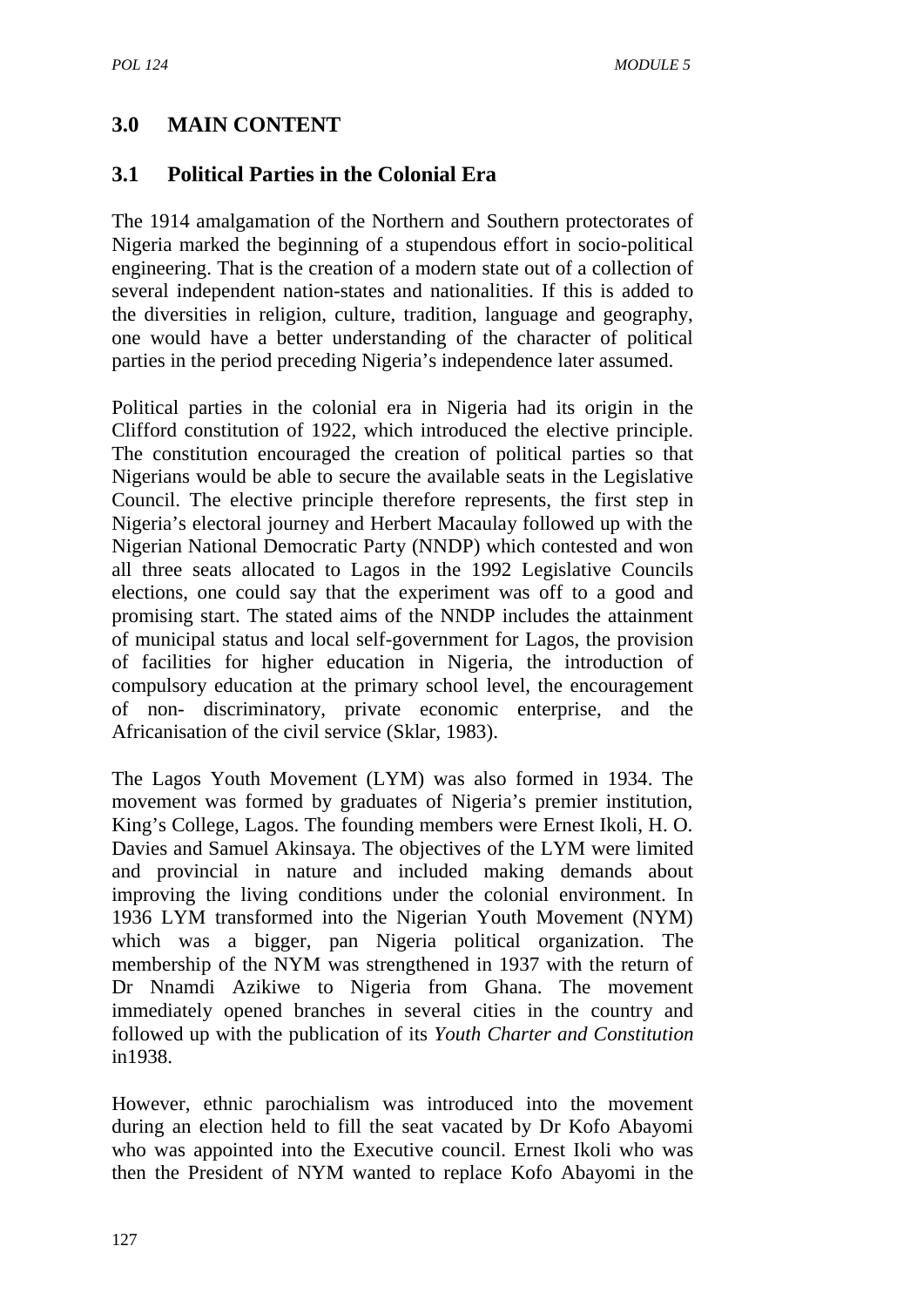legislative council, but he was opposed by Samuel Akinsanya who aspired to the same vacant seat. The party eventually selected Ikoli for the post and this led to the allegation by a group led by Dr Azikiwe that Samuel Akinsanya was not favoured by the dominant Yoruba group within the party because he was from the minority Ijebu stock. The Nigerian Youth Movement was not able to manage this internal bickering and it eventually led to the breakup of what could have been the first nationwide political party in Nigeria.

The National Council of Nigeria and Cameroon (NCNC) was the next national political party that emerged in 1944 on the ruins of the Nigerian Youth movement. The party was formed from a conglomeration of various groups and associations among which was the Ibo State Union. It was led by Sir Herbert Macaulay while Dr Nnamdi Azikiwe served as the national secretary. After the death of Herbert Macaulay in 1946, Dr Nnamdi Azikiwe became the leader of the party. The party was very outspoken against the colonial authorities and was reputed to have sent a powerful delegation to London in 1946 to express the grievances of the nationalists against Richard's constitution. The next party was the Action Group (AG) of Nigeria.

Action Group which was formed by Chief Obafemi Awolowo from a Yoruba socio-cultural group, the Egbe Omo Oduduwa. Awolowo in a book written in 1947, *Path to Nigerian Freedom* admitted that given the ethnic plurality it was only natural for political parties to start off from their ethnic base before aspiring to become a national platform. The Northern People's Congress (NPC), like the AG was also formed in 1951 from the Hausa cultural group, Jammiyyar Mutaine Arewa. Therefore, before the attainment of independence in 1960, Nigeria had three major political parties i.e. the Northern People's Congress (NPC), the National Council of Nigeria Citizens (NCNC) formerly, the National Council for Nigeria and the Cameroon, and the Action Group of Nigeria (AG), with each of them dominant and exercise control over the regional governments in the North, East and West, respectively.

# **3.2 Political Parties in the First Republic**

During the first republic in Nigeria, while the three major parties NPC, NCNC and AG controlled the affairs of the three regions, North, East and West respectively, the NCNC joined the NPC to form a coalition government at the very level since none of the party was strong to singularly form the federal government. This arrangement gave the post of the Prime Minister to Tafawa Balewa of NPC while Dr Nnamdi Azikiwe assumed the position of the Governor-General. Chief Obafemi Awolowo of the AG became the leader of the opposition.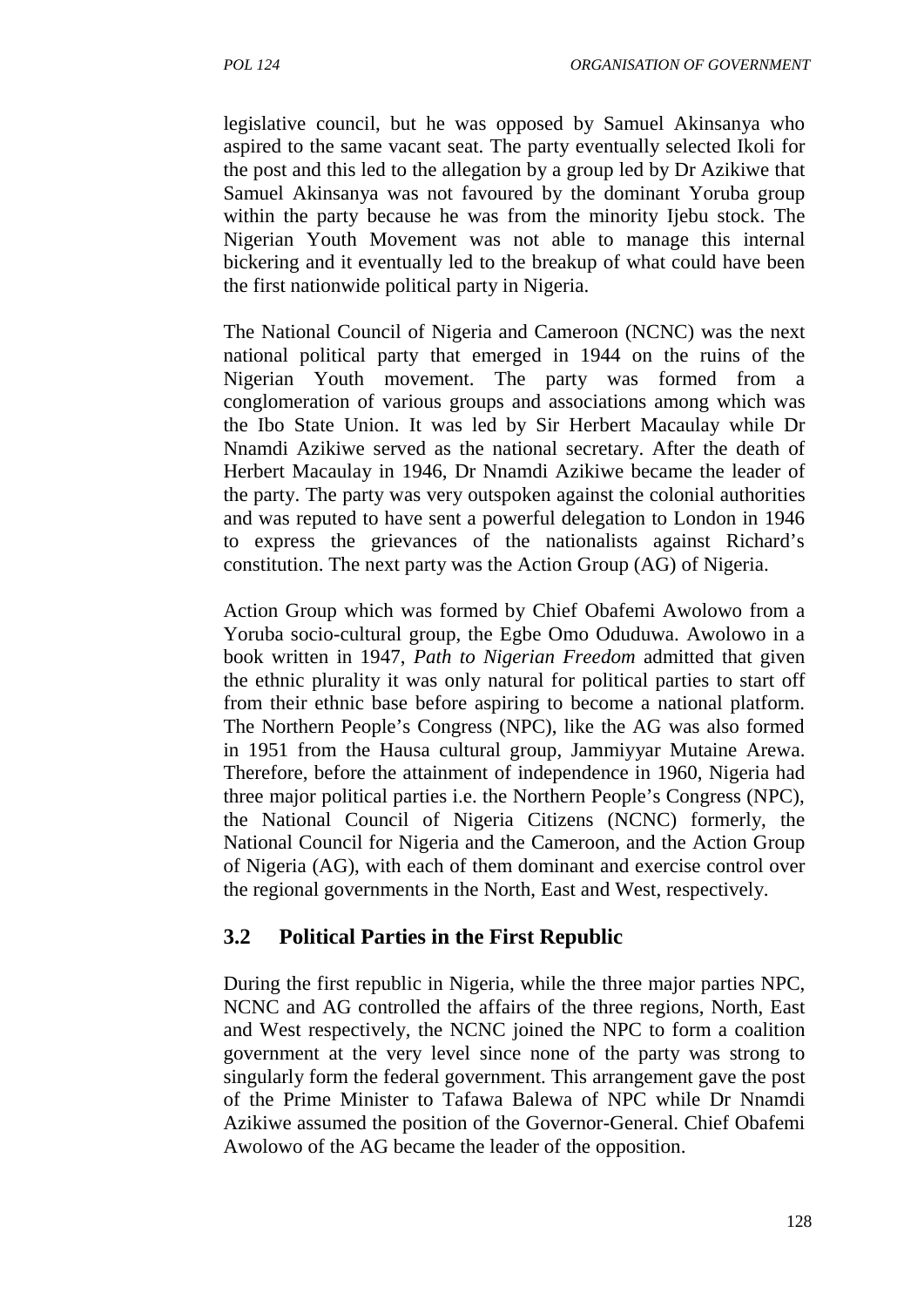It is instructive to note that the major political parties at Nigeria's independence were majorly ethnically based. While the NPC was seen as a party of the Hausa–Fulani group, the NCNC was a party of the Igbo and the AG was considered as a party of the Yoruba. These parties, therefore, lacked nationwide appeal. Yet, there were other minority political parties such as the Northern Element Progressive Union (NEPU) led by Aminu Kano and the United Middle Belt Congress (UMBC) led by Joseph Tarka which were in opposition to the NPC in the North; the Mid- West Democratic Front (MDF) for the Mid-western region, the Nigeria National Democratic Party (NNDP) formed by Chief S.L. Akintola and was in opposition to the AG in the West. The party was formed by Chief Akintola after he was forced out of the mainstream party in the West, the AG sequel to a protracted crisis which rocked the party. Akintola was joined by the remnants of NCNC members, notably Fani Kayode to form the new, NNDP, distinguished from the one formed by Hebert Macaulay in1922.

Before the 1964 Federal Election political parties of the First Republic also teamed up to form grand coalitions to compete for seats. The NPC joined the NNDP to form the Nigeria National Alliance (NNA) while the AG teamed up with the NCNC to form the United Progressive Grand Alliance (UPGA). The outcome of the 1964 Federal Election was stalemated and led to a constitutional crisis when the then Nigeria's President, Dr Nnamdi Azikwe refused to call on Tafawa Balewa, then Prime Minister, to form a new government. The eventual chain of events in the aftermath of the election disputes can be remotely linked to the collapse of the First Republic, and the intervention of the military, for the first time in Nigerian politics. In the final analysis, it is safe to say that the defective nature of political parties in Nigeria during the First Republic, especially their primordial base contributed to the political and legitimacy crises in the First Republic, and the failure of Nigeria to sustain and consolidate her first attempt at democratic government within a federal framework.

# **3.3 Political Parties in the Second Republic**

The form and character as well as the nature of the political parties of Nigeria's Second Republic did not change much compared to those of the First Republic. Five political parties were registered by the Federal Electoral Commission to contest the 1979 general elections. The sixth National Advance Party was registered in 1983 and it contested that year's General Elections. Almost all the registered parties had roots in the First Republic. The Unity Party of Nigeria's (UPN), is, a reincarnation of the AG, and was led by Chief Obafemi Awolowo, who was also the party's presidential candidate in both the 1979 and 1983 presidential elections. The National Party of Nigeria (NPN) was also an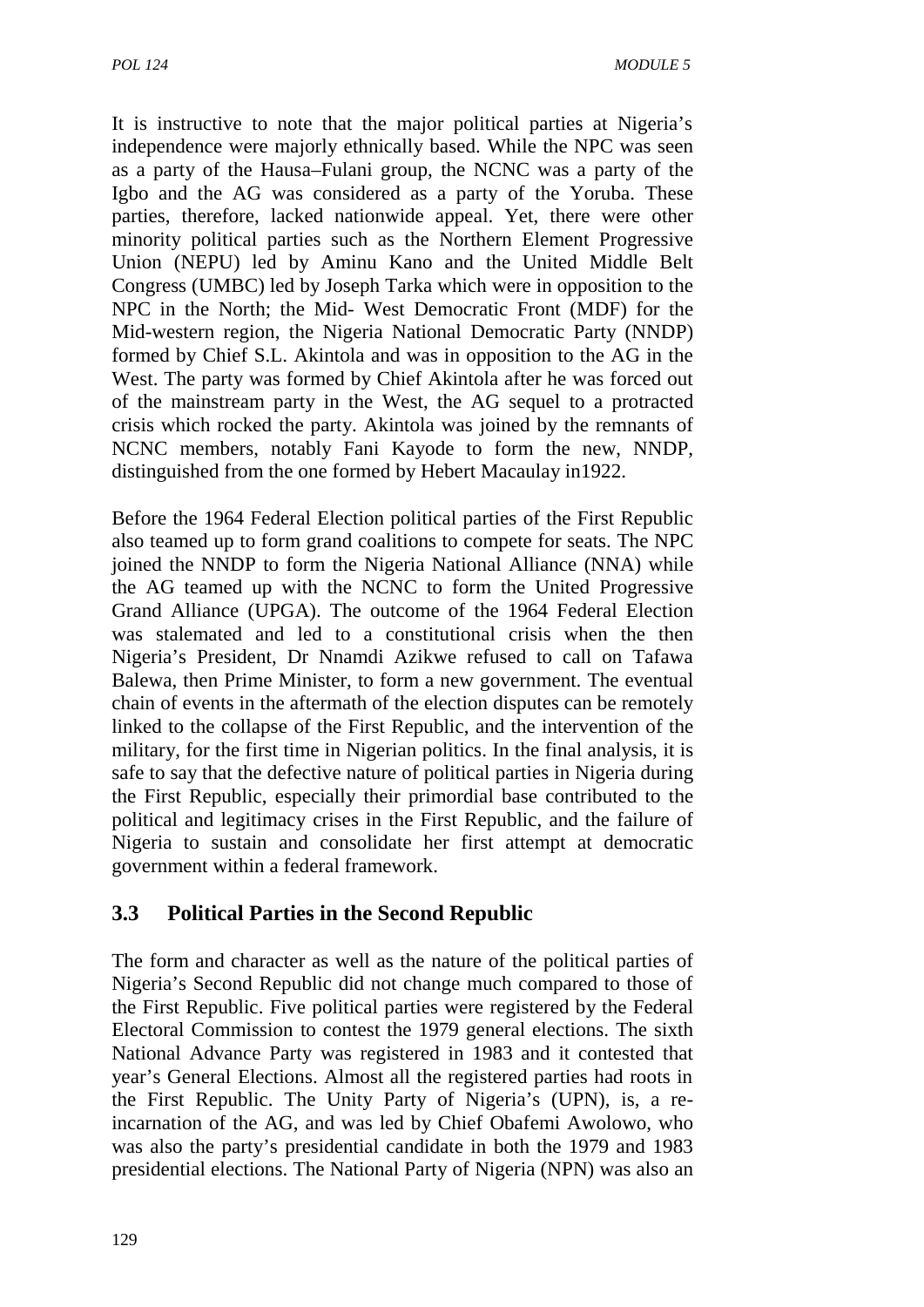offshoot of the old, except that it had a slightly national outlook which made the party to adopt zoning policy for its appointive and elective offices. The party's membership was largely drawn from the old Northern aristocracy and the Southern bourgeoisie. Although the NPN was a conservative party compared to the more progressive UPN, and the more liberal or republican NCNC, its twin policy of zoning, which was anchored on the imperatives of national unity, assisted the party to have more electoral support than the other four parties.

The Nigeria Peoples' Party (NPP) was the NCNC re-incarnate with the Igbo heartland as its base, but it extended outside the Igbo enclave by capturing Plateau State. Nnamdi Azikwe who had led the NCNC also led the NPP. The birth of the Great Nigeria Peoples' Party (GNPP) was the aftermath of the quarrel of the Kanuri born Alhaji Waziri who wanted to double as NPP chairman and presidential candidate. This party can also be said to be a carry-over of the resentment of the pro- Kanuri's Bornu Youth Movement (BYM) that, in the first republic resented the political hegemony of the Hausa-Fulani group. The Peoples Redemption Party (PRP) was a NEPU of sorts, and it carried on with the protestant philosophy of Mallam Aminu Kano. But the party's influence was restricted to only Kano and Kaduna states.

One major feature of the political parties of the Second Republic is that most of them could be identified with a specific programme of action, something close to ideological orientation. For example, the Unity Party of Nigeria was popular with its four cardinal programmes of free education at all levels, free health services, full employment and integrated rural development. It was this welfarist programme of the UPN that attracted to the party support of students and progressive minded Nigerians, especially in the Northern part of the country. The National Party of Nigeria was also known for its agriculture and housing policy which later found expression in the Green Revolution Programme and the Popular Shagari Low-Cost Housing Scheme of the NPN controlled federal government.

# **3.4 Political Parties in the Botched Third Republic**

The military coup of December 31, 1983, ended the hope of the political parties that competed for power during the Second Republic. Of special interest to the political scientist, has been how to break the tendency of the country's main political parties clinging to the tripodal division of East, West and North, or ethnic divide of Hausa- Fulani, Igbo and Yoruba. This was a major charge to the Political Bureau set up by military president Ibrahim Babangida who urged members of the Bureau to fashion out a new way forward for Nigeria. The report of the panel and government white paper provided the background for the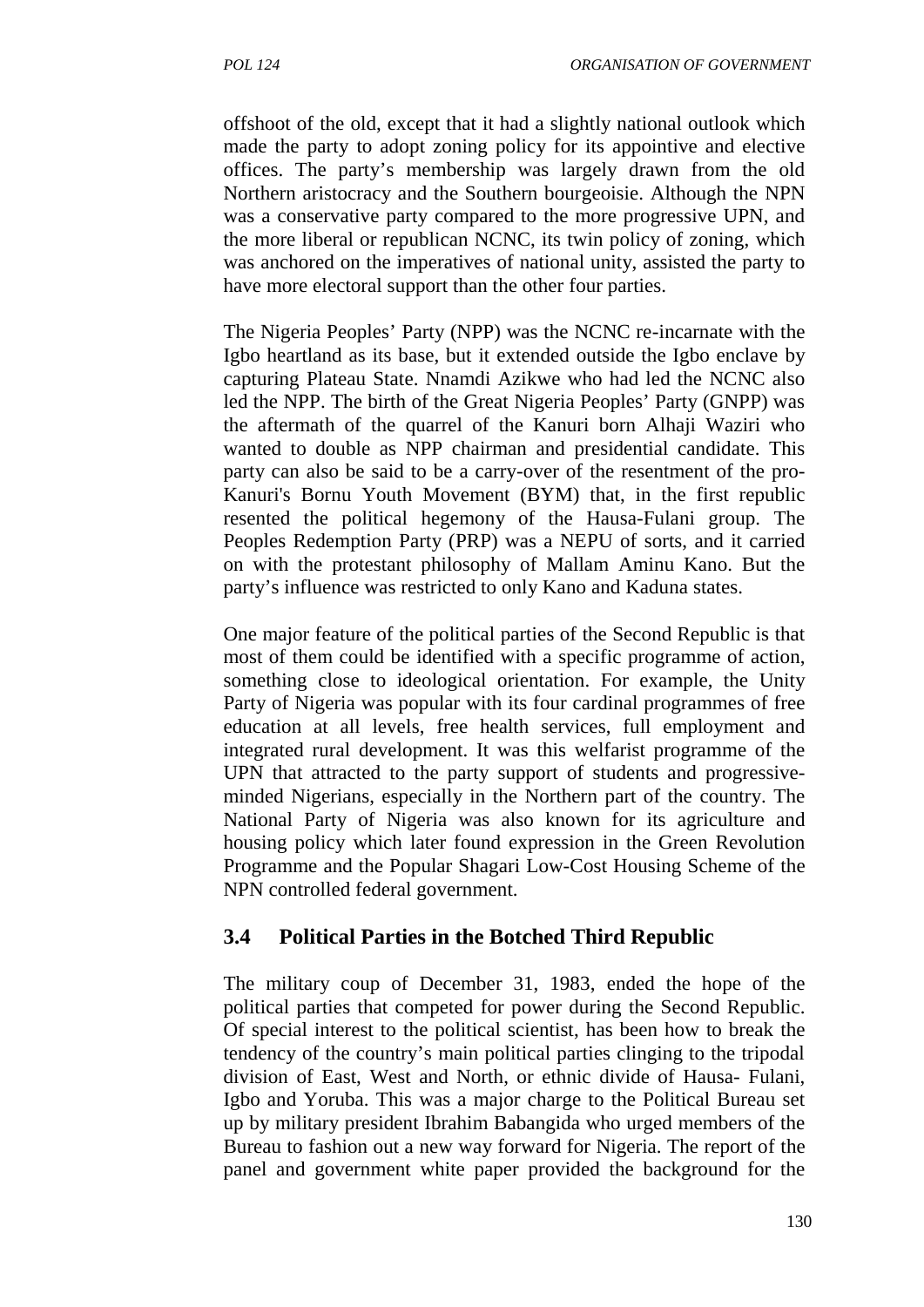emergence of the two-party systems in the country during the aborted Third Republic.

On May 3, 1989, when the ban on political was lifted not less than 30 political associations surfaced. However, only 13 of them applied for registration because of the stringent guidelines issued by the defunct National Electoral Commission (NEC). The parties that emerged were centrist. The military regime of General Ibrahim Babangida rejected all for failing to reach the pass mark of 50%. It went ahead and created two political parties. The Social Democratic Party (SDP) and the National Republican Convention (NRC) formulated on the assumption (ideology) of a little to the left and a little to the right.

The NEC chairman, Professor, Humphrey Nwosu, claimed and rightly too, that the manifestoes of all political associations studied clustered around the centre of the ideological spectrum, "a little, to the left and a little to the right". NEC was then mandated by the federal government to use the manifestoes already submitted by the associations to synthesize the manifestoes for the SDP and NRC. In retrospect one can say that this observation was a serious error of judgment on the part of the military. There were indeed political forces within the country that were neither progressive nor conservative, not to mention the fact that the government ought not to have created the parties by military fiat in the first place. An ideal two-party system ought to have been allowed to evolve naturally. To make matters worse these two parties were treated as government parastatals. The Federal government not only funded the parties, allocated them secretariats at the federal, state and local government levels, but also wrote their manifestoes and constitutions.

The rationale which Babangida said to Nigeria and the wider international community was that with only two parties to choose from, the ethnic majority groups would have no option other than to work together for better or for worse. It is now common knowledge that Babangida's political experiment, involving the imposition not just of political parties but of their manifestoes and ideologies as well turned out to be a farce and failed woefully. For the fact, the parties emerged like government parastatals, while members were strange bedfellows too and worst still Babangida himself who superintended over the conduct of the elections eventually annulled the election results, at its climax with the June 12, 1993, presidential election. The resignation of Ernest Shonekan led Interim National Government and the emergence of General Sanni Abacha as head of state marked the second attempt in the formation of political parties in the Third Republic.

Five political parties were registered during the Gen. Sanni Abacha's transition programme. They are, the United Nigeria Congress Party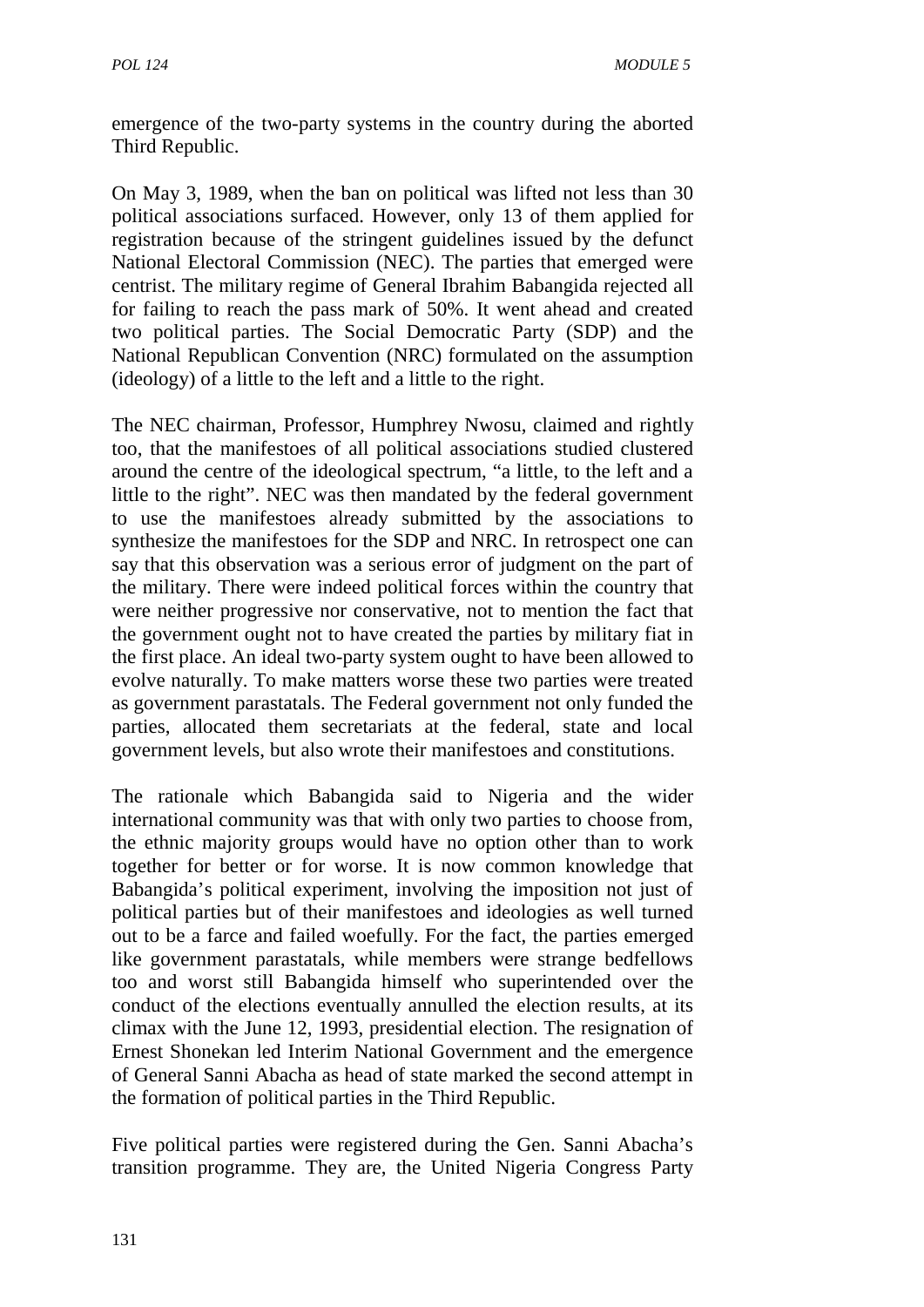(UNCP), National Congress Party of Nigeria, (NCPN), Congress of National Consensus, (CNC), Democratic Party of Nigeria (DPN) and Grassroots Democratic Movement (GDM). These parties like those under the Babangida's supervised transition programme were not too distant from the government of the day. They were rightly described by the late Bola Ige as the "five fingers of a leprous hand". The climax of their unorthodox character was demonstrated as these five parties jointly nominated and adopted Gen Sanni Abacha, then a sitting head of state who was not a registered member of any of these parties as their consensus presidential candidate. However, this contrived and staged managed transition programme collapsed like a pack of cards when Gen Abacha dropped dead on 8th June 1998.

# **3.5 Political Parties in the Fourth Republic**

On assumption of office as head of state, Gen. Abubakar dissolved all the political structures including the political parties that operated during the Abacha's era. His military administration also hurriedly put together three political parties: The People's Democratic Party (PDP), the All People's Party (APP) and the Alliance for Democracy (AD) were registered under the newly reconstituted Independent National Electoral Commission (INEC). These three parties contested the 1999 General Elections that ushered in the Fourth Republic. Before the 2003 General Elections, the APP transformed to All Nigerian Peoples Party to make the party have a more national outlook. Similarly, before the 2007 General Elections majority of those elected on the platform of AD became members of the enlarged and newly formed Action Congress of Nigeria. This new party also involved those who were dissatisfied with the mainstream PDP, including one of the party's former National Chairman, Chief Audu Ogbe.

Consequent upon the success recorded in the suit instituted by the late legal luminary, Chief Gani Fawehimi, more political parties, including the National Conscience Party NCP, Labour Party, All Progressive Grand Alliance (APGA), the Peoples Redemption Party (PRP) among others were registered by the Independent National Electoral Commission (INEC). The number of registered political parties thus moved from 28 in 2003 to about 54 in 2007, as parties were formed majorly for pecuniary interests, with politicians interested only in the subvention doled out by INEC (Olorunmola, 2017).

However, despite the increase in the number of political parties, the People's Democratic Party (PDP) still dominated the political space. The dominance was such that members of the opposition parties were then crossing to the ruling party both at the federal and states levels. Despite the threat by the Independent National Electoral Commission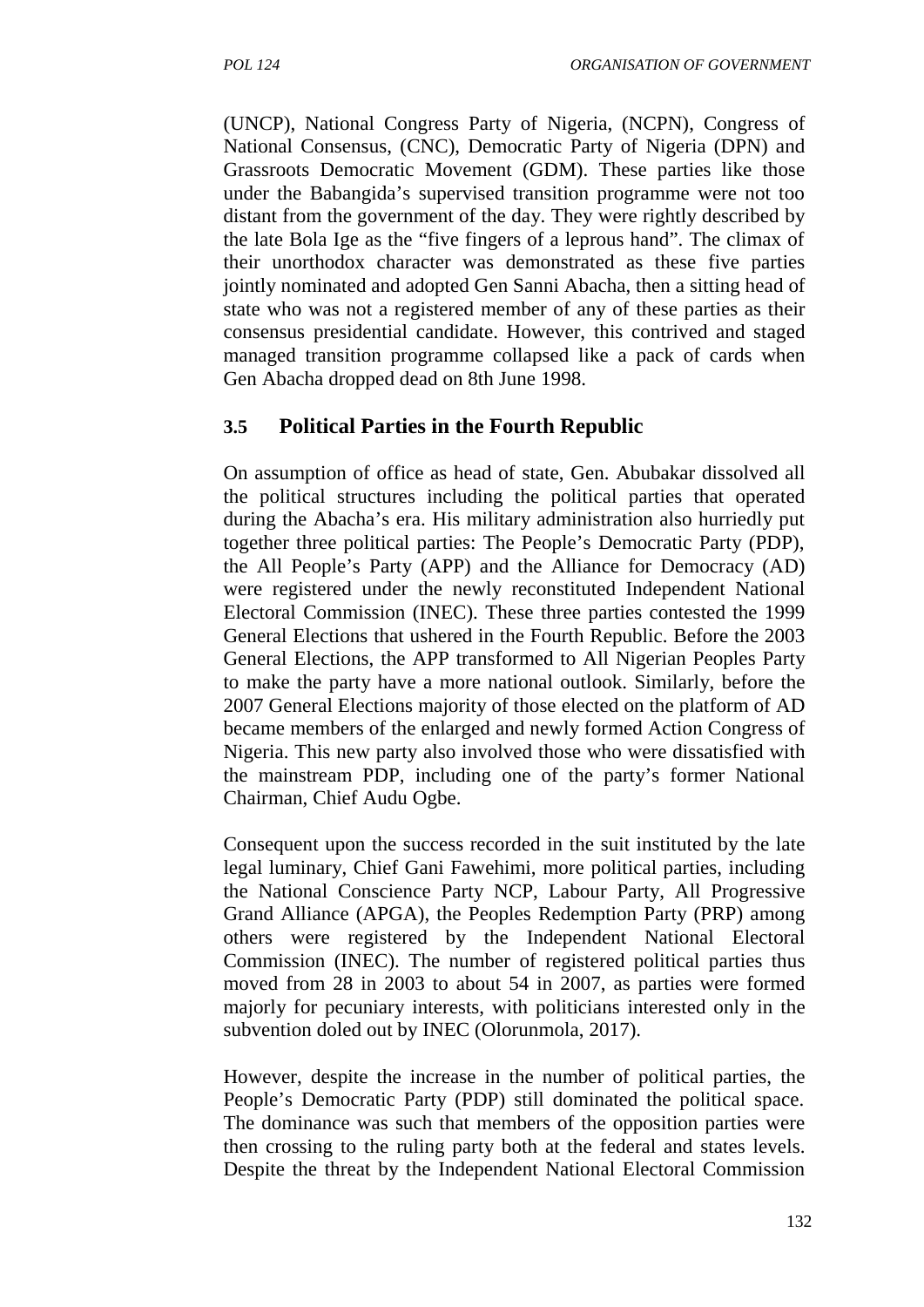(INEC), after the 2011 general elections, to de-register political parties that failed to win any seat in the general elections, in strict compliance with the provisions of the 2010 Electoral Act and the 1999 Constitution, there were palpable fears that Nigeria then was drifting towards a one-party state, notwithstanding the emergence of many political parties. It was the emergence of the All Progressives Congress (APC) on 6th February 2013 by a coalition of opposition political parties and the defeat of the People's Democratic Party (PDP) by the APC in the 2015 general election and consequent alternation of political power that put an end to the fears.

## **SELF-ASSESSMENT EXERCISE**

Examine the contribution of political parties' crises in the collapse of Nigeria's First Republic.

# **4.0 CONCLUSION**

The nature and character of political parties in Nigeria is largely a reflection of the level of political development in that country. It is therefore not surprising that the influence of the defunct three regions as well as the three dominant ethnic groups were largely reflected in the origin and development of political parties in Nigeria. It is only now that efforts are being made through constitutional engineering to ensure that the parties in the country reflect national character. The extent to which this effort will succeed will depend on how leaders and managers of these parties see them as a veritable vehicle for the sustenance and consolidation of democracy in the country.

# **5.0 SUMMARY**

In this unit, we have discussed political parties as instruments of political interaction in Nigeria. The unit began with the examination of the origin and development of political parties along regional and ethnic lines during the pre-independence and post-independence eras. The unit also examined the role of the military in Nigeria in bringing about political parties with nation-wide appeal in the Second Republic. It ended with a discussion of the state and operations of political parties in the present Fourth Republic.

## **6.0 TUTOR-MARKED ASSIGNMENT**

- 1. Examine the role of the military government in the emergence of the Two-Party System in Nigeria's ill-fated Third Republic.
- 2. Explain whether a multi-party structure is appropriate for Nigeria in the Fourth Republic.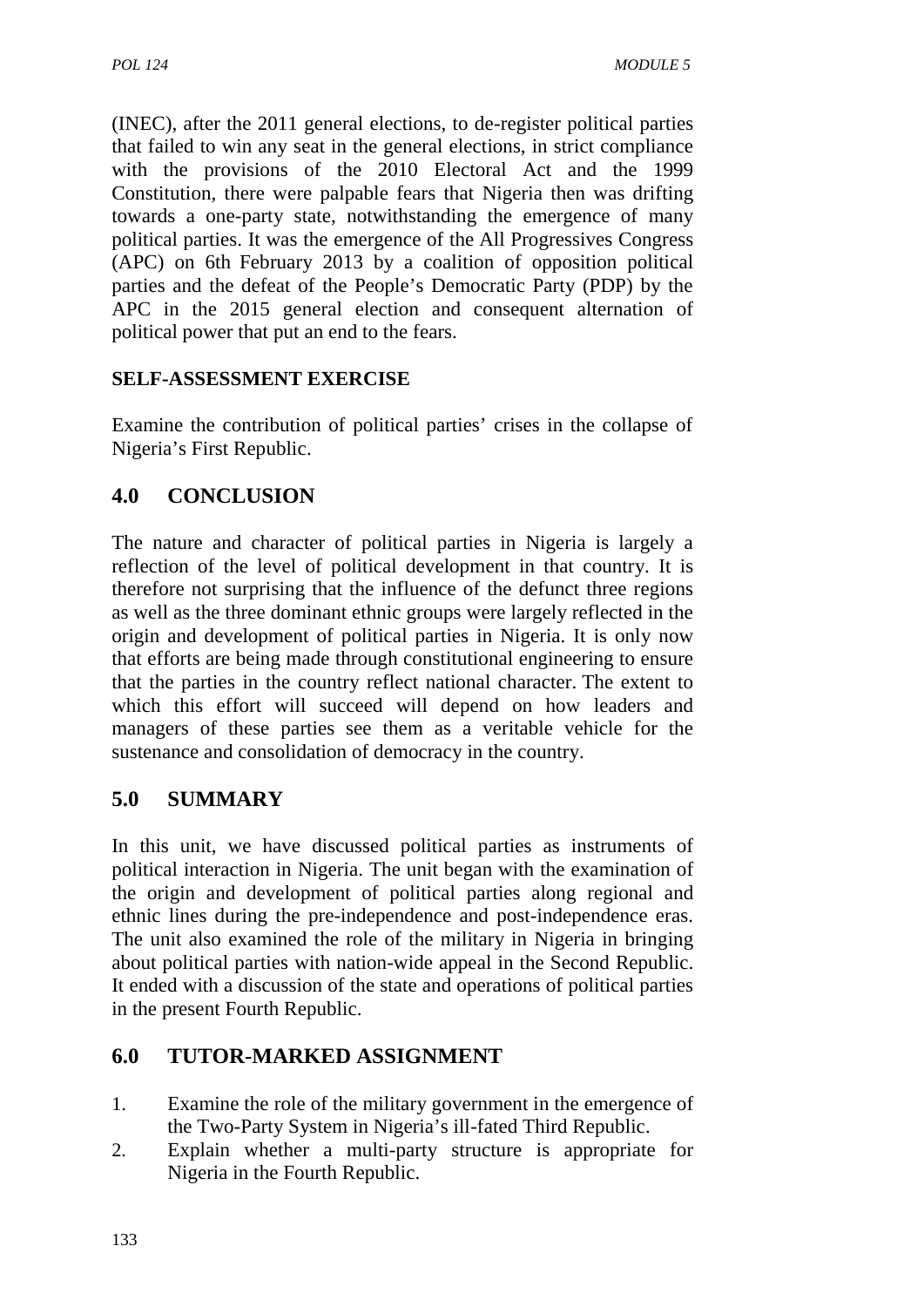#### **7.0 REFERENCES/FURTHER READING**

- Abdusalami, A. (1998). An Address by the Head of State reported in the *Guardian*, 21 July 1998.
- Appadoral, A. (2004). *The Substance of Politics*. Oxford: Oxford University Press.
- Babarinsa, D. (2003). *House of War*. Ibadan: Spectrum Books Ltd. England.
- Coleman, J. (1964). *Political Parties and National Integration in Tropical Africa.* Berkeley and Los Angeles
- Dare, L.O. (1988). *Political Parties In Nigeria Federalism; The Past, the Present and the Future.* Lagos, Nigeria.
- Dudley, B. (1973). *Instability and Political Order: Politics and Crises in Nigeria*. Ibadan University Press.
- Harris, H. (1992). *Foundation of Political Science*. London: Hutchinson and Co. Publishers.
- Laski, H., (1982). *A Grammar of Politics.* George Allen and Unwin, Publishers.
- Olorunmola, A. (2017). "Cost of politics in Nigeria." Background Paper. Westminster Foundation for Democracy.
- Sklar, L. R. (1983). *Nigerian Political Parties: Power in Emergent African Nation*. Enugu: NOK Publishers Nigeria Ltd.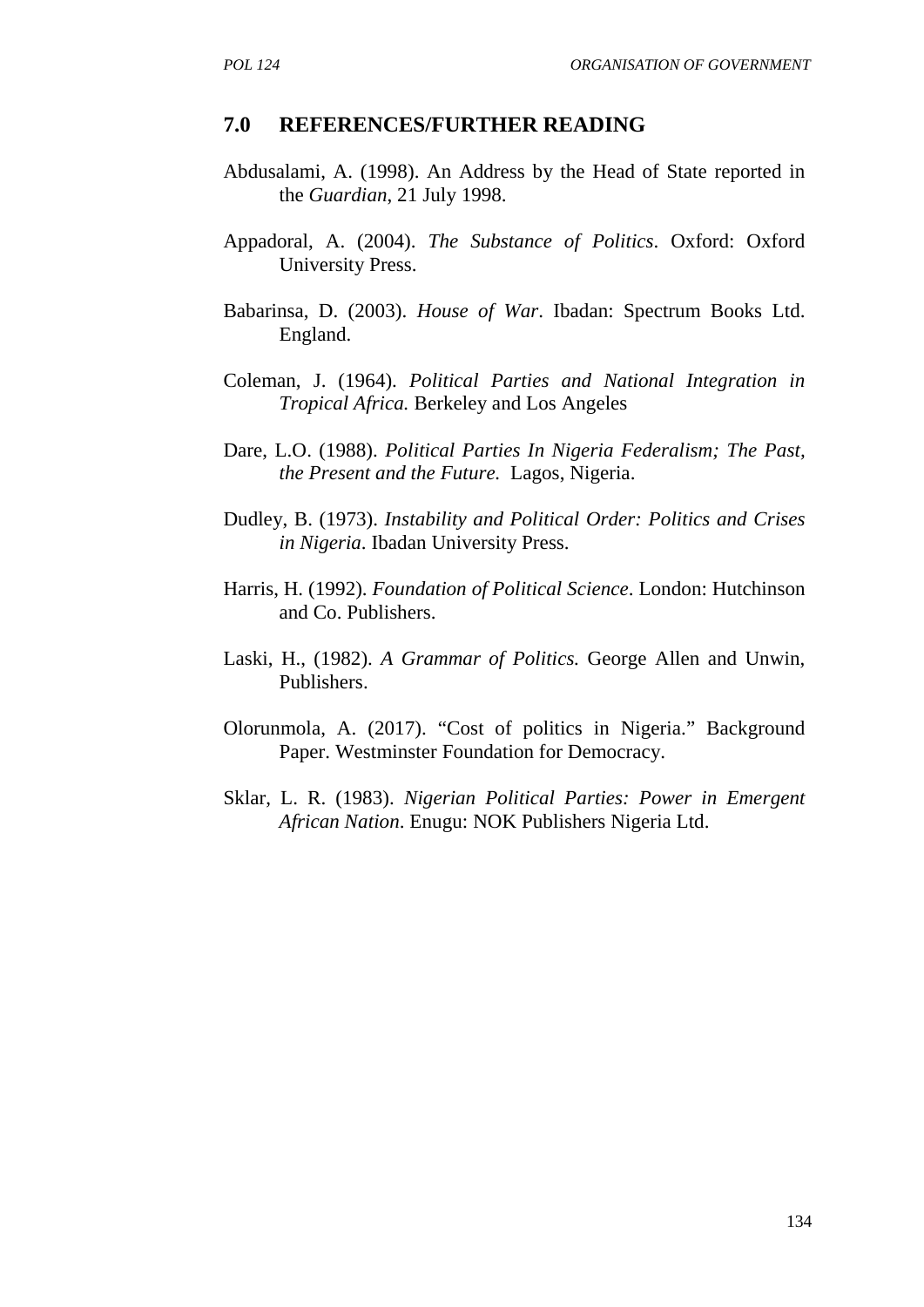# **UNIT 3 THE POLITICAL ROLES OF PRESSURE GROUPS IN NIGERIA**

### **CONTENTS**

- 1.0 Introduction
- 2.0 Objectives
- 3.0 Main Content
	- 3.1 Origin and Development of Pressure Groups in Nigeria
	- 3.2 Pressure Groups during Military Administrations in Nigeria
	- 3.3 Pressure Groups during Civil Rule in Nigeria
- 4.0 Summary
- 5.0 Conclusion
- 6.0 Tutor-Marked Assignment
- 7.0 References/Further Reading

# **1.0 INTRODUCTION**

Although pressure groups do not aim to exercise power directly, however, they do share some characteristics with parties. In particular, they are agencies of representation and participation. They are mechanisms for the expression of interest and opinion and they facilitate popular involvement in politics. In both these ways, alongside parties, they contribute to the successful working of liberal democracy. In this unit, we shall evaluate the political roles of pressure groups in Nigeria as well as the obstacles that confront them in fulfilling this role.

## **2.0 OBJECTIVES**

By the end of this unit you should be able to:

- explain the origin and evolution of pressure groups in Nigeria
- discuss the role pressure groups play in promoting good governance
- identify the obstacles pressure groups face in the course of fulfilling their engaging activities with the government.

# **3.0 MAIN CONTENT**

# **3.1 Origin and Development of Pressure Groups in Nigeria**

The formation of pressure groups in Nigeria can be traced to the colonial era. The West African Students Union (WASU) was a major platform used by Nigerians studying abroad to agitate for constitutional reforms. Reverend I. O. Ransome Kuti was instrumental to the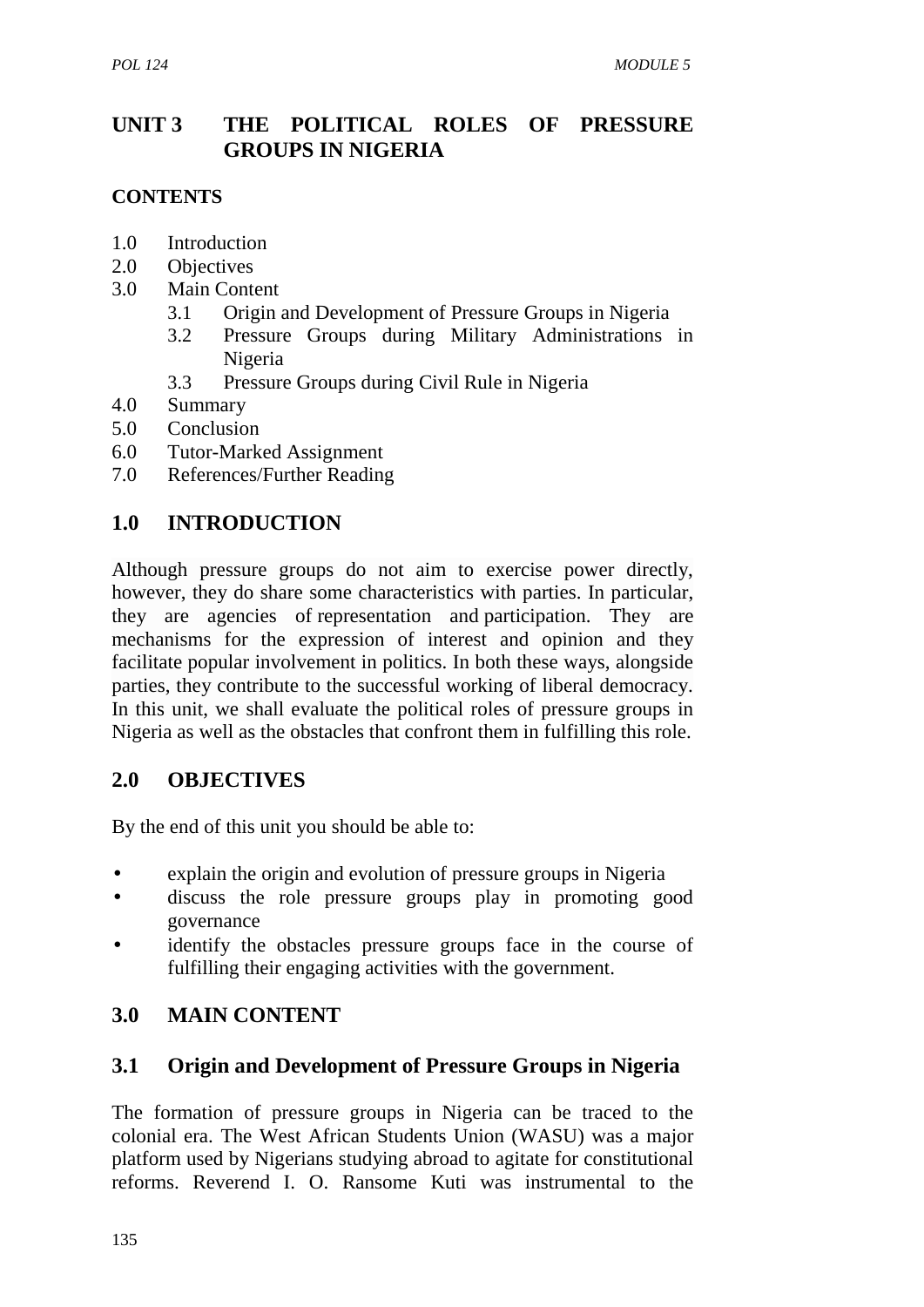formation of the Nigerian Union of Students in 1940, which was inaugurated by students of Abeokuta Grammar School as well as the Nigerian Union of Teachers. The primary objective of the students' union was to oppose tribal separatism among students. The union in addition set up committees to look into general problems facing Nigeria at the time in order to find solutions to them. In March 1944, students of Kings College, including Emeka Odumegwu Ojukwu (later a Military Governor of Eastern Region) and Ola Oni (later an academic and a socialist comrade) protested against poor accommodation when they were displaced from their original hostels to provide accommodation for soldiers. Seventy-five of the students were later apprehended, tried for disorderly behaviour and expelled by the school authorities.

The Railways Workers Union led by Micheal Imoudu was a major vanguard of the agitations against colonial rule in Nigeria. As its president, Imoudu led a successful campaign of the railway's workers for an increase in the cost of living allowances, which were granted in 1942. Subsequently, the government invoked the Emergency Defence Regulations against Imoudu, and he was deported from Lagos to Auchi, in the then Benin province on the ground that he was a potential threat to public safety. Unrepentant after his release, Imoudu later played a major role in the 1945 general strike, which almost paralysed the economic activities of the colonial power in Nigeria. The militant leadership provided by the late Imoudu in successfully coordinating the strike action earned him the name Nigeria Labour leader No.1.

After the granting of independence to Nigeria in 1960, the pressure groups did not relent in their activities. During the First Republic, pressure groups also allied themselves with the socialist movements in the country to help diversify the ideological straitjacket of the Balewa's era from its conservative to a more progressive posture. Apart from their notable involvement in the opposition against the Anglo Nigerian Defence Pact pressure groups in the country, especially the labour segment organised a general strike in 1964 to protest the manipulation of the Federal Elections of that year. Their action forced the government to bring in the military to maintain the essential services in the country that were disrupted as a result of the strike. Some hold the view that the decisions of the Balewa government to involve the military in purely civil works during the strike, in addition to the use of soldiers to suppress the Tiv riots were some of the remote causes of the belief held by the military that it had a guardian role to play in the country.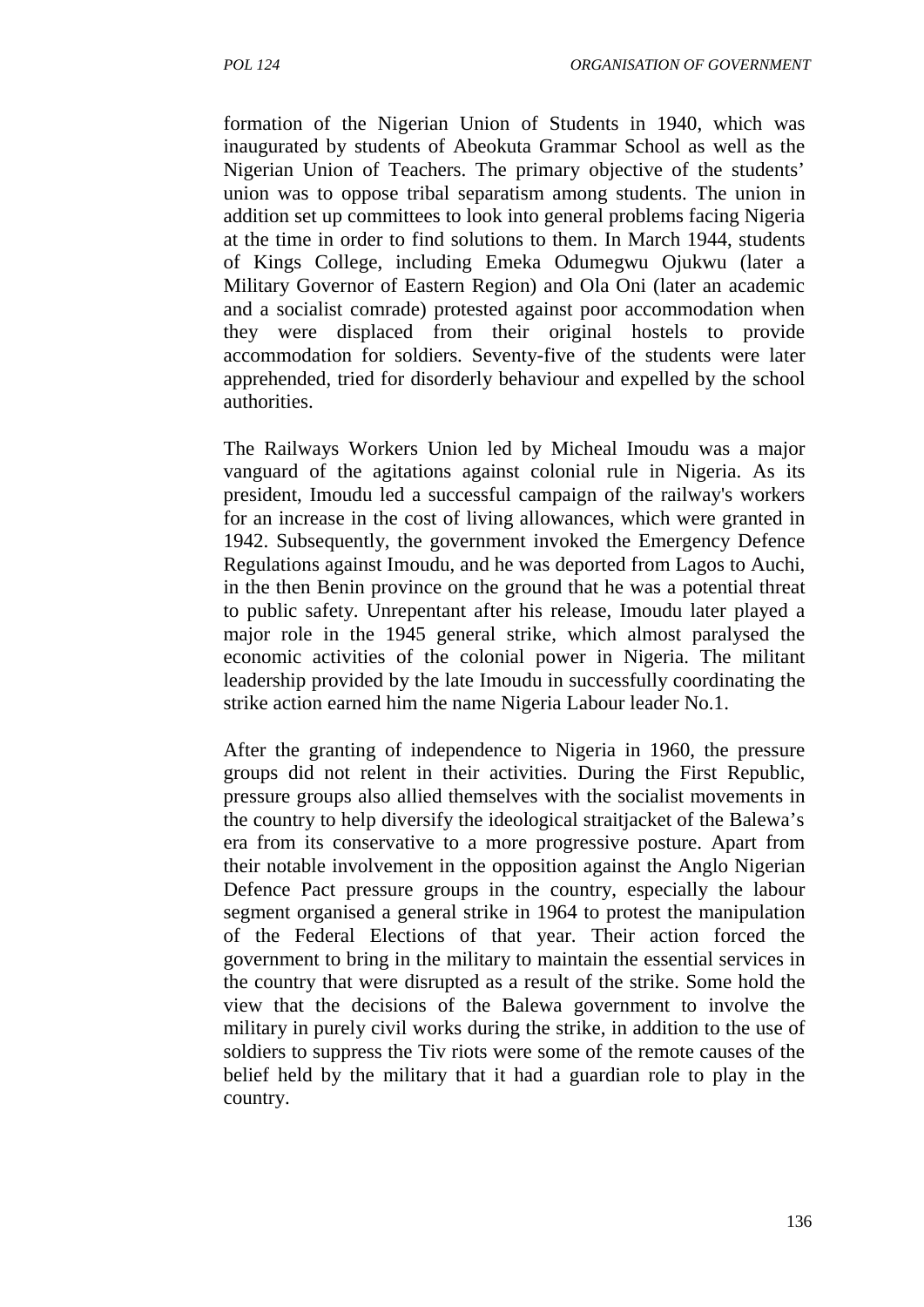# **3.2 Pressure Groups during Military Administrations in Nigeria**

Many pressure groups (professional associations and trade unions) operated in Nigeria under the different military administrations in the country. But as it is generally known it is in the character of a military government to abridge the space of engagement for other groups that may be competing for influence in the country. This is why in the early years of the military regime in Nigeria when the major preoccupation of government was the preservation of the unity of the country, little or no opportunity was given for any that could claim to compete for the allegiance of the citizens with the government or distract its leaders from the pursuit of the national interest. This was why apart from many professional groups that were mainly concerned with the immediate business and pecuniary interests of their members there was no central labour union with the bark and bite that could make it confront the military on political issues, such as the character and timing of the transition to civil rule programme. However, in the spirit of the plan to return power to the civilians, the Obasanjo military administration lifted the ban placed on labour unions and their leaders in the country and centralised their organisation under one umbrella body, the Nigeria Labour Congress (NLC).

During the Buhari's regime the Nigeria Bar Association (NBA), the Nigeria Medical Association (NMA) and the Nigerian Union of Journalists (NUJ) found their voices against the collapse of public services, neglect of due process and repression and violation of human rights committed by agents of the regime. The Nigeria Bar Association barred its members from appearing before the Military Tribunals for the Recovery of Public Assets set up by the government to try public officials who ran the affairs of the country during the Second Republic. NBA's position was that it was impossible to obtain justice in tribunals headed by military officers. However, the late Gani Fawehimi dissented from the mainstream position of the lawyers when he argued that the primary duty of a legal practitioner was to defend his client, no matter the circumstances.

The late Dr Beko Ransome Kuti also gave bite to the Nigeria NMA when the association organized a strike action to press their demands, which included the implementation of various agreements reached with the government on conditions of service and the reconstitution of the Nigerian Medical Council, among others. The government tried to break the strike action through propaganda but NMA's leaders defied all threats by the government to ban it, or blandishments to divide its rank. The government responded to this defiance by proscribing the association, sacked the resident doctors from their jobs and detained its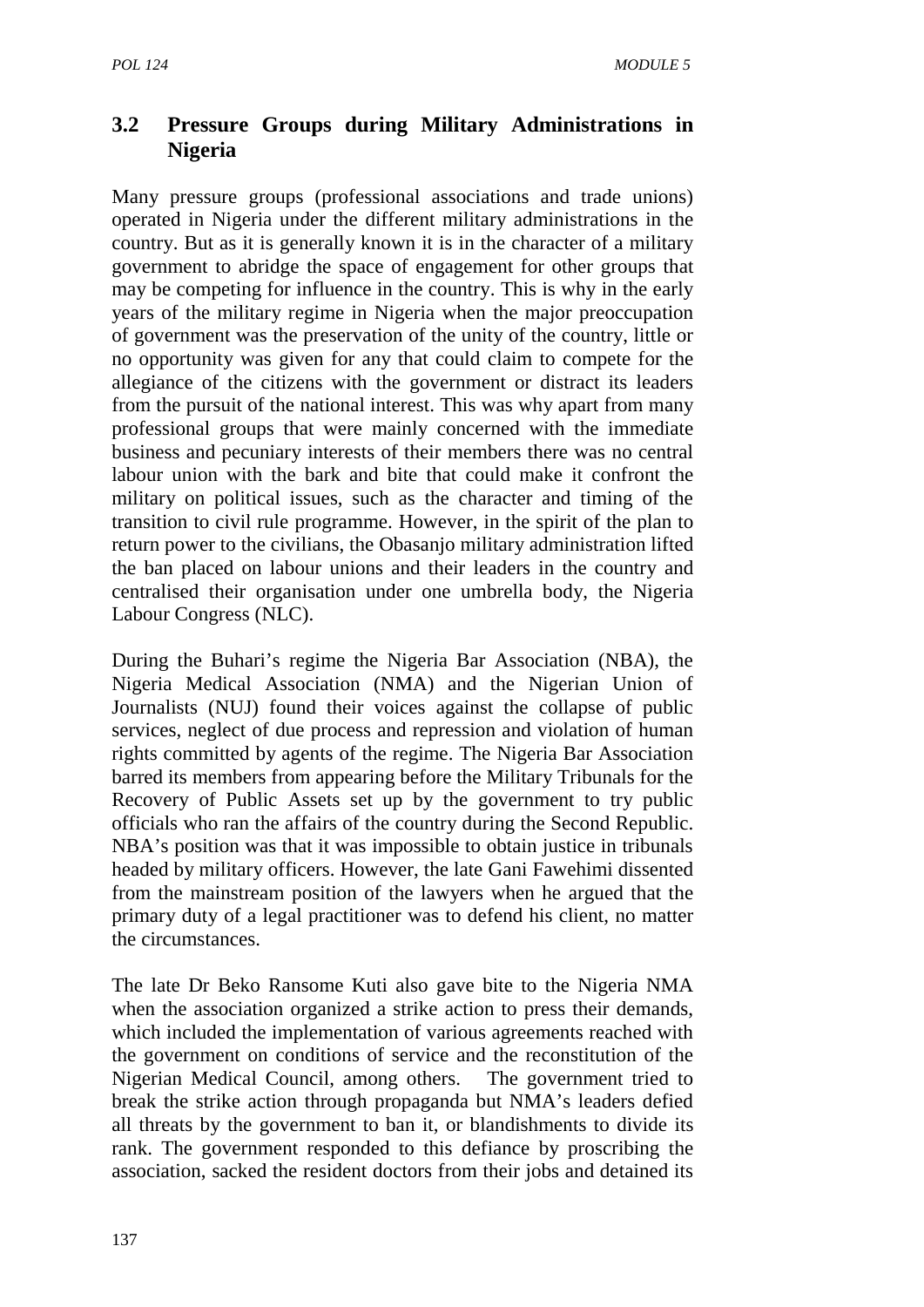leaders, notably Thompson Akpabio, the President and Beko Ransome Kuti, its General Secretary. Buhari's Employment, Labour and Productivity Minister, Solomon Omojokun accused the NMA of disruptive tendencies and added that its leadership has been hijacked by the 'younger radicals' while the older ones are on the sidelines. Indeed, we should add that Beko Ransome Kuti cut his teeth as a social crusader and human rights activist during this period, an engagement which he later pursued for the rest of his life, during which he engaged and confronted virtually all the subsequent governments in Nigeria, since1985. The NUJ was equally vociferous in its condemnation of the government over the conviction of two Guardian journalists under Decree No. 4 of 1984.

The military administration of Ibrahim Babangida was also not comfortable with the idea of militant pressure groups or trade unionists. For this reason, journalists were cowed and newspapers and broadcasting houses were shut down to stifle the voices through which pressure groups ventilated their grievances against the policies of the administration, especially the Structural Adjustment Programme (SAP).

Until the NLC, NUPENG and PENGASSAN were banned by the Abacha military administration the three bodies along with other pro democracy and civil society groups constituted themselves as the major opposition to the then military regime. Their leaders organised the various protests, civil disobedience public and demonstrations and mobilised the Nigerian peoples against the Abacha' government. While the labour union pivoted the struggle at the home front the National Democratic Coalition led the agitations for the actualization of the June 12 mandate abroad. For their effrontery in challenging the Abacha's government Comrade Frank Kokori of NUPENG and Milton Dabibi of PENGASSAN spent four and two years in detention respectively The NLC remained banned for over four years and was able to find its voice after the election in February 1999 of Comrade Adams Oshiomhole.

#### **3.3 Pressure Groups during Civil Rule Nigeria**

The leadership of Comrade Hassan Sumonu was also significant in the chronicle of the political activities of the Labour Union in the country, especially during the Second Republic. To press its demand for a minimum wage for workers in the country, the NLC organised a national strike. It was a successful outing for the Nigerian workers because the action forced the hands of the Shagari's government to approve a minimum wage of N125 for workers in the country, the first of such concession to workers in the history of the country. In line with the practice in most countries, the government also proclaimed 1st of May every year as Workers Day or May Day in the country. Comrade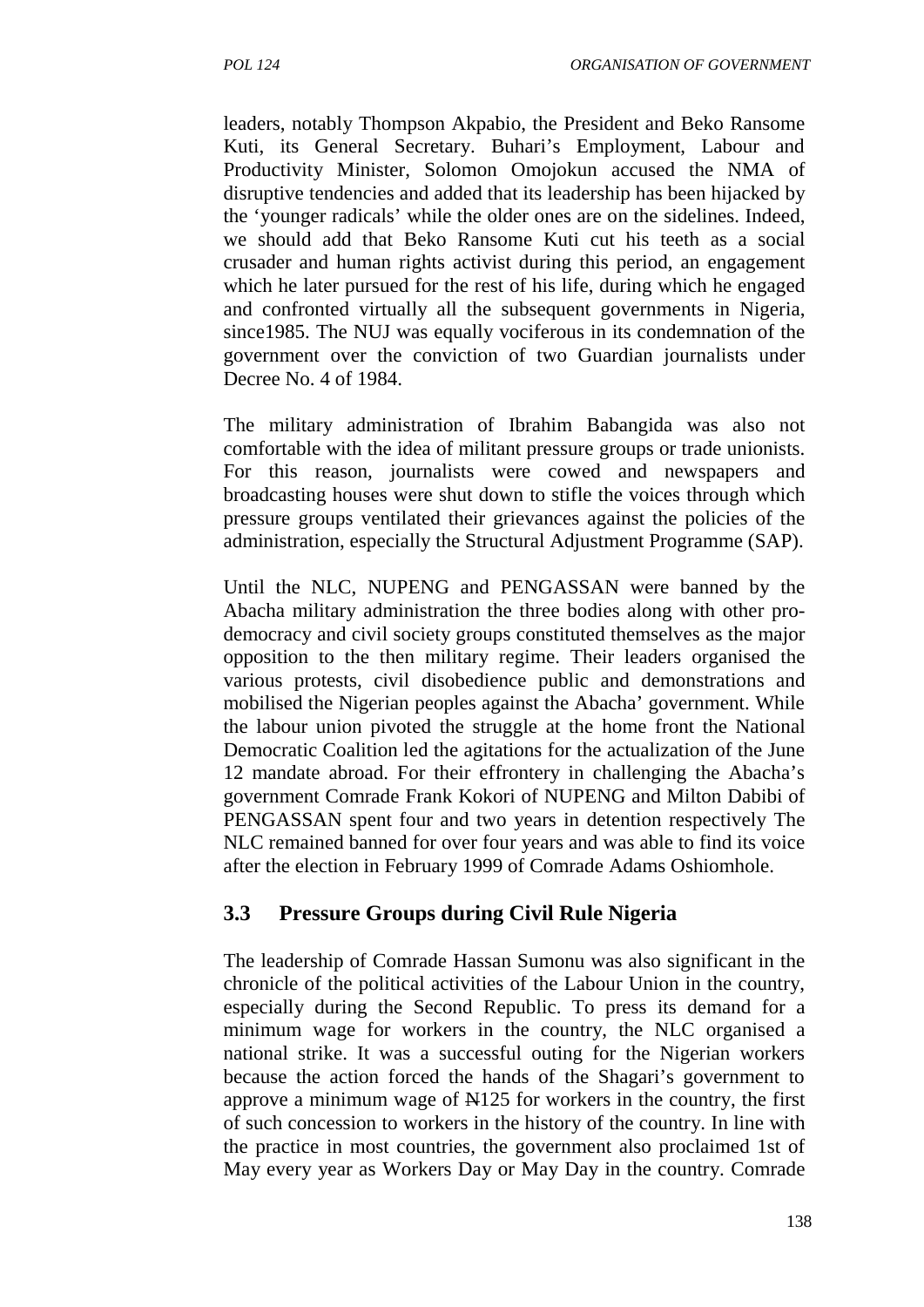Hassan Sumonu's achievements as NLC president were so outstanding such that after his tenure in office he was later elected to the continental labour union, the Organisation of African Trade Union (OATU).

The tenure of Adam Oshiomole as NLC president also coincided with the period when a former military head of state, Olusegun Obasanjo presided over the affairs of Nigeria as a democratically elected president. It is not an overstatement to describe the period as one of an epic confrontation between the NLC and the Nigerian government for the soul of Nigeria. The Union had earlier successfully negotiated an enhanced minimum wage with the Abdulsalam administration, but the burden of implementation fell on the lap of the Obasanjo's government. The first point of disagreements between the government and the NLC was the former reluctance to honour the implementation of the minimum wage, the NLC had agreed with the former administration, citing limited budgetary capacity. The other issue of disagreement was the hike in the prices of petroleum products, consequent to government's decision to withdraw subsidies. For almost half a dozen times the NLC in an attempt to force the government to change its policy called the Nigerian workers on strike against their employers, which in several cases led to the office and factory closures, and near paralysis of the nation's economy.

But unlike the previous military setting in Nigeria where the head of state was a dictator, under a civilian dispensation there are other stakeholders such as the National Assembly in the resolution of industrial disputes when they arose. There were public hearings at the National Assembly which allowed the leadership of the NLC to bring the issues in dispute into the public domain. Since National Assembly members are conscious of the fact that they have a date to keep with the electorate to account for their stewardship at the end of their tenure, they are seen to be more likely, than the previous military leaders who have no electoral constituencies, to align themselves to the popular aspirations of their constituents. This factor makes a democratic environment more amenable to the interests of pressure groups, in addition to providing more space for them to operate. Similarly, unlike under the military regimes that were in the habit of using ouster clauses inserted in decrees to deny the judiciary of a say in industrial disputes, the industrial arbitration tribunals and courts are usually being put into maximum use, as it has been in Nigeria since the restoration of democratic government in1999.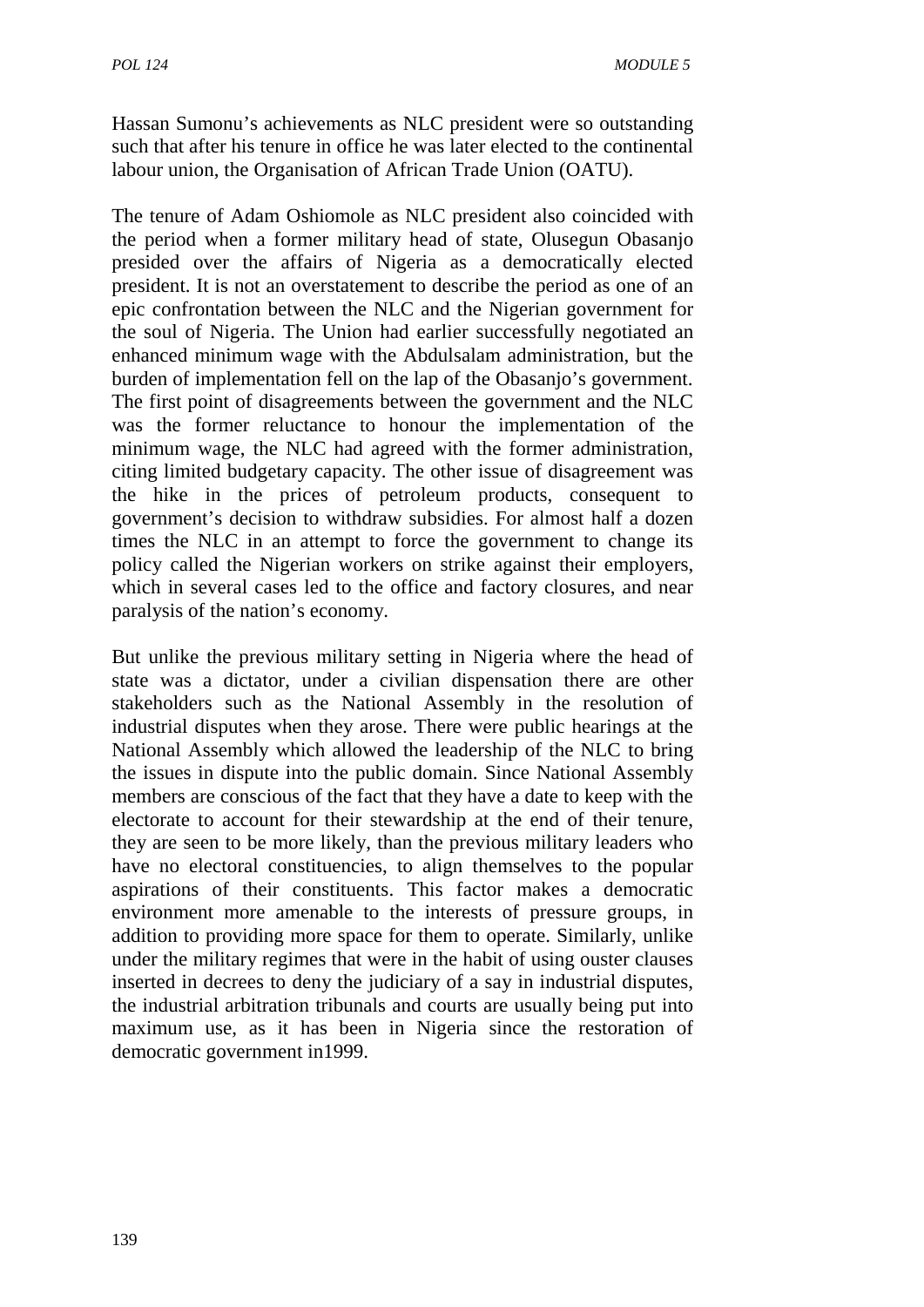### **SELF-ASSESSMENT EXERCISE**

- (i) Evaluate the role of pressure groups in Nigeria during the military era.
- (ii) Assess the effectiveness of pressure groups in Nigeria's Fourth Republic.

# **4.0 CONCLUSION**

Pressure groups play significant roles in the promotion of good governance and sustenance of democracy cannot be overemphasised. The history of Nigeria from the colonial era to date is replete with the political and engaging activities of pressure group, along with other civil society organisations which perform related functions. It is not an overstatement to say that the history of Nigeria will be incomplete until a deserving place is allotted to pressure groups and their activities. If different governments in the country had been pre-occupied with destabilising pressure groups, or suppressing their activities it is only because they are yet to appreciate the complementary role these groups play in shaping people's oriented public policies.

# **5.0 SUMMARY**

Our discussions in this unit have centred on the political roles of pressure groups in Nigeria and their relevance as linkage devise between the masses and the government. It was revealed in this unit that the organized labour, a major pressure group in Nigeria, was a platform used by the nationalists to engage and confront the colonial regime. After independence, they continued with this political role by agitating against a plethora of issues such as electoral malpractices, unpopular public policies and misrule by different governments' in Nigeria.

## **6.0 TUTOR-MARKED ASSIGNMENT**

- 1. Assess the methods by which pressure groups could successfully play the role of the opposition movements under a military regime.
- 2. Mention the measures available to the Pressure Groups in influencing public policies that are considered most impressive
- 3. Examine the relationship between the Nigerian Labour Congress (NLC) and the Nigeria Labour Party (NLP)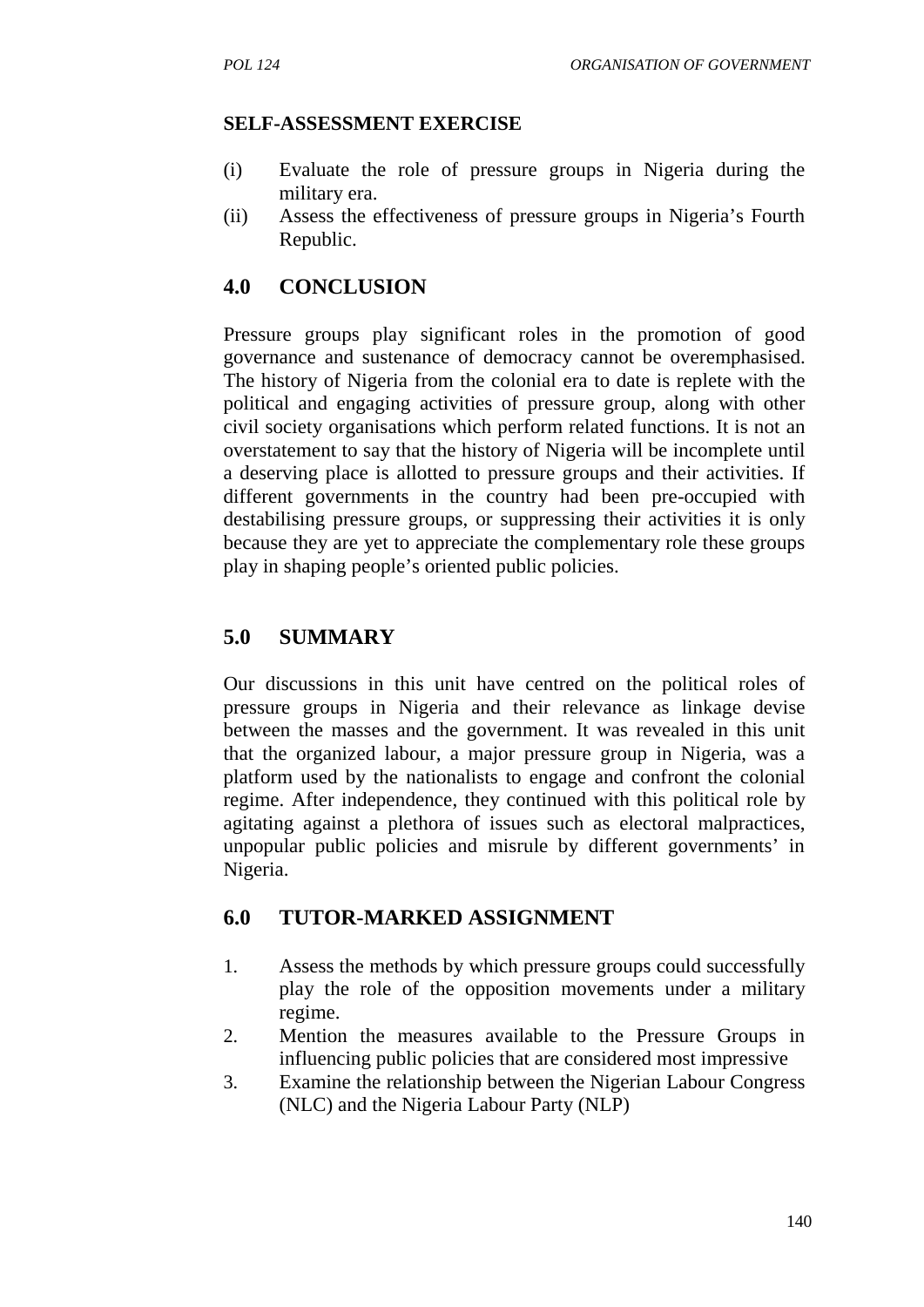#### **7.0 REFERENCES/FURTHER READING**

- Appadorai, A. (2004). *The Substance of Politics.* London: Oxford University Press.
- Ball, R.A., (1979). *Modern Politics and Government,* England Macmillan.
- Jordan, S. J. (1978). *Government and Power in West Africa.* Benin City: Ethiope Publishing.
- Lapalombara (1974). *Political Parties and Political Development.* Princeton: Princeton &Weiner, M., University Press.
- Lipson, L. (1964). *The Democratic Civilization.* New York: Oxford University Press.
- Mbah, M. (2007). *Foundations of Political Science.* Enugu: Rex Charles & Patrick Publication.
- Schumpeter, J. (1943). *Capitalism, Capitalism and Democracy.* New York: Harper& Row.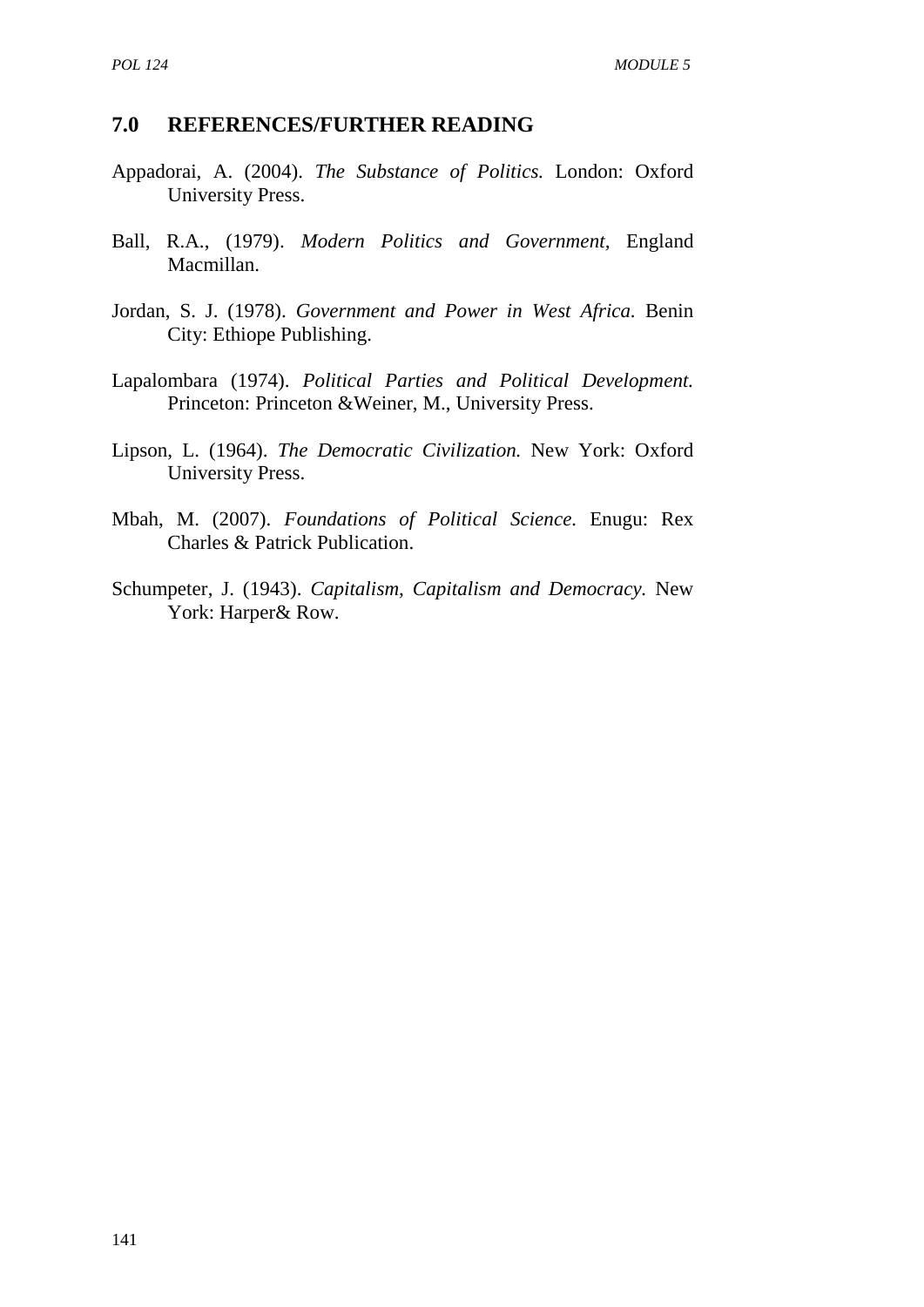### **UNIT 4 ELECTIONS AND ELECTORAL PROCESS IN NIGERIA**

#### **CONTENTS**

- 1.0 Introduction
- 2.0 Objectives
- 3.0 Main Content
	- 3.1 Major Pre-requisites of an Electoral System
	- 3.2 Colonial Period
	- 3.3 First Republic
	- 3.4 Second Republic
	- 3.5 Aborted Third Republic 3.6 Fourth Republic
- 4.0 Summary
- 5.0 Conclusion
- 6.0 Tutor-Marked Assignment
- 7.0 References/Further Reading

# **1.0 INTRODUCTION**

All modern democratic nations in the world have evolved a system by which their citizens participate in the process of electing their leaders. Perhaps, nothing is more important in a democratic system than its electoral process. It allows the citizens to both interact and participate in the political process. This unit examines the history of elections in Nigeria, from the colonial era to date. It also examines the current challenges facing the country in the task of conducting free, fair, transparent, credible elections.

## **2.0 OBJECTIVES**

By the end of this unit, you will be able to:

- appraise the history of electoral administration in Nigeria and its impacts on electoral behaviour in the country
- identify the impediments facing the conduct of credible elections in Nigeria

## **3.0 MAIN CONTENT**

#### **3.1 Major Pre-requisites of an Electoral System**

The electoral system is a process or the machinery through which citizens in any given democratic state elect their representative in competitive elections that are held at periodic intervals. While the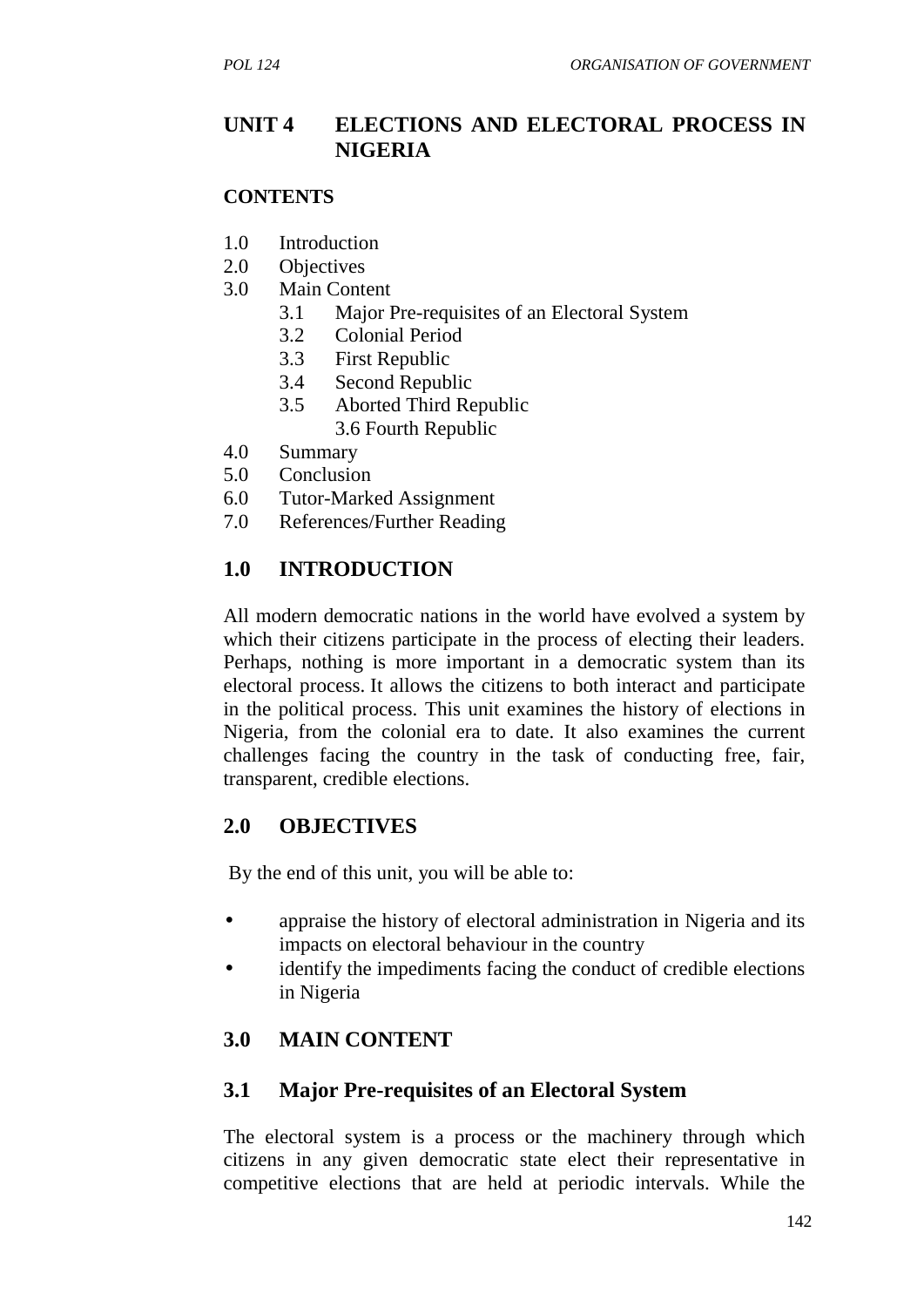casting of vote is the highest point of an electoral process, other activities include the division of a country into electoral units known as constituencies, the existence of political parties, registration and periodic revision of the list of registered voters, or revalidation of voters register, the nomination of candidates for the election, political neutrality on the part of the electoral commission, opportunities for parties and candidates to campaign; equal access to government media; an avenue for legal redress for the defeated and power of recall, if the electorates are dissatisfied with the performance of their representatives before the expiration of his tenure.

# **3.2 Colonial Period**

The electoral system was first introduced in Nigeria in 1923, with the provision under the Clifford constitution for the election of three unofficial members from Lagos and Calabar into the Legislative Council with a minimum income requirement of 50 pounds per annum (Sklar, 1963). The introduction of the elective principle brought about unprecedented political awakenings, and the emergence of political parties, notably the Nigerian National Democratic Party(NNDP), led by Herbert Macaulay in Lagos, and Calabar National League, in the South Eastern Calabar Municipality (Okoye, 1964). The first sign of electoral bickering in Nigerian politics occurred in 1941 over the nomination of a candidate that was to represent Lagos municipality in the legislative council between Samuel Akinsanya, an Ijebu Yoruba, and Ernest Ikoli, an Ijaw. The controversy subsequently assumed ethnic colouration and eventually led to the split of the Lagos Youth Movement, (Sklar, 1963:54).

Under the 1946 Richard's constitution, no extension of the elective principle to other parts of the country was allowed, other than the reduction of income requirements to 50 pounds per annum. With the creation of regional assemblies in the North, East and West, however, a system of Electoral College was introduced to elect indirectly members into regional legislative assemblies. Since the hallmark of the colonial administration was", the elective principle was grudgingly conceded by the colonial powers, while franchise requirements differed from one region to another, in the line with the British policy of 'Divide and Rule'. For example, universal adult suffrage was introduced in the eastern region in 1954, but in the north, adult male suffrage was allowed for both the regional, and the 1959 federal elections.

## **3.3 First Republic**

The first republic was ushered in with a federal government and three regional governments formed based on elections held under the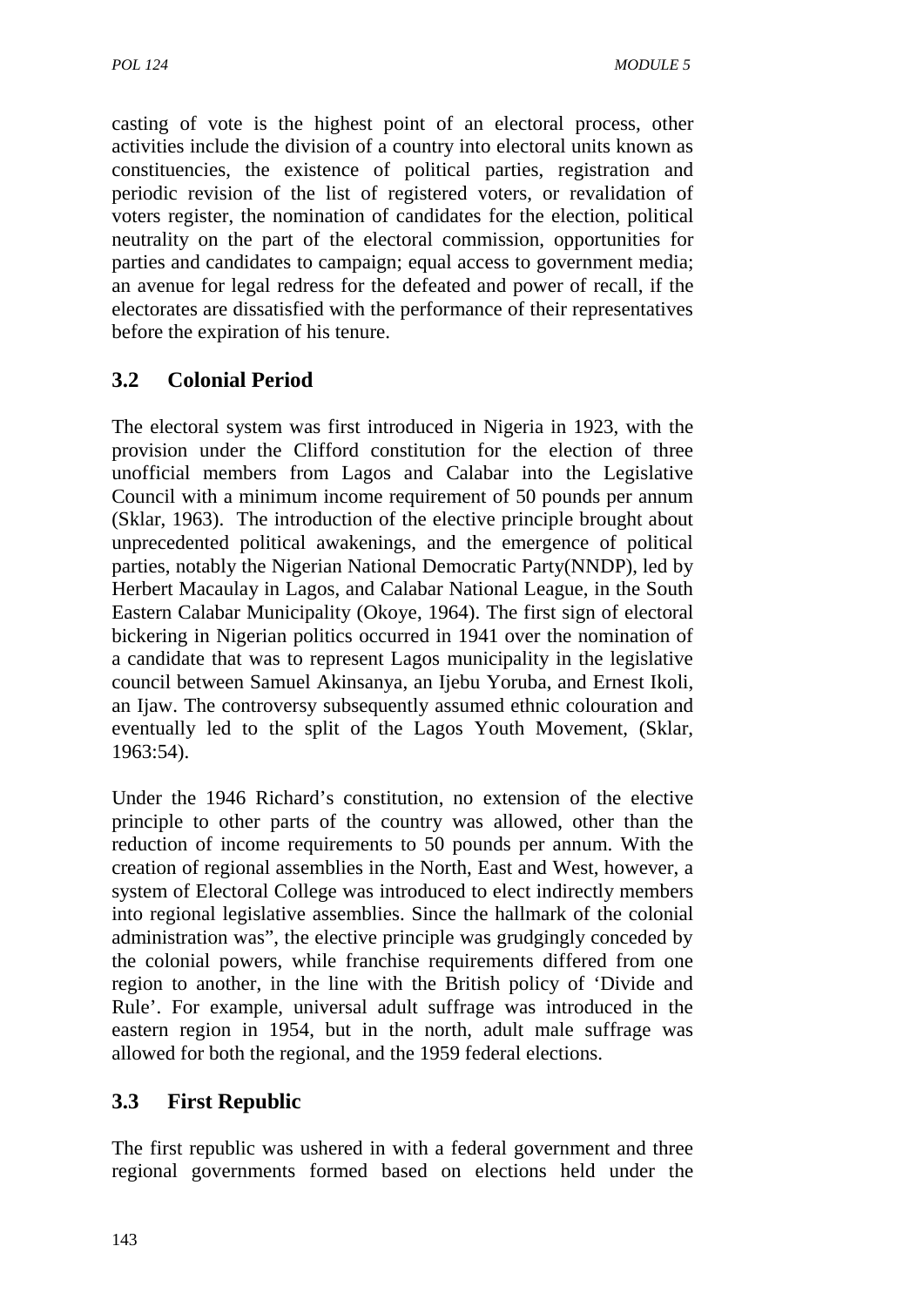colonial period. At the 1959 Constitutional Conference Nigerian political leaders resolved that post-independent Nigeria's Federal House of Representative would be composed of 312 members, elected from a single-member constituency, of approximately 100,000 people per constituency. The ratio of regional representatives clearly shows the lopsided nature, and far-reaching and decisive electoral implications of the constituency delimitation exercise, which clearly favoured the old northern region.

Out of the 312 seats, the north was allocated 167 seats, Western 57, Mid-Western 14, Eastern 70, and the federal territory of Lagos, 4 seats. With the clear majority of the seats allocated to the North, and considering the regional character of the major political parties. Northern People's Congress (NPC), National Convention of Nigeria and Cameroon (later National Convention of Nigerian Citizens) (NCNC) and Action Group (AG), it was obvious that the North would always have the majority of votes in any election. In the 1959 election, for instance, the NPC won 77% of the seats in the North; the NCNC/Northern Element Progressive Union (NEPU) won 79% in the East, While the A.G won 53 percent of the seats in the West (Kriele, 1979). An analysis of the 1959 federal elections shows that 16 out of an aggregate total of 321 successful candidates were independent, or members of minority parties. Their total electoral poll was a marginal 578, 893 votes or 8.1 percent of an aggregate total of 7,185,555 votes (Awolowo, 1966:88). In the end, in order to become relevant, most successful independent candidates crossed carpets to the major parties, and this largely account for why the provision for independent candidate was expunged from the electoral laws of the subsequent republics in Nigeria.

The victory by the northern region-based NPC was repeated in 1964 when the Nigerian National Alliance (NNA) alliance, with NPC as the senior partner, won 198 seats in the federal elections, the bulk of the votes coming from the North. The defeat of the All Progressive Grand Alliance (APGA) an alliance of the major political parties in the south created a feeling of hopelessness among Yoruba and Igbo that the majority lead of the Hausa-Fulani led NPC may be perpetual, and would never be changed through a parliamentary electoral process (Kriele, 1979). Indeed, the failure of party politics in the First Republic can be remotely traced to the controversial 1964 Federal Elections.

Perhaps the most contentious issue in the 1964 elections and the controversial October 1965 regional election in the West was the alleged partisan disposition of the Electoral Commission of Nigeria (ECN). The commission was reported to have returned candidates of the favoured party (notably NPC and NNDP) unopposed, even where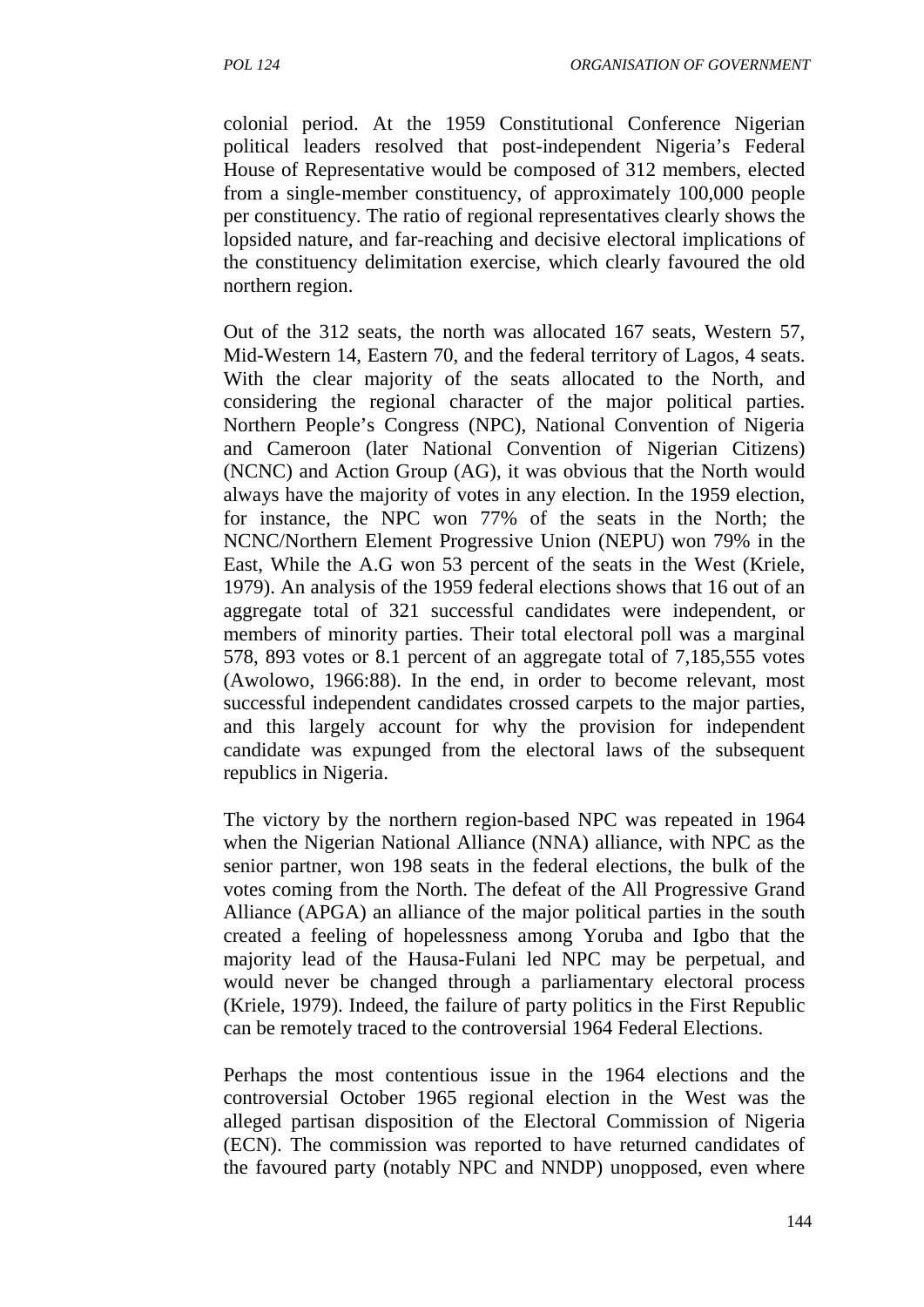others parties (notably AG and NCNC) fielded candidates for the election. Curiously, the commission did neither recognised the partial boycott in the West, or total boycott in the East of the 1964 elections, nor acknowledged or reflected this in its returns of the elections. In spite of the desperate action to form a broad-based national government after the disputed 1964 elections, the chain of crises which the two elections generated remained unresolved and generated into in civil disorder in the West, and the subsequent coup d'état of 15th Jan.1966 (Luckham, 1975).

# **3.4 Second Republic**

In devising the electoral system for the Second Republic, the military, which organised the first transition to civil rule programme in Nigeria between 1975 and 1979, learnt from the experience of the failure of the First Republic. First, the electoral laws required political associations, to reflect the federal character in membership, executive and territorial spread before they could be qualified for registration. Only five political association scaled these hurdles and were registered as Unity Party of Nigeria (UPN), National Party of Nigeria (NPN), People's Redemption Party (PRP) and Great Nigeria's People's Party (GNPP) to contest the 1979 General Elections, with the sixth-Nigeria Advance Party (NAP) joining others to contest the 1983 general elections. The 1979 elections were however marred by constitutional controversies over the legal propriety of declaring Alhaji Shehu Shagari, winner of the presidential election, without a second ballot in an electoral college. The legal dispute on the constitutional interpretation of 2/3 of 19 states in the federation was finally resolved at the Supreme Court in favour of the NPN'S flag bearer, Alhaji Shehu Shagari, who though, scored the highest number of votes, but according to the petitioner, Chief Obafemi Awolowo, of the U.P.N. failed to meet the second element of the mandatory constitutional requirement, of geographical spread.

Commenting on this legal controversy in his memoirs, Justice Kayoed Eso, who delivered the minority judgment in the landmark case averred, "the electoral decrees used both the words" 'votes' and 'states' in a manner that they would not be synonymous but contra-distinctive'' (Eso 2000:296). In other words, the requirement of 2/3 of the states in the federation was cumulative to that of a simple majority. The intention was to ensure that an elected president does not merely enjoy a narrow support base, but a countrywide electoral appeal. This, no doubt, was a significant electoral innovation in a plural society like Nigeria. The fact that the 1979 presidential Election result had to be resolved in a court of law impose a legitimacy crisis on Shagari's government, from its inception and this crisis of governance dogged his administration until the 1983 General election, which was also alleged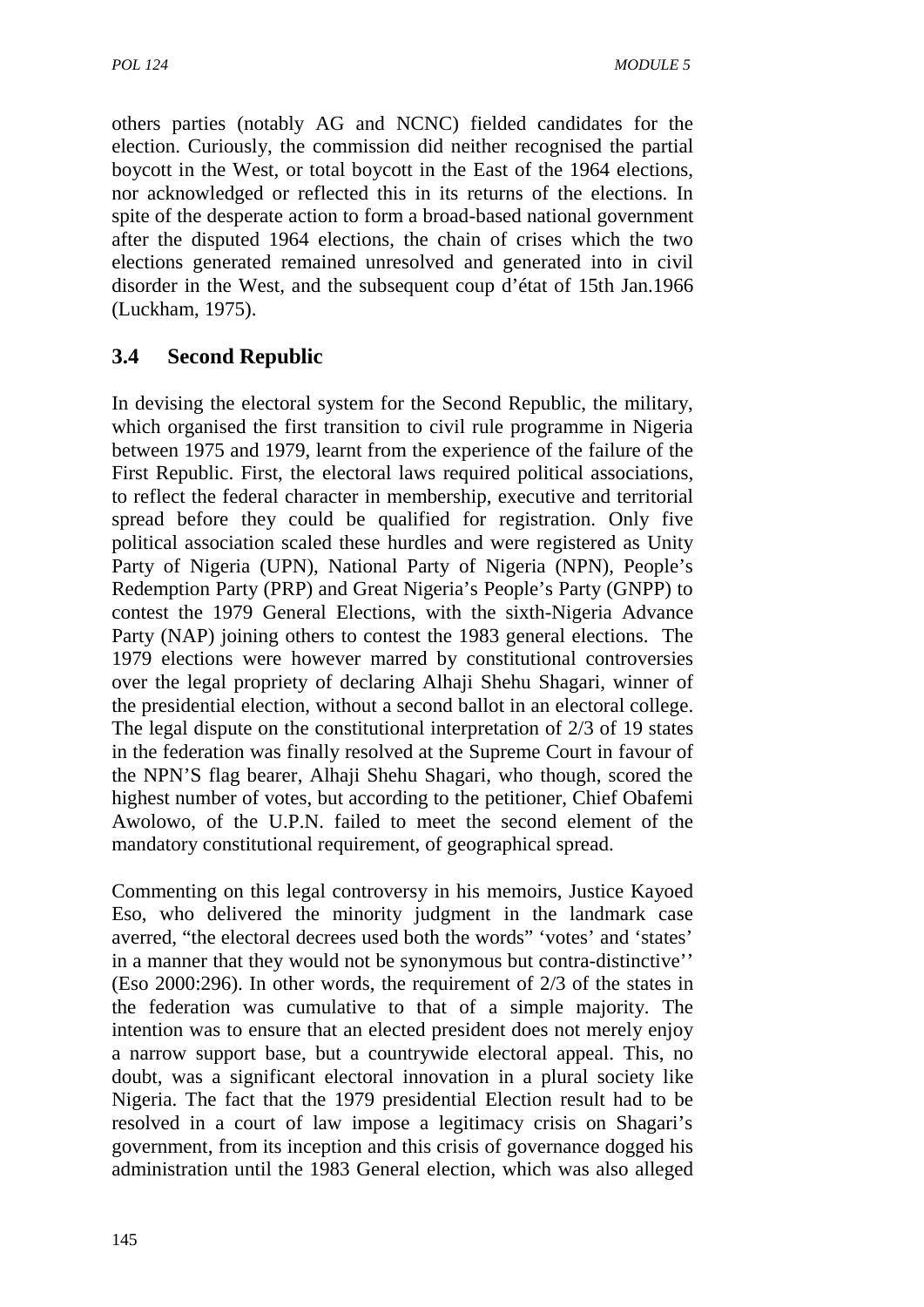to have been brazenly rigged. One of the presidential election contestants Tunji Braithwaite of NAP described the 1983 elections as an 'electoral coup'. (Babarinsa, 2003).

# **3.5 Aborted Third Republic**

The main plank of the electoral system, which ushered in the Third Republic in Nigeria, was predicated on a gradual process, re-orientation of political culture, and institutional adjustment which characterised the Babangida transition programme. In line with the recommendations of the Political Bureau, two political parties-Social Democratic Party (SDP) and National Republican Convention (NRC) were registered by the National Electoral Commission, (NEC), initially headed by Professor Eme Awa, before he was replaced by Professor Humphrey Nwosu. Apart from promoting the concept of 'new breed politics for the first time in Nigerian electoral history, grassroots-oriented politics was also encouraged by Professor Nwosu INEC because it gave prime recognition to the ward, as the primary, but the most significant unit or level of representation. Indeed, the novel idea of option 'A4' method of election was the most politically decisive stage for the nomination of candidates for elections, rather than the state or national convention of a party. In spite of the introduction of this apparently new electoral arrangement such as staggered elections; government's involvement in the registration of political parties, along not so clear ideological poles and the open ballot system, which denied voters' confidently in the polls, the transition programme, eventually collapsed due to manifest, but often denied, insincerity and inconsistency on the part of the government. It is worthy of note that the electoral arrangement under Babangida, in addition to its prolonged duration is, arguably, the most convulsive and chaotic in Nigerian electoral history.

Under Babangida, and in the name of political re-engineering Nigeria was converted into a laboratory for experimentation. Two government sponsored political parties were established by fiat (SDP and NRC); the government wrote their manifestoes and constitution; a novel open or modified open ballot system was introduced; nomination of party's candidates was done through option A4, while the whole electoral process was completely monetised. However, because Nigerians were no longer willing to tolerate a military dictatorship the June 12, 1993, presidential election, which was the climax of the staggered elections turned out to be free and fair. To the astonishment of everyone, General Babangida annulled the election on 23 June 1993 for reasons, which up till today, remain unconvincing. The annulment of the 1993 presidential election and its aftermath forced Babangida to step aside. But in order not to allow a power vacuum a contraption unknown to Nigerian law, christened the Interim National Government (ING) was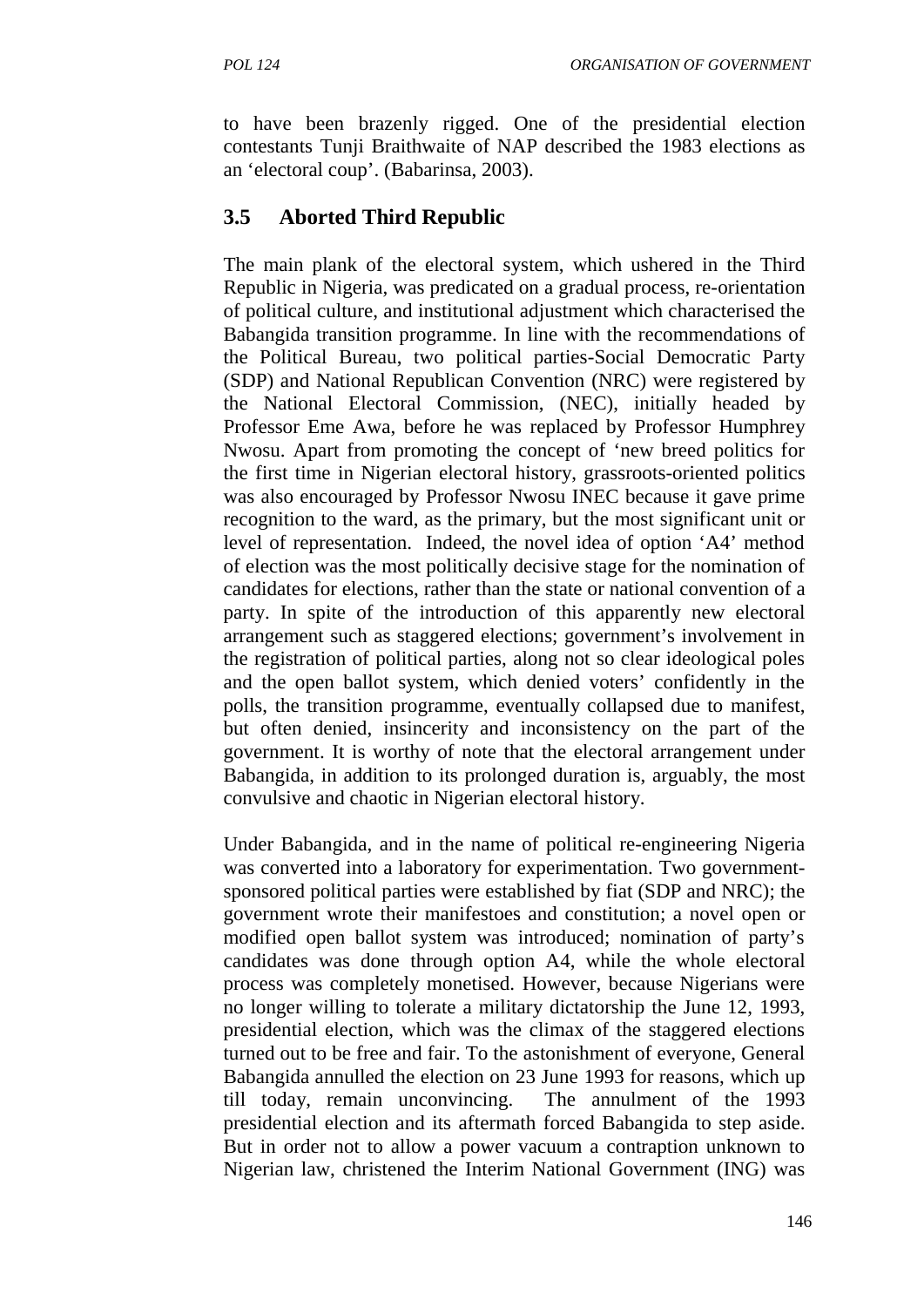contrived by Babangida until November 17, 1993, when Abacha forcefully set aside the Chief Earnest Shonekan led ING and dismantled all democratic structures that were already put in place. Under Abacha's transition programme only political associations promoted by military protégés were registered; a candidate already on a party's ticket could be disqualified on security grounds even on the eve, or Election Day. The climax was reached when the five registered political parties viz UNCP, NCPN, CNC, DPN, and GDM adopted Gen Abacha, then a serving military head of state, as their consensus candidate (Babatope, 2000).

# **3.6 Fourth Republic**

The transition programme for the Fourth Republic commenced following the death of Gen Abacha. Several political associations were allowed to contest the 1999 General Elections with the proviso that only those associations who were able to satisfy electoral requirements of geographical spread, would be qualified for registration by the Independent National Electoral Commission (INEC). Eventually, three political parties: People Democratic Party (PDP), APP (later renamed ANPP) and Alliance for Democracy (AD) were registered, with the latter allowed due to a concession given by INEC. President Olusegun Obasanjo of the P.D.P. won the presidential election and assumed office on 29th May 1999 with a lot of goodwill, given his background as a former military ruler who voluntarily handed over power to a democratic government in 1979.

However, after some years in office, particularly during his second term, the former military ruler lost this goodwill including international acclaim when he dissipated his energy to promoting undemocratic policies. The first major electoral debacle of his administration was when he covertly inserted some provisions into the Electoral Act without the approval of the National Assembly. Added to this was the legislative indiscretion by members of the National Assembly who acted under President Obasanjo's surreptitious prompting to extend the tenure of elected local government councils, by one year, with retroactive effect. But the Supreme Court later annulled the Electoral Act, with the effect that local councils were dissolved after the expiration of their statutory three-year tenure, as contained in the electoral Decree promulgated by the military, under which councils elections were conducted in 1999.

Another major political development, which largely influenced the electoral process, was the expansion of the political space after a Supreme Court judgment, which liberalised the process of party registration and led to the participation of thirty political parties in the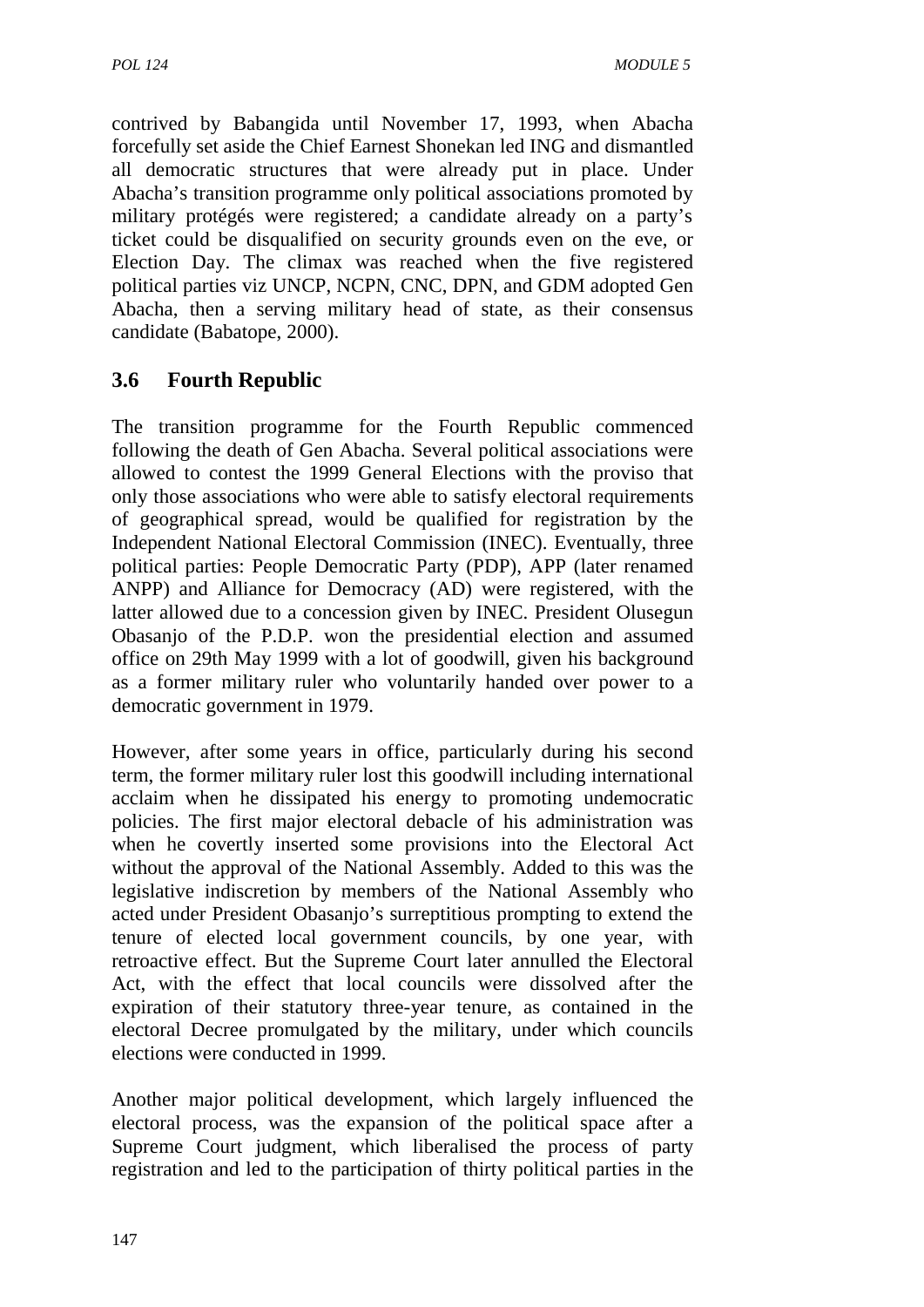2003 General elections. But due to several factors, only one of the then newly registered parties, the All Progressive Grand Alliance (APGA) could make some marginal impacts during the elections. Others, like the National Democratic Party (NDP) and United Nigeria Democratic Party (UNDP) that showed some promise, given the political antecedents of some their leaders and candidates, could not rise to the occasion. The General Elections in 2007 also brought in new parties like the Labour Party and the All Progressive People's Alliance (APPA) into offices in Ondo and Anambra states, respectively. In spite of this, the People's Democratic Party (PDP) retained its dominance of the country's electoral space both at the centre and at the state levels. Indeed, the governors elected on the tickets of the Progressive Peoples Parties (PPA), in Abia and Imo States including that of Ekiti state were former members of the PDP, who only defected from the party on the ground that the party lacked internal democracy in the manner it conducted its gubernatorial primary elections. The infamous third term agenda of former President Olusegun Obasanjo not only divided the ruling party, but also the presidency during which the president and his vice, Atiku Abubakar took opposing positions. Most of the woes and crises that bedevilled the country's electoral system during the 2007 general elections- manipulated party primaries, cross carpeting among party members, endless litigations and judicial reversal of results- were all linked, one way or the other, to the distrust and acrimony generated among politicians when the third term bid was finally defeated.

Not surprisingly, the dismal electoral performance of the newly registered political parties in 2003 and 2007 led to the clamour by many for the reduction in the number of political parties in the country. The proponents of this view argue that these parties lack physical electoral presence in the country and that they merely exist to collect subventions from the electoral commission. Their continued existence, it is argued, will also contribute to the continued dominance of the PDP and the potential danger of turning Nigeria into a one-party state. Presently, there are 62 political parties in the country, with only a few of them electorally potent or relevant, and others barely visible on the pages of newspapers. However, the other side of the coin however is that, in spite of the foregoing argument; a multi-party system seems to be the most compatible with Nigeria's ethnic and linguistic mix.

The appointment of Professor Attahiru Jega in 2010 as the new Chairman of INEC seems to have signalled a wave of optimism in the country. This is largely due to the widely acclaimed radical antecedents and personal integrity of the political science scholar and the fact that he was a member of retired Justice Uwais led Electoral Reforms Panel. INEC under Attahiru Jega recognised the huge expectations of Nigerians from him to deliver credible elections in 2011. To realise this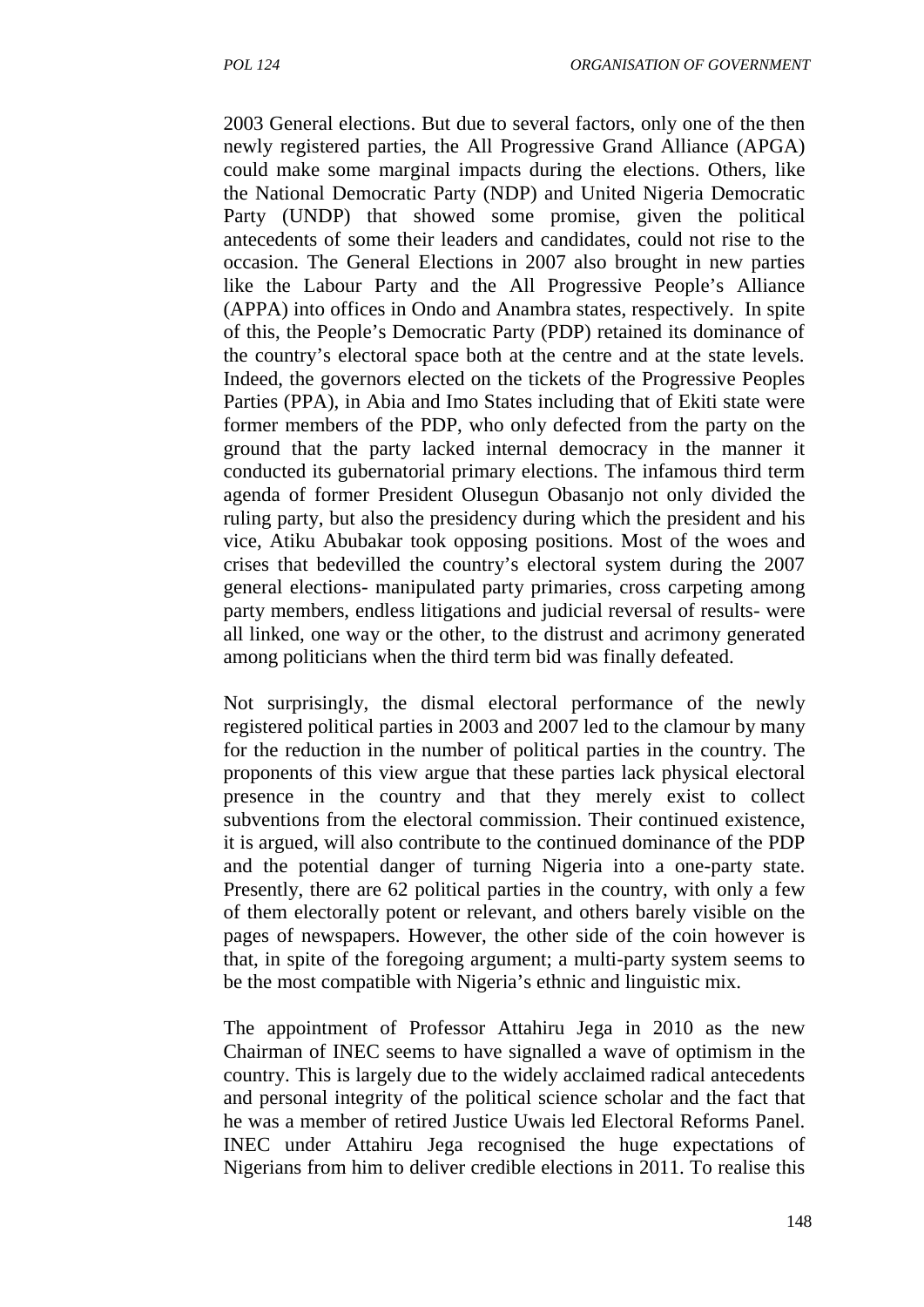and work around the limited timelines, INEC in late September 2010 finally admitted that time constraints would make it impossible for it to deliver credible elections, and it, therefore, suggested a postponement of the elections it had already slated for January, to April 2011. This new position of INEC seems to be popular with most political parties and some of their leaders who previously had been warning INEC against shoddy preparation for the crucial 2011 polls. Nonetheless, INEC under the chairmanship of Professor Attahiru Jega witnessed significant improvement in the conduct of elections in Nigeria, in terms of fairness, credibility and acceptance, especially with the introduction and use of biometrics in the accreditation of voters during the 2011 and 2015 general elections. However, although the conduct of the 2015 general elections, witnessed the defeat of an incumbent, Goodluck Jonathan of the People's Democratic Party (PDP) by an opposition, Muhammadu Buhari of the All Progressives Congress (APC) and consequent alternation of political powers, (the first in the annals of elections in Nigeria) it is not yet *Uhuru* in the conduct of free, fair and credible elections in Nigeria. More worrisome in recent times are the frequency of 'inconclusive elections' and the ignoble roles of security agencies in the conduct of elections in Nigeria by INEC under the chairmanship of Professor Mahmood Yakubu. All these appear to have cast a long shadow of doubts on the ability of INEC, as an unbiased umpire, to conduct, free, fair and credible elections in Nigeria.

#### **SELF-ASSESSMENT EXERCISE**

- (i) Enumerate the limitations of the electoral system handed over to Nigeria at independence in 1960.
- (ii) Evaluate the role of the 1964 federal elections and 1965 west regional elections in the electoral crises that faced Nigeria in the First Republic.
- (iii) Assess the role of incumbency power in determining the outcomes of electoral results in Nigeria's Fourth Republic.

# **4.0 CONCLUSION**

The problems confronting the administration of elections in Nigeria include lack of capacity and shoddy preparation by the electoral commission, inadequate logistics, government's interference in the electoral process and the monetisation of the political space. The way out of Nigeria's electoral debacle, therefore, is for the government and other relevant stakeholders to partner to proffer appropriate remedies that can help to address these obstacles. This is the only recipe to free and fair elections and enduring political stability in the country.